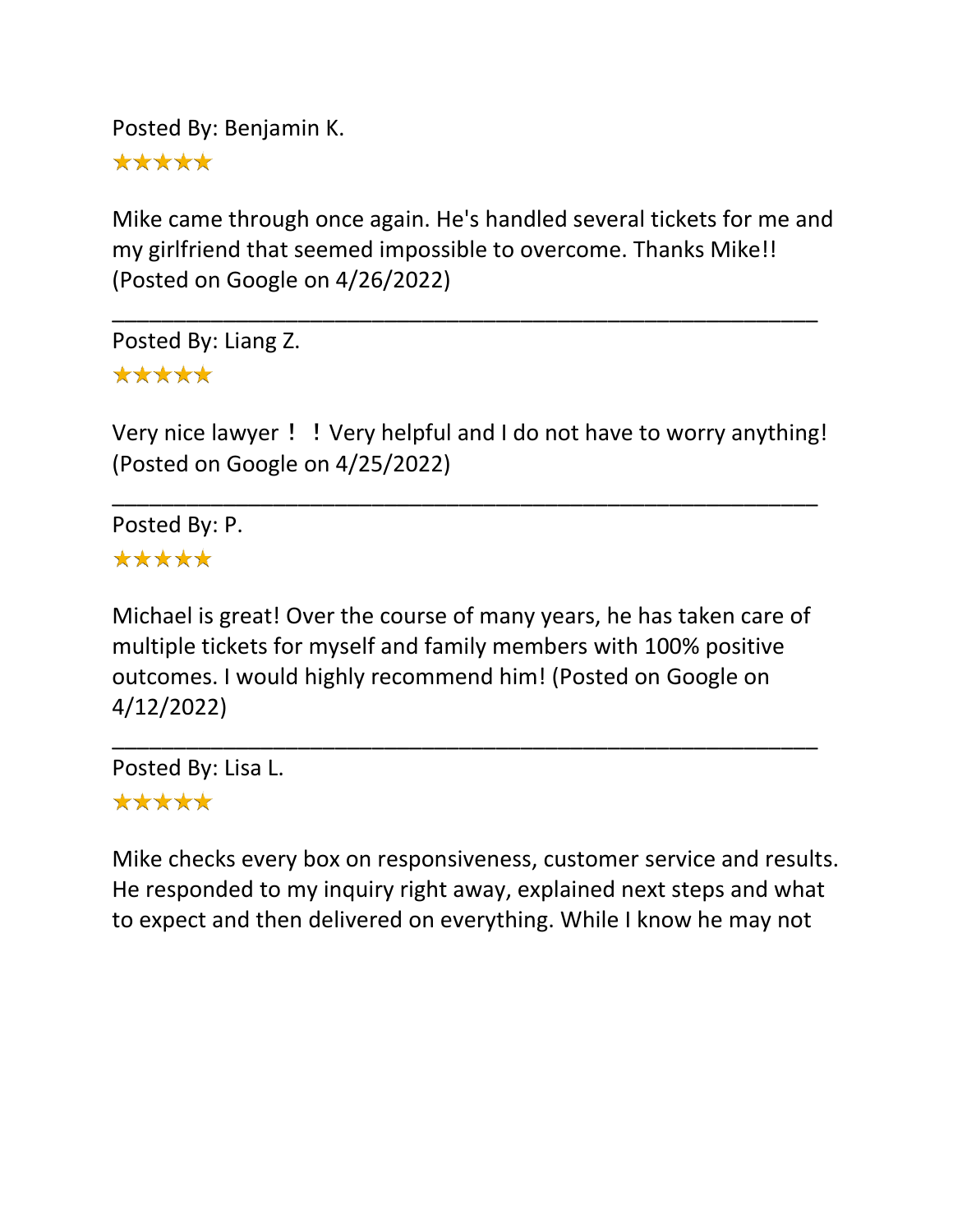win every case, or perhaps he does, Mike is someone you can count on, especially during difficult times. (Posted on Google on 4/9/2022)

\_\_\_\_\_\_\_\_\_\_\_\_\_\_\_\_\_\_\_\_\_\_\_\_\_\_\_\_\_\_\_\_\_\_\_\_\_\_\_\_\_\_\_\_\_\_\_\_\_\_\_\_\_\_\_\_\_

Posted By: Edgars P. \*\*\*\*\*

I've never reached out to a lawyer to assist me with infractions & tickets. A referral from a friend of mine recommended me to him and Mike has done a fantastic job. He answered my worries and questions. Would highly advise going with him if you are needing assistance with future or current infractions! (Posted on Google on 4/9/2022)

\_\_\_\_\_\_\_\_\_\_\_\_\_\_\_\_\_\_\_\_\_\_\_\_\_\_\_\_\_\_\_\_\_\_\_\_\_\_\_\_\_\_\_\_\_\_\_\_\_\_\_\_\_\_\_\_\_

Posted By: Harold A. \*\*\*\*\*

I highly recommend for any traffic infraction they deem worthy of defense! They keep their word, and if your told it can be dismissed it's as good as done! They have removed questionable infraction from my record. That relates to my insurance staying in good standing...worth every cent! (Posted on Google on 4/8/2022)

\_\_\_\_\_\_\_\_\_\_\_\_\_\_\_\_\_\_\_\_\_\_\_\_\_\_\_\_\_\_\_\_\_\_\_\_\_\_\_\_\_\_\_\_\_\_\_\_\_\_\_\_\_\_\_\_\_

Posted By: Satta S.

## \*\*\*\*\*

Very professional, helpful, and responsive. (Posted on Google on 4/7/2022)

\_\_\_\_\_\_\_\_\_\_\_\_\_\_\_\_\_\_\_\_\_\_\_\_\_\_\_\_\_\_\_\_\_\_\_\_\_\_\_\_\_\_\_\_\_\_\_\_\_\_\_\_\_\_\_\_\_

Posted By: Nina A.

#### \*\*\*\*\*

Michael was a huge help to me in getting a speeding ticket taken care of for me. He took the time to hear my side in the situation. It was a relief that after over 35 years of not getting a ticket, he was able to get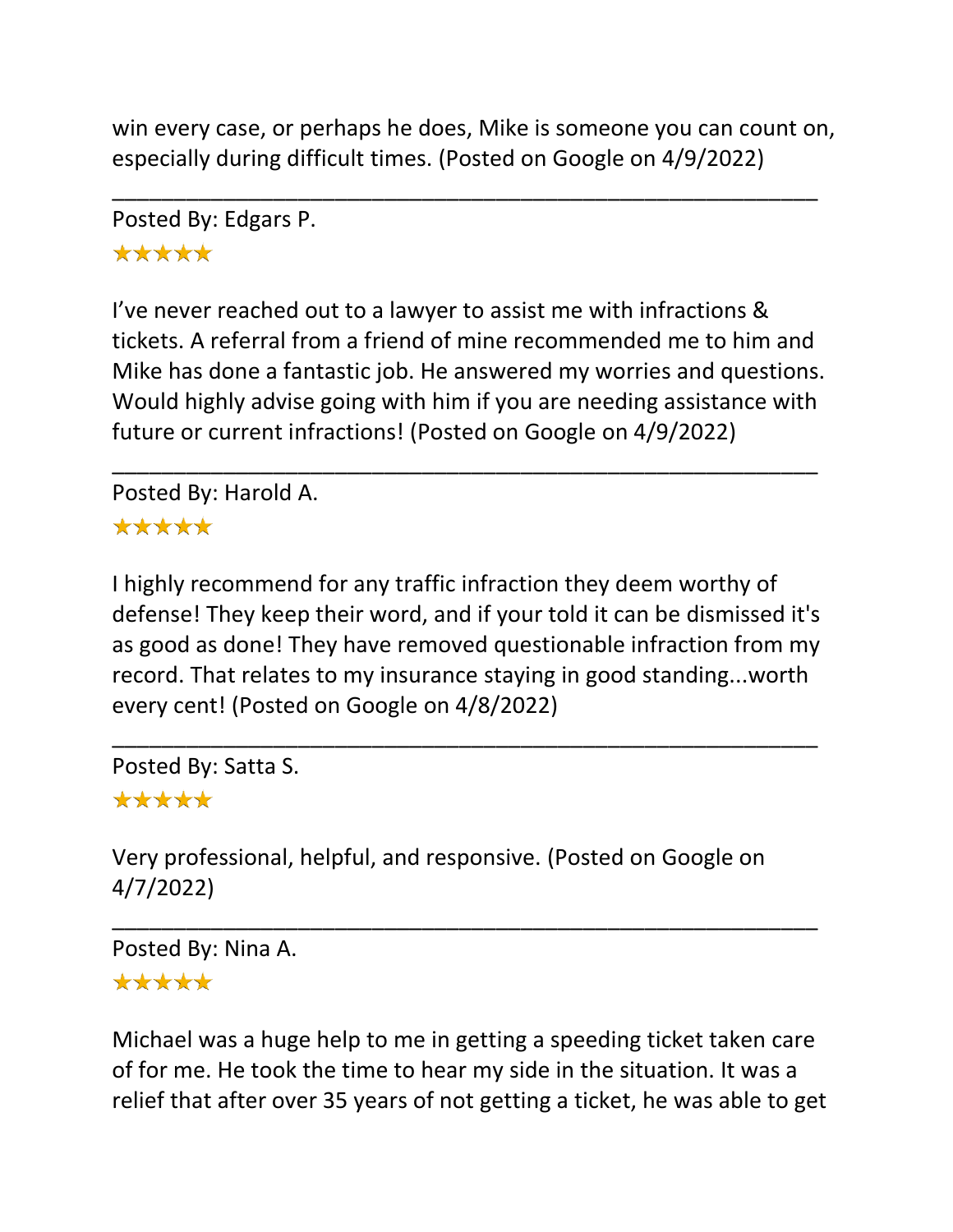it dismissed. Thankfully it will not affect my record or impact my insurance. I'm glad I listened to the advice I was given when his name was given to me, to trust him. (Posted on Google on 4/6/2022)

\_\_\_\_\_\_\_\_\_\_\_\_\_\_\_\_\_\_\_\_\_\_\_\_\_\_\_\_\_\_\_\_\_\_\_\_\_\_\_\_\_\_\_\_\_\_\_\_\_\_\_\_\_\_\_\_\_

Posted By: Daniel G. \*\*\*\*\*

Mike was very polite and straight to the point. He kept his word and delivered as promised. I highly recommend Mike as an attorney. (Posted on Google on 4/5/2022)

\_\_\_\_\_\_\_\_\_\_\_\_\_\_\_\_\_\_\_\_\_\_\_\_\_\_\_\_\_\_\_\_\_\_\_\_\_\_\_\_\_\_\_\_\_\_\_\_\_\_\_\_\_\_\_\_\_

Posted By: George D.

\*\*\*\*\*

Highly recommended. (Posted on Google on 3/28/2022)

```
Posted By: Alexander H.
```
\*\*\*\*\*

Fantastic service. Extremely professional and to his word. Pleasure to work with. Highly recommended. (Posted on Google on 3/27/2022)

\_\_\_\_\_\_\_\_\_\_\_\_\_\_\_\_\_\_\_\_\_\_\_\_\_\_\_\_\_\_\_\_\_\_\_\_\_\_\_\_\_\_\_\_\_\_\_\_\_\_\_\_\_\_\_\_\_

\_\_\_\_\_\_\_\_\_\_\_\_\_\_\_\_\_\_\_\_\_\_\_\_\_\_\_\_\_\_\_\_\_\_\_\_\_\_\_\_\_\_\_\_\_\_\_\_\_\_\_\_\_\_\_\_\_

Posted By: Keelan H.

#### \*\*\*\*\*

Mike has been my go to over the past few years. He has helped both my wife and I get our tickets reduced to fines saving us from insurance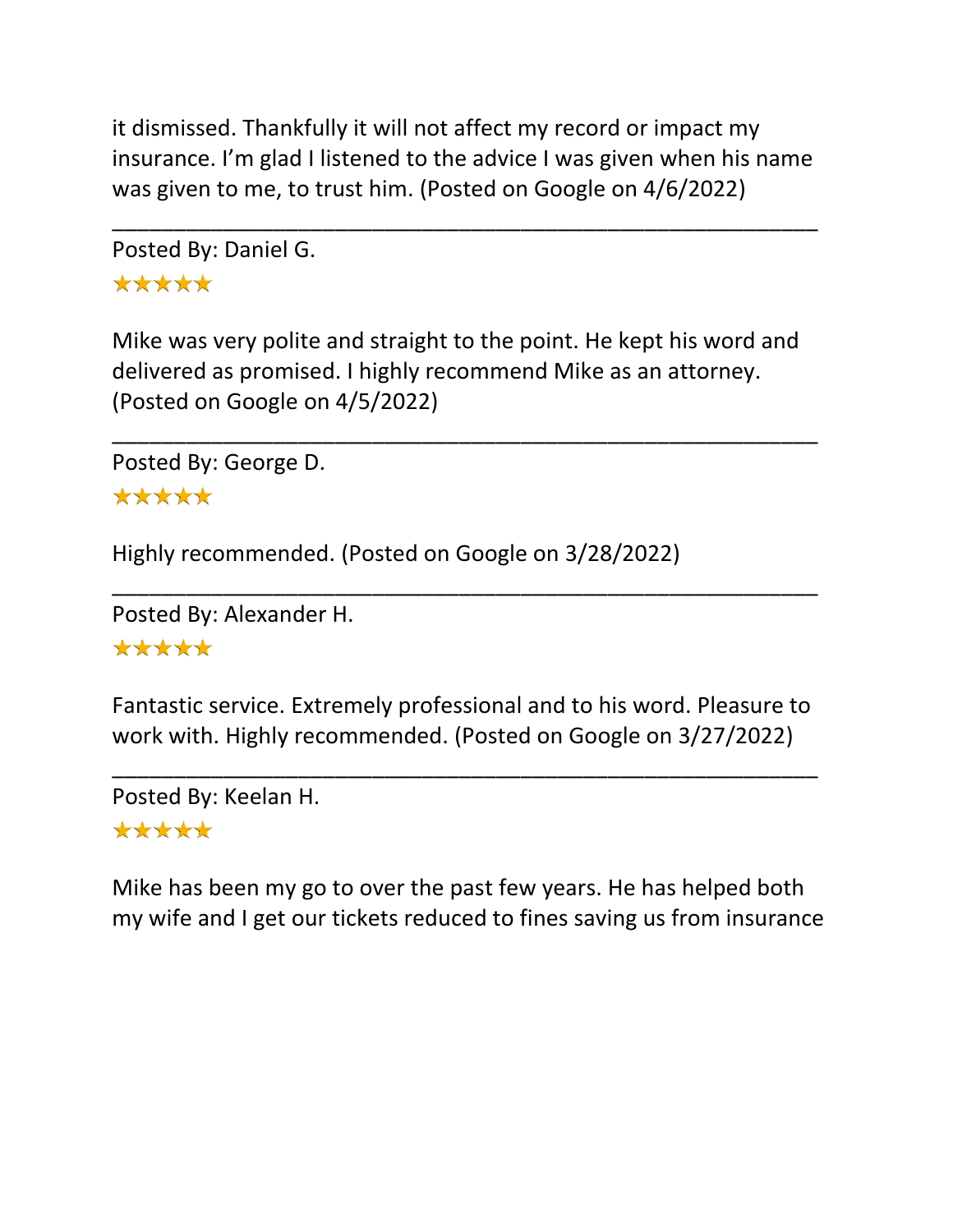premium increases. Well worth every penny. (Posted on Google on 3/26/2022)

\_\_\_\_\_\_\_\_\_\_\_\_\_\_\_\_\_\_\_\_\_\_\_\_\_\_\_\_\_\_\_\_\_\_\_\_\_\_\_\_\_\_\_\_\_\_\_\_\_\_\_\_\_\_\_\_\_

Posted By: Angela B. \*\*\*\*\*

I have used Mike a couple times now. He has been able to get my tickets reduced to infractions or completely dismissed. (Posted on Google on 3/25/2022)

\_\_\_\_\_\_\_\_\_\_\_\_\_\_\_\_\_\_\_\_\_\_\_\_\_\_\_\_\_\_\_\_\_\_\_\_\_\_\_\_\_\_\_\_\_\_\_\_\_\_\_\_\_\_\_\_\_

Posted By: Robert S.

#### \*\*\*\*\*

The process with Michael Sheehan was amazing. Everything was explained great. He represented me in court and had a great outcome. I will definitely be using him again in the future if need be. (Posted on Google on 3/25/2022)

\_\_\_\_\_\_\_\_\_\_\_\_\_\_\_\_\_\_\_\_\_\_\_\_\_\_\_\_\_\_\_\_\_\_\_\_\_\_\_\_\_\_\_\_\_\_\_\_\_\_\_\_\_\_\_\_\_

Posted By: Rob A. \*\*\*\*\*

Michael has been an excellent communicator and he's represented myself and my teenage son on occasion masterfully in every instance. I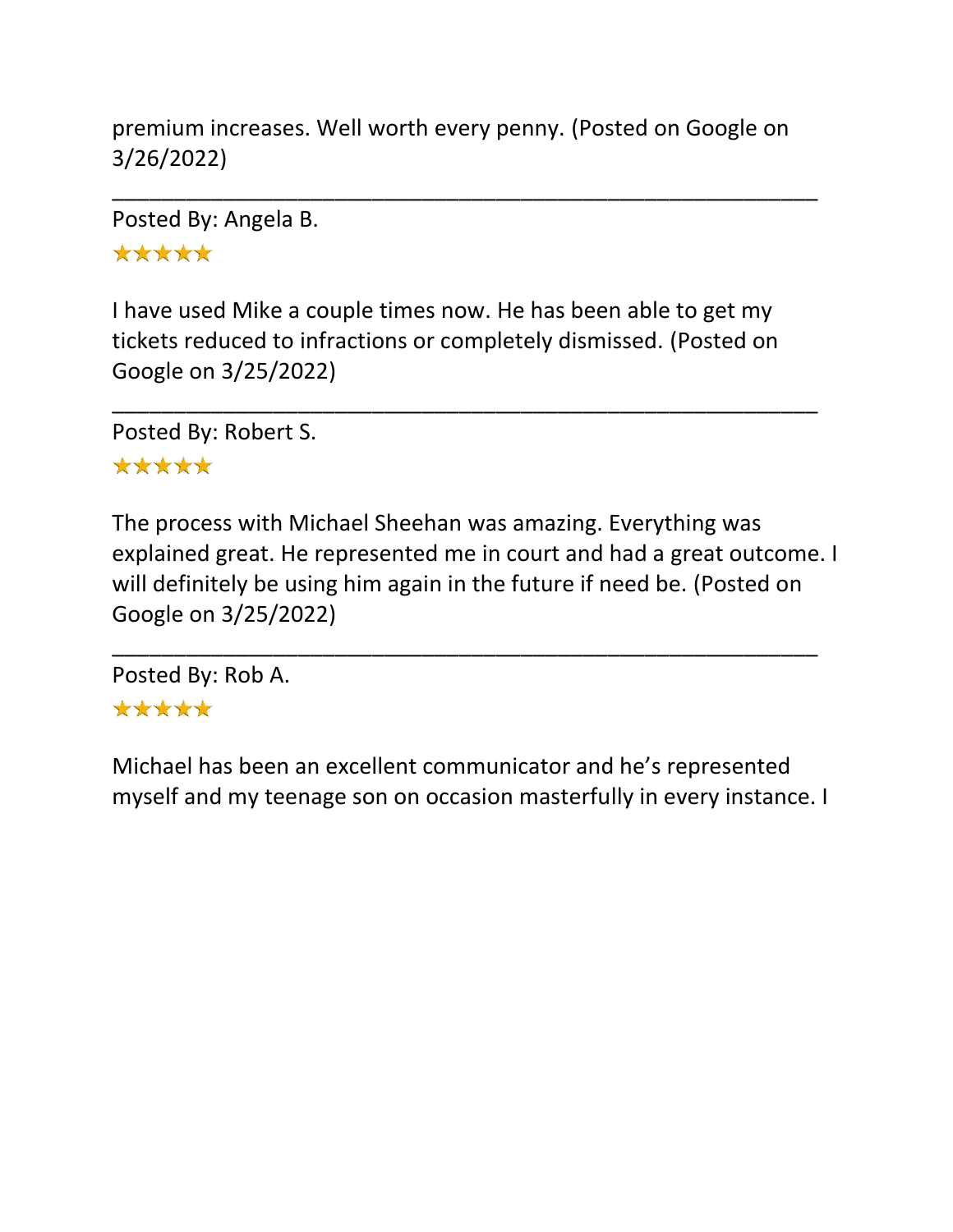without any reservation highly recommended Michael. (Posted on Google on 3/24/2022)

\_\_\_\_\_\_\_\_\_\_\_\_\_\_\_\_\_\_\_\_\_\_\_\_\_\_\_\_\_\_\_\_\_\_\_\_\_\_\_\_\_\_\_\_\_\_\_\_\_\_\_\_\_\_\_\_\_

Posted By: Peter T. \*\*\*\*\*

Got my speeding ticket dismissed. Great communicator, easy to work with. Hopefully I won't need your services again soon, but if I do, I know who I'm going to! (Posted on Google on 3/23/2022)

\_\_\_\_\_\_\_\_\_\_\_\_\_\_\_\_\_\_\_\_\_\_\_\_\_\_\_\_\_\_\_\_\_\_\_\_\_\_\_\_\_\_\_\_\_\_\_\_\_\_\_\_\_\_\_\_\_

Posted By: Hazim A.

#### \*\*\*\*\*

Very responsive, reasonable and professional. I am going to hire them whenever need them. Highly recommended. (Posted on Google on 3/22/2022)

\_\_\_\_\_\_\_\_\_\_\_\_\_\_\_\_\_\_\_\_\_\_\_\_\_\_\_\_\_\_\_\_\_\_\_\_\_\_\_\_\_\_\_\_\_\_\_\_\_\_\_\_\_\_\_\_\_

Posted By: J. L. \*\*\*\*\*

Referred by a friend and helped me to dismiss a school bus violation. Though during the pandemic it took an extremely long time for hearing but Mike got everything handled. (Posted on Google on 3/15/2022)

\_\_\_\_\_\_\_\_\_\_\_\_\_\_\_\_\_\_\_\_\_\_\_\_\_\_\_\_\_\_\_\_\_\_\_\_\_\_\_\_\_\_\_\_\_\_\_\_\_\_\_\_\_\_\_\_\_

Posted By: Dmitriy L.

#### \*\*\*\*\*

Awesome lawyer to work with. Everything is straight forward. Easy process. Took care of my traffic issues I was stuck with. Would highly recommend!!!! (Posted on Google on 3/3/2022)

\_\_\_\_\_\_\_\_\_\_\_\_\_\_\_\_\_\_\_\_\_\_\_\_\_\_\_\_\_\_\_\_\_\_\_\_\_\_\_\_\_\_\_\_\_\_\_\_\_\_\_\_\_\_\_\_\_

```
Posted By: Christopher C.*****
```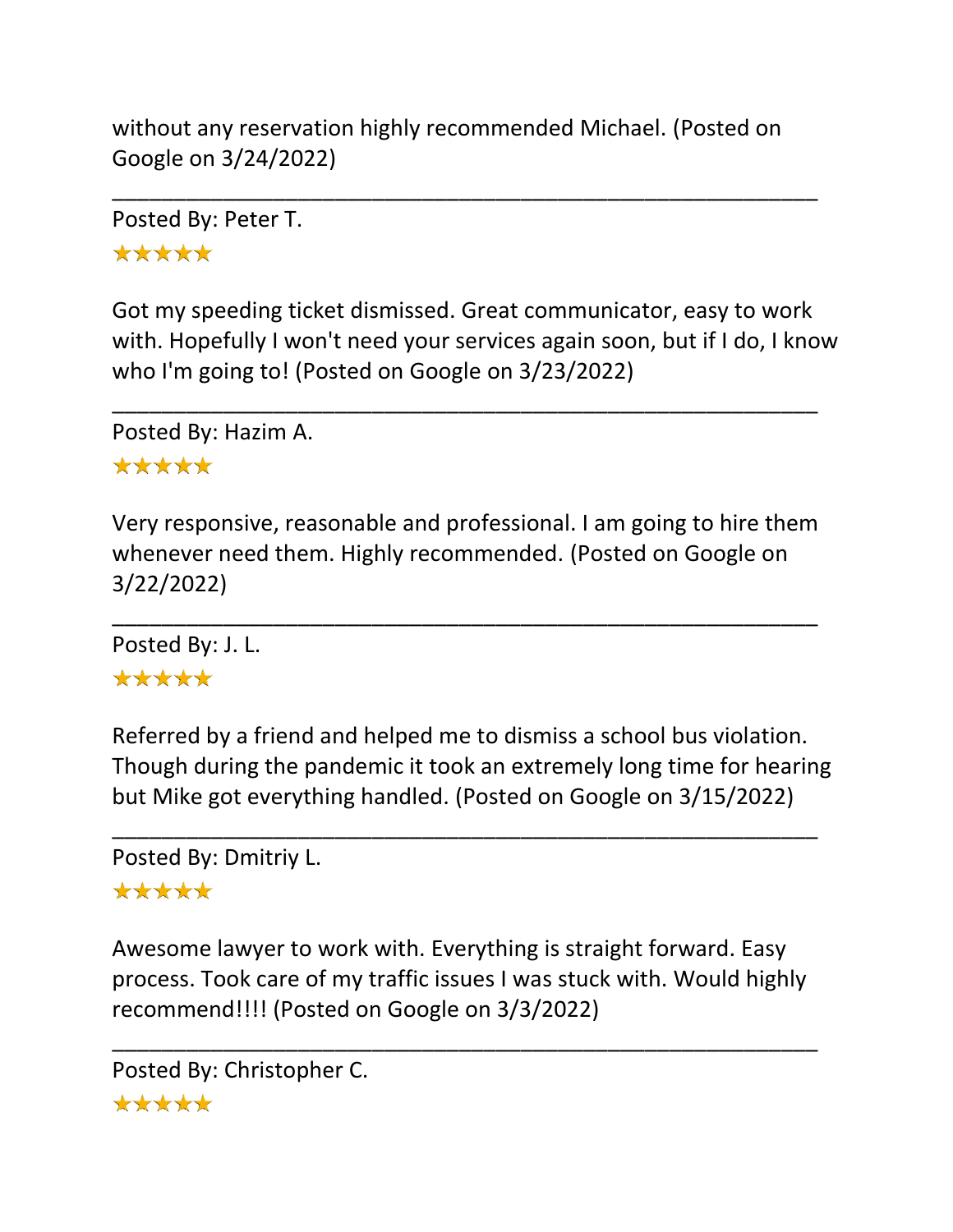\*\*\*CDL Drivers\*\*\* Working with Mike was nothing short of amazing! He was professional, communicated well, and delivered the results I knew he could- DISMISSED! I would not hesitate to hire Mike again for representation on any traffic violation! Stop stressing and CALL MIKE NOW!!! (Posted on Google on 3/1/2022)

\_\_\_\_\_\_\_\_\_\_\_\_\_\_\_\_\_\_\_\_\_\_\_\_\_\_\_\_\_\_\_\_\_\_\_\_\_\_\_\_\_\_\_\_\_\_\_\_\_\_\_\_\_\_\_\_\_

Posted By: Shideh G. \*\*\*\*\*

Great client service!. An Excellent Attorney & Highly Recommended! (Posted on Google on 2/28/2022)

\_\_\_\_\_\_\_\_\_\_\_\_\_\_\_\_\_\_\_\_\_\_\_\_\_\_\_\_\_\_\_\_\_\_\_\_\_\_\_\_\_\_\_\_\_\_\_\_\_\_\_\_\_\_\_\_\_

Posted By: Michael M. \*\*\*\*\*

Very professional, helpful, responsive, polite. He jumped right in and relieved me of all stress and provided such confidence. Best thing, he did everything he said he would and it worked out well. Highly recommend. You'll see why in the first call with him. (Posted on Google on 2/4/2022)

\_\_\_\_\_\_\_\_\_\_\_\_\_\_\_\_\_\_\_\_\_\_\_\_\_\_\_\_\_\_\_\_\_\_\_\_\_\_\_\_\_\_\_\_\_\_\_\_\_\_\_\_\_\_\_\_\_

Posted By: Blair O.

## \*\*\*\*\*

My experience with Michael Sheehan (twice now over the years) is always extremely positive / top drawer. From quick response to my initial call to responding to the court...to appearing on my behalf and wrapping it up at the end...his efforts can be characterized by a high level of professionalism, clear grasp of process / procedure / the law, sound management of expectations and crystal clear, efficient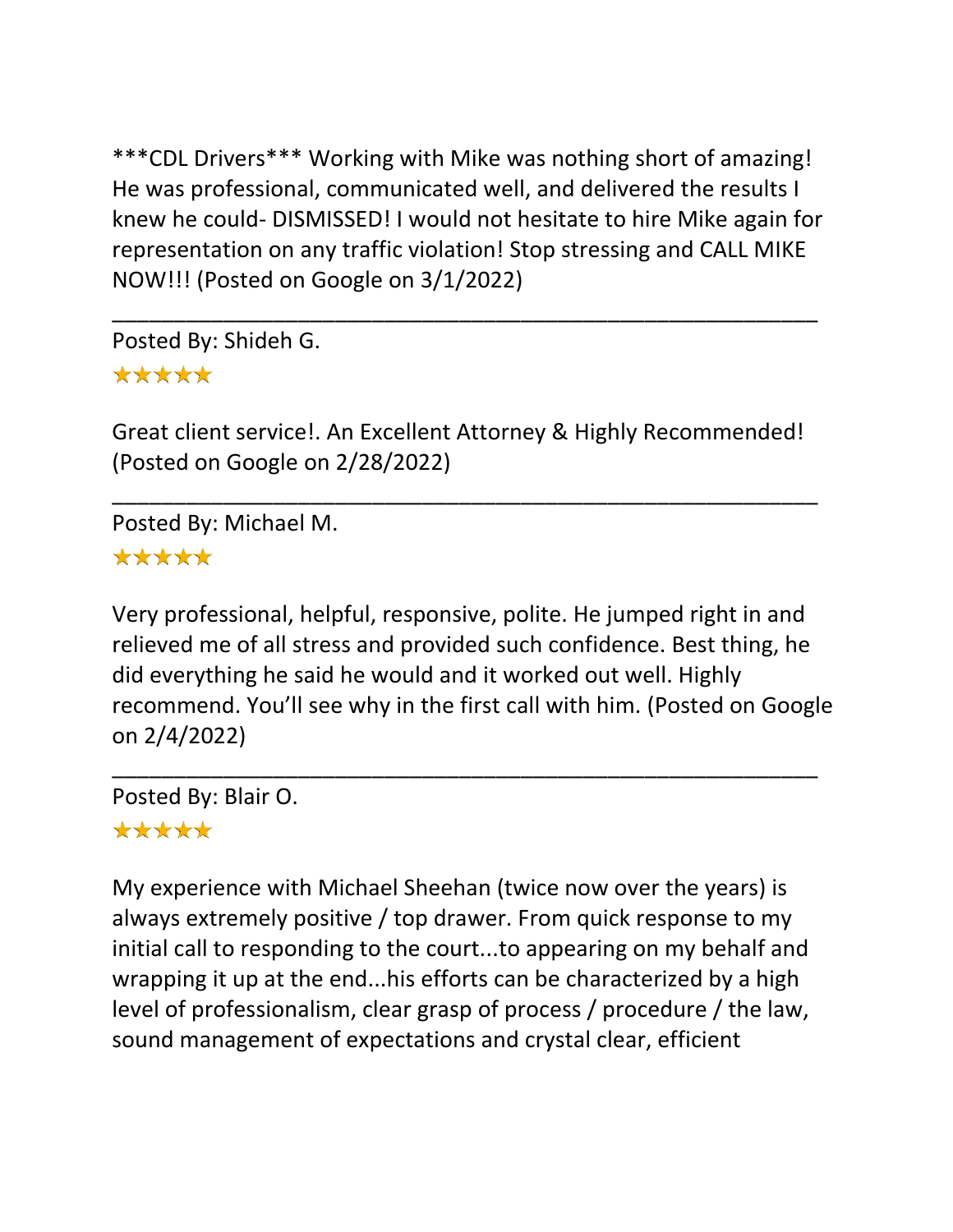communication. I highly recommend Michael.... (Posted on Google on 1/30/2022)

\_\_\_\_\_\_\_\_\_\_\_\_\_\_\_\_\_\_\_\_\_\_\_\_\_\_\_\_\_\_\_\_\_\_\_\_\_\_\_\_\_\_\_\_\_\_\_\_\_\_\_\_\_\_\_\_\_

Posted By: Mark C. \*\*\*\*\*

I was referred to Michael by a co-worker when my teenager received a driving infraction. Michael favorably resolved the issue and was great to work with. I would highly recommend Michael - very professional, honest, and easy to work with. Thanks Michael! (Posted on Google on 1/29/2022)

\_\_\_\_\_\_\_\_\_\_\_\_\_\_\_\_\_\_\_\_\_\_\_\_\_\_\_\_\_\_\_\_\_\_\_\_\_\_\_\_\_\_\_\_\_\_\_\_\_\_\_\_\_\_\_\_\_

Posted By: James G. \*\*\*\*\*

Michael was highly referred by a family member and did not dissappoint. Had a few complicated traffic tickets over past year and a half during COVID timeframe, and Michael and his team were "on Point" and proactive throughout the process with timely communication, and ultimately 100% positive resolution. Problem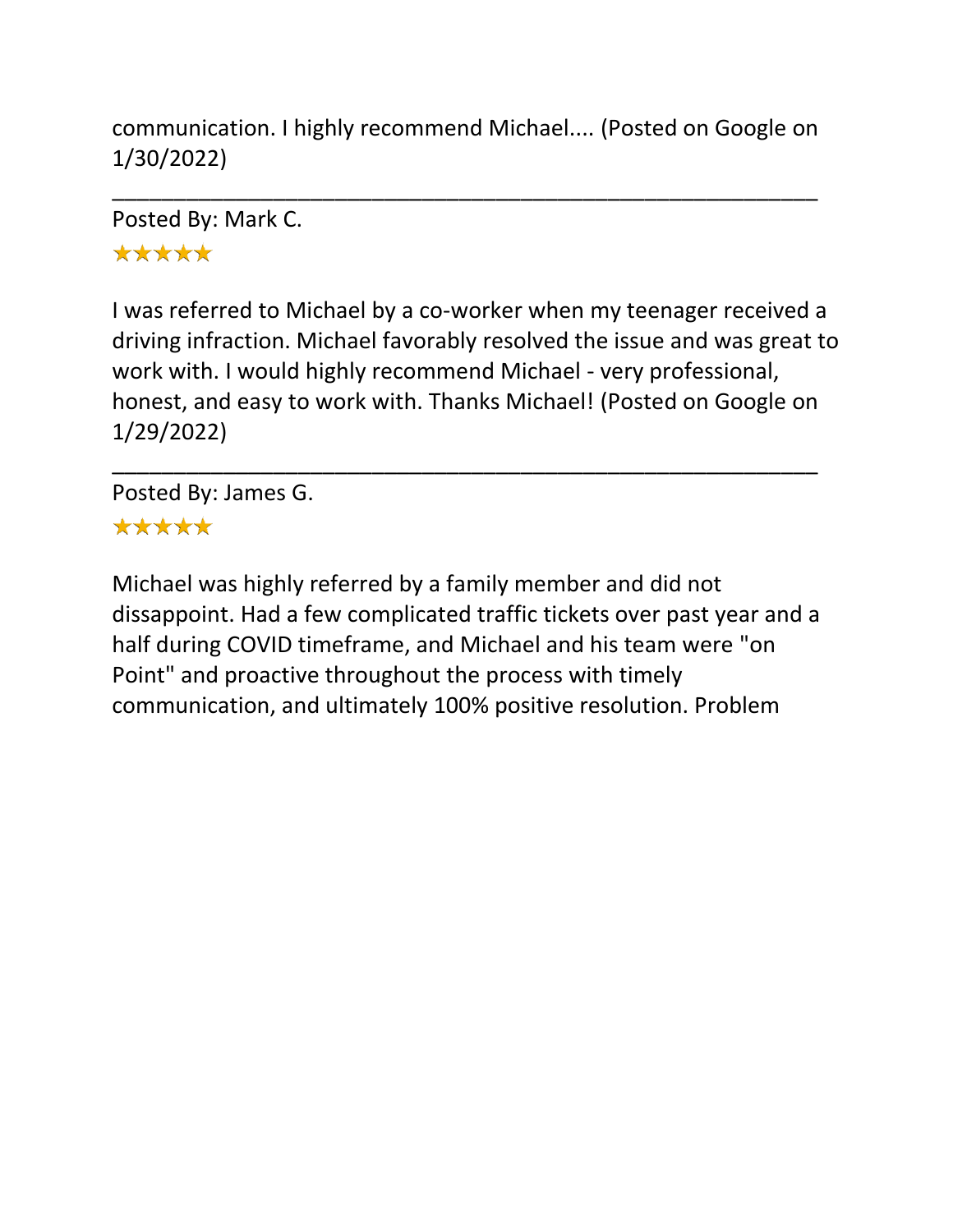Gone! Highly recommend Michael Sheehan. Thanks again Mike.. (Posted on Google on 1/19/2022)

\_\_\_\_\_\_\_\_\_\_\_\_\_\_\_\_\_\_\_\_\_\_\_\_\_\_\_\_\_\_\_\_\_\_\_\_\_\_\_\_\_\_\_\_\_\_\_\_\_\_\_\_\_\_\_\_\_

Posted By: Damon J.

\*\*\*\*\*

We have used Michael for nearly 15 years. All of or speeding infractions have been dismissed. I would recommend him and his team to anyone. Great service (Posted on Google on 1/19/2022)

\_\_\_\_\_\_\_\_\_\_\_\_\_\_\_\_\_\_\_\_\_\_\_\_\_\_\_\_\_\_\_\_\_\_\_\_\_\_\_\_\_\_\_\_\_\_\_\_\_\_\_\_\_\_\_\_\_

Posted By: Jai S.

## \*\*\*\*\*

Amazing and worry free service! I worked with Mike through a recommendation from a friend and he's been nothing short of amazing. I would highly recommend his services to any one. (Posted on Google on 1/11/2022)

\_\_\_\_\_\_\_\_\_\_\_\_\_\_\_\_\_\_\_\_\_\_\_\_\_\_\_\_\_\_\_\_\_\_\_\_\_\_\_\_\_\_\_\_\_\_\_\_\_\_\_\_\_\_\_\_\_ Posted By: Adam E.

# \*\*\*\*\*

I had incurred a few speeding tickets early on in 2021, and began to panic. After some research, I was recommended Mr. Sheehan by my girlfriend's family. They assured me there was nothing to worry about and Mike would take care of everything. Boy were they right! I hired Mike for a modest fee and he's been able to dismiss all of my tickets. He's extremely sympathetic, professional, and he'll update you on the progress of your case. From now on I won't trust any attorney other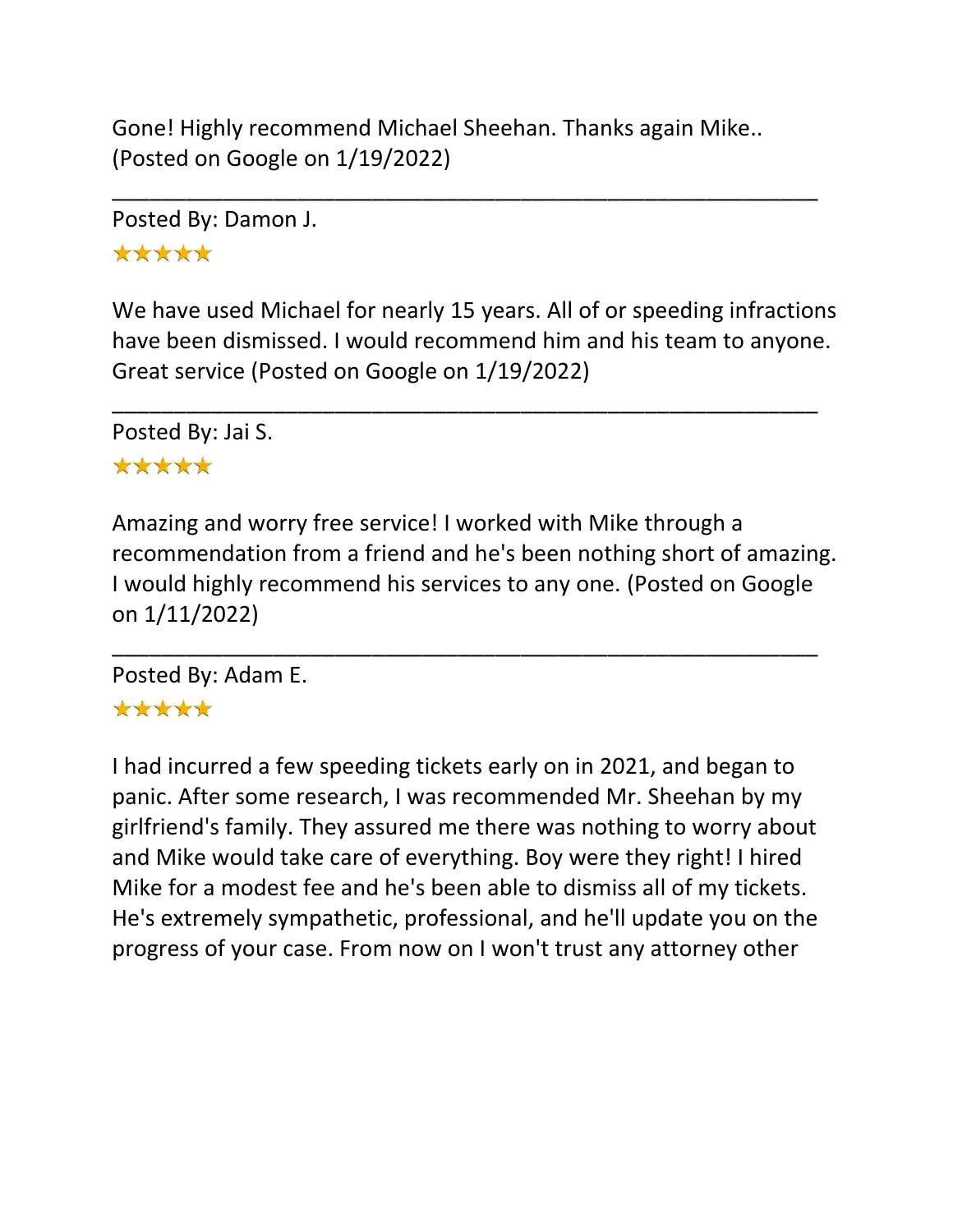than Michael Sheehan for traffic-related tickets! (Posted on Google on 1/7/2022)

\_\_\_\_\_\_\_\_\_\_\_\_\_\_\_\_\_\_\_\_\_\_\_\_\_\_\_\_\_\_\_\_\_\_\_\_\_\_\_\_\_\_\_\_\_\_\_\_\_\_\_\_\_\_\_\_\_

Posted By: Jessica J. \*\*\*\*\*

Michael Sheehan is absolutely fantastic at what he does. I would highly recommend him to anyone. He was easy to reach, thoroughly communicated the whole process to me, and made a stressful situation much better. 11/10 (Posted on Google on 12/21/2021)

\_\_\_\_\_\_\_\_\_\_\_\_\_\_\_\_\_\_\_\_\_\_\_\_\_\_\_\_\_\_\_\_\_\_\_\_\_\_\_\_\_\_\_\_\_\_\_\_\_\_\_\_\_\_\_\_\_

Posted By: Logan R.

#### \*\*\*\*\*

I've used Mike Sheehans' services on at least 4 occasions. Every time the ticket has been handled quickly and without any further involvement. Will continue to use his services as long as I can. (Posted on Google on 12/21/2021)

\_\_\_\_\_\_\_\_\_\_\_\_\_\_\_\_\_\_\_\_\_\_\_\_\_\_\_\_\_\_\_\_\_\_\_\_\_\_\_\_\_\_\_\_\_\_\_\_\_\_\_\_\_\_\_\_\_

Posted By: Benjamin G.

#### \*\*\*\*\*

Mike did an amazing job! 10/10. (Posted on Google on 12/22/2021)

\_\_\_\_\_\_\_\_\_\_\_\_\_\_\_\_\_\_\_\_\_\_\_\_\_\_\_\_\_\_\_\_\_\_\_\_\_\_\_\_\_\_\_\_\_\_\_\_\_\_\_\_\_\_\_\_\_

```
Posted By: Jason C.
```
#### \*\*\*\*\*

Michael Sheehan Got my ticket dismissed and emailed me the results the very next day of the court date. He is very professional. I will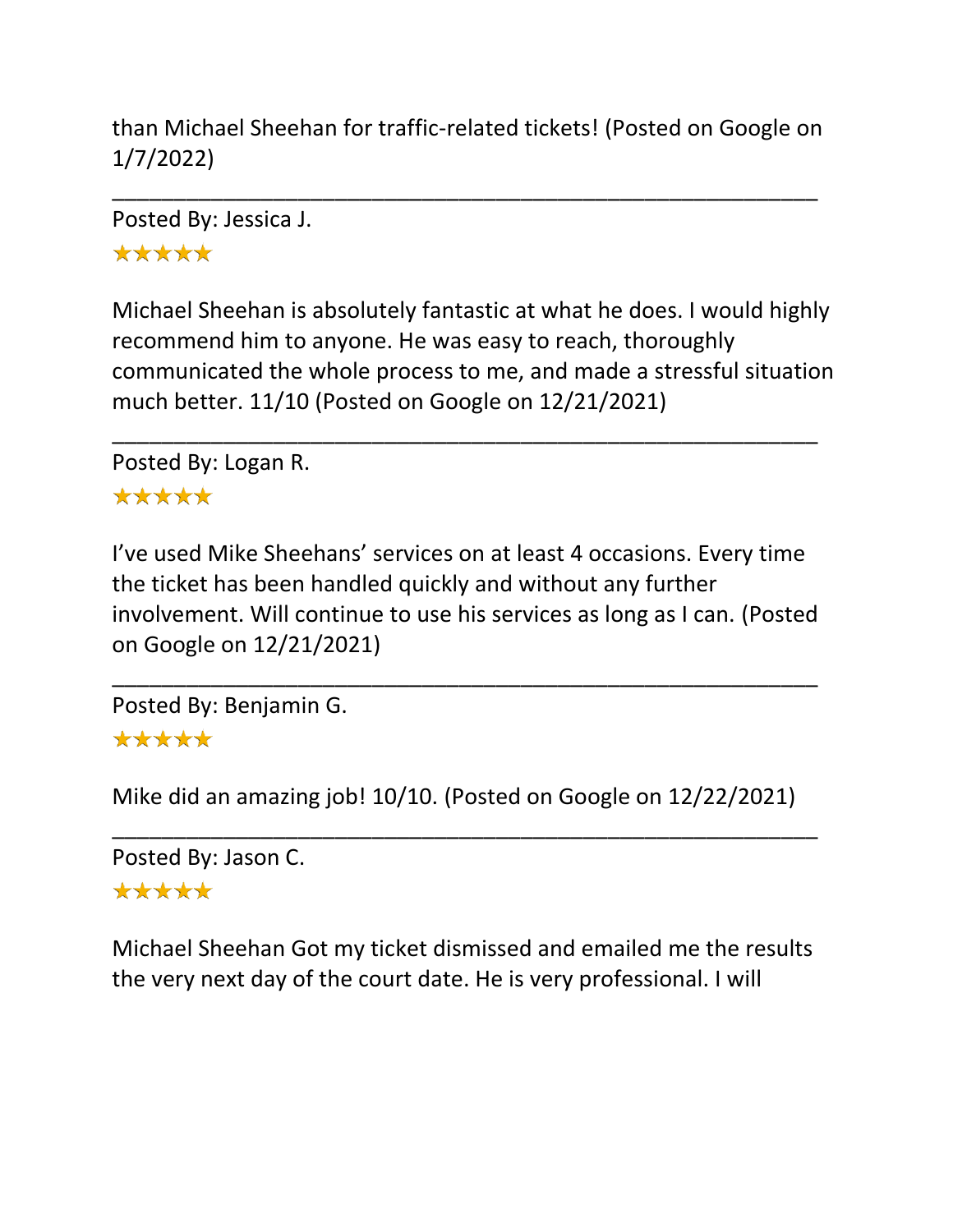definitely recommend him and hire him again. (Posted on Google on 12/9/2021)

\_\_\_\_\_\_\_\_\_\_\_\_\_\_\_\_\_\_\_\_\_\_\_\_\_\_\_\_\_\_\_\_\_\_\_\_\_\_\_\_\_\_\_\_\_\_\_\_\_\_\_\_\_\_\_\_\_

Posted By: Nicholas C.

\*\*\*\*\*

Michael had my speeding ticket dismissed with minimal effort on my side. It literally took 5 minutes on the phone and Michael did the rest. (Posted on Google on 11/12/2021)

\_\_\_\_\_\_\_\_\_\_\_\_\_\_\_\_\_\_\_\_\_\_\_\_\_\_\_\_\_\_\_\_\_\_\_\_\_\_\_\_\_\_\_\_\_\_\_\_\_\_\_\_\_\_\_\_\_

Posted By: Edmond V.

## \*\*\*\*\*

First things first thank you to Mike Sheehan and his law office for getting my speeding ticket dismissed! Thank you for making it so easy and pain free to get the dismissal also. I submitted my needed documents and funds waited patiently and boom I get the email to brighten up my day with a great result. I appreciate that I did almost nothing in the process I didn't even have to constantly reach out to see where in the progress see were allowing me to focus on everyday life. Thank you for being trustworthy and all though I hope I don't have to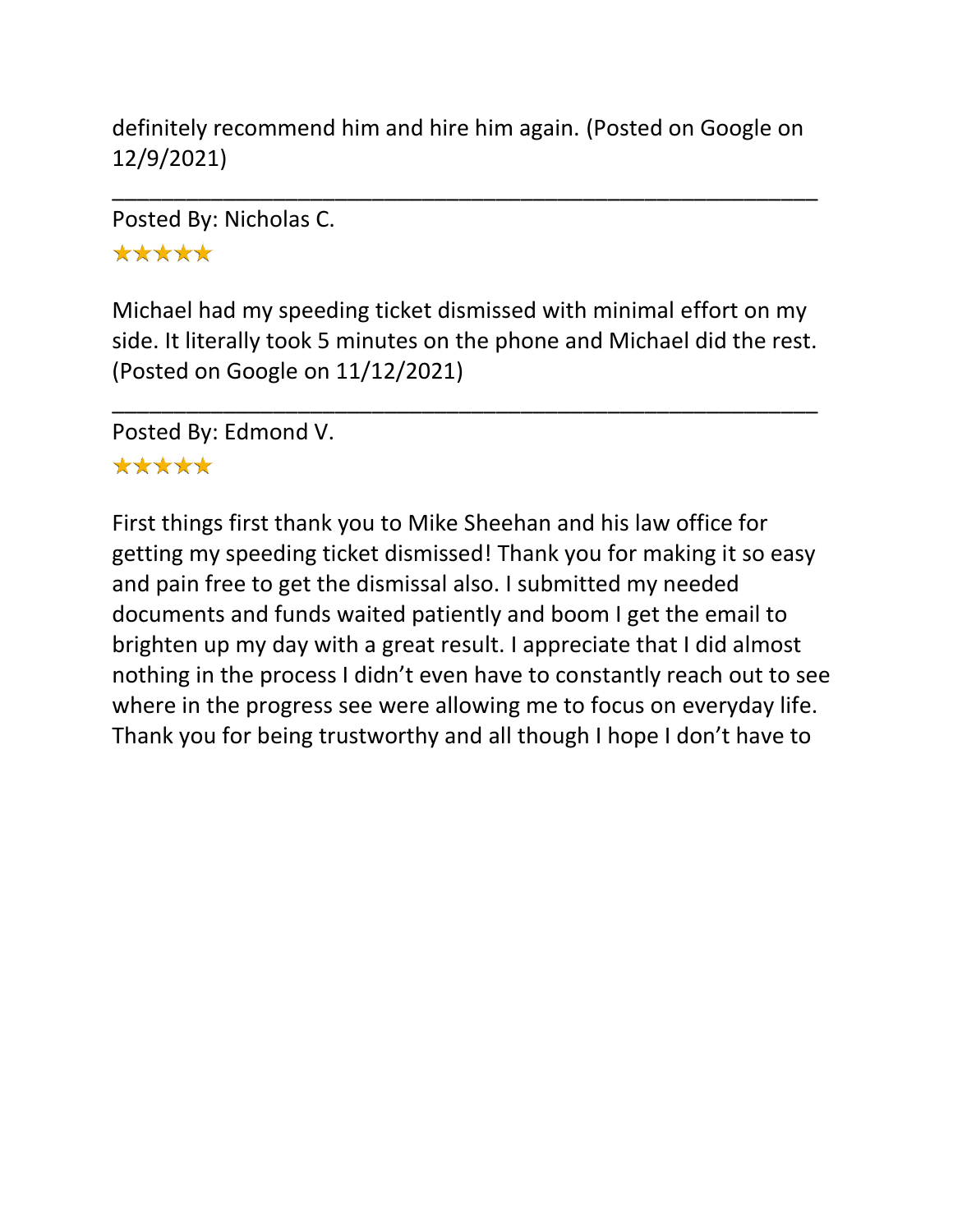use your services again I know I'm not perfect and if needed Mike Sheehan is my guy. (Posted on Google on 11/12/2021)

\_\_\_\_\_\_\_\_\_\_\_\_\_\_\_\_\_\_\_\_\_\_\_\_\_\_\_\_\_\_\_\_\_\_\_\_\_\_\_\_\_\_\_\_\_\_\_\_\_\_\_\_\_\_\_\_\_

Posted By: Selamsew B.

\*\*\*\*\*

He is good guy, he did exactly what he said. Thank you. (Posted on Google on 11/10/2021)

\_\_\_\_\_\_\_\_\_\_\_\_\_\_\_\_\_\_\_\_\_\_\_\_\_\_\_\_\_\_\_\_\_\_\_\_\_\_\_\_\_\_\_\_\_\_\_\_\_\_\_\_\_\_\_\_\_

Posted By: Timmy M. \*\*\*\*\*

Michael is extremely helpful and effectively answered my questions. The information he provided helped me make good decision to move forward with his service. I'm fully satisfied with his assistance and service. (Posted on Google on 11/9/2021)

\_\_\_\_\_\_\_\_\_\_\_\_\_\_\_\_\_\_\_\_\_\_\_\_\_\_\_\_\_\_\_\_\_\_\_\_\_\_\_\_\_\_\_\_\_\_\_\_\_\_\_\_\_\_\_\_\_

Posted By: Jeffrey A.

## \*\*\*\*\*

Michael, What a super event when I met you for my ticket. You were recommended to me by one of my best friends Drew E. When I talked with you it was such a refreshing experience. I feel so luck and grateful I met you and that you were so wonderful in helping me out. Needless to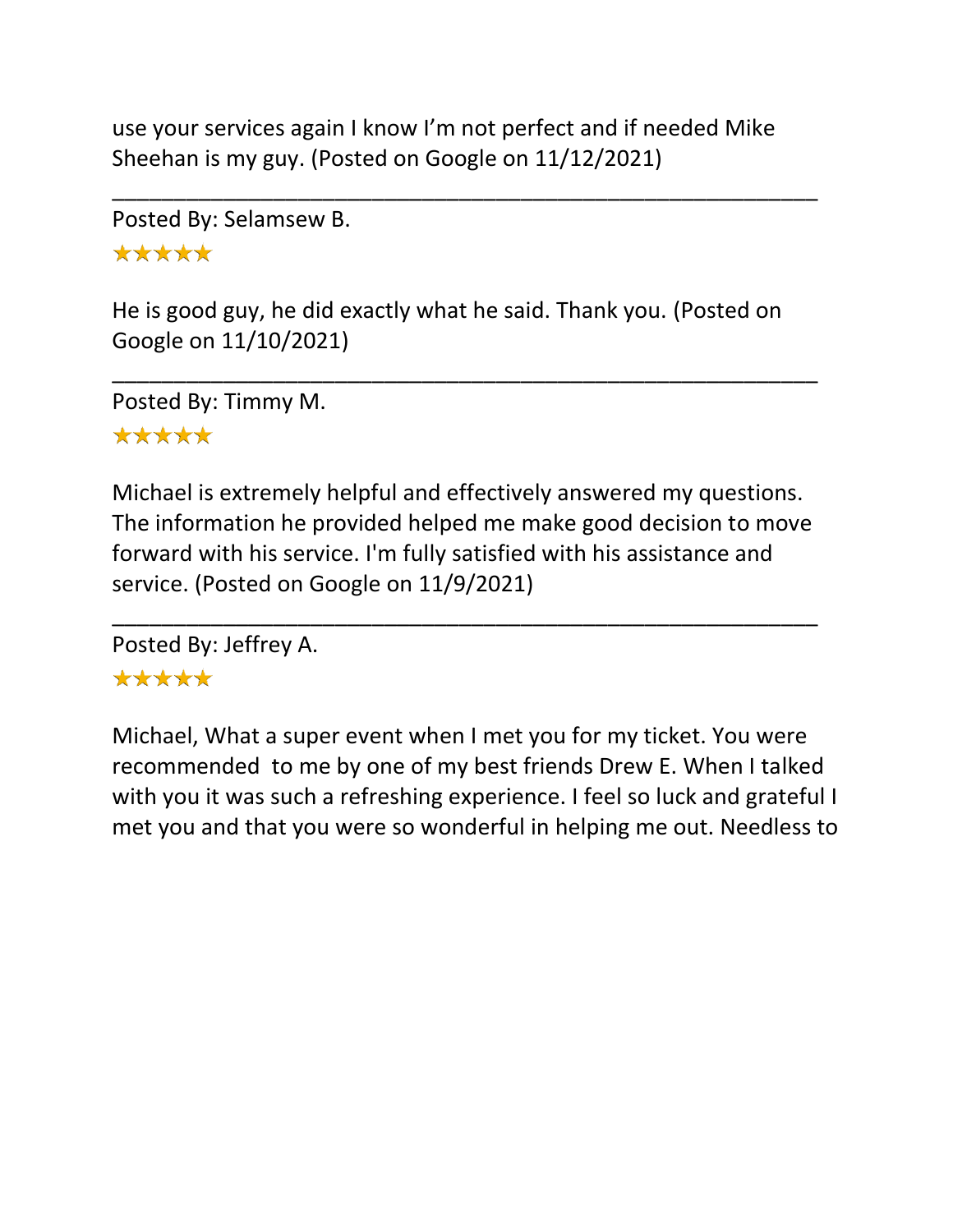say, I will keep your name in my file and use you again! Thanks again! Jeffrey A. (Posted on Google on 11/9/2021)

\_\_\_\_\_\_\_\_\_\_\_\_\_\_\_\_\_\_\_\_\_\_\_\_\_\_\_\_\_\_\_\_\_\_\_\_\_\_\_\_\_\_\_\_\_\_\_\_\_\_\_\_\_\_\_\_\_

Posted By: Chris J. \*\*\*\*\*

Mike is the man! He delivered as promised! If you have a ticket, you are nuts not to contact this man. (Posted on Google on 11/9/2021)

\_\_\_\_\_\_\_\_\_\_\_\_\_\_\_\_\_\_\_\_\_\_\_\_\_\_\_\_\_\_\_\_\_\_\_\_\_\_\_\_\_\_\_\_\_\_\_\_\_\_\_\_\_\_\_\_\_

Posted By: Lingshuai M. \*\*\*\*\*

Very good I recommend him ! (Posted on Google on 11/7/2021)

Posted By: George B. \*\*\*\*\*

If you just want to pay a reasonable fee and have your traffic issues disappear look no further. Once he was on retainer I didn't have to do

\_\_\_\_\_\_\_\_\_\_\_\_\_\_\_\_\_\_\_\_\_\_\_\_\_\_\_\_\_\_\_\_\_\_\_\_\_\_\_\_\_\_\_\_\_\_\_\_\_\_\_\_\_\_\_\_\_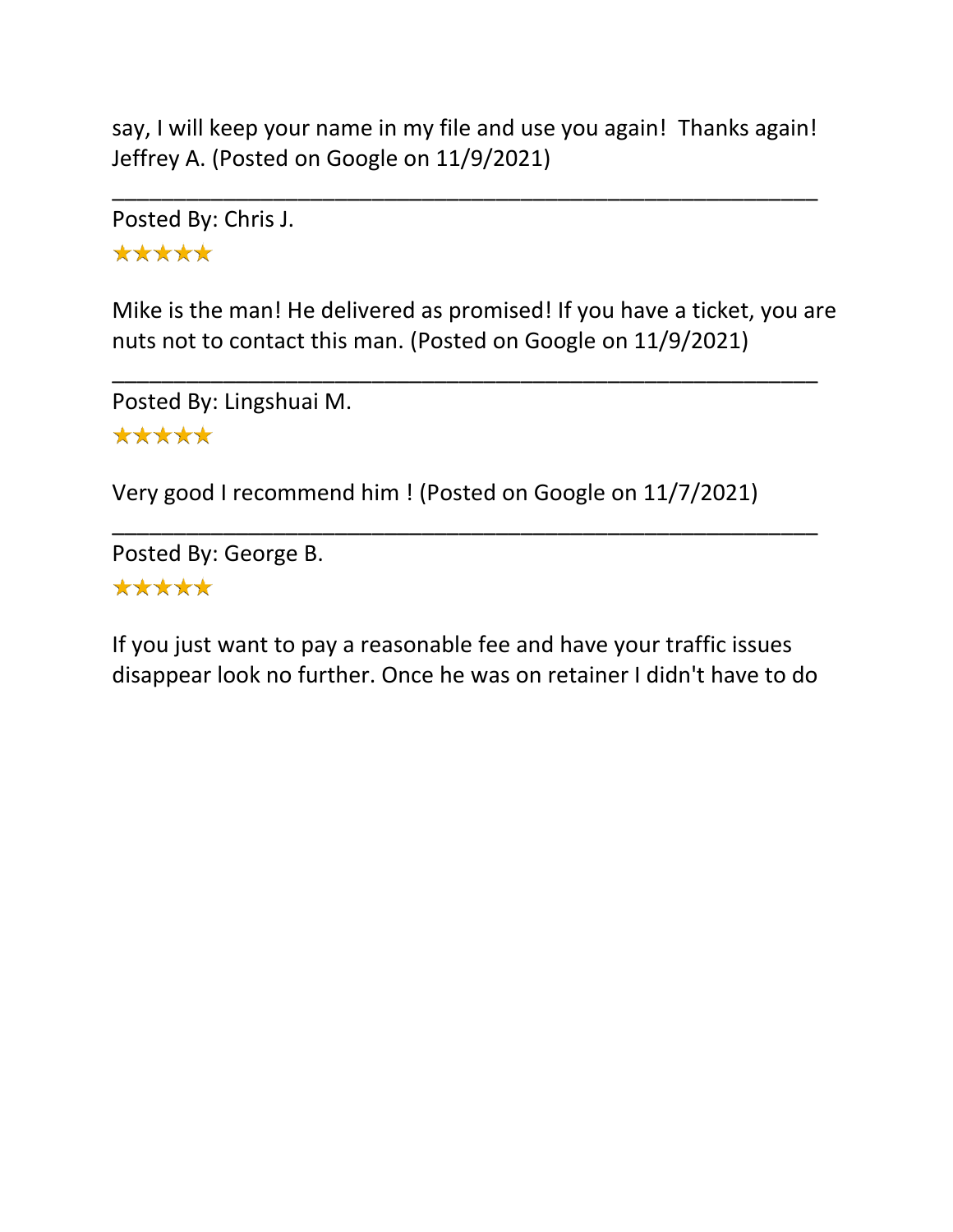anything and everything was beaten in court without me ever having to adjust my schedule! (Posted on Google on 11/6/2021)

\_\_\_\_\_\_\_\_\_\_\_\_\_\_\_\_\_\_\_\_\_\_\_\_\_\_\_\_\_\_\_\_\_\_\_\_\_\_\_\_\_\_\_\_\_\_\_\_\_\_\_\_\_\_\_\_\_

Posted By: Justin B.

\*\*\*\*\*

Michael was easy to work with and would recommend his services. (Posted on Google on 11/6/2021)

\_\_\_\_\_\_\_\_\_\_\_\_\_\_\_\_\_\_\_\_\_\_\_\_\_\_\_\_\_\_\_\_\_\_\_\_\_\_\_\_\_\_\_\_\_\_\_\_\_\_\_\_\_\_\_\_\_

Posted By: Mike S. \*\*\*\*\*

I have worked with Mike for about 20 years.. He has always taken care of me..He has also helped out a few of my friends as well.. He comes highly recommended (Posted on Google on 11/4/2021)

\_\_\_\_\_\_\_\_\_\_\_\_\_\_\_\_\_\_\_\_\_\_\_\_\_\_\_\_\_\_\_\_\_\_\_\_\_\_\_\_\_\_\_\_\_\_\_\_\_\_\_\_\_\_\_\_\_

Posted By: Trang N.

#### \*\*\*\*\*

I have used Mike's services on three separate occasions. Everytime he does exactly what he says he will. He is the best and I have recommended him to several of my friends and family. Everyone who has used him has agreed, he does exactly what he says he will. I wish all lawyers were like Mike. (Posted on Google on 11/3/2021)

\_\_\_\_\_\_\_\_\_\_\_\_\_\_\_\_\_\_\_\_\_\_\_\_\_\_\_\_\_\_\_\_\_\_\_\_\_\_\_\_\_\_\_\_\_\_\_\_\_\_\_\_\_\_\_\_\_

Posted By: Sorin E. \*\*\*\*\*

I am very happy with the service Michael provided for me , I got a ticket a couple a months ago in Bellevue and he was able to get it dismissed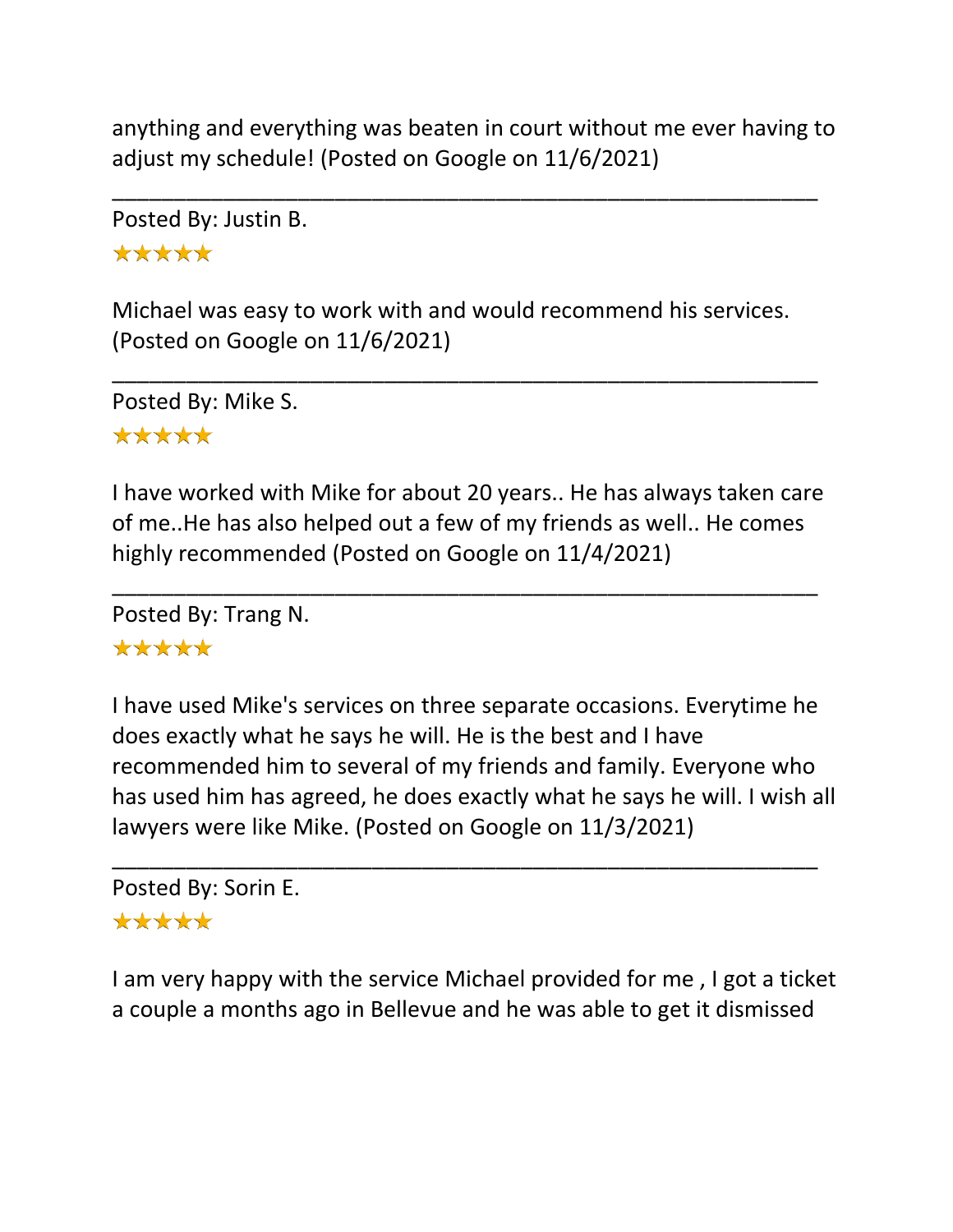for me , I know who I call when i need him again. Thank you very much for your help Michel (Posted on Google on 11/3/2021)

\_\_\_\_\_\_\_\_\_\_\_\_\_\_\_\_\_\_\_\_\_\_\_\_\_\_\_\_\_\_\_\_\_\_\_\_\_\_\_\_\_\_\_\_\_\_\_\_\_\_\_\_\_\_\_\_\_

Posted By: Audra B.

\*\*\*\*\*

Highly recommend working with Michael. He was kind and professional when I had spoken to him and was able to get my ticket dismissed after receiving one when using the HOV lane. Will be using him again in the near future. Thanks Michael! (Posted on Google on 11/2/2021)

\_\_\_\_\_\_\_\_\_\_\_\_\_\_\_\_\_\_\_\_\_\_\_\_\_\_\_\_\_\_\_\_\_\_\_\_\_\_\_\_\_\_\_\_\_\_\_\_\_\_\_\_\_\_\_\_\_

Posted By: Sophie O.

#### \*\*\*\*\*

Mike was a pleasure to work with. Extremely responsive, made the process stress-free and achieved the outcome we were hoping for. Could not recommend more highly! (Posted on Google on 11/2/2021)

\_\_\_\_\_\_\_\_\_\_\_\_\_\_\_\_\_\_\_\_\_\_\_\_\_\_\_\_\_\_\_\_\_\_\_\_\_\_\_\_\_\_\_\_\_\_\_\_\_\_\_\_\_\_\_\_\_

Posted By: Jerred L.

## \*\*\*\*\*

Love Mr. Sheehan! I was referred by a colleague who drives very questionably. Thanks to his efforts, he surprisingly has a clean slate. I will continue to look to him for future business! Highly recommended! (Posted on Google on 11/1/2021)

\_\_\_\_\_\_\_\_\_\_\_\_\_\_\_\_\_\_\_\_\_\_\_\_\_\_\_\_\_\_\_\_\_\_\_\_\_\_\_\_\_\_\_\_\_\_\_\_\_\_\_\_\_\_\_\_\_

Posted By: Trevor M. \*\*\*\*\*

Super professional from start to finish. Couldn't be happier as Michael was able to get my speeding ticked dismissed. Will definitely use again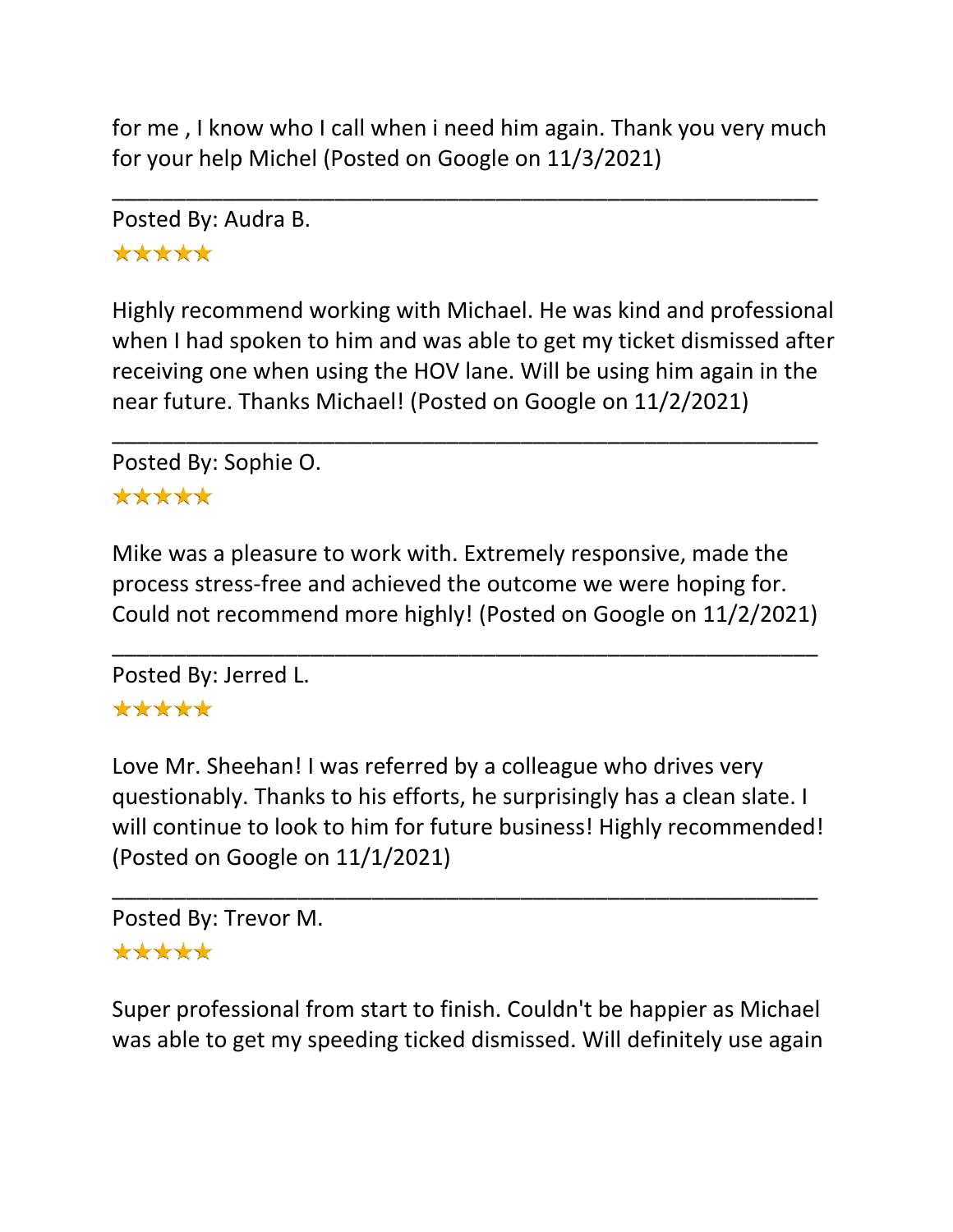in the future. Money well spent. Thank you! (Posted on Google on 11/1/2021)

\_\_\_\_\_\_\_\_\_\_\_\_\_\_\_\_\_\_\_\_\_\_\_\_\_\_\_\_\_\_\_\_\_\_\_\_\_\_\_\_\_\_\_\_\_\_\_\_\_\_\_\_\_\_\_\_\_

Posted By: Taras I. \*\*\*\*\*

Michael has never let me down and is very responsive when I reach out. He is very good at his job and has succeeded at every case for me.I recommend his services to anyone that finds themselves in the misfortune of receiving a speeding ticket. (Posted on Google on 10/26/2021)

\_\_\_\_\_\_\_\_\_\_\_\_\_\_\_\_\_\_\_\_\_\_\_\_\_\_\_\_\_\_\_\_\_\_\_\_\_\_\_\_\_\_\_\_\_\_\_\_\_\_\_\_\_\_\_\_\_

Posted By: Zuri H. \*\*\*\*\*

Michael's services have been 100% effective!. I have used his services for several years and he has gotten 100% positive results for multiple issues. (Posted on Google on 10/22/2021)

\_\_\_\_\_\_\_\_\_\_\_\_\_\_\_\_\_\_\_\_\_\_\_\_\_\_\_\_\_\_\_\_\_\_\_\_\_\_\_\_\_\_\_\_\_\_\_\_\_\_\_\_\_\_\_\_\_

Posted By: Kelly N.

#### \*\*\*\*\*

This was my first experience with hiring a lawyer, and I was a bit skeptical, but Michael Sheehan had been recommended to me. He was quite professional, and worked with me to get things resolved quickly and painlessly. I'm a convert! (Posted on Google on 10/19/2021)

\_\_\_\_\_\_\_\_\_\_\_\_\_\_\_\_\_\_\_\_\_\_\_\_\_\_\_\_\_\_\_\_\_\_\_\_\_\_\_\_\_\_\_\_\_\_\_\_\_\_\_\_\_\_\_\_\_

Posted By: Fernando L.

#### \*\*\*\*\*

I hired Mike a few days after my car crash, and remember asking him if his fee would include the fine on the ticket and he replied that if he was not to dismiss it, I would get my money back. It gave me some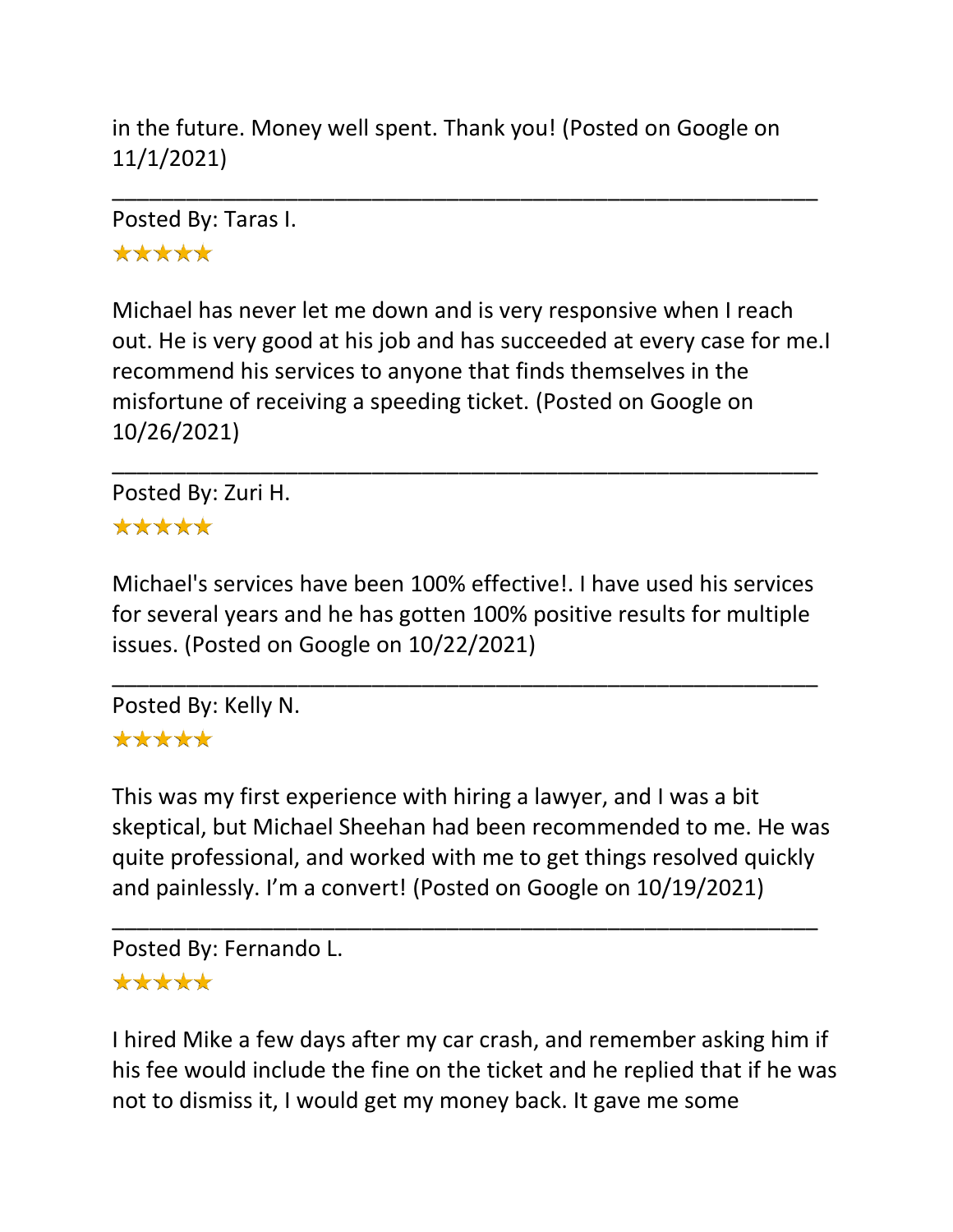assurance that I hired someone I hired Mike a few days after my car crash, and remember asking him if his fee would include the fine on the ticket and he replied that if he was not to dismiss it, I would get my money back. It gave me some assurance that I hired someone reliable. As time went on, I tried calling him but had no luck so I sent him an email with pictures substantiating my point about not being at fault. I did not hear from him. Today, following my court date/time he sent me a personal email letting me know about the dismissal. I was impressed and grateful for it. He got it done. Kudos to him. (Posted on Google on 9/5/2021)

Posted By: Robin M.

#### \*\*\*\*\*

Received my first speeding ticket the other day. Mike was able to have the ticket dismissed. Mike made it such an easy process. Thank you Mike! (Posted on Google on 9/30/2021)

\_\_\_\_\_\_\_\_\_\_\_\_\_\_\_\_\_\_\_\_\_\_\_\_\_\_\_\_\_\_\_\_\_\_\_\_\_\_\_\_\_\_\_\_\_\_\_\_\_\_\_\_\_\_\_\_\_

\_\_\_\_\_\_\_\_\_\_\_\_\_\_\_\_\_\_\_\_\_\_\_\_\_\_\_\_\_\_\_\_\_\_\_\_\_\_\_\_\_\_\_\_\_\_\_\_\_\_\_\_\_\_\_\_\_

Posted By: Greg E. \*\*\*\*\*

Mike was extremely helpful, prompt and thorough in his explanation of the process. I've never used a lawyer for a traffic infraction before, but in this case, I really felt like I needed professional representation. I couldn't be happier with the outcome. Thank you! (Posted on Google on 9/29/2021)

\_\_\_\_\_\_\_\_\_\_\_\_\_\_\_\_\_\_\_\_\_\_\_\_\_\_\_\_\_\_\_\_\_\_\_\_\_\_\_\_\_\_\_\_\_\_\_\_\_\_\_\_\_\_\_\_\_

Posted By: Justin W.

#### \*\*\*\*\*

Absolutely the best service, attentiveness, punctual, friendly… can I please go on!? Michael is wonderful at what he does and a powerhouse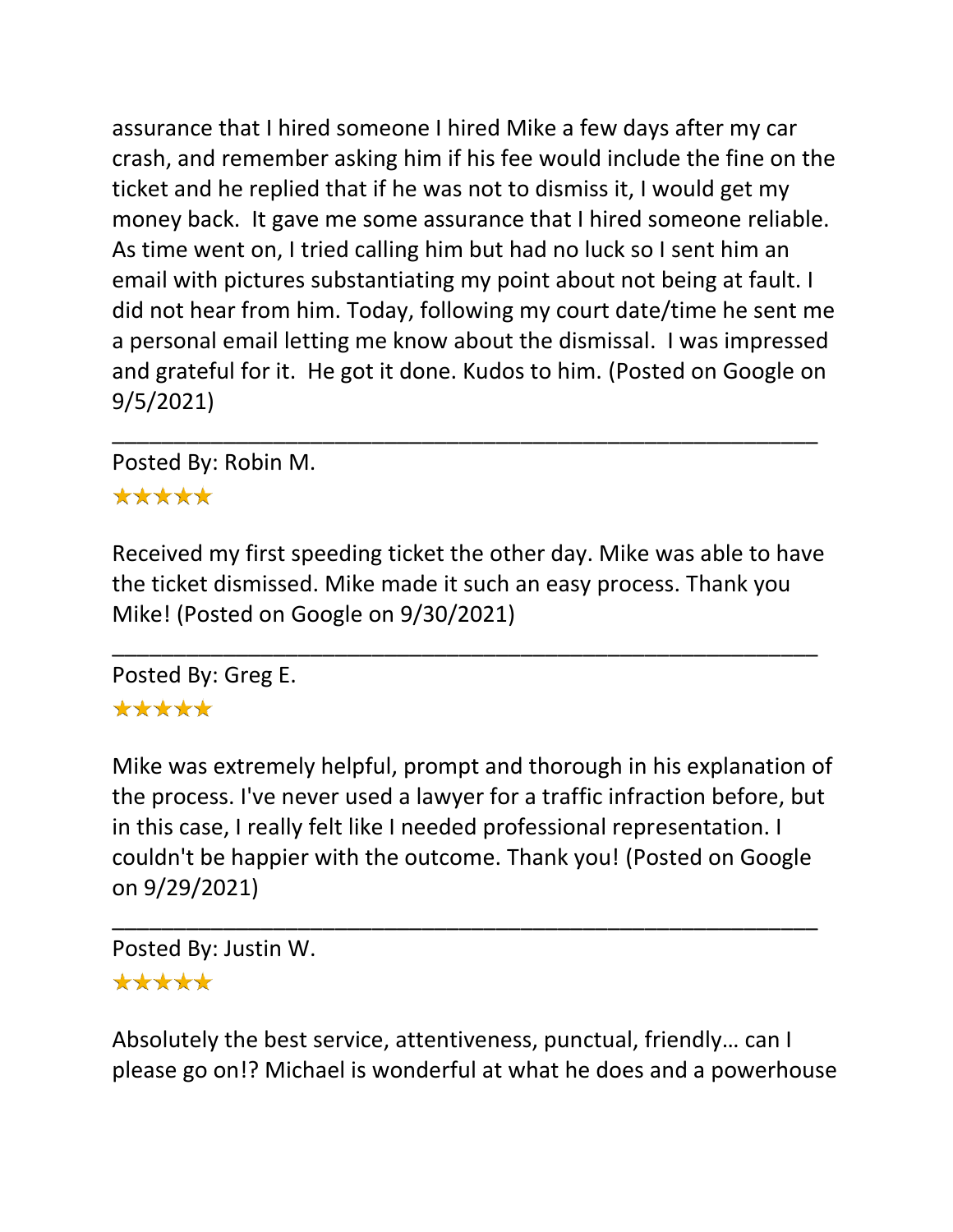in every way. If the rest of the world treated strangers like he has to me and many others, let's …More (Posted on Google on 9/28/2021)

\_\_\_\_\_\_\_\_\_\_\_\_\_\_\_\_\_\_\_\_\_\_\_\_\_\_\_\_\_\_\_\_\_\_\_\_\_\_\_\_\_\_\_\_\_\_\_\_\_\_\_\_\_\_\_\_\_

Posted By: JR S. \*\*\*\*\*

When I was a sales rep driving all over, Michael Sheehan helped me of 4 occasions. I referred Michael to my son a few weeks ago for speeding ticket and as always - as of this week he was successful yet again. That's 5 for 5 bating 1000! (Posted on Google on 9/20/2021)

\_\_\_\_\_\_\_\_\_\_\_\_\_\_\_\_\_\_\_\_\_\_\_\_\_\_\_\_\_\_\_\_\_\_\_\_\_\_\_\_\_\_\_\_\_\_\_\_\_\_\_\_\_\_\_\_\_

Posted By: Aleksandar S.

## \*\*\*\*\*

Michael is amazing, he helped me with the ticket that I've got for the HOV lane recently to not show up on my record, plus he is helping people in the LIMO industry a lot, my friend who has a big limo company used Michael's services a lot and he recommended him. I'll definitely use his services again. Good job!  $\left(\frac{1}{2}\right)\left(\frac{1}{2}\right)$  (Posted on Google on 9/19/2021)

Posted By: Norman \*\*\*\*\*

Mike Sheehan has always been dependable and reliable! I will use his services again and again. (Posted on AVVO on 9/8/2021)

\_\_\_\_\_\_\_\_\_\_\_\_\_\_\_\_\_\_\_\_\_\_\_\_\_\_\_\_\_\_\_\_\_\_\_\_\_\_\_\_\_\_\_\_\_\_\_\_\_\_\_\_\_\_\_\_\_

\_\_\_\_\_\_\_\_\_\_\_\_\_\_\_\_\_\_\_\_\_\_\_\_\_\_\_\_\_\_\_\_\_\_\_\_\_\_\_\_\_\_\_\_\_\_\_\_\_\_\_\_\_\_\_\_\_

Posted By: Katie T. \*\*\*\*\*

Super easy to work with. I emailed him my speeding ticket and he took care of everything from start to finish. Honestly forgot about it and let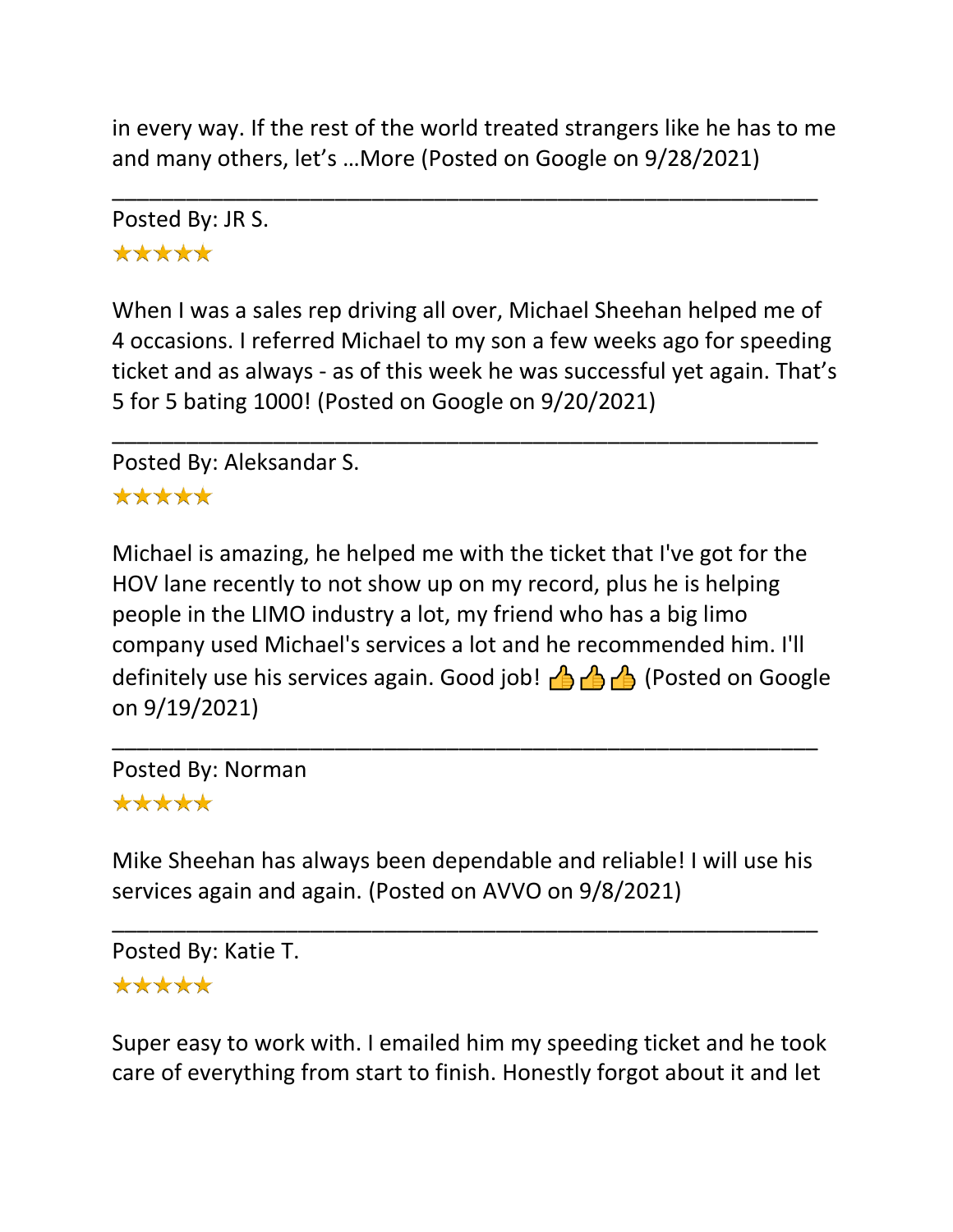him take care of everything. And just a few months later (slower due to covid delays in the …More (Posted on Google on 9/8/2021)

\_\_\_\_\_\_\_\_\_\_\_\_\_\_\_\_\_\_\_\_\_\_\_\_\_\_\_\_\_\_\_\_\_\_\_\_\_\_\_\_\_\_\_\_\_\_\_\_\_\_\_\_\_\_\_\_\_

Posted By: Cody W. \*\*\*\*\*

He is very good at his job and makes sure I am updated on anything that is happening. (Posted on Google on 9/6/2021)

\_\_\_\_\_\_\_\_\_\_\_\_\_\_\_\_\_\_\_\_\_\_\_\_\_\_\_\_\_\_\_\_\_\_\_\_\_\_\_\_\_\_\_\_\_\_\_\_\_\_\_\_\_\_\_\_\_

Posted By: Mariya K. \*\*\*\*\*

Michael is very professional and a good lawyer. When I called him about help with speeding ticket, he made me feel to trust him from the beginning. When I had some questions, he was responding very quickly to Emails or messages. He …More (Posted on Google on 9/6/2021)

\_\_\_\_\_\_\_\_\_\_\_\_\_\_\_\_\_\_\_\_\_\_\_\_\_\_\_\_\_\_\_\_\_\_\_\_\_\_\_\_\_\_\_\_\_\_\_\_\_\_\_\_\_\_\_\_\_

Posted By: Mike P.

## \*\*\*\*\*

Our Family has been using his service for over a decade . He never disappoints !! (Posted on Google on 9/5/2021)

\_\_\_\_\_\_\_\_\_\_\_\_\_\_\_\_\_\_\_\_\_\_\_\_\_\_\_\_\_\_\_\_\_\_\_\_\_\_\_\_\_\_\_\_\_\_\_\_\_\_\_\_\_\_\_\_\_

Posted By: Andrew S. \*\*\*\*\*

The man and his group are consummate professionals. I rarely need their help but they have been rock solid for the 15 or so odd years I've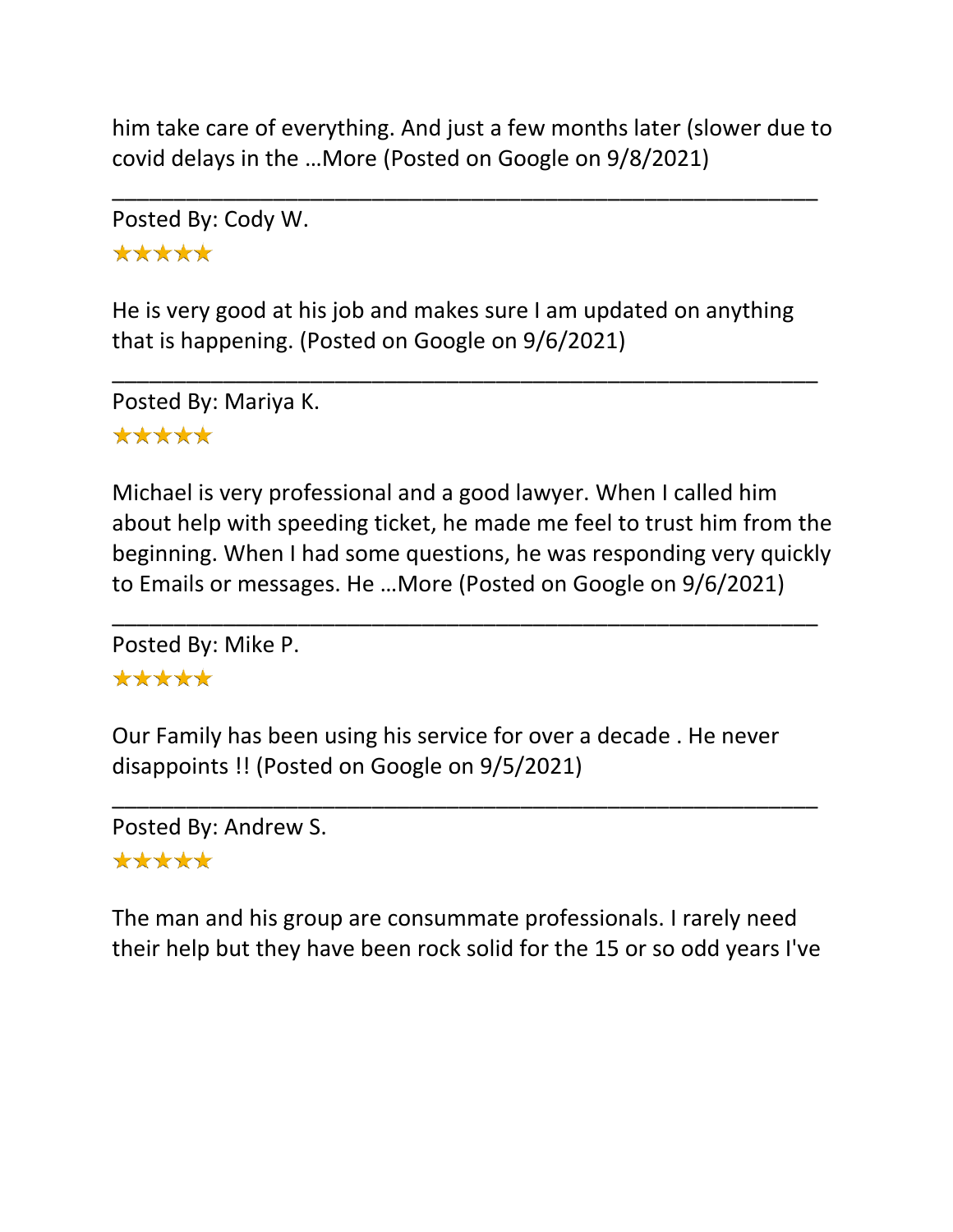had the pleasure of working with them. (Posted on Google on 9/4/2021)

Posted By: Y R. \*\*\*\*\*

A highly professional law office. Working with Michael has been a pleasure and the results were outstanding. Thank you! (Posted on Google on 9/4/2021)

\_\_\_\_\_\_\_\_\_\_\_\_\_\_\_\_\_\_\_\_\_\_\_\_\_\_\_\_\_\_\_\_\_\_\_\_\_\_\_\_\_\_\_\_\_\_\_\_\_\_\_\_\_\_\_\_\_

\_\_\_\_\_\_\_\_\_\_\_\_\_\_\_\_\_\_\_\_\_\_\_\_\_\_\_\_\_\_\_\_\_\_\_\_\_\_\_\_\_\_\_\_\_\_\_\_\_\_\_\_\_\_\_\_\_

Posted By: Greg M.

#### \*\*\*\*\*

I was very pleased with the outcome of my case. Mr Sheehan always comes through. (Posted on Google on 9/3/2021)

\_\_\_\_\_\_\_\_\_\_\_\_\_\_\_\_\_\_\_\_\_\_\_\_\_\_\_\_\_\_\_\_\_\_\_\_\_\_\_\_\_\_\_\_\_\_\_\_\_\_\_\_\_\_\_\_\_

Posted By: Shahrokh R.

#### \*\*\*\*\*

Highly recommended . This is not our first time We used their services and every time we got the best result . They dismissed my speeding ticket 3 times for me and my wife …More (Posted on Google on 9/2/2021)

\_\_\_\_\_\_\_\_\_\_\_\_\_\_\_\_\_\_\_\_\_\_\_\_\_\_\_\_\_\_\_\_\_\_\_\_\_\_\_\_\_\_\_\_\_\_\_\_\_\_\_\_\_\_\_\_\_

Posted By: Samantha B.

## \*\*\*\*\*

Mike is awesome!! I got my first speeding ticket and had no idea what to do, and a friend recommended him. He responds promptly and explained everything to me completely, he got my ticket dismissed so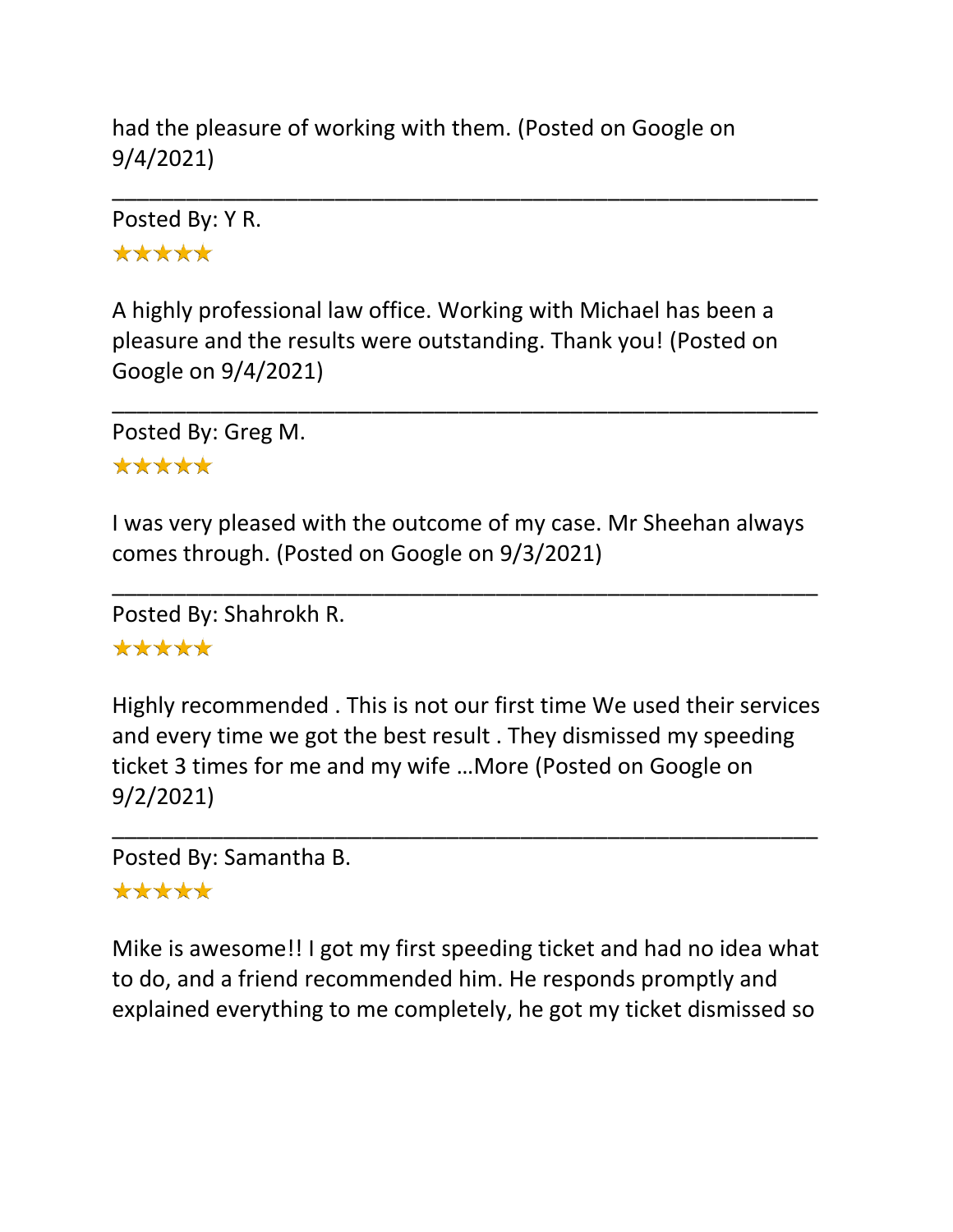that my insurance would never know and it wouldn't be on my record. Thanks Mike! (Posted on Google on 9/1/2021)

\_\_\_\_\_\_\_\_\_\_\_\_\_\_\_\_\_\_\_\_\_\_\_\_\_\_\_\_\_\_\_\_\_\_\_\_\_\_\_\_\_\_\_\_\_\_\_\_\_\_\_\_\_\_\_\_\_

\_\_\_\_\_\_\_\_\_\_\_\_\_\_\_\_\_\_\_\_\_\_\_\_\_\_\_\_\_\_\_\_\_\_\_\_\_\_\_\_\_\_\_\_\_\_\_\_\_\_\_\_\_\_\_\_\_

Posted By: Dragos L. \*\*\*\*\*

Wonderfull service! (Posted on Google on 8/31/2021)

Posted By: Charlie R. \*\*\*\*\*

An outstanding attorney - Michael is 100% professional. I wholeheartedly recommend Michael. He is a star. (Posted on Google on 8/9/2021)

\_\_\_\_\_\_\_\_\_\_\_\_\_\_\_\_\_\_\_\_\_\_\_\_\_\_\_\_\_\_\_\_\_\_\_\_\_\_\_\_\_\_\_\_\_\_\_\_\_\_\_\_\_\_\_\_\_

Posted By: Anh P. \*\*\*\*\*

He is a professional and dedicated lawyer. Thank you for helping me win the case and not affect my insurance. From now on I no longer have to worry about vehicle related fines. Thanks again Michael! (Posted on Google on 7/24/2021)

\_\_\_\_\_\_\_\_\_\_\_\_\_\_\_\_\_\_\_\_\_\_\_\_\_\_\_\_\_\_\_\_\_\_\_\_\_\_\_\_\_\_\_\_\_\_\_\_\_\_\_\_\_\_\_\_\_

Posted By: Gilbert B. \*\*\*\*\*

Michael Sheehan was very professional, respectful, and responsive on making sure I got the help needed in having my issues resolved. He made me feel at ease and fought my case taking care of everything in the end having it dismissed! Michael Sheehan thank you soo much for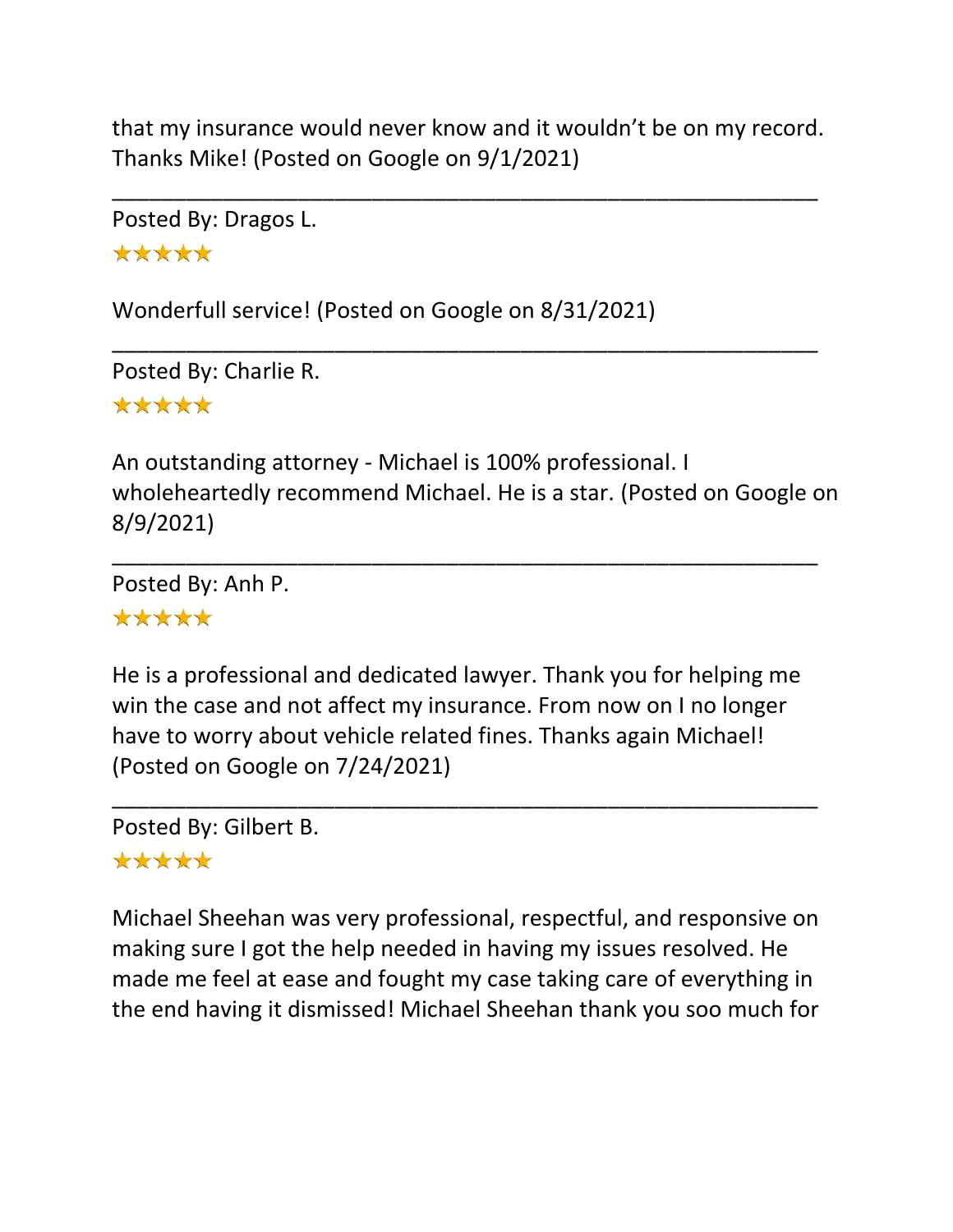your services, I highly recommend if you need help to reach out to Michael (Posted on Google on 7/1/2001)

\_\_\_\_\_\_\_\_\_\_\_\_\_\_\_\_\_\_\_\_\_\_\_\_\_\_\_\_\_\_\_\_\_\_\_\_\_\_\_\_\_\_\_\_\_\_\_\_\_\_\_\_\_\_\_\_\_

Posted By: Jackie W. \*\*\*\*\*

Michael was recommended to me through a friend and made this process so easy and was very professional and communicative! He definitely is great at what he does, and it's so worth it being the ticket won't be on your record. Thank you Michael! (Posted on Google on 6/17/2021)

\_\_\_\_\_\_\_\_\_\_\_\_\_\_\_\_\_\_\_\_\_\_\_\_\_\_\_\_\_\_\_\_\_\_\_\_\_\_\_\_\_\_\_\_\_\_\_\_\_\_\_\_\_\_\_\_\_

Posted By: Daniel C. \*\*\*\*\*

Mike has always been able to take care of my tickets. Even ones that I thought there was no hope, he said no problem I highly recommend Mike to everyone I know when they tell me they've gotten a ticket you won't regret going to him with your ticket. (Posted on Google on 6/13/2021)

\_\_\_\_\_\_\_\_\_\_\_\_\_\_\_\_\_\_\_\_\_\_\_\_\_\_\_\_\_\_\_\_\_\_\_\_\_\_\_\_\_\_\_\_\_\_\_\_\_\_\_\_\_\_\_\_\_

Posted By: Dan O.

## \*\*\*\*\*

I've used Michael numerous times and he has delivered every time!! Recommend 100%!! (Posted on Google on 6/6/2021)

\_\_\_\_\_\_\_\_\_\_\_\_\_\_\_\_\_\_\_\_\_\_\_\_\_\_\_\_\_\_\_\_\_\_\_\_\_\_\_\_\_\_\_\_\_\_\_\_\_\_\_\_\_\_\_\_\_

Posted By: Stephanie H.

#### \*\*\*\*\*

I have hired Mike to help me with my tickets and he been helpful with getting them off my record. I highly recommend him he is very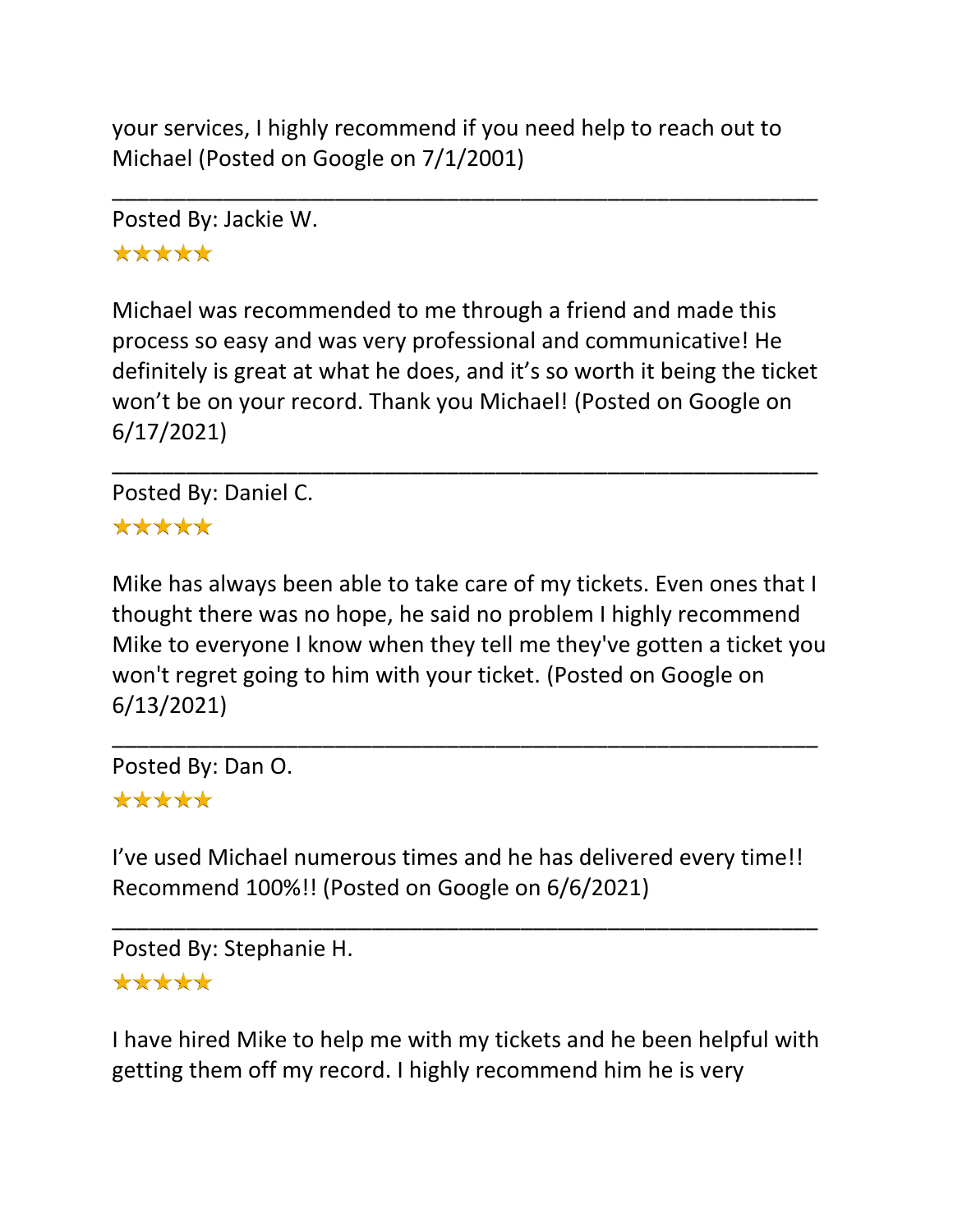professional and will get back to you quickly. The whole process is really easy and he takes care of everything. (Posted on Google on 6/6/2021)

\_\_\_\_\_\_\_\_\_\_\_\_\_\_\_\_\_\_\_\_\_\_\_\_\_\_\_\_\_\_\_\_\_\_\_\_\_\_\_\_\_\_\_\_\_\_\_\_\_\_\_\_\_\_\_\_\_

Posted By: Mike \*\*\*\*\*

I carry commercial insurance and getting a ticket really makes the premiums go up. I was given a speeding ticket and I needed to keep it off my record. I sent Michael the ticket information and the fee and he took care of the rest. It couldn't be easier. Highly recommended! (Posted on AVVO on 6/1/2021)

\_\_\_\_\_\_\_\_\_\_\_\_\_\_\_\_\_\_\_\_\_\_\_\_\_\_\_\_\_\_\_\_\_\_\_\_\_\_\_\_\_\_\_\_\_\_\_\_\_\_\_\_\_\_\_\_\_

Posted By: mike h. \*\*\*\*\*

I have been using Michael Sheehan for all of my tickets for a number of years. The sheer professionalism from him is amazing. He really goes up to bat for you from day one. I will continue to use him whenever i need him and will ALWAYS recommend him to friends and family. You seriously are the best! Thank you so much for everything! (Posted on Google on 5/30/2021)

\_\_\_\_\_\_\_\_\_\_\_\_\_\_\_\_\_\_\_\_\_\_\_\_\_\_\_\_\_\_\_\_\_\_\_\_\_\_\_\_\_\_\_\_\_\_\_\_\_\_\_\_\_\_\_\_\_

Posted By: Jamalh W.

## \*\*\*\*\*

I was referred to Michael through CDL legal. I am glad that I was it has been a great experience. I had nothing that I needed to worry about. I was informed that all I needed was to provide simply information and the court dates and appearances would be taken care of by him. Should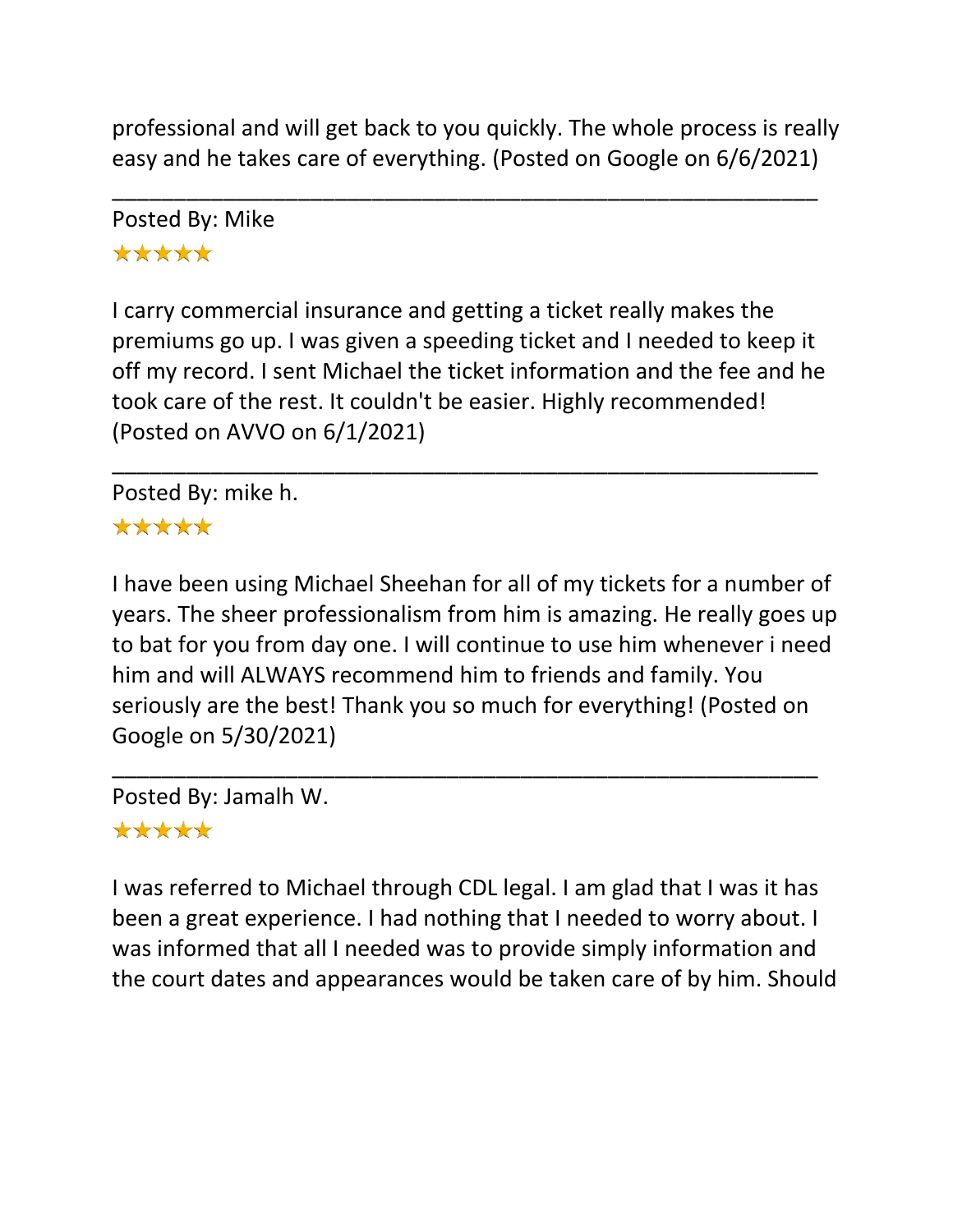i have any other problems i will make sure to contact you again. (Posted on Google on 5/30/2021)

\_\_\_\_\_\_\_\_\_\_\_\_\_\_\_\_\_\_\_\_\_\_\_\_\_\_\_\_\_\_\_\_\_\_\_\_\_\_\_\_\_\_\_\_\_\_\_\_\_\_\_\_\_\_\_\_\_

Posted By: Hank H.

\*\*\*\*\*

Great Job helping us out with a traffic violation. (Posted on Google on 5/30/2021)

\_\_\_\_\_\_\_\_\_\_\_\_\_\_\_\_\_\_\_\_\_\_\_\_\_\_\_\_\_\_\_\_\_\_\_\_\_\_\_\_\_\_\_\_\_\_\_\_\_\_\_\_\_\_\_\_\_

Posted By: Kelsey W.

## \*\*\*\*\*

Mike was amazing from start to finish. He not only helped me with one, but two cases and both outcomes were dismissed!! He was professional, and extremely helpful. I would highly recommend him to anyone! (Posted on Google on 5/23/2021)

\_\_\_\_\_\_\_\_\_\_\_\_\_\_\_\_\_\_\_\_\_\_\_\_\_\_\_\_\_\_\_\_\_\_\_\_\_\_\_\_\_\_\_\_\_\_\_\_\_\_\_\_\_\_\_\_\_

Posted By: Ashneel K.

## \*\*\*\*\*

Been going to Micheal for almost 7 years. Never been disappointed. He's professional, courteous and honest. Me and alot of my family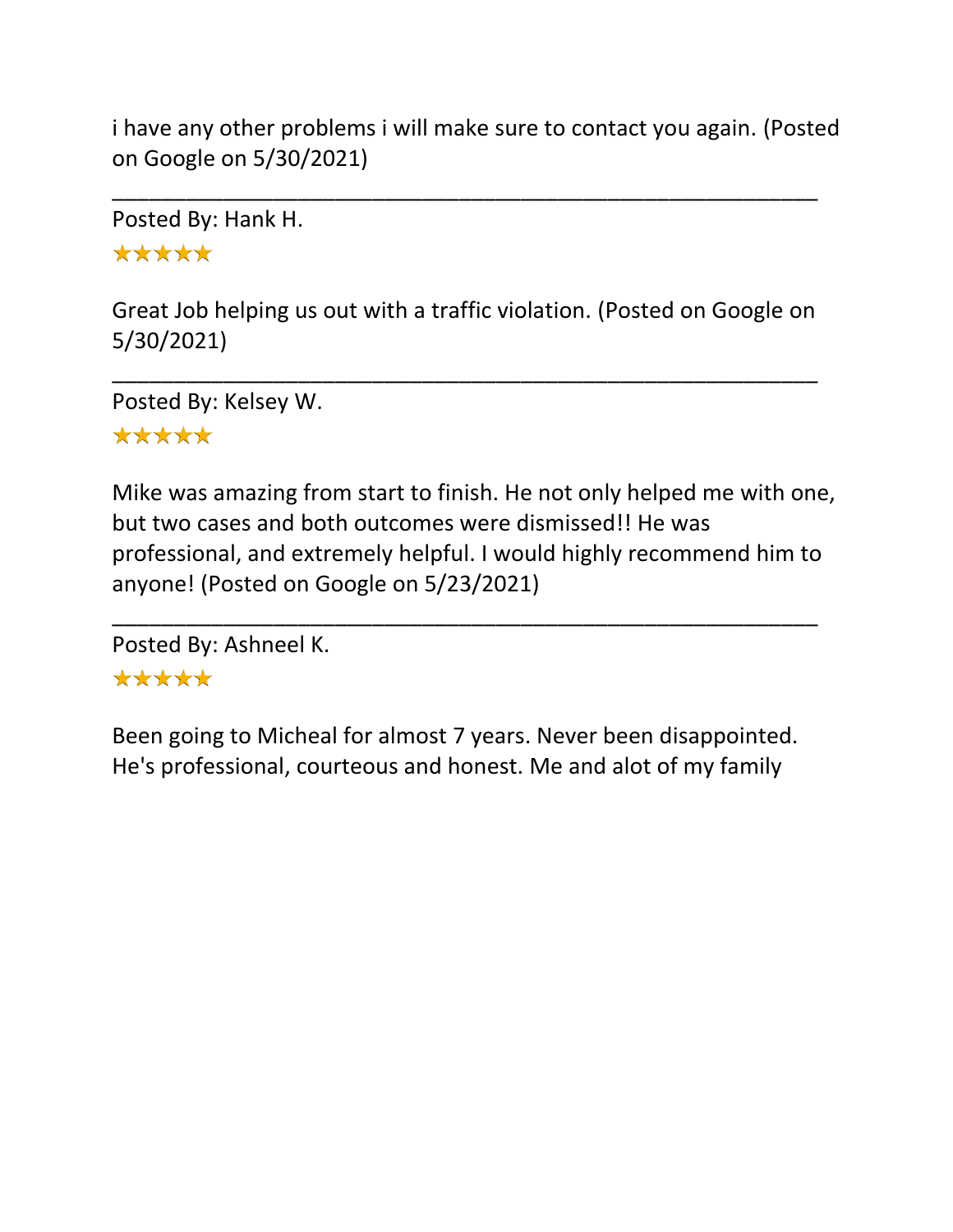members use his services and i cant recommend him enough. (Posted on Google on 5/22/2021)

\_\_\_\_\_\_\_\_\_\_\_\_\_\_\_\_\_\_\_\_\_\_\_\_\_\_\_\_\_\_\_\_\_\_\_\_\_\_\_\_\_\_\_\_\_\_\_\_\_\_\_\_\_\_\_\_\_

Posted By: Jin Z. \*\*\*\*\*

I have been using Michael for many years now, he is the best, I just wished I could know him much earlier. Thank you again for all your awesome work Michael! (Posted on WebSite on 5/12/2021)

\_\_\_\_\_\_\_\_\_\_\_\_\_\_\_\_\_\_\_\_\_\_\_\_\_\_\_\_\_\_\_\_\_\_\_\_\_\_\_\_\_\_\_\_\_\_\_\_\_\_\_\_\_\_\_\_\_

Posted By: Fin M.

## \*\*\*\*\*

Michael was extremely efficient and professional in handling my case, it did not impact my day to day schedule at all. I will definitely go back to Michael again if I ever need traffic related legal support again! (Posted on Google on 5/18/2021)

\_\_\_\_\_\_\_\_\_\_\_\_\_\_\_\_\_\_\_\_\_\_\_\_\_\_\_\_\_\_\_\_\_\_\_\_\_\_\_\_\_\_\_\_\_\_\_\_\_\_\_\_\_\_\_\_\_

Posted By: Maura C. \*\*\*\*\*

I did not have to go to court and do anything to resolve a ticket and prevent this infraction from going on my record. Michael Sheehan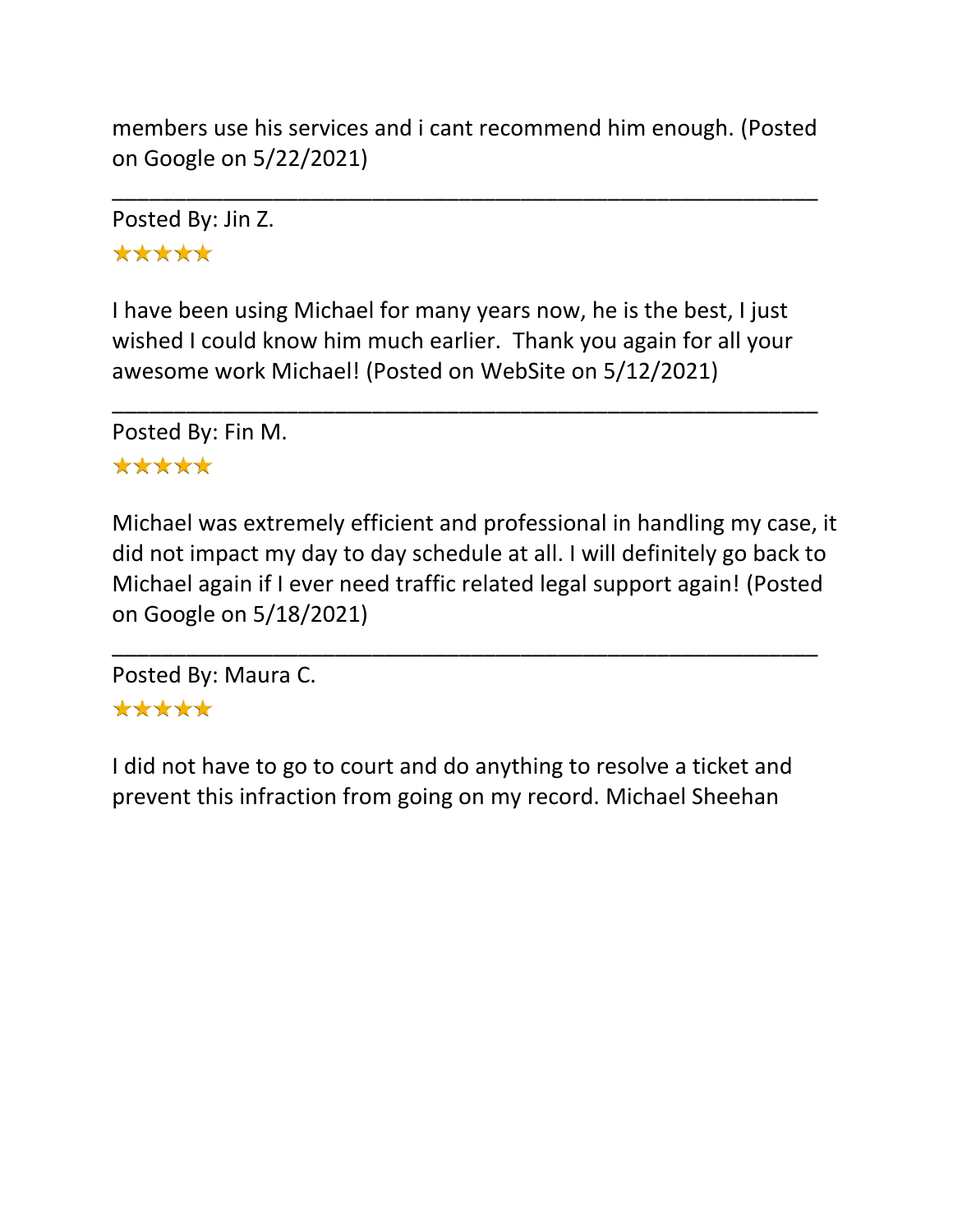resolved this for me. I would recommend him to anyone who needs this kind of help (Posted on Google on 5/15/2021)

\_\_\_\_\_\_\_\_\_\_\_\_\_\_\_\_\_\_\_\_\_\_\_\_\_\_\_\_\_\_\_\_\_\_\_\_\_\_\_\_\_\_\_\_\_\_\_\_\_\_\_\_\_\_\_\_\_

Posted By: Roger F. \*\*\*\*\*

Michael was very professional and his attention to detail is amazing. He is impressive and I would use him again ! (Posted on Google on 5/4/2021)

\_\_\_\_\_\_\_\_\_\_\_\_\_\_\_\_\_\_\_\_\_\_\_\_\_\_\_\_\_\_\_\_\_\_\_\_\_\_\_\_\_\_\_\_\_\_\_\_\_\_\_\_\_\_\_\_\_

Posted By: Michael P.

#### \*\*\*\*\*

Michael was great very helpful with walking me through the process, he accomplished everything I asked for very professional. (Posted on Google on 4/27/2021)

\_\_\_\_\_\_\_\_\_\_\_\_\_\_\_\_\_\_\_\_\_\_\_\_\_\_\_\_\_\_\_\_\_\_\_\_\_\_\_\_\_\_\_\_\_\_\_\_\_\_\_\_\_\_\_\_\_

Posted By: Jennifer W.

## \*\*\*\*\*

Mike is the best! I recommend him whole heartedly. He is professional and makes the process easy! (Posted on Google on 4/20/2021)

\_\_\_\_\_\_\_\_\_\_\_\_\_\_\_\_\_\_\_\_\_\_\_\_\_\_\_\_\_\_\_\_\_\_\_\_\_\_\_\_\_\_\_\_\_\_\_\_\_\_\_\_\_\_\_\_\_

Posted By: David A. \*\*\*\*\*

I was referred to Michael Sheehan by my associate in 2017 and since then I have never had an issue with any dings on my driving record. Michael is well connected in his community and somehow finds a way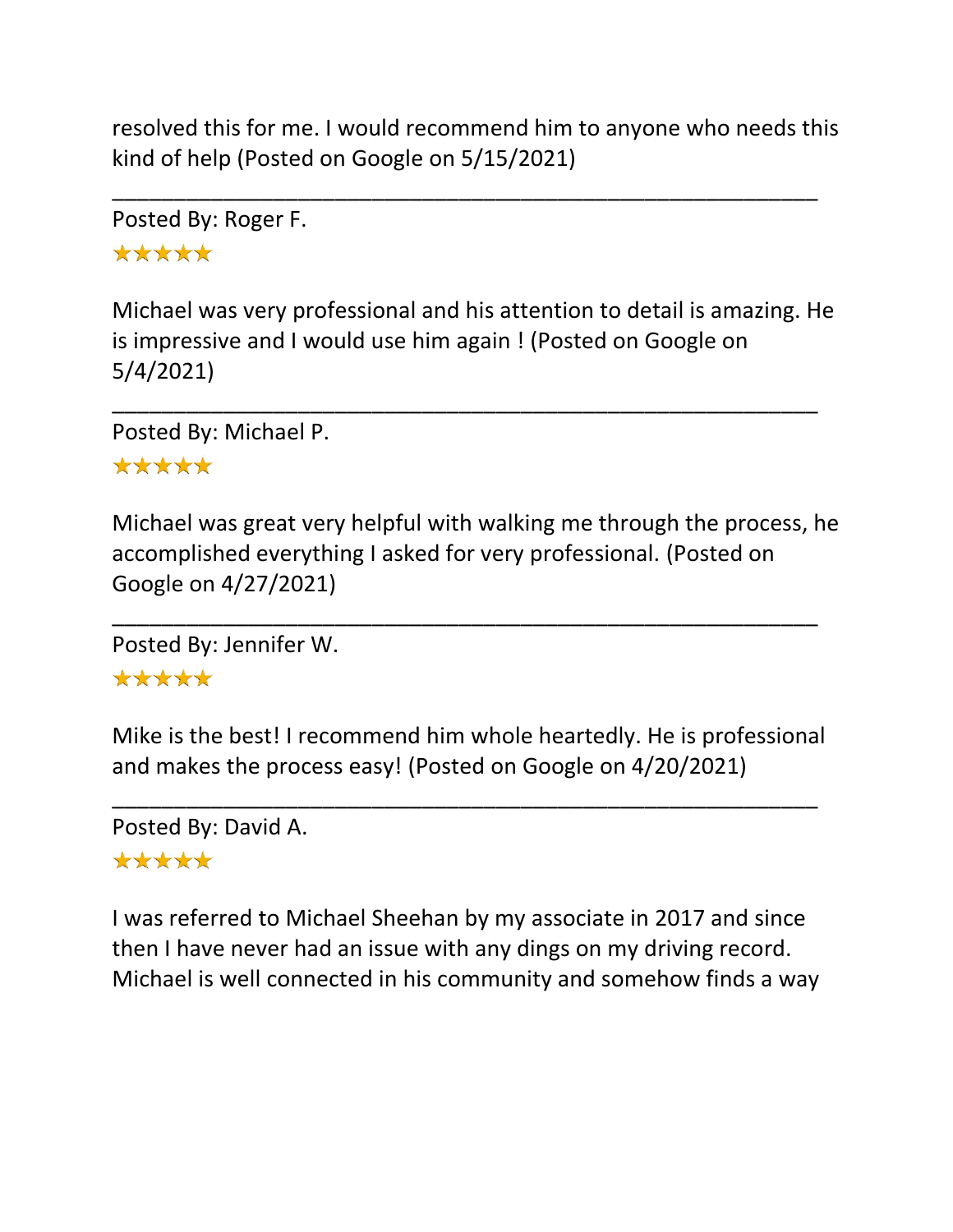to dismiss tickets with ease. I highly recommend his services. (Posted on Google on 4/20/2021)

\_\_\_\_\_\_\_\_\_\_\_\_\_\_\_\_\_\_\_\_\_\_\_\_\_\_\_\_\_\_\_\_\_\_\_\_\_\_\_\_\_\_\_\_\_\_\_\_\_\_\_\_\_\_\_\_\_

Posted By: Joe W.

\*\*\*\*\*

Michael Sheehan is an amazing lawyer, I have hired Michael multiple times for citations and he has successfully had each charge dismissed. You dont have to worry about anything after hiring Mr. Sheehan! (Posted on Google on 4/16/2021)

\_\_\_\_\_\_\_\_\_\_\_\_\_\_\_\_\_\_\_\_\_\_\_\_\_\_\_\_\_\_\_\_\_\_\_\_\_\_\_\_\_\_\_\_\_\_\_\_\_\_\_\_\_\_\_\_\_

Posted By: Gina K.

## \*\*\*\*\*

I was referred to Michael by a peer of mine for a traffic ticket I wanted to contest. I simply made contact online and immediately received a response. Was advised everything would be handled and I would be notified after the court date of the result. Happy to say my ticket was dismissed and I am thankful for the work Michael did for me. He answered all my questions timely and put me at ease with his confidence and professionalism. I highly recommend his services if you are in need of a great lawyer! (Posted on Google on 4/17/2021)

\_\_\_\_\_\_\_\_\_\_\_\_\_\_\_\_\_\_\_\_\_\_\_\_\_\_\_\_\_\_\_\_\_\_\_\_\_\_\_\_\_\_\_\_\_\_\_\_\_\_\_\_\_\_\_\_\_ Posted By: Joey E.

\*\*\*\*\*

Mike, is simply the best their is. I appreciate his commitment to representing you. Thank you Mike for always having my best interests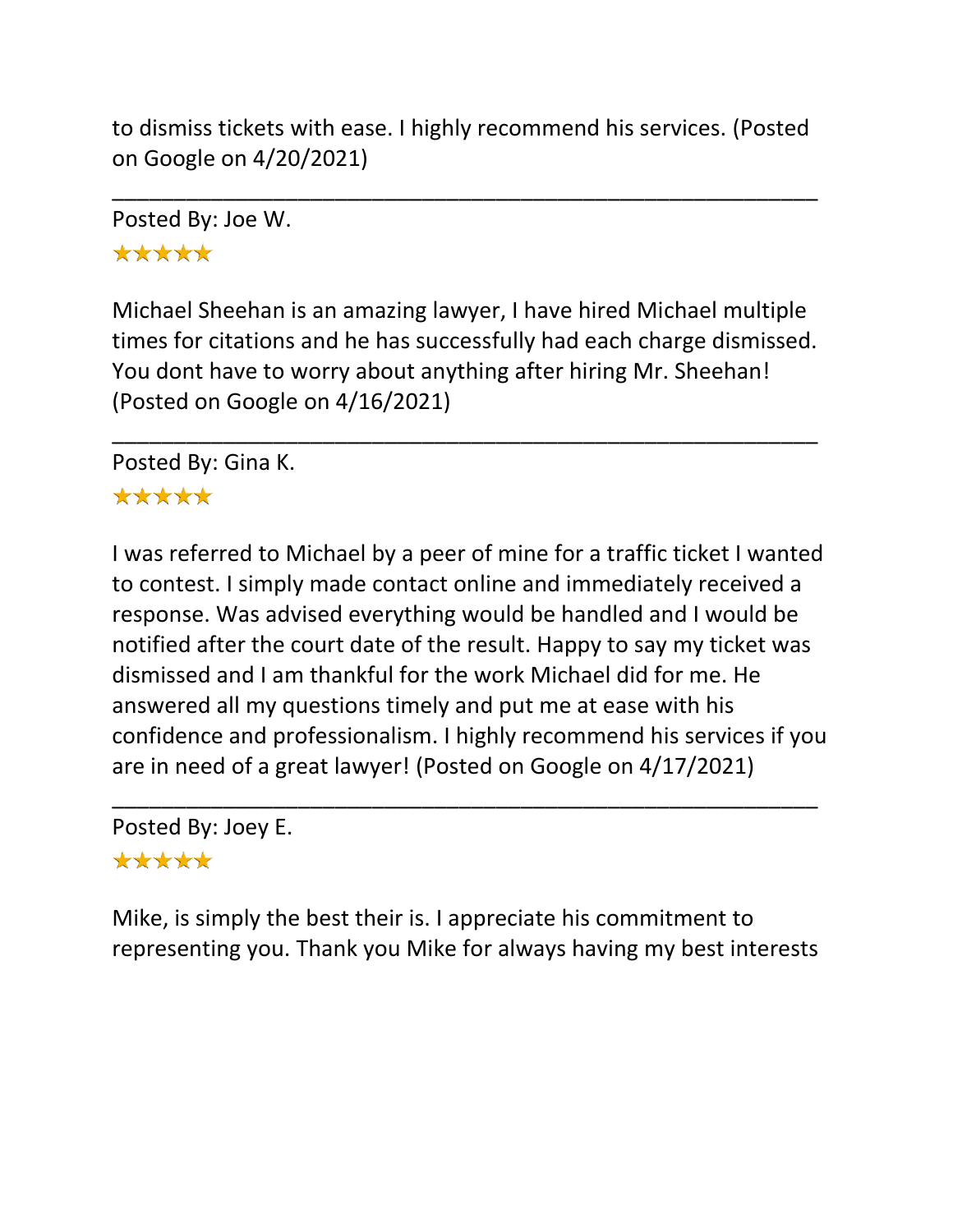at the top of your list. The peace of mind of not having to worry goes away the minute I give Mike a call. (Posted on Google on 4/17/2021)

\_\_\_\_\_\_\_\_\_\_\_\_\_\_\_\_\_\_\_\_\_\_\_\_\_\_\_\_\_\_\_\_\_\_\_\_\_\_\_\_\_\_\_\_\_\_\_\_\_\_\_\_\_\_\_\_\_

Posted By: Mohammed J. \*\*\*\*\*

Mike dismissed my trafic infractions. (Posted on Google on 4/8/2021)

\_\_\_\_\_\_\_\_\_\_\_\_\_\_\_\_\_\_\_\_\_\_\_\_\_\_\_\_\_\_\_\_\_\_\_\_\_\_\_\_\_\_\_\_\_\_\_\_\_\_\_\_\_\_\_\_\_

Posted By: Steven B. \*\*\*\*\*

I can't thank Michael enough for representing me in this matter. It was the easiest process, and completely professional. I will continue to use his services in the future! (Posted on Google on 4/8/2021)

\_\_\_\_\_\_\_\_\_\_\_\_\_\_\_\_\_\_\_\_\_\_\_\_\_\_\_\_\_\_\_\_\_\_\_\_\_\_\_\_\_\_\_\_\_\_\_\_\_\_\_\_\_\_\_\_\_

Posted By: Anthony H. \*\*\*\*\*

Mike knows what he's doing. Easily took care of my speeding ticket and was easy to get ahold of. 10/10 (Posted on Google on 3/25/2021)

\_\_\_\_\_\_\_\_\_\_\_\_\_\_\_\_\_\_\_\_\_\_\_\_\_\_\_\_\_\_\_\_\_\_\_\_\_\_\_\_\_\_\_\_\_\_\_\_\_\_\_\_\_\_\_\_\_ Posted By: Eric P.

## \*\*\*\*\*

I have used Mr. Sheehan on several occasions. He has also represented several of my employees. He never disappoints. Due to his expertise,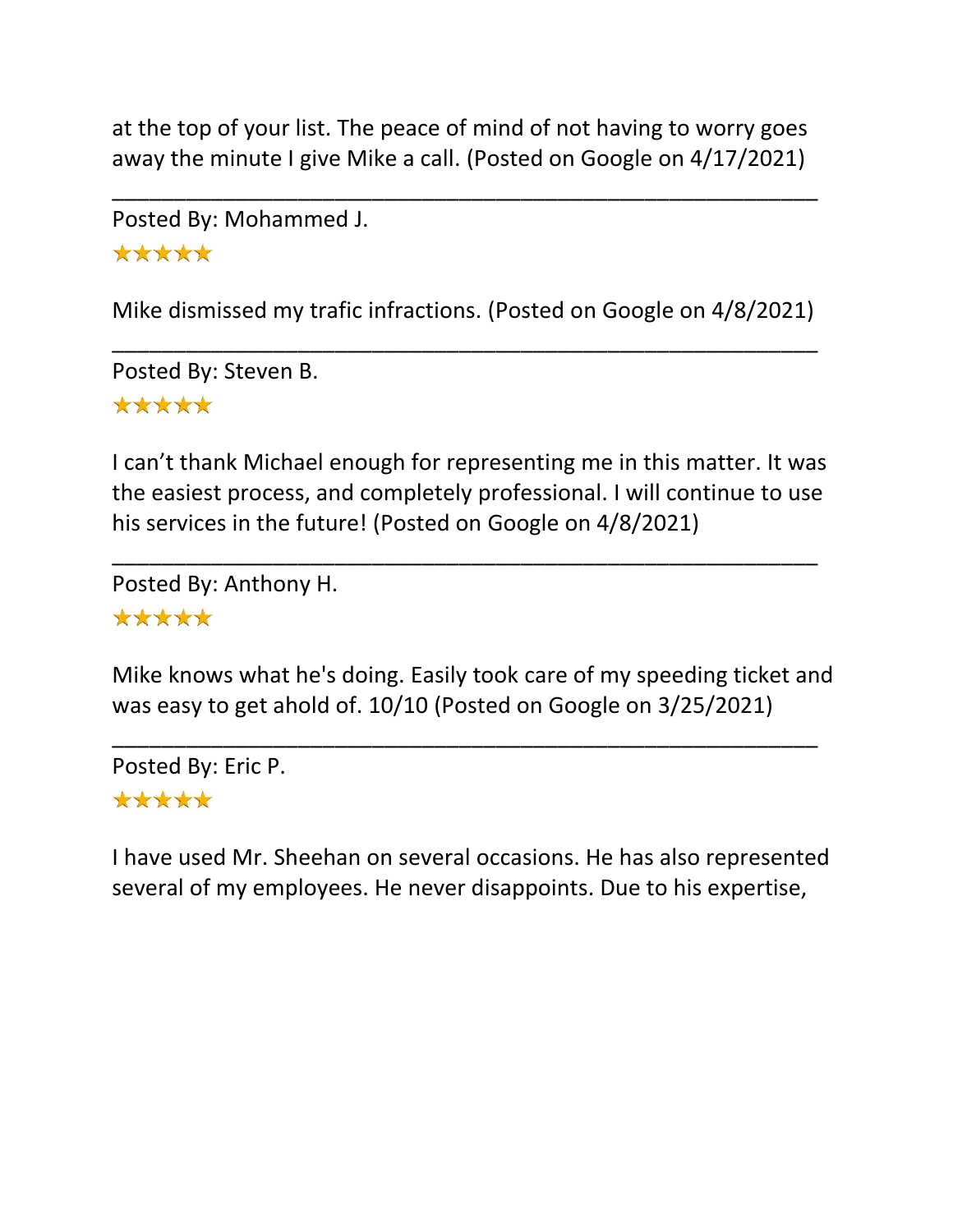my driving record is spotless. I highly recommend Mr. Sheehan. (Posted on Google on 3/25/2021)

\_\_\_\_\_\_\_\_\_\_\_\_\_\_\_\_\_\_\_\_\_\_\_\_\_\_\_\_\_\_\_\_\_\_\_\_\_\_\_\_\_\_\_\_\_\_\_\_\_\_\_\_\_\_\_\_\_

Posted By: Claudiu M. \*\*\*\*\*

Very professional I will recommend (Posted on Google on 3/25/2021)

\_\_\_\_\_\_\_\_\_\_\_\_\_\_\_\_\_\_\_\_\_\_\_\_\_\_\_\_\_\_\_\_\_\_\_\_\_\_\_\_\_\_\_\_\_\_\_\_\_\_\_\_\_\_\_\_\_

Posted By: Meg H. \*\*\*\*\*

Mr. Sheehan is an absolutely wonderful resource for all traffic & speeding tickets. We have hired him numerous times and he is always responsive, efficient and we have never had a case he hasn't won. He is extremely kind, understanding, patient and takes the time to answer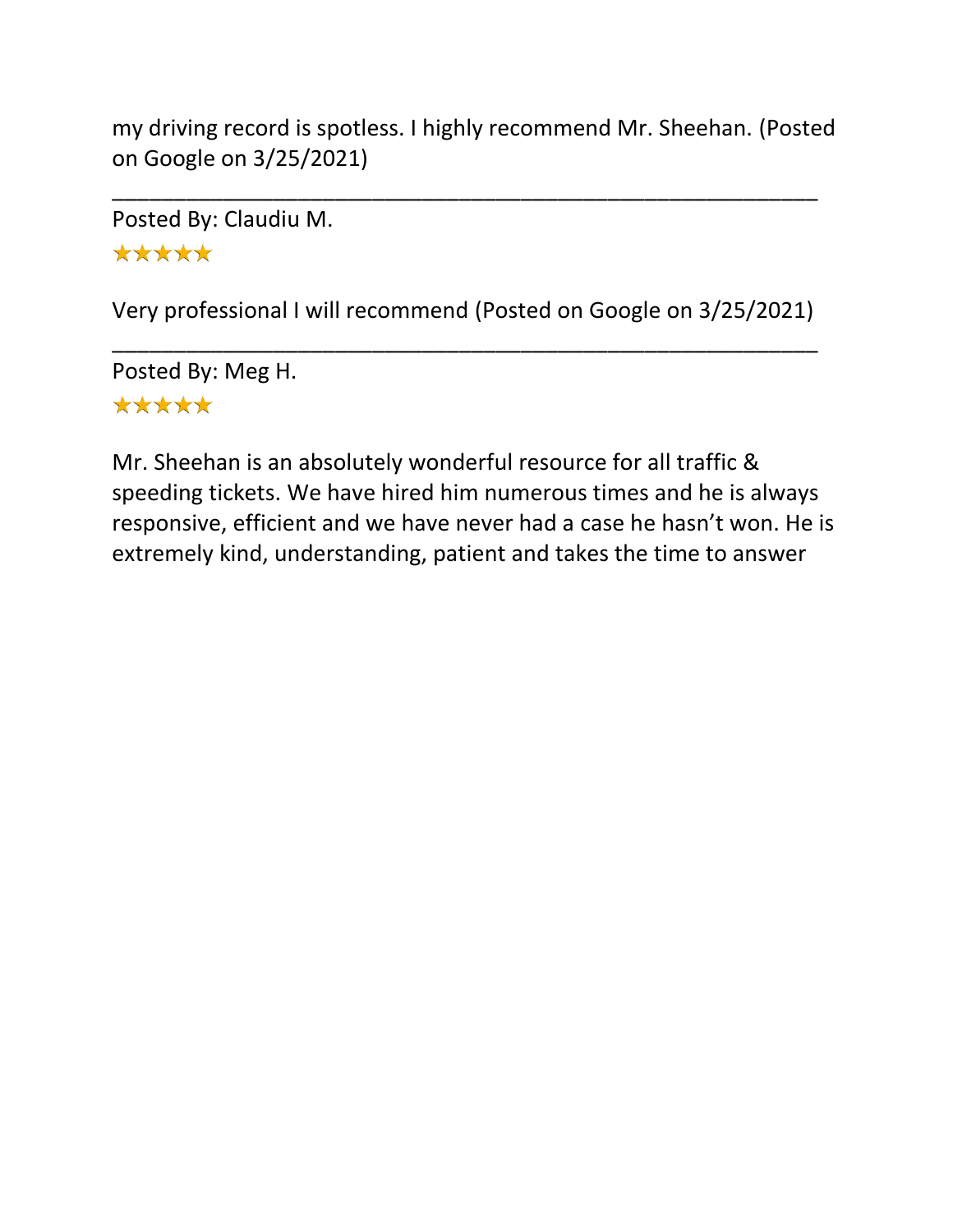any questions we have had. Cannot recommend him enough! (Posted on Google on 3/25/2021)

\_\_\_\_\_\_\_\_\_\_\_\_\_\_\_\_\_\_\_\_\_\_\_\_\_\_\_\_\_\_\_\_\_\_\_\_\_\_\_\_\_\_\_\_\_\_\_\_\_\_\_\_\_\_\_\_\_

Posted By: Narges D. \*\*\*\*\*

Very satisfied with the experience and customer service provided. (Posted on Google on 3/7/2021)

\_\_\_\_\_\_\_\_\_\_\_\_\_\_\_\_\_\_\_\_\_\_\_\_\_\_\_\_\_\_\_\_\_\_\_\_\_\_\_\_\_\_\_\_\_\_\_\_\_\_\_\_\_\_\_\_\_

Posted By: Kevin E. \*\*\*\*\*

Mike is amazing. The process was quick and easy and he was great to work with. Highly Recommend (Posted on Google on 3/6/2021)

\_\_\_\_\_\_\_\_\_\_\_\_\_\_\_\_\_\_\_\_\_\_\_\_\_\_\_\_\_\_\_\_\_\_\_\_\_\_\_\_\_\_\_\_\_\_\_\_\_\_\_\_\_\_\_\_\_

Posted By: Jennetta B. \*\*\*\*\*

Michael Sheehan got me out of a simple traffic infraction. I never once had to go to court and the infraction wasn't reported to my insurance. (Posted on Google on 3/6/2021)

\_\_\_\_\_\_\_\_\_\_\_\_\_\_\_\_\_\_\_\_\_\_\_\_\_\_\_\_\_\_\_\_\_\_\_\_\_\_\_\_\_\_\_\_\_\_\_\_\_\_\_\_\_\_\_\_\_

Posted By: Jason \*\*\*\*\*

Great person to work with. Michael is the only person to call after getting a ticket. He gets the job done. I have referred several people to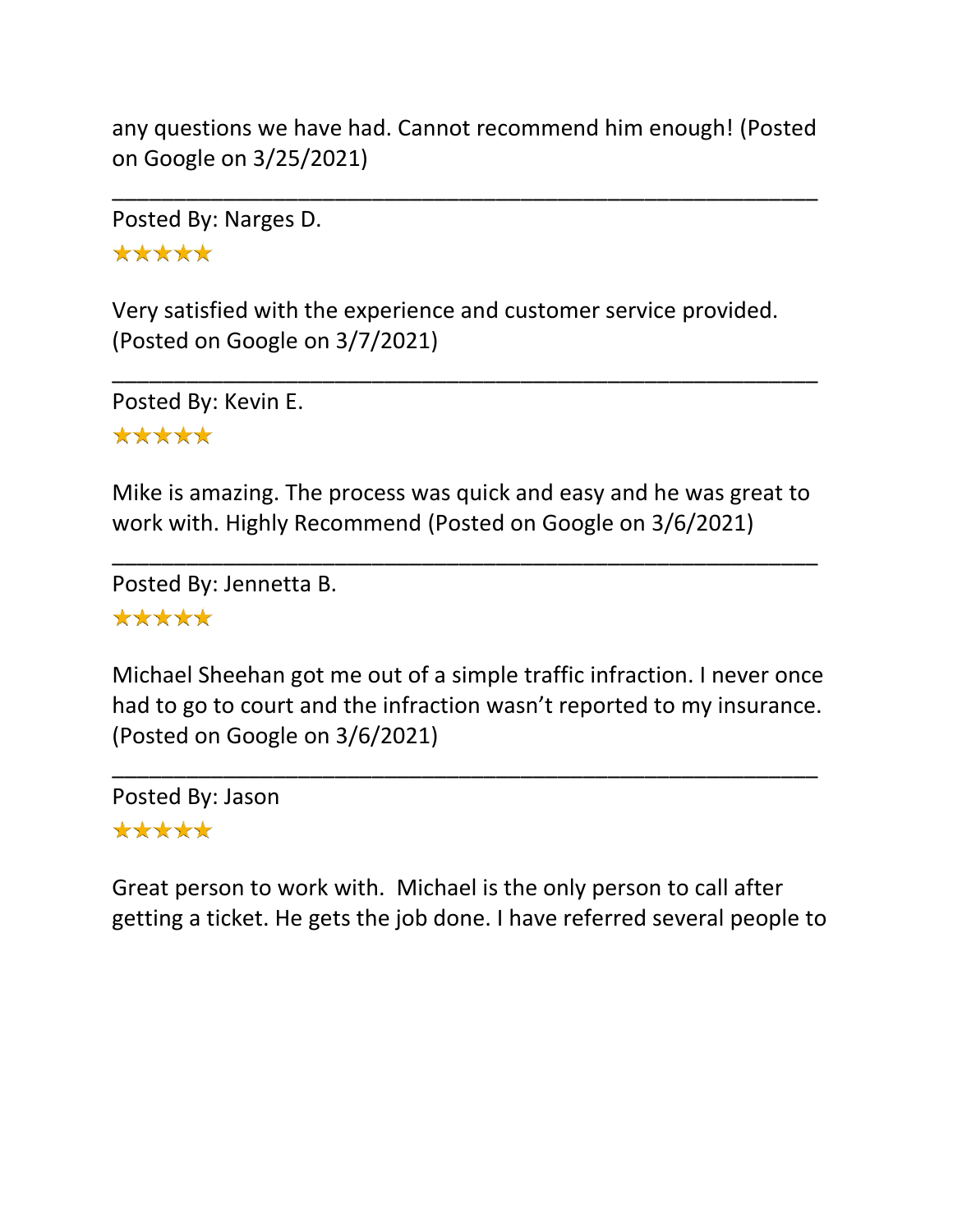him and he was able to help them as well. (Posted on AVVO on 3/5/2021)

Posted By: Leo E.

\*\*\*\*\*

Got a quick response and kept my record clean!! (Posted on Google on 3/4/2021)

\_\_\_\_\_\_\_\_\_\_\_\_\_\_\_\_\_\_\_\_\_\_\_\_\_\_\_\_\_\_\_\_\_\_\_\_\_\_\_\_\_\_\_\_\_\_\_\_\_\_\_\_\_\_\_\_\_

\_\_\_\_\_\_\_\_\_\_\_\_\_\_\_\_\_\_\_\_\_\_\_\_\_\_\_\_\_\_\_\_\_\_\_\_\_\_\_\_\_\_\_\_\_\_\_\_\_\_\_\_\_\_\_\_\_

Posted By: Kendra G. \*\*\*\*\*

I would recommend Mr.Sheehan and his team over and over again! He is always very responsive and has never disappointed! I've used him a few too many times  $\circledcirc$  and will continue to reach out when needed. I highly recommend Michael! (Posted on Google on 3/2/2021)

\_\_\_\_\_\_\_\_\_\_\_\_\_\_\_\_\_\_\_\_\_\_\_\_\_\_\_\_\_\_\_\_\_\_\_\_\_\_\_\_\_\_\_\_\_\_\_\_\_\_\_\_\_\_\_\_\_

Posted By: Jodi F. \*\*\*\*\*

We have retained Mike a number of times over the years and recommended him to both family and friends. He's been absolutely amazing and so helpful to us and all of them. We--and our driving records--are highly appreciative. We can't recommend Mike highly enough. (Posted on Google on 3/2/2021)

Posted By: Harrison V. \*\*\*\*\*

Simply the best there is, and has the best rates. I got a ticket going 88mph, in a 60mph. Mr. Sheehan was able to get it dismissed, and my

\_\_\_\_\_\_\_\_\_\_\_\_\_\_\_\_\_\_\_\_\_\_\_\_\_\_\_\_\_\_\_\_\_\_\_\_\_\_\_\_\_\_\_\_\_\_\_\_\_\_\_\_\_\_\_\_\_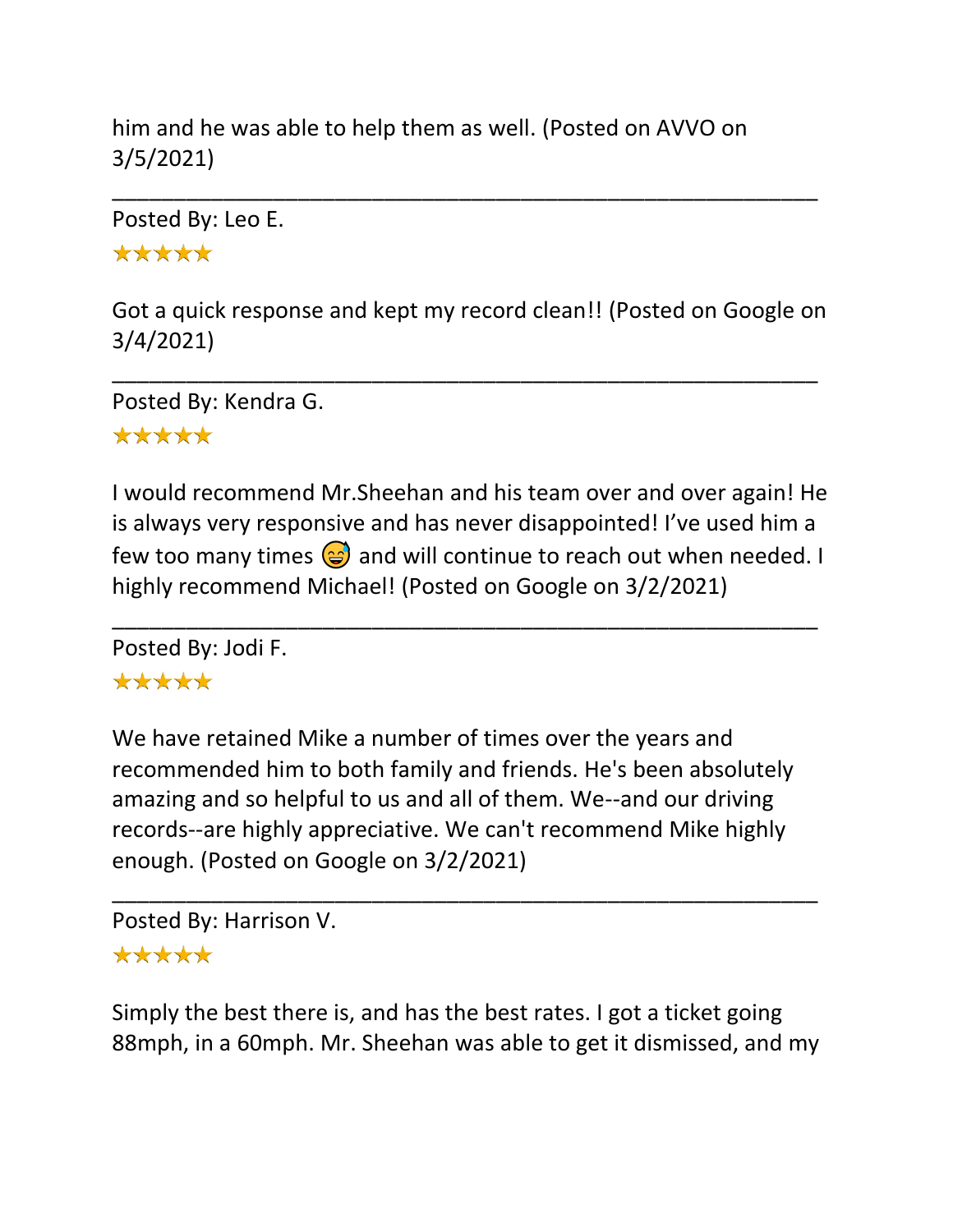buddy just had his 100+ mph ticket dismissed as well. There is nothing he can't do. (Posted on Google on 2/24/2021)

\_\_\_\_\_\_\_\_\_\_\_\_\_\_\_\_\_\_\_\_\_\_\_\_\_\_\_\_\_\_\_\_\_\_\_\_\_\_\_\_\_\_\_\_\_\_\_\_\_\_\_\_\_\_\_\_\_

Posted By: Marco J.

# \*\*\*\*\*

A friend of mine recommended Mr. Sheehan's service after telling him that I had been giving a speeding ticket. I called the office and they were very professional as well as Mr. Sheehan himself. I told him my situation and he was committed to help me fight off the citation I was given. He told me I had nothing to worry about, and that he was going to do all the work and go to court in my behalf. And a few days ago I received a call from Mr. Sheehan congratulating me since the judge dismissed my ticket and now it won't be on my record. I will keep going to him if I ever need help in the future and recommend others to go to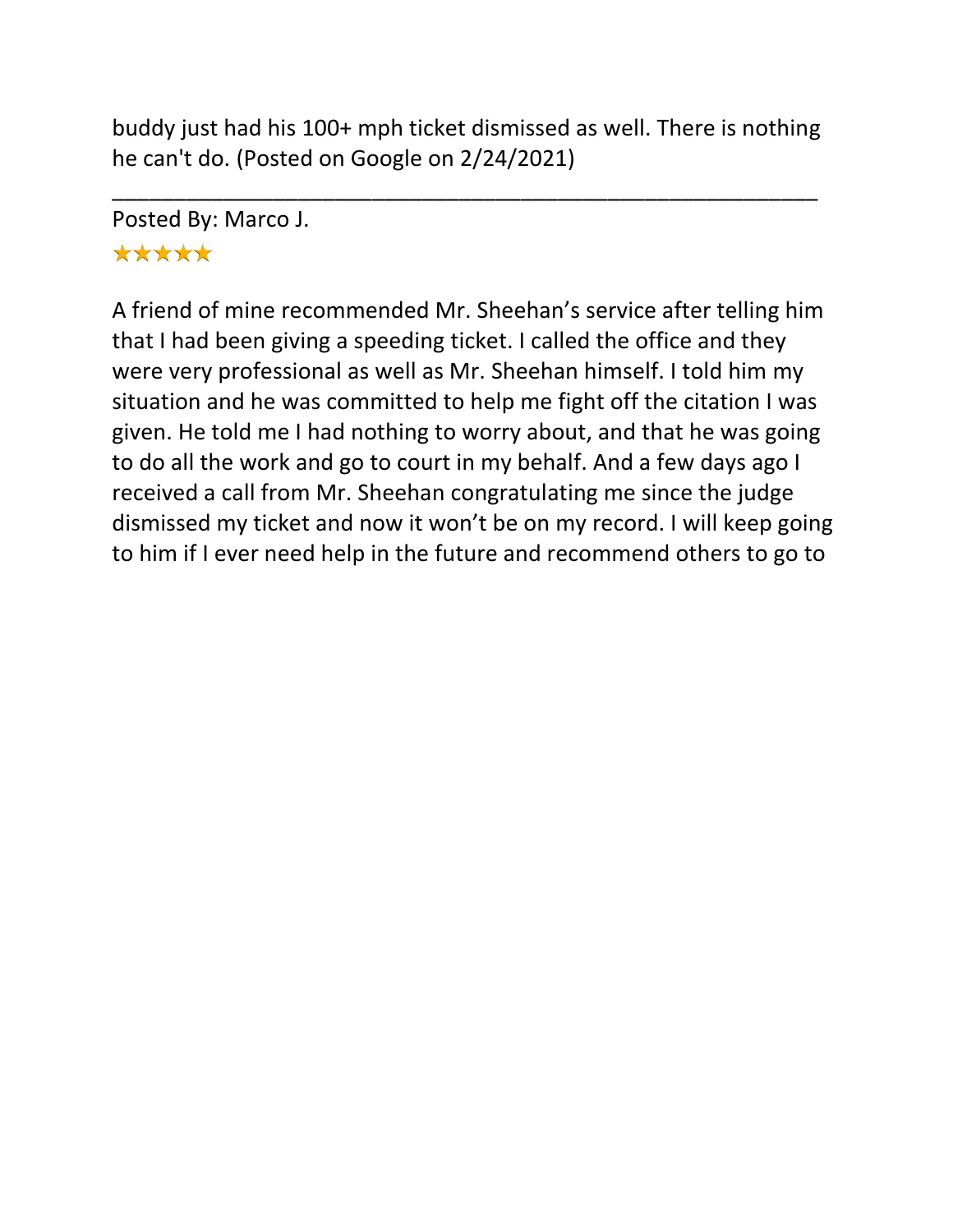the law office of Mr. Sheehan if they need help as well! (Posted on Google on 2/24/2021)

\_\_\_\_\_\_\_\_\_\_\_\_\_\_\_\_\_\_\_\_\_\_\_\_\_\_\_\_\_\_\_\_\_\_\_\_\_\_\_\_\_\_\_\_\_\_\_\_\_\_\_\_\_\_\_\_\_

Posted By: Melissa M.

\*\*\*\*\*

Everyone at the Law Office of Michael Sheehan are great!! I have been using him for years and recommend all my friends to him. (Posted on Google on 2/15/2021)

\_\_\_\_\_\_\_\_\_\_\_\_\_\_\_\_\_\_\_\_\_\_\_\_\_\_\_\_\_\_\_\_\_\_\_\_\_\_\_\_\_\_\_\_\_\_\_\_\_\_\_\_\_\_\_\_\_

Posted By: Rebecca W \*\*\*\*\*

Mike is a fantastic Attorney. Very professional and he was able to have my traffic infraction dismissed. Thank you Mike! (Posted on Google on 2/8/2021)

\_\_\_\_\_\_\_\_\_\_\_\_\_\_\_\_\_\_\_\_\_\_\_\_\_\_\_\_\_\_\_\_\_\_\_\_\_\_\_\_\_\_\_\_\_\_\_\_\_\_\_\_\_\_\_\_\_

Posted By: Kevin T.

## \*\*\*\*\*

I was refered to Michael Sheehan by my usual traffic lawyer. Mike handles many county traffic court and in my case the County of Cowiltz is one of them. He is really easy to work with. We made 2 email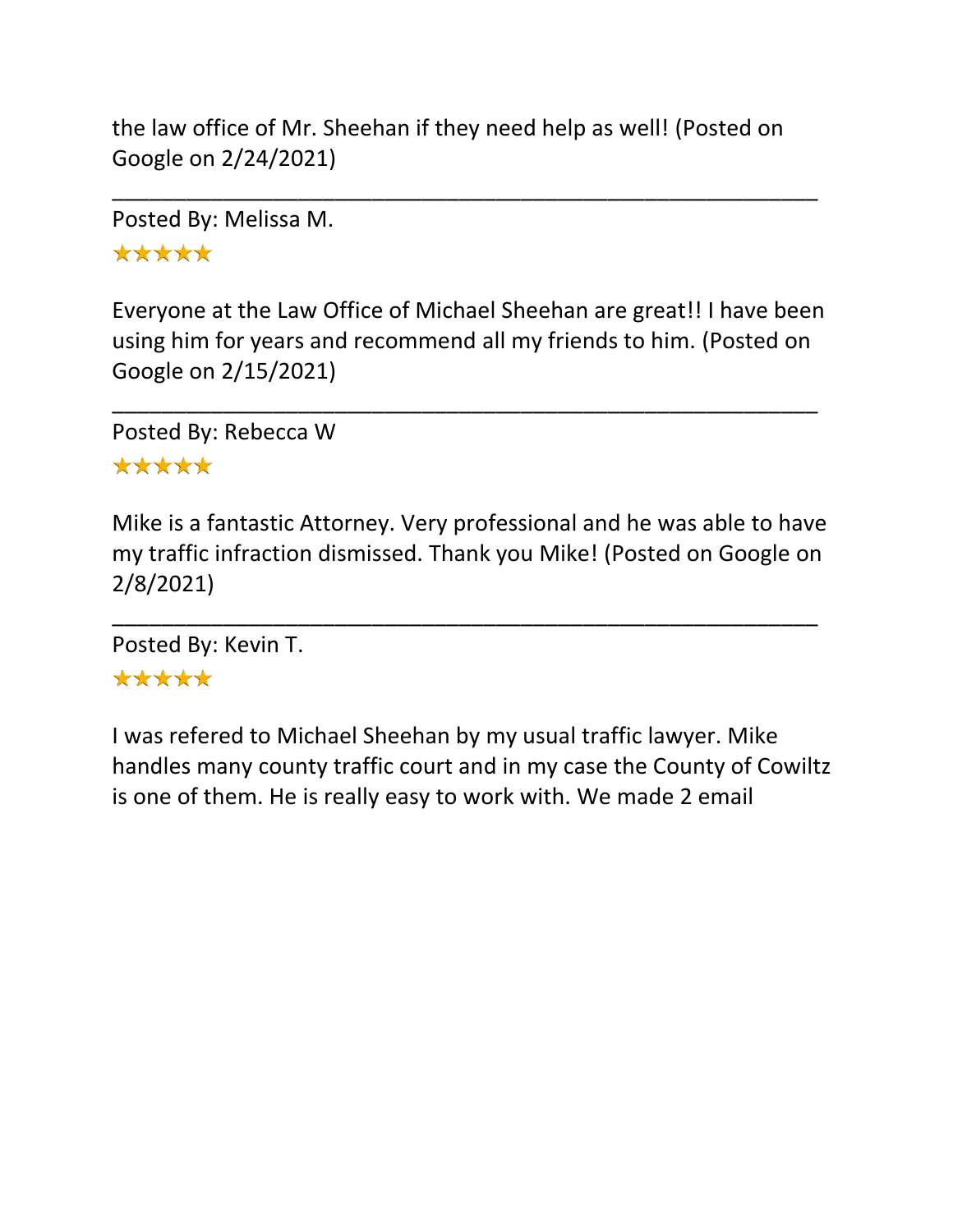exchange. Once with all the paperwork, …More (Posted on Google on 2/8/2021)

\_\_\_\_\_\_\_\_\_\_\_\_\_\_\_\_\_\_\_\_\_\_\_\_\_\_\_\_\_\_\_\_\_\_\_\_\_\_\_\_\_\_\_\_\_\_\_\_\_\_\_\_\_\_\_\_\_

Posted By: Darin F.

\*\*\*\*\*

We have used Michael for years. He is very professional and has never let my family down. I will continue recommending him to all my friends and family. (Posted on Google on 2/1/2021)

\_\_\_\_\_\_\_\_\_\_\_\_\_\_\_\_\_\_\_\_\_\_\_\_\_\_\_\_\_\_\_\_\_\_\_\_\_\_\_\_\_\_\_\_\_\_\_\_\_\_\_\_\_\_\_\_\_

Posted By: Jafco Co.

#### \*\*\*\*\*

I Have worked with the Law Office of Michael D. Sheehan for a few years now and I have to say I am always surprised at the level of customer service he provides. I recommend all my employees to him and anyone I know with traffic related issues. Please use this office for legal representation and you won't be upset. (Posted on Google on 1/22/2021)

\_\_\_\_\_\_\_\_\_\_\_\_\_\_\_\_\_\_\_\_\_\_\_\_\_\_\_\_\_\_\_\_\_\_\_\_\_\_\_\_\_\_\_\_\_\_\_\_\_\_\_\_\_\_\_\_\_

Posted By: Alex K. \*\*\*\*\*

Received a ticket for almost double the speed limit. Michael somehow got it dismissed. No doubt in my mind he'll be the first one I call for my next one! (Posted on Google on 1/21/2021)

\_\_\_\_\_\_\_\_\_\_\_\_\_\_\_\_\_\_\_\_\_\_\_\_\_\_\_\_\_\_\_\_\_\_\_\_\_\_\_\_\_\_\_\_\_\_\_\_\_\_\_\_\_\_\_\_\_

Posted By: David L.

#### \*\*\*\*\*

The Law of Office of Michael D. Sheehan is a very professional service. He handle everything with care and make sure you obtain the win. His professional services are amazing, his fast response is one of a kind. I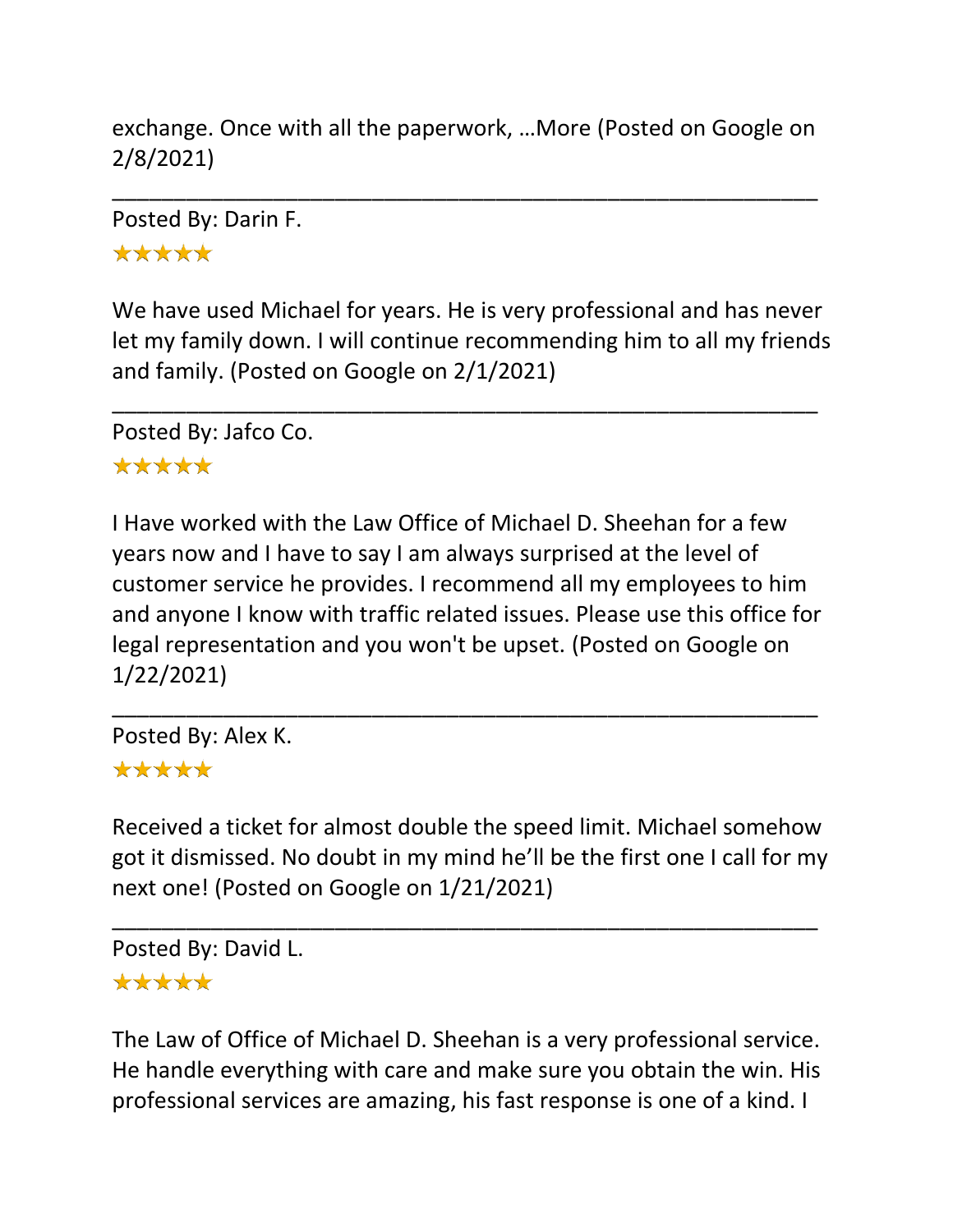will totally recommend the Law Office of Michael D. Sheehan and I like recommend it to everyone I know. (Posted on Google on 1/21/2021)

\_\_\_\_\_\_\_\_\_\_\_\_\_\_\_\_\_\_\_\_\_\_\_\_\_\_\_\_\_\_\_\_\_\_\_\_\_\_\_\_\_\_\_\_\_\_\_\_\_\_\_\_\_\_\_\_\_

Posted By: Brad B.

\*\*\*\*\*

Would recommend Mr. Sheehan and his team to anyone. He was always very responsive and was able to answer any questions I had. My buddy recommended myself to use his counsel and I will recommend him to others in a heart beat! (Posted on Google on 1/10/2021)

\_\_\_\_\_\_\_\_\_\_\_\_\_\_\_\_\_\_\_\_\_\_\_\_\_\_\_\_\_\_\_\_\_\_\_\_\_\_\_\_\_\_\_\_\_\_\_\_\_\_\_\_\_\_\_\_\_

Posted By: Sarah D.

#### \*\*\*\*\*

Excellent service and results, once again! Highly recommended! (Posted on Google on 1/10/2021)

\_\_\_\_\_\_\_\_\_\_\_\_\_\_\_\_\_\_\_\_\_\_\_\_\_\_\_\_\_\_\_\_\_\_\_\_\_\_\_\_\_\_\_\_\_\_\_\_\_\_\_\_\_\_\_\_\_

Posted By: Aliya P.

#### \*\*\*\*\*

Great job and very easy! Thank you! (Posted on Google on 12/24/2020)

\_\_\_\_\_\_\_\_\_\_\_\_\_\_\_\_\_\_\_\_\_\_\_\_\_\_\_\_\_\_\_\_\_\_\_\_\_\_\_\_\_\_\_\_\_\_\_\_\_\_\_\_\_\_\_\_\_

Posted By: Nathan P.

#### \*\*\*\*\*

I will be coming back to him if I ever get another ticket. Real respectable when we talked, and very helpful. I would recommend to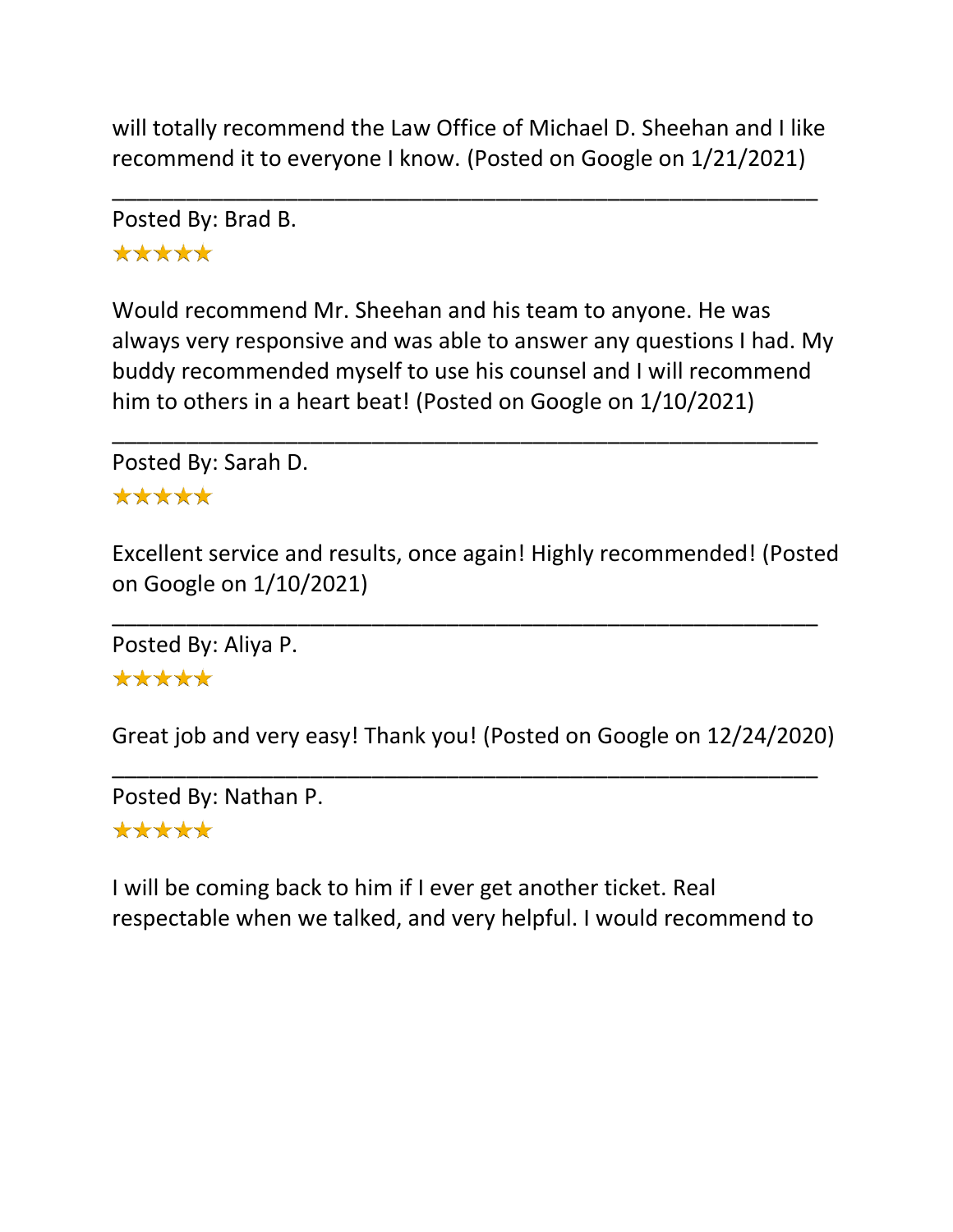anyone!!! Edit: needed him again and as always he is amazing and is now my go to everytime!!! (Posted on Google on 12/24/2020)

\_\_\_\_\_\_\_\_\_\_\_\_\_\_\_\_\_\_\_\_\_\_\_\_\_\_\_\_\_\_\_\_\_\_\_\_\_\_\_\_\_\_\_\_\_\_\_\_\_\_\_\_\_\_\_\_\_

Posted By: Chad K. \*\*\*\*\*

Mr. Sheehan has been representing me for over 15 years and not once has a ticket ended up on my record. He has also got my family members dismissed multiple times. He is well worth the money spent in not only keeping a clean record but not having to deal with court. (Posted on Google on 12/8/2020)

\_\_\_\_\_\_\_\_\_\_\_\_\_\_\_\_\_\_\_\_\_\_\_\_\_\_\_\_\_\_\_\_\_\_\_\_\_\_\_\_\_\_\_\_\_\_\_\_\_\_\_\_\_\_\_\_\_

\_\_\_\_\_\_\_\_\_\_\_\_\_\_\_\_\_\_\_\_\_\_\_\_\_\_\_\_\_\_\_\_\_\_\_\_\_\_\_\_\_\_\_\_\_\_\_\_\_\_\_\_\_\_\_\_\_

Posted By: ADA Express / Andrey \*\*\*\*\*

Outstanding performance (Posted on Google on 12/7/2020)

Posted By: David D.

#### \*\*\*\*\*

Hi everyone who needs an attorney to help you with a lot of different tickets, Mike is it, he's amazing, he took care of my ticket, he says what he means. I will use him always. Thanks again Michael, your the best. (Posted on Google on 12/5/2020)

\_\_\_\_\_\_\_\_\_\_\_\_\_\_\_\_\_\_\_\_\_\_\_\_\_\_\_\_\_\_\_\_\_\_\_\_\_\_\_\_\_\_\_\_\_\_\_\_\_\_\_\_\_\_\_\_\_

Posted By: Nolan M.

#### \*\*\*\*\*

Michael, is a pleasure to work with, he has handled 3 tickets over a 8 year span. He is process is seamless and basically requires no effort on my side, he has even referred over people to fight tickets that in his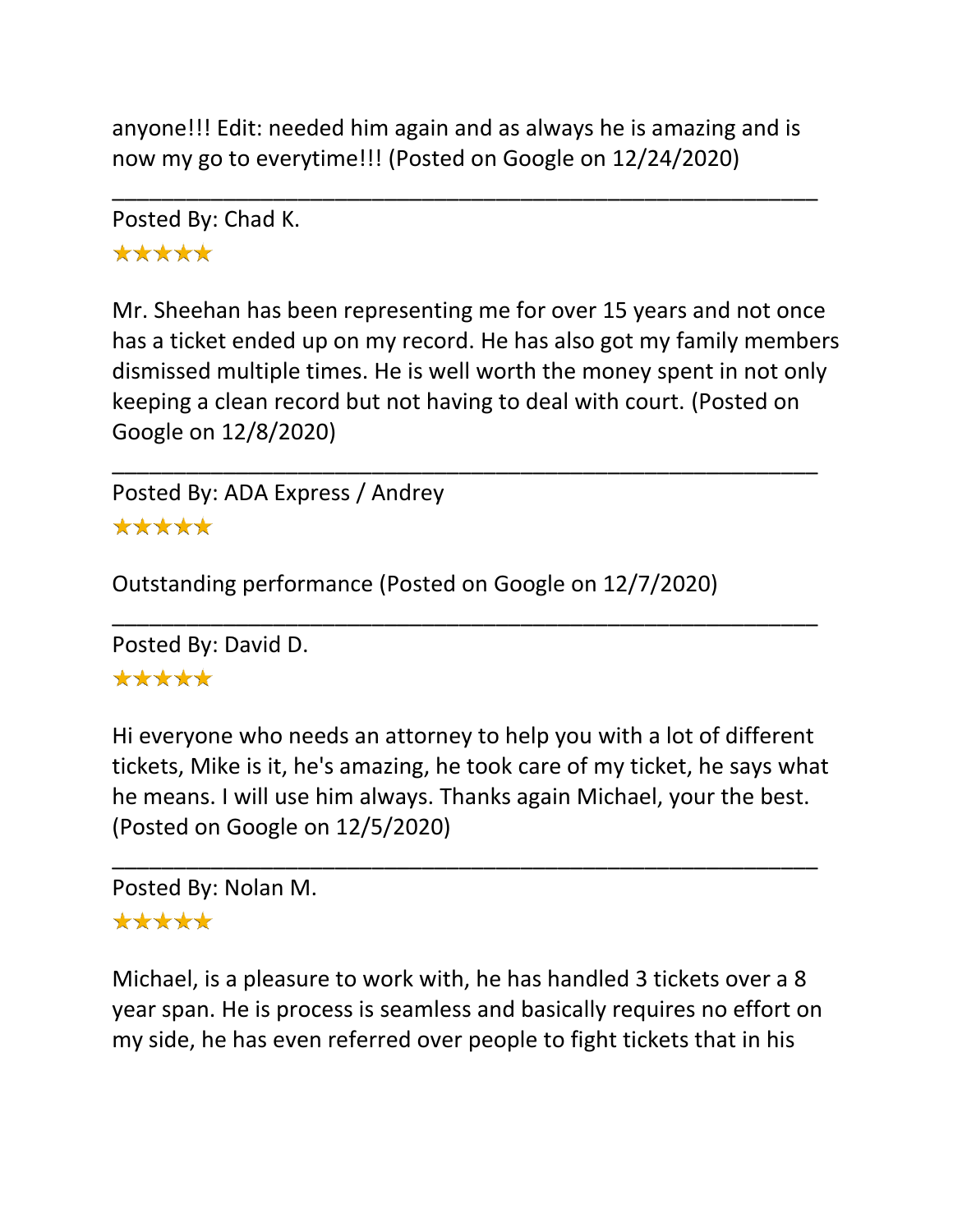locational area, he goes extra to help you. (Posted on Google on 12/4/2020)

\_\_\_\_\_\_\_\_\_\_\_\_\_\_\_\_\_\_\_\_\_\_\_\_\_\_\_\_\_\_\_\_\_\_\_\_\_\_\_\_\_\_\_\_\_\_\_\_\_\_\_\_\_\_\_\_\_

Posted By: William S.

\*\*\*\*\*

Very responsive and took care of a mild speeding infraction. Would highly recommend. (Posted on Google on 11/26/2020)

\_\_\_\_\_\_\_\_\_\_\_\_\_\_\_\_\_\_\_\_\_\_\_\_\_\_\_\_\_\_\_\_\_\_\_\_\_\_\_\_\_\_\_\_\_\_\_\_\_\_\_\_\_\_\_\_\_

Posted By: Patrick D. \*\*\*\*\*

I cannot think of a better way to save time and money than using Michael Sheehan. Have been reaching out to Michael for years and he has never disappointed me, my family, and network of friends who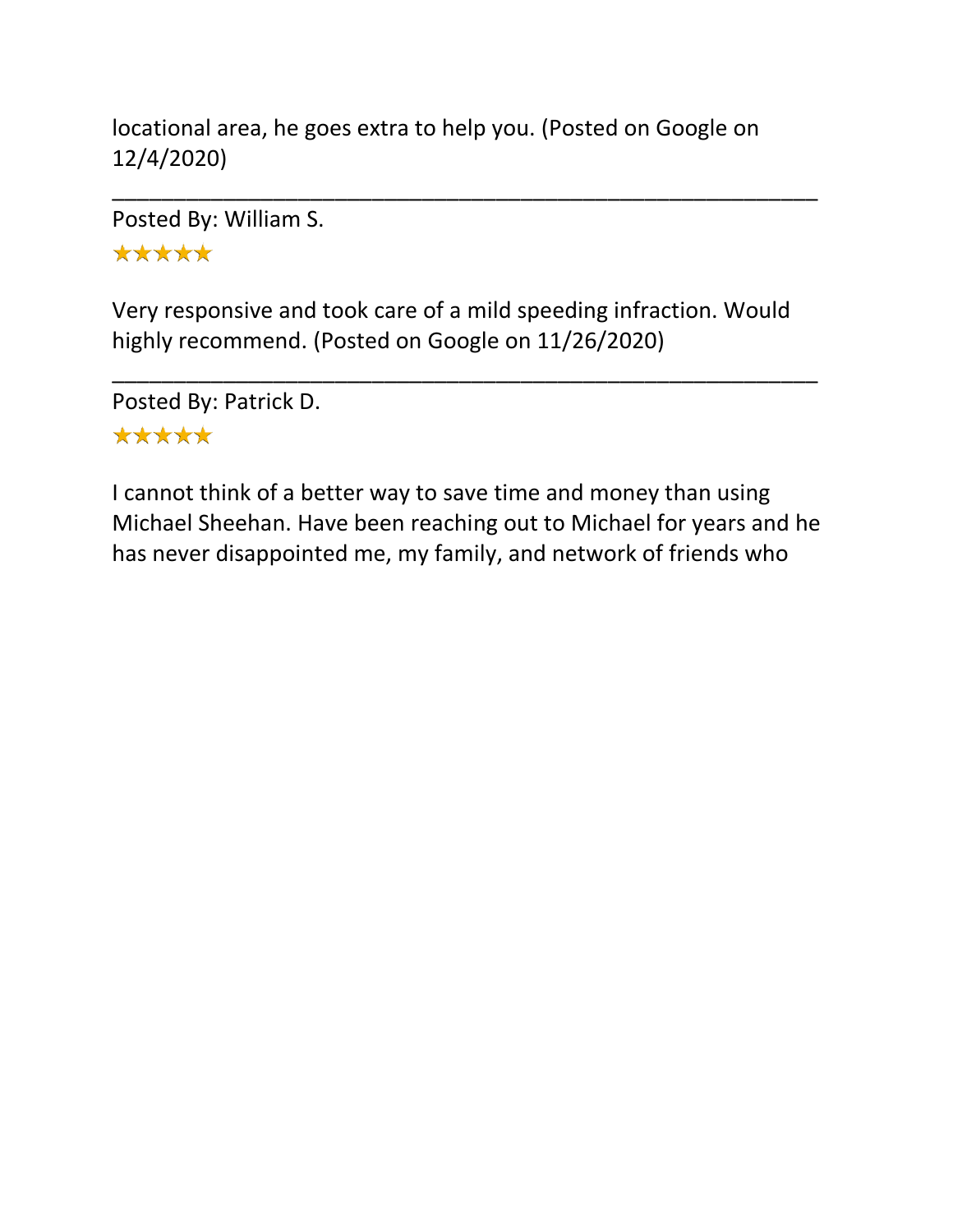work with Michael every time when needed. Very professional and the communication is excellent! (Posted on WebSite on 11/24/2020)

\_\_\_\_\_\_\_\_\_\_\_\_\_\_\_\_\_\_\_\_\_\_\_\_\_\_\_\_\_\_\_\_\_\_\_\_\_\_\_\_\_\_\_\_\_\_\_\_\_\_\_\_\_\_\_\_\_

Posted By: Shawn C. \*\*\*\*\*

Was very helpful in helping me get a ticket dismissed. Responsive and professional service. Highly recommended! (Posted on WebSite on 11/24/2020)

\_\_\_\_\_\_\_\_\_\_\_\_\_\_\_\_\_\_\_\_\_\_\_\_\_\_\_\_\_\_\_\_\_\_\_\_\_\_\_\_\_\_\_\_\_\_\_\_\_\_\_\_\_\_\_\_\_

Posted By: Cloudy Farms \*\*\*\*\*

Michael handled my case expertly and efficiently at a great value. He did a fantastic job and i have already recommended him to several people and will continue to do so. (Posted on Google on 11/19/2020)

\_\_\_\_\_\_\_\_\_\_\_\_\_\_\_\_\_\_\_\_\_\_\_\_\_\_\_\_\_\_\_\_\_\_\_\_\_\_\_\_\_\_\_\_\_\_\_\_\_\_\_\_\_\_\_\_\_

Posted By: Dashai H. \*\*\*\*\*

He was on it from the when I reached out! I appreciate all his hard work! He got our situation resolved, we didn't have to pay anything and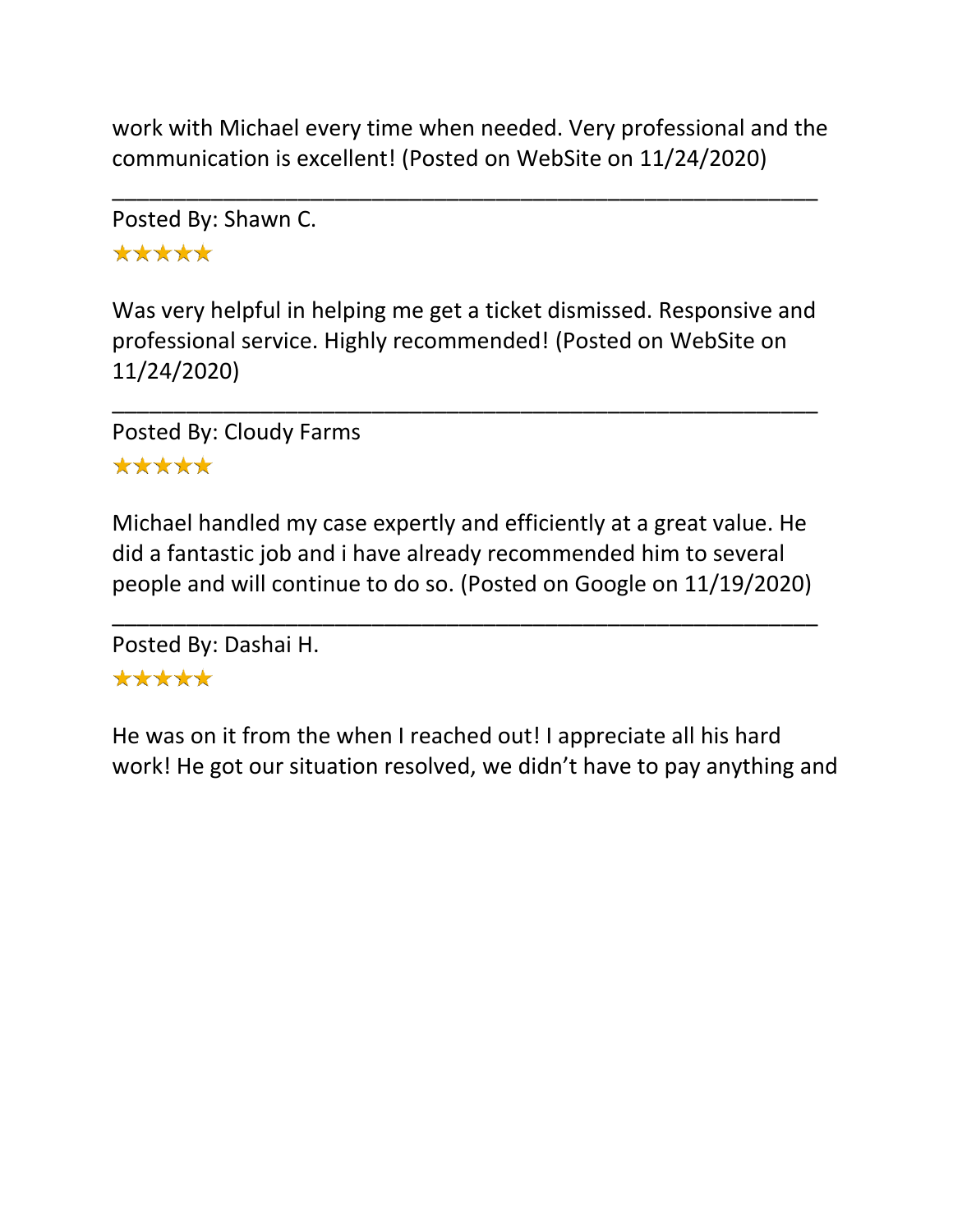nothing will be reported against our driving record! Yay! (Posted on Google on 11/19/2020)

\_\_\_\_\_\_\_\_\_\_\_\_\_\_\_\_\_\_\_\_\_\_\_\_\_\_\_\_\_\_\_\_\_\_\_\_\_\_\_\_\_\_\_\_\_\_\_\_\_\_\_\_\_\_\_\_\_

Posted By: Shawn C. \*\*\*\*\*

Helped get a speeding ticket dismissed. Was very responsive and helpful. Was recommended by a friend and i was not disappointed. Highly recommended! (Posted on Google on 11/19/2020)

\_\_\_\_\_\_\_\_\_\_\_\_\_\_\_\_\_\_\_\_\_\_\_\_\_\_\_\_\_\_\_\_\_\_\_\_\_\_\_\_\_\_\_\_\_\_\_\_\_\_\_\_\_\_\_\_\_

Posted By: Tim B.

### \*\*\*\*\*

Highly recommended. He helped me beat a traffic ticket where a Cop was acting crazy. No one would be able to get these types of results but him. (Posted on Google on 11/19/2020)

\_\_\_\_\_\_\_\_\_\_\_\_\_\_\_\_\_\_\_\_\_\_\_\_\_\_\_\_\_\_\_\_\_\_\_\_\_\_\_\_\_\_\_\_\_\_\_\_\_\_\_\_\_\_\_\_\_

Posted By: Robert J.

# \*\*\*\*\*

I have received a few speeding tickets over the past 5 years and Michael has been able to get them all dismissed. I recommend his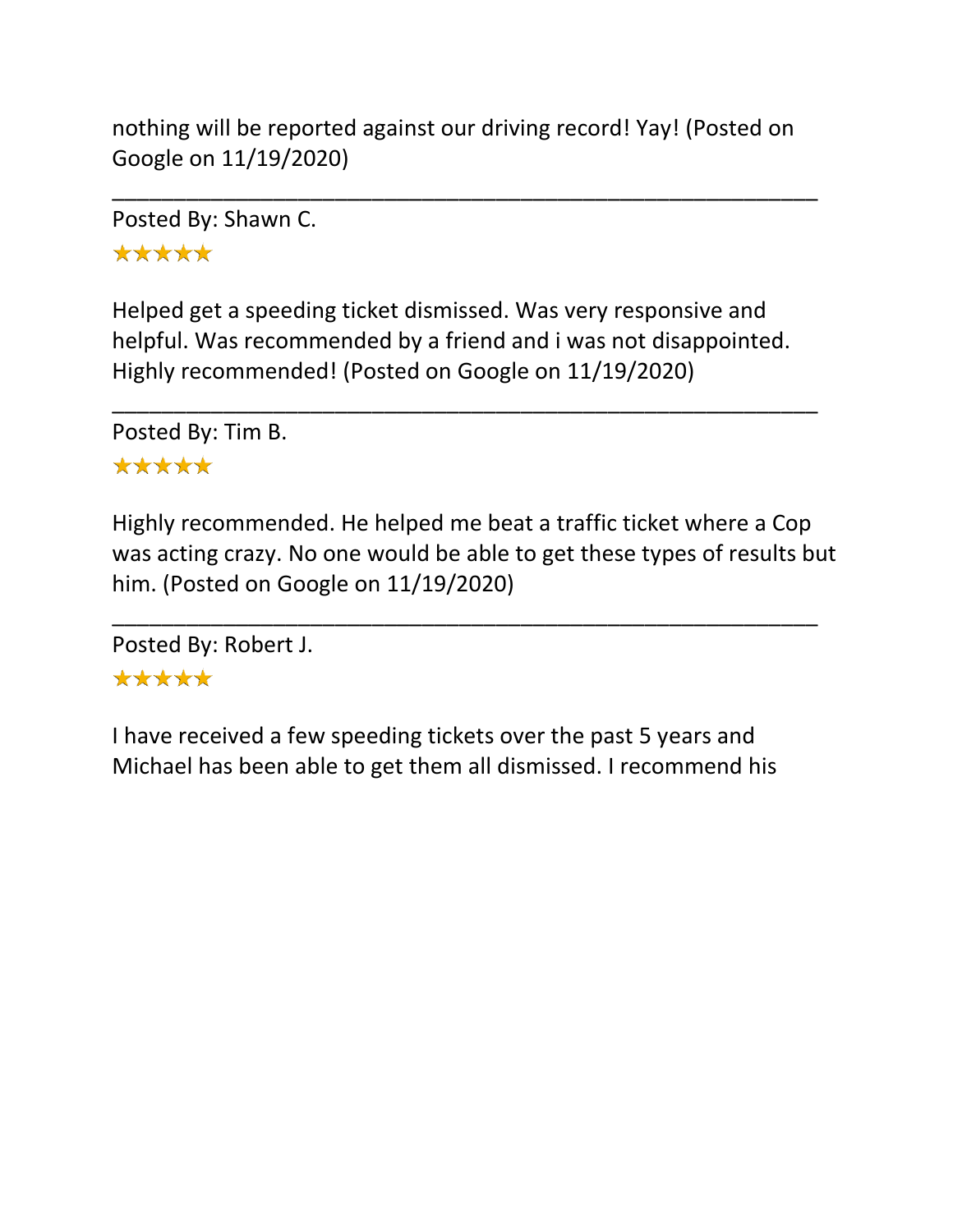expertise to all my family and friends. (Posted on Google on 11/19/2020)

Posted By: Alex B.

\*\*\*\*\*

WOW! I was ticketed for 100mph BEHNIND a state patrol officer and Mike was able to get my ticket dismissed. Wonderful attorney. (Posted on Google on 11/12/2020)

\_\_\_\_\_\_\_\_\_\_\_\_\_\_\_\_\_\_\_\_\_\_\_\_\_\_\_\_\_\_\_\_\_\_\_\_\_\_\_\_\_\_\_\_\_\_\_\_\_\_\_\_\_\_\_\_\_

\_\_\_\_\_\_\_\_\_\_\_\_\_\_\_\_\_\_\_\_\_\_\_\_\_\_\_\_\_\_\_\_\_\_\_\_\_\_\_\_\_\_\_\_\_\_\_\_\_\_\_\_\_\_\_\_\_

Posted By: Ann T.

### \*\*\*\*\*

I highly recommend Michael. I have used him twice to address traffic tickets in 2 different counties and he has successfully resolved both of them. He responds very quickly to my initial inquiry and. any question that comes up. He makes the process seamless and efficient. Do not hesitate to hire him! (Posted on Google on 11/9/2020)

\_\_\_\_\_\_\_\_\_\_\_\_\_\_\_\_\_\_\_\_\_\_\_\_\_\_\_\_\_\_\_\_\_\_\_\_\_\_\_\_\_\_\_\_\_\_\_\_\_\_\_\_\_\_\_\_\_

Posted By: Mary B.

# \*\*\*\*\*

I recently hired Michael D. Sheehan to assist me with two traffic infractions I received. Working with his office was extremely easy. They are timely , organized and efficient. Mr. Sheehan was able to have both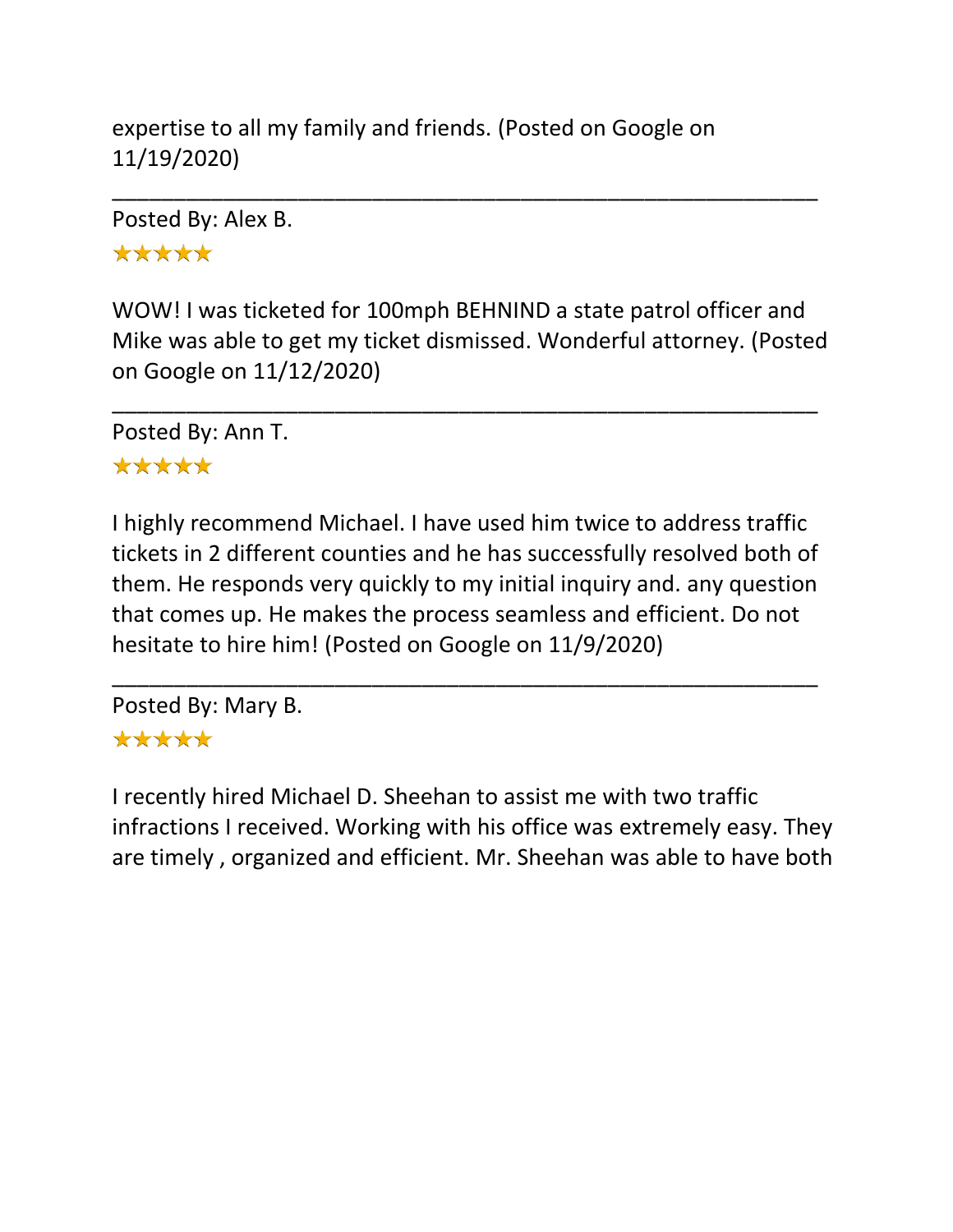of my infractions immediately dismissed and I received no points on my driving record! (Posted on Google on 11/9/2020)

\_\_\_\_\_\_\_\_\_\_\_\_\_\_\_\_\_\_\_\_\_\_\_\_\_\_\_\_\_\_\_\_\_\_\_\_\_\_\_\_\_\_\_\_\_\_\_\_\_\_\_\_\_\_\_\_\_

Posted By: Russell P. \*\*\*\*\*

Michael is my go to guy for traffic tickets. He always gets me off! Thanks Michael!!!! (Posted on Google on 11/9/2020)

\_\_\_\_\_\_\_\_\_\_\_\_\_\_\_\_\_\_\_\_\_\_\_\_\_\_\_\_\_\_\_\_\_\_\_\_\_\_\_\_\_\_\_\_\_\_\_\_\_\_\_\_\_\_\_\_\_

Posted By: Calvin L. \*\*\*\*\*

Michael does a great job. Quick, easy and responsive. Got my ticket dismissed and didn't need to waste any time in a courtroom. Highly recommend to anyone, I won't hesitate to use his services again if in need! Thank you! (Posted on Google on 11/8/2020)

\_\_\_\_\_\_\_\_\_\_\_\_\_\_\_\_\_\_\_\_\_\_\_\_\_\_\_\_\_\_\_\_\_\_\_\_\_\_\_\_\_\_\_\_\_\_\_\_\_\_\_\_\_\_\_\_\_

Posted By: Tom B.

### \*\*\*\*\*

Mr. Sheehan has handled about 6 traffic tickets for me over the last 15 years, often getting them dismissed, always getting them at least reduced in severity and lowering the fine. He's very experienced and highly competent. He's a thorough communicator, but you should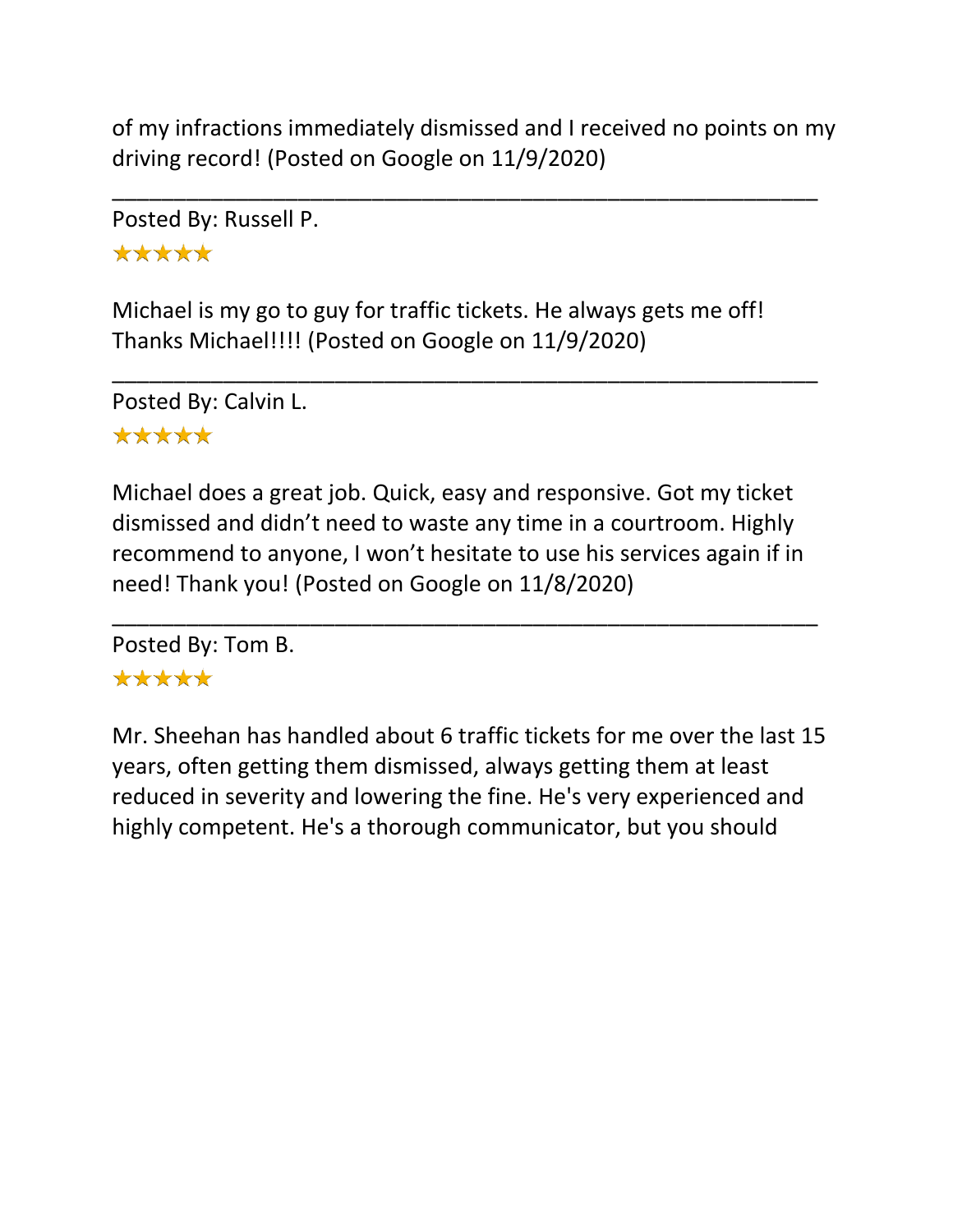understand that for a low-severity traffic ticket, you will likely hear from him only after the court date. (Posted on Google on 11/8/2020)

\_\_\_\_\_\_\_\_\_\_\_\_\_\_\_\_\_\_\_\_\_\_\_\_\_\_\_\_\_\_\_\_\_\_\_\_\_\_\_\_\_\_\_\_\_\_\_\_\_\_\_\_\_\_\_\_\_

Posted By: Brian W. \*\*\*\*\*

Easy, no stress, no brainer. Save yourself the time, hassle and insurance hikes! (Posted on Google on 11/8/2020)

\_\_\_\_\_\_\_\_\_\_\_\_\_\_\_\_\_\_\_\_\_\_\_\_\_\_\_\_\_\_\_\_\_\_\_\_\_\_\_\_\_\_\_\_\_\_\_\_\_\_\_\_\_\_\_\_\_

Posted By: Navpreet M. \*\*\*\*\*

One of the Best. Always have the best outcome in any situation for the past years. Highly recommend (Posted on Google on 11/7/2020)

\_\_\_\_\_\_\_\_\_\_\_\_\_\_\_\_\_\_\_\_\_\_\_\_\_\_\_\_\_\_\_\_\_\_\_\_\_\_\_\_\_\_\_\_\_\_\_\_\_\_\_\_\_\_\_\_\_

Posted By: Mel M. \*\*\*\*\*

Michael Sheehan provided concise professional service and obtained the result I was desiring despite what I considered to be an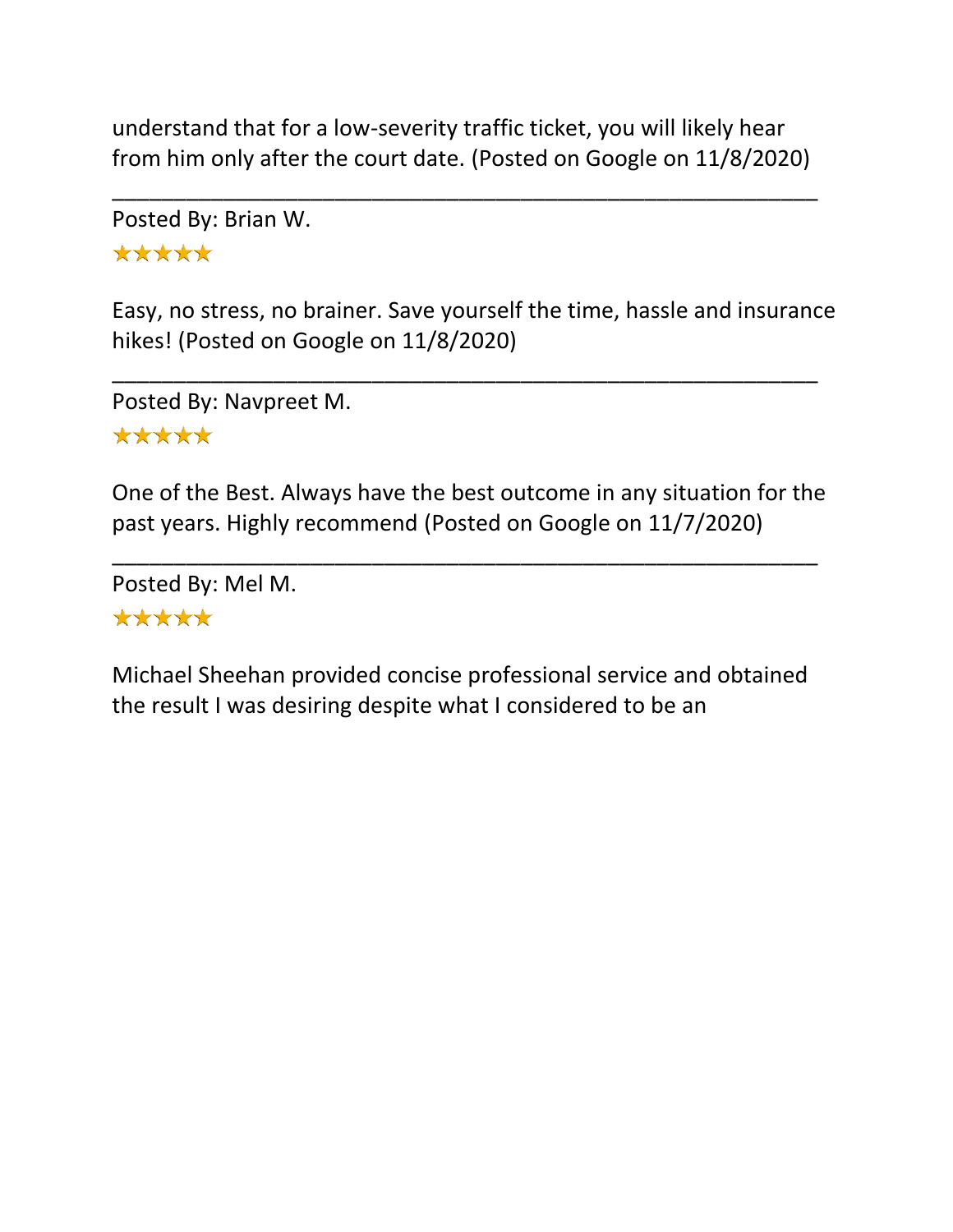insurmountable case. He comes highly recommended. (Posted on Google on 11/7/2020)

Posted By: Bri I. \*\*\*\*\*

Mr. Sheehan does great work. Highly recommend. (Posted on Google on 11/5/2020)

\_\_\_\_\_\_\_\_\_\_\_\_\_\_\_\_\_\_\_\_\_\_\_\_\_\_\_\_\_\_\_\_\_\_\_\_\_\_\_\_\_\_\_\_\_\_\_\_\_\_\_\_\_\_\_\_\_

\_\_\_\_\_\_\_\_\_\_\_\_\_\_\_\_\_\_\_\_\_\_\_\_\_\_\_\_\_\_\_\_\_\_\_\_\_\_\_\_\_\_\_\_\_\_\_\_\_\_\_\_\_\_\_\_\_

Posted By: Jerry J. \*\*\*\*\*

Without a doubt, Michael has been the best legal representation I've ever had because in my mind, I thought there was no way I would have my speeding ticket dropped, but that's exactly what he made happen. Thanks again Michael Sheehan! JJ (Posted on Google on 11/5/2020)

\_\_\_\_\_\_\_\_\_\_\_\_\_\_\_\_\_\_\_\_\_\_\_\_\_\_\_\_\_\_\_\_\_\_\_\_\_\_\_\_\_\_\_\_\_\_\_\_\_\_\_\_\_\_\_\_\_

Posted By: Allen P.

### \*\*\*\*\*

I was referred to Michael Sheehan vía another co worker and he was able to ensure I didn't receive a traffic infraction. Prompt service even though the court was closed due to COVID-19. Great guy and will use him again if needed. (Posted on Google on 10/27/2020)

\_\_\_\_\_\_\_\_\_\_\_\_\_\_\_\_\_\_\_\_\_\_\_\_\_\_\_\_\_\_\_\_\_\_\_\_\_\_\_\_\_\_\_\_\_\_\_\_\_\_\_\_\_\_\_\_\_

Posted By: Hadi E. \*\*\*\*\*

I've dealt with Mike for many, many years and has always dealt with me professionally and always does the best to resolve my ticket issues. I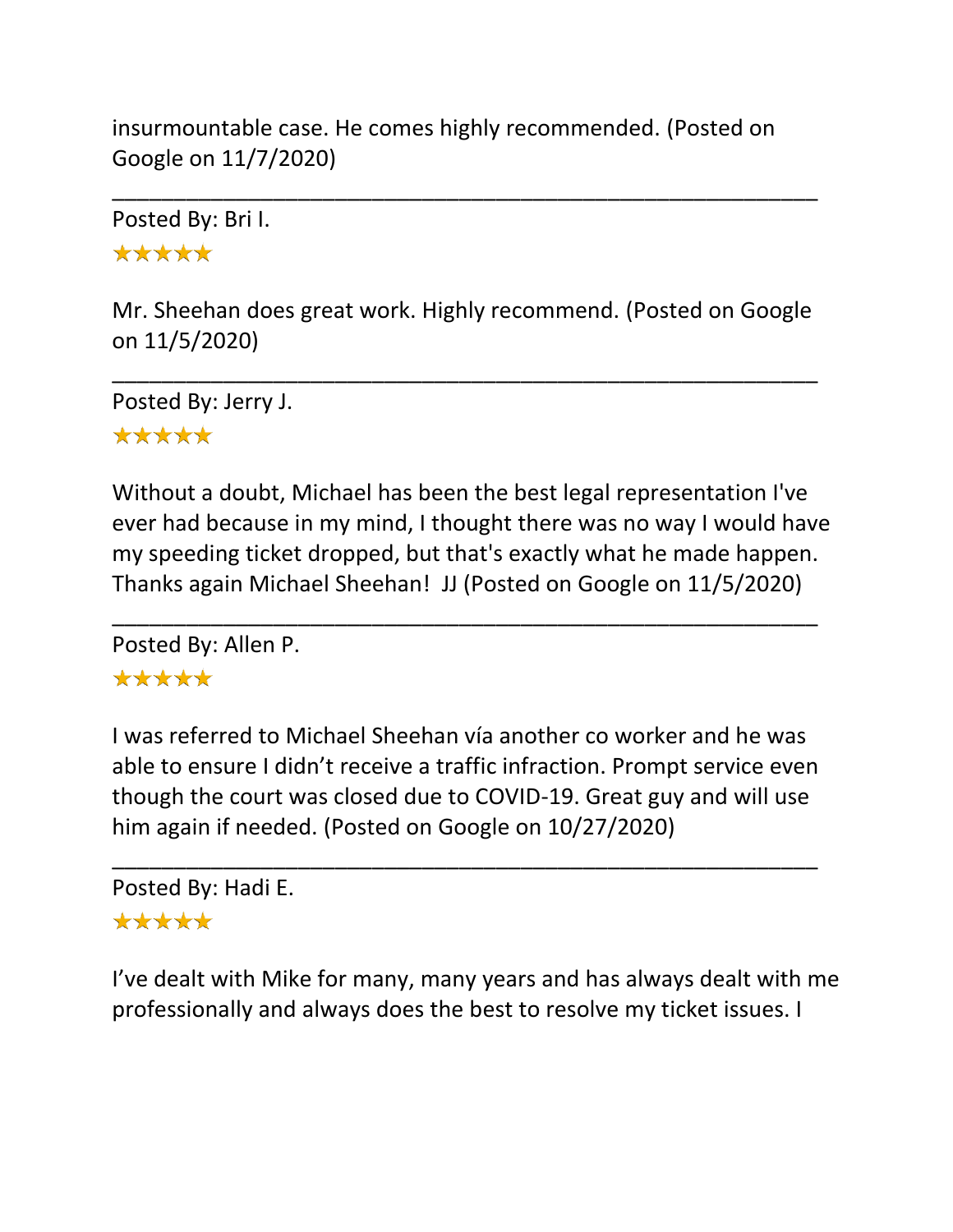would recommend him to anyone who considers him. (Posted on Google on 10/25/2020)

\_\_\_\_\_\_\_\_\_\_\_\_\_\_\_\_\_\_\_\_\_\_\_\_\_\_\_\_\_\_\_\_\_\_\_\_\_\_\_\_\_\_\_\_\_\_\_\_\_\_\_\_\_\_\_\_\_

Posted By: S Brediger \*\*\*\*\*

Once again Mike delivered!! 4th infraction completely dismissed. Mike and his staff are quick to respond to inquiries and most importantly HE DELIVERS!!! 5 star lawyer!! (Posted on Google on 10/21/2020)

\_\_\_\_\_\_\_\_\_\_\_\_\_\_\_\_\_\_\_\_\_\_\_\_\_\_\_\_\_\_\_\_\_\_\_\_\_\_\_\_\_\_\_\_\_\_\_\_\_\_\_\_\_\_\_\_\_

Posted By: Hailey V.

### \*\*\*\*\*

Mike handled a negligent driving ticket that I got. The handling fee was far less than citation amount so I figured I had nothing to lose. He got the ticket thrown out completely. I'd definitely use him in the future! (Posted on Google on 10/15/2020)

\_\_\_\_\_\_\_\_\_\_\_\_\_\_\_\_\_\_\_\_\_\_\_\_\_\_\_\_\_\_\_\_\_\_\_\_\_\_\_\_\_\_\_\_\_\_\_\_\_\_\_\_\_\_\_\_\_

Posted By: Kaila P.

## \*\*\*\*\*

As a college student with no knowledge of traffic tickets, I was extremely terrified when I received my first one (yes, I also received a second). My dad's coworker had recommended Michael Sheehan after my dad had talked about me, which in hindsight I am very thankful for. After an email, a phone call and payment, Mr. Sheehan reassured me he would take care of everything, which he did so smoothly. A few months later, I received my second ticket and immediately contacted Mr. Sheehan. Due to COVID, it was postponed three times! Luckily, Mr. Sheehan got the court to dismiss my ticket a few days ago and I'm a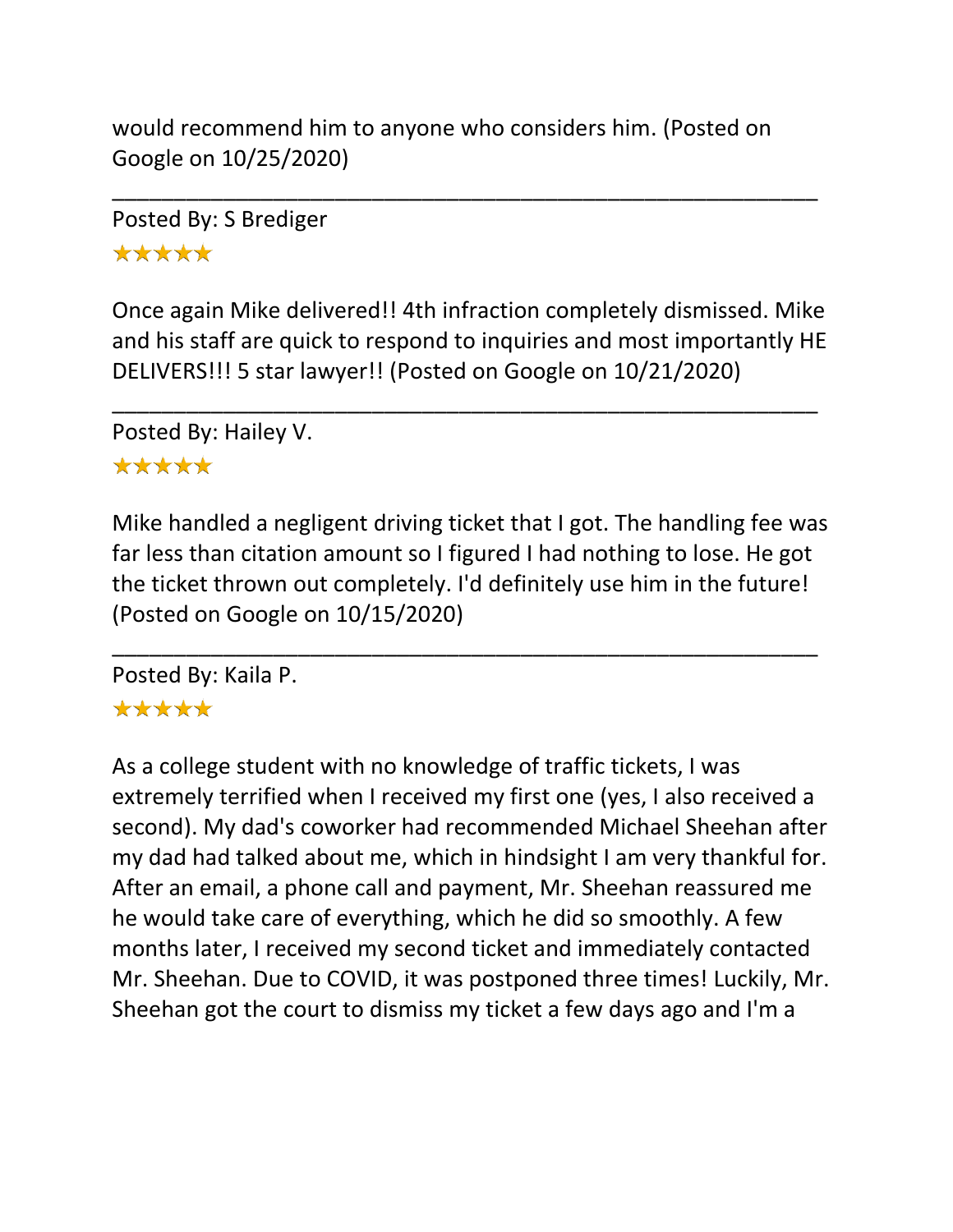very happy driver now! I highly recommend Michael Sheehan. You won't regret it! (Posted on Google on 10/7/2020)

\_\_\_\_\_\_\_\_\_\_\_\_\_\_\_\_\_\_\_\_\_\_\_\_\_\_\_\_\_\_\_\_\_\_\_\_\_\_\_\_\_\_\_\_\_\_\_\_\_\_\_\_\_\_\_\_\_

Posted By: Sammy M.

\*\*\*\*\*

Mr. Sheehan was a wonderful layer, I highly recommend him to take care of your traffic violation. (Posted on Google on 10/3/2020)

\_\_\_\_\_\_\_\_\_\_\_\_\_\_\_\_\_\_\_\_\_\_\_\_\_\_\_\_\_\_\_\_\_\_\_\_\_\_\_\_\_\_\_\_\_\_\_\_\_\_\_\_\_\_\_\_\_

Posted By: David G. \*\*\*\*\*

I've noticed that a lot of the negative reviews on here are just people who don't understand how the system works. My experience so far with Michael has been great. He's been able to get every ticket, from speeding tickets to non-moving violations, off my record. His pricing is reasonable and he will pretty much always get that ticket off your record, and sometimes even clear the ticket fine as well. (Posted on Google on 9/28/2020)

\_\_\_\_\_\_\_\_\_\_\_\_\_\_\_\_\_\_\_\_\_\_\_\_\_\_\_\_\_\_\_\_\_\_\_\_\_\_\_\_\_\_\_\_\_\_\_\_\_\_\_\_\_\_\_\_\_

Posted By: Behnam S. \*\*\*\*\*

The law office of Michael was the most professional and time effective office we have ever experienced. His expertise is unmatched and I would recommend anyone to him that needs efficient assistance. The work was done in a timely manner and he was attentive and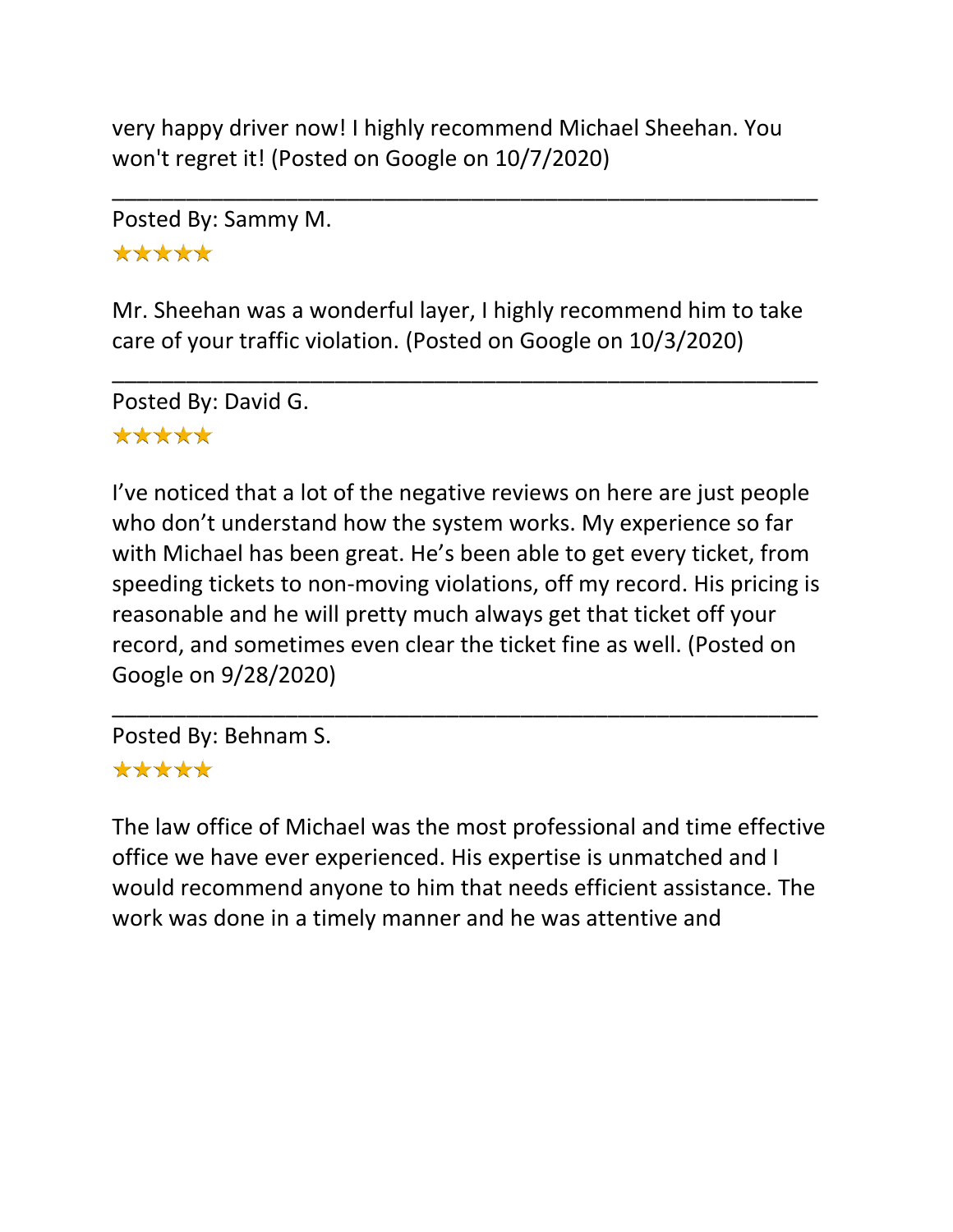responsive. He went above and beyond to meet our needs. I would highly recommend his service. (Posted on Google on 9/17/2020)

\_\_\_\_\_\_\_\_\_\_\_\_\_\_\_\_\_\_\_\_\_\_\_\_\_\_\_\_\_\_\_\_\_\_\_\_\_\_\_\_\_\_\_\_\_\_\_\_\_\_\_\_\_\_\_\_\_

Posted By: Brian A.

\*\*\*\*\*

Best in the business! Thank you for your help Michael! (Posted on Google on 9/15/2020)

\_\_\_\_\_\_\_\_\_\_\_\_\_\_\_\_\_\_\_\_\_\_\_\_\_\_\_\_\_\_\_\_\_\_\_\_\_\_\_\_\_\_\_\_\_\_\_\_\_\_\_\_\_\_\_\_\_

Posted By: Shaun H. \*\*\*\*\*

What can I say? I contacted Mr. Sheehan not knowing what to expect. I read some of his reviews and figured I'd give him a shot. I'm so glad I did! Doing business with Mr. Sheehan was EFFORTLESS; I paid the fee and Mr. Sheehan handled the rest. I can't thank him enough for making a stressful situation, an easy one. (Posted on Google on 9/12/2020)

\_\_\_\_\_\_\_\_\_\_\_\_\_\_\_\_\_\_\_\_\_\_\_\_\_\_\_\_\_\_\_\_\_\_\_\_\_\_\_\_\_\_\_\_\_\_\_\_\_\_\_\_\_\_\_\_\_

Posted By: Mark B. \*\*\*\*\*

Positive: Professionalism, Quality, Value. I was referred to mike by a friend of mine who had good results. Just as my citation, he did just that. Great service and great experience. If I get another ticket I'll be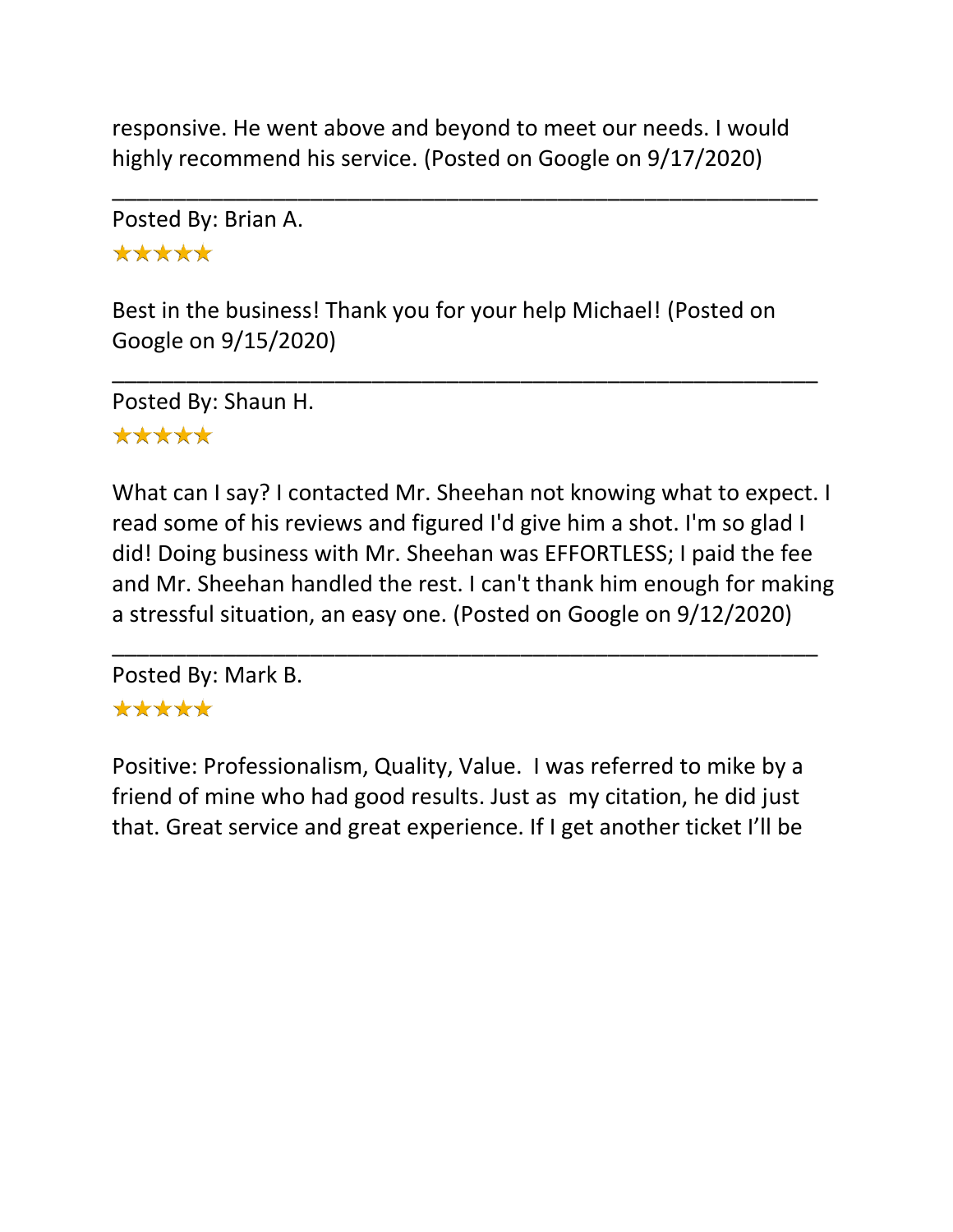sure to call him again. mike reassured me he would take care of. Thanks mike (Posted on Google on 9/11/2020)

\_\_\_\_\_\_\_\_\_\_\_\_\_\_\_\_\_\_\_\_\_\_\_\_\_\_\_\_\_\_\_\_\_\_\_\_\_\_\_\_\_\_\_\_\_\_\_\_\_\_\_\_\_\_\_\_\_

Posted By: Cary S. \*\*\*\*\*

Great job Michael! Completely satisfied with the services that you provide. (Posted on Google on 9/12/2020)

\_\_\_\_\_\_\_\_\_\_\_\_\_\_\_\_\_\_\_\_\_\_\_\_\_\_\_\_\_\_\_\_\_\_\_\_\_\_\_\_\_\_\_\_\_\_\_\_\_\_\_\_\_\_\_\_\_

Posted By: Keo F. \*\*\*\*\*

I have used Michael's services on a few occasions and have always gotten great service, and results. Thank you Michael for getting this traffic ticket thrown out of court. We appreciate you and your service. (Posted on Google on 9/7/2020)

\_\_\_\_\_\_\_\_\_\_\_\_\_\_\_\_\_\_\_\_\_\_\_\_\_\_\_\_\_\_\_\_\_\_\_\_\_\_\_\_\_\_\_\_\_\_\_\_\_\_\_\_\_\_\_\_\_

Posted By: Serena P.

### \*\*\*\*\*

Excellent. Quick and clear communication. Very easy process. Absolutely worth the cost to have the ticket I received dismissed. I will certainly use him again if ever needed in the future and would 100% recommend him to others. (Posted on Google on 9/6/2020)

\_\_\_\_\_\_\_\_\_\_\_\_\_\_\_\_\_\_\_\_\_\_\_\_\_\_\_\_\_\_\_\_\_\_\_\_\_\_\_\_\_\_\_\_\_\_\_\_\_\_\_\_\_\_\_\_\_

Posted By: Peter G.

### \*\*\*\*\*

106 mph isn't slow and I was doubtful Mike could simply get it dismissed but with one call and a price cheeper than my ticket..... BOOM!!! I get an email a few months later with a dismissed ticket that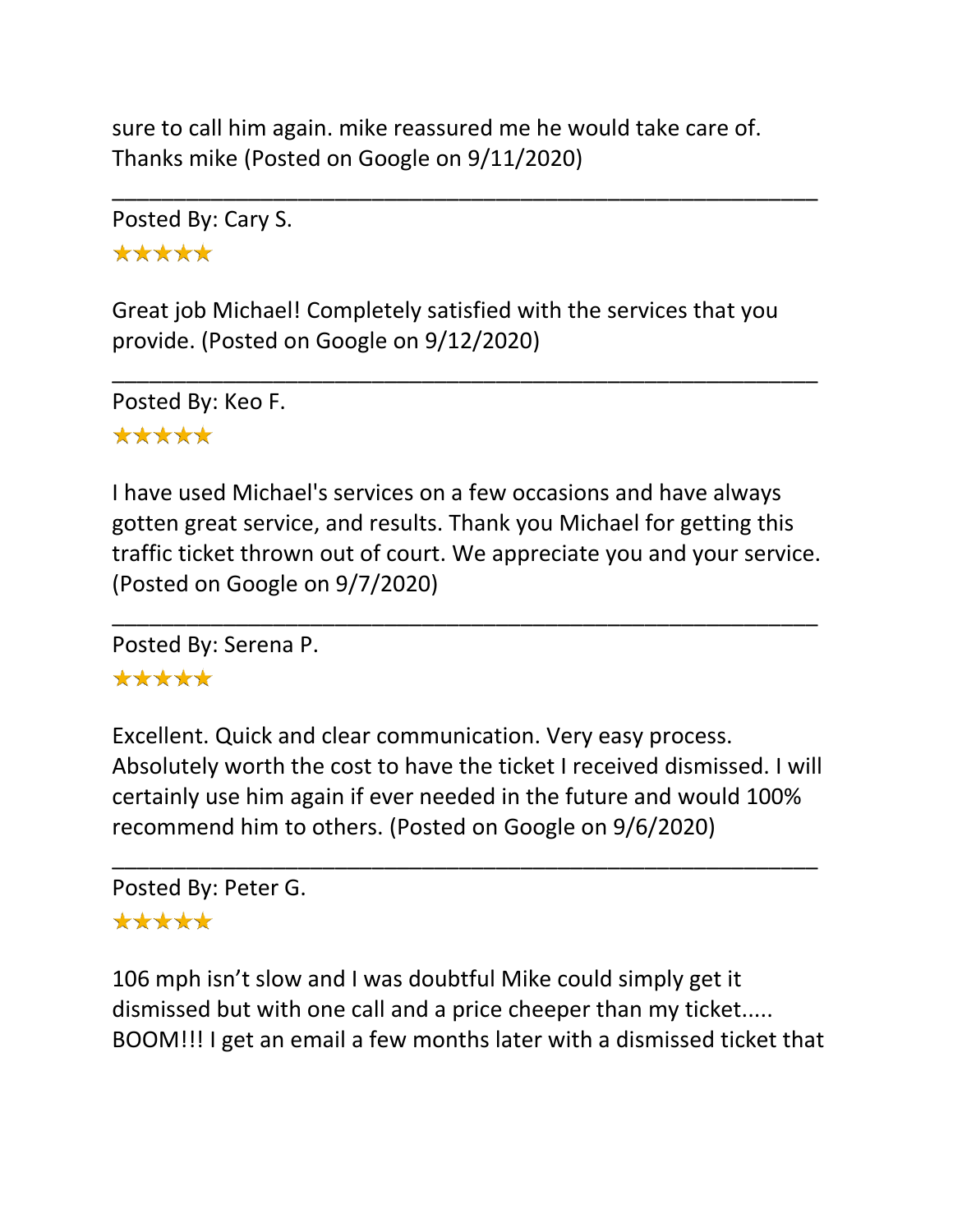never made my driving record. Thank you Mike!!! Referring you to everyone. GO HAWKS!!!! (Posted on Google on 8/30/2020)

\_\_\_\_\_\_\_\_\_\_\_\_\_\_\_\_\_\_\_\_\_\_\_\_\_\_\_\_\_\_\_\_\_\_\_\_\_\_\_\_\_\_\_\_\_\_\_\_\_\_\_\_\_\_\_\_\_

Posted By: C. R. \*\*\*\*\*

Sheehan is the rockstar of ticket lawyers. Professional, reassuring, thorough and effective. I have been working with him for close to 20 years and have had nothing but success. Will only use him! (Posted on Google on 8/30/2020)

\_\_\_\_\_\_\_\_\_\_\_\_\_\_\_\_\_\_\_\_\_\_\_\_\_\_\_\_\_\_\_\_\_\_\_\_\_\_\_\_\_\_\_\_\_\_\_\_\_\_\_\_\_\_\_\_\_

Posted By: Andrey L.

#### \*\*\*\*\*

Did what he said, dismissed !! Thank you!! (Posted on Google on 8/30/2020)

\_\_\_\_\_\_\_\_\_\_\_\_\_\_\_\_\_\_\_\_\_\_\_\_\_\_\_\_\_\_\_\_\_\_\_\_\_\_\_\_\_\_\_\_\_\_\_\_\_\_\_\_\_\_\_\_\_

Posted By: Evan S.

### \*\*\*\*\*

I started using Mike about 10 years ago. He has always come through and exceeded expectations. The value of hiring a professional is unmatched by anyone once you've worked with Mike Sheehan. Thanks for your continued hard work. (Posted on Google on 8/16/2020)

\_\_\_\_\_\_\_\_\_\_\_\_\_\_\_\_\_\_\_\_\_\_\_\_\_\_\_\_\_\_\_\_\_\_\_\_\_\_\_\_\_\_\_\_\_\_\_\_\_\_\_\_\_\_\_\_\_

```
Posted By: Hunter W.
*****
```
Mike has helped me out on numerous different occasions dealing with tickets related to suspected driving infractions. Always made sure I was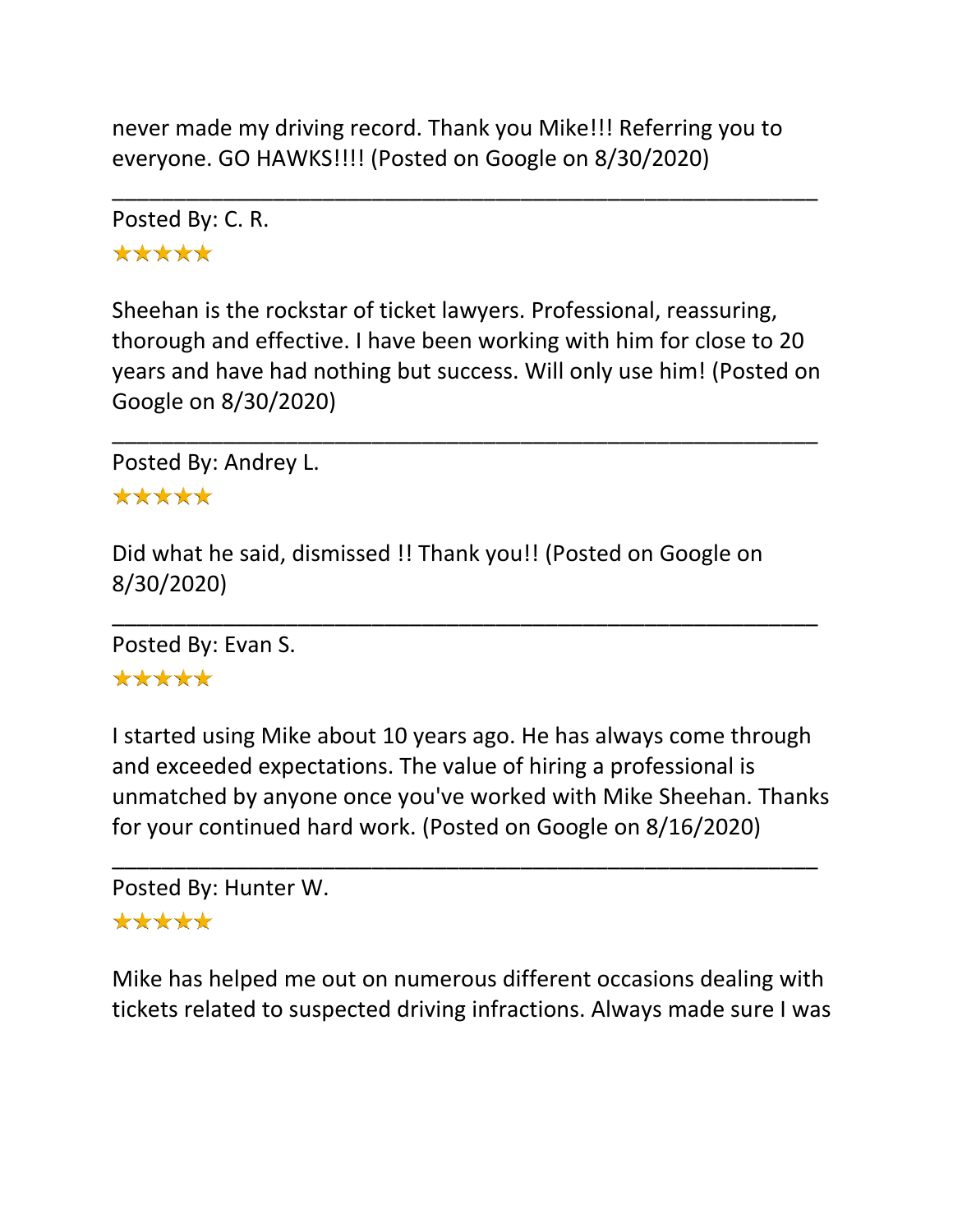informed on the laws and always took care of me. All the stars! (Posted on Google on 8/16/2020)

\_\_\_\_\_\_\_\_\_\_\_\_\_\_\_\_\_\_\_\_\_\_\_\_\_\_\_\_\_\_\_\_\_\_\_\_\_\_\_\_\_\_\_\_\_\_\_\_\_\_\_\_\_\_\_\_\_

Posted By: Keith R. \*\*\*\*\*

Mike has been a step ahead of all my questions and concerns. very prompt and concise answers. (Posted on Google on 8/16/2020)

\_\_\_\_\_\_\_\_\_\_\_\_\_\_\_\_\_\_\_\_\_\_\_\_\_\_\_\_\_\_\_\_\_\_\_\_\_\_\_\_\_\_\_\_\_\_\_\_\_\_\_\_\_\_\_\_\_

Posted By: Jamie G. \*\*\*\*\*

I was referred by a friend and I was not disappointed, very professional and did exactly what was agreed. Will definitely use in future. (Posted on Google on 8/16/2020)

\_\_\_\_\_\_\_\_\_\_\_\_\_\_\_\_\_\_\_\_\_\_\_\_\_\_\_\_\_\_\_\_\_\_\_\_\_\_\_\_\_\_\_\_\_\_\_\_\_\_\_\_\_\_\_\_\_

Posted By: Shaena L.

### \*\*\*\*\*

I have used Michael Sheehan a few times over the years and every time I have used him he has been able to get the court to dismiss my infraction. I have referred him to several friends who have also had the same results. I cannot say enough good things about Mr. Sheehan. In the event that I have the unfortunate circumstance of receiving another infraction, he will once again be my first call. I urge anyone that is debating whether to fight a ticket themselves, simply pay it or hire Mr.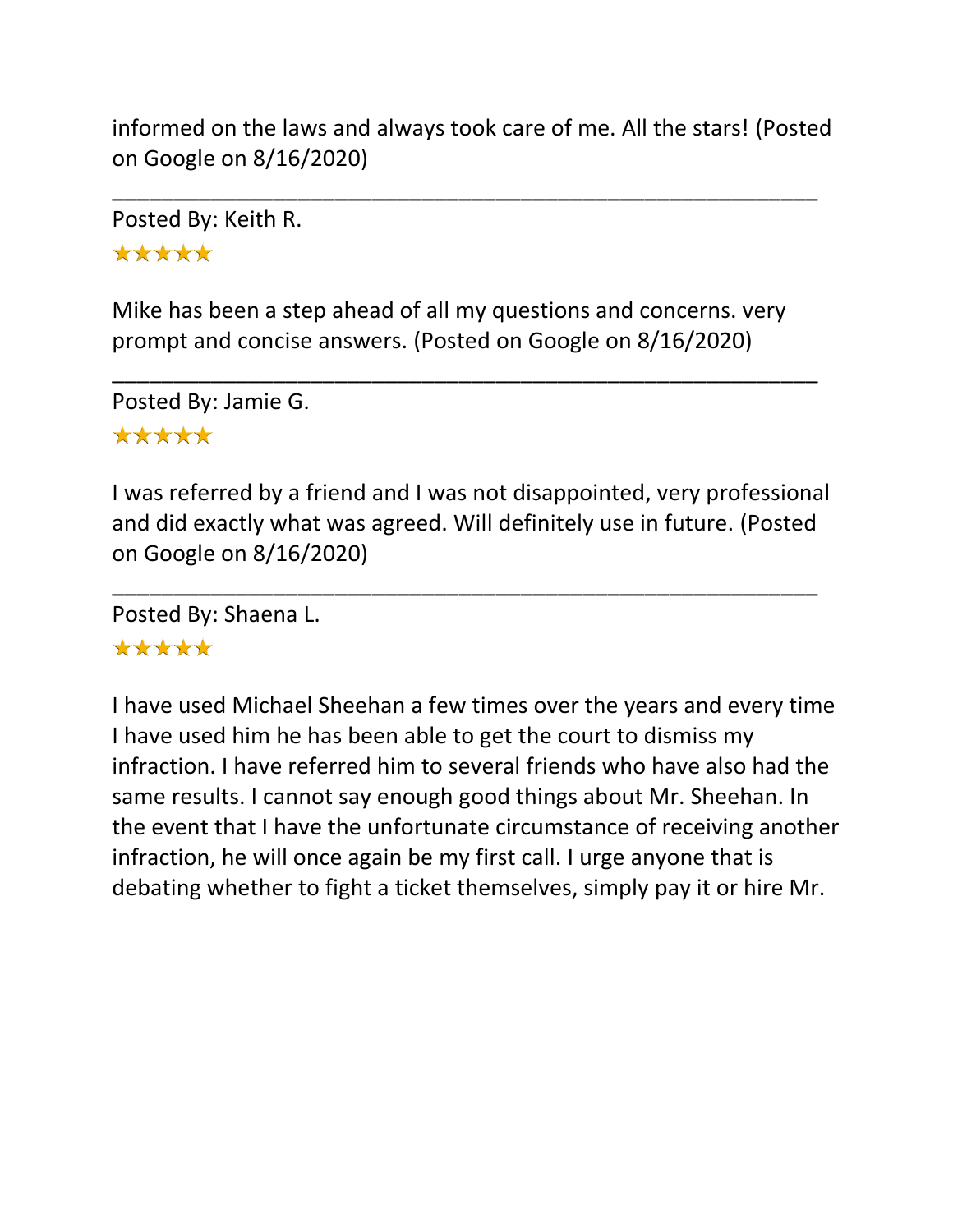Sheehan, don't second guess it, he is worth every penny! (Posted on Google on 8/16/2020)

\_\_\_\_\_\_\_\_\_\_\_\_\_\_\_\_\_\_\_\_\_\_\_\_\_\_\_\_\_\_\_\_\_\_\_\_\_\_\_\_\_\_\_\_\_\_\_\_\_\_\_\_\_\_\_\_\_

Posted By: Rodrigo R. \*\*\*\*\*

I have trusted Michael Sheehan with handling traffic tickets for my wife and I for the last couple years. Although nothing is certain he is 3 for 3! Very timely and professional service. Personal attention from both himself and staff for a fraction of the cost of what you would pay for the violation and insurance increases to your premium. Don't stress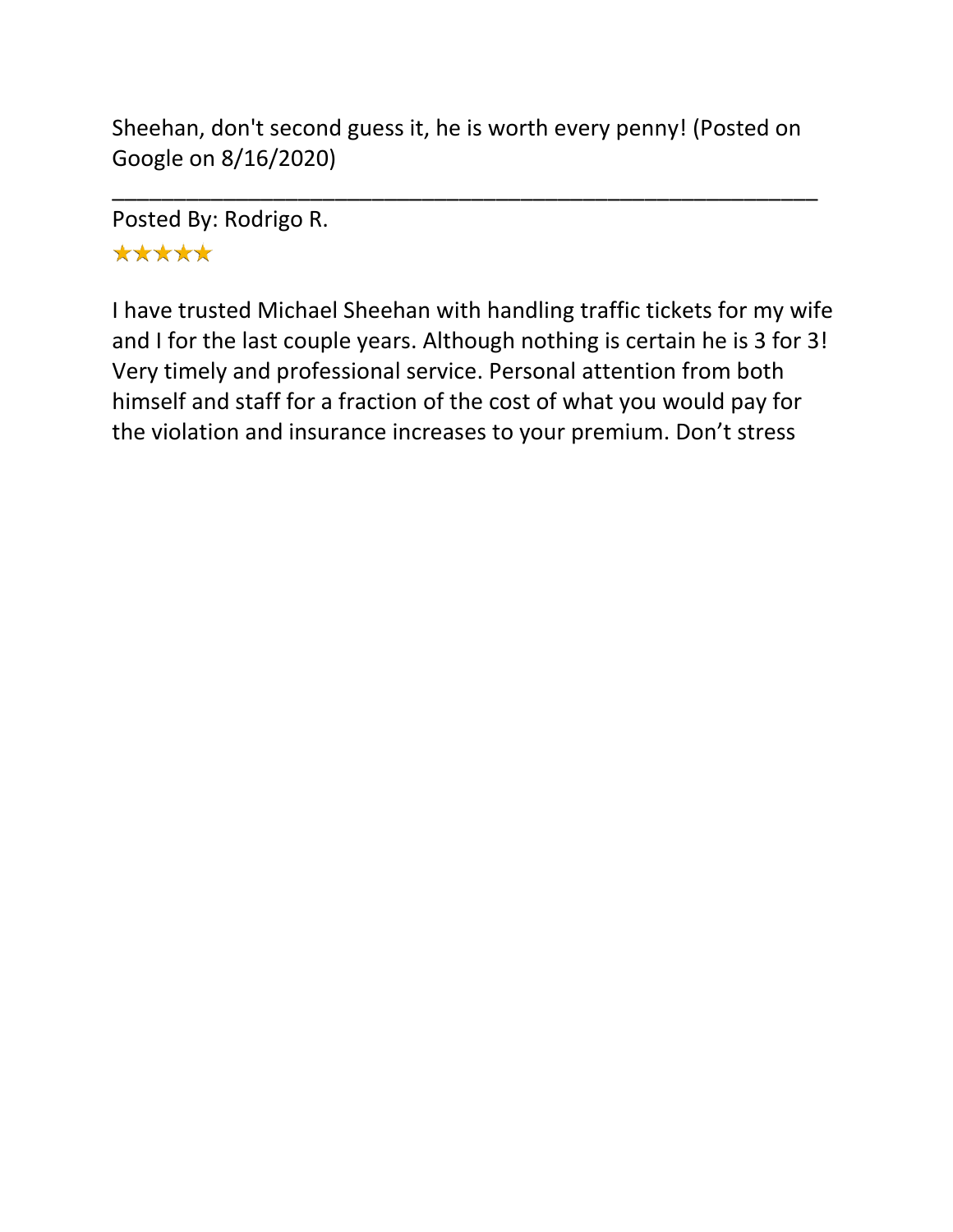about your tickets and driving record anymore. (Posted on Google on 8/16/2020)

\_\_\_\_\_\_\_\_\_\_\_\_\_\_\_\_\_\_\_\_\_\_\_\_\_\_\_\_\_\_\_\_\_\_\_\_\_\_\_\_\_\_\_\_\_\_\_\_\_\_\_\_\_\_\_\_\_

Posted By: Sika L.

\*\*\*\*\*

Thank you Mike!!!! My ticket 40 over was dismissed  $\binom{2}{3}$ Leota (Posted on Google on 8/16/2020)

\_\_\_\_\_\_\_\_\_\_\_\_\_\_\_\_\_\_\_\_\_\_\_\_\_\_\_\_\_\_\_\_\_\_\_\_\_\_\_\_\_\_\_\_\_\_\_\_\_\_\_\_\_\_\_\_\_

Posted By: Dailah L.

\*\*\*\*\*

Mike is extremely helpful and easy to work with. Highly recommend his services. (Posted on Google on 8/16/2020)

\_\_\_\_\_\_\_\_\_\_\_\_\_\_\_\_\_\_\_\_\_\_\_\_\_\_\_\_\_\_\_\_\_\_\_\_\_\_\_\_\_\_\_\_\_\_\_\_\_\_\_\_\_\_\_\_\_

Posted By: Kayla D.

\*\*\*\*\*

Positive: Professionalism, Responsiveness (Posted on Google on 7/19/2020)

\_\_\_\_\_\_\_\_\_\_\_\_\_\_\_\_\_\_\_\_\_\_\_\_\_\_\_\_\_\_\_\_\_\_\_\_\_\_\_\_\_\_\_\_\_\_\_\_\_\_\_\_\_\_\_\_\_ Posted By: HMFIC \*\*\*\*\*

Mike always gives me the best service. (Posted on Google on 7/2/2020)

\_\_\_\_\_\_\_\_\_\_\_\_\_\_\_\_\_\_\_\_\_\_\_\_\_\_\_\_\_\_\_\_\_\_\_\_\_\_\_\_\_\_\_\_\_\_\_\_\_\_\_\_\_\_\_\_\_

Posted By: Ashley C. \*\*\*\*\*

Michael Sheehan was very helpful and professional. He was able to dismiss my traffic ticket and took care of everything for me! I would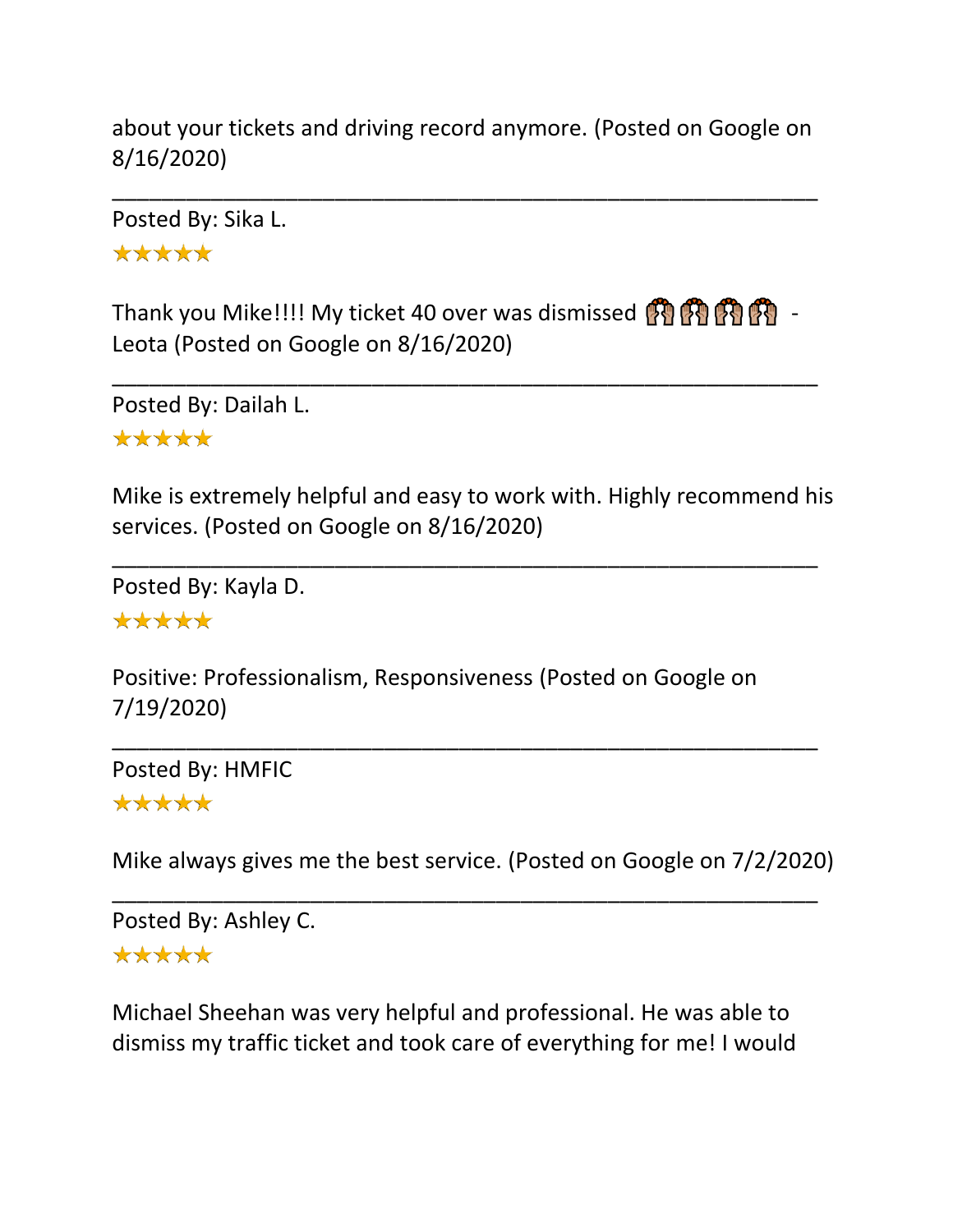definitely recommend his services and will be returning to him in the future if needed. (Posted on Google on 6/26/2020)

\_\_\_\_\_\_\_\_\_\_\_\_\_\_\_\_\_\_\_\_\_\_\_\_\_\_\_\_\_\_\_\_\_\_\_\_\_\_\_\_\_\_\_\_\_\_\_\_\_\_\_\_\_\_\_\_\_

Posted By: Carlos R. \*\*\*\*\*

Have never been let down in over 20 years of using this office. (Posted on Google on 6/25/2020)

\_\_\_\_\_\_\_\_\_\_\_\_\_\_\_\_\_\_\_\_\_\_\_\_\_\_\_\_\_\_\_\_\_\_\_\_\_\_\_\_\_\_\_\_\_\_\_\_\_\_\_\_\_\_\_\_\_

Posted By: Guanche F. \*\*\*\*\*

Positive: Professionalism, Quality, Responsiveness, Value (Posted on Google on 6/9/2020)

\_\_\_\_\_\_\_\_\_\_\_\_\_\_\_\_\_\_\_\_\_\_\_\_\_\_\_\_\_\_\_\_\_\_\_\_\_\_\_\_\_\_\_\_\_\_\_\_\_\_\_\_\_\_\_\_\_

Posted By: Melaine T. \*\*\*\*\*

We were very happy with how everything was handled. (Posted on Google on 6/20/2020)

\_\_\_\_\_\_\_\_\_\_\_\_\_\_\_\_\_\_\_\_\_\_\_\_\_\_\_\_\_\_\_\_\_\_\_\_\_\_\_\_\_\_\_\_\_\_\_\_\_\_\_\_\_\_\_\_\_

Posted By: Kaitlyn V.

### \*\*\*\*\*

Highly highly recommend. He was attentive, fast, communicative, honest and professional. Answered my questions and gave insightful info. Got something done that I thought was impossible and did it in a timely fashion in the middle of a pandemic. He's a stellar man and I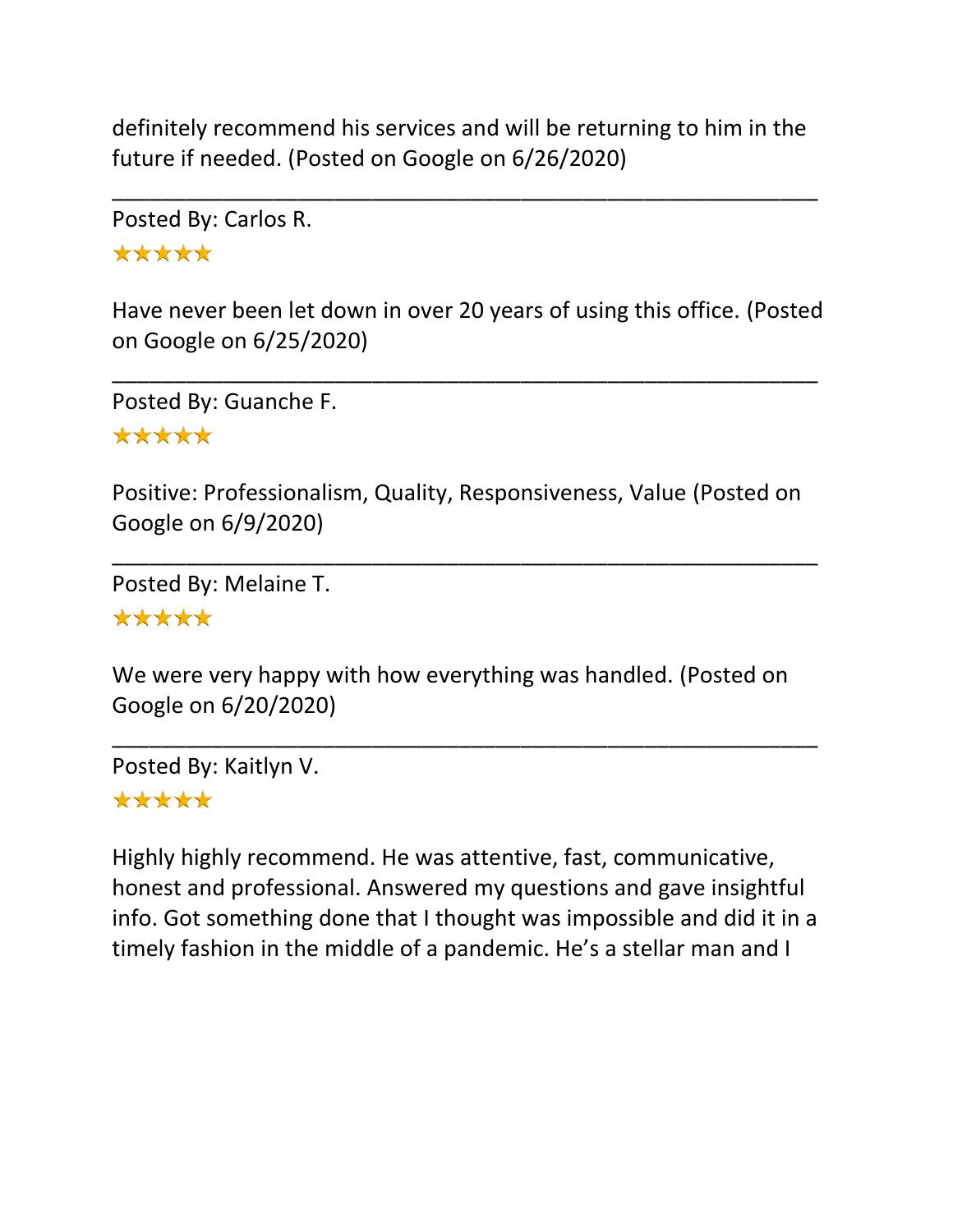suggest anyone to use his service. You will he impressed. (Posted on Google on 4/23/2020)

\_\_\_\_\_\_\_\_\_\_\_\_\_\_\_\_\_\_\_\_\_\_\_\_\_\_\_\_\_\_\_\_\_\_\_\_\_\_\_\_\_\_\_\_\_\_\_\_\_\_\_\_\_\_\_\_\_

Posted By: Peter A. \*\*\*\*\*

Mr. Mike Sheehan has represented me in several traffic incidents over the years. Almost every time he has been able to get the charges dismissed; the other times, the results were reasonable and close to his predictions. He has demonstrated that he will fight for creative resolutions that are the most amicable for his clients. If you have a traffic citation you are contesting, I strongly suggest you get Mr. Sheehan to represent you in court. (Posted on Google on 4/22/2020)

\_\_\_\_\_\_\_\_\_\_\_\_\_\_\_\_\_\_\_\_\_\_\_\_\_\_\_\_\_\_\_\_\_\_\_\_\_\_\_\_\_\_\_\_\_\_\_\_\_\_\_\_\_\_\_\_\_

Posted By: Franciso \*\*\*\*\*

I am very grateful for Mr Sheehans help he is very efficient saved me time and will definitely recommend his services to others (Posted on AVVO on 4/7/2020)

\_\_\_\_\_\_\_\_\_\_\_\_\_\_\_\_\_\_\_\_\_\_\_\_\_\_\_\_\_\_\_\_\_\_\_\_\_\_\_\_\_\_\_\_\_\_\_\_\_\_\_\_\_\_\_\_\_

Posted By: Shawn K.

# \*\*\*\*\*

Michael is a fantastic lawyer, helped me dismissed the first traffic ticket I got when I was worry about the insurance fee would to be increased! The price is reason, The service is efficient! My whole big families are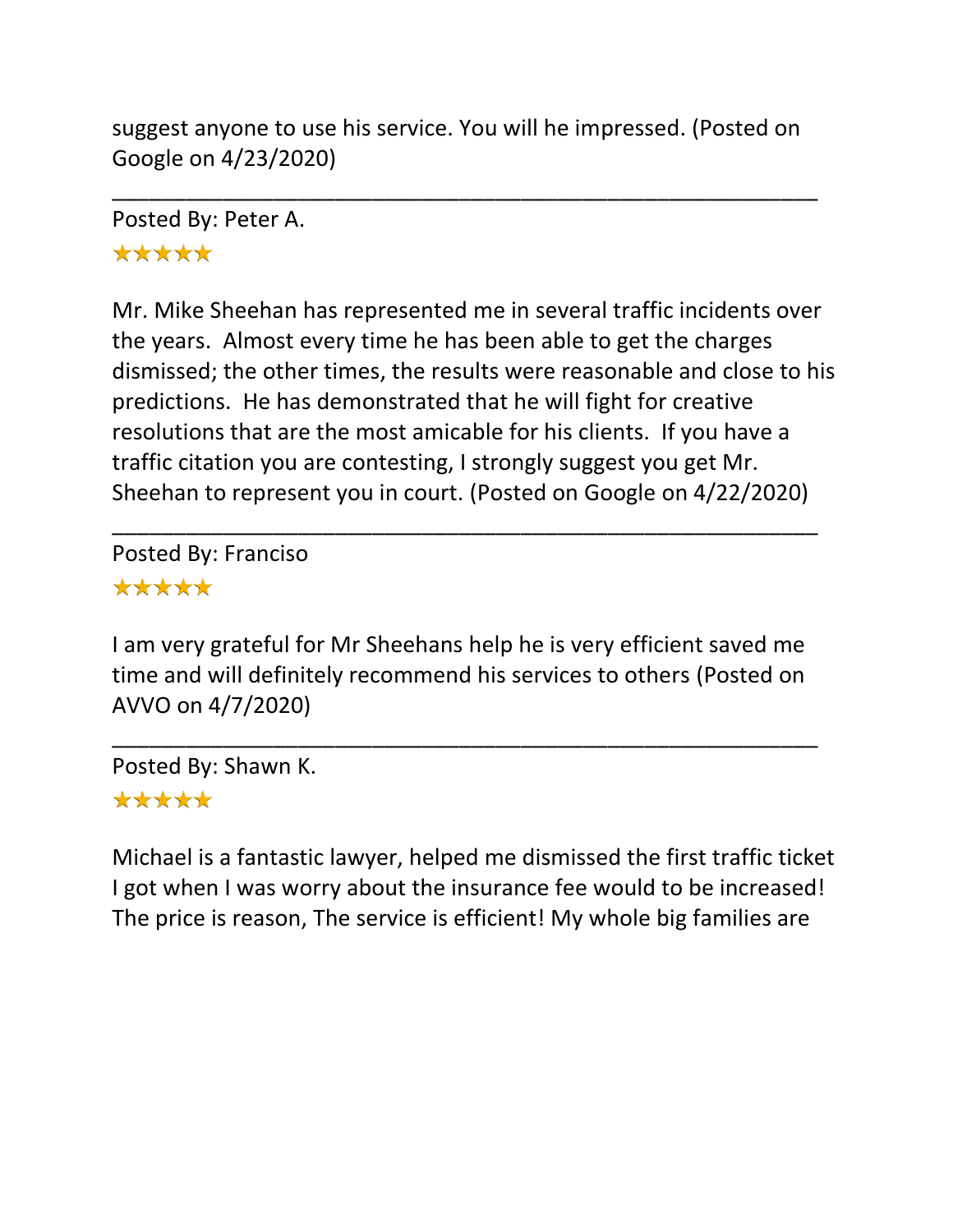using their service, 200% recommended! You won't regret it  $-1$ Sweared ! (Posted on Google on 3/22/2020)

\_\_\_\_\_\_\_\_\_\_\_\_\_\_\_\_\_\_\_\_\_\_\_\_\_\_\_\_\_\_\_\_\_\_\_\_\_\_\_\_\_\_\_\_\_\_\_\_\_\_\_\_\_\_\_\_\_

Posted By: PJ G. \*\*\*\*\*

Update kinda late: The infraction for my teenager went well. He was able to get it reduced to something that wouldn't impact his future, but would make an impression on the kid, because he was in the wrong. Kind of a warning shot. It's been several years now, and he's never gotten into any kind of trouble since, is about to graduate from college, lives on his own, a responsible adult. All of this would have been impacted if the charges weren't reduced for a single, bad teenage decision. (Posted on Yelp on 3/12/2020)

Posted By: David M.

### \*\*\*\*\*

It was easy and it worked exactly as he said if you need to fight a ticket give him a call thank you Michael (Posted on AVVO on 3/6/2020)

\_\_\_\_\_\_\_\_\_\_\_\_\_\_\_\_\_\_\_\_\_\_\_\_\_\_\_\_\_\_\_\_\_\_\_\_\_\_\_\_\_\_\_\_\_\_\_\_\_\_\_\_\_\_\_\_\_

\_\_\_\_\_\_\_\_\_\_\_\_\_\_\_\_\_\_\_\_\_\_\_\_\_\_\_\_\_\_\_\_\_\_\_\_\_\_\_\_\_\_\_\_\_\_\_\_\_\_\_\_\_\_\_\_\_

Posted By: K 2 \*\*\*\*\*

Mike you really helped me out today. I'm so glad you got my case dismissed, free and clear. I can breath easy, Anyone reading this far into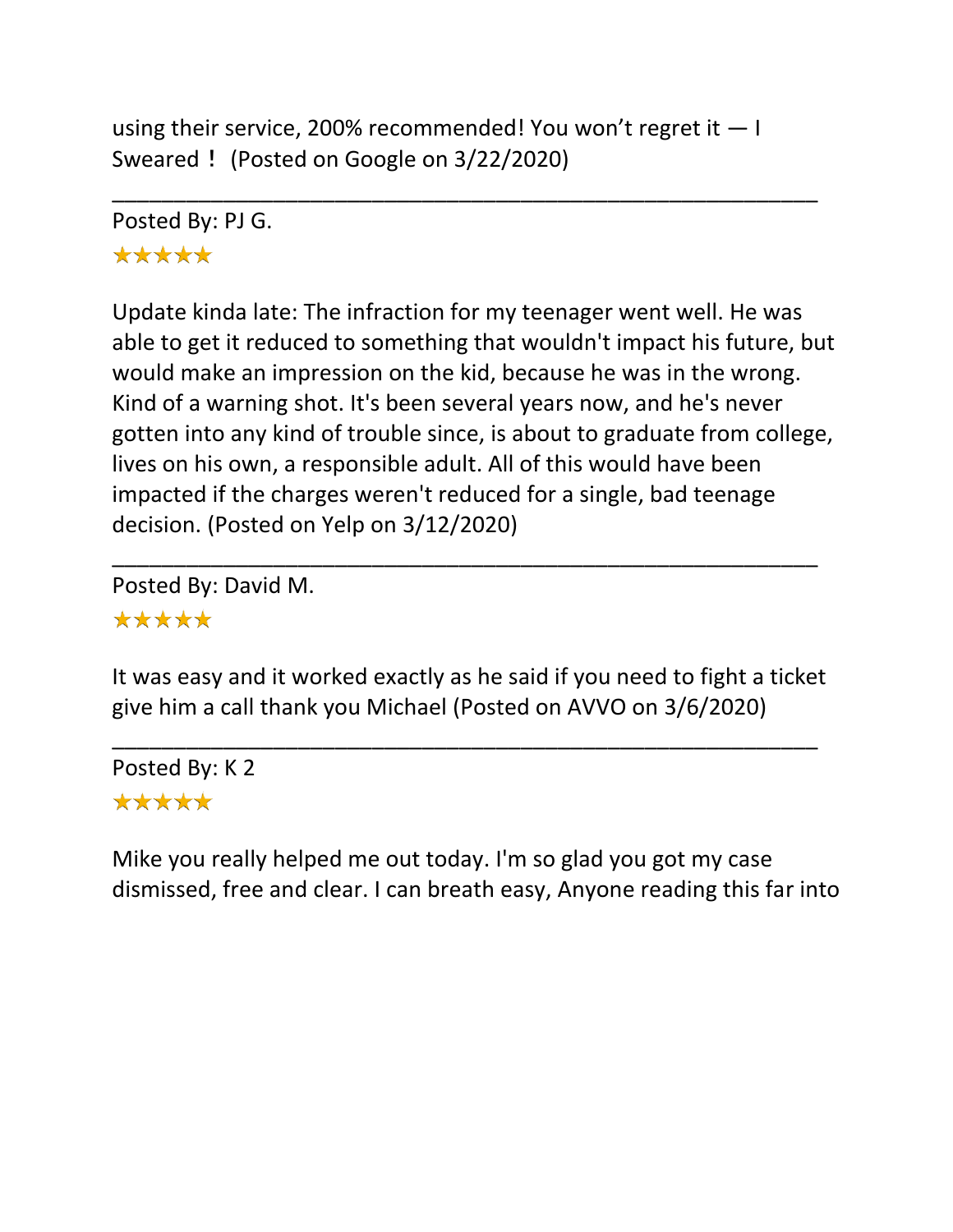his all star reviews, just give him a call and he'll sell you on the rest. Simply the best! (Posted on Google on 2/26/2020)

\_\_\_\_\_\_\_\_\_\_\_\_\_\_\_\_\_\_\_\_\_\_\_\_\_\_\_\_\_\_\_\_\_\_\_\_\_\_\_\_\_\_\_\_\_\_\_\_\_\_\_\_\_\_\_\_\_

Posted By: Nick M. \*\*\*\*\*

I was pulled over for speeding last December even though I wasn't going as fast as he said I was, frustrated that I was issued the ticket I employed Michaels services and was amazed at how smooth it went!!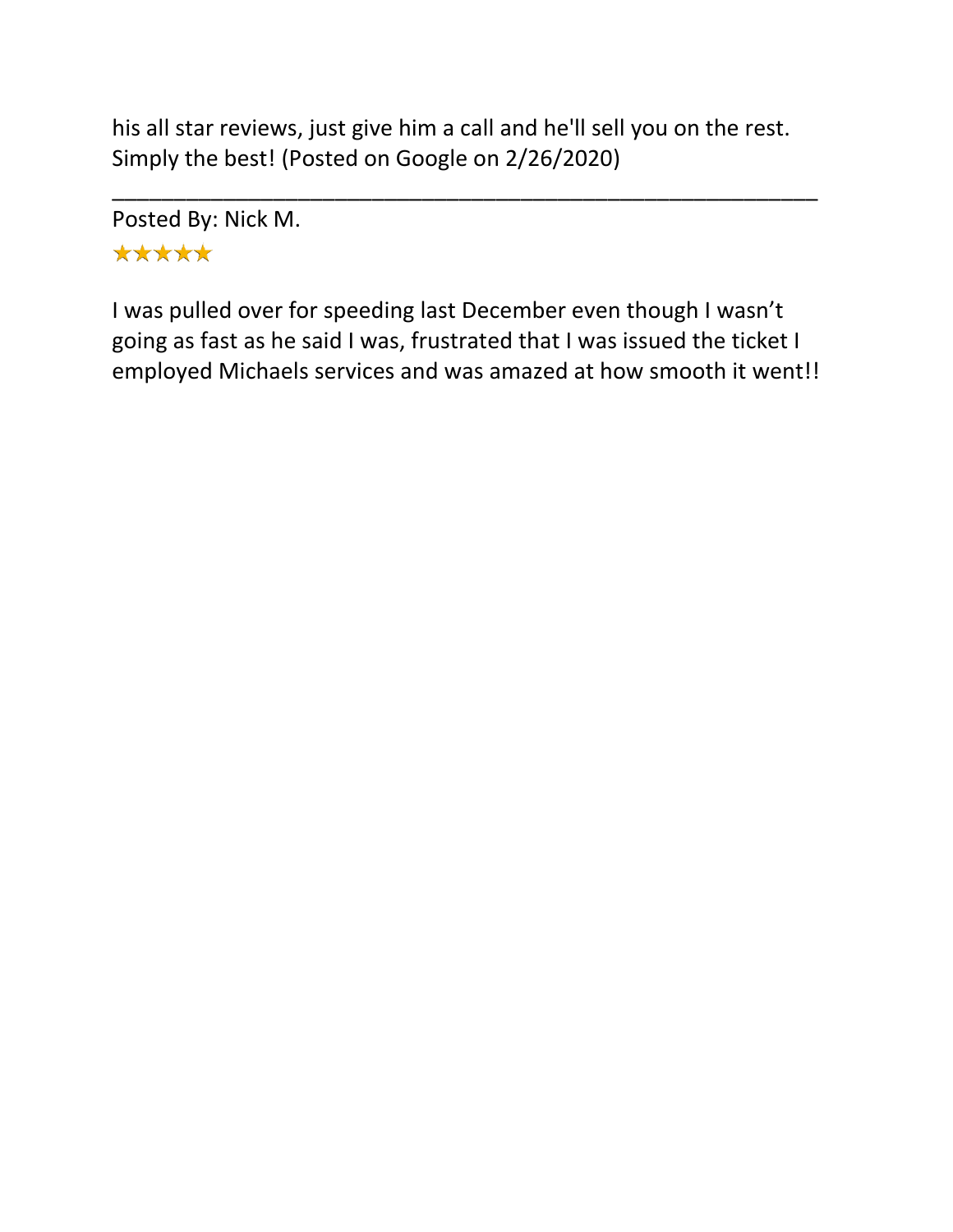Ticket dismissed and my insurance doesn't even know. Thanks again Michael! (Posted on Google on 2/26/2020)

\_\_\_\_\_\_\_\_\_\_\_\_\_\_\_\_\_\_\_\_\_\_\_\_\_\_\_\_\_\_\_\_\_\_\_\_\_\_\_\_\_\_\_\_\_\_\_\_\_\_\_\_\_\_\_\_\_

Posted By: Larry P. \*\*\*\*\*

Michael did an awesome job with my court case. I've hired him many times over the years and have never been disappointed (Posted on Google on 2/26/2020)

\_\_\_\_\_\_\_\_\_\_\_\_\_\_\_\_\_\_\_\_\_\_\_\_\_\_\_\_\_\_\_\_\_\_\_\_\_\_\_\_\_\_\_\_\_\_\_\_\_\_\_\_\_\_\_\_\_

Posted By: Camaran J.

#### \*\*\*\*\*

Great Service and very satisfying outcome for my spouse traffic ticket (Posted on Google on 2/16/2020)

\_\_\_\_\_\_\_\_\_\_\_\_\_\_\_\_\_\_\_\_\_\_\_\_\_\_\_\_\_\_\_\_\_\_\_\_\_\_\_\_\_\_\_\_\_\_\_\_\_\_\_\_\_\_\_\_\_

Posted By: Albert A.

#### \*\*\*\*\*

Mike is an awesome attorney. He has handled my traffic infractions for over 8 years and has been able to dismiss all of them. (Posted on Google on 2/16/2020)

\_\_\_\_\_\_\_\_\_\_\_\_\_\_\_\_\_\_\_\_\_\_\_\_\_\_\_\_\_\_\_\_\_\_\_\_\_\_\_\_\_\_\_\_\_\_\_\_\_\_\_\_\_\_\_\_\_

Posted By: Kobe L. \*\*\*\*\*

I was referred to the Law office of Michael Sheehan by a friend and have utilized their services two times. We have been extremely happy with the results each time. Mr. Sheehan was able to get two speeding tickets and a ticket for an unauthorized passenger, all dismissed. Mr. Sheehan responds in a timely manner and has always has made the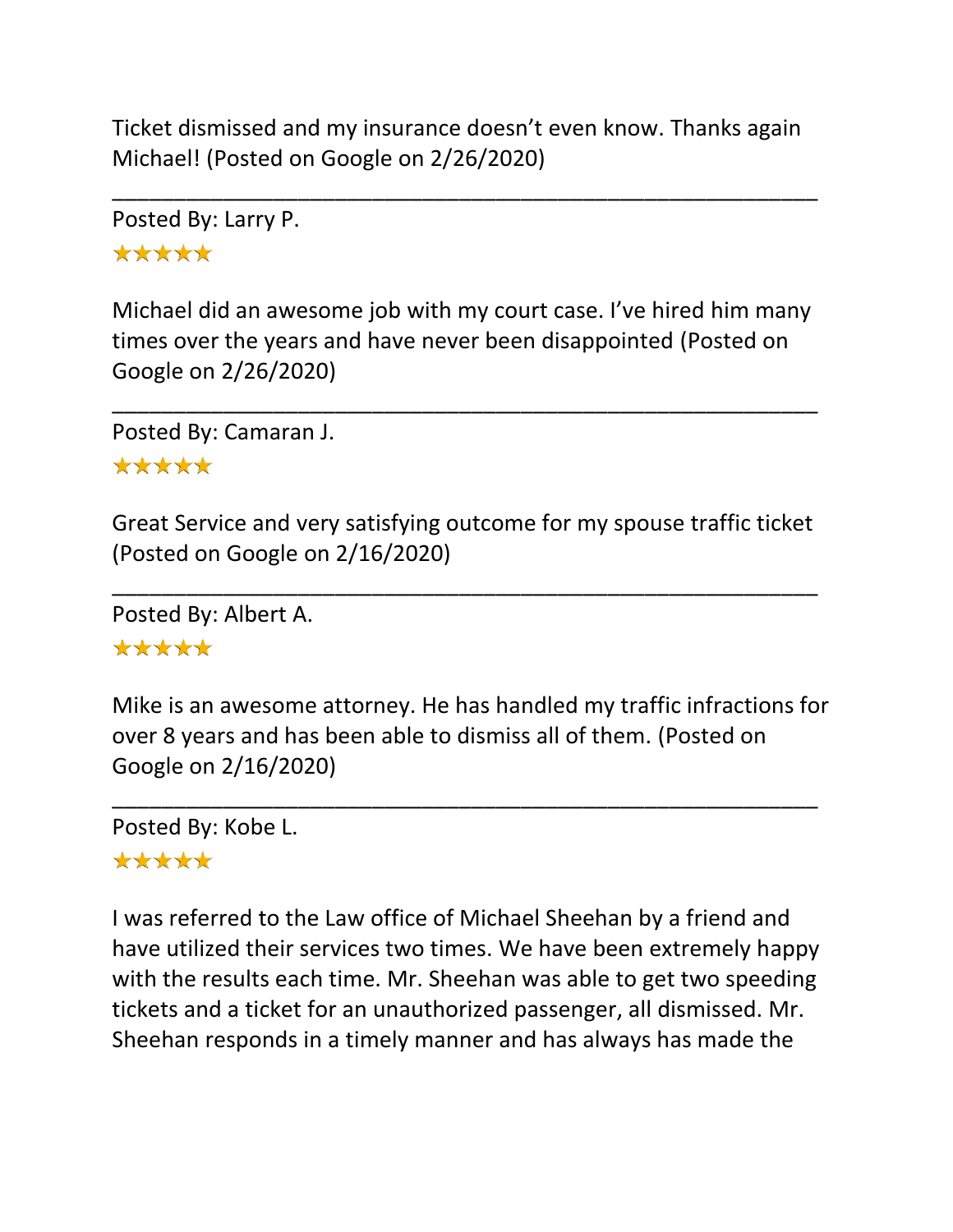process very easy. I have also recommended him to multiple friends as he is great to work with. (Posted on Google on 2/16/2020)

\_\_\_\_\_\_\_\_\_\_\_\_\_\_\_\_\_\_\_\_\_\_\_\_\_\_\_\_\_\_\_\_\_\_\_\_\_\_\_\_\_\_\_\_\_\_\_\_\_\_\_\_\_\_\_\_\_

Posted By: Kamran \*\*\*\*\*

I recommend Micheal to my family and my friends. He is the best lawyer. He always resolve my problems, I so appreciate from him. (Posted on AVVO on 2/11/2020)

\_\_\_\_\_\_\_\_\_\_\_\_\_\_\_\_\_\_\_\_\_\_\_\_\_\_\_\_\_\_\_\_\_\_\_\_\_\_\_\_\_\_\_\_\_\_\_\_\_\_\_\_\_\_\_\_\_

Posted By: Lex L.

### \*\*\*\*\*

5 stars? How about 10 stars! The Law Office of Michael D. Sheehan is fantastic! Very helpful with all of the questions I had. Fantastic communication, always made time to email or call me back promptly. Great service and great followup. Highly recommended. Thanks Mike, I appreciate the support. A+++ (Posted on Google on 2/9/2020)

\_\_\_\_\_\_\_\_\_\_\_\_\_\_\_\_\_\_\_\_\_\_\_\_\_\_\_\_\_\_\_\_\_\_\_\_\_\_\_\_\_\_\_\_\_\_\_\_\_\_\_\_\_\_\_\_\_

Posted By: Kyle W. \*\*\*\*\*

## Amazing experience. Mr. Sheehan was confident from the beginning that he would be able to handle our issue. He made the process simple and communication was excellent (Posted on Google on 2/9/2020)

\_\_\_\_\_\_\_\_\_\_\_\_\_\_\_\_\_\_\_\_\_\_\_\_\_\_\_\_\_\_\_\_\_\_\_\_\_\_\_\_\_\_\_\_\_\_\_\_\_\_\_\_\_\_\_\_\_

```
Posted By: Ejaz S.
*****
```
We have been working with Mike for 5+ years, he is very professional and have always been able to dismiss out tickets. He is very quick with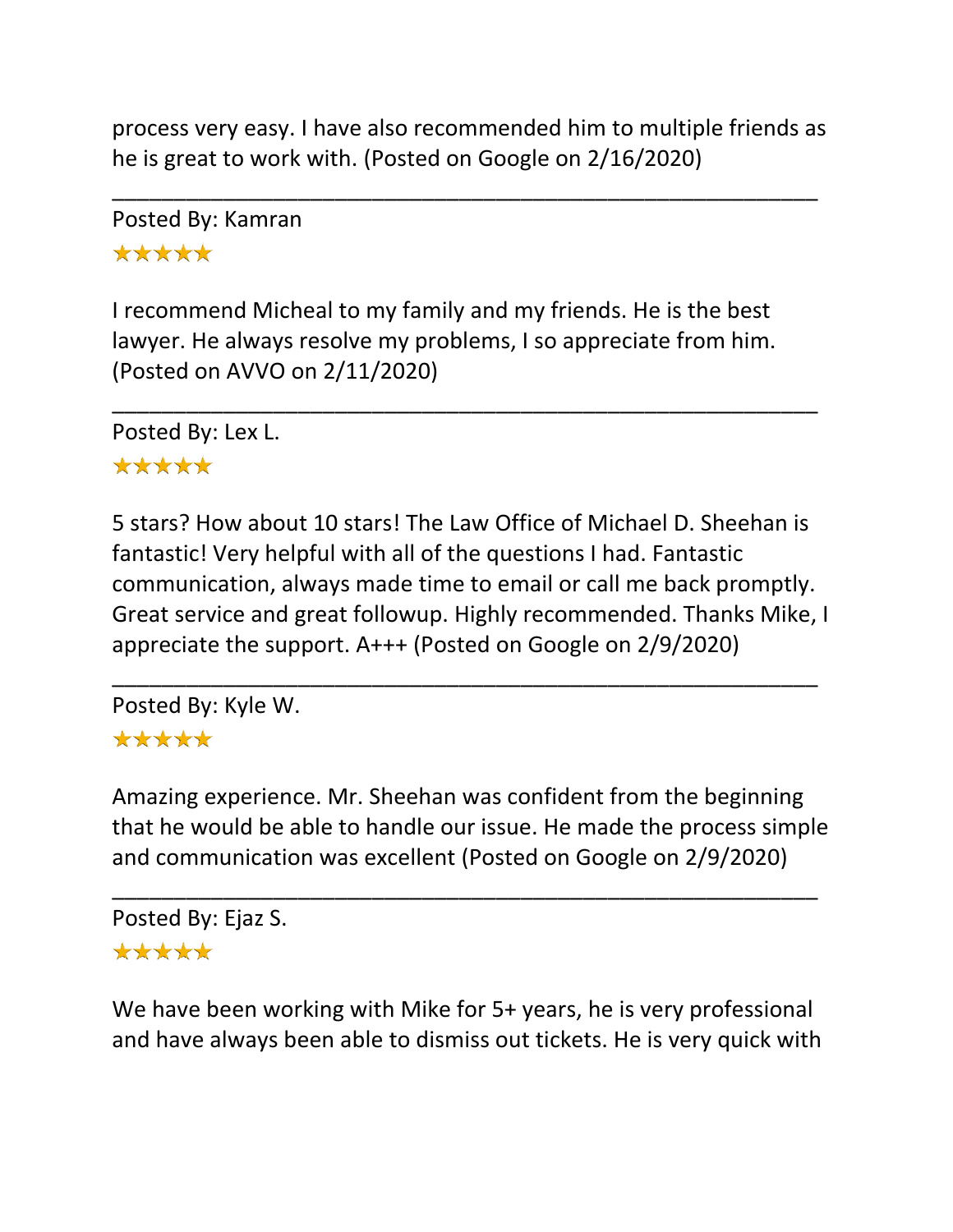responses and took care of our last ticket on a days notice. Highly Recommended! (Posted on Google on 2/7/2020)

\_\_\_\_\_\_\_\_\_\_\_\_\_\_\_\_\_\_\_\_\_\_\_\_\_\_\_\_\_\_\_\_\_\_\_\_\_\_\_\_\_\_\_\_\_\_\_\_\_\_\_\_\_\_\_\_\_

Posted By: Andrew N.

\*\*\*\*\*

Time and time again there is only one name I trust to take care of me when I get a traffic ticket, that is Michael Sheehan. I've personally referred him to countless family and friends who have all had a positive experience. If you want peace of mind go with Michael Sheehan. (Posted on Google on 2/6/2020)

\_\_\_\_\_\_\_\_\_\_\_\_\_\_\_\_\_\_\_\_\_\_\_\_\_\_\_\_\_\_\_\_\_\_\_\_\_\_\_\_\_\_\_\_\_\_\_\_\_\_\_\_\_\_\_\_\_

Posted By: Karl \*\*\*\*\*

The best lawyer in the state! Highly recommend. He has helped my family for years, and his results are fantastic. (Posted on AVVO on 2/5/2020)

\_\_\_\_\_\_\_\_\_\_\_\_\_\_\_\_\_\_\_\_\_\_\_\_\_\_\_\_\_\_\_\_\_\_\_\_\_\_\_\_\_\_\_\_\_\_\_\_\_\_\_\_\_\_\_\_\_

Posted By: Lesia P. \*\*\*\*\*

Thanks for the excellent service! Michael has provided very clear communication about my case. I did not have to go to the office and did not go to court. My traffic ticket was dismissed. I would highly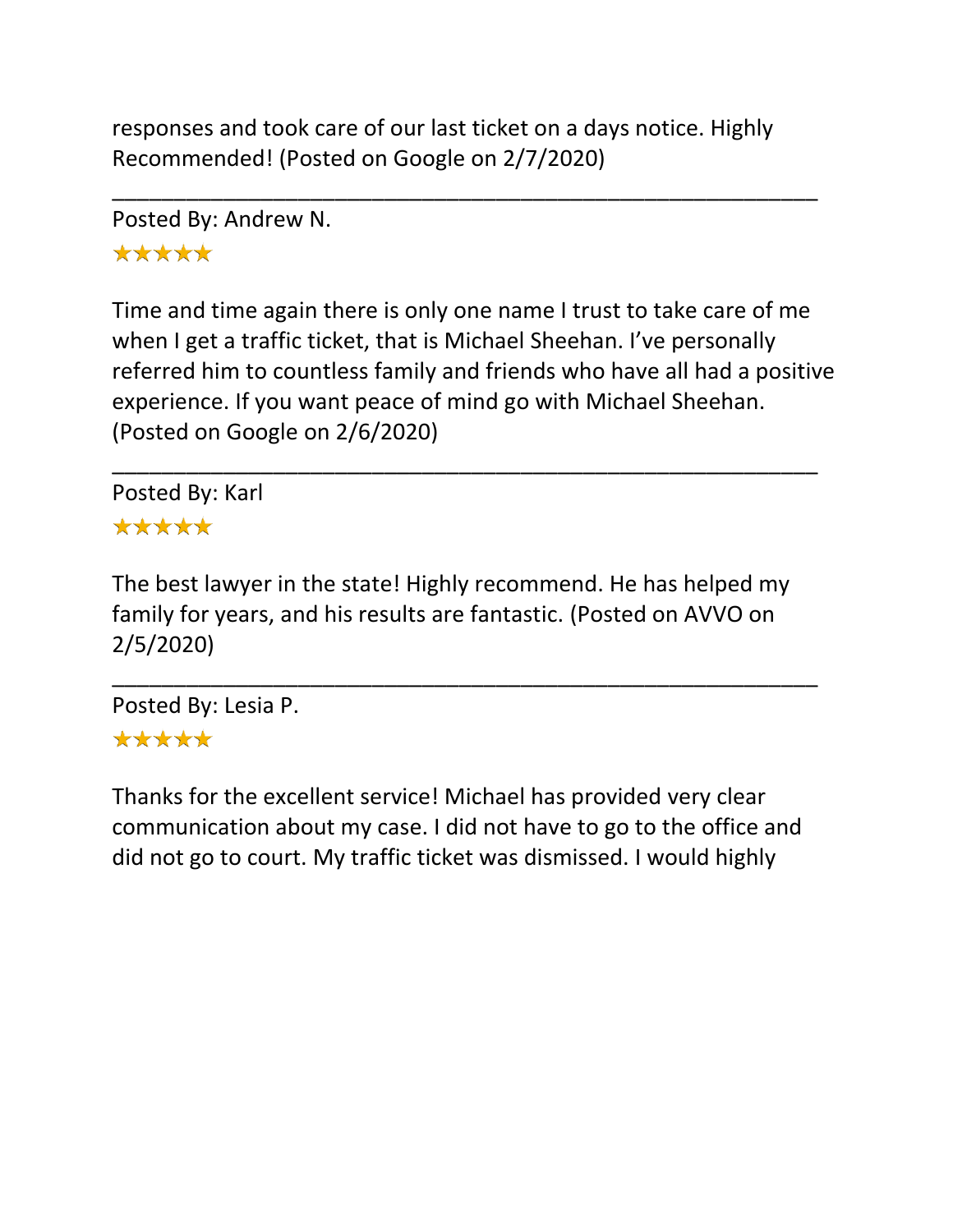recommend the high professional Law Office of Michael D. Sheehan. (Posted on Google on 2/4/2020)

\_\_\_\_\_\_\_\_\_\_\_\_\_\_\_\_\_\_\_\_\_\_\_\_\_\_\_\_\_\_\_\_\_\_\_\_\_\_\_\_\_\_\_\_\_\_\_\_\_\_\_\_\_\_\_\_\_

Posted By: Lori T. \*\*\*\*\*

Always very friendly and helpful. (Posted on Google on 2/3/2020)

\_\_\_\_\_\_\_\_\_\_\_\_\_\_\_\_\_\_\_\_\_\_\_\_\_\_\_\_\_\_\_\_\_\_\_\_\_\_\_\_\_\_\_\_\_\_\_\_\_\_\_\_\_\_\_\_\_

Posted By: Estefania G. \*\*\*\*\*

Extremely professional and efficient. Highly recommend. (Posted on Google on 1/30/2020)

\_\_\_\_\_\_\_\_\_\_\_\_\_\_\_\_\_\_\_\_\_\_\_\_\_\_\_\_\_\_\_\_\_\_\_\_\_\_\_\_\_\_\_\_\_\_\_\_\_\_\_\_\_\_\_\_\_

Posted By: Jeff L. \*\*\*\*\*

Got a 76 in a 60 mph zone. I was caught in a speed trap:( cop was not happy and certainly determined to give me a ticket. Normally they may reduce the speed to a lower speed. Not this guy. Attorney Sheehan was great! Emailed ticket and \$\$ and next I heard, the ticket was dismissed. Thank you for saving me on my insurance. I would highly recommend. (Posted on Google on 1/29/2020)

\_\_\_\_\_\_\_\_\_\_\_\_\_\_\_\_\_\_\_\_\_\_\_\_\_\_\_\_\_\_\_\_\_\_\_\_\_\_\_\_\_\_\_\_\_\_\_\_\_\_\_\_\_\_\_\_\_

Posted By: Marcus M.

### \*\*\*\*\*

A good friend of mine referred me to Michael, I actually gone to him twice for a traffic ticket and both had been dismissed thanks to him. His office is very responsive and very polite and can work with people very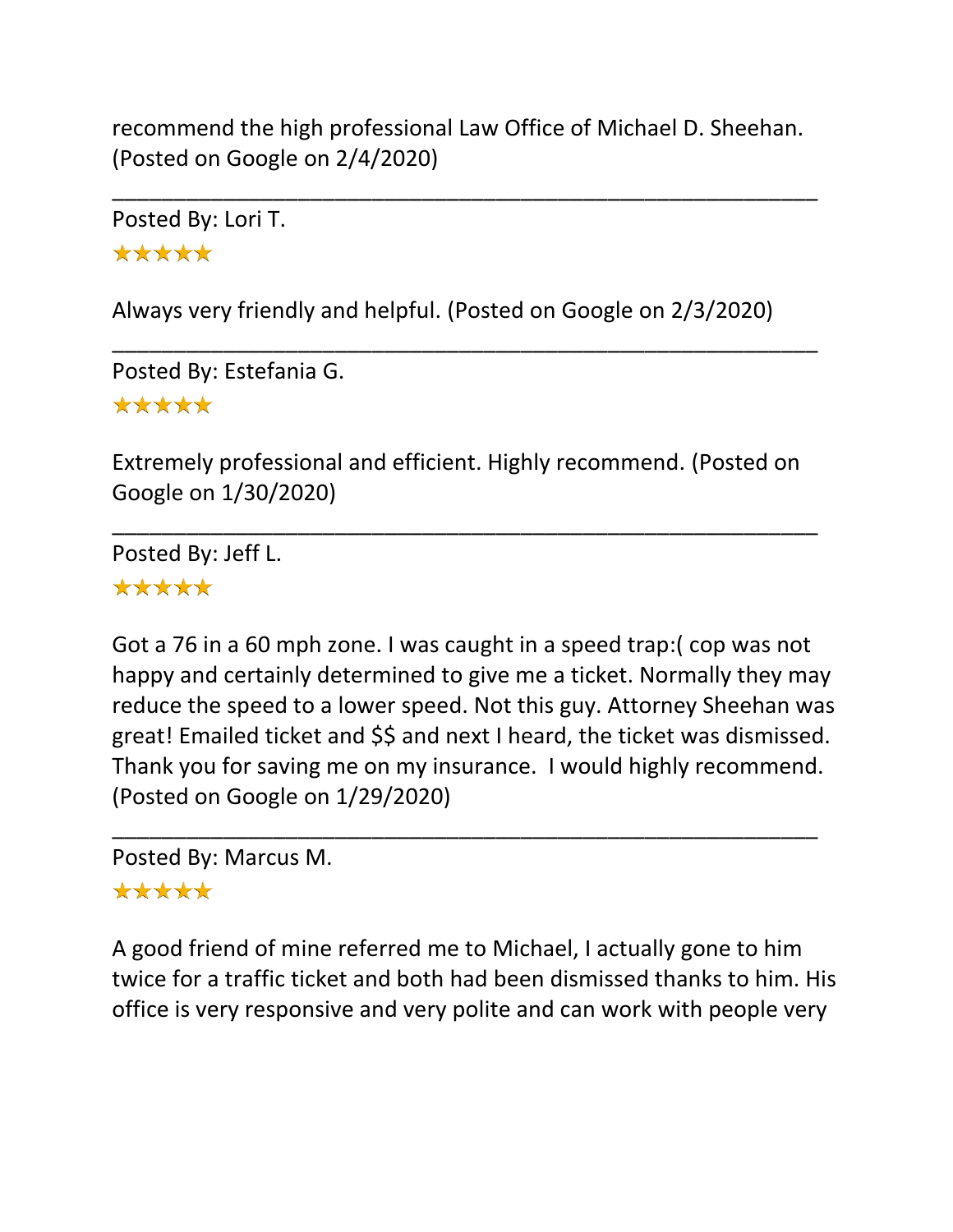efficiently. Michael is a great lawyer and can help you! Great service! (Posted on Google on 1/28/2020)

\_\_\_\_\_\_\_\_\_\_\_\_\_\_\_\_\_\_\_\_\_\_\_\_\_\_\_\_\_\_\_\_\_\_\_\_\_\_\_\_\_\_\_\_\_\_\_\_\_\_\_\_\_\_\_\_\_

Posted By: Tracy F. \*\*\*\*\*

Mr. Sheehan has represented me twice. He has an impeccable record off 100% success rate for me. I would reccomend his professional services to anyone and everyone that requires his professional skills and know how!! (Posted on Google on 1/28/2020)

\_\_\_\_\_\_\_\_\_\_\_\_\_\_\_\_\_\_\_\_\_\_\_\_\_\_\_\_\_\_\_\_\_\_\_\_\_\_\_\_\_\_\_\_\_\_\_\_\_\_\_\_\_\_\_\_\_

Posted By: Sarah D.

#### \*\*\*\*\*

Could not be more pleased with the outcome. Thank you so much! (Posted on Google on 1/28/2020)

\_\_\_\_\_\_\_\_\_\_\_\_\_\_\_\_\_\_\_\_\_\_\_\_\_\_\_\_\_\_\_\_\_\_\_\_\_\_\_\_\_\_\_\_\_\_\_\_\_\_\_\_\_\_\_\_\_

Posted By: Connie K \*\*\*\*\*

I can't say enough positive things about the services of Michael Sheehan. He responds immediately to questions, takes the time to explain the process and handled everything when my college-age daughter got a ticket on one of her trips home. Thanks to him she remains with a spotless driving record and her insurance was not impacted. He made it easy and she didn't even have to appear in court.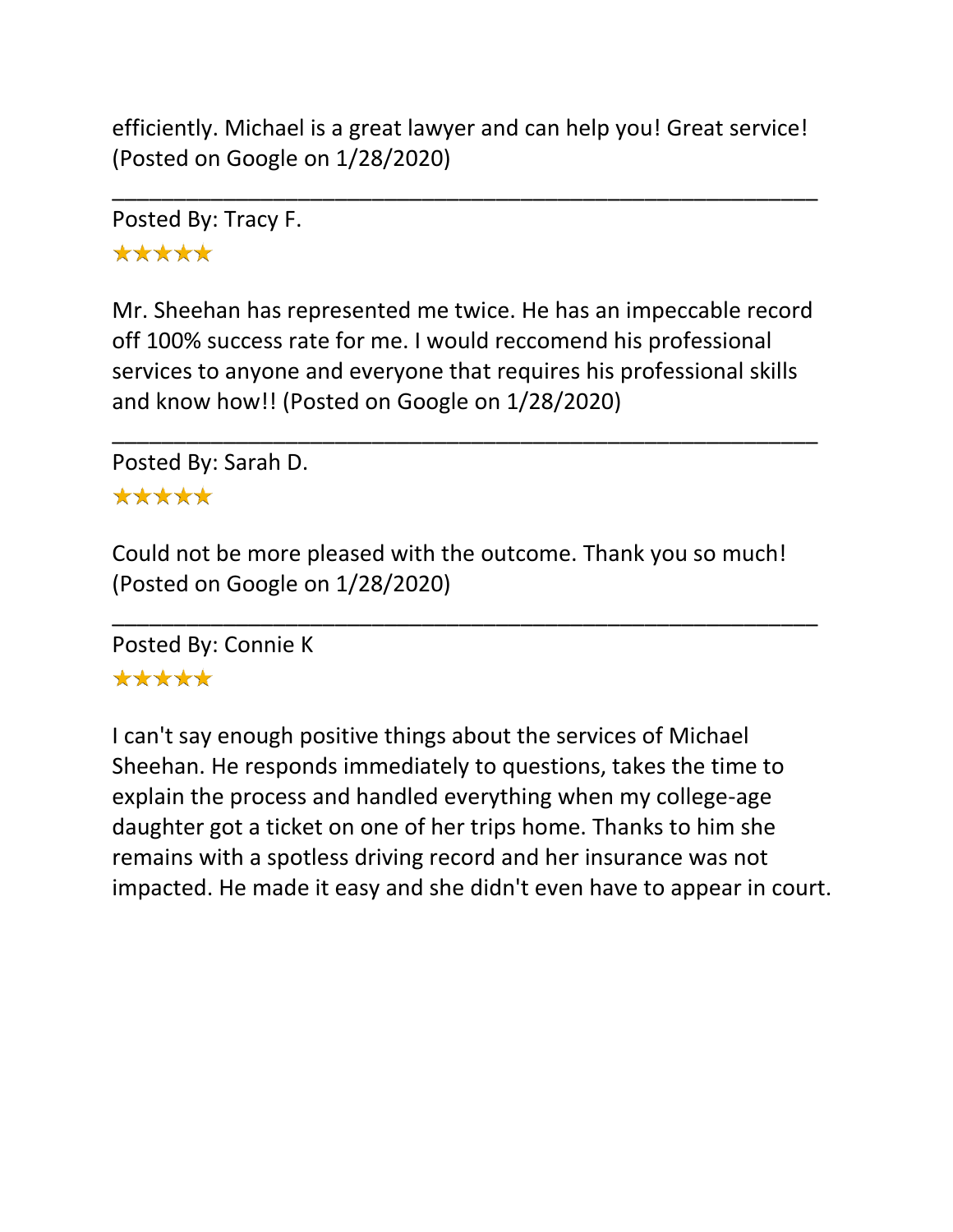He handles everything. I wholeheartedly recommend him! (Posted on Google on 1/26/2020)

\_\_\_\_\_\_\_\_\_\_\_\_\_\_\_\_\_\_\_\_\_\_\_\_\_\_\_\_\_\_\_\_\_\_\_\_\_\_\_\_\_\_\_\_\_\_\_\_\_\_\_\_\_\_\_\_\_

Posted By: Siddharth D.

## \*\*\*\*\*

Mike is amazing when it comes to resolving Traffic Tickets. I've had the unfortunate luck of hitting speed-traps twice over the last 3 years, and was fortunate to pick Mike. He was able to get both the speeding tickets dismissed. All I had to do was drop off the paperwork at his office! (I believe you can also mail it in, but I'm close by so I dropped it off). 10/10, would strongly recommend Mike! (Posted on Yelp on 1/24/2020)

\_\_\_\_\_\_\_\_\_\_\_\_\_\_\_\_\_\_\_\_\_\_\_\_\_\_\_\_\_\_\_\_\_\_\_\_\_\_\_\_\_\_\_\_\_\_\_\_\_\_\_\_\_\_\_\_\_

Posted By: RaeAnne R.

# \*\*\*\*\*

We have hired Mike Sheehan several times to fight traffic tickets and have never been disappointed. The process couldn't be any easier and he has been nothing short of amazing. (Posted on Google on 1/17/2020)

\_\_\_\_\_\_\_\_\_\_\_\_\_\_\_\_\_\_\_\_\_\_\_\_\_\_\_\_\_\_\_\_\_\_\_\_\_\_\_\_\_\_\_\_\_\_\_\_\_\_\_\_\_\_\_\_\_

Posted By: Mark R.

# \*\*\*\*\*

Ok here it is my name is Mark I am a CDL driver was involved in an accident that And I was falsely accused of the officer cited me for unsafe lane change. I contact Mike he told me Mark I want to represent you and to get my ticket dismissed and I will tell you he did just that! Mike did exactly what he said he was going to do. He is a genius when it comes to law i will refer him to friends and family. Thank you so much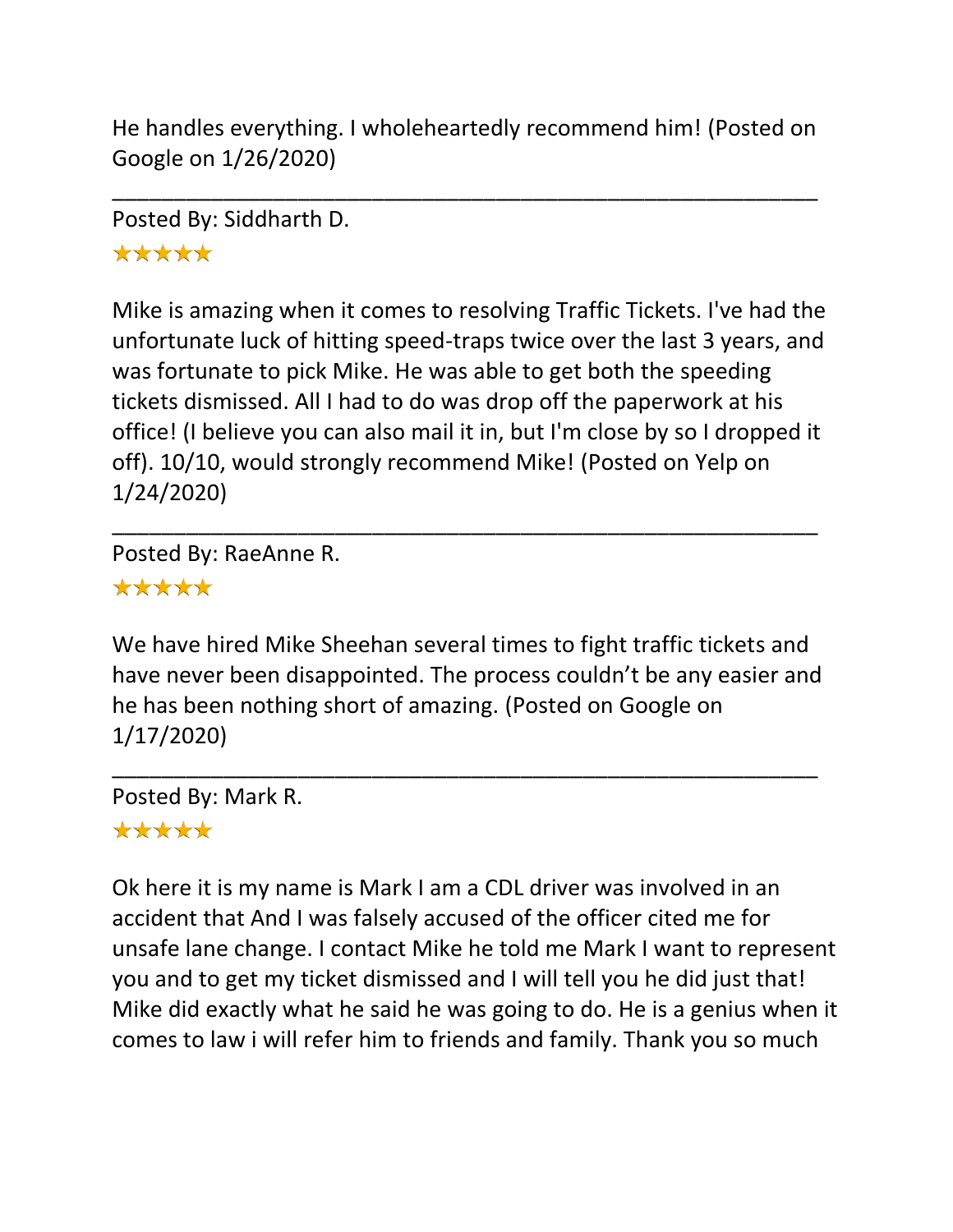Mike I really appreciate everything you have done for me. (Posted on Google on 1/17/2020)

\_\_\_\_\_\_\_\_\_\_\_\_\_\_\_\_\_\_\_\_\_\_\_\_\_\_\_\_\_\_\_\_\_\_\_\_\_\_\_\_\_\_\_\_\_\_\_\_\_\_\_\_\_\_\_\_\_

Posted By: Gabriel M.

\*\*\*\*\*

Hello. This is Mihali I want to say, Mr Michael it's the best lawyer in town He help me all the time I need and he fixed my records. Thanks to Mr Michael! (Posted on Google on 1/13/2020)

\_\_\_\_\_\_\_\_\_\_\_\_\_\_\_\_\_\_\_\_\_\_\_\_\_\_\_\_\_\_\_\_\_\_\_\_\_\_\_\_\_\_\_\_\_\_\_\_\_\_\_\_\_\_\_\_\_

Posted By: Mark L.

## \*\*\*\*\*

Working with Michael Sheehan was such a breeze. It was extremely comforting knowing that everything would be taken care of and that I would be notified of all pertinent steps along the way. I highly recommend his services for those looking for a professional and esteemed law office. (Posted on Google on 1/11/2020)

\_\_\_\_\_\_\_\_\_\_\_\_\_\_\_\_\_\_\_\_\_\_\_\_\_\_\_\_\_\_\_\_\_\_\_\_\_\_\_\_\_\_\_\_\_\_\_\_\_\_\_\_\_\_\_\_\_

Posted By: Robert B. \*\*\*\*\*

I've been using Michael Sheehan for years and have tried several other traffic attorneys. Michael is extremely professional, polite and has got the job done every time for me. His level of communication through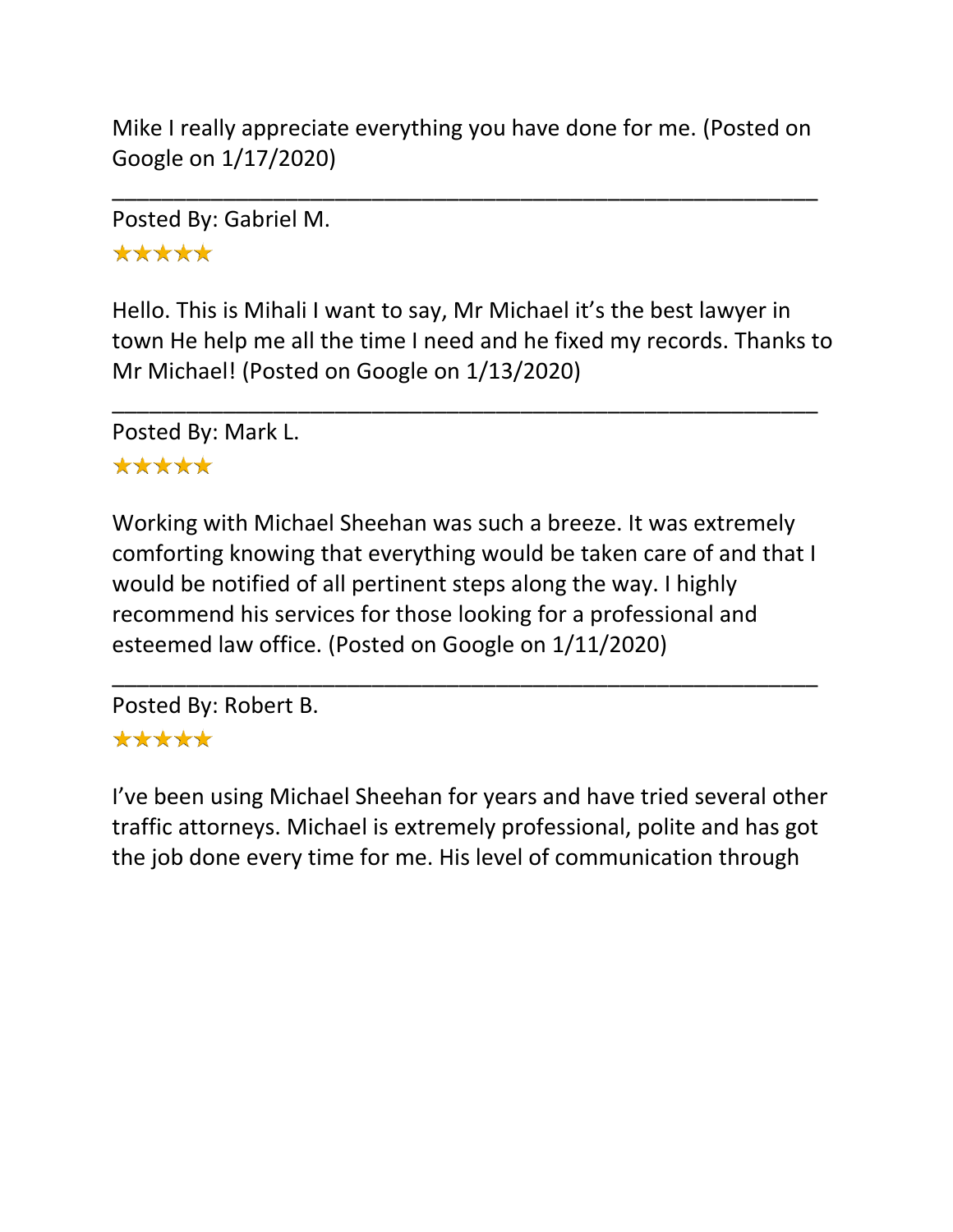every step of the process is top notch. I highly recommend Mr. Sheehan for all of your traffic attorney needs. (Posted on Google on 1/6/2020)

\_\_\_\_\_\_\_\_\_\_\_\_\_\_\_\_\_\_\_\_\_\_\_\_\_\_\_\_\_\_\_\_\_\_\_\_\_\_\_\_\_\_\_\_\_\_\_\_\_\_\_\_\_\_\_\_\_

Posted By: Andy N.

\*\*\*\*\*

Got both my tickets dismissed, am very pleased with the service he did! (Posted on Google on 12/20/2019)

\_\_\_\_\_\_\_\_\_\_\_\_\_\_\_\_\_\_\_\_\_\_\_\_\_\_\_\_\_\_\_\_\_\_\_\_\_\_\_\_\_\_\_\_\_\_\_\_\_\_\_\_\_\_\_\_\_

Posted By: Eishan K \*\*\*\*\*

Mr. Sheehan very professional and knows his job. I had couple of times asked him for help and he was able to dismiss my tickets with no problem at all. I really appreciate his help a lot. Also, you don't need to go to his office, just take the photo of the ticket, upload it in the website and make a payment and don't worry about anything. Thank you very much ! (Posted on Google on 12/17/2019)

\_\_\_\_\_\_\_\_\_\_\_\_\_\_\_\_\_\_\_\_\_\_\_\_\_\_\_\_\_\_\_\_\_\_\_\_\_\_\_\_\_\_\_\_\_\_\_\_\_\_\_\_\_\_\_\_\_

Posted By: Eishan K \*\*\*\*\*

Mr. Sheehan very professional and knows his job. I had couple of times asked him for help and he was able to dismiss my tickets with no problem at all. I really appreciate his help a lot. Also, you don't need to go to his office, just take the photo of the ticket, upload it in the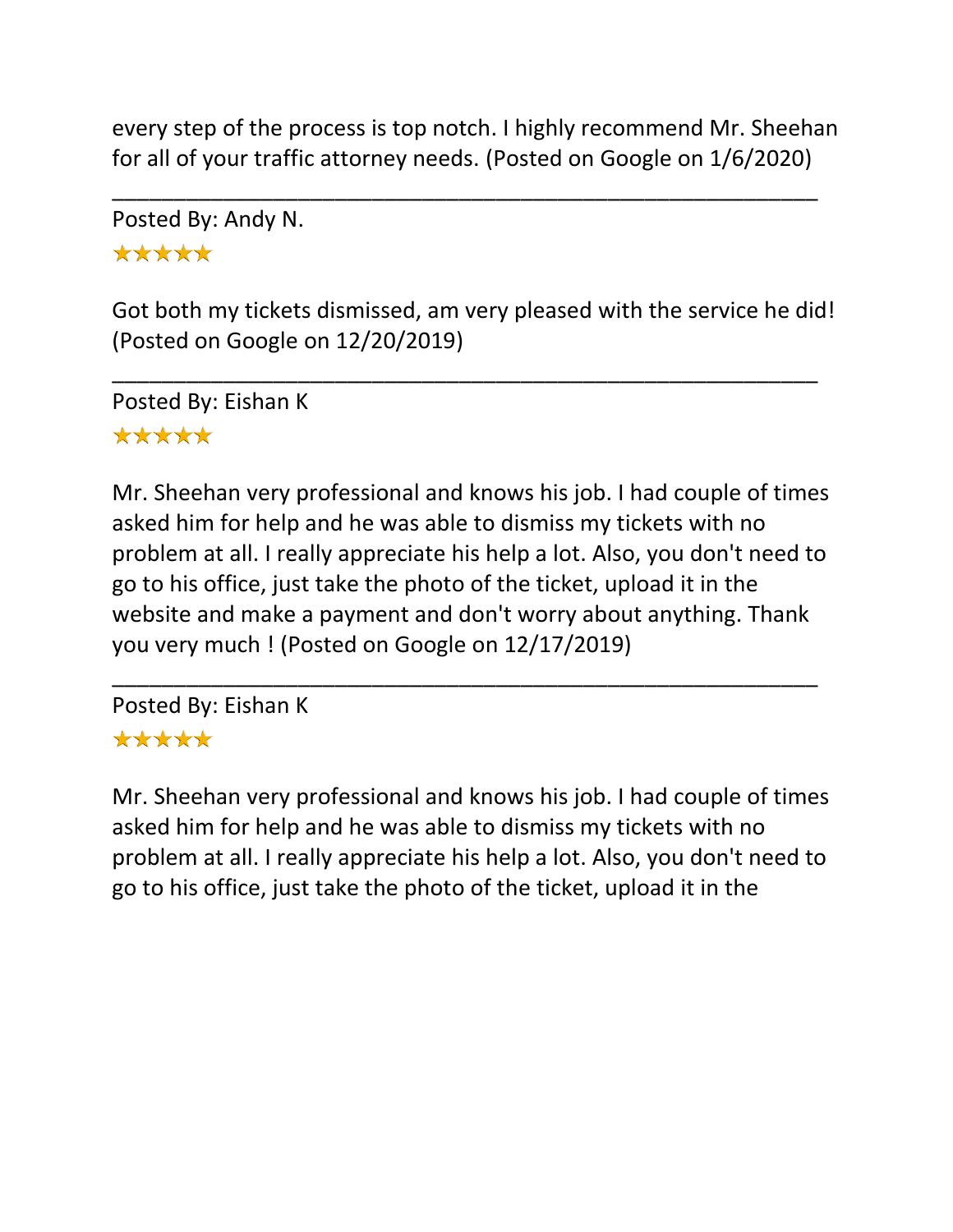website and make a payment and don't worry about anything. Thank you very much ! (Posted on Yelp on 12/17/2019)

\_\_\_\_\_\_\_\_\_\_\_\_\_\_\_\_\_\_\_\_\_\_\_\_\_\_\_\_\_\_\_\_\_\_\_\_\_\_\_\_\_\_\_\_\_\_\_\_\_\_\_\_\_\_\_\_\_

Posted By: Gerry L. \*\*\*\*\*

I highly recommend Michael Sheehan! He recently represented me with very favorable results. Very professional and communicates well with his clients. Thanks Michael! (Posted on Google on 12/12/2019)

\_\_\_\_\_\_\_\_\_\_\_\_\_\_\_\_\_\_\_\_\_\_\_\_\_\_\_\_\_\_\_\_\_\_\_\_\_\_\_\_\_\_\_\_\_\_\_\_\_\_\_\_\_\_\_\_\_

Posted By: Kristi S.

### \*\*\*\*\*

I am so pleased with the excellent service I received from Michael Sheehan and his office. He quickly responds, and is super informative. He explained the entire process and answered any questions I had. I will definitely use him again and will refer him to everyone I know. Thank you Michael! (Posted on Google on 12/12/2019)

\_\_\_\_\_\_\_\_\_\_\_\_\_\_\_\_\_\_\_\_\_\_\_\_\_\_\_\_\_\_\_\_\_\_\_\_\_\_\_\_\_\_\_\_\_\_\_\_\_\_\_\_\_\_\_\_\_

Posted By: Arbie N.

### \*\*\*\*\*

My lawyer, Mr. Mike Sheehan, has been representing me, my family and many of my friends for the past 8 years with all our cases dismissed without any involvements on our end. He is the best of the best and I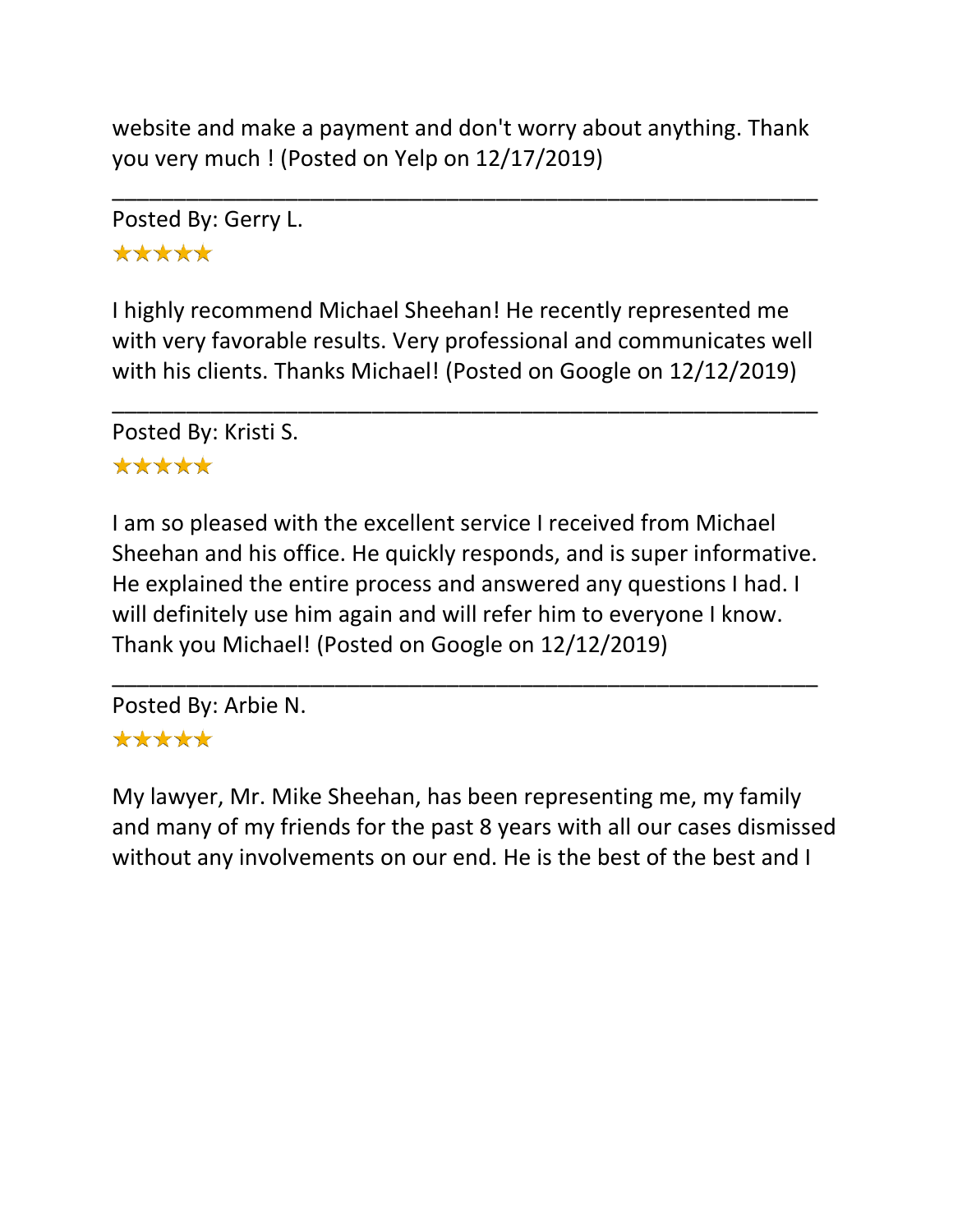am proud to refer him to everyone that i know. Greatly appreciated all his help. 10 (Posted on Google on 12/10/2019)

\_\_\_\_\_\_\_\_\_\_\_\_\_\_\_\_\_\_\_\_\_\_\_\_\_\_\_\_\_\_\_\_\_\_\_\_\_\_\_\_\_\_\_\_\_\_\_\_\_\_\_\_\_\_\_\_\_

Posted By: Gregor M.

\*\*\*\*\*

Highly recommend Mike to resolve your traffic tickets. He was very responsive and took care of the issue like it was no problem. Thanks Mike! (Posted on Google on 12/9/2019)

\_\_\_\_\_\_\_\_\_\_\_\_\_\_\_\_\_\_\_\_\_\_\_\_\_\_\_\_\_\_\_\_\_\_\_\_\_\_\_\_\_\_\_\_\_\_\_\_\_\_\_\_\_\_\_\_\_

Posted By: D. Scott \*\*\*\*\*

I am very pleased with Mr. Sheehan and his office. Everytime i have had his need, he has had my back. I recommend his services to anyone in need. I have used him over the years and have had nothing but success. Thank you very much for your service and keep up the good work. (Posted on Google on 12/7/2019)

\_\_\_\_\_\_\_\_\_\_\_\_\_\_\_\_\_\_\_\_\_\_\_\_\_\_\_\_\_\_\_\_\_\_\_\_\_\_\_\_\_\_\_\_\_\_\_\_\_\_\_\_\_\_\_\_\_

Posted By: Matthew R.

### \*\*\*\*\*

Ticket dropped, no points on license, no increase in insurance. He took care of everything. All that was needed was his fee and he took care of the rest. Communication was efficient and easy. Recommend 100%. (Posted on Google on 12/4/2019)

\_\_\_\_\_\_\_\_\_\_\_\_\_\_\_\_\_\_\_\_\_\_\_\_\_\_\_\_\_\_\_\_\_\_\_\_\_\_\_\_\_\_\_\_\_\_\_\_\_\_\_\_\_\_\_\_\_

Posted By: Chase F.

#### \*\*\*\*\*

I was referred to Mike Sheehan from a community group on Facebook recommending him very highly, i contacted Mike to discuss my speeding ticket i had gotten in Mukilteo Mike was very knowledgable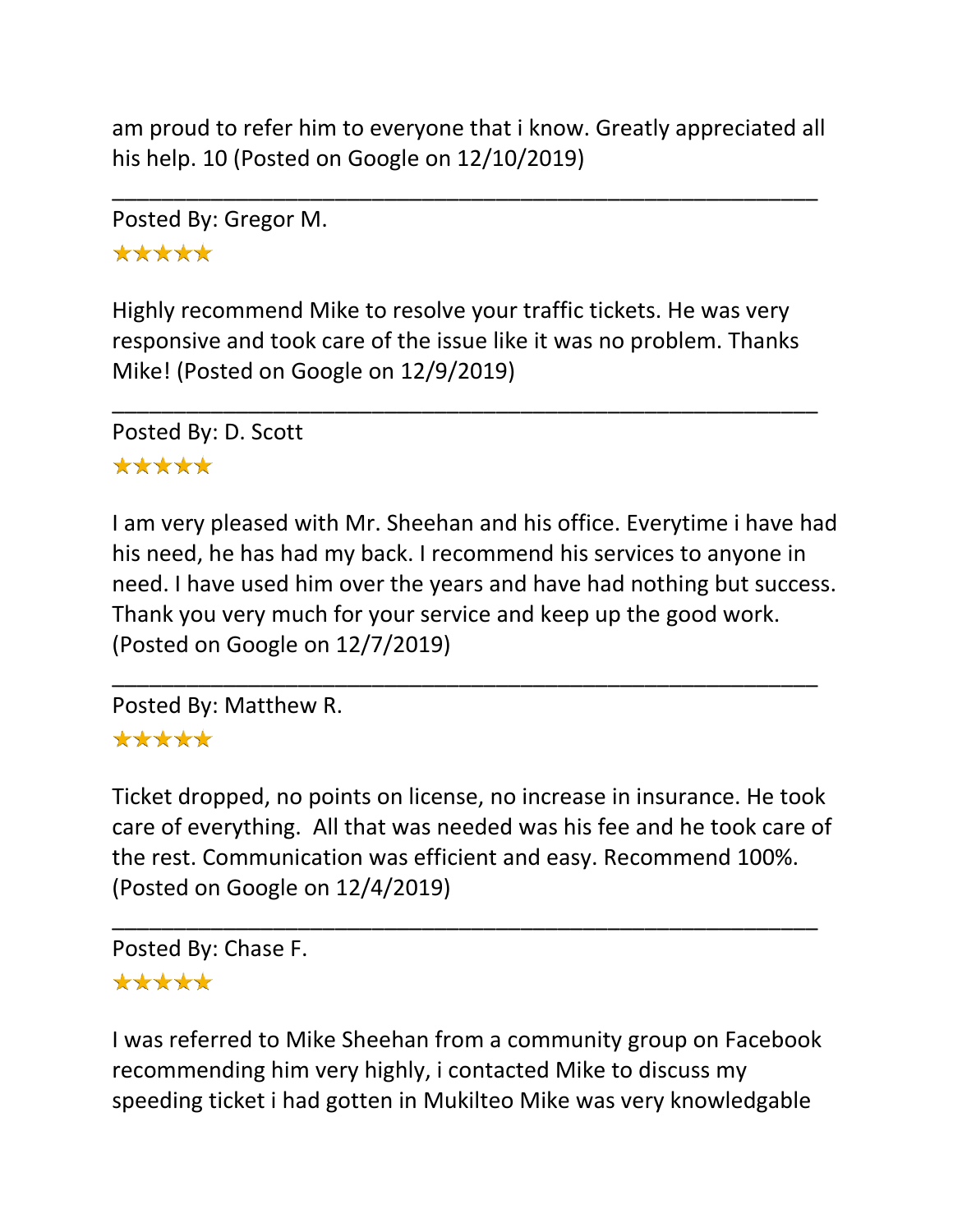and he was very confident he would be able to take care of my speeding ticket, Mike Sheehan got my ticket dismissed which is what everyone hopes for, i will be calling him again if i need his services. Thanks (Posted on Google on 11/30/2019)

\_\_\_\_\_\_\_\_\_\_\_\_\_\_\_\_\_\_\_\_\_\_\_\_\_\_\_\_\_\_\_\_\_\_\_\_\_\_\_\_\_\_\_\_\_\_\_\_\_\_\_\_\_\_\_\_\_

Posted By: Michael V. \*\*\*\*\*

Michael Sheehan is the best in the business! I strongly recommend his services to all my friends and family. He has been taking care of me and now my children for several years with outstanding results! (Posted on Google on 11/29/2019)

\_\_\_\_\_\_\_\_\_\_\_\_\_\_\_\_\_\_\_\_\_\_\_\_\_\_\_\_\_\_\_\_\_\_\_\_\_\_\_\_\_\_\_\_\_\_\_\_\_\_\_\_\_\_\_\_\_

Posted By: Kyle L.

### \*\*\*\*\*

I was recommended Michael Sheehan by a friend at work after telling him I got a speeding ticket near The Gorge amphitheater. Michael took great care of me by driving all the way to Grant County, Washington on my behalf and getting my ticket dismissed 100%, saving me from having a speeding ticket on my record and also saving my insurance from increasing! I will definitely be recommending his services to anyone I know in need in the future without hesitation. (Posted on Google on 11/26/2019)

\_\_\_\_\_\_\_\_\_\_\_\_\_\_\_\_\_\_\_\_\_\_\_\_\_\_\_\_\_\_\_\_\_\_\_\_\_\_\_\_\_\_\_\_\_\_\_\_\_\_\_\_\_\_\_\_\_

# Posted By: Ann B.

### \*\*\*\*\*

I am very impressed with Mike Sheehan, he took on my case and got my ticket dismissed. Which was great since it didn't go on my record and affect my insurance rates. I trusted Mike to represent me and I am very pleased with his service. I would recommend him to anyone. If you are worried about having your ticket show up on your record I would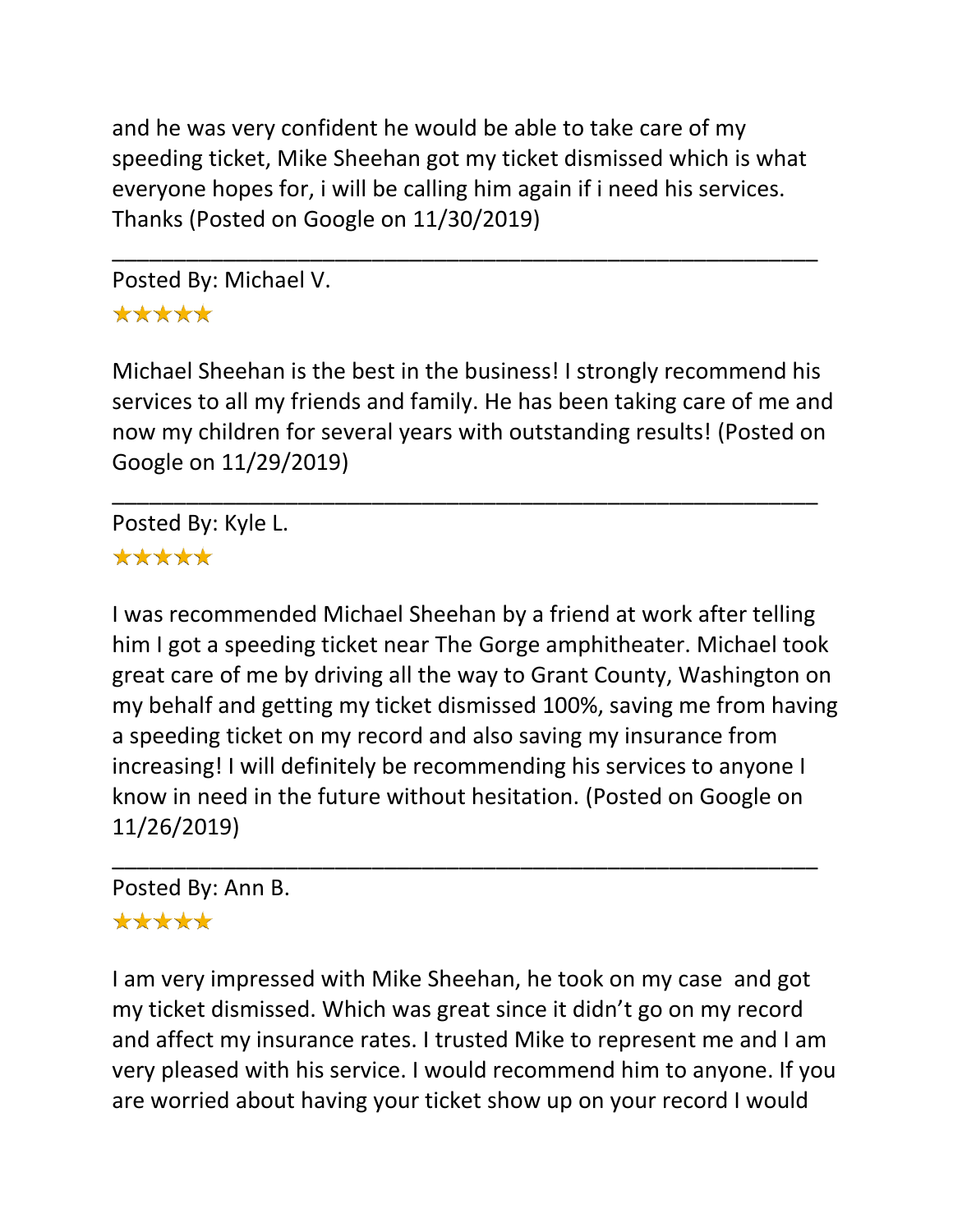recommend Michael to take care of it. He will not disappoint you. (Posted on Google on 11/22/2019)

\_\_\_\_\_\_\_\_\_\_\_\_\_\_\_\_\_\_\_\_\_\_\_\_\_\_\_\_\_\_\_\_\_\_\_\_\_\_\_\_\_\_\_\_\_\_\_\_\_\_\_\_\_\_\_\_\_

Posted By: Jesus R.

\*\*\*\*\*

Michael is the best traffic ticket lawyer I've ever seen. He's saved me from so many. I recommend him forever. (Posted on Google on 11/19/2019)

\_\_\_\_\_\_\_\_\_\_\_\_\_\_\_\_\_\_\_\_\_\_\_\_\_\_\_\_\_\_\_\_\_\_\_\_\_\_\_\_\_\_\_\_\_\_\_\_\_\_\_\_\_\_\_\_\_

Posted By: Tim B.

### \*\*\*\*\*

I got a speeding ticket, I was in a school zone and had the flu. I didn't think i was speeding and Iquestioned the fact that I did not see the lights in the school zone at the time when I passed through it. I just wanted a level playing field and hired Mike to help me. He worked to get the ticket successfully dismissed. I recommend him to everyone I know and he has helped me on a couple of occasions and just gets it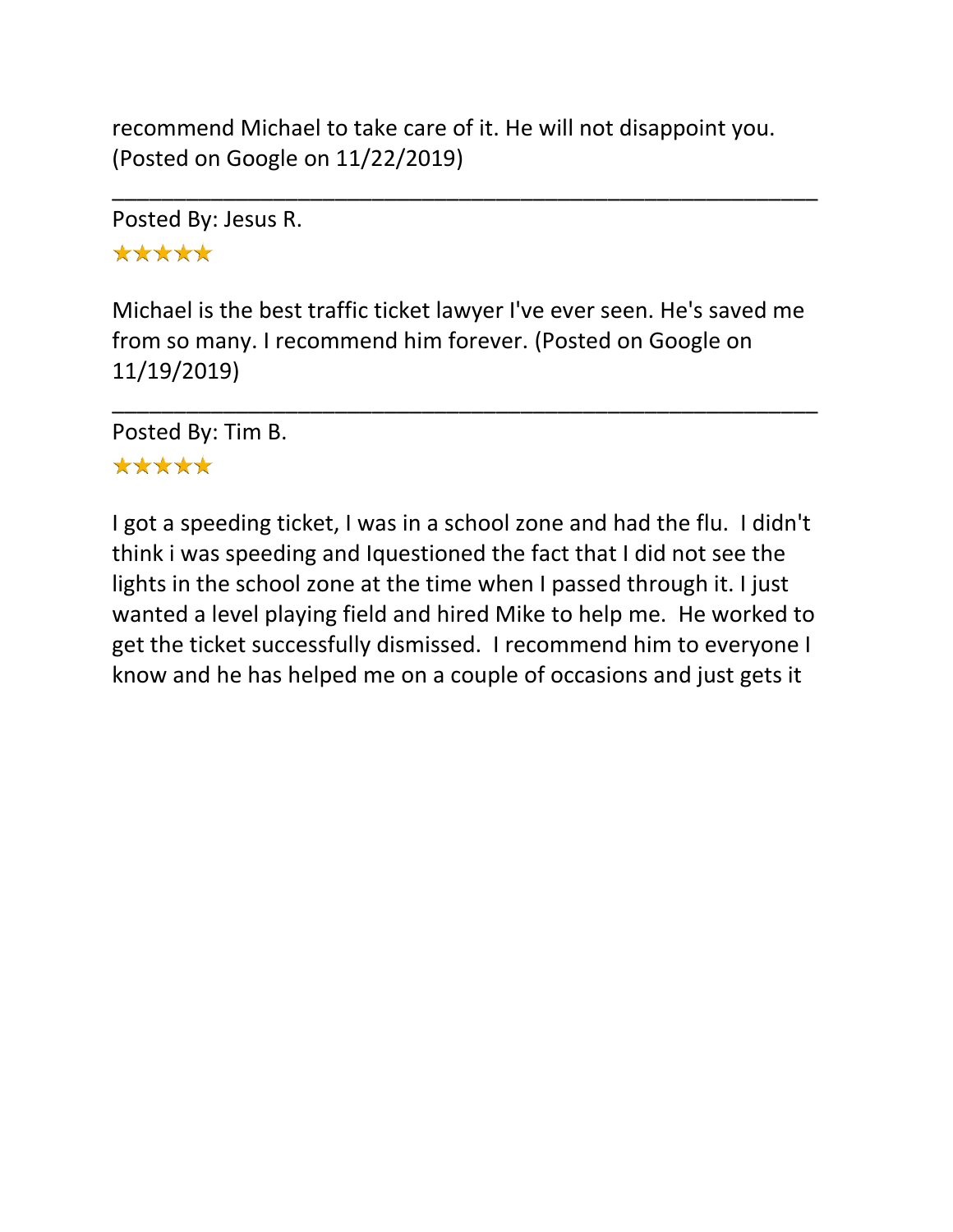done. He has helped a lot of my friends and family as well and i always use him! (Posted on Google on 11/19/2019)

\_\_\_\_\_\_\_\_\_\_\_\_\_\_\_\_\_\_\_\_\_\_\_\_\_\_\_\_\_\_\_\_\_\_\_\_\_\_\_\_\_\_\_\_\_\_\_\_\_\_\_\_\_\_\_\_\_

Posted By: Tommy L. \*\*\*\*\*

Michael did a great job for me and got my traffic ticket dismissed. I highly recommend Michael and his Law Firm! (Posted on Google on 11/19/2019)

\_\_\_\_\_\_\_\_\_\_\_\_\_\_\_\_\_\_\_\_\_\_\_\_\_\_\_\_\_\_\_\_\_\_\_\_\_\_\_\_\_\_\_\_\_\_\_\_\_\_\_\_\_\_\_\_\_

Posted By: Dan H.

### \*\*\*\*\*

I have been using Michael's services for at least 15 years now and he has always prevailed, I have the utmost confidence in his abilities and have referred numerous friends and family, all with the same excellent results! (Posted on Google on 11/17/2019)

\_\_\_\_\_\_\_\_\_\_\_\_\_\_\_\_\_\_\_\_\_\_\_\_\_\_\_\_\_\_\_\_\_\_\_\_\_\_\_\_\_\_\_\_\_\_\_\_\_\_\_\_\_\_\_\_\_

Posted By: Ryan P. \*\*\*\*\*

Michael Sheehan was professional, got back to me in a timely manner, and did exactly what he said he would: got me out of a ticket. Monroe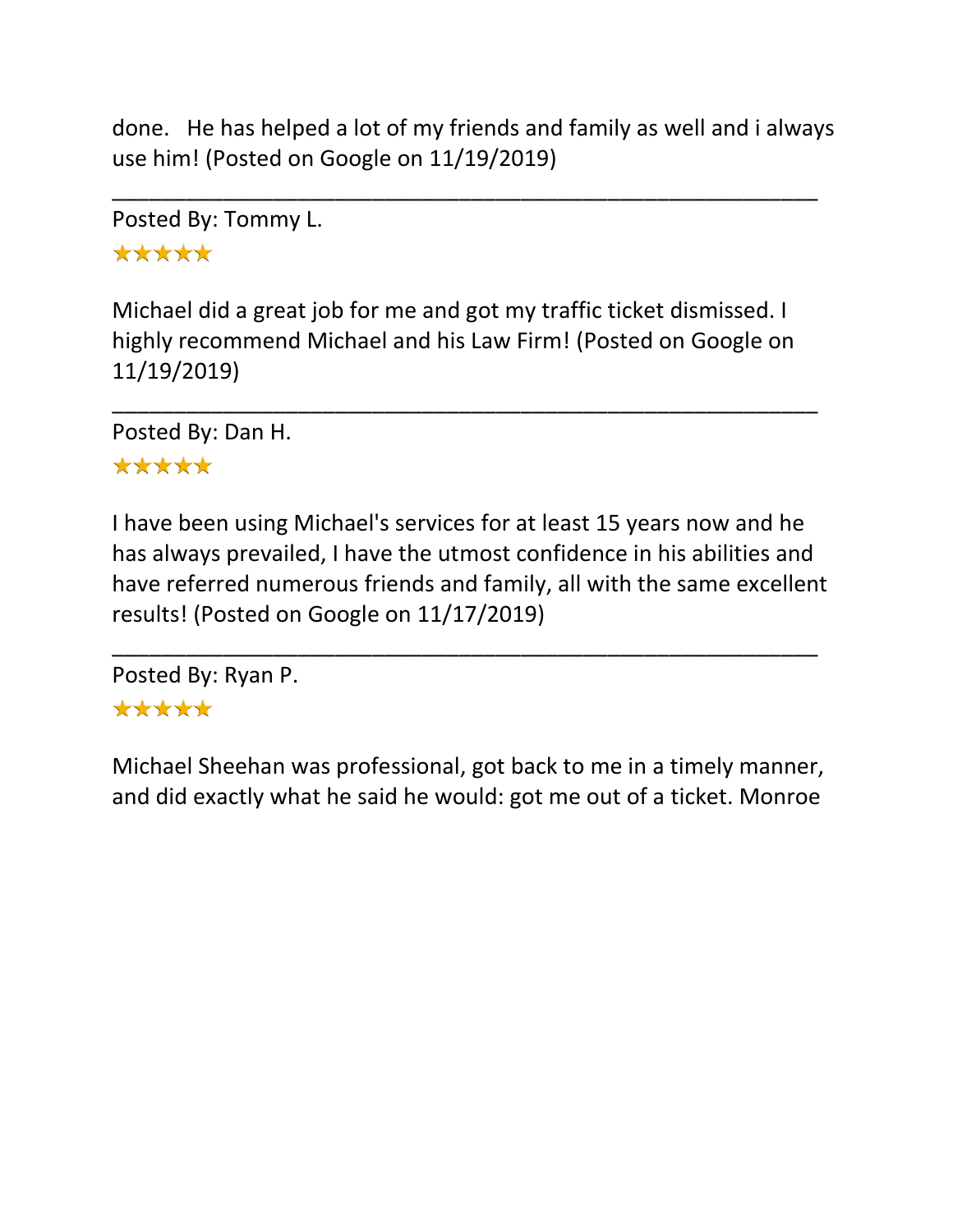police got me in a speed trap, even though I and others they got that day weren't at all a safety …More (Posted on Google on 11/16/2019)

\_\_\_\_\_\_\_\_\_\_\_\_\_\_\_\_\_\_\_\_\_\_\_\_\_\_\_\_\_\_\_\_\_\_\_\_\_\_\_\_\_\_\_\_\_\_\_\_\_\_\_\_\_\_\_\_\_

Posted By: Lindsey S. \*\*\*\*\*

This office was super efficient. Once I submitted payment and a picture of the ticket to Mr. Sheehan online, I didn't have to lift a finger and my ticket was dismissed. (Posted on Google on 11/15/2019)

\_\_\_\_\_\_\_\_\_\_\_\_\_\_\_\_\_\_\_\_\_\_\_\_\_\_\_\_\_\_\_\_\_\_\_\_\_\_\_\_\_\_\_\_\_\_\_\_\_\_\_\_\_\_\_\_\_

Posted By: MVN U.

### \*\*\*\*\*

Thanks to my friend for recommending him . Mike was very nice, once provided him all required details ,I can forget about it. Mike will take care of all court procedures and responds back with best news. I will definitely recommend Mike to my friends and family. Thanks again. (Posted on Google on 11/15/2019)

\_\_\_\_\_\_\_\_\_\_\_\_\_\_\_\_\_\_\_\_\_\_\_\_\_\_\_\_\_\_\_\_\_\_\_\_\_\_\_\_\_\_\_\_\_\_\_\_\_\_\_\_\_\_\_\_\_

Posted By: Inca's S.

# \*\*\*\*\*

This guy is awesome! No hassle, won for me on more than one occasion, and for friends and family too! Hands down, my go-to guy!!! (Posted on Google on 11/13/2019)

\_\_\_\_\_\_\_\_\_\_\_\_\_\_\_\_\_\_\_\_\_\_\_\_\_\_\_\_\_\_\_\_\_\_\_\_\_\_\_\_\_\_\_\_\_\_\_\_\_\_\_\_\_\_\_\_\_

Posted By: Angela C. \*\*\*\*\*

I am so glad I hired Michael Sheehan, He won and my ticket was dropped. He has helped my son and he was very happy with the service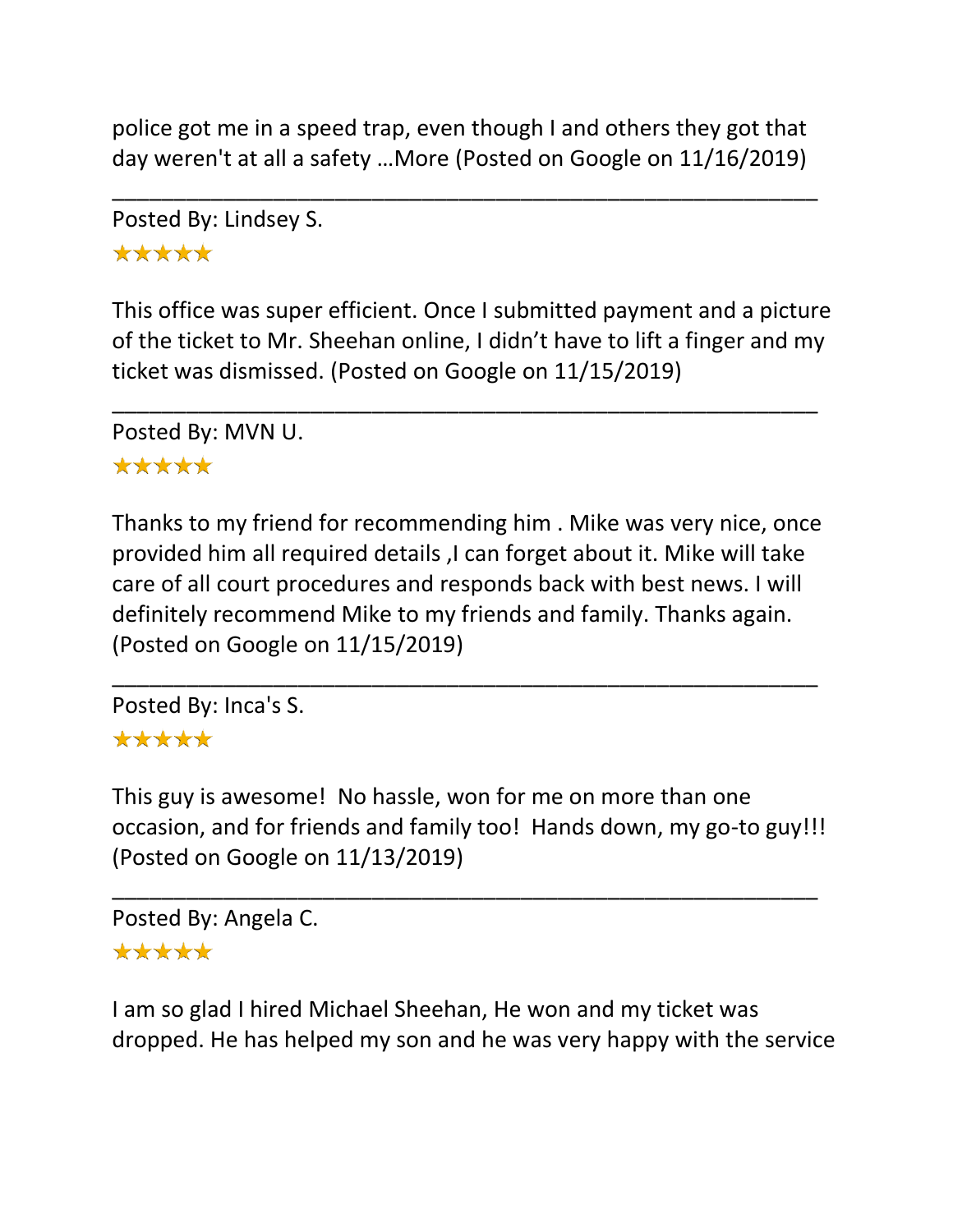he provided. I hope I don't get a ticket but if I do I will be sure to call him. Thanks for everything! (Posted on Yelp on 11/13/2019)

\_\_\_\_\_\_\_\_\_\_\_\_\_\_\_\_\_\_\_\_\_\_\_\_\_\_\_\_\_\_\_\_\_\_\_\_\_\_\_\_\_\_\_\_\_\_\_\_\_\_\_\_\_\_\_\_\_

Posted By: Angela \*\*\*\*\*

I hired Michael to fight a ticket I got. The process was very easy and I didn't even need to go to court. Michael handled everything from start to finish. My ticket was dismissed and I don't have to worry about this going on my record. He has helped my son as well. I will continue to refer everyone I know to him. (Posted on AVVO on 11/13/2019)

\_\_\_\_\_\_\_\_\_\_\_\_\_\_\_\_\_\_\_\_\_\_\_\_\_\_\_\_\_\_\_\_\_\_\_\_\_\_\_\_\_\_\_\_\_\_\_\_\_\_\_\_\_\_\_\_\_

Posted By: Kevin V.

### \*\*\*\*\*

Excellent job taking care of everything, without me needing to be involved. The fee I paid Mike probably saved me thousands\$\$\$. (Posted on Google on 11/12/2019)

\_\_\_\_\_\_\_\_\_\_\_\_\_\_\_\_\_\_\_\_\_\_\_\_\_\_\_\_\_\_\_\_\_\_\_\_\_\_\_\_\_\_\_\_\_\_\_\_\_\_\_\_\_\_\_\_\_

Posted By: Carissa M.

#### \*\*\*\*\*

I am very pleased with Mr Sheehan and his staff. They were very easy and informative to deal with and got my sons first ticket dismissed in court and neither of us had to go in and miss school or work. Thank you so much, I have used him for years and will continue to use him as well as telling all my friends to use him (Posted on Google on 11/10/2019)

\_\_\_\_\_\_\_\_\_\_\_\_\_\_\_\_\_\_\_\_\_\_\_\_\_\_\_\_\_\_\_\_\_\_\_\_\_\_\_\_\_\_\_\_\_\_\_\_\_\_\_\_\_\_\_\_\_

Posted By: Christian B. \*\*\*\*\*

I've had so many speeding tickets and HOV infractions. Guess what? Mike got them ALL dismissed!! Thanks to him my record is pretty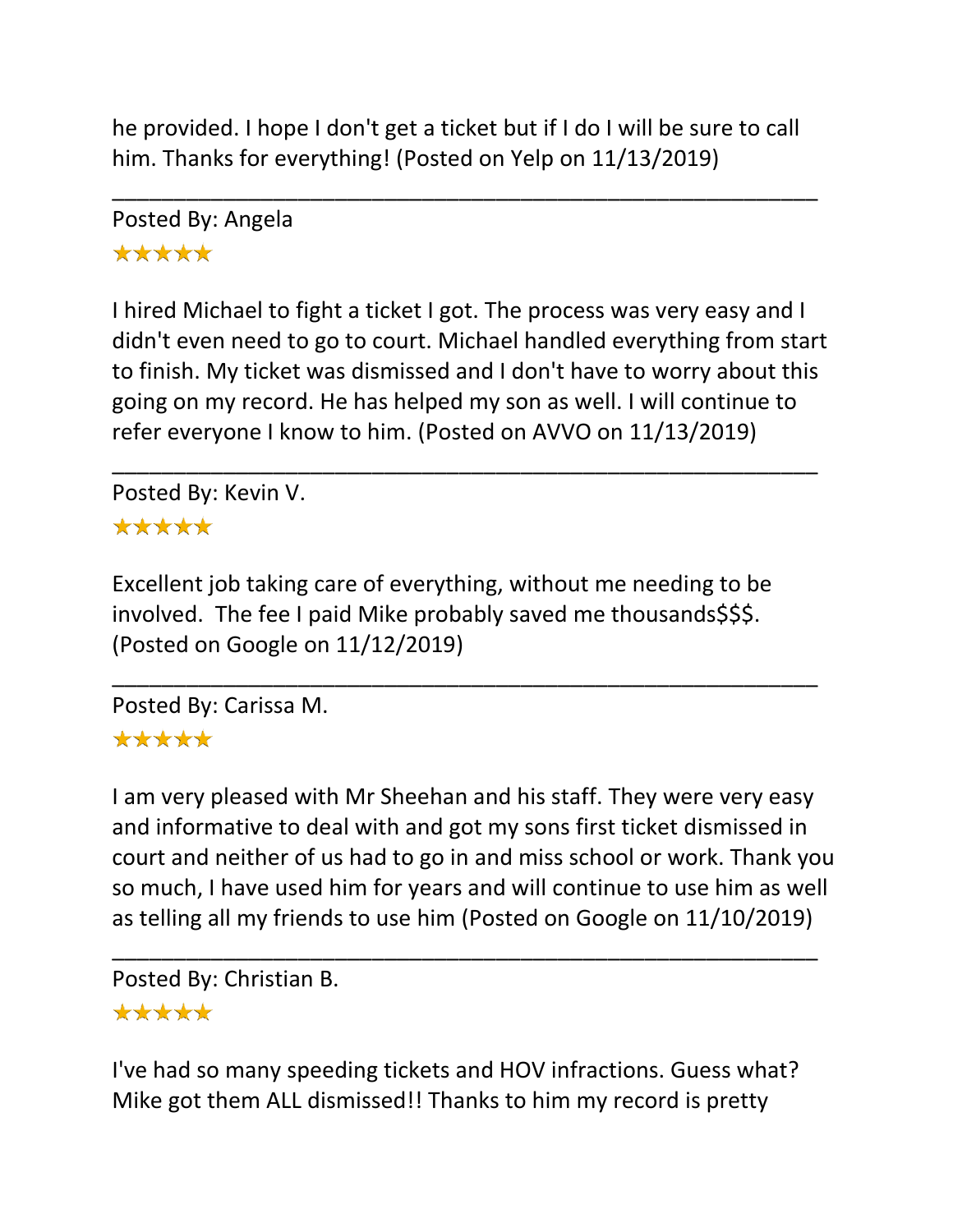spotless! Michael Sheehan is the man with the plan! So, if you ever need the help give him a call and he will take care of you!! (Posted on Google on 11/8/2019)

\_\_\_\_\_\_\_\_\_\_\_\_\_\_\_\_\_\_\_\_\_\_\_\_\_\_\_\_\_\_\_\_\_\_\_\_\_\_\_\_\_\_\_\_\_\_\_\_\_\_\_\_\_\_\_\_\_

Posted By: Vinh N \*\*\*\*\*

Mike was very nice and sincere. Explained me my options and gave me ideas on what might happen with my case. Best money ever spend. He did a very good job and my insurance will never know what I did. Amazing Sheehan I call him. He the best. Best experience I have ever had and I continue to come to him when issue arise. (Posted on Google on 11/4/2019)

\_\_\_\_\_\_\_\_\_\_\_\_\_\_\_\_\_\_\_\_\_\_\_\_\_\_\_\_\_\_\_\_\_\_\_\_\_\_\_\_\_\_\_\_\_\_\_\_\_\_\_\_\_\_\_\_\_

Posted By: Arman A.

### \*\*\*\*\*

Having known Mr. Sheehan for many years now, I would highly recommend using his service for any traffic violation disputes /citations. He handles it end to end, once the case is handed to him. with the best outcome each time. You will be in good hands for sure if you choose him for your traffic infraction issues. He has not failed me once! (Posted on Google on 10/31/2019)

\_\_\_\_\_\_\_\_\_\_\_\_\_\_\_\_\_\_\_\_\_\_\_\_\_\_\_\_\_\_\_\_\_\_\_\_\_\_\_\_\_\_\_\_\_\_\_\_\_\_\_\_\_\_\_\_\_

Posted By: Chelsey O.

### \*\*\*\*\*

I don't know how Mike Sheehan does it, but he made my ticket disappear. The process of hiring him was super simple and I didn't have to do anything but wait for his email saying my ticket had been dismissed. No record of it anywhere! Totally worth his fee to keep it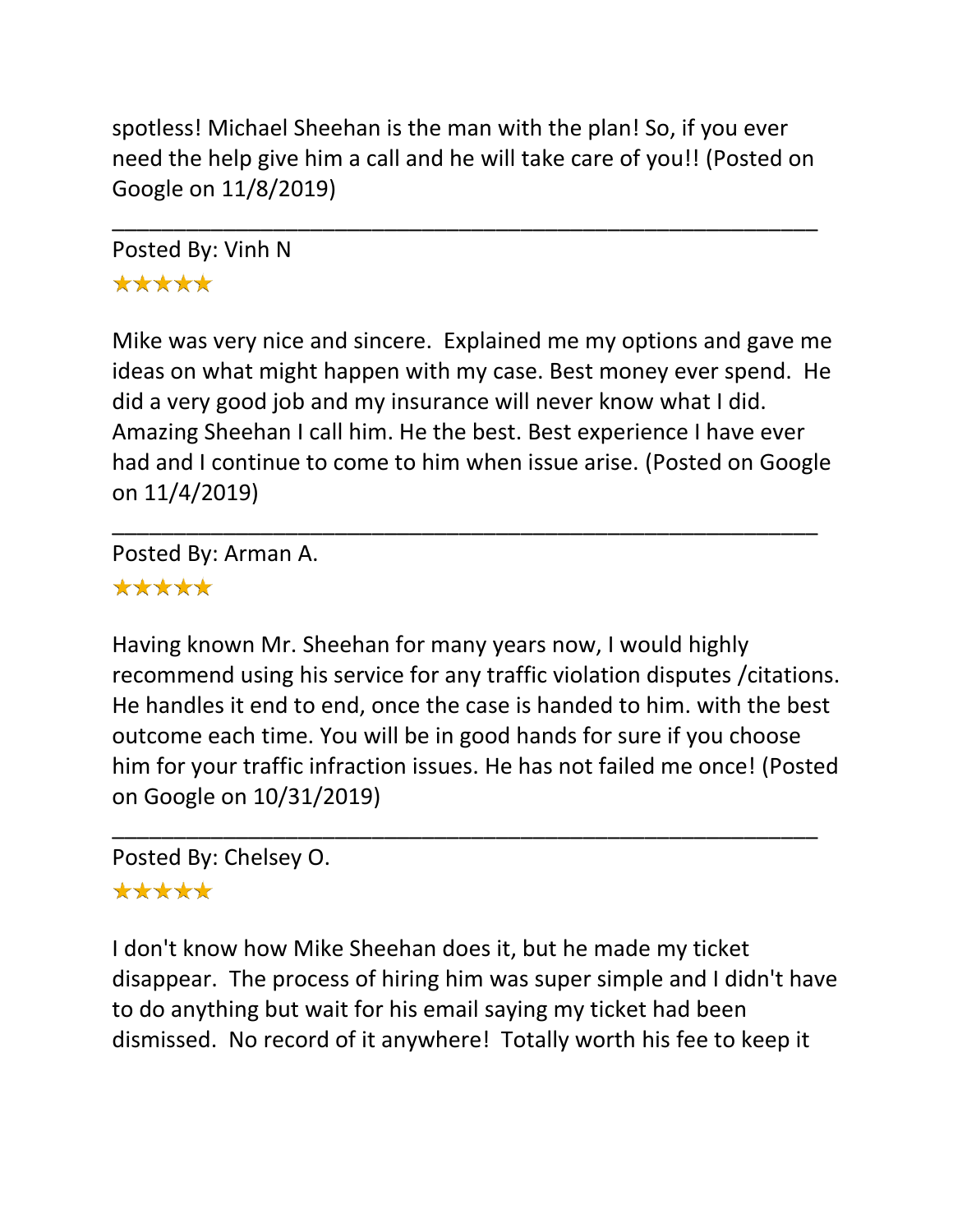off my record and effecting my insurance. (Posted on Google on 10/31/2019)

Posted By: Dejan K \*\*\*\*\*

Great recommendation by one of my friends. Made a call, spoke with Mike, he said send me the case number and i will take care of everything. This was way easier then i thought it would be. I will

\_\_\_\_\_\_\_\_\_\_\_\_\_\_\_\_\_\_\_\_\_\_\_\_\_\_\_\_\_\_\_\_\_\_\_\_\_\_\_\_\_\_\_\_\_\_\_\_\_\_\_\_\_\_\_\_\_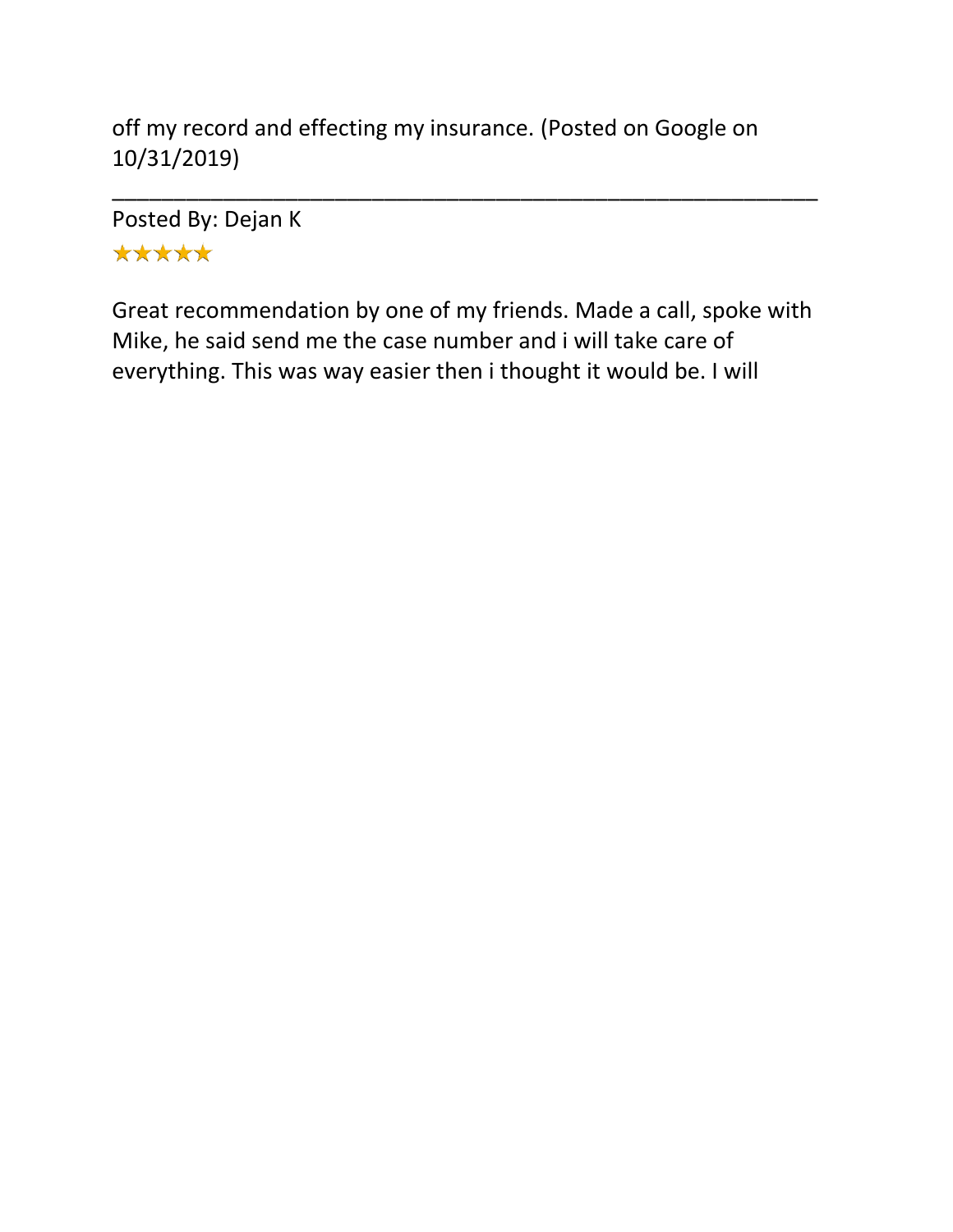definitely keep Mike's # and recommend him to my friends and family. Thank you! (Posted on Google on 10/31/2019)

\_\_\_\_\_\_\_\_\_\_\_\_\_\_\_\_\_\_\_\_\_\_\_\_\_\_\_\_\_\_\_\_\_\_\_\_\_\_\_\_\_\_\_\_\_\_\_\_\_\_\_\_\_\_\_\_\_

Posted By: Oleg K \*\*\*\*\*

I would recommend Michael Sheehan. He represented me and did an excellent job. I would give him more than 5 stars. (Posted on Yelp on 10/31/2019)

\_\_\_\_\_\_\_\_\_\_\_\_\_\_\_\_\_\_\_\_\_\_\_\_\_\_\_\_\_\_\_\_\_\_\_\_\_\_\_\_\_\_\_\_\_\_\_\_\_\_\_\_\_\_\_\_\_

Posted By: I B.

## \*\*\*\*\*

Very easy. Does what he says he's gong to and for a reasonable price. Thanks hopefully I will not need your services again. If so I will be back. (Posted on Google on 10/30/2019)

\_\_\_\_\_\_\_\_\_\_\_\_\_\_\_\_\_\_\_\_\_\_\_\_\_\_\_\_\_\_\_\_\_\_\_\_\_\_\_\_\_\_\_\_\_\_\_\_\_\_\_\_\_\_\_\_\_

Posted By: Tanya D.

### \*\*\*\*\*

Mike is so easy to work with, straight to the point, and I always trust him with any traffic infractions. (Posted on Google on 10/30/2019)

\_\_\_\_\_\_\_\_\_\_\_\_\_\_\_\_\_\_\_\_\_\_\_\_\_\_\_\_\_\_\_\_\_\_\_\_\_\_\_\_\_\_\_\_\_\_\_\_\_\_\_\_\_\_\_\_\_ Posted By: David W.

\*\*\*\*\*

Mike was prompt, efficient and the outcome was the best possible. Dismissed and no ramifications on driving record or insurance rates. Highly recommend Mike. (Posted on Google on 10/29/2019)

\_\_\_\_\_\_\_\_\_\_\_\_\_\_\_\_\_\_\_\_\_\_\_\_\_\_\_\_\_\_\_\_\_\_\_\_\_\_\_\_\_\_\_\_\_\_\_\_\_\_\_\_\_\_\_\_\_

```
Posted By: John S.*****
```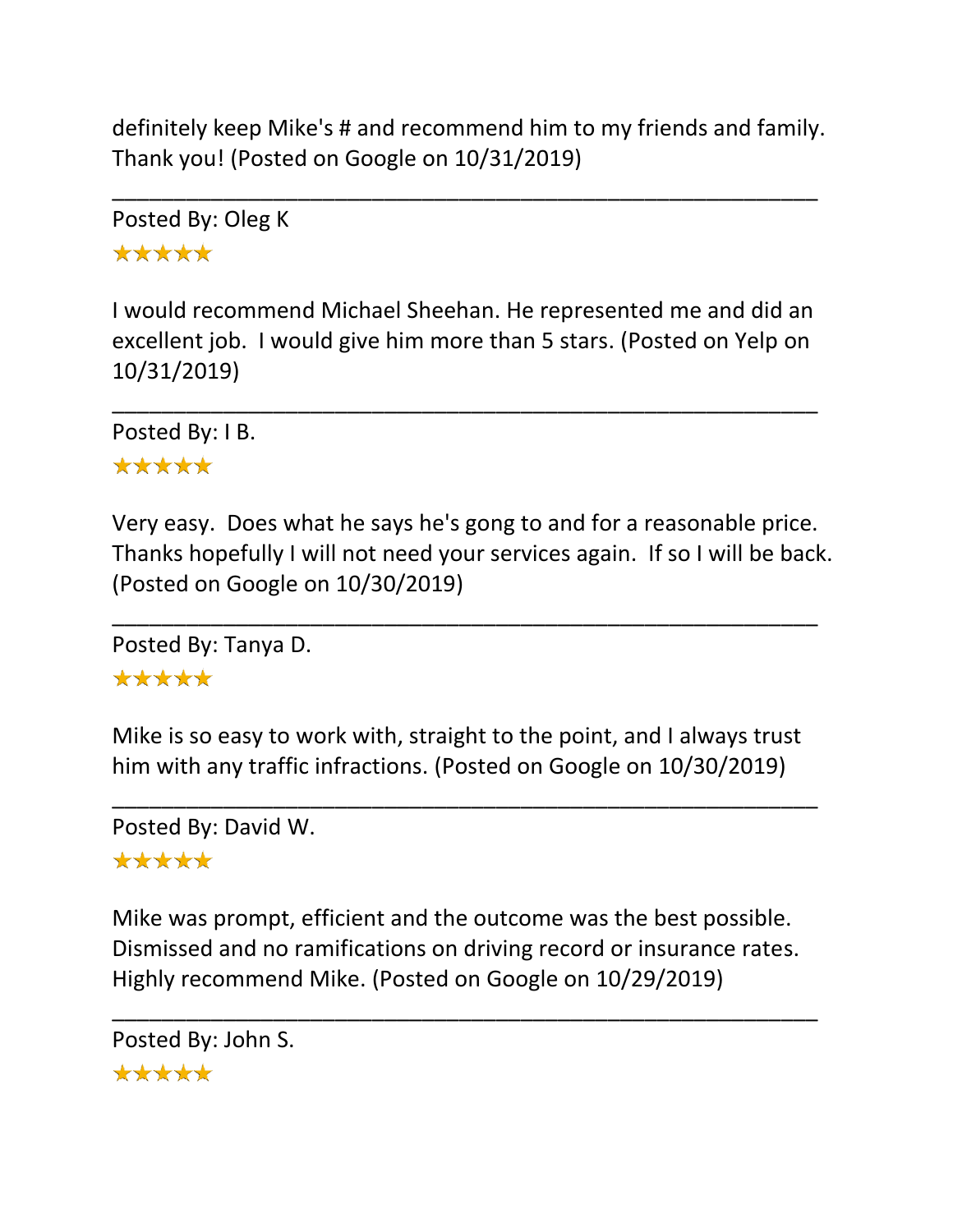He did an outstanding job I only had to pay his fee give me my information and didn't have to worry about it again he had a ticket dismissed for speeding (Posted on Google on 10/25/2019)

\_\_\_\_\_\_\_\_\_\_\_\_\_\_\_\_\_\_\_\_\_\_\_\_\_\_\_\_\_\_\_\_\_\_\_\_\_\_\_\_\_\_\_\_\_\_\_\_\_\_\_\_\_\_\_\_\_

Posted By: Daniel T. \*\*\*\*\*

I have used Michael Sheehan to contest all my traffic violations I have received over the years. I have recommended all my friends and family to use him as well. He does an amazing job contesting them. Little work needs to be done on my end and he gives us updates on the progress and outcome of the dispute. Would recommend him to anyone! (Posted on Google on 10/25/2019)

\_\_\_\_\_\_\_\_\_\_\_\_\_\_\_\_\_\_\_\_\_\_\_\_\_\_\_\_\_\_\_\_\_\_\_\_\_\_\_\_\_\_\_\_\_\_\_\_\_\_\_\_\_\_\_\_\_

Posted By: Benjamin S.

## \*\*\*\*\*

Michael responded quickly, charged a reasonable amount, and resolved my ticket favorably. I would recommend Michael's service to anybody. (Posted on Google on 10/23/2019)

\_\_\_\_\_\_\_\_\_\_\_\_\_\_\_\_\_\_\_\_\_\_\_\_\_\_\_\_\_\_\_\_\_\_\_\_\_\_\_\_\_\_\_\_\_\_\_\_\_\_\_\_\_\_\_\_\_

Posted By: Dean D.

## \*\*\*\*\*

I contacted and hired Michael to defend a driving infraction for my teenage daughter. His communication was prompt and professional throughout. He handled our case and was able to get the infraction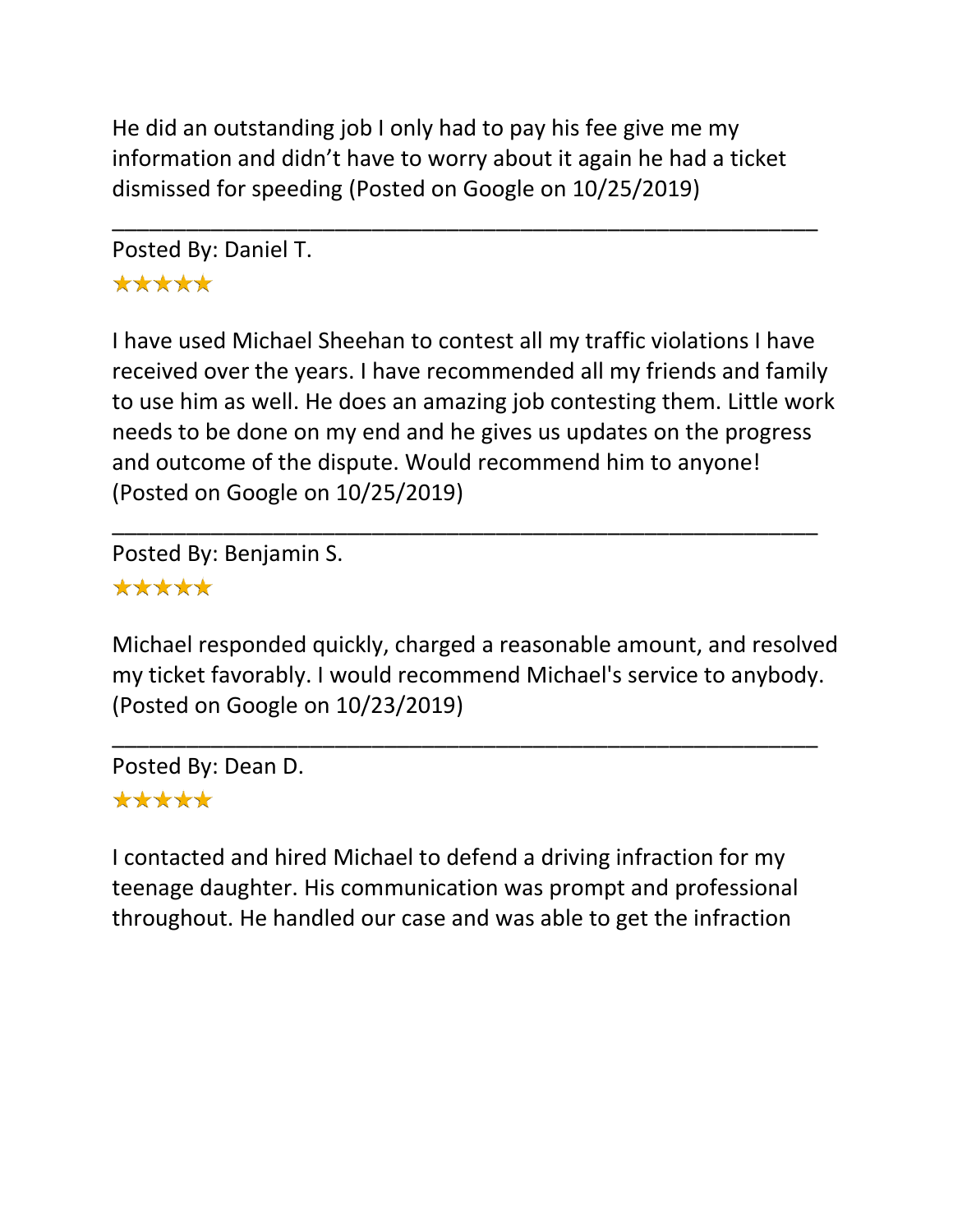dismissed without issue. A job well done and very much appreciated. (Posted on Google on 10/21/2019)

\_\_\_\_\_\_\_\_\_\_\_\_\_\_\_\_\_\_\_\_\_\_\_\_\_\_\_\_\_\_\_\_\_\_\_\_\_\_\_\_\_\_\_\_\_\_\_\_\_\_\_\_\_\_\_\_\_

Posted By: Colin R. \*\*\*\*\*

Mike was referred to me by my brother. He was very professional and clear on what was going on. He's done a great job helping both my brother and I each time. (Posted on Google on 10/20/2019)

\_\_\_\_\_\_\_\_\_\_\_\_\_\_\_\_\_\_\_\_\_\_\_\_\_\_\_\_\_\_\_\_\_\_\_\_\_\_\_\_\_\_\_\_\_\_\_\_\_\_\_\_\_\_\_\_\_

Posted By: Emmerlee P.

## \*\*\*\*\*

Michael Sheehan is hands down the best traffic attorney around for getting speeding tickets & other infractions dismissed. He has high integrity and is very thorough and honest. I would HIGHLY recommend him and will never use anyone else for the job! (Posted on Google on 8/31/2019)

\_\_\_\_\_\_\_\_\_\_\_\_\_\_\_\_\_\_\_\_\_\_\_\_\_\_\_\_\_\_\_\_\_\_\_\_\_\_\_\_\_\_\_\_\_\_\_\_\_\_\_\_\_\_\_\_\_

Posted By: Pete Lee \*\*\*\*\*

Michael Sheehan handled my case with great overall effectiveness. He was timely with his updates, represented my case in court and delivered the outcome that he originally communicated. I recommend Mr. Sheehan for anyone who needs this type of legal services. (Posted on Google on 10/18/2019)

\_\_\_\_\_\_\_\_\_\_\_\_\_\_\_\_\_\_\_\_\_\_\_\_\_\_\_\_\_\_\_\_\_\_\_\_\_\_\_\_\_\_\_\_\_\_\_\_\_\_\_\_\_\_\_\_\_

Posted By: Vinod K.

## \*\*\*\*\*

Mike helped me with traffic tickets twice. Will never hesitate to ask his help in the future if necessary. The best part is that once I've provided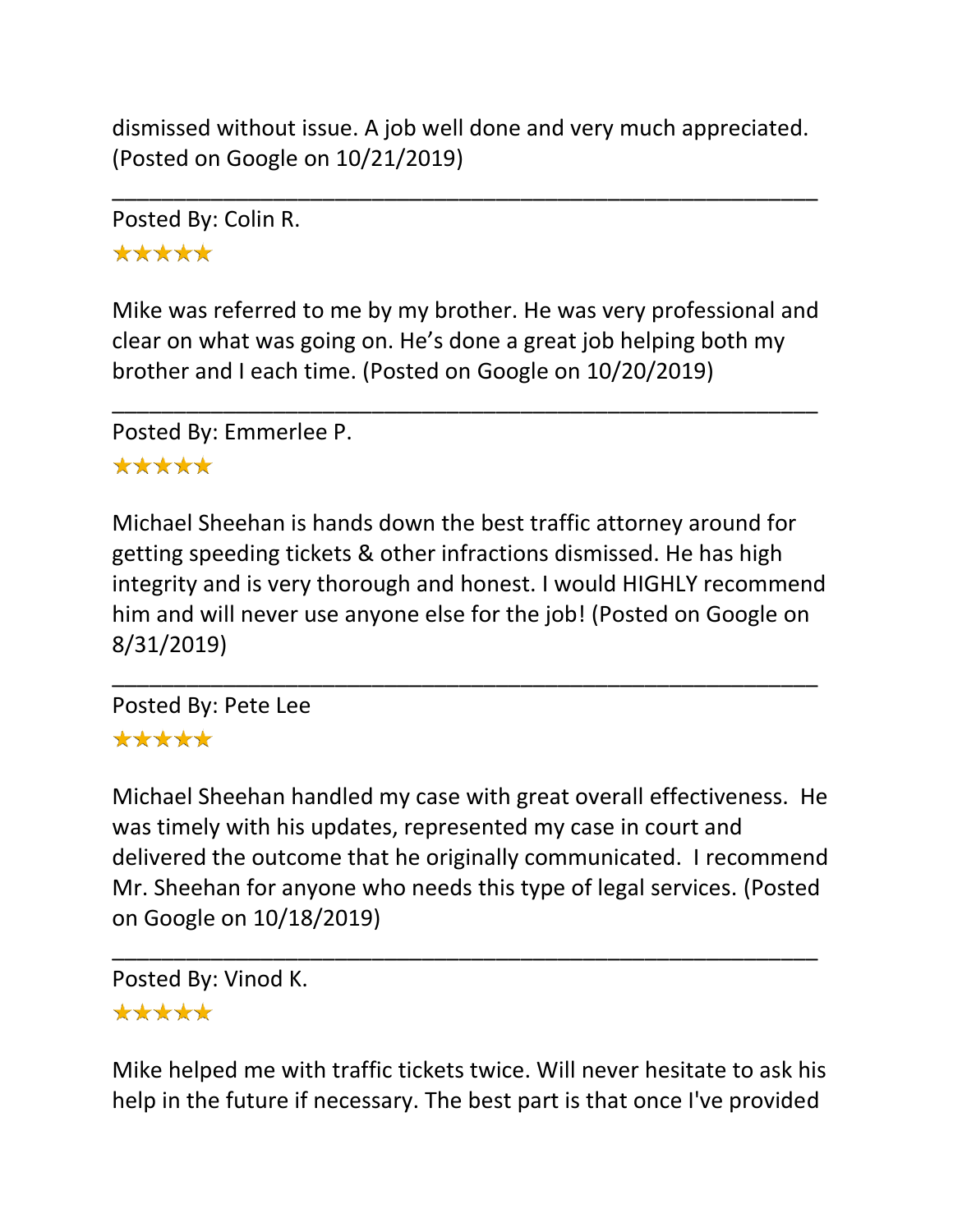him all details necessary,I can forget about it. Mike takes care of all the court procedures and responds back with the good news. (Posted on Google on 10/10/2019)

\_\_\_\_\_\_\_\_\_\_\_\_\_\_\_\_\_\_\_\_\_\_\_\_\_\_\_\_\_\_\_\_\_\_\_\_\_\_\_\_\_\_\_\_\_\_\_\_\_\_\_\_\_\_\_\_\_

Posted By: Kimberly B. \*\*\*\*\*

Very quick response time and Michael and his team are winners! I've said it before and I'll say it again, Mike and his team are the absolute best! Thanks again for helping me out both times. (Posted on Google on 10/2/2019)

\_\_\_\_\_\_\_\_\_\_\_\_\_\_\_\_\_\_\_\_\_\_\_\_\_\_\_\_\_\_\_\_\_\_\_\_\_\_\_\_\_\_\_\_\_\_\_\_\_\_\_\_\_\_\_\_\_

Posted By: Master L. \*\*\*\*\*

Mike Sheehan is highly recommended. He made the process easy to understand and was very thorough about getting the issue dismissed. I would always use him in the future. (Posted on Yelp on 10/1/2019)

\_\_\_\_\_\_\_\_\_\_\_\_\_\_\_\_\_\_\_\_\_\_\_\_\_\_\_\_\_\_\_\_\_\_\_\_\_\_\_\_\_\_\_\_\_\_\_\_\_\_\_\_\_\_\_\_\_

Posted By: Nick R.

# \*\*\*\*\*

Mike has helped me twice and I trust him to take care of me. It is worth the time to have him represent me rather than wasting a day, and taking a day off work to represent myself. I have recommended him to friends and family! (Posted on Google on 9/30/2019)

\_\_\_\_\_\_\_\_\_\_\_\_\_\_\_\_\_\_\_\_\_\_\_\_\_\_\_\_\_\_\_\_\_\_\_\_\_\_\_\_\_\_\_\_\_\_\_\_\_\_\_\_\_\_\_\_\_ Posted By: Dave S. \*\*\*\*\*

Originally our court room goal was to avoid having my infraction c/o negligent driving in the 2nd degree appear on my driving record - ie., the Washington State Department of Licensing Driver's Abstract.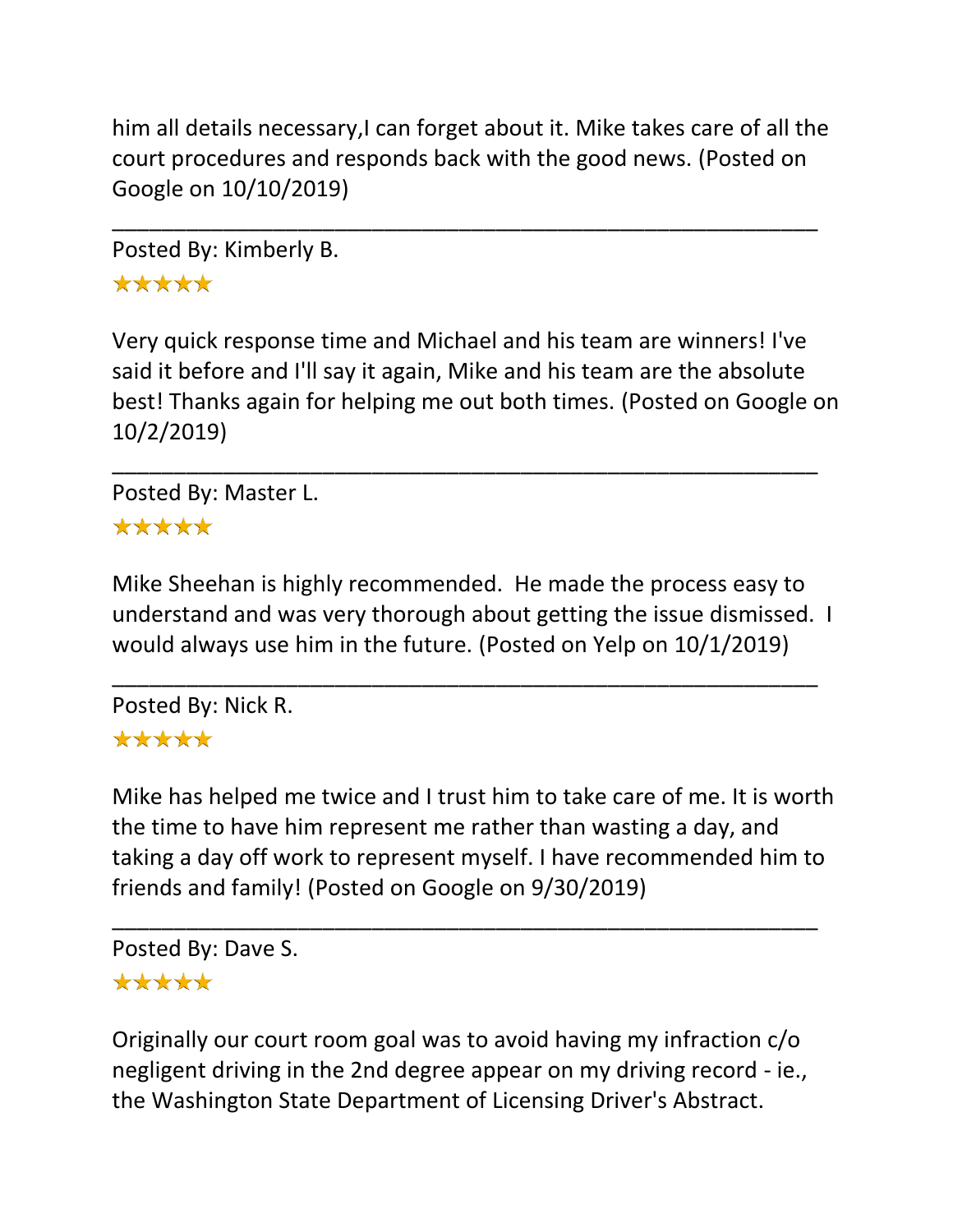Michael Sheehan and his law team went above and beyond the call of duty here - actually having all the related charges dismissed by the Court ..... not only with the infraction not appearing on my driving record, but also escaping the attention of my auto insurance company. Kudos and my highest recommendation for their professionalism and performance! Dave S Mercer Island, WA (Posted on Google on 9/30/2019)

\_\_\_\_\_\_\_\_\_\_\_\_\_\_\_\_\_\_\_\_\_\_\_\_\_\_\_\_\_\_\_\_\_\_\_\_\_\_\_\_\_\_\_\_\_\_\_\_\_\_\_\_\_\_\_\_\_

Posted By: Christian S \*\*\*\*\*

Mike Sheehan and his office has represented me and handled a number of tickets for me over the years. Each time I am impressed with the level of professionalism and confident that he will be a strong advocate and achieve the best possible outcome for the issue, and I highly recommend his counsel to anyone facing a dispute. (Posted on Yelp on 9/27/2019)

\_\_\_\_\_\_\_\_\_\_\_\_\_\_\_\_\_\_\_\_\_\_\_\_\_\_\_\_\_\_\_\_\_\_\_\_\_\_\_\_\_\_\_\_\_\_\_\_\_\_\_\_\_\_\_\_\_

Posted By: Brandon S.

## \*\*\*\*\*

Mike Sheehan and his office has represented me and handled a number of tickets for me over the years. Each time I am impressed with the level of professionalism and confident that he will be a strong advocate and achieve the best possible outcome for the issue, and I highly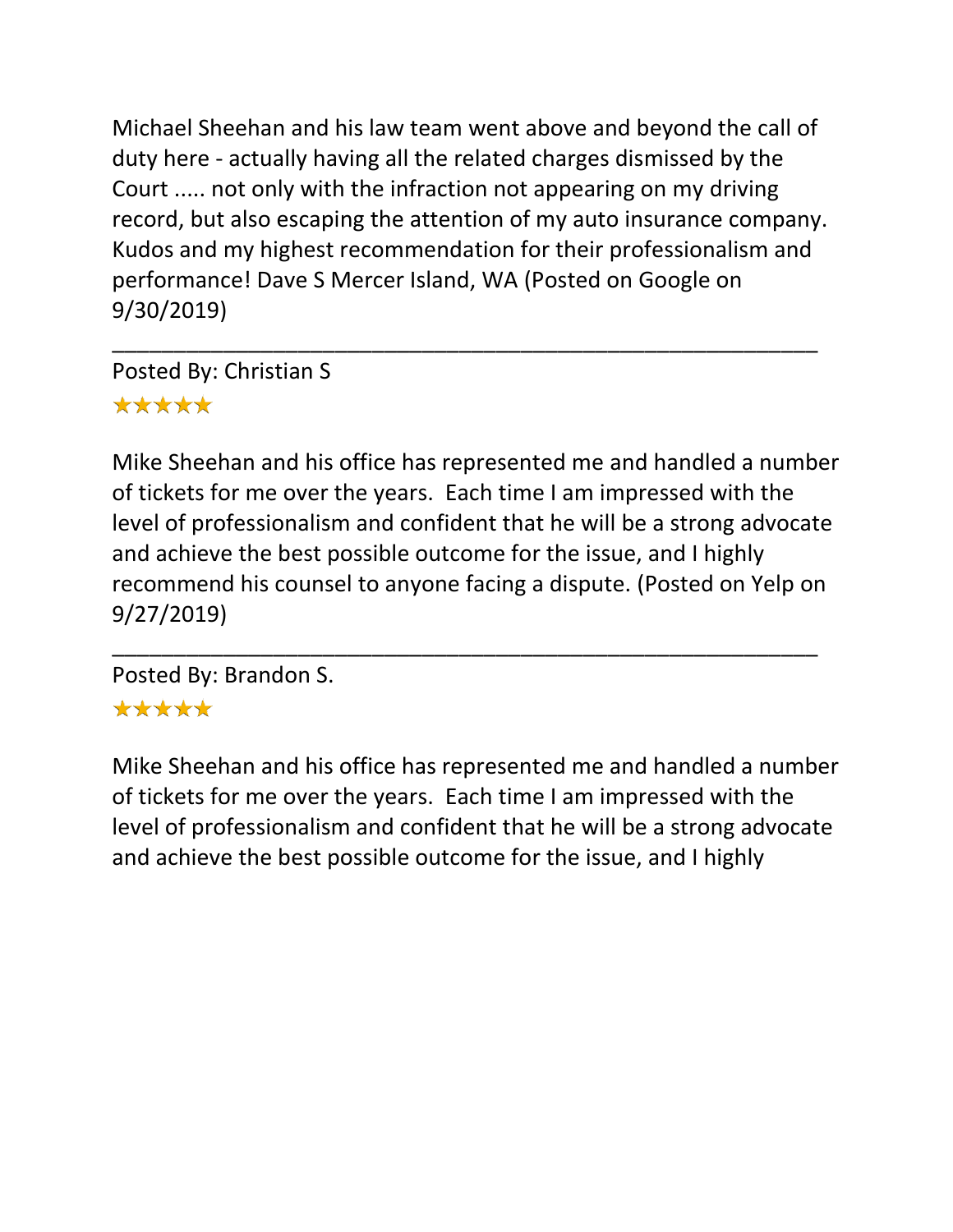recommend his counsel to anyone facing a dispute. (Posted on Google on 9/27/2019)

\_\_\_\_\_\_\_\_\_\_\_\_\_\_\_\_\_\_\_\_\_\_\_\_\_\_\_\_\_\_\_\_\_\_\_\_\_\_\_\_\_\_\_\_\_\_\_\_\_\_\_\_\_\_\_\_\_

Posted By: Jordan C.

\*\*\*\*\*

Extremely pleased with Michael Sheehan's representation for me. After initially talking with him I never had to do a thing, he went to court and got my traffic violation dismissed. (Posted on Google on 9/27/2019)

\_\_\_\_\_\_\_\_\_\_\_\_\_\_\_\_\_\_\_\_\_\_\_\_\_\_\_\_\_\_\_\_\_\_\_\_\_\_\_\_\_\_\_\_\_\_\_\_\_\_\_\_\_\_\_\_\_

Posted By: Jimmy C. \*\*\*\*\*

I'm very happy with Sheehan's service. He has worked on countless tickets for me and has had every one dismissed. I've referred plenty of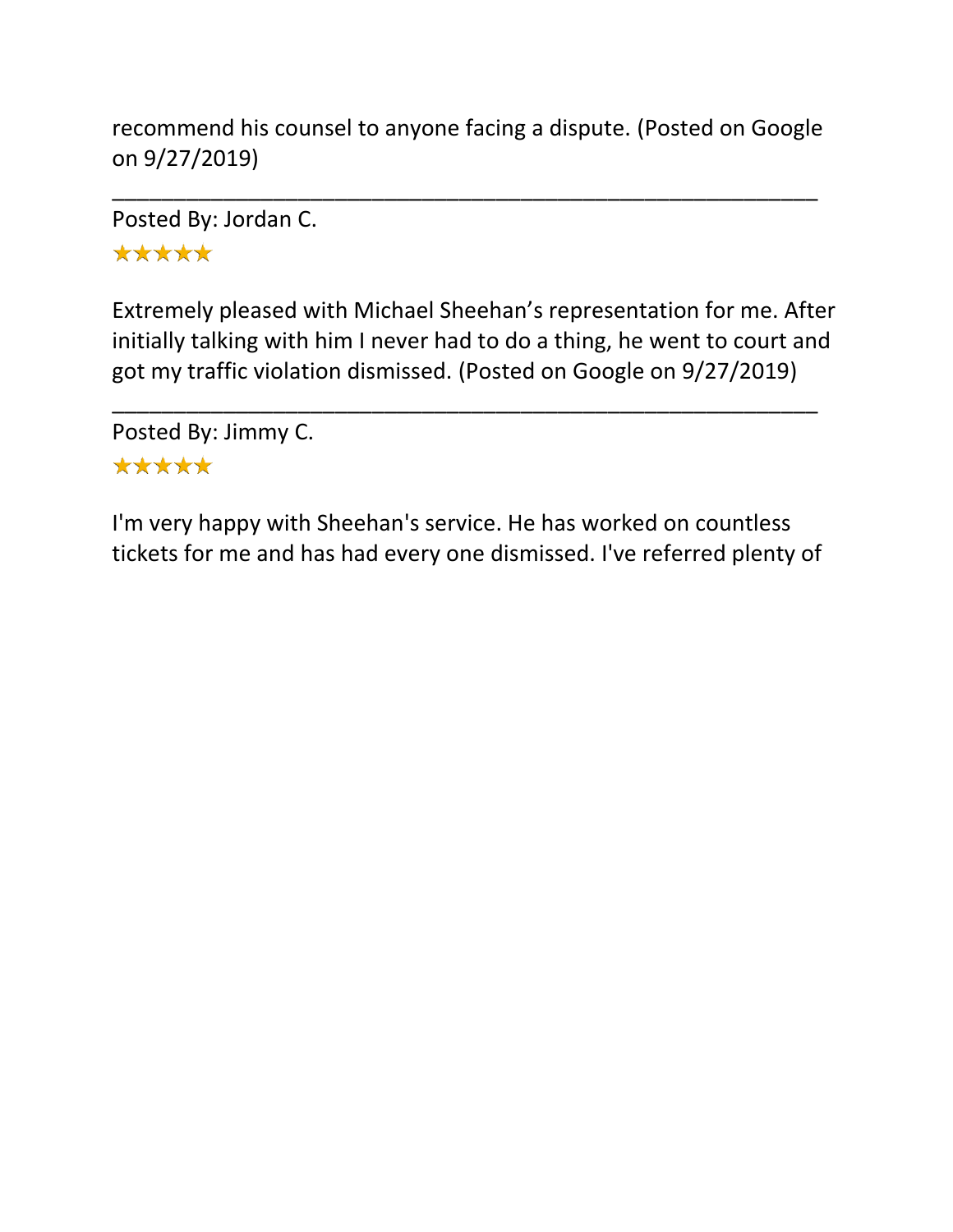people to him and had the same result! Thanks Michael! (Posted on Google on 9/27/2019)

\_\_\_\_\_\_\_\_\_\_\_\_\_\_\_\_\_\_\_\_\_\_\_\_\_\_\_\_\_\_\_\_\_\_\_\_\_\_\_\_\_\_\_\_\_\_\_\_\_\_\_\_\_\_\_\_\_

Posted By: Shaena L. \*\*\*\*\*

Fantastic and prompt service! I recommend Mr. Sheehan to anyone in need of his services. (Posted on Google on 9/22/2019)

\_\_\_\_\_\_\_\_\_\_\_\_\_\_\_\_\_\_\_\_\_\_\_\_\_\_\_\_\_\_\_\_\_\_\_\_\_\_\_\_\_\_\_\_\_\_\_\_\_\_\_\_\_\_\_\_\_

Posted By: Julia B. \*\*\*\*\*

He could not make this process easier! Mike and his staff are friendly, respectful and prompt. They make the tickets disappear! (Posted on Google on 9/21/2019)

\_\_\_\_\_\_\_\_\_\_\_\_\_\_\_\_\_\_\_\_\_\_\_\_\_\_\_\_\_\_\_\_\_\_\_\_\_\_\_\_\_\_\_\_\_\_\_\_\_\_\_\_\_\_\_\_\_

Posted By: Debi T.

#### \*\*\*\*\*

Michael Sheehan & his ability to take care of you & your legal needs is PREMIER!!! It is always a joy to work with him...he's always got your back!

\_\_\_\_\_\_\_\_\_\_\_\_\_\_\_\_\_\_\_\_\_\_\_\_\_\_\_\_\_\_\_\_\_\_\_\_\_\_\_\_\_\_\_\_\_\_\_\_\_\_\_\_\_\_\_\_\_

THANK YOU Michael !! :D (Posted on Google on 9/21/2019)

Posted By: Thomas M.

#### \*\*\*\*\*

Responsive, professional, and delivers on his promise. Took care of our issue and managed the process without any thrashing or distractions. (Posted on Google on 9/18/2019)

\_\_\_\_\_\_\_\_\_\_\_\_\_\_\_\_\_\_\_\_\_\_\_\_\_\_\_\_\_\_\_\_\_\_\_\_\_\_\_\_\_\_\_\_\_\_\_\_\_\_\_\_\_\_\_\_\_

```
Posted By: Andrey G.*****
```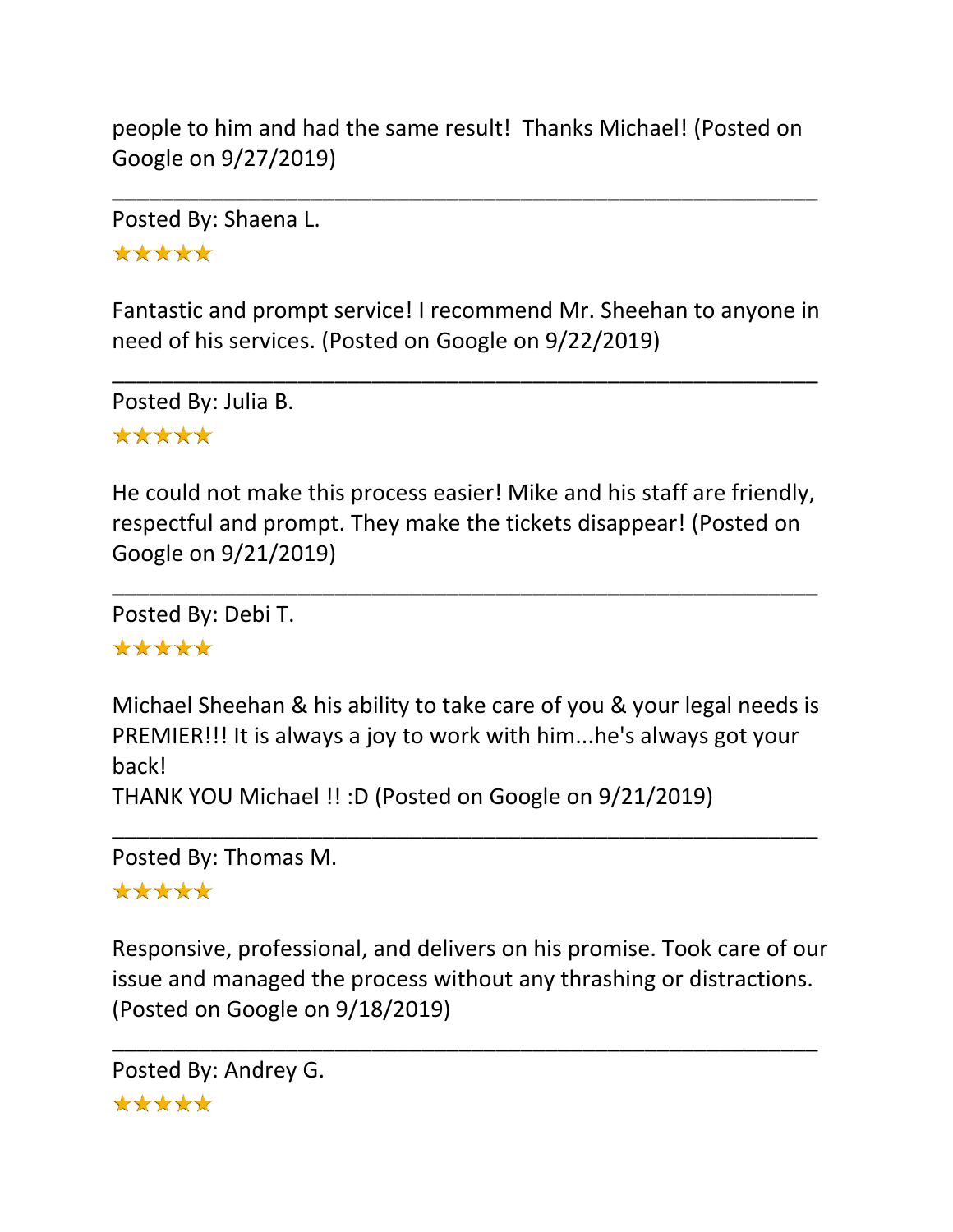Great service and communication! Was recommended by a coworker, no previous experience, but very satisfied with final results! Will not hesitate to hire again in the future if the need arises. Would recommend the services to anybody! Thank you for helping to dismiss my ticket! (Posted on Google on 9/18/2019)

\_\_\_\_\_\_\_\_\_\_\_\_\_\_\_\_\_\_\_\_\_\_\_\_\_\_\_\_\_\_\_\_\_\_\_\_\_\_\_\_\_\_\_\_\_\_\_\_\_\_\_\_\_\_\_\_\_

Posted By: Joey D. \*\*\*\*\*

The Law Office of Michael Sheehan are excellent at what they do. Thank you guys! (Posted on Google on 9/17/2019)

\_\_\_\_\_\_\_\_\_\_\_\_\_\_\_\_\_\_\_\_\_\_\_\_\_\_\_\_\_\_\_\_\_\_\_\_\_\_\_\_\_\_\_\_\_\_\_\_\_\_\_\_\_\_\_\_\_

Posted By: Ralph G \*\*\*\*\*

Thank you Micheal D. Sheehan for representing me without out you my driving record would be blemished with tickets and affecting my work because I sometimes have to drive for the company. Thank you, your friend and client. (Posted on Google on 9/17/2019)

\_\_\_\_\_\_\_\_\_\_\_\_\_\_\_\_\_\_\_\_\_\_\_\_\_\_\_\_\_\_\_\_\_\_\_\_\_\_\_\_\_\_\_\_\_\_\_\_\_\_\_\_\_\_\_\_\_

Posted By: Melissa \*\*\*\*\*

Great lawyer highly recommend I got a traffic ticket awhile for speeding and as soon as I called Michael Sheehan I was greeted with someone who was very kind and listened to what I had to say and took care of the ticket completely. All I had to do was wait for the email from them letting me know my ticket was completely taken care of. I would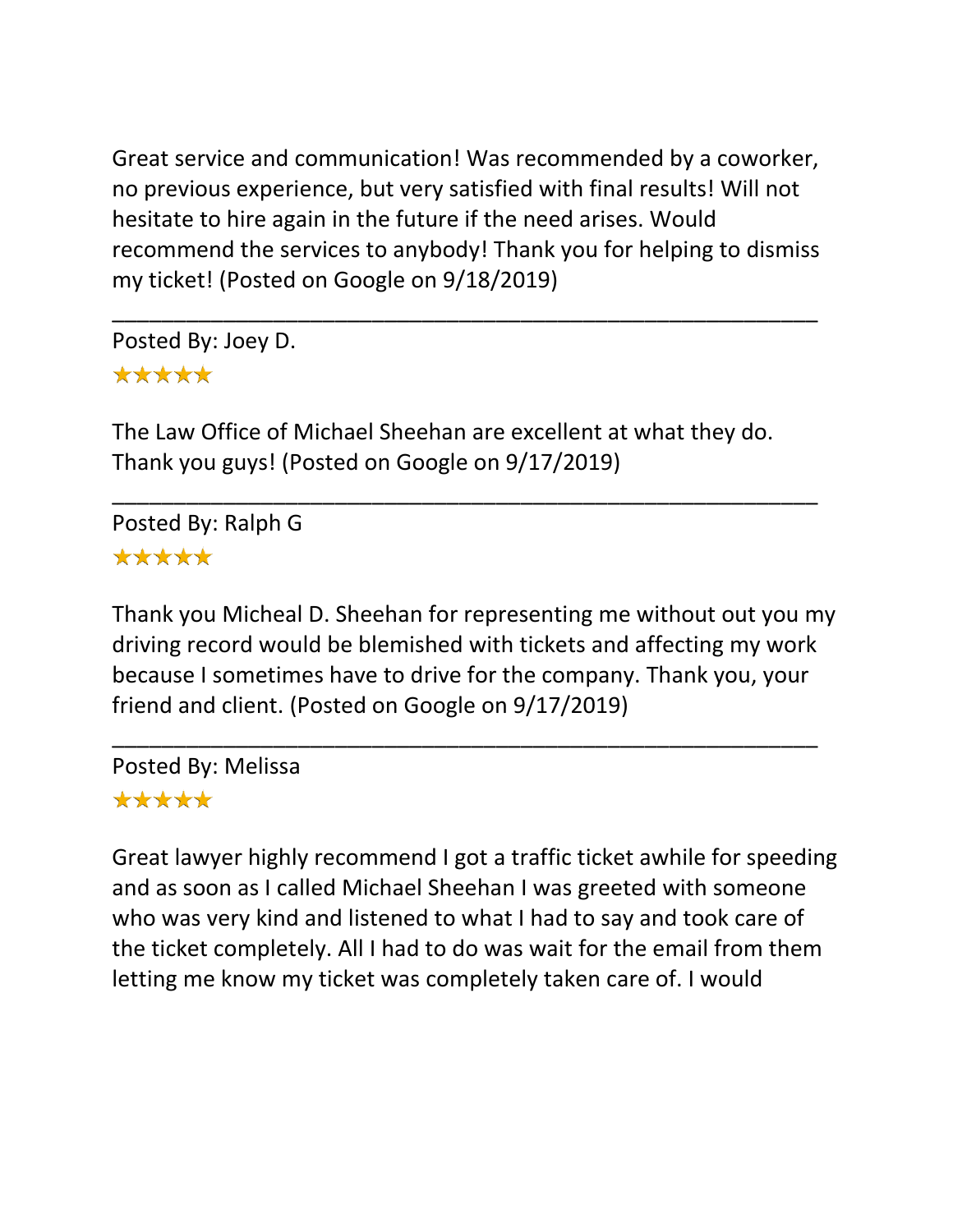definitely recommend to anyone looking for a lawyer to help with traffic tickets. (Posted on AVVO on 9/17/2019)

\_\_\_\_\_\_\_\_\_\_\_\_\_\_\_\_\_\_\_\_\_\_\_\_\_\_\_\_\_\_\_\_\_\_\_\_\_\_\_\_\_\_\_\_\_\_\_\_\_\_\_\_\_\_\_\_\_

Posted By: Raluca D. \*\*\*\*\*

Mike is phenomenal. We've used him for all of ours, family and friends tickets. Personally we've been using Mike for the past 12 years and we still do. He has never failed us. He always pulls through and helps us even on more difficult situations. He is our go to guy. I tell everyone i come in contact with while conversing about tickets, that we have a guy. Mike knows what he's doing. When to do it. How to do it. I know everyone has "their guys" but trust me, This is THE guy you want! (Posted on Google on 9/13/2019)

\_\_\_\_\_\_\_\_\_\_\_\_\_\_\_\_\_\_\_\_\_\_\_\_\_\_\_\_\_\_\_\_\_\_\_\_\_\_\_\_\_\_\_\_\_\_\_\_\_\_\_\_\_\_\_\_\_

Posted By: Politicallynot \*\*\*\*\*

I contacted Michael about being stopped and receiving two citations the weekend before I had to be in court. I payed him and didn't hear another word until the case was dismissed. He is totally professional, returns his calls and takes car of business. I will use him again for sure and highly recommend him to everyone I know. Thanks Michael (Posted on Google on 9/8/2019)

\_\_\_\_\_\_\_\_\_\_\_\_\_\_\_\_\_\_\_\_\_\_\_\_\_\_\_\_\_\_\_\_\_\_\_\_\_\_\_\_\_\_\_\_\_\_\_\_\_\_\_\_\_\_\_\_\_

Posted By: Mike C.

# \*\*\*\*\*

Great service. Very effective to get tickets dropped and removed. A good value for the price. Easy to manage online. Also referred me to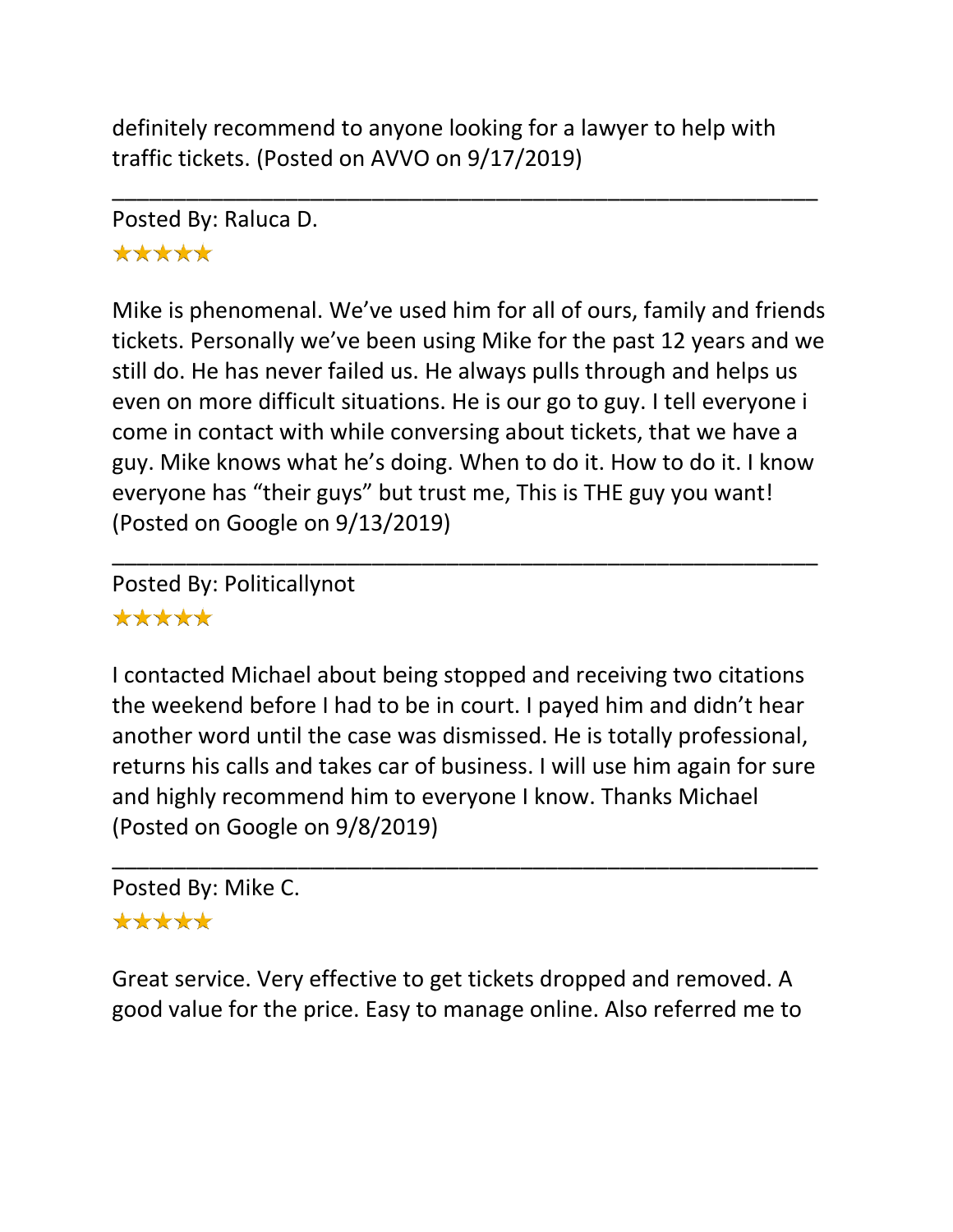another great attorney for a different matter. Highly recommend (Posted on Google on 9/5/2019)

\_\_\_\_\_\_\_\_\_\_\_\_\_\_\_\_\_\_\_\_\_\_\_\_\_\_\_\_\_\_\_\_\_\_\_\_\_\_\_\_\_\_\_\_\_\_\_\_\_\_\_\_\_\_\_\_\_

Posted By: Henry H.

\*\*\*\*\*

I am a CDL holder in Washington state. I have trusted Michael to keep my driving record clear for the last ten years now, because, frankly.......he gets it done. Michael has earned both my trust, and respect, and DESERVES this review. (Posted on Yelp on 8/30/2019)

\_\_\_\_\_\_\_\_\_\_\_\_\_\_\_\_\_\_\_\_\_\_\_\_\_\_\_\_\_\_\_\_\_\_\_\_\_\_\_\_\_\_\_\_\_\_\_\_\_\_\_\_\_\_\_\_\_

Posted By: Emmerlee P.

## \*\*\*\*\*

I would agree with all the great reviews of Mike Sheehan that he is exceptional and outstanding. Not only has he helped me keep speeding tickets off my record but he has always taken the time to explain the situation to me and even give me advice off the side. He is very honest and has a lot of integrity and THAT to me is VITAL when I'm looking to trust someone to represent me. Furthermore, I haven't had to do a thing but have a phone conversation with him and when I need to be in touch with him, he has always responded. he is very personable and I would recommend him to anyone as an excellent attorney! (Posted on Yelp on 8/31/2019)

Posted By: Jacob P.

\*\*\*\*\*

Heard about Mike from a co-worker of mine, great guy made me confident in his process. Heard from him the same day of the court case

\_\_\_\_\_\_\_\_\_\_\_\_\_\_\_\_\_\_\_\_\_\_\_\_\_\_\_\_\_\_\_\_\_\_\_\_\_\_\_\_\_\_\_\_\_\_\_\_\_\_\_\_\_\_\_\_\_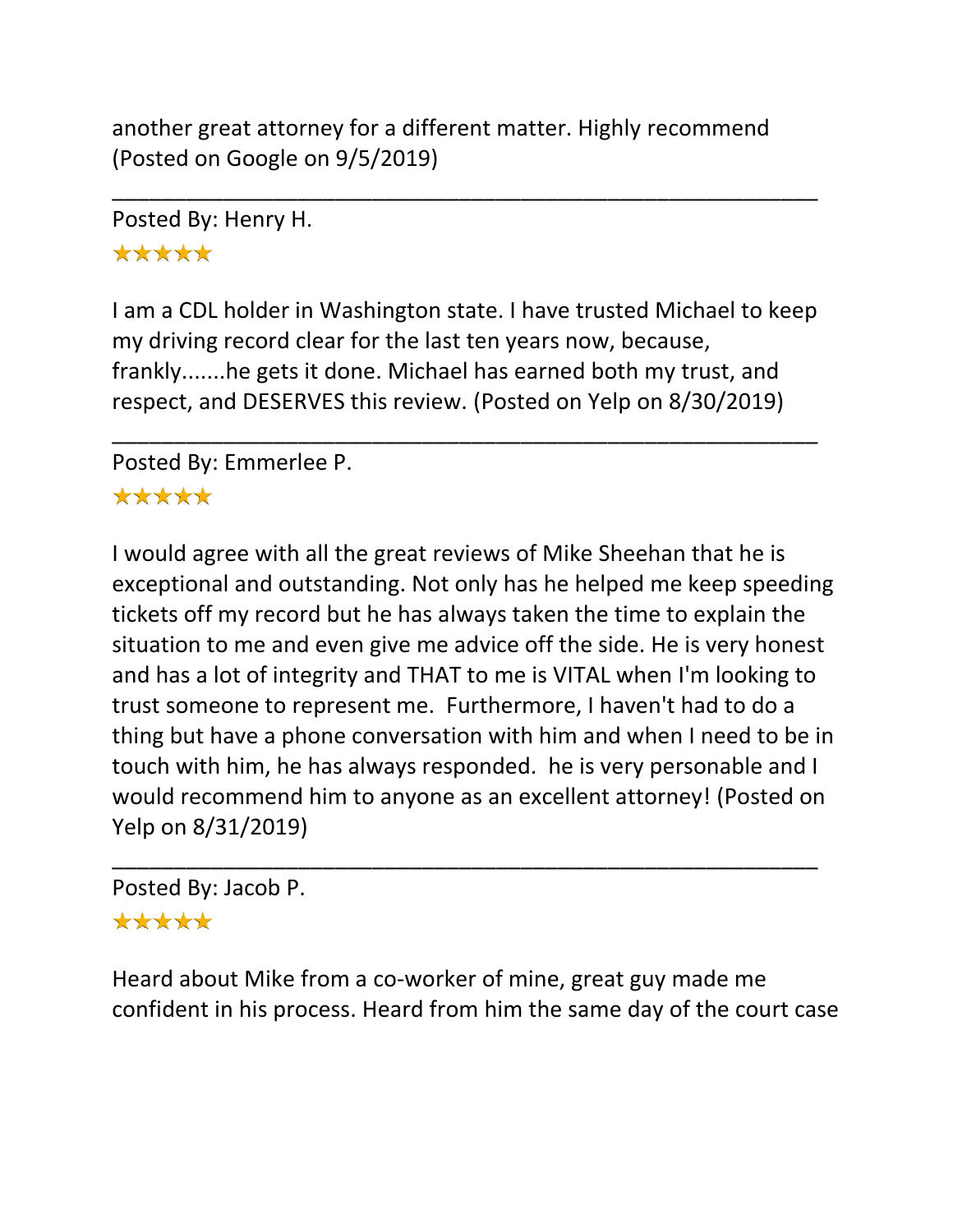verifying that the ticket was dismissed! Thank you so much Mike! (Posted on Google on 8/21/2019)

\_\_\_\_\_\_\_\_\_\_\_\_\_\_\_\_\_\_\_\_\_\_\_\_\_\_\_\_\_\_\_\_\_\_\_\_\_\_\_\_\_\_\_\_\_\_\_\_\_\_\_\_\_\_\_\_\_

\_\_\_\_\_\_\_\_\_\_\_\_\_\_\_\_\_\_\_\_\_\_\_\_\_\_\_\_\_\_\_\_\_\_\_\_\_\_\_\_\_\_\_\_\_\_\_\_\_\_\_\_\_\_\_\_\_

Posted By: Alexander F. \*\*\*\*\*

Excellent Traffic Attorney (Posted on Google on 8/20/2019)

Posted By: Brent \*\*\*\*\*

Michael is incredible at what he does. I asked for his help twice now with my tickets and he has provided an excellent service by getting both of the tickets dismissed. He was extremely fast in returning my calls if he did not answer in the first place, as well as my emails. I would highly recommend him to anyone who needs help with a ticket! (Posted on Website on 8/20/2019)

\_\_\_\_\_\_\_\_\_\_\_\_\_\_\_\_\_\_\_\_\_\_\_\_\_\_\_\_\_\_\_\_\_\_\_\_\_\_\_\_\_\_\_\_\_\_\_\_\_\_\_\_\_\_\_\_\_

Posted By: Siddharth D.

# \*\*\*\*\*

Mike is amazing when it comes to resolving Traffic Tickets. I've had the unfortunate luck of hitting speed-traps twice over the last 3 years, and was fortunate to pick Mike. He was able to get both the speeding tickets dismissed. All I had to do was drop off the paperwork at his office! (I believe you can also mail it in, but I'm close by so I dropped it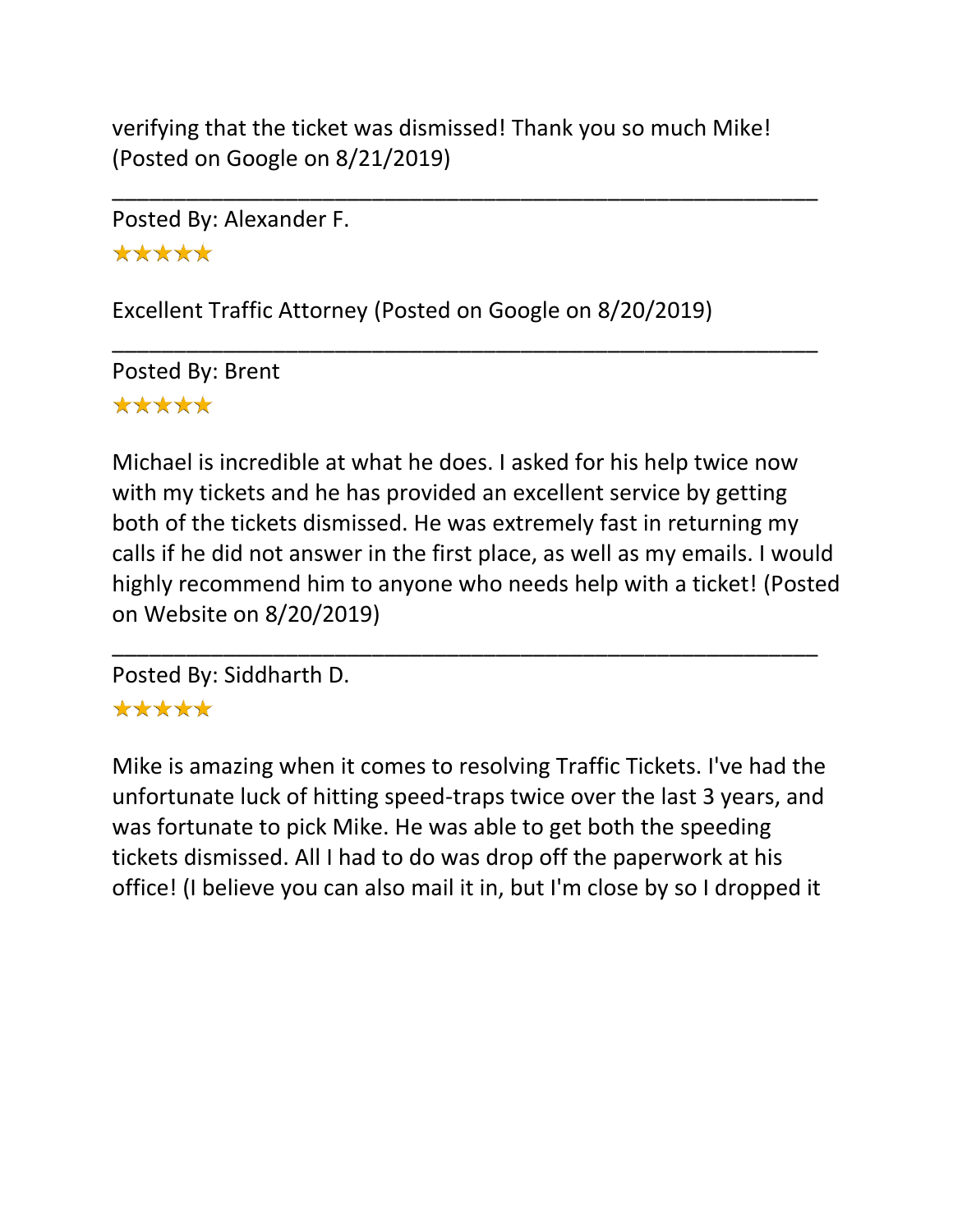off). 10/10, would strongly recommend Mike! (Posted on Google on 8/19/2019)

\_\_\_\_\_\_\_\_\_\_\_\_\_\_\_\_\_\_\_\_\_\_\_\_\_\_\_\_\_\_\_\_\_\_\_\_\_\_\_\_\_\_\_\_\_\_\_\_\_\_\_\_\_\_\_\_\_

Posted By: Rayton L.

\*\*\*\*\*

Very profesional and easy to work with. Would recommend 100% (Posted on Google on 8/19/2019)

\_\_\_\_\_\_\_\_\_\_\_\_\_\_\_\_\_\_\_\_\_\_\_\_\_\_\_\_\_\_\_\_\_\_\_\_\_\_\_\_\_\_\_\_\_\_\_\_\_\_\_\_\_\_\_\_\_

Posted By: Randy G.

## \*\*\*\*\*

My son had three moving violations within his first year of driving. All three never hit his driving record. Very pleased with the outcome. (Posted on Website on 8/18/2019)

\_\_\_\_\_\_\_\_\_\_\_\_\_\_\_\_\_\_\_\_\_\_\_\_\_\_\_\_\_\_\_\_\_\_\_\_\_\_\_\_\_\_\_\_\_\_\_\_\_\_\_\_\_\_\_\_\_

Posted By: Sage H.

### \*\*\*\*\*

Dismissed my speeding ticket and my infraction for not having my drivers on me at the time of me getting pulled over will definitely use his services again if I have to. (Posted on Google on 8/17/2019)

\_\_\_\_\_\_\_\_\_\_\_\_\_\_\_\_\_\_\_\_\_\_\_\_\_\_\_\_\_\_\_\_\_\_\_\_\_\_\_\_\_\_\_\_\_\_\_\_\_\_\_\_\_\_\_\_\_

Posted By: Gus H. \*\*\*\*\*

I have been a loyal client of Michael Sheehan's for nearly 20 years. From when I was in my early 20's going ridiculously too fast on my motorcycle to now in my 40's, running a construction company, I have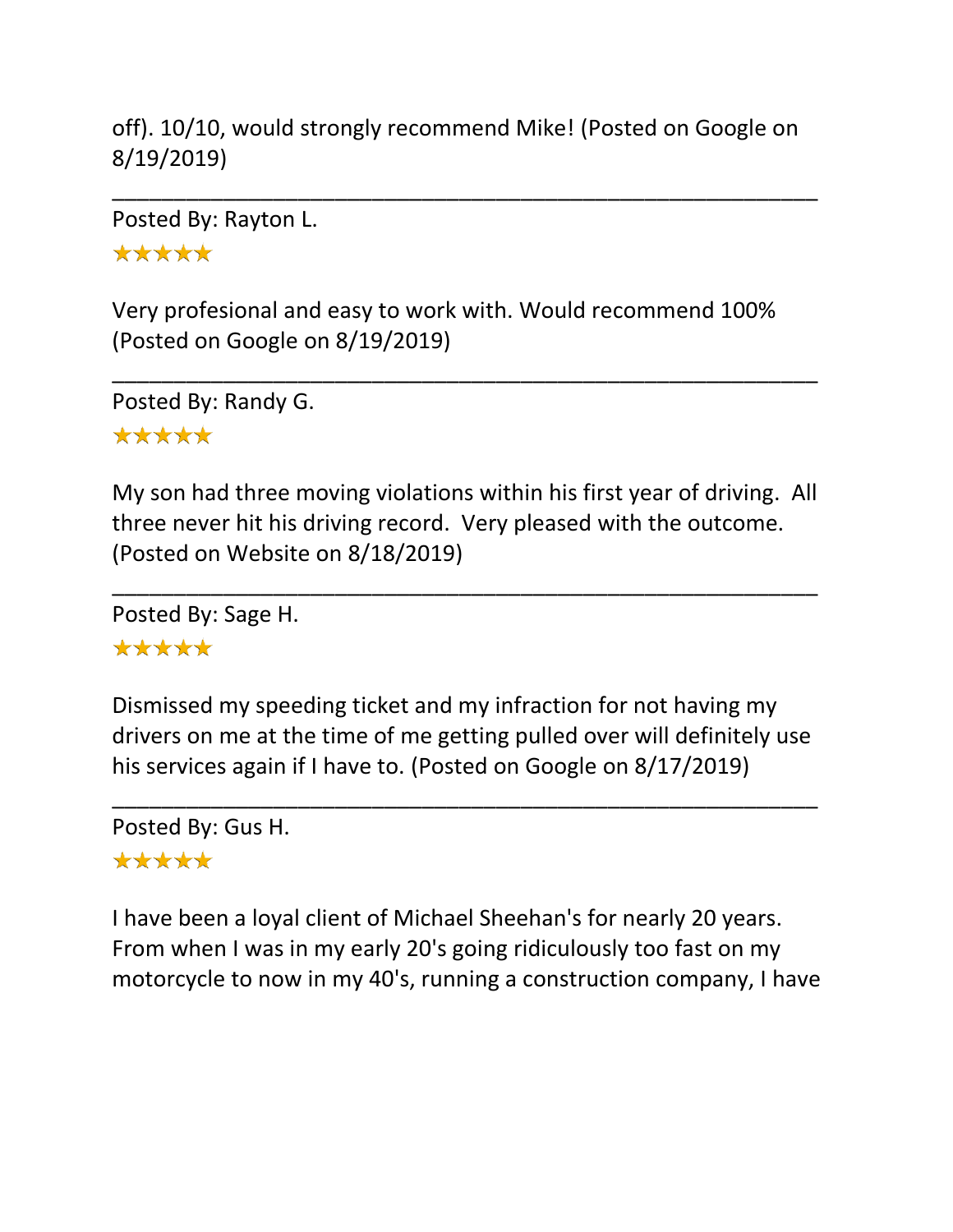sent Mike all of my tickets and my wifes tickets. (Posted on Google on 8/15/2019)

\_\_\_\_\_\_\_\_\_\_\_\_\_\_\_\_\_\_\_\_\_\_\_\_\_\_\_\_\_\_\_\_\_\_\_\_\_\_\_\_\_\_\_\_\_\_\_\_\_\_\_\_\_\_\_\_\_

Posted By: David S.

\*\*\*\*\*

I got two tickets within a month of each other and Michael dismissed both of them. One was on the way to Eastern Washington and I didn't have to drive out to their court! Thanks again Michael! (Posted on Google on 8/13/2019)

\_\_\_\_\_\_\_\_\_\_\_\_\_\_\_\_\_\_\_\_\_\_\_\_\_\_\_\_\_\_\_\_\_\_\_\_\_\_\_\_\_\_\_\_\_\_\_\_\_\_\_\_\_\_\_\_\_

Posted By: Mohan N.

#### \*\*\*\*\*

I received my first ever ticket at a new left turn restriction, was worried. I contacted Michael after looking at good reviews. As stated in reviews he is best traffic attorney. He assured me and said he would work with the courts to have the ticket dismissed. He was clear with his communication, easy to work with and got the job done. I would highly recommend him. (Posted on Google on 8/11/2019)

\_\_\_\_\_\_\_\_\_\_\_\_\_\_\_\_\_\_\_\_\_\_\_\_\_\_\_\_\_\_\_\_\_\_\_\_\_\_\_\_\_\_\_\_\_\_\_\_\_\_\_\_\_\_\_\_\_

Posted By: Taeya L.

# \*\*\*\*\*

So thrilled with Mike's representation. He really helped our son get a fair shake from the legal system. Thank you Mike! (Posted on Google on 8/8/2019)

\_\_\_\_\_\_\_\_\_\_\_\_\_\_\_\_\_\_\_\_\_\_\_\_\_\_\_\_\_\_\_\_\_\_\_\_\_\_\_\_\_\_\_\_\_\_\_\_\_\_\_\_\_\_\_\_\_

Posted By: Chris S. \*\*\*\*\*

Mike Sheehan is probably one of the BEST attorneys I've found to date! He's honest, proactive, follows-up and GETS YOU OUT OF TICKETS!!!!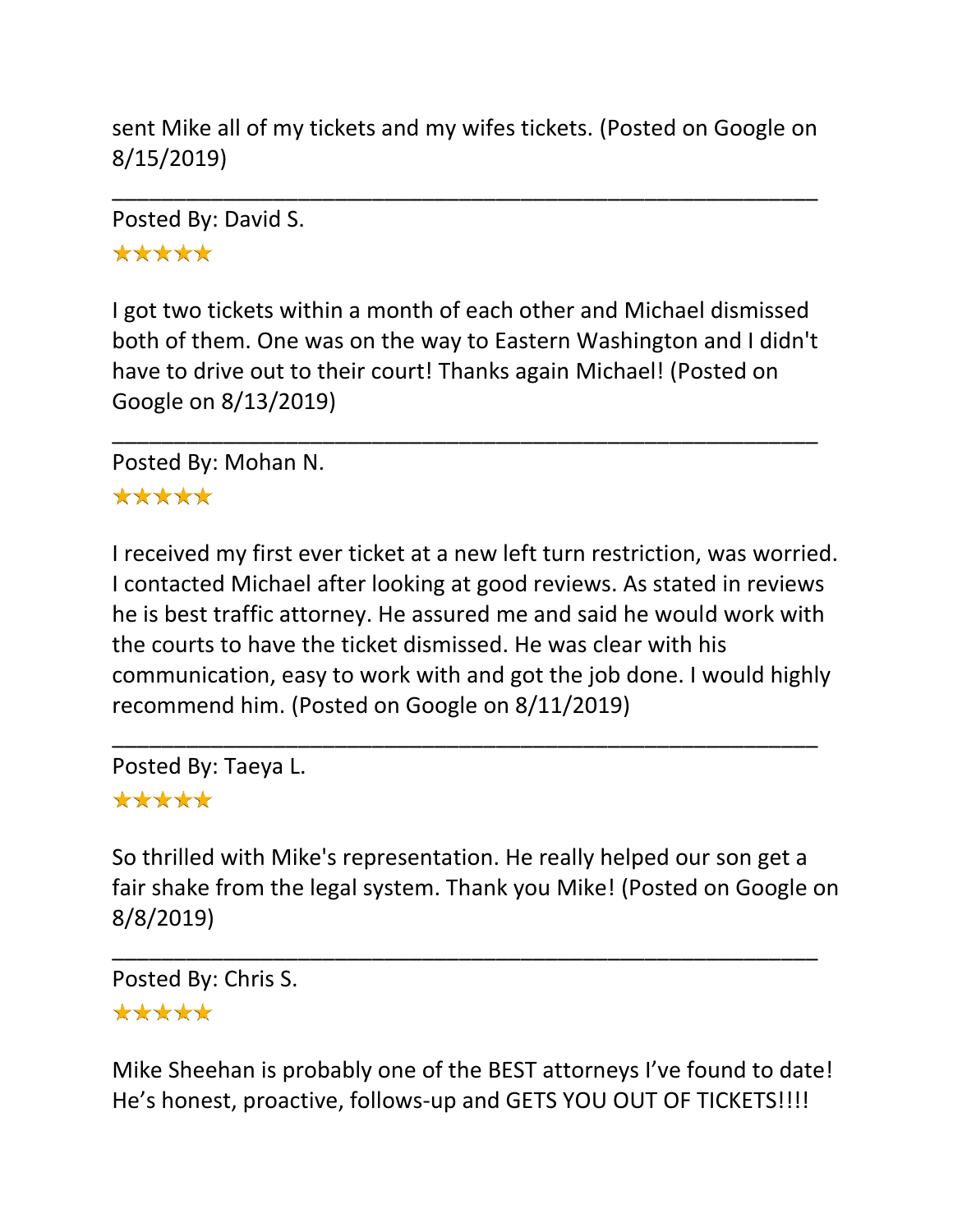Not to shame myself to much, but Mike and I are on a first name basis! He has fought multiple tickets for me (most in Eastern, Wa) on several occasions. He'll give it to you straight, no bs, will tell you whether he can win or not - which most attorneys wouldn't do. If he doesn't think he'll win, he won't waste your time. (Posted on Google on 8/1/2019)

\_\_\_\_\_\_\_\_\_\_\_\_\_\_\_\_\_\_\_\_\_\_\_\_\_\_\_\_\_\_\_\_\_\_\_\_\_\_\_\_\_\_\_\_\_\_\_\_\_\_\_\_\_\_\_\_\_

Posted By: Daniel G.

# \*\*\*\*\*

I found out about Michael from my older brother David who had quite a few speeding tickets to fight out on the Interstate.. I used his services and right now i am 4 and 0! I have never, ever been let down, and i don't even have to show up to traffic court he handles EVERYTHING! When it comes to traffic tickets and trouble worry free is the way to be. Just make the call and he does the ALL the rest ;) (Posted on Google on 7/31/2019)

\_\_\_\_\_\_\_\_\_\_\_\_\_\_\_\_\_\_\_\_\_\_\_\_\_\_\_\_\_\_\_\_\_\_\_\_\_\_\_\_\_\_\_\_\_\_\_\_\_\_\_\_\_\_\_\_\_ Posted By: Emmah \*\*\*\*\*

Michael was grand!! I would definitely recommend him to anyone. He got my ticket dismissed at no additional cost. Michael, handled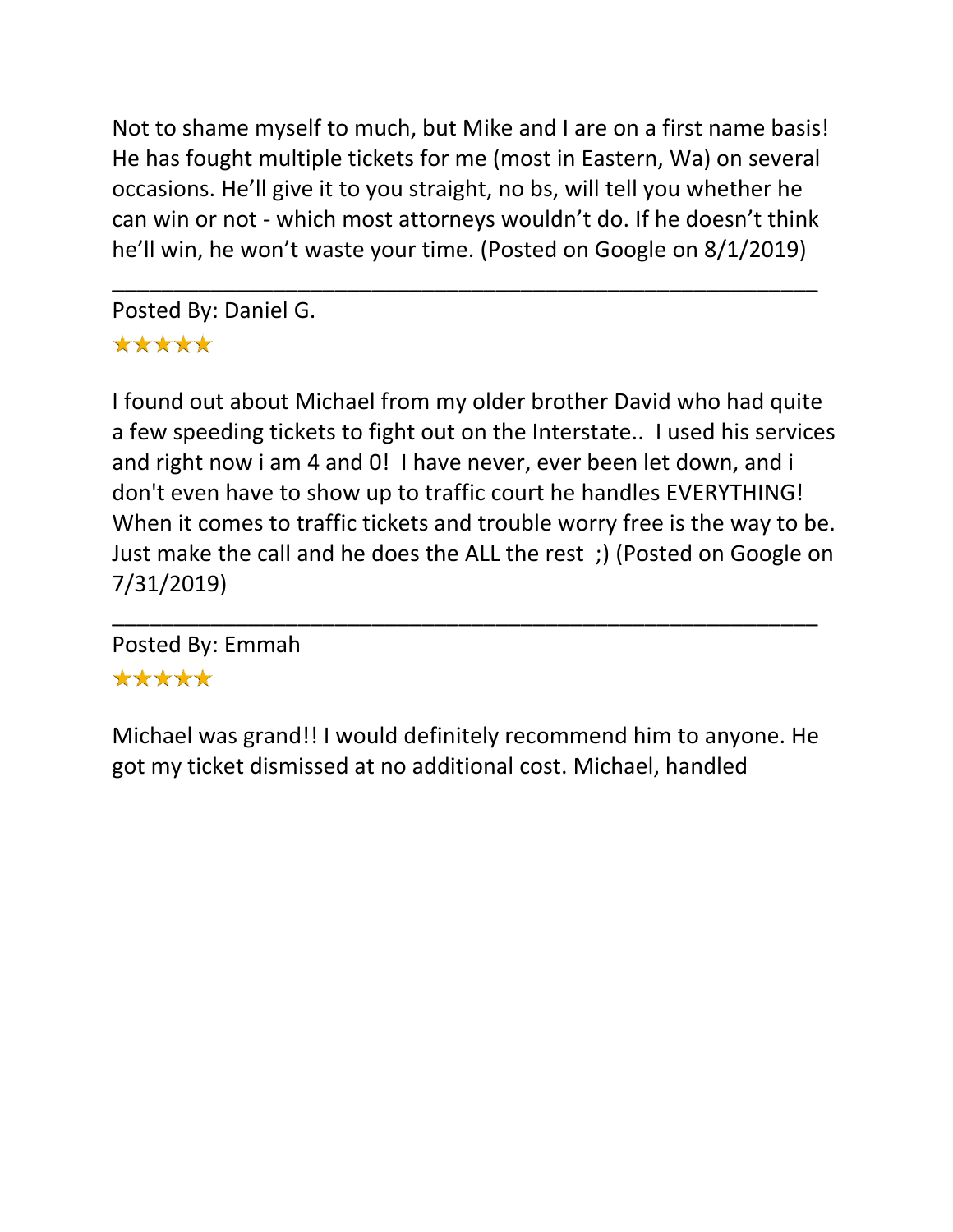everything and updated me at all times. I'm grateful. (Posted on AVVO on 7/26/2019)

\_\_\_\_\_\_\_\_\_\_\_\_\_\_\_\_\_\_\_\_\_\_\_\_\_\_\_\_\_\_\_\_\_\_\_\_\_\_\_\_\_\_\_\_\_\_\_\_\_\_\_\_\_\_\_\_\_

Posted By: Ardian A \*\*\*\*\*

Very professional and easy to talk with. He took care of my traffic violation. I didn't need to miss a day of work. (Posted on Google on 7/25/2019)

\_\_\_\_\_\_\_\_\_\_\_\_\_\_\_\_\_\_\_\_\_\_\_\_\_\_\_\_\_\_\_\_\_\_\_\_\_\_\_\_\_\_\_\_\_\_\_\_\_\_\_\_\_\_\_\_\_

Posted By: Cade J \*\*\*\*\*

Very professional and in control, very happy with his services (Posted on Google on 7/24/2019)

\_\_\_\_\_\_\_\_\_\_\_\_\_\_\_\_\_\_\_\_\_\_\_\_\_\_\_\_\_\_\_\_\_\_\_\_\_\_\_\_\_\_\_\_\_\_\_\_\_\_\_\_\_\_\_\_\_

Posted By: Rod D.

### \*\*\*\*\*

My 16 yr old son received a speeding ticket that he was required to deal with. He called Mike and Mike worked with him to get the ticket dismissed. He was clear with his communication, easy to work with and got the job done. I would highly recommend him. (Posted on Yelp on 7/18/2019)

\_\_\_\_\_\_\_\_\_\_\_\_\_\_\_\_\_\_\_\_\_\_\_\_\_\_\_\_\_\_\_\_\_\_\_\_\_\_\_\_\_\_\_\_\_\_\_\_\_\_\_\_\_\_\_\_\_

# Posted By: Mark L.

# \*\*\*\*\*

I was referred to Mike a few years ago and have used his services for several tickets, all of which have had favorable results and kept my driving record clean and my insurance premiums low. Out of 4 cases, 3 where smissed and 1 was negotiated for a non-moving violation with the condition I do a online in-attention to driving course. The infraction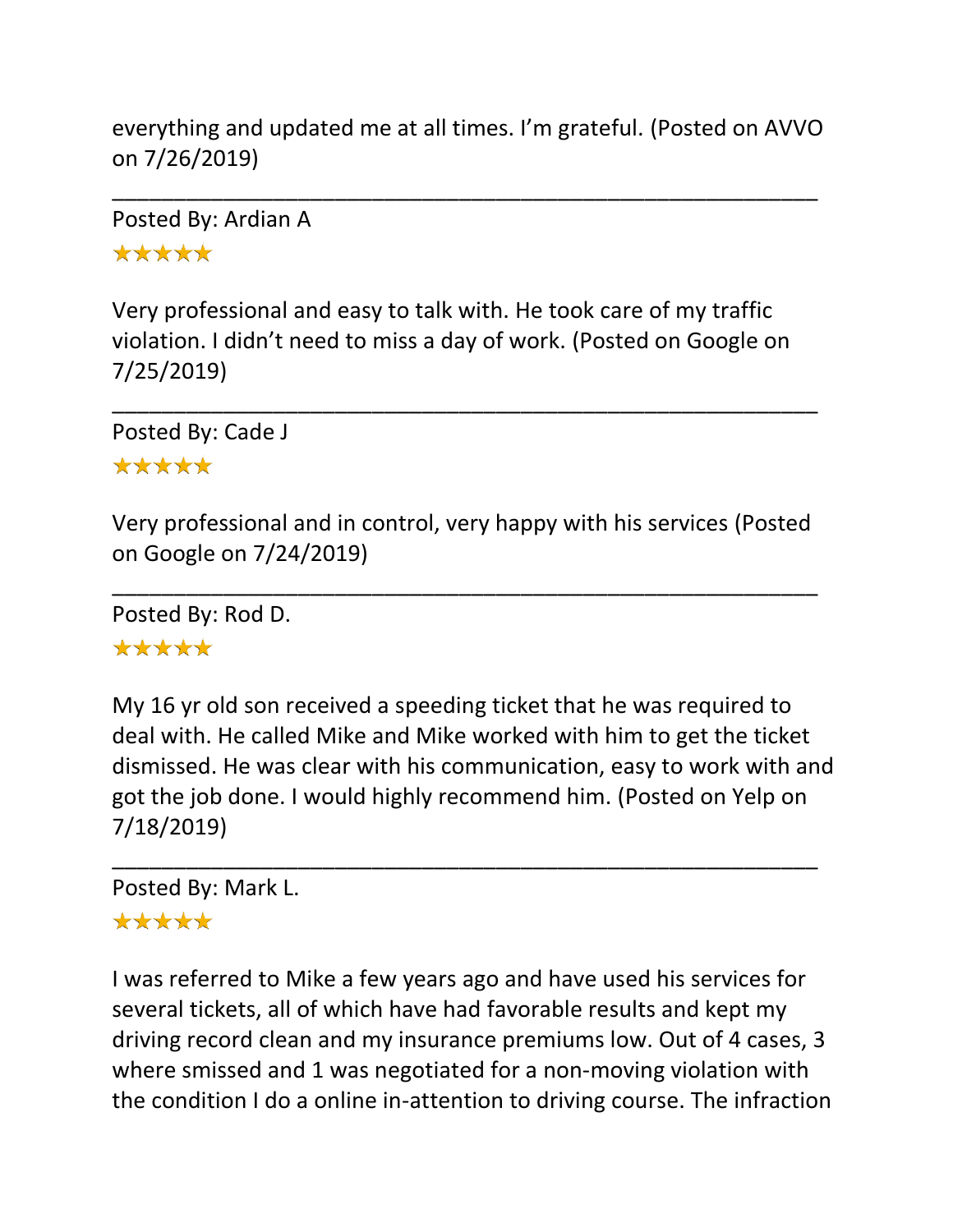that was negotiated was a speeding ticket that I felt I had no case against, so I was pleased for opportunity to keep it off my record. His office has always been attentive and professional and I refer him to all my friends and family. Sincerely, Mark (Posted on Yelp on 7/15/2019)

\_\_\_\_\_\_\_\_\_\_\_\_\_\_\_\_\_\_\_\_\_\_\_\_\_\_\_\_\_\_\_\_\_\_\_\_\_\_\_\_\_\_\_\_\_\_\_\_\_\_\_\_\_\_\_\_\_

Posted By: Deann P \*\*\*\*\*

We hired Mike to help with my sons driving ticket. I honestly didn't think anyone could get him out of it, Mike surprised me and got it dismissed! I'd highly recommend him. (Posted on Google on 7/13/2019)

\_\_\_\_\_\_\_\_\_\_\_\_\_\_\_\_\_\_\_\_\_\_\_\_\_\_\_\_\_\_\_\_\_\_\_\_\_\_\_\_\_\_\_\_\_\_\_\_\_\_\_\_\_\_\_\_\_

Posted By: Lauren F \*\*\*\*\*

My boyfriend is a truck driver by trade and he had been going to Mr. Sheehan for his traffic infractions for the last several years. I must say that he never failed him and he always worked hard to give his clients the best results and service. I highly recommend him because he will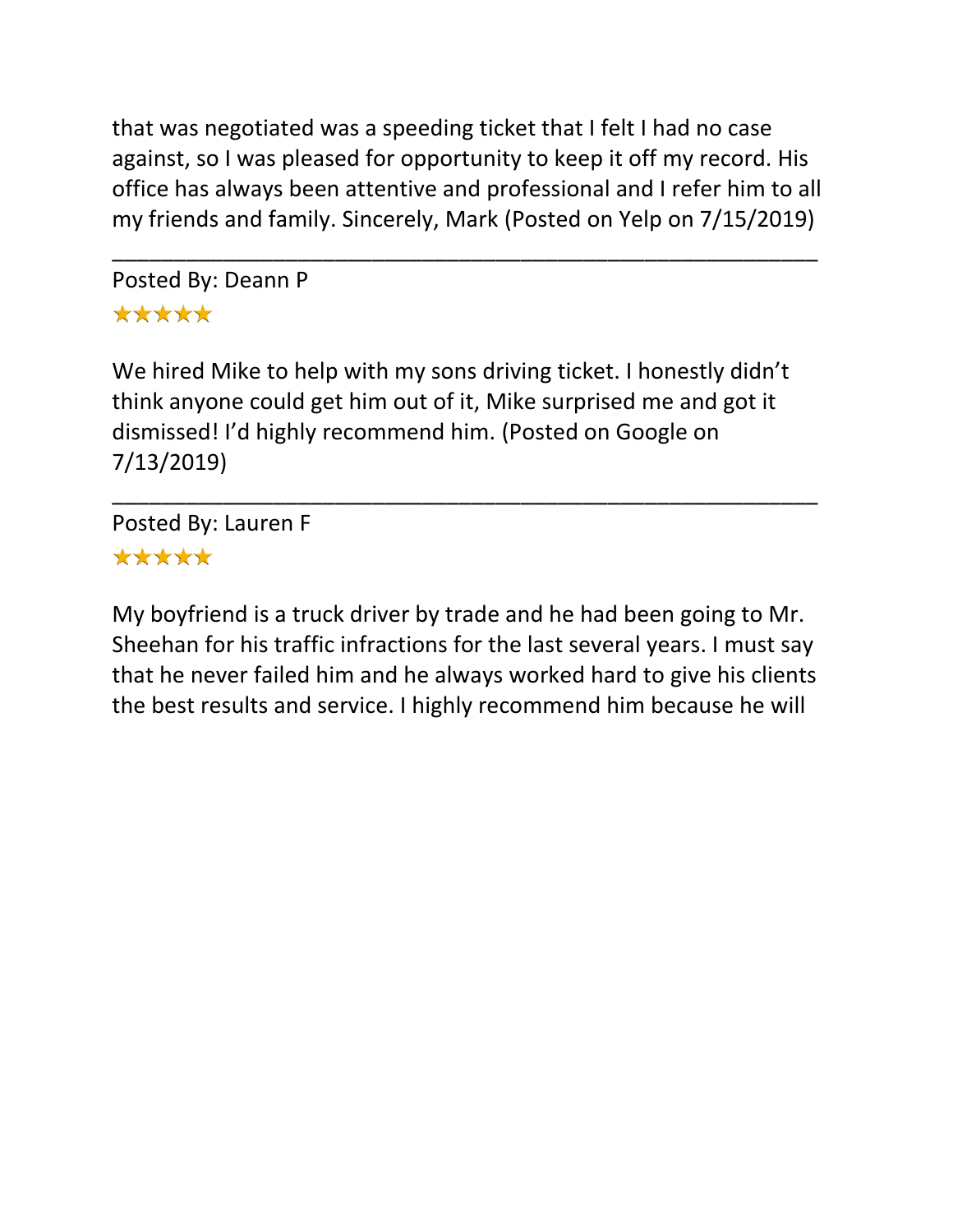never fail you. Thank you, Mr. Sheehan. Aziz D. (Posted on Google on 7/12/2019)

\_\_\_\_\_\_\_\_\_\_\_\_\_\_\_\_\_\_\_\_\_\_\_\_\_\_\_\_\_\_\_\_\_\_\_\_\_\_\_\_\_\_\_\_\_\_\_\_\_\_\_\_\_\_\_\_\_

Posted By: Deann P. \*\*\*\*\*

Mike was great. He got my sons ticket dismissed when I didn't think it was possible! I'd highly recommend him. (Posted on Yelp on 7/13/2019)

\_\_\_\_\_\_\_\_\_\_\_\_\_\_\_\_\_\_\_\_\_\_\_\_\_\_\_\_\_\_\_\_\_\_\_\_\_\_\_\_\_\_\_\_\_\_\_\_\_\_\_\_\_\_\_\_\_

Posted By: Caro B. \*\*\*\*\*

He was recommended to me by my brother after I had a bad experience with someone else. I am so happy my brother recommended me because he is super professional and simply makes tickets disappear. (Posted on Yelp on 6/28/2019)

\_\_\_\_\_\_\_\_\_\_\_\_\_\_\_\_\_\_\_\_\_\_\_\_\_\_\_\_\_\_\_\_\_\_\_\_\_\_\_\_\_\_\_\_\_\_\_\_\_\_\_\_\_\_\_\_\_

Posted By: Hunter S.

### \*\*\*\*\*

Michael got my HOV lane violation ticket dismissed with a fair price and no work on my end. He answered all my questions and explained everything clearly. I couldn't be happier with his service. Thanks Michael!! (Posted on Yelp on 6/27/2019)

\_\_\_\_\_\_\_\_\_\_\_\_\_\_\_\_\_\_\_\_\_\_\_\_\_\_\_\_\_\_\_\_\_\_\_\_\_\_\_\_\_\_\_\_\_\_\_\_\_\_\_\_\_\_\_\_\_

Posted By: Hunter S.

## \*\*\*\*\*

Michael got my HOV lane violation ticket dismissed with a fair price and no work on my end. He answered all my questions and explained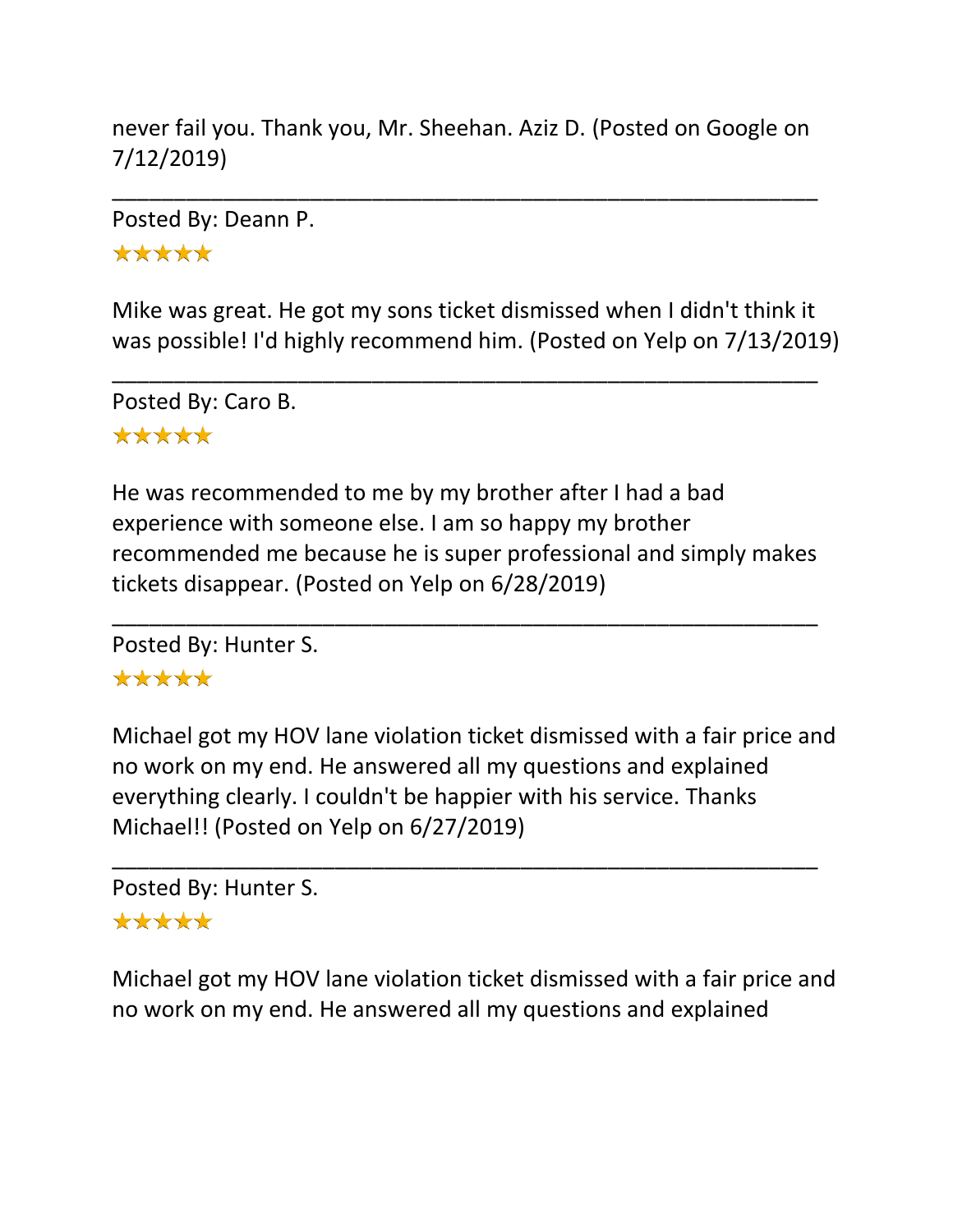everything clearly. I couldn't be happier with his service. Thanks Michael!! (Posted on AVVO on 6/27/2019)

\_\_\_\_\_\_\_\_\_\_\_\_\_\_\_\_\_\_\_\_\_\_\_\_\_\_\_\_\_\_\_\_\_\_\_\_\_\_\_\_\_\_\_\_\_\_\_\_\_\_\_\_\_\_\_\_\_

Posted By: Eli T. \*\*\*\*\*

Michael is an absolute joy to work with. Prompt, professional, and friendly, I haven't had a single issue or disappointment with him. I've used him I believe 4 times. All but one time my tickets were outright dismissed (including a negligent 2nd degree). The one time it was not, the ticket was reduced to a non-moving violation, which Michael had informed me was the most likely scenario before he even accepted payment. In addition, he's helped my friends, and my girlfriend, and has gotten another 3 tickets that I can think of successfully dismissed for them. I won't refer anyone to another attorney. Michael is as good as they come to me. (Posted on Yelp on 6/23/2019)

Posted By: Andrew M.

# \*\*\*\*\*

I was referred to Mike by a friend after getting a speeding ticket for passing another vehicle in the Enumclaw area... You got to go a little fast to pass! Mike represented me for \$300 - the ticket cost was around

\_\_\_\_\_\_\_\_\_\_\_\_\_\_\_\_\_\_\_\_\_\_\_\_\_\_\_\_\_\_\_\_\_\_\_\_\_\_\_\_\_\_\_\_\_\_\_\_\_\_\_\_\_\_\_\_\_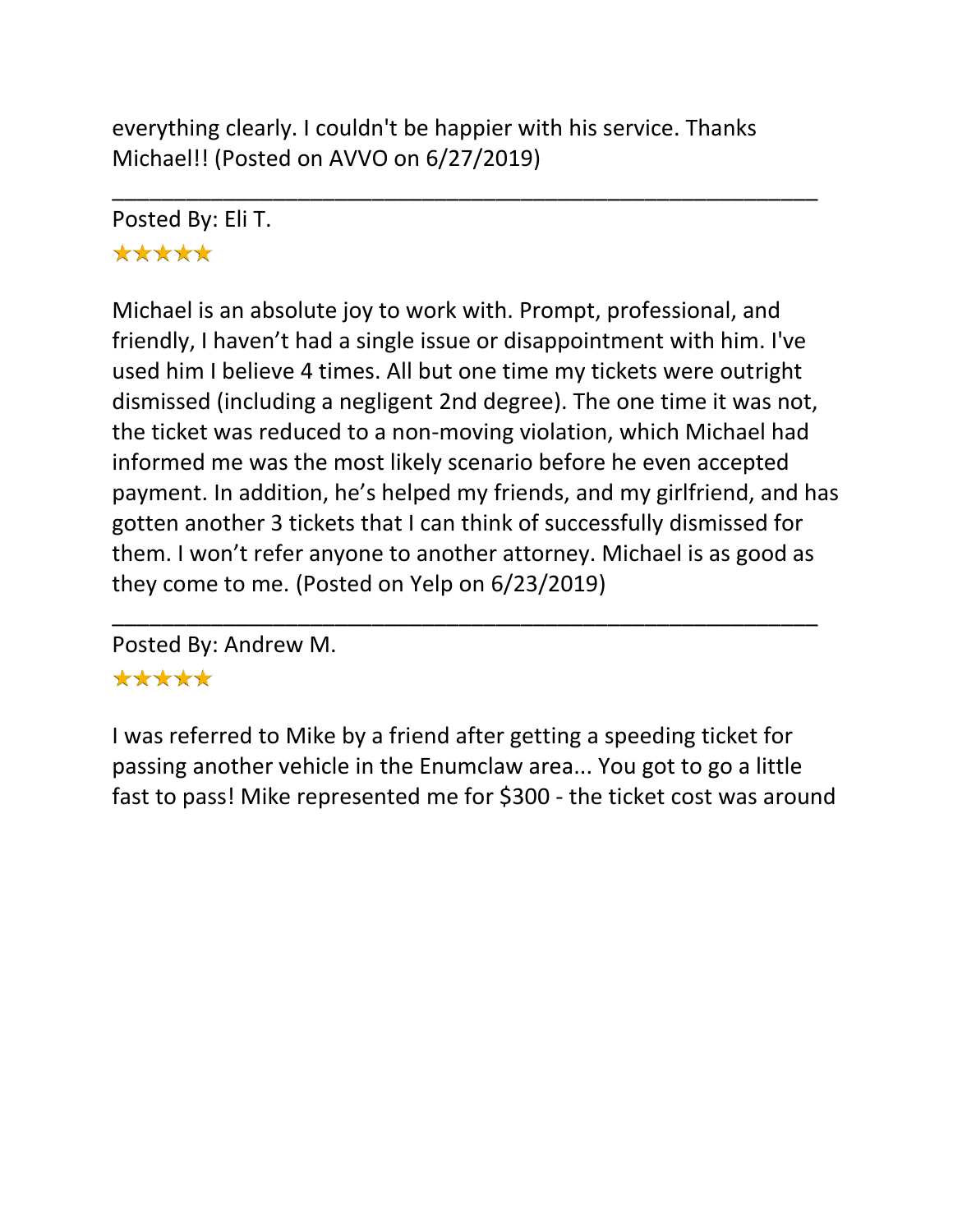\$270. Mike was able to get the ticket dropped and off of my insurance record. I would recommend Mike! (Posted on Yelp on 6/21/2019)

\_\_\_\_\_\_\_\_\_\_\_\_\_\_\_\_\_\_\_\_\_\_\_\_\_\_\_\_\_\_\_\_\_\_\_\_\_\_\_\_\_\_\_\_\_\_\_\_\_\_\_\_\_\_\_\_\_

Posted By: Drew \*\*\*\*\*

Excellent job! Michael was great. He explained everything and let me know the next steps. I would highly recommend Michael's services. (Posted on AVVO on 6/19/2019)

\_\_\_\_\_\_\_\_\_\_\_\_\_\_\_\_\_\_\_\_\_\_\_\_\_\_\_\_\_\_\_\_\_\_\_\_\_\_\_\_\_\_\_\_\_\_\_\_\_\_\_\_\_\_\_\_\_

Posted By: Shain P.

## \*\*\*\*\*

I would highly recommend the services of Mr. Sheehan. He has helped me twice and delivered both times. He took care of a cell phone while driving ticket and then shortly after that, I got a speeding ticket. It was a 44MPH in a 25 MPG zone, \$207 fine that was no reduced, but dismissed! Now he's working on my wife's ticket and I'm 100% confident in his ability to take care of it. (Posted on Yelp on 6/14/2019)

\_\_\_\_\_\_\_\_\_\_\_\_\_\_\_\_\_\_\_\_\_\_\_\_\_\_\_\_\_\_\_\_\_\_\_\_\_\_\_\_\_\_\_\_\_\_\_\_\_\_\_\_\_\_\_\_\_

Posted By: Dena B. \*\*\*\*\*

My family has used Michael Sheehan for many years for a few different traffic infractions and we've referred many of our friends and family and he has taken care of all of us. It's an easy process...pay him for his time and service, he shows up and represents you and everything is taken care of. We haven't had a ticket yet that hasn't been dismissed and doesn't show up on our records. He truly is worth the time, effort and money to have him represent you rather than chancing paying for a ticket and having it on your record for years. Hopefully no tickets come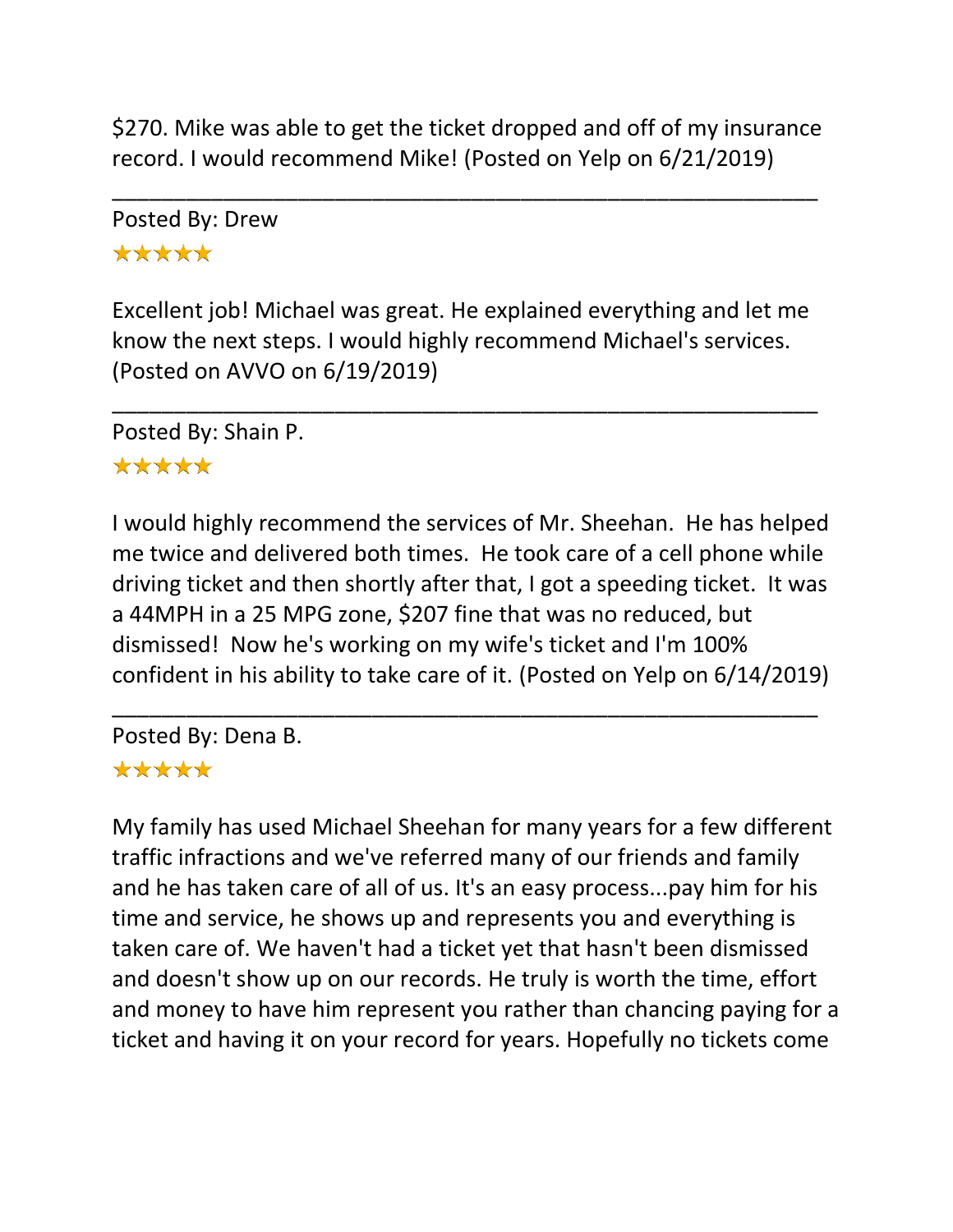our way but if it were to happen we'd definitely use his services again. Thank you for helping us out! :) (Posted on Google on 5/31/2019)

\_\_\_\_\_\_\_\_\_\_\_\_\_\_\_\_\_\_\_\_\_\_\_\_\_\_\_\_\_\_\_\_\_\_\_\_\_\_\_\_\_\_\_\_\_\_\_\_\_\_\_\_\_\_\_\_\_

Posted By: Vladislav G.

\*\*\*\*\*

I have been hiring Michael for the last 5 years and I have nothing but good things to say. Whether it's a traffic violation or a criminal offense Michael has always taken care of me, my friends and my family. He is professional, communicative, and fairly priced. I wouldn't go to anyone else! (Posted on Google on 5/21/2019)

\_\_\_\_\_\_\_\_\_\_\_\_\_\_\_\_\_\_\_\_\_\_\_\_\_\_\_\_\_\_\_\_\_\_\_\_\_\_\_\_\_\_\_\_\_\_\_\_\_\_\_\_\_\_\_\_\_

Posted By: A. Fabian \*\*\*\*\*

I've had the pleasure of working with Michael on two separate occasions and has never let me down. He's professional and very timely with his responses. I'd recommend his services to anyone that may find themselves in similar situations as myself. (Posted on Google on 5/20/2019)

\_\_\_\_\_\_\_\_\_\_\_\_\_\_\_\_\_\_\_\_\_\_\_\_\_\_\_\_\_\_\_\_\_\_\_\_\_\_\_\_\_\_\_\_\_\_\_\_\_\_\_\_\_\_\_\_\_ Posted By: Mikal B.

# \*\*\*\*\*

Called him up, was concerned he wouldn't take my case because I waited until less than a month before my trial date. Took my case and a month later got an Email saying my case was dismissed! Very pleased,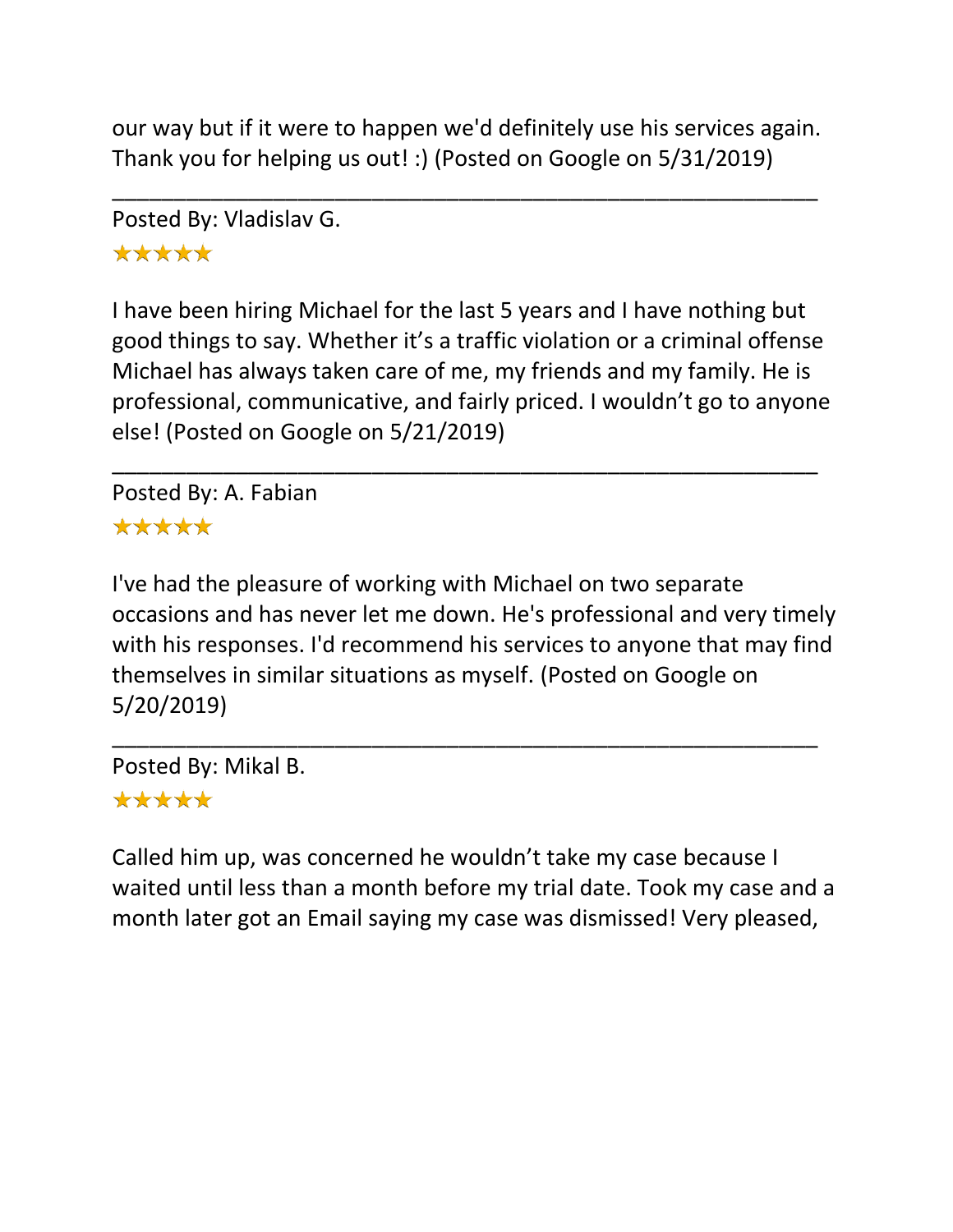hopefully won't have to, but I will be using Michael D. Sheehan again if needed! Thank you!! (Posted on Google on 5/15/2019)

\_\_\_\_\_\_\_\_\_\_\_\_\_\_\_\_\_\_\_\_\_\_\_\_\_\_\_\_\_\_\_\_\_\_\_\_\_\_\_\_\_\_\_\_\_\_\_\_\_\_\_\_\_\_\_\_\_

Posted By: S.E.G \*\*\*\*\*

I would recommend Mr Sheehan. I was referred to him 7 years ago . The clearly have a speeding problem. I have used him 4 times. Maybe 5 times. And I can tell you he has got 4 out of the 5 completely dismissed . The 5th one was reduced to a non moving violation. I'm completely blown away with the level dismissals he has gotten on my behalf. Thanks Mike I really appreciate all the years of taking care of me . (Posted on Yelp on 5/7/2019 1:00:00 AM)

Posted By: Richard \*\*\*\*\*

This man did an exellent job for me. I highly recommend him. Knows the law and how to put it into effect. (Posted on AVVO on 5/7/2019)

\_\_\_\_\_\_\_\_\_\_\_\_\_\_\_\_\_\_\_\_\_\_\_\_\_\_\_\_\_\_\_\_\_\_\_\_\_\_\_\_\_\_\_\_\_\_\_\_\_\_\_\_\_\_\_\_\_

\_\_\_\_\_\_\_\_\_\_\_\_\_\_\_\_\_\_\_\_\_\_\_\_\_\_\_\_\_\_\_\_\_\_\_\_\_\_\_\_\_\_\_\_\_\_\_\_\_\_\_\_\_\_\_\_\_

Posted By: David Cho \*\*\*\*\*

I've been using Mr. Sheehan for all of my traffic infractions ever since he was recommended to me by a close friend. I've already recommended him to family and friends on several occasions and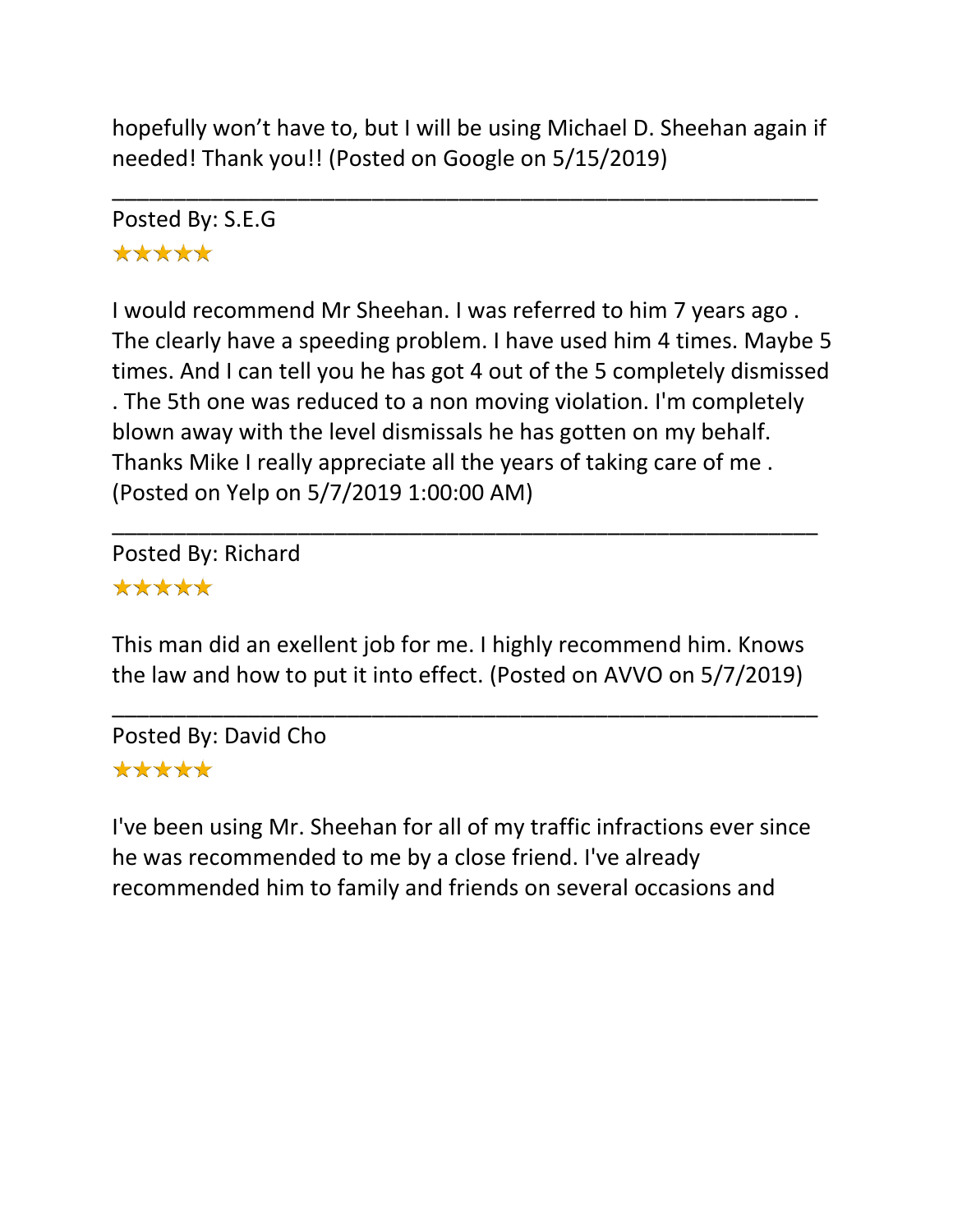they've had great success in getting their tickets dismissed! (Posted on Google on 5/6/2019)

\_\_\_\_\_\_\_\_\_\_\_\_\_\_\_\_\_\_\_\_\_\_\_\_\_\_\_\_\_\_\_\_\_\_\_\_\_\_\_\_\_\_\_\_\_\_\_\_\_\_\_\_\_\_\_\_\_

Posted By: Ray A. \*\*\*\*\*

Mike provided excellent service and handled my ticket for me. I've tried to fight tickets before unsuccessfully but he was able to dismiss my ticket and I'm very appreciative. I was referred to him by a friend and I would refer him to anyone needing assistance in the future. Thanks! (Posted on Website on 5/6/2019)

\_\_\_\_\_\_\_\_\_\_\_\_\_\_\_\_\_\_\_\_\_\_\_\_\_\_\_\_\_\_\_\_\_\_\_\_\_\_\_\_\_\_\_\_\_\_\_\_\_\_\_\_\_\_\_\_\_

Posted By: Jeromy McNally \*\*\*\*\*

Mike was very professional. I didn't even have to meet him in person. I paid him the fee and before I knew it I got a friendly email thanking me for my business and that he gladly was able to dismiss my 110mph speeding ticket. He is quick to respond. I would recommend my family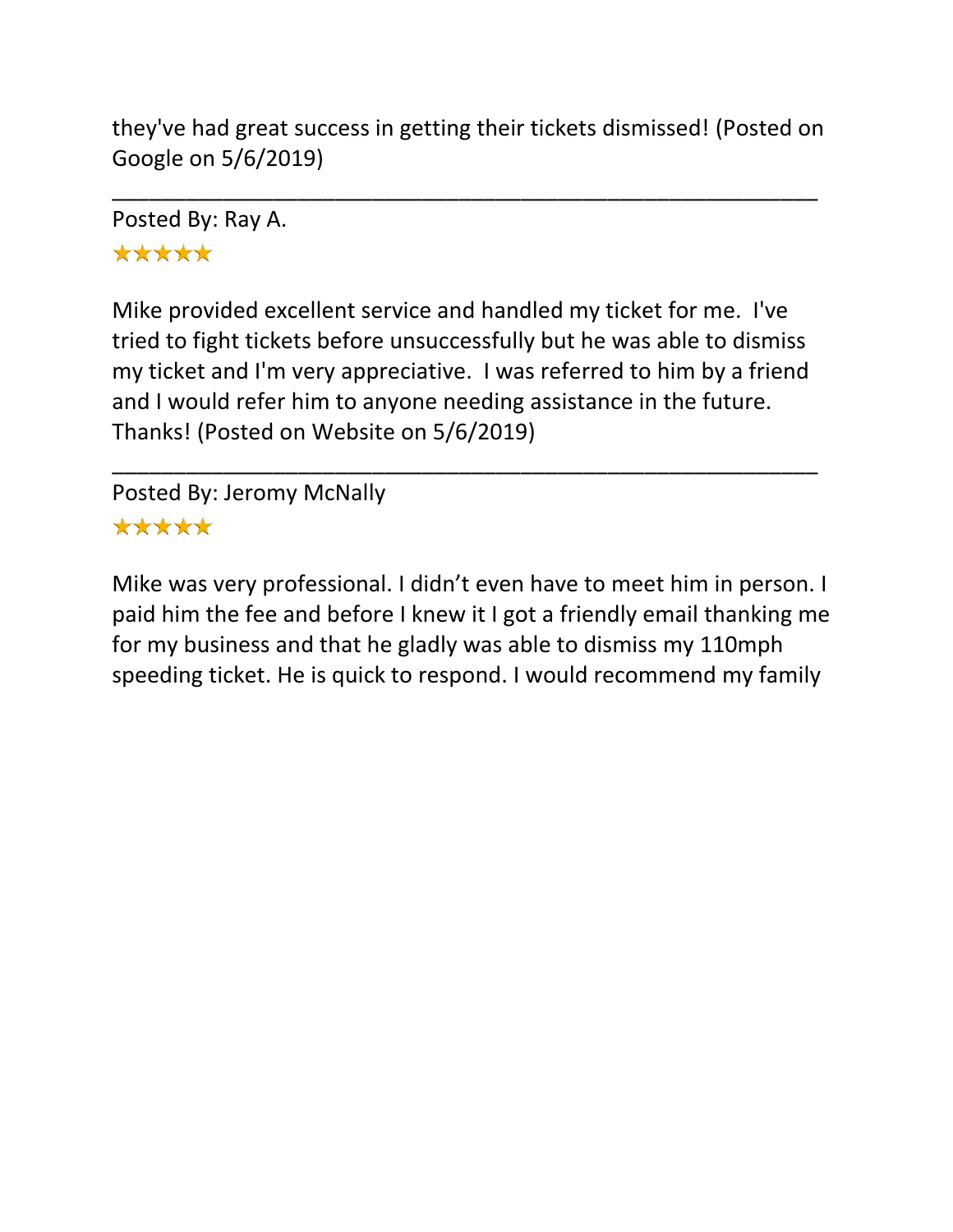members to him. All around a great experience. (Posted on Google on 5/21/2019)

\_\_\_\_\_\_\_\_\_\_\_\_\_\_\_\_\_\_\_\_\_\_\_\_\_\_\_\_\_\_\_\_\_\_\_\_\_\_\_\_\_\_\_\_\_\_\_\_\_\_\_\_\_\_\_\_\_

Posted By: Lori W.

\*\*\*\*\*

Michael Sheehan had my traffic infraction dismissed! What a relief. Won't ever pay those again - will always hire a lawyer to deal with. Thanks Michael! (Posted on Google on 4/20/2019)

\_\_\_\_\_\_\_\_\_\_\_\_\_\_\_\_\_\_\_\_\_\_\_\_\_\_\_\_\_\_\_\_\_\_\_\_\_\_\_\_\_\_\_\_\_\_\_\_\_\_\_\_\_\_\_\_\_

Posted By: Todd G.

## \*\*\*\*\*

Mike Sheehan represented me in court on a traffic accident ticket. He was able to get it dismissed off my record! I will always use him for now on and refer him to all friends and family. Thank you Mr. Sheehan (Posted on Website on 5/1/2019)

\_\_\_\_\_\_\_\_\_\_\_\_\_\_\_\_\_\_\_\_\_\_\_\_\_\_\_\_\_\_\_\_\_\_\_\_\_\_\_\_\_\_\_\_\_\_\_\_\_\_\_\_\_\_\_\_\_

Posted By: Eric S. \*\*\*\*\*

Michael Sheehan is a genuine professional. Within the first 10 seconds of talking to him on the phone I knew I made the right choice by choosing Mr. Sheehan to represent me. He explained everything in detail and made me feel much better about the situation after getting into a car accident that same morning and totaling my vehicle. He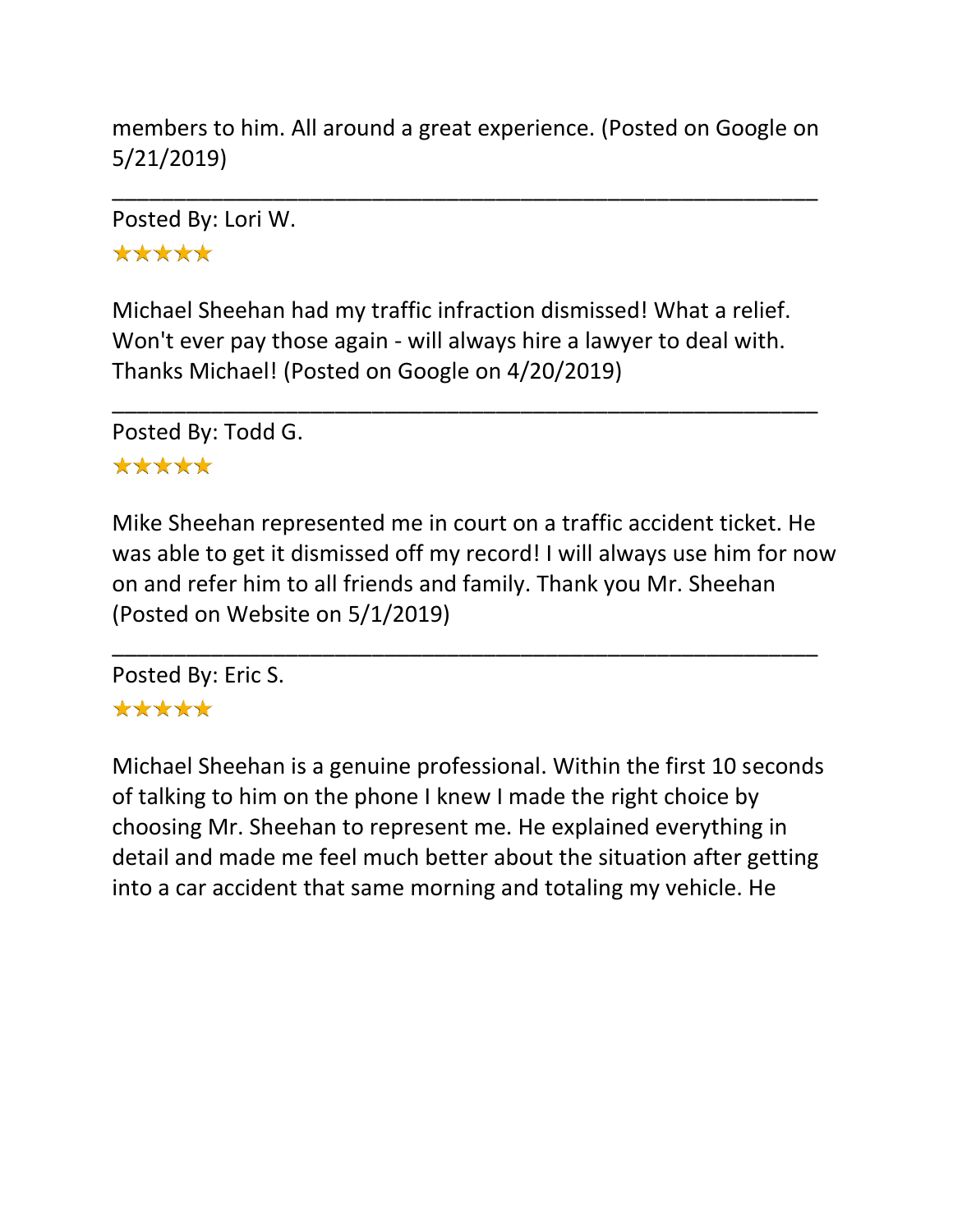helped me to get rid of the speeding ticket they tried to slap me with and at a very reasonable cost. (Posted on Website on 4/30/2019)

\_\_\_\_\_\_\_\_\_\_\_\_\_\_\_\_\_\_\_\_\_\_\_\_\_\_\_\_\_\_\_\_\_\_\_\_\_\_\_\_\_\_\_\_\_\_\_\_\_\_\_\_\_\_\_\_\_

Posted By: Darlene S.

# \*\*\*\*\*

Excellent, professional and reliable. He came through as promised. Would totally use Michael again. He can be 100% trusted. Thank you!!! (Posted on Website on 4/30/2019)

\_\_\_\_\_\_\_\_\_\_\_\_\_\_\_\_\_\_\_\_\_\_\_\_\_\_\_\_\_\_\_\_\_\_\_\_\_\_\_\_\_\_\_\_\_\_\_\_\_\_\_\_\_\_\_\_\_

Posted By: Alex S \*\*\*\*\*

I have been using Mike's services for years, for both my personal tickets, and those of family members and friends. I wouldn't recommend anyone else to dispute my tickets. Time and time again Mike has proven to be the best attorney in the region when it comes to traffic tickets. Though he makes no guarantees,(as no attorney does) he has always been successful in making sure my insurance company doesn't find out about the many speeding tickets that I've received. I will continue to exclusively hire Mr.Sheehan to fight my tickets, and refer all of my people to him when they need the counsel. (Posted on Google on 4/15/2019)

Posted By: John C

### \*\*\*\*\*

MICHAEL D SHEEHAN has represented me in courtroom three times and got all traffic tickets dismissed during 5 years. I didn't have to go to court. He's so professional. I never worried once I'm in his hands.

\_\_\_\_\_\_\_\_\_\_\_\_\_\_\_\_\_\_\_\_\_\_\_\_\_\_\_\_\_\_\_\_\_\_\_\_\_\_\_\_\_\_\_\_\_\_\_\_\_\_\_\_\_\_\_\_\_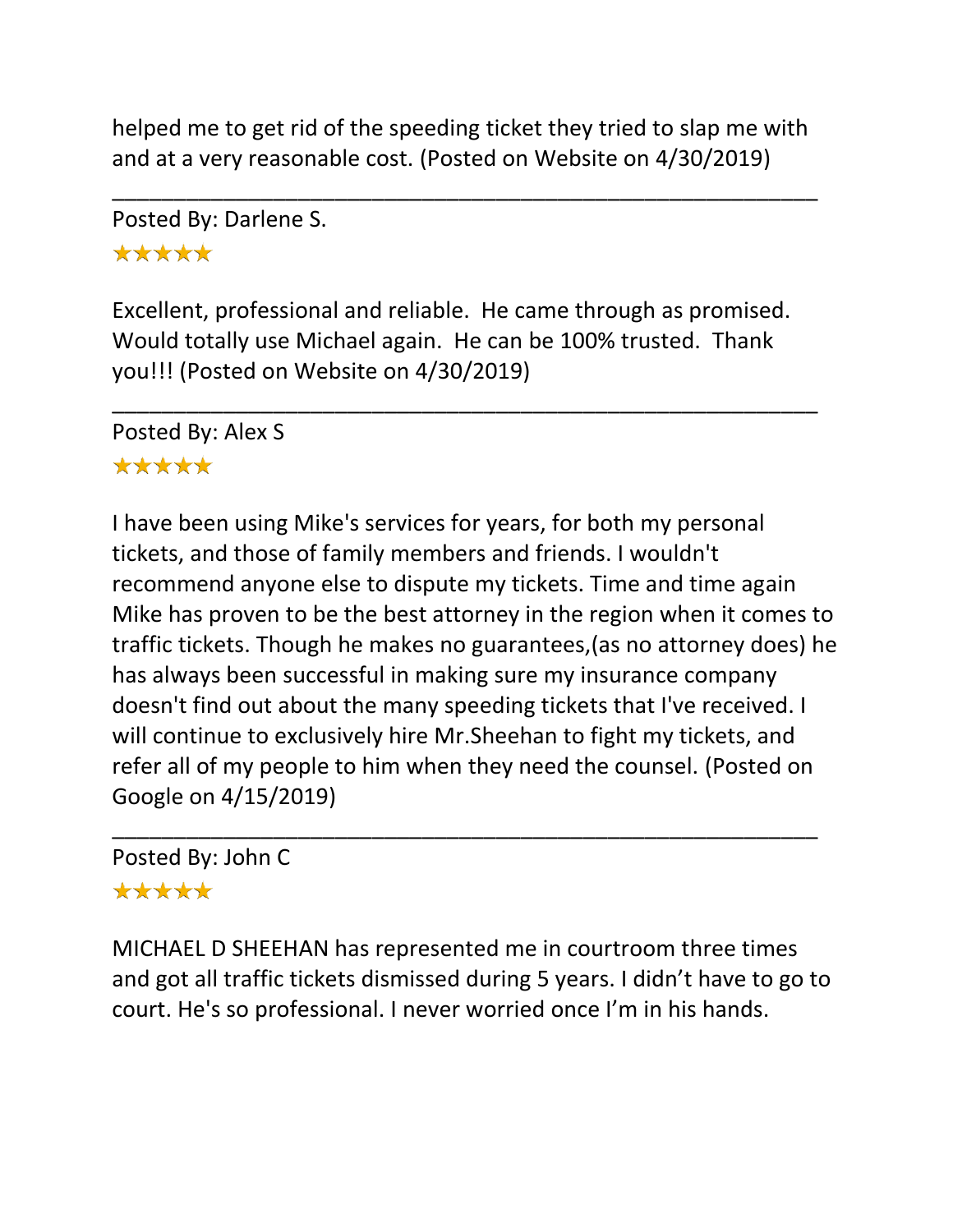Cordially I recommend to everyone. Thank you MICHAEL! (Posted on Google on 3/21/2019)

\_\_\_\_\_\_\_\_\_\_\_\_\_\_\_\_\_\_\_\_\_\_\_\_\_\_\_\_\_\_\_\_\_\_\_\_\_\_\_\_\_\_\_\_\_\_\_\_\_\_\_\_\_\_\_\_\_

Posted By: Court W.

\*\*\*\*\*

Quick professional communication and candid discussion. Does not overpromise and does not underdeliver (Posted on Google on 3/20/2019)

\_\_\_\_\_\_\_\_\_\_\_\_\_\_\_\_\_\_\_\_\_\_\_\_\_\_\_\_\_\_\_\_\_\_\_\_\_\_\_\_\_\_\_\_\_\_\_\_\_\_\_\_\_\_\_\_\_

Posted By: Jano J.

## \*\*\*\*\*

Hello Mr. Sheehan, Thank you very much for your help with this traffic ticket. You did an amazing job. I am happy to recommend you to anyone who might need your assistance." (Posted on Website on 3/20/2019)

\_\_\_\_\_\_\_\_\_\_\_\_\_\_\_\_\_\_\_\_\_\_\_\_\_\_\_\_\_\_\_\_\_\_\_\_\_\_\_\_\_\_\_\_\_\_\_\_\_\_\_\_\_\_\_\_\_

Posted By: Christopher A.

# \*\*\*\*\*

Couldn't have been easier. I went to Sheehan on a recommendation from a friend in the motorcycle community. I spoke to Micheal on the phone, explained my situation, gave him the pertinent detail, and he told me that he could take care of it. I was able to pay over the phone and I didn't have to worry about it again. I received an email the day after the scheduled court date telling me that the infractions had been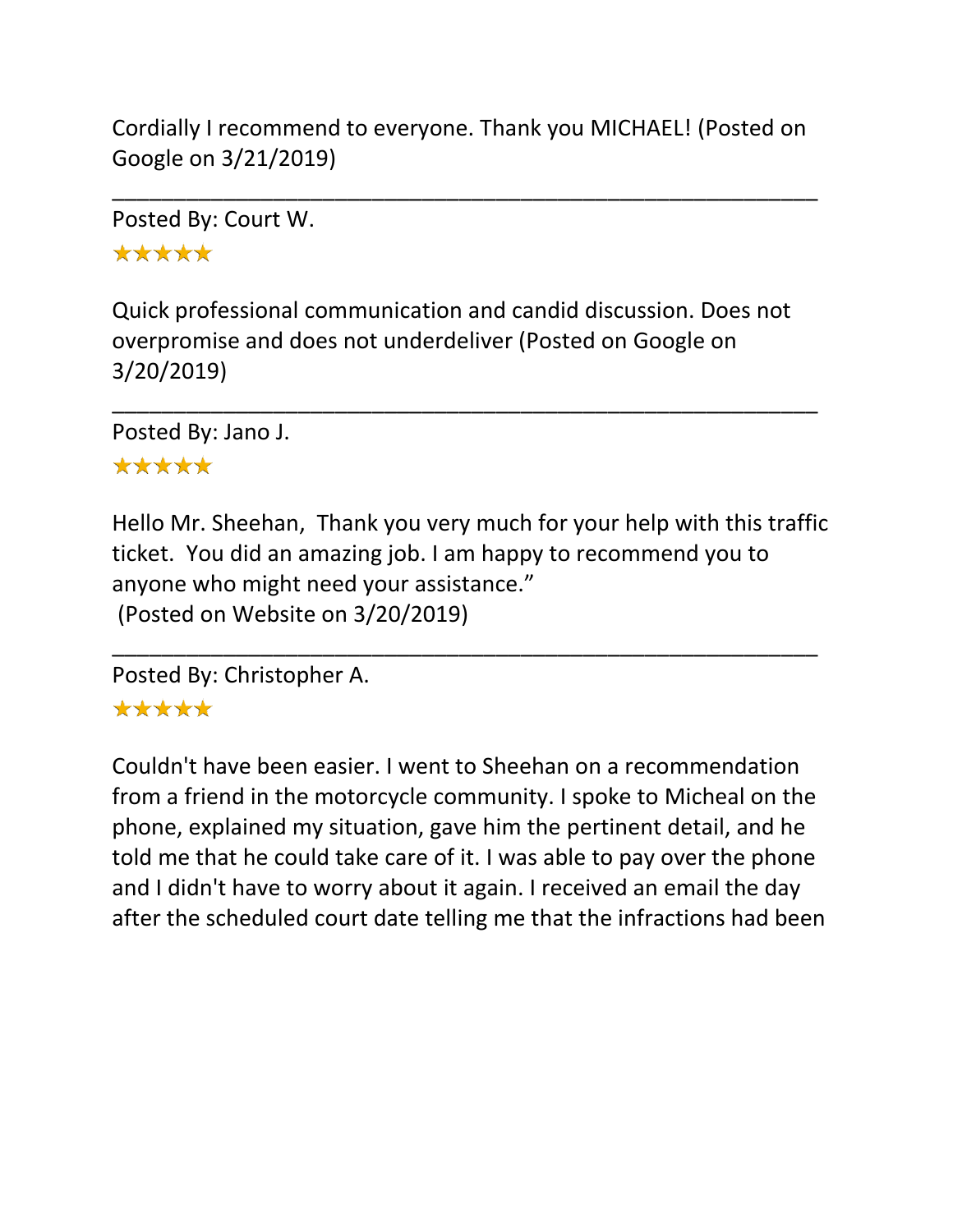dismissed. Painless and effective, would recommend to anyone. (Posted on Google on 3/19/2019)

\_\_\_\_\_\_\_\_\_\_\_\_\_\_\_\_\_\_\_\_\_\_\_\_\_\_\_\_\_\_\_\_\_\_\_\_\_\_\_\_\_\_\_\_\_\_\_\_\_\_\_\_\_\_\_\_\_

Posted By: Shawna R.

# \*\*\*\*\*

"Mr. Sheehan was recommended to me by friends. I found him to be responsive and very knowledgeable. He is direct, which I greatly appreciate, and able to explain what to anticipate each step of the way through the judicial process. Given the depth of his knowledge and familiarity with the "system", he was able to accurately lay out the steps that would be taken and how he would support me, each and every step of the way. I am very grateful for his support!!" (Posted on Website on 3/17/2019)

Posted By: Parise M. \*\*\*\*\*

Easy as 1,2,3 : One try not to receive a ticket. Two if so, well it can all turn out well in the end. Three hundred dollars later your worries will be over! Enjoy! (Posted on Google on 3/13/2019)

\_\_\_\_\_\_\_\_\_\_\_\_\_\_\_\_\_\_\_\_\_\_\_\_\_\_\_\_\_\_\_\_\_\_\_\_\_\_\_\_\_\_\_\_\_\_\_\_\_\_\_\_\_\_\_\_\_

\_\_\_\_\_\_\_\_\_\_\_\_\_\_\_\_\_\_\_\_\_\_\_\_\_\_\_\_\_\_\_\_\_\_\_\_\_\_\_\_\_\_\_\_\_\_\_\_\_\_\_\_\_\_\_\_\_

Posted By: Bill W.

# \*\*\*\*\*

Mike Sheehan has worked closely with our family for years to successfully defend multiple traffic tickets to get them dismissed. He is always quick to respond to our questions, is very professional and genuinely cares about us. He is the ONLY one I would trust to take care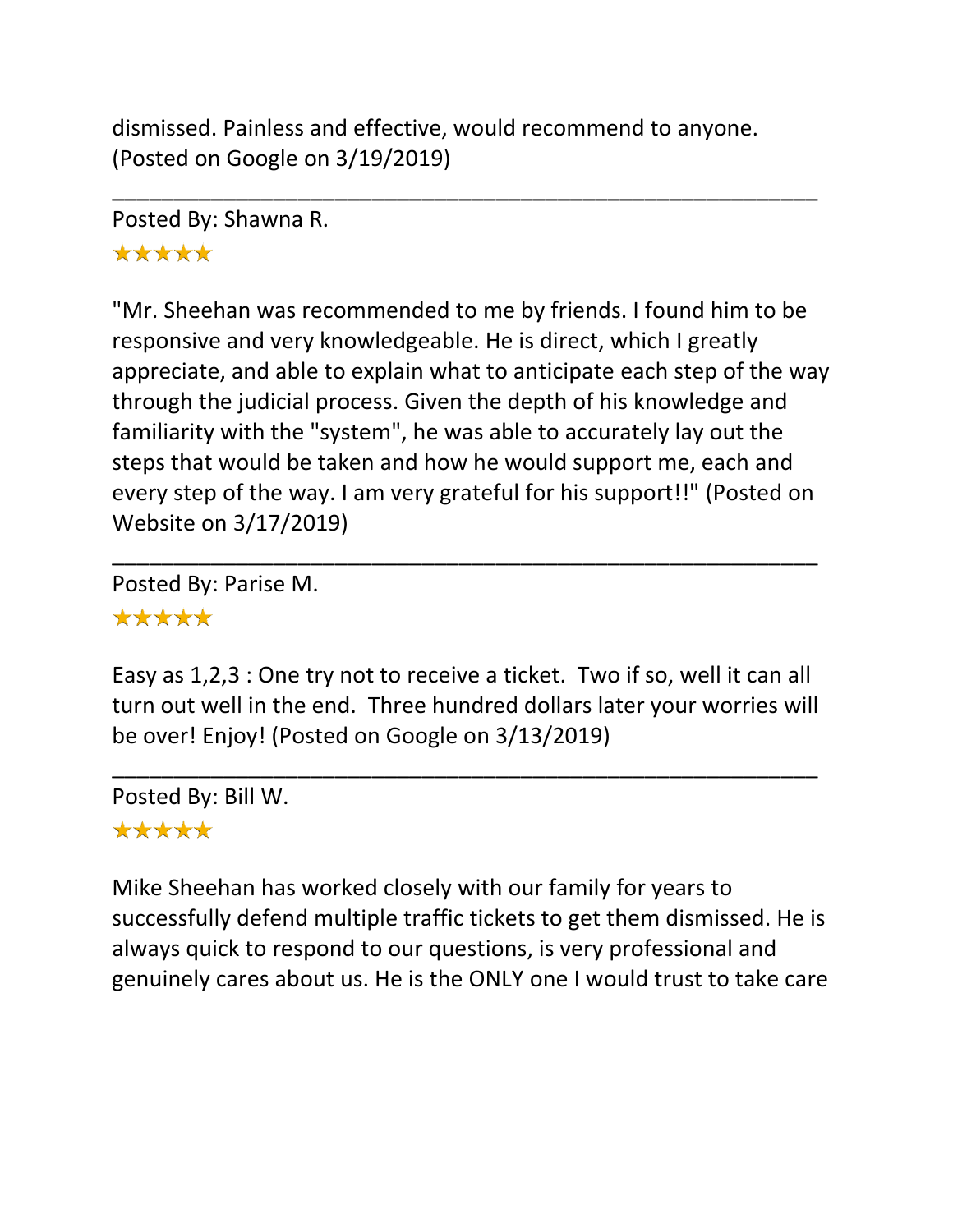of me and my family and represent us in court for traffic tickets! Thanks Mike (Posted on Google on 3/4/2019)

\_\_\_\_\_\_\_\_\_\_\_\_\_\_\_\_\_\_\_\_\_\_\_\_\_\_\_\_\_\_\_\_\_\_\_\_\_\_\_\_\_\_\_\_\_\_\_\_\_\_\_\_\_\_\_\_\_

Posted By: Taia BW \*\*\*\*\*

My husband had used Attorney Michael D. Sheehan in the past so when I got a speeding ticket I contacted him. The process was simple and required very little of me: send in the ticket and the retainer and he would handle everything. The case was delayed and my hearing got rescheduled for months later due to circumstances beyound his control but in the end he got the ticket dismissed so that it never appears on my record, and I didn't even have to pay court fees (which I think is pretty unusual.) Besides that, he is extremely responsive. I hope not to need his services in the future but if I ever do, it gives me a lot of peace knowing I'll have him fighting for me. (Posted on Google on 2/28/2019)

Posted By: Nikki Vanoni \*\*\*\*\*

Mr. Sheehan has been a wealth of knowledge for our family. We are so pleased we have discovered his services. He is honest, straight forward

\_\_\_\_\_\_\_\_\_\_\_\_\_\_\_\_\_\_\_\_\_\_\_\_\_\_\_\_\_\_\_\_\_\_\_\_\_\_\_\_\_\_\_\_\_\_\_\_\_\_\_\_\_\_\_\_\_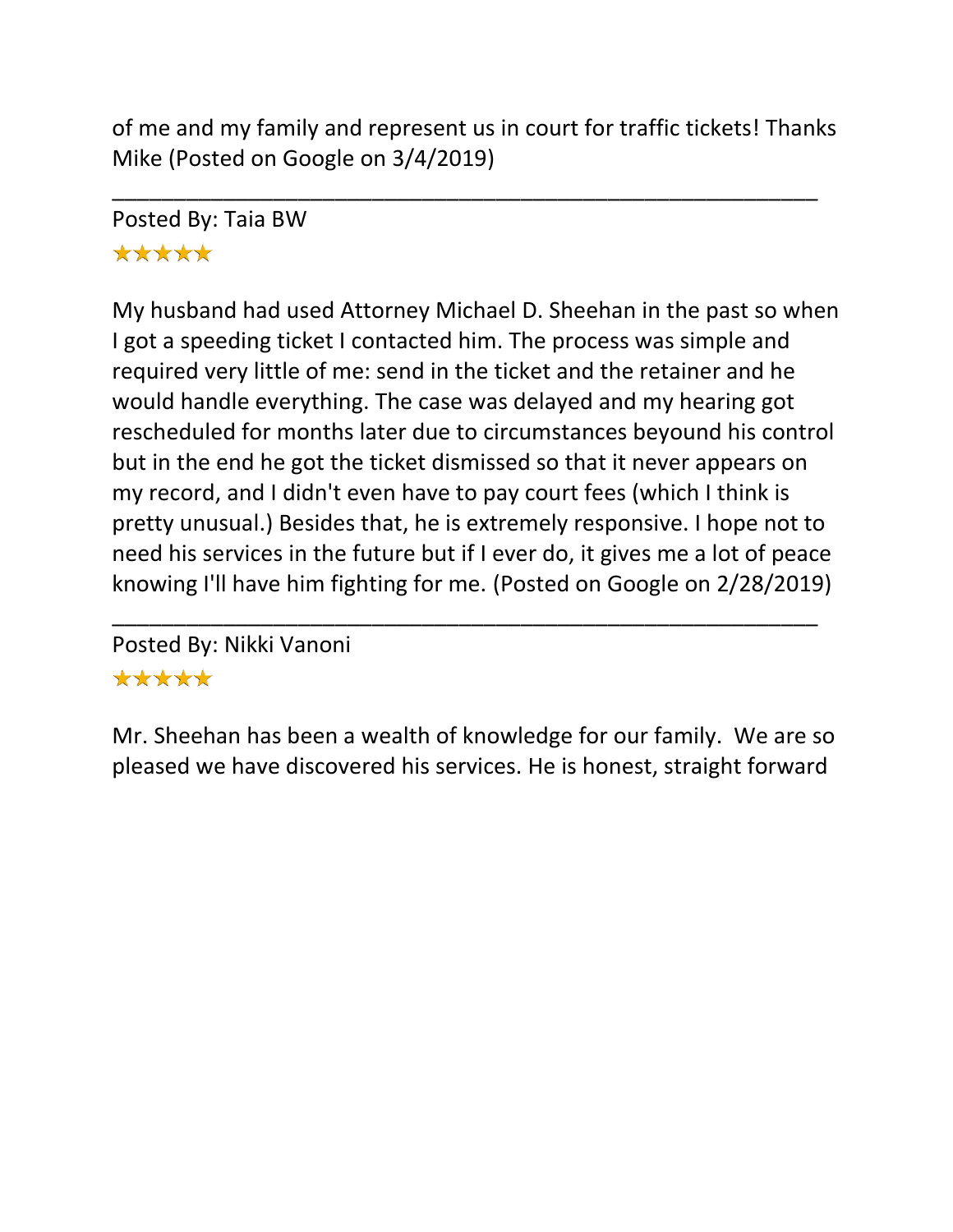and trustworthy. I have recommended his services to many others. (Posted on Google on 2/14/2019)

\_\_\_\_\_\_\_\_\_\_\_\_\_\_\_\_\_\_\_\_\_\_\_\_\_\_\_\_\_\_\_\_\_\_\_\_\_\_\_\_\_\_\_\_\_\_\_\_\_\_\_\_\_\_\_\_\_

Posted By: Dean G.

\*\*\*\*\*

Mr Sheehan was great. .took care of everything. made things very easy to retain his services..would definitely recommend mr sheehan. .he was recommended to me and glad he was (Posted on Google on 2/12/2019)

\_\_\_\_\_\_\_\_\_\_\_\_\_\_\_\_\_\_\_\_\_\_\_\_\_\_\_\_\_\_\_\_\_\_\_\_\_\_\_\_\_\_\_\_\_\_\_\_\_\_\_\_\_\_\_\_\_

Posted By: Kristen Freund \*\*\*\*\*

Mike has represented me twice and got both tickets dismissed. He's so knowledgeable and professional, I never worried once they were in his hands. And I didn't have to go to court! (Posted on Google on 4/6/2017)

\_\_\_\_\_\_\_\_\_\_\_\_\_\_\_\_\_\_\_\_\_\_\_\_\_\_\_\_\_\_\_\_\_\_\_\_\_\_\_\_\_\_\_\_\_\_\_\_\_\_\_\_\_\_\_\_\_

Posted By: Stephanie F

# \*\*\*\*\*

I received my first ever speeding ticket at age 55...needless to say I was mortified! I contacted Michael; he reassured me and said he would work with the courts to have the ticket dismissed. Lo and behold, he did just that! I was very pleasantly surprised and happy that my driving record still has that pristine spotless shine - thanks, Michael! Stephanie (Posted on Yelp on 11/5/2018)

\_\_\_\_\_\_\_\_\_\_\_\_\_\_\_\_\_\_\_\_\_\_\_\_\_\_\_\_\_\_\_\_\_\_\_\_\_\_\_\_\_\_\_\_\_\_\_\_\_\_\_\_\_\_\_\_\_

Posted By: J.R.

#### \*\*\*\*\*

I wanted to thank you again for the continuous success I always experience when I hire you. Thank you for always putting your best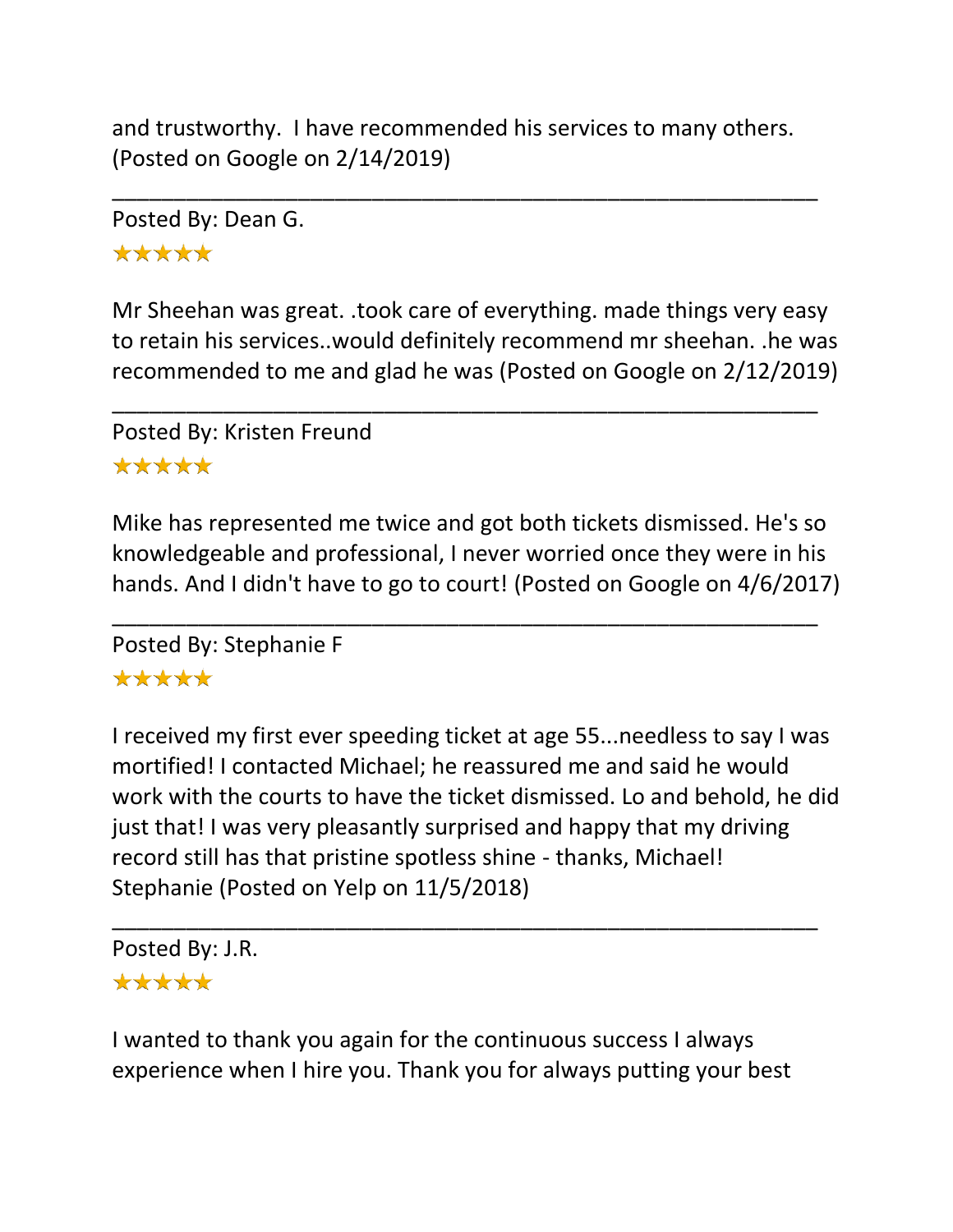guys on the Job I am always confident when I need to use your services. (Posted on Google on 7/23/2018)

\_\_\_\_\_\_\_\_\_\_\_\_\_\_\_\_\_\_\_\_\_\_\_\_\_\_\_\_\_\_\_\_\_\_\_\_\_\_\_\_\_\_\_\_\_\_\_\_\_\_\_\_\_\_\_\_\_

Posted By: Conner K.

\*\*\*\*\*

He represented me well and the infraction was dismissed. Nothing on my record. I wanted the problem to go away and he made it go away. That (to me) is 5 stars. (Posted on Yelp on 11/3/2018)

\_\_\_\_\_\_\_\_\_\_\_\_\_\_\_\_\_\_\_\_\_\_\_\_\_\_\_\_\_\_\_\_\_\_\_\_\_\_\_\_\_\_\_\_\_\_\_\_\_\_\_\_\_\_\_\_\_

Posted By: Chad K.

## \*\*\*\*\*

Michael has handled all my traffic cases for almost 20 years and I have yet to have one that he hasn't got me a favorable judgement. He is top notch when it comes to traffic attorneys. (Posted on Yelp on 10/29/2018)

\_\_\_\_\_\_\_\_\_\_\_\_\_\_\_\_\_\_\_\_\_\_\_\_\_\_\_\_\_\_\_\_\_\_\_\_\_\_\_\_\_\_\_\_\_\_\_\_\_\_\_\_\_\_\_\_\_

Posted By: Marat G.

## \*\*\*\*\*

Michael Sheehan is the best traffic ticket lawyer in the area, period. He has worked on behalf of my father and I for about a decade now, and in that time he has cleared at least 7 tickets for my Dad. Each time, without failure...you pay your fee and don't even need to come to court just leave it in his hands. Though I only call him about once every 1-2 years, as soon as I say my name Michael immediately recognizes who it is and is happy to work with us again. Hardly much explanation or info needed, just send him the ticket#, drop off your payment, and you'll hear from him in a couple weeks that it was all taken care of. Reliable, convenient, and fast...if you're someone like my dad and driving IS your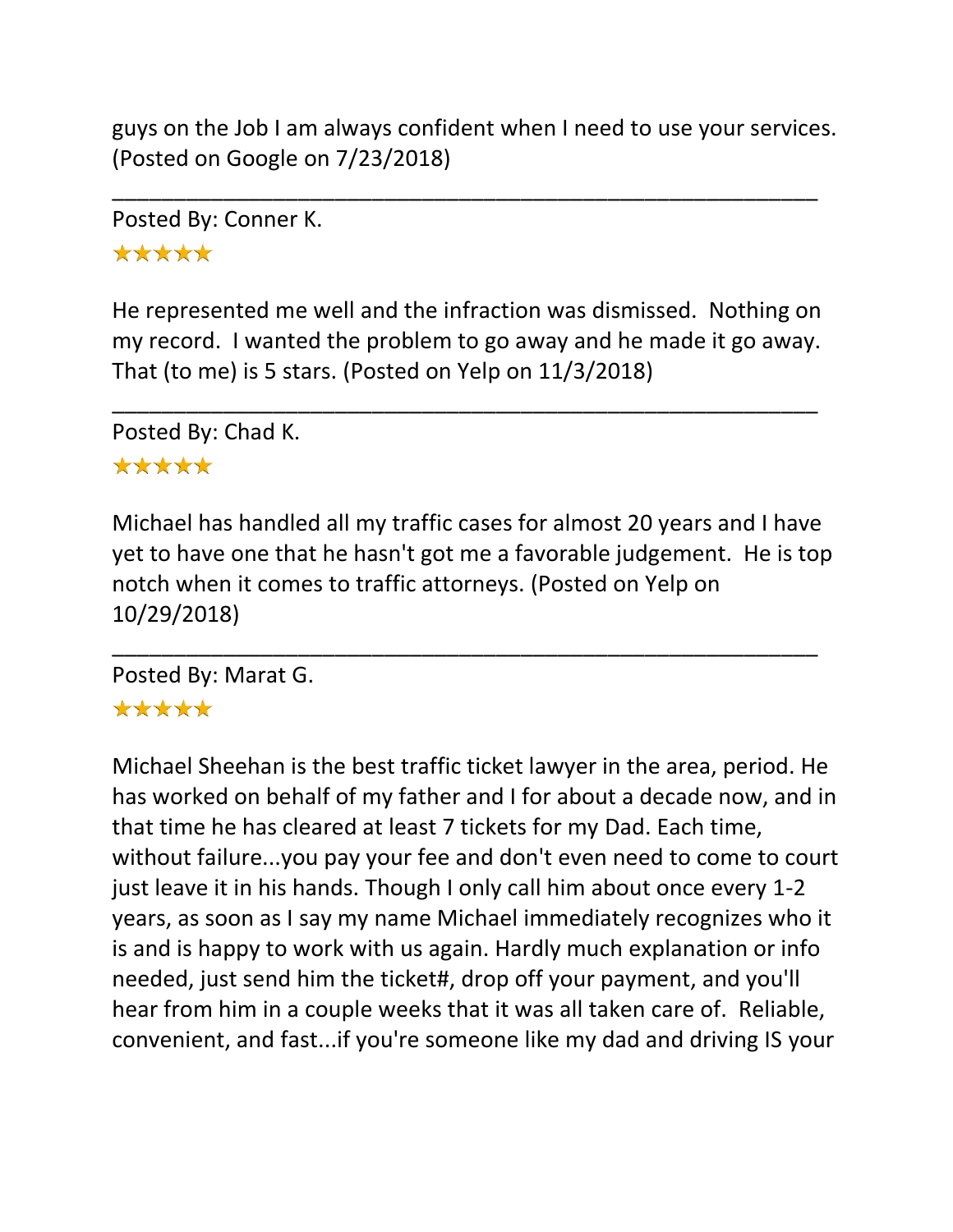job so a clean driving record is vital...Michael's work is worth every dollar. (Posted on Yelp on 10/28/2018)

\_\_\_\_\_\_\_\_\_\_\_\_\_\_\_\_\_\_\_\_\_\_\_\_\_\_\_\_\_\_\_\_\_\_\_\_\_\_\_\_\_\_\_\_\_\_\_\_\_\_\_\_\_\_\_\_\_

# Posted By: Lisa \*\*\*\*\*

I am so impressed with Michael Sheehan and his office. I got a speeding ticket for 11 miles over. The officer clocked me when he was driving downhill around a bend. When I looked down I was going 5 over which I know is still speeding but typically doesn't warrant getting pulled over. Michael Sheehan to the rescue. Every phone call or email was answered in the most speedy and efficient manner. He put all my concerns to rest and appeared in Court where my ticket was dismissed. I am so relieved. I have a teenage driver and another with a learner's permit. I was so worried about my insurance rates going up even more. His prices are so reasonable. He has probably saved me hundreds of dollars in insurance hikes. I hope I do not get a ticket again, but if I or anyone in my family does again I know exactly who to contact. I appreciate so much a job well done! (Posted on AVVO on 9/14/2018)

\_\_\_\_\_\_\_\_\_\_\_\_\_\_\_\_\_\_\_\_\_\_\_\_\_\_\_\_\_\_\_\_\_\_\_\_\_\_\_\_\_\_\_\_\_\_\_\_\_\_\_\_\_\_\_\_\_

Posted By: Anonymous \*\*\*\*\*

I was going 15 mph over the speed limit in a small Eastern WA community. No prior tickets. Michael's name was given to me. Effortless, a 5 minute phone call to Michael, and 3 months later I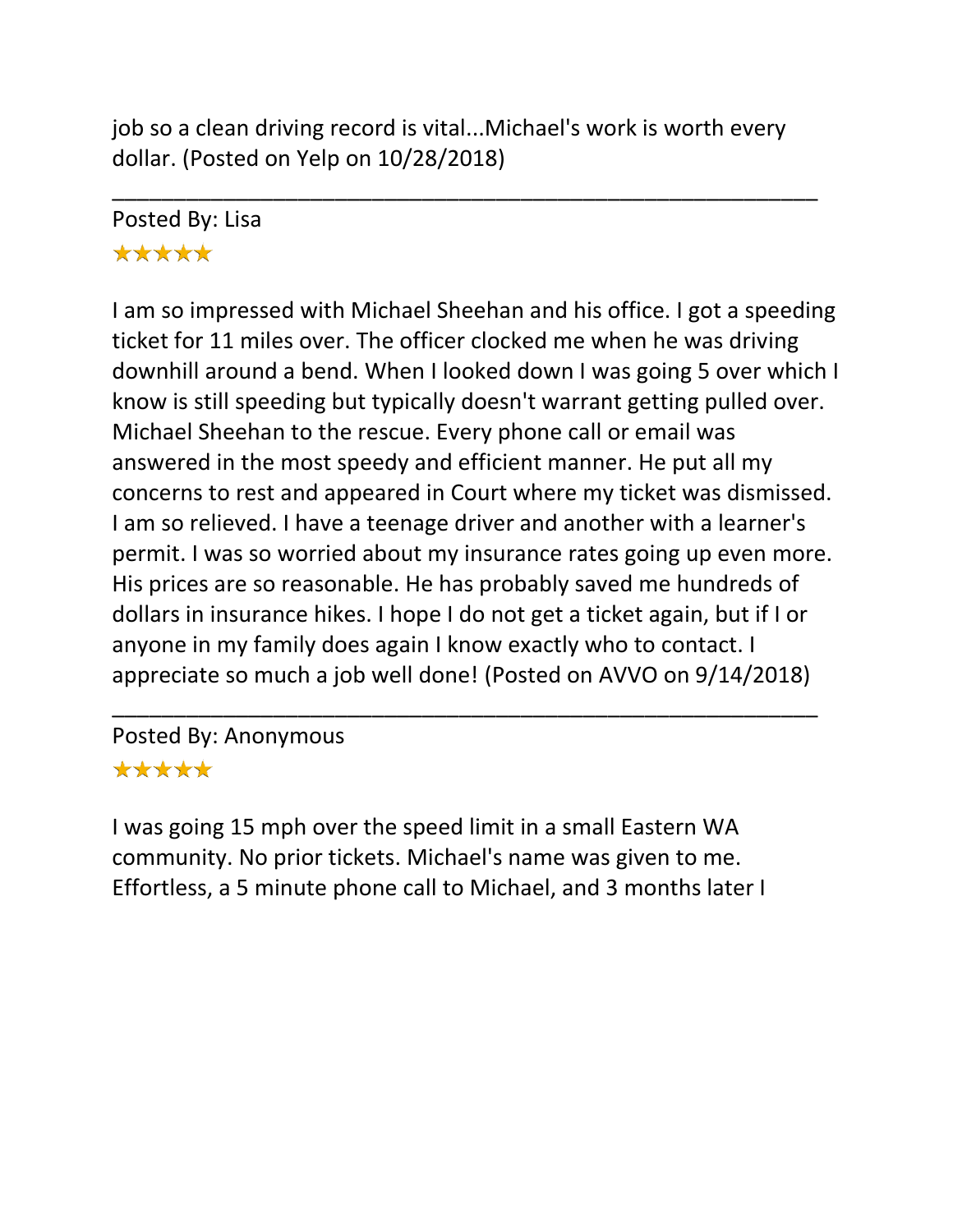received a letter from him saying all was handled: charges dismissed with nothing on my driving record. (Posted on AVVO on 8/15/2018)

\_\_\_\_\_\_\_\_\_\_\_\_\_\_\_\_\_\_\_\_\_\_\_\_\_\_\_\_\_\_\_\_\_\_\_\_\_\_\_\_\_\_\_\_\_\_\_\_\_\_\_\_\_\_\_\_\_

Posted By: Scott F. \*\*\*\*\*

I was freaked out when I got a recent ticket. Contacted Michael and he put me at ease. A few months later it was gone and handled as promised. I am not kidding when I say he is a life saver! (Posted on Website on 8/3/2018)

\_\_\_\_\_\_\_\_\_\_\_\_\_\_\_\_\_\_\_\_\_\_\_\_\_\_\_\_\_\_\_\_\_\_\_\_\_\_\_\_\_\_\_\_\_\_\_\_\_\_\_\_\_\_\_\_\_

Posted By: Paul D.

### \*\*\*\*\*

Michael is great, Have used him several times over the years. Have recommended him several times to friends and always have gotten positive feedback. He also has a network of friends I have used to deal with other legal matters.. I fully recommend him without hesitation. (Posted on Google on 5/11/2018)

\_\_\_\_\_\_\_\_\_\_\_\_\_\_\_\_\_\_\_\_\_\_\_\_\_\_\_\_\_\_\_\_\_\_\_\_\_\_\_\_\_\_\_\_\_\_\_\_\_\_\_\_\_\_\_\_\_

Posted By: Justin M \*\*\*\*\*

Mike Sheehan is awesome! Always comes through and makes everything easy and professional! (Posted on Facebook on 7/16/2018)

\_\_\_\_\_\_\_\_\_\_\_\_\_\_\_\_\_\_\_\_\_\_\_\_\_\_\_\_\_\_\_\_\_\_\_\_\_\_\_\_\_\_\_\_\_\_\_\_\_\_\_\_\_\_\_\_\_

Posted By: Pam \*\*\*\*\*

I contacted Michael, he picked up right away. I told him my son had received a ticket in the mail 3 months after an accident for driving to fast for conditions. The officer who showed up 3 hours after the fact told him he just needed his information and he wouldn't get a ticket.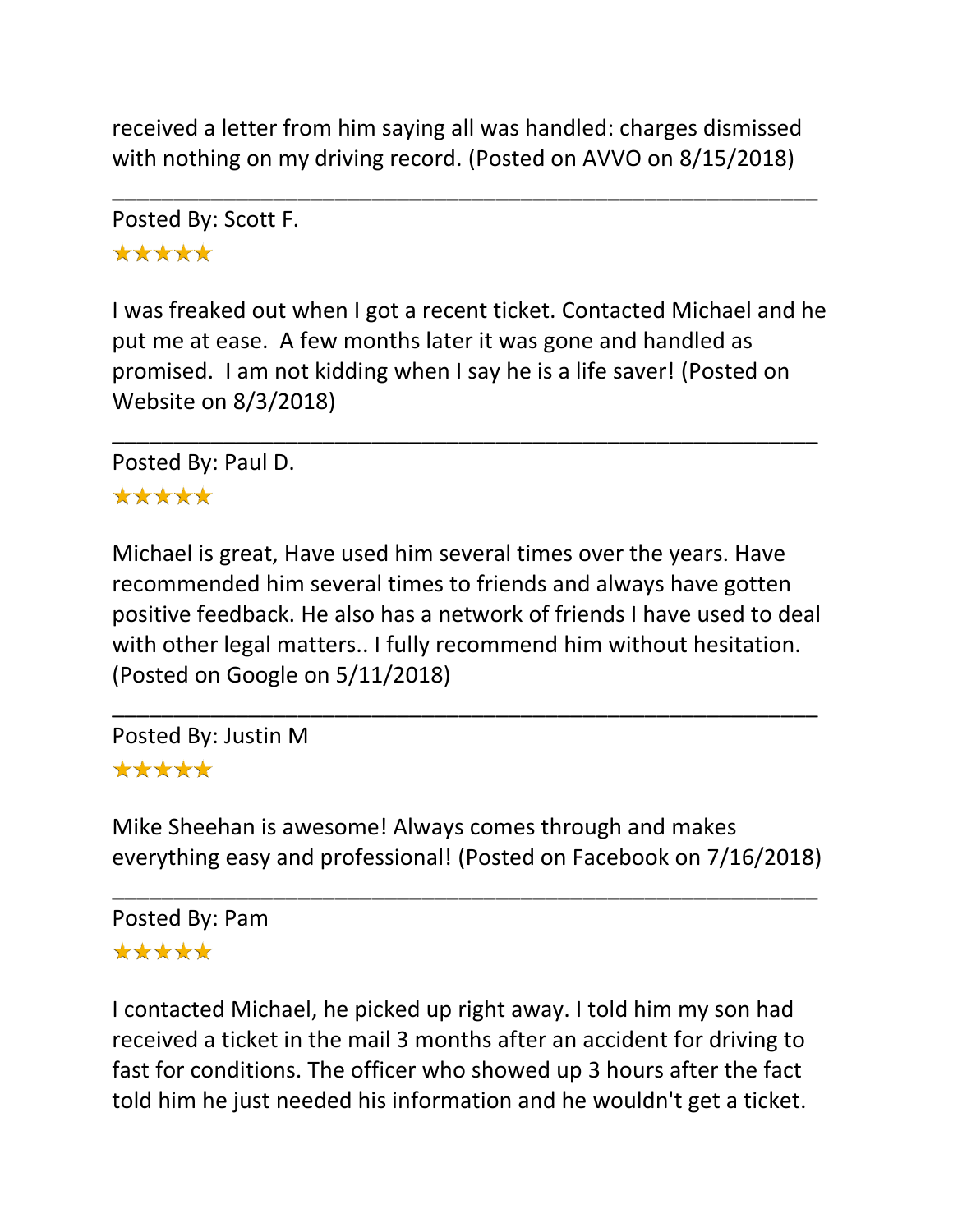He is 18 and believed him. Michael told me exactly how he would help me, what I would and wouldn't have to do, and said I would receive a letter from him when things were complete. I have to admit I was a bit nervous as to if this would really happen and it did. I would 1005% recommend him! (Posted on AVVO on 7/7/2018)

\_\_\_\_\_\_\_\_\_\_\_\_\_\_\_\_\_\_\_\_\_\_\_\_\_\_\_\_\_\_\_\_\_\_\_\_\_\_\_\_\_\_\_\_\_\_\_\_\_\_\_\_\_\_\_\_\_ Posted By: Kevin \*\*\*\*\*

At recommendation from a friend who had used Michael, I recently hired him to take on my speeding ticket. Service, communication and result were all excellent. Thank you Michael! (Posted on AVVO on 5/27/2018)

\_\_\_\_\_\_\_\_\_\_\_\_\_\_\_\_\_\_\_\_\_\_\_\_\_\_\_\_\_\_\_\_\_\_\_\_\_\_\_\_\_\_\_\_\_\_\_\_\_\_\_\_\_\_\_\_\_

Posted By: Jordan O.

# \*\*\*\*\*

I've hired Mike's office twice now and they have been 100% awesome. Both tickets were dismissed, I wasn't required to go to court, and nothing except professionalism from Mike and his team! Will definitely be my go to lawyer for traffic tickets! (Posted on Google on 4/13/2018)

\_\_\_\_\_\_\_\_\_\_\_\_\_\_\_\_\_\_\_\_\_\_\_\_\_\_\_\_\_\_\_\_\_\_\_\_\_\_\_\_\_\_\_\_\_\_\_\_\_\_\_\_\_\_\_\_\_

Posted By: Duncan

# \*\*\*\*\*

I have hired Mr. Michael Sheehan to represent myself in court twice within the past years (speeding tickets). Both times, he got my case dismissed with almost no effort from myself. All the effort I put in was simply telling him I got the tickets. I highly recommend this Mr.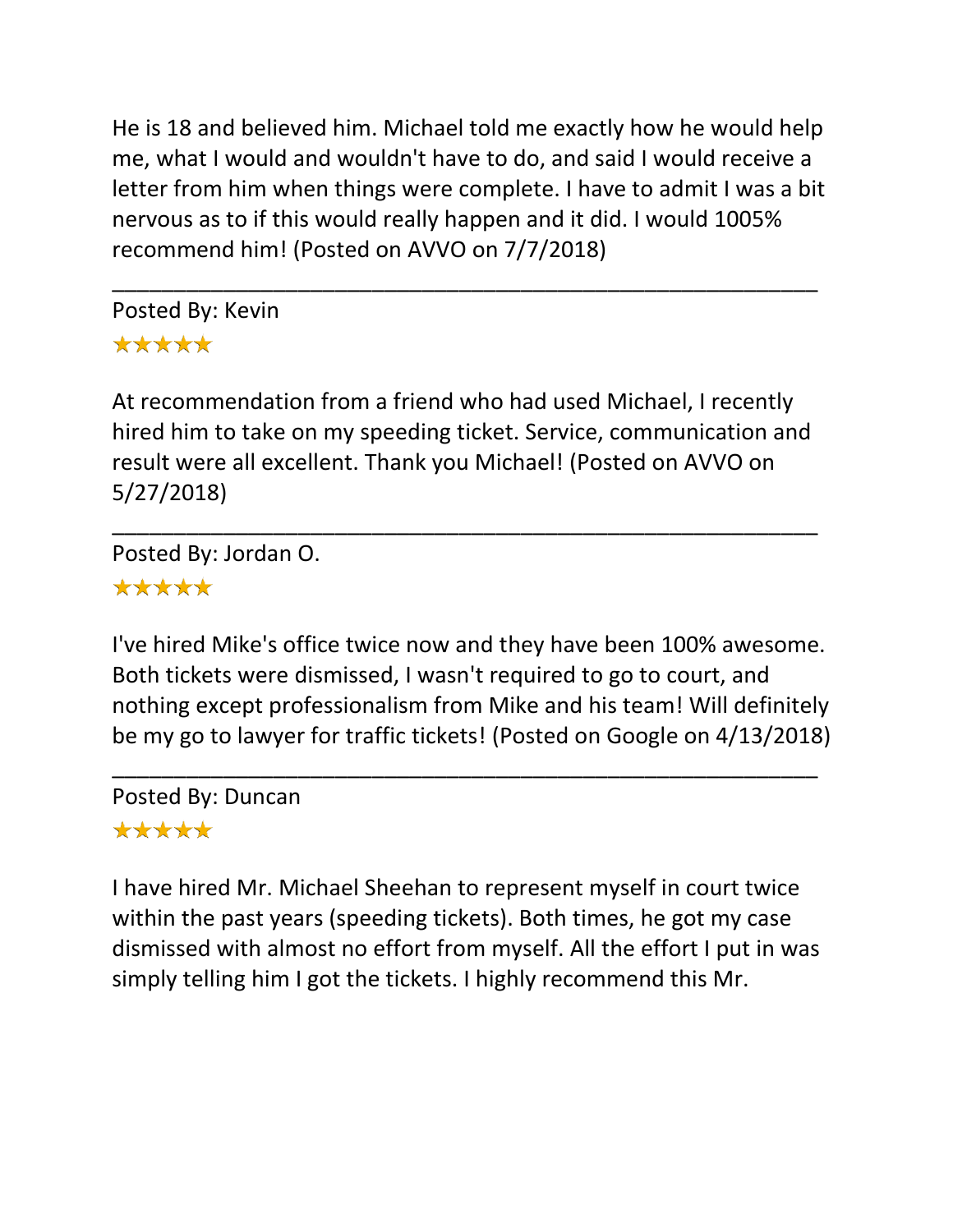Sheehan to anyone and everyone who wants a ticket taken care of. (Posted on AVVO on 5/11/2018)

\_\_\_\_\_\_\_\_\_\_\_\_\_\_\_\_\_\_\_\_\_\_\_\_\_\_\_\_\_\_\_\_\_\_\_\_\_\_\_\_\_\_\_\_\_\_\_\_\_\_\_\_\_\_\_\_\_

# Posted By: Phil \*\*\*\*\*

Mr. Sheehan has helped several of my co-workers over the last couple of years. When I received a significant speeding ticket on the I-5, I called him. I found him to be courteous, professional and quite friendly. I paid his very reasonable fee up front and he told me I was done. A couple of weeks later I received a congratulatory email from him, informing me my ticket had been dismissed in it's entirety. I cannot say enough about his service. I highly recommend Mr. Sheehan. Thank you Mike, very very much. --Phil (Posted on Website on 4/20/2018)

\_\_\_\_\_\_\_\_\_\_\_\_\_\_\_\_\_\_\_\_\_\_\_\_\_\_\_\_\_\_\_\_\_\_\_\_\_\_\_\_\_\_\_\_\_\_\_\_\_\_\_\_\_\_\_\_\_

Posted By: Viktor \*\*\*\*\*

Got a speeding ticket on my way to Seattle. Called around instantly for local attorneys, two offices suggested Mr. Sheehan's office. He reached out to me with my ticket details the next day personally and promised a win; told me everything would be taken care of the moment I signed the agreement. Fast forward and he did just that, smooth and hassle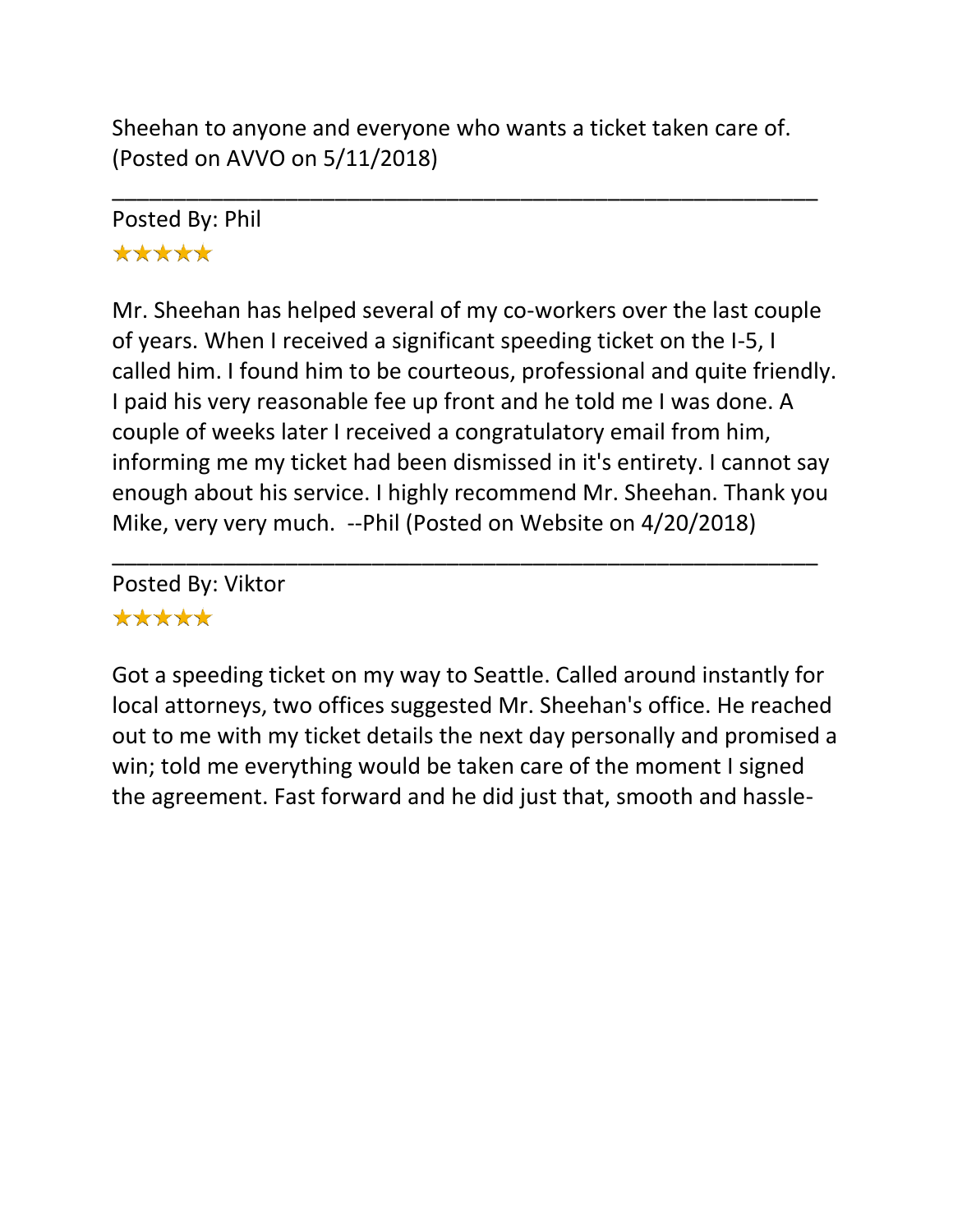free. I didn't have to do anything! Truly am grateful for his services. (Posted on AVVO on 4/16/2018)

\_\_\_\_\_\_\_\_\_\_\_\_\_\_\_\_\_\_\_\_\_\_\_\_\_\_\_\_\_\_\_\_\_\_\_\_\_\_\_\_\_\_\_\_\_\_\_\_\_\_\_\_\_\_\_\_\_

\_\_\_\_\_\_\_\_\_\_\_\_\_\_\_\_\_\_\_\_\_\_\_\_\_\_\_\_\_\_\_\_\_\_\_\_\_\_\_\_\_\_\_\_\_\_\_\_\_\_\_\_\_\_\_\_\_

Posted By: Angelo M \*\*\*\*\*

An amazing traffic attorney! Gets the job done and extremely communicative (Posted on Google on 4/12/2018)

Posted By: Brennen R.

# \*\*\*\*\*

If you have a commercial drivers license, your record is well worth protecting. Mike did an outstanding job getting my ticket dismissed and protecting my clean record. Would recommend. Thanks again. (Posted on Google on 3/28/2018)

\_\_\_\_\_\_\_\_\_\_\_\_\_\_\_\_\_\_\_\_\_\_\_\_\_\_\_\_\_\_\_\_\_\_\_\_\_\_\_\_\_\_\_\_\_\_\_\_\_\_\_\_\_\_\_\_\_

Posted By: nbk96f1

# \*\*\*\*\*

Mike has yet again delivered. Great to have such a reliable expert to help. Hard to say more than three for three. (Posted on Google on 3/23/2018)

\_\_\_\_\_\_\_\_\_\_\_\_\_\_\_\_\_\_\_\_\_\_\_\_\_\_\_\_\_\_\_\_\_\_\_\_\_\_\_\_\_\_\_\_\_\_\_\_\_\_\_\_\_\_\_\_\_

Posted By: Shahram A

## \*\*\*\*\*

Excellent and professional. Mr. Sheehan called me back immediately himself after my initial email to his office, he spent a few minutes getting the necessary information over the phone, and let me know that he could get my case dismissed. I paid him half as much as the ticket would have cost and six weeks later I got an email from his office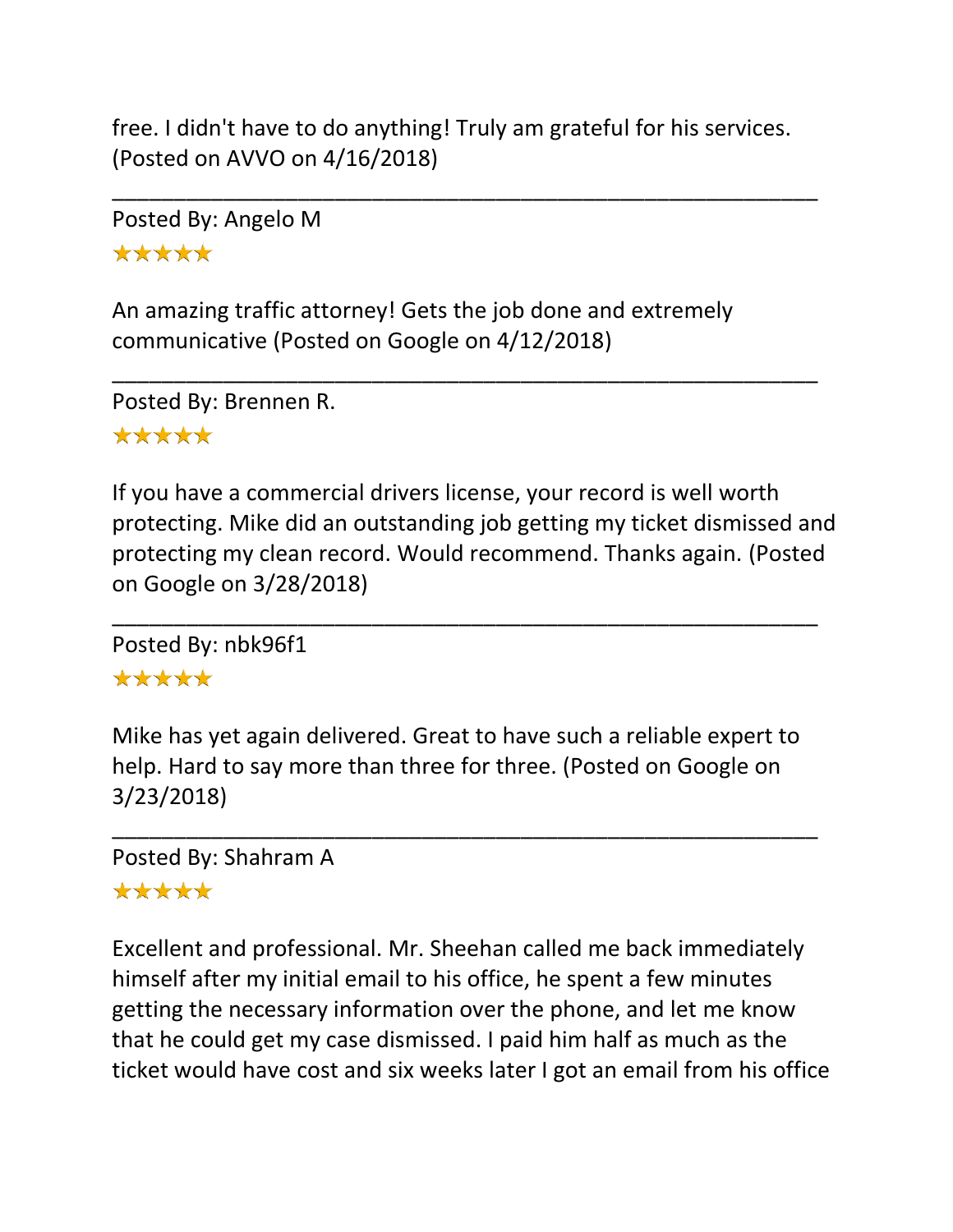saying the ticket was dismissed. No hassle and great communication. Thank you. (Posted on Google on 3/21/2018)

\_\_\_\_\_\_\_\_\_\_\_\_\_\_\_\_\_\_\_\_\_\_\_\_\_\_\_\_\_\_\_\_\_\_\_\_\_\_\_\_\_\_\_\_\_\_\_\_\_\_\_\_\_\_\_\_\_

Posted By: Anonymous \*\*\*\*\*

Received Mr. Sheehan's name from a friend. Had no idea a speeding ticket could be handled in this way. Only regret is that I didn't have his name sooner! I made one call, and a reasonable payment that is about the cost of a ticket anyway. That's it! Matter was handled and I didn't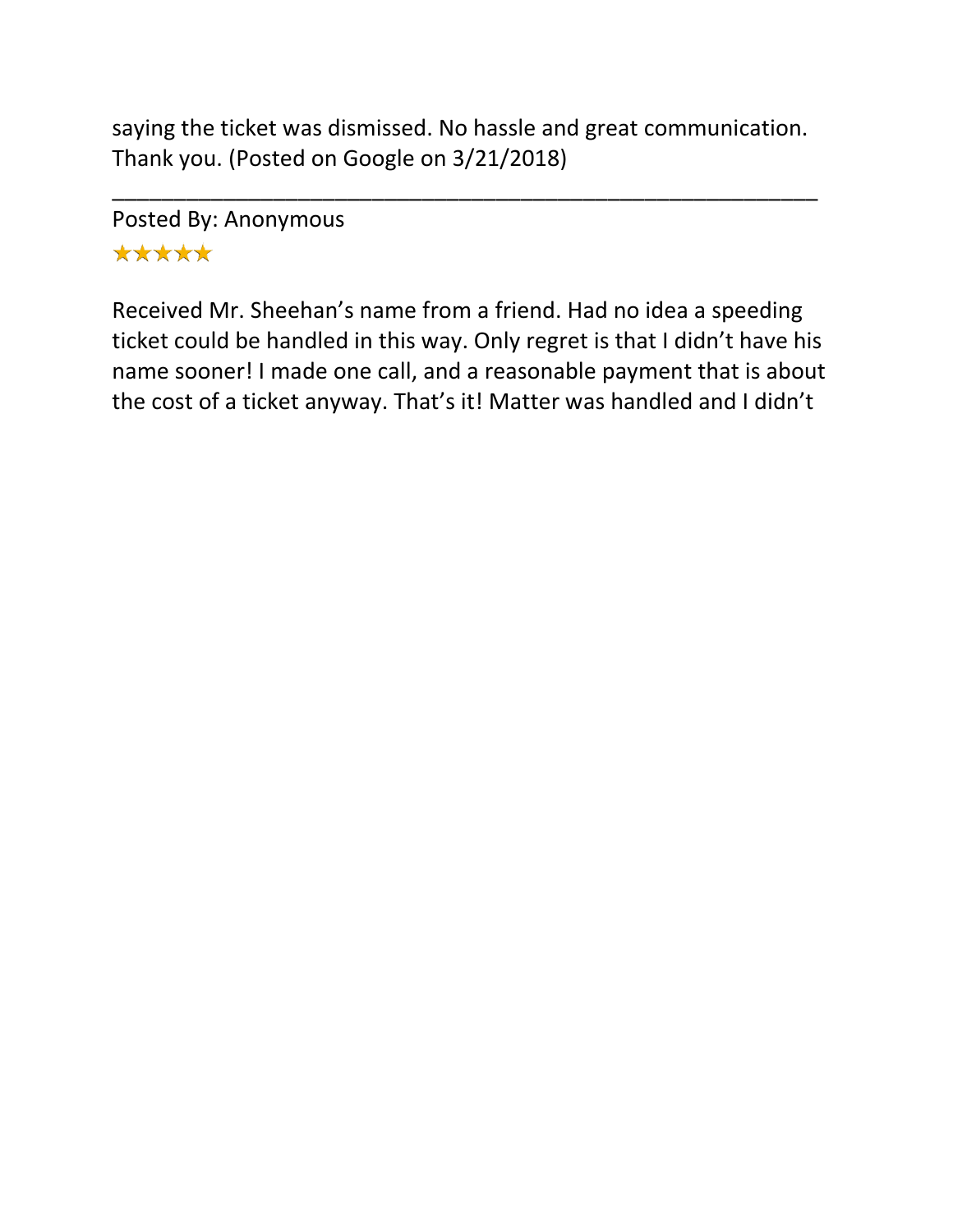have to do a thing. So easy, and I'm very appreciative. (Posted on AVVO on 3/22/2018)

\_\_\_\_\_\_\_\_\_\_\_\_\_\_\_\_\_\_\_\_\_\_\_\_\_\_\_\_\_\_\_\_\_\_\_\_\_\_\_\_\_\_\_\_\_\_\_\_\_\_\_\_\_\_\_\_\_

Posted By: Linda D.

\*\*\*\*\*

Michael was so easy to work with and his reputation and knowledge definitely showed when my ticket was dropped. Can't thank him enough and worth every dollar (Posted on Google on 2/8/2018)

\_\_\_\_\_\_\_\_\_\_\_\_\_\_\_\_\_\_\_\_\_\_\_\_\_\_\_\_\_\_\_\_\_\_\_\_\_\_\_\_\_\_\_\_\_\_\_\_\_\_\_\_\_\_\_\_\_

Posted By: Raul S.

#### \*\*\*\*\*

Excellent attorney who is consistently successful in representing you. Truly a great legal resource to have on your side (Posted on Google on 1/23/2018)

\_\_\_\_\_\_\_\_\_\_\_\_\_\_\_\_\_\_\_\_\_\_\_\_\_\_\_\_\_\_\_\_\_\_\_\_\_\_\_\_\_\_\_\_\_\_\_\_\_\_\_\_\_\_\_\_\_

Posted By: Anonymous \*\*\*\*\*

Job well done! My son referred me to Michael, a few phone calls and ticket was taken care of. (Posted on AVVO on 1/24/2018)

\_\_\_\_\_\_\_\_\_\_\_\_\_\_\_\_\_\_\_\_\_\_\_\_\_\_\_\_\_\_\_\_\_\_\_\_\_\_\_\_\_\_\_\_\_\_\_\_\_\_\_\_\_\_\_\_\_

Posted By: Joey C. \*\*\*\*\*

Mr. Sheehan did a fabulous job of representing my teenage driver who made an early mistake. This mistake could have impacted his ability to drive, driven insurance rates through the roof, and could have turned into an expensive lesson. Thankfully, Mr. Sheehan to the rescue. The process is quick, and painless. Thank you Michael!! Hopefully, we'll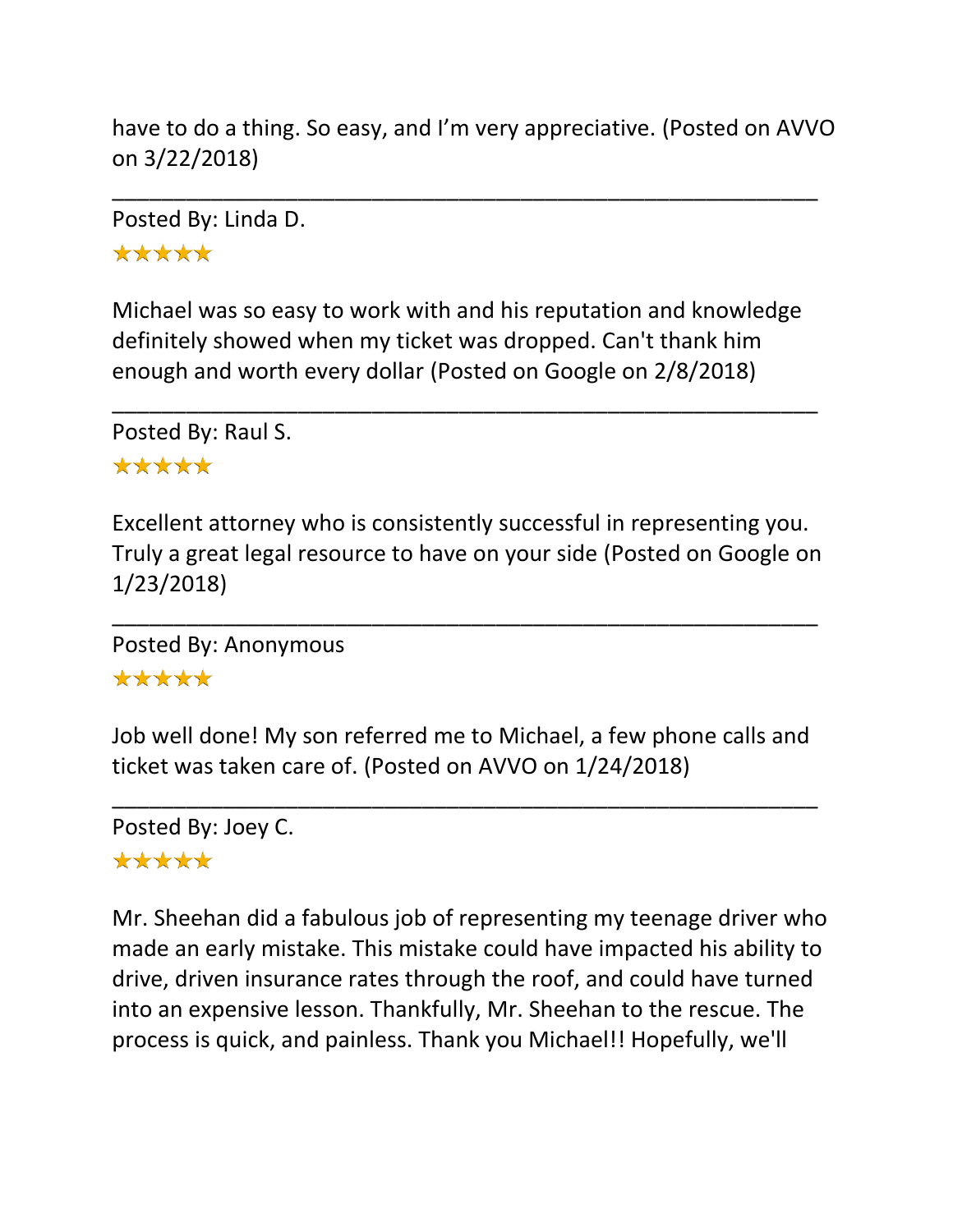never need your services again, but I'll know who to call if I do. (Posted on Google on 1/16/2018)

\_\_\_\_\_\_\_\_\_\_\_\_\_\_\_\_\_\_\_\_\_\_\_\_\_\_\_\_\_\_\_\_\_\_\_\_\_\_\_\_\_\_\_\_\_\_\_\_\_\_\_\_\_\_\_\_\_

Posted By: Rick F.

## \*\*\*\*\*

Great service by Mr. Sheehan! Got a speeding ticket in Sept 2017 doing 15 over the posted limit on the freeway. A friend of mine gave me Mr Sheehan info and mentioned to me the cost. Went to his office with payment and ticket and a little later I get a letter from Mr Sheehan stating he'd been to court for me and that the ticket had been dismissed! I will definitely pass his info to anyone that I know that could use his service. Thanks again Mr Sheehan! (Posted on AVVO on 12/22/2017)

\_\_\_\_\_\_\_\_\_\_\_\_\_\_\_\_\_\_\_\_\_\_\_\_\_\_\_\_\_\_\_\_\_\_\_\_\_\_\_\_\_\_\_\_\_\_\_\_\_\_\_\_\_\_\_\_\_

Posted By: Mickey J \*\*\*\*\*

I have hired Michael to represent me now for the last 4 years on 7 different infractions. He is undefeated; nothing on my record. I never have to show to court. Michael is hands down the most effective lawyer I have ever used to help me. Thanks Again, money well spent. (Posted on Google on 12/4/2017)

Posted By: Whitney

#### \*\*\*\*\*

My friend Richie sent me to Michael for help with my first speeding ticket. He took care of everything for me. I didn't even have to appear

\_\_\_\_\_\_\_\_\_\_\_\_\_\_\_\_\_\_\_\_\_\_\_\_\_\_\_\_\_\_\_\_\_\_\_\_\_\_\_\_\_\_\_\_\_\_\_\_\_\_\_\_\_\_\_\_\_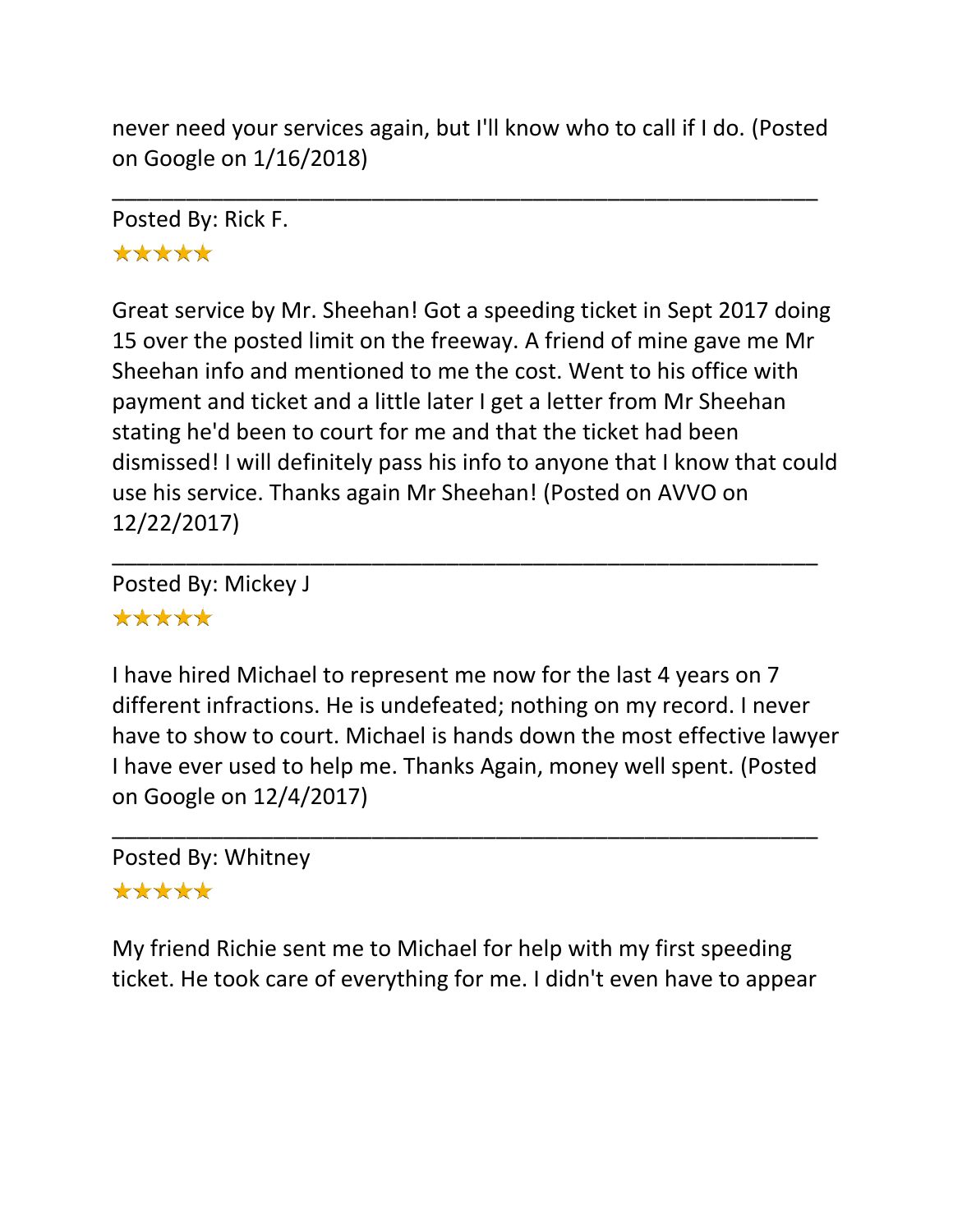in court for my contested hearing and he got the infraction dismissed. Can't thank him enough. (Posted on AVVO on 12/17/2017)

\_\_\_\_\_\_\_\_\_\_\_\_\_\_\_\_\_\_\_\_\_\_\_\_\_\_\_\_\_\_\_\_\_\_\_\_\_\_\_\_\_\_\_\_\_\_\_\_\_\_\_\_\_\_\_\_\_

Posted By: Charlene Little \*\*\*\*\*

Michael is one of the best in the business! I would recommend him every time! (Posted on Google on 10/6/2017)

\_\_\_\_\_\_\_\_\_\_\_\_\_\_\_\_\_\_\_\_\_\_\_\_\_\_\_\_\_\_\_\_\_\_\_\_\_\_\_\_\_\_\_\_\_\_\_\_\_\_\_\_\_\_\_\_\_

Posted By: Aaron A. \*\*\*\*\*

I have been using Michaels services for about 5 years now and thanks to him I have a clean driving record with 0 moving infractions. Michael has handled about 8-10 tickets for me, I even received some of these tickets hours away in Eastern Washington and he has never had trouble getting them dismissed. The convenience is also great, all I have to do is email him a pic of the ticket and send him my payment info and that's it, he handles the rest. Even if you have committed the said infraction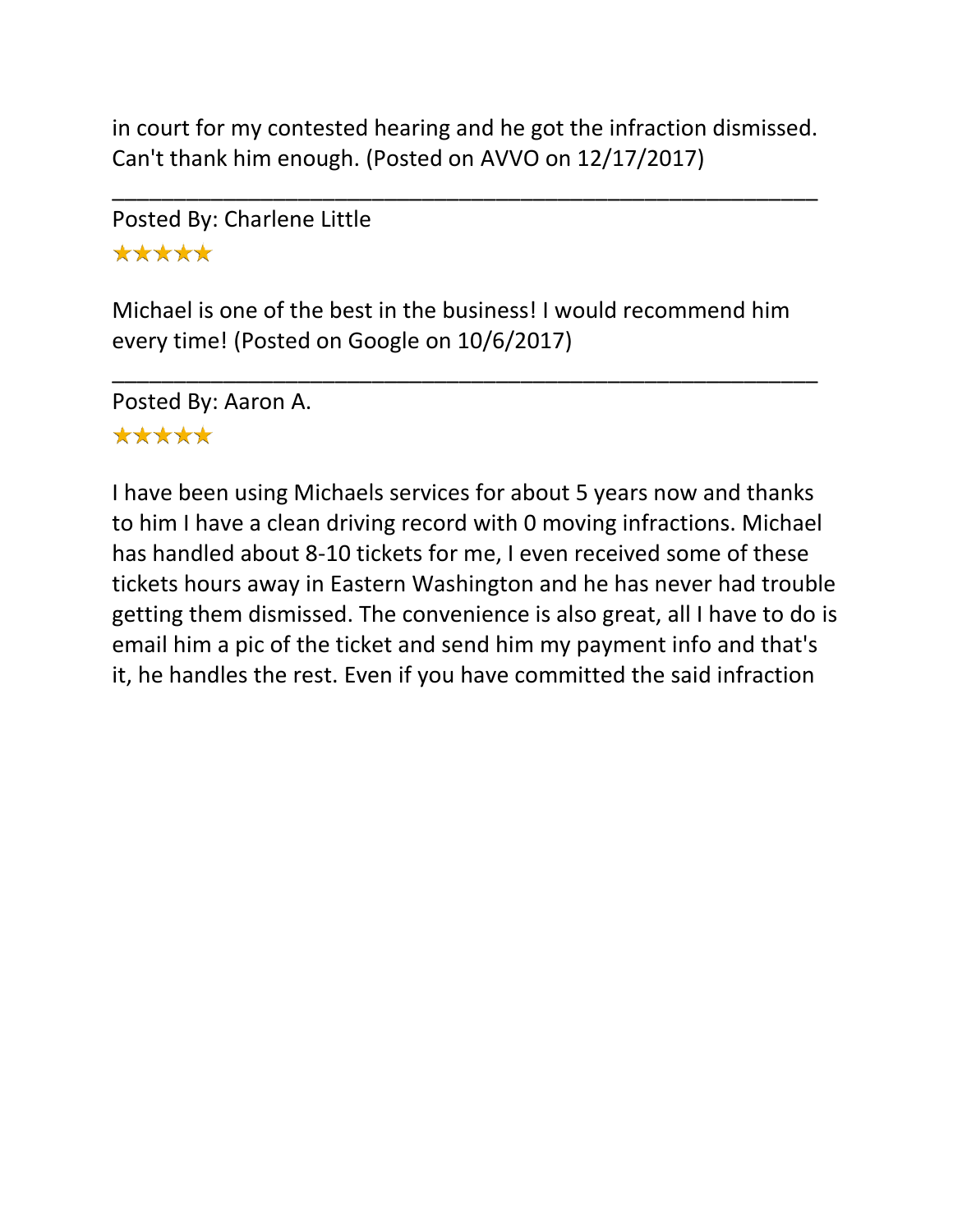contact Michael, he will get you out of it. (Posted on Yelp on 11/21/2017)

Posted By: Andrew \*\*\*\*\*

Michael is amazing. Just mail him the ticket and you are done. I have used him on multiple occasions and always been satisfied. (Posted on AVVO on 11/16/2017)

\_\_\_\_\_\_\_\_\_\_\_\_\_\_\_\_\_\_\_\_\_\_\_\_\_\_\_\_\_\_\_\_\_\_\_\_\_\_\_\_\_\_\_\_\_\_\_\_\_\_\_\_\_\_\_\_\_

\_\_\_\_\_\_\_\_\_\_\_\_\_\_\_\_\_\_\_\_\_\_\_\_\_\_\_\_\_\_\_\_\_\_\_\_\_\_\_\_\_\_\_\_\_\_\_\_\_\_\_\_\_\_\_\_\_

Posted By: Troy W.

#### \*\*\*\*\*

I received a moving violation for a ticket a few months ago for the (alleged - ahem) use of my cell phone while driving. This would have gone on my driving record, and honestly, without a good attorney who specializes in this sort of thing, I seriously doubt I would have been successful in fighting it. Mike went to bat for me in court and got it reduced to an acceptable fee and a non-moving violation. I highly recommend his services!!! He more than earned his fee. Thanks Mike :) (Posted on Yelp on 11/14/2017)

\_\_\_\_\_\_\_\_\_\_\_\_\_\_\_\_\_\_\_\_\_\_\_\_\_\_\_\_\_\_\_\_\_\_\_\_\_\_\_\_\_\_\_\_\_\_\_\_\_\_\_\_\_\_\_\_\_

Posted By: Adrienne

#### \*\*\*\*\*

I hired Mr. Sheehan for a speeding ticket. The setup couldn't have been easier; everything was done over email and I mailed my payment in. I didn't have to take time out of my busy schedule to meet with him or go to court. He was able to get my infraction dismissed. Fair prices and good communication. Hopefully I won't get getting any more tickets for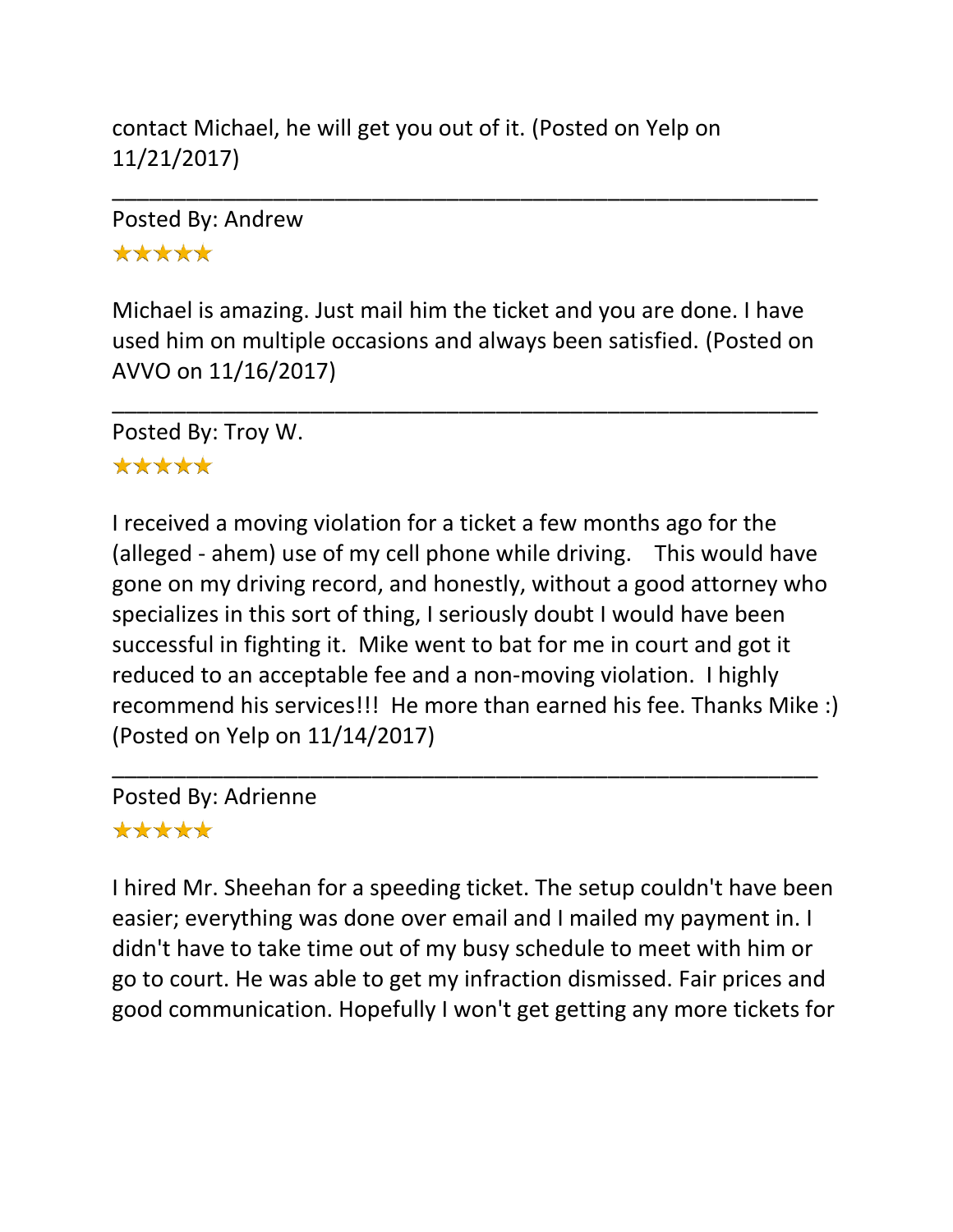a long time, but if I do, I will definitely hire Mr. Sheehan again. Thank you! (Posted on AVVO on 11/3/2017)

\_\_\_\_\_\_\_\_\_\_\_\_\_\_\_\_\_\_\_\_\_\_\_\_\_\_\_\_\_\_\_\_\_\_\_\_\_\_\_\_\_\_\_\_\_\_\_\_\_\_\_\_\_\_\_\_\_

Posted By: Laura \*\*\*\*\*

My family has hired Michael for several traffic citations over the past 10 years and we have never been disappointed. He is well worth his fee, never let us down. We appreciate his professionalism and recommend him highly to our friends and colleagues. (Posted on AVVO on 10/20/2017)

\_\_\_\_\_\_\_\_\_\_\_\_\_\_\_\_\_\_\_\_\_\_\_\_\_\_\_\_\_\_\_\_\_\_\_\_\_\_\_\_\_\_\_\_\_\_\_\_\_\_\_\_\_\_\_\_\_

Posted By: Patrick \*\*\*\*\*

I have known Michael for about 15 years. He came recommended from one of my boys when he was a teenager. Michael has represented me a hand full of times. He has NEVER lost a case in my behalf. I have referred him to other friends. So far, I have not talked to anyone I know that Michael was not successful in getting a traffic ticket removed from the record. He is amazing. The process is simple. Just send him the ticket and a check and a few weeks/months later you get a letter in the mail telling you that he won the case. If owe were willing to waste their time trying to fight a ticket themselves, they would spend way more than the fee and probably lose anyway. Thanks Michael!!! (Posted on AVVO on 10/16/2017)

Posted By: Suzanne

#### \*\*\*\*\*

From the very first phone call, I knew he could, and would, help me! I was being tailgated on the way to a work meeting, and was only briefly trying to give some distance between my car and the guy behind me.

\_\_\_\_\_\_\_\_\_\_\_\_\_\_\_\_\_\_\_\_\_\_\_\_\_\_\_\_\_\_\_\_\_\_\_\_\_\_\_\_\_\_\_\_\_\_\_\_\_\_\_\_\_\_\_\_\_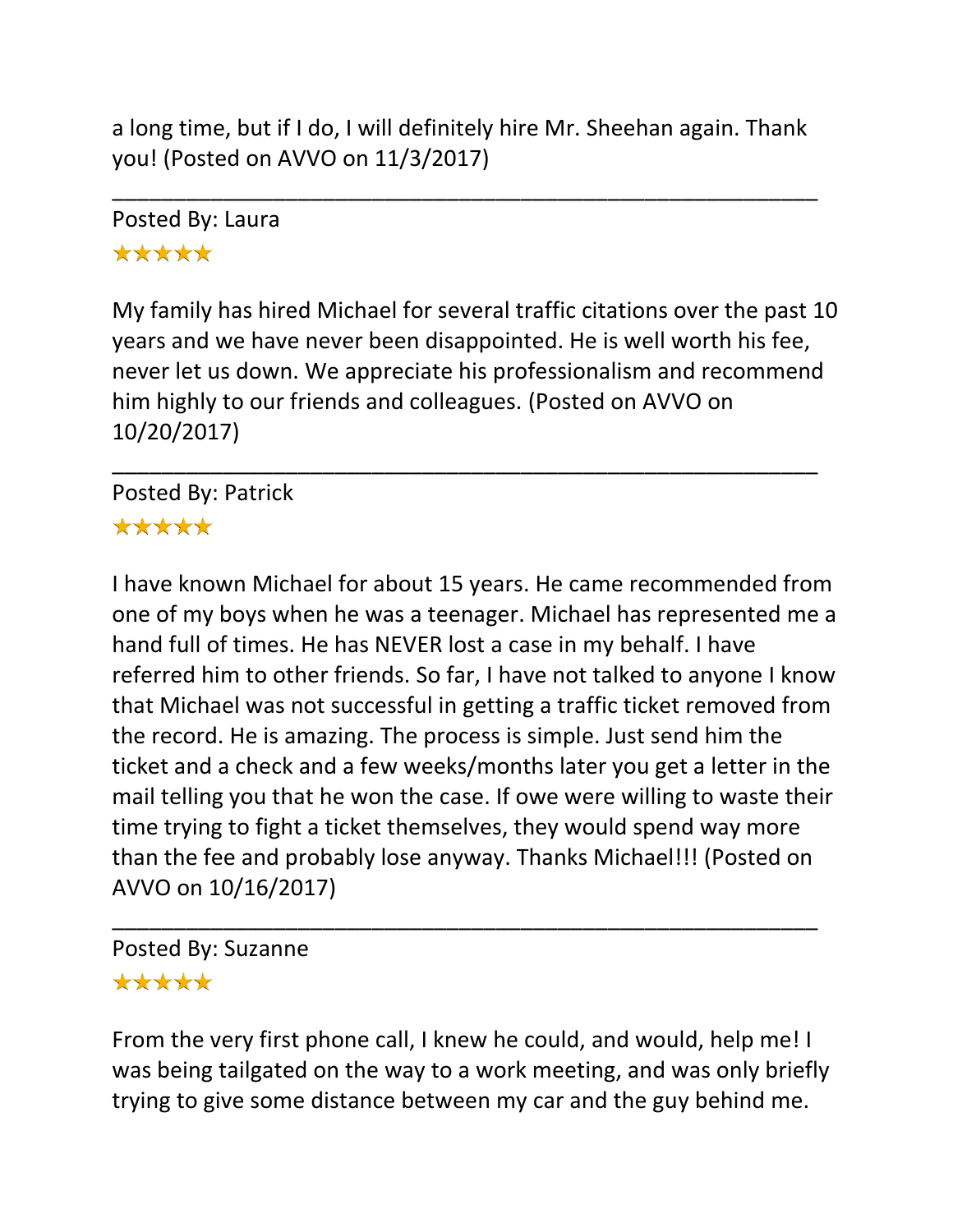That's when I got the ticket! I really don't think I was going as fast as the officer claimed, since my husband later told me that the speedometer was 5 miles off (over!). Anyway, Mr... (Posted on AVVO on 10/12/2017)

\_\_\_\_\_\_\_\_\_\_\_\_\_\_\_\_\_\_\_\_\_\_\_\_\_\_\_\_\_\_\_\_\_\_\_\_\_\_\_\_\_\_\_\_\_\_\_\_\_\_\_\_\_\_\_\_\_

Posted By: Jason James \*\*\*\*\*

Michael has represented me twice now on traffic tickets. One was 100+ mph and 40+ over posted speed limit. You definitely get what you pay for as neither ticket is on my record and I never had to show up to court. Thanks Michael! (Posted on Google on 6/6/2017)

\_\_\_\_\_\_\_\_\_\_\_\_\_\_\_\_\_\_\_\_\_\_\_\_\_\_\_\_\_\_\_\_\_\_\_\_\_\_\_\_\_\_\_\_\_\_\_\_\_\_\_\_\_\_\_\_\_

Posted By: anonymous \*\*\*\*\*

Honestly, I loved how stress free this entire process was. Since my first phone call I just felt Like Michael Sheehan took a burden of my shoulders. He was so helpful, he explained the process several times to someone who was new at this. He answered all my questions with patience and was very pleasant to talk with. I would definitely recommend him to anybody. I even had a few questions during the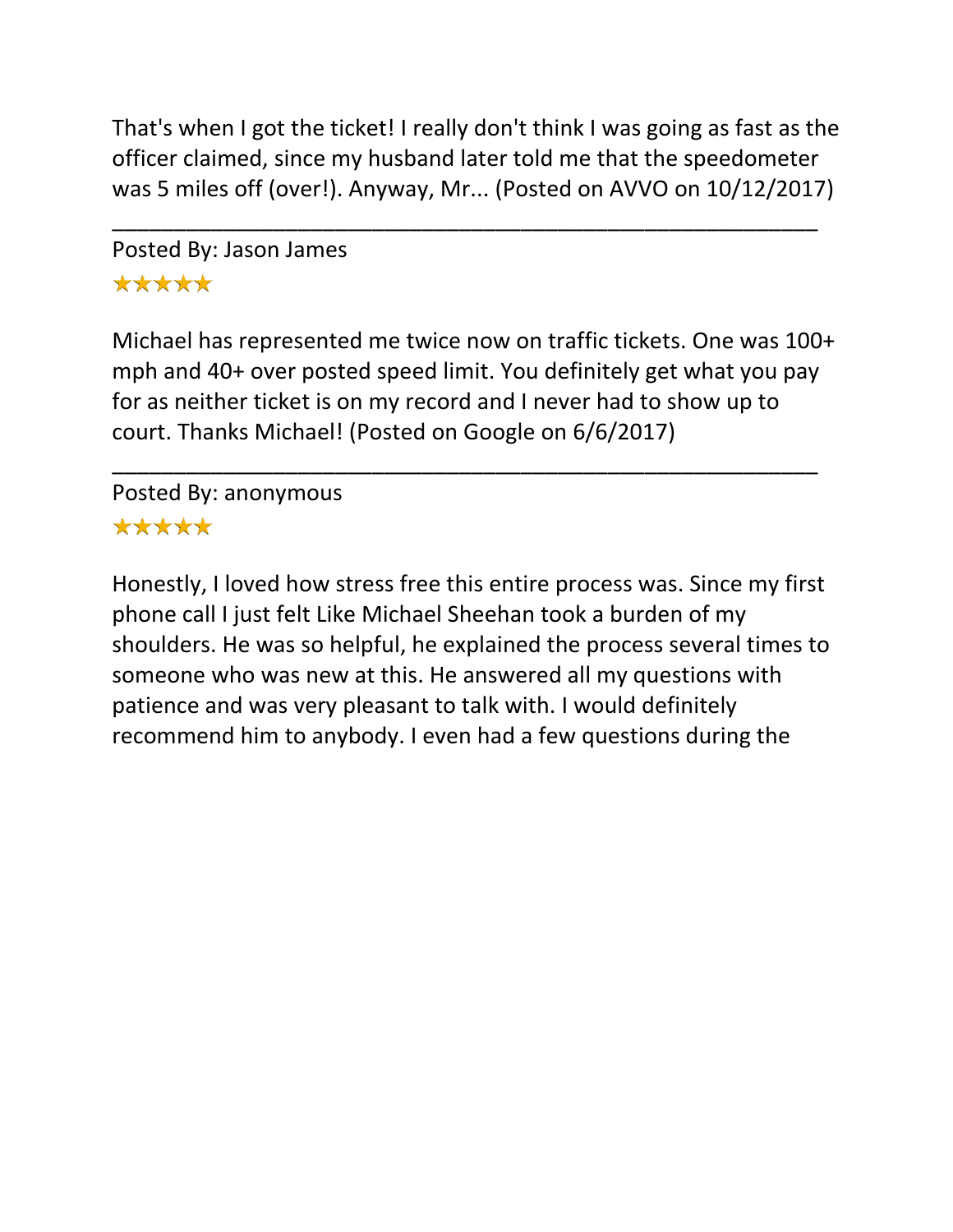process and every time I emailed him he always would respond and reassure me. Thank you! (Posted on AVVO on 9/28/2017)

\_\_\_\_\_\_\_\_\_\_\_\_\_\_\_\_\_\_\_\_\_\_\_\_\_\_\_\_\_\_\_\_\_\_\_\_\_\_\_\_\_\_\_\_\_\_\_\_\_\_\_\_\_\_\_\_\_

Posted By: James \*\*\*\*\*

Your attention to my case has allowed me to focus on what's important to me, serving my country and time with family. (Posted on AVVO on 9/27/2017)

\_\_\_\_\_\_\_\_\_\_\_\_\_\_\_\_\_\_\_\_\_\_\_\_\_\_\_\_\_\_\_\_\_\_\_\_\_\_\_\_\_\_\_\_\_\_\_\_\_\_\_\_\_\_\_\_\_

Posted By: Bob H.

#### \*\*\*\*\*

Don't hesitate to hire Michael. He's the best! My family has hired him several times for minor traffic infractions over the last few years and Michael has always come through for us with a dismissal to include this most recent infraction. Thank you Michael! (Posted on AVVO on 9/25/2017)

\_\_\_\_\_\_\_\_\_\_\_\_\_\_\_\_\_\_\_\_\_\_\_\_\_\_\_\_\_\_\_\_\_\_\_\_\_\_\_\_\_\_\_\_\_\_\_\_\_\_\_\_\_\_\_\_\_

Posted By: Jimmy C. \*\*\*\*\*

I have hired Michael D. Sheehan many times and referred him to friends as well. I have a bad habit of speeding and occasional use of carpool and getting pulled over. Sheehan has not once failed to have a ticket dismissed for over 10 uses. (Posted on AVVO on 8/1/2017)

\_\_\_\_\_\_\_\_\_\_\_\_\_\_\_\_\_\_\_\_\_\_\_\_\_\_\_\_\_\_\_\_\_\_\_\_\_\_\_\_\_\_\_\_\_\_\_\_\_\_\_\_\_\_\_\_\_ Posted By: Ahmed A.

#### \*\*\*\*\*

I hired Mr. Sheehan to contest the infraction on my behalf at the court. Simply as he promised me, the court dismissed the infraction. I'm so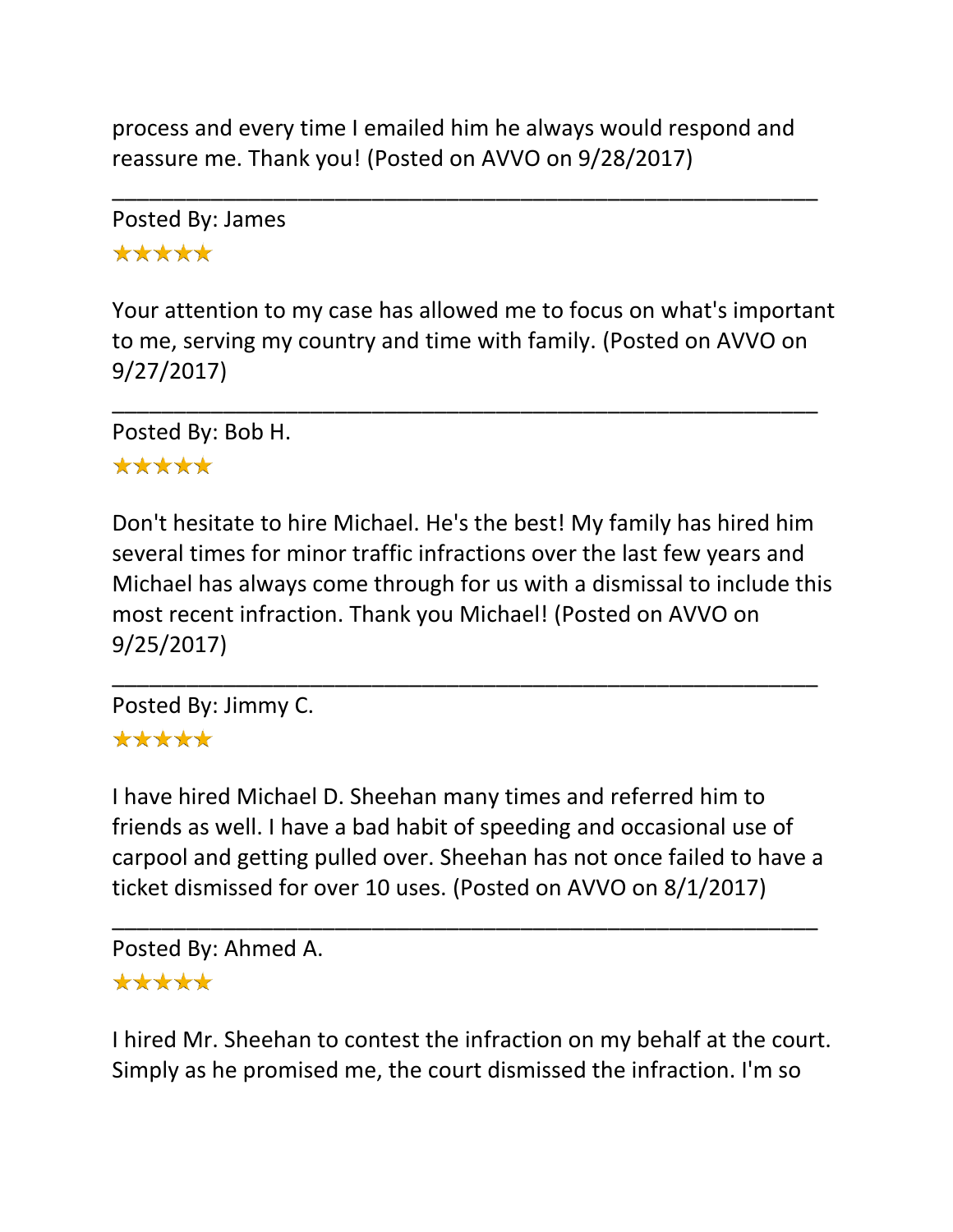happy with his work, and highly recommended him. (Posted on AVVO on 7/21/2017)

\_\_\_\_\_\_\_\_\_\_\_\_\_\_\_\_\_\_\_\_\_\_\_\_\_\_\_\_\_\_\_\_\_\_\_\_\_\_\_\_\_\_\_\_\_\_\_\_\_\_\_\_\_\_\_\_\_

Posted By: Scott Barker \*\*\*\*\*

Michael Sheehan is such an outstanding lawyer to represent you. He is upfront and honest. He takes the time to explain the law and how he will help you. He has helped me on two occasions over the last few years and has been able to keep my driving record clean. I cannot be more thankful. I highly recommend him if you need lawyer. (Posted on Google on 5/6/2017)

\_\_\_\_\_\_\_\_\_\_\_\_\_\_\_\_\_\_\_\_\_\_\_\_\_\_\_\_\_\_\_\_\_\_\_\_\_\_\_\_\_\_\_\_\_\_\_\_\_\_\_\_\_\_\_\_\_

Posted By: Nizam Uddin Mishu \*\*\*\*\*

Hi is very good attorney. No 1 in Washington state (Posted on Google on 3/6/2017)

\_\_\_\_\_\_\_\_\_\_\_\_\_\_\_\_\_\_\_\_\_\_\_\_\_\_\_\_\_\_\_\_\_\_\_\_\_\_\_\_\_\_\_\_\_\_\_\_\_\_\_\_\_\_\_\_\_

Posted By: Andrew M \*\*\*\*\*

Michael has helped me a number of times over the years with misc driving infractions. I've always been very pleased with how responsive he is and the fact that he'll take the time to personally reach out and call or email (unlike other traffic attorneys I've worked with). In one instance he advised me to go ahead and pay a ticket vs. retaining his services; he could have easily made a quick buck on me but instead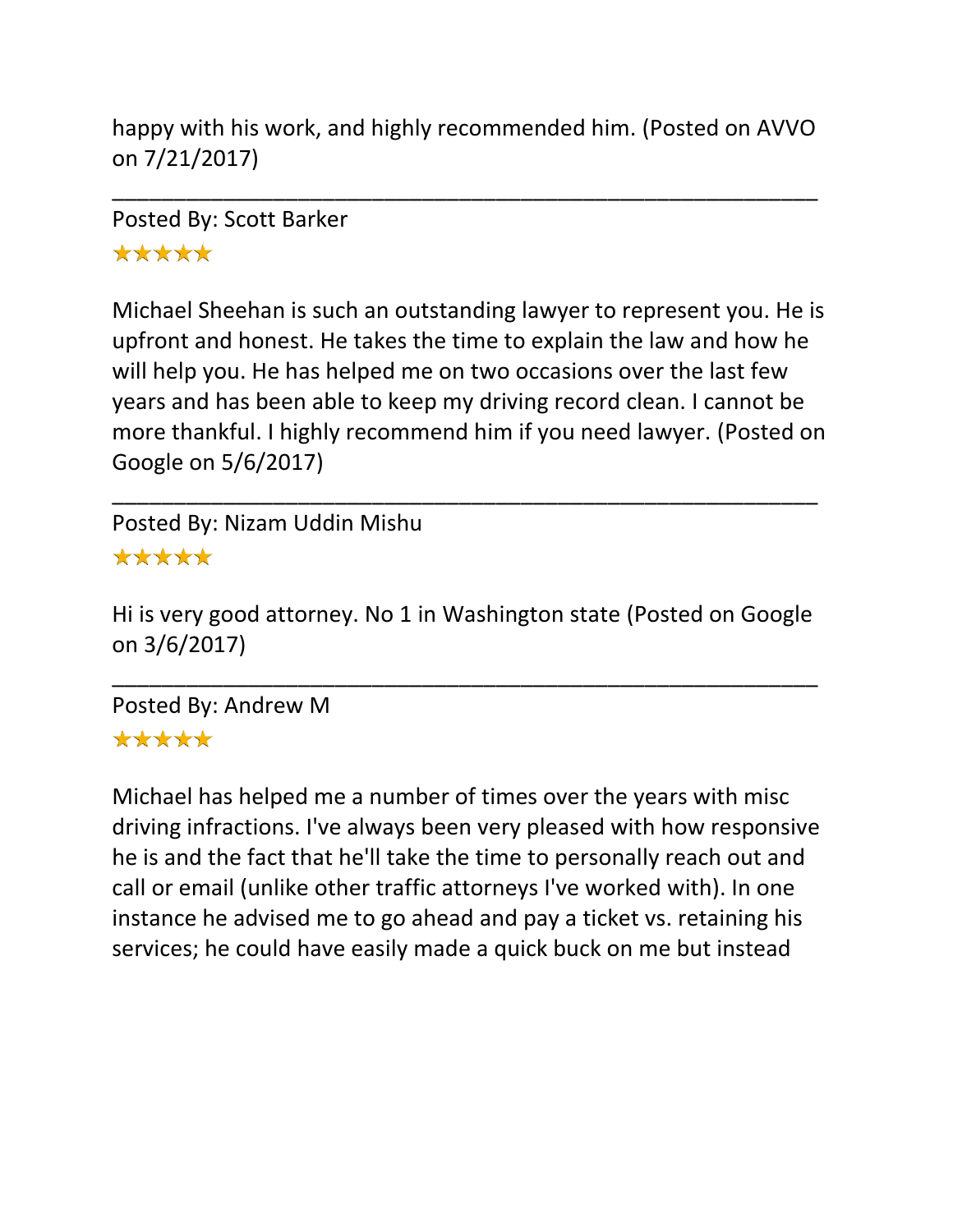gave honest advice. Highly recommend Michael and his team. (Posted on Google on 3/6/2017)

\_\_\_\_\_\_\_\_\_\_\_\_\_\_\_\_\_\_\_\_\_\_\_\_\_\_\_\_\_\_\_\_\_\_\_\_\_\_\_\_\_\_\_\_\_\_\_\_\_\_\_\_\_\_\_\_\_

Posted By: Matt Goldstein \*\*\*\*\*

Gets the job done and is very responsive and professional. Just send the ticket to him with the check and he will take care of it. Might have to pay a reduced fine but won't be on driving record. This recent one he got completely dismissed. (Posted on Google on 2/6/2017)

\_\_\_\_\_\_\_\_\_\_\_\_\_\_\_\_\_\_\_\_\_\_\_\_\_\_\_\_\_\_\_\_\_\_\_\_\_\_\_\_\_\_\_\_\_\_\_\_\_\_\_\_\_\_\_\_\_

Posted By: Matt G.

#### \*\*\*\*\*

5 for 5. It's better to pay a reduced fine than have it go on your insurance. Pay the fee, pay the reduction, don't pay increased insurance rates. I've been using Mike for 10 years and have always gotten the infraction reduced to keep it away from insurance. This time got it completely dismissed. (Posted on Yelp on 2/16/2017)

\_\_\_\_\_\_\_\_\_\_\_\_\_\_\_\_\_\_\_\_\_\_\_\_\_\_\_\_\_\_\_\_\_\_\_\_\_\_\_\_\_\_\_\_\_\_\_\_\_\_\_\_\_\_\_\_\_

Posted By: DC John \*\*\*\*\*

Yes unfortunately I am back. This time for another errant young family member. Fortunately Michael was availble to clear the situation for us.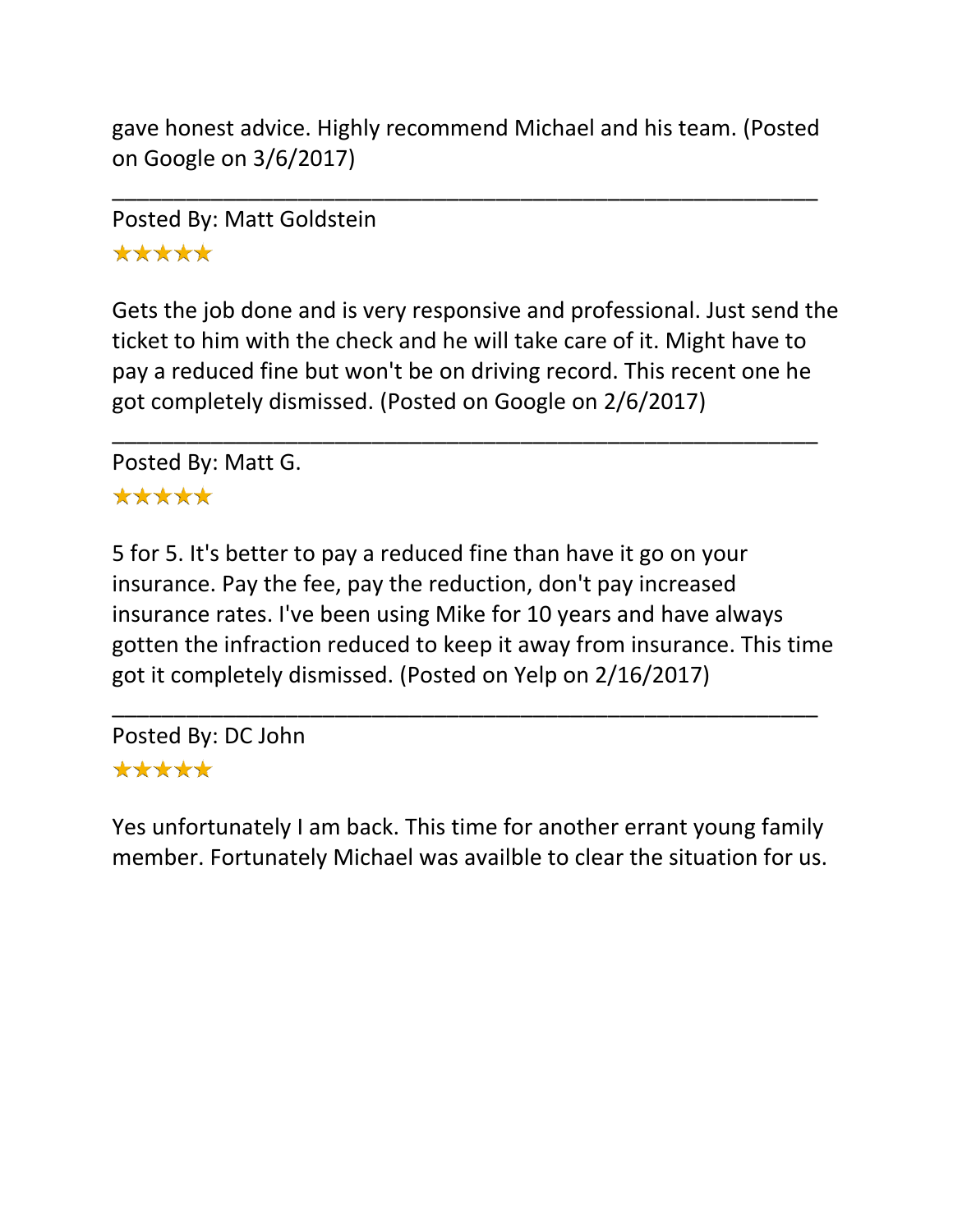What a relief! I've said it before, just give it to Michael, then relax! (Posted on Google on 11/6/2016)

\_\_\_\_\_\_\_\_\_\_\_\_\_\_\_\_\_\_\_\_\_\_\_\_\_\_\_\_\_\_\_\_\_\_\_\_\_\_\_\_\_\_\_\_\_\_\_\_\_\_\_\_\_\_\_\_\_

Posted By: Joshua D. \*\*\*\*\*

He did an excellent job defending me against unjust traffic tickets. (Posted on Yelp on 1/29/2017)

\_\_\_\_\_\_\_\_\_\_\_\_\_\_\_\_\_\_\_\_\_\_\_\_\_\_\_\_\_\_\_\_\_\_\_\_\_\_\_\_\_\_\_\_\_\_\_\_\_\_\_\_\_\_\_\_\_

Posted By: Erik M. \*\*\*\*\*

Michael D Sheehan and his office staff are top notch. I have been using Michael for over 5 years now whenever I need help to stop predatory traffic practices by our law enforcement. Michael has always been able to quickly resolve my issues, has fast and clear communications, and most of all backs up his words with results! A+++++ Thank you Michael again. (Posted on Yelp on 1/20/2017)

\_\_\_\_\_\_\_\_\_\_\_\_\_\_\_\_\_\_\_\_\_\_\_\_\_\_\_\_\_\_\_\_\_\_\_\_\_\_\_\_\_\_\_\_\_\_\_\_\_\_\_\_\_\_\_\_\_

Posted By: Shoaib I.

#### \*\*\*\*\*

I approached Mike Sheehan after I got a speeding ticket in South Olympia while returning from California. Scannned the ticket and send him my details. The ticket was taken care of with no points on my Driving Record. I loved the professional advice and emails from Mike assuring the ticket was being handled and what was the status from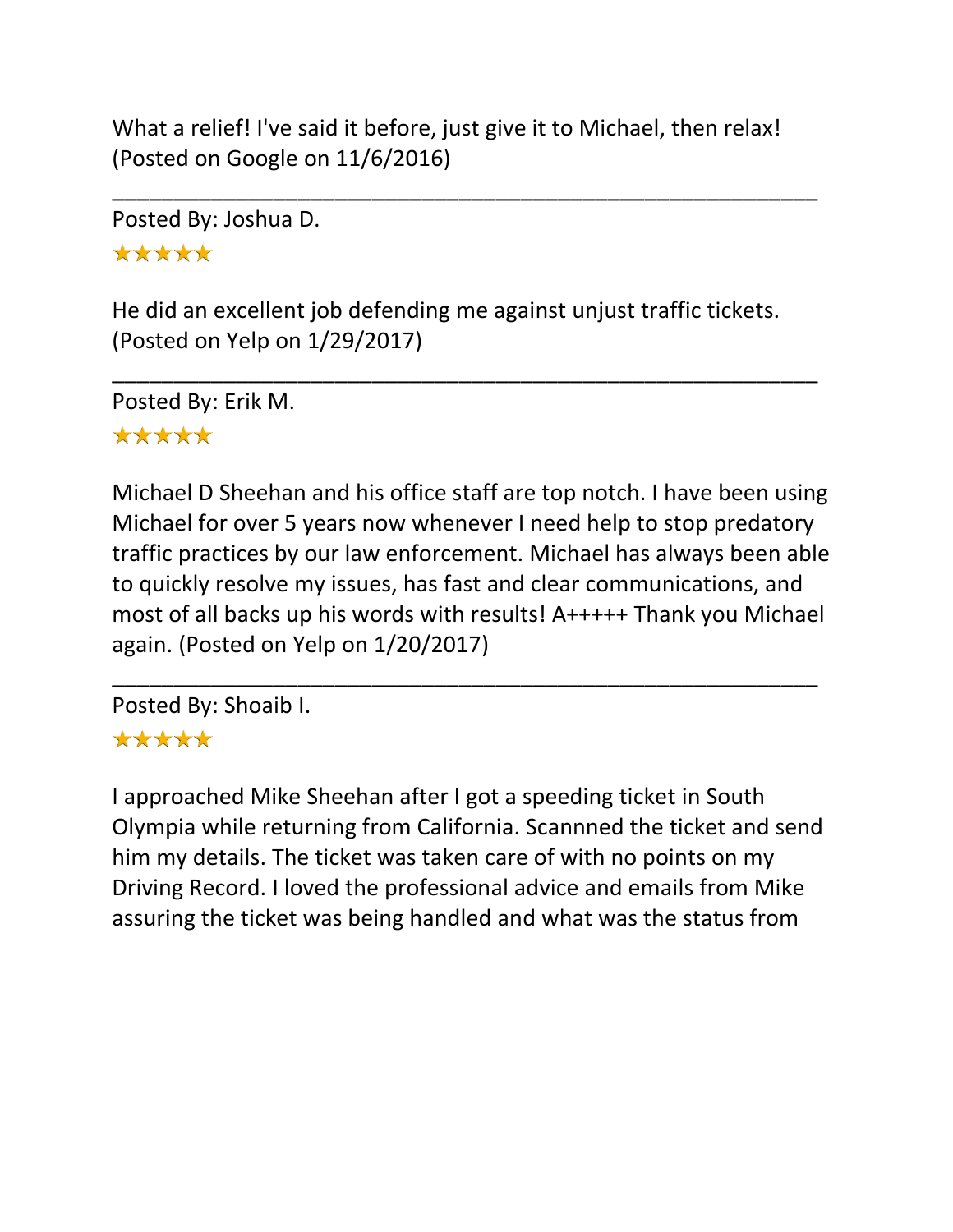time to time. I would recommend to any friends or family who needs to resolve any traffic violations. (Posted on Yelp on 1/5/2017)

\_\_\_\_\_\_\_\_\_\_\_\_\_\_\_\_\_\_\_\_\_\_\_\_\_\_\_\_\_\_\_\_\_\_\_\_\_\_\_\_\_\_\_\_\_\_\_\_\_\_\_\_\_\_\_\_\_ Posted By: L. W. \*\*\*\*\*

BEST ATTORNEY EVER! Our family has been using Michael Sheehan as our traffic ticket attorney for 10 years now. He has successfully resolved every single traffic ticket we have ever had. Michael has a great rapport with people, is smart, quick, and gets the job done. You can absolutely trust Michael Sheehan to handle your traffic ticket. My only regret is not having hired Michael 20 years ago! Michael Sheehan is professional, knowledgeable, and he is a people person (which is one attribute that only a few people have). I don't know how he does it, but he does manage to get rid of our tickets, EVERY TIME! Michael knows all of the people that he has to deal with, and they all love him! What more can you ask for in an attorney?! I highly recommend Michael Sheehan, you won't be sorry! (Posted on Yelp on 1/4/2017)

Posted By: Alfred K.

#### \*\*\*\*\*

I had couple speeding tickets at the same spot. I decide to call Michael Sheehan. From start to finish they were professional, helpful, and hardworking. Michael Sheehan had walk me through the process with ease. Literally after the initial consultation I did not to do anything; he called me for follow up and then when the tickets were dismissed he

\_\_\_\_\_\_\_\_\_\_\_\_\_\_\_\_\_\_\_\_\_\_\_\_\_\_\_\_\_\_\_\_\_\_\_\_\_\_\_\_\_\_\_\_\_\_\_\_\_\_\_\_\_\_\_\_\_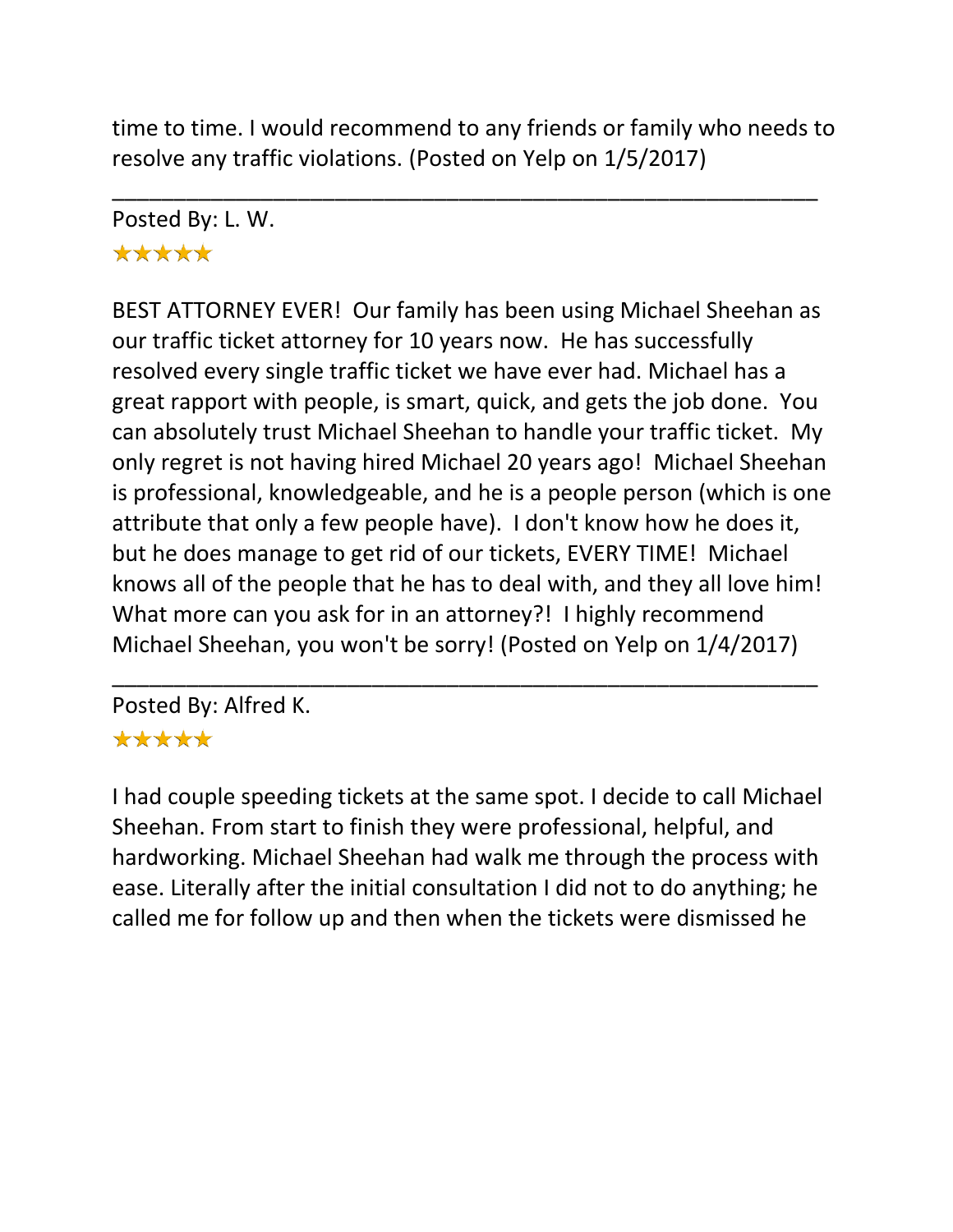called me to let me know. I will used him in the future event and highly recommend him to anybody! (Posted on Yelp on 12/17/2016)

\_\_\_\_\_\_\_\_\_\_\_\_\_\_\_\_\_\_\_\_\_\_\_\_\_\_\_\_\_\_\_\_\_\_\_\_\_\_\_\_\_\_\_\_\_\_\_\_\_\_\_\_\_\_\_\_\_

Posted By: Victor M. \*\*\*\*\*

Mr. Sheehan handled one speeding ticket and two HOV lane violation tickets this year for me. All were dismissed. He told me from the start not to worry about a thing and he would take care if it, which he did. That was three tickets that I did not need on my CDL record. My ultimate thanks to him! (Posted on Yelp on 11/27/2016)

\_\_\_\_\_\_\_\_\_\_\_\_\_\_\_\_\_\_\_\_\_\_\_\_\_\_\_\_\_\_\_\_\_\_\_\_\_\_\_\_\_\_\_\_\_\_\_\_\_\_\_\_\_\_\_\_\_

Posted By: Michael F. \*\*\*\*\*

Mr.Michael D Sheehan awesome traffic lawyer!!! Everytime I need him he never fail me and just wanna say thank you very much!!! (Posted on Yelp on 11/21/2016)

\_\_\_\_\_\_\_\_\_\_\_\_\_\_\_\_\_\_\_\_\_\_\_\_\_\_\_\_\_\_\_\_\_\_\_\_\_\_\_\_\_\_\_\_\_\_\_\_\_\_\_\_\_\_\_\_\_

Posted By: Bjorn Bainto

#### \*\*\*\*\*

Taken care of all my tickets over the years. Highly Recommended- (Posted on Google on 11/6/2014)

\_\_\_\_\_\_\_\_\_\_\_\_\_\_\_\_\_\_\_\_\_\_\_\_\_\_\_\_\_\_\_\_\_\_\_\_\_\_\_\_\_\_\_\_\_\_\_\_\_\_\_\_\_\_\_\_\_

Posted By: Andrew S.

## \*\*\*\*\*

Way to go Mike! Best and really professional Attorney. I came in with two citations in hand fearing that it might go to my records and having to pay the fines. Came in to meet Mike and he asked what the citations was and take it over from there. I don't have to come to court, he represented it on my behalf and all I have to do is just sit back and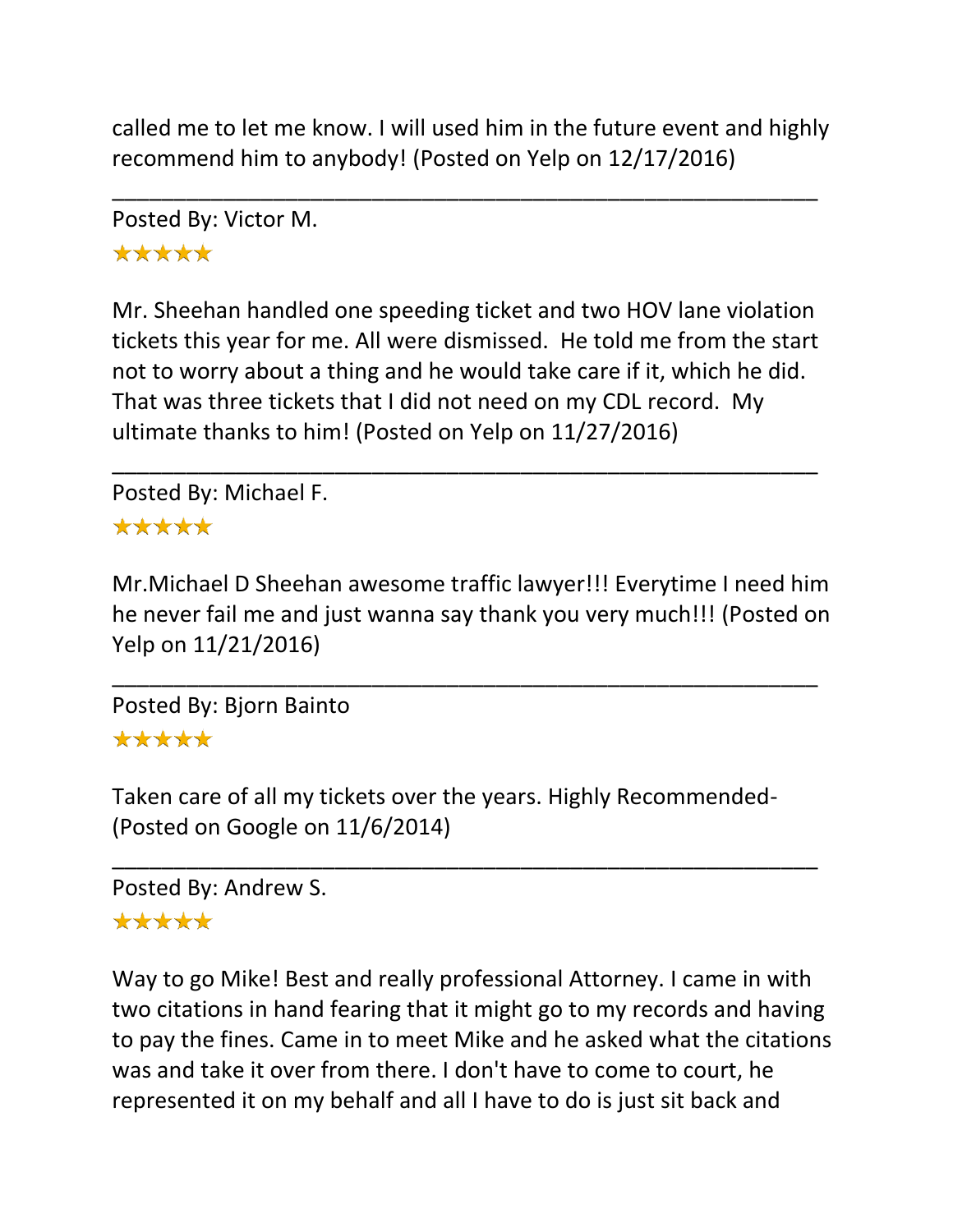relax. Amazingly both citations were dropped and I don't have to pay anything else besides his service! I really recommend Mike ! (Posted on Yelp on 10/28/2016)

\_\_\_\_\_\_\_\_\_\_\_\_\_\_\_\_\_\_\_\_\_\_\_\_\_\_\_\_\_\_\_\_\_\_\_\_\_\_\_\_\_\_\_\_\_\_\_\_\_\_\_\_\_\_\_\_\_

Posted By: Scott H. \*\*\*\*\*

Simply put -- Mike is a great attorney. My HOV lane violation ticket was dismissed and the process was simple. I know he is a very busy attorney -- I just trusted his judgment and did not feel the need to call for updates. He just handles his cases and gets great results. (Posted on Yelp on 10/12/2016)

\_\_\_\_\_\_\_\_\_\_\_\_\_\_\_\_\_\_\_\_\_\_\_\_\_\_\_\_\_\_\_\_\_\_\_\_\_\_\_\_\_\_\_\_\_\_\_\_\_\_\_\_\_\_\_\_\_

Posted By: Duke V.

#### \*\*\*\*\*

I am a new client of Mike's (speeding ticket in King Co), then within a couple of weeks I became a repeat client (speeding in Cowlitz Co); needless to say a bad driving stretch for me. The pain of the two tickets was mitigated to some degree because Mike was able to take care of both tickets. As such there will be no record of these moving violations and our auto insurance will not be impacted. Mike was easy to work with, gave solid and sensible council and most importantly did what he said he would do which was to get both infractions dismissed. His price was reasonable and I much preferred paying him for his services than paying either King or Cowlitz Counties whose speed traps are about fund raising and not safety on the roads. If they were genuinely concerned about safety they would spend more time focusing on distracted (cell phone using) drivers. Sorry, I digressed. Hopefully I will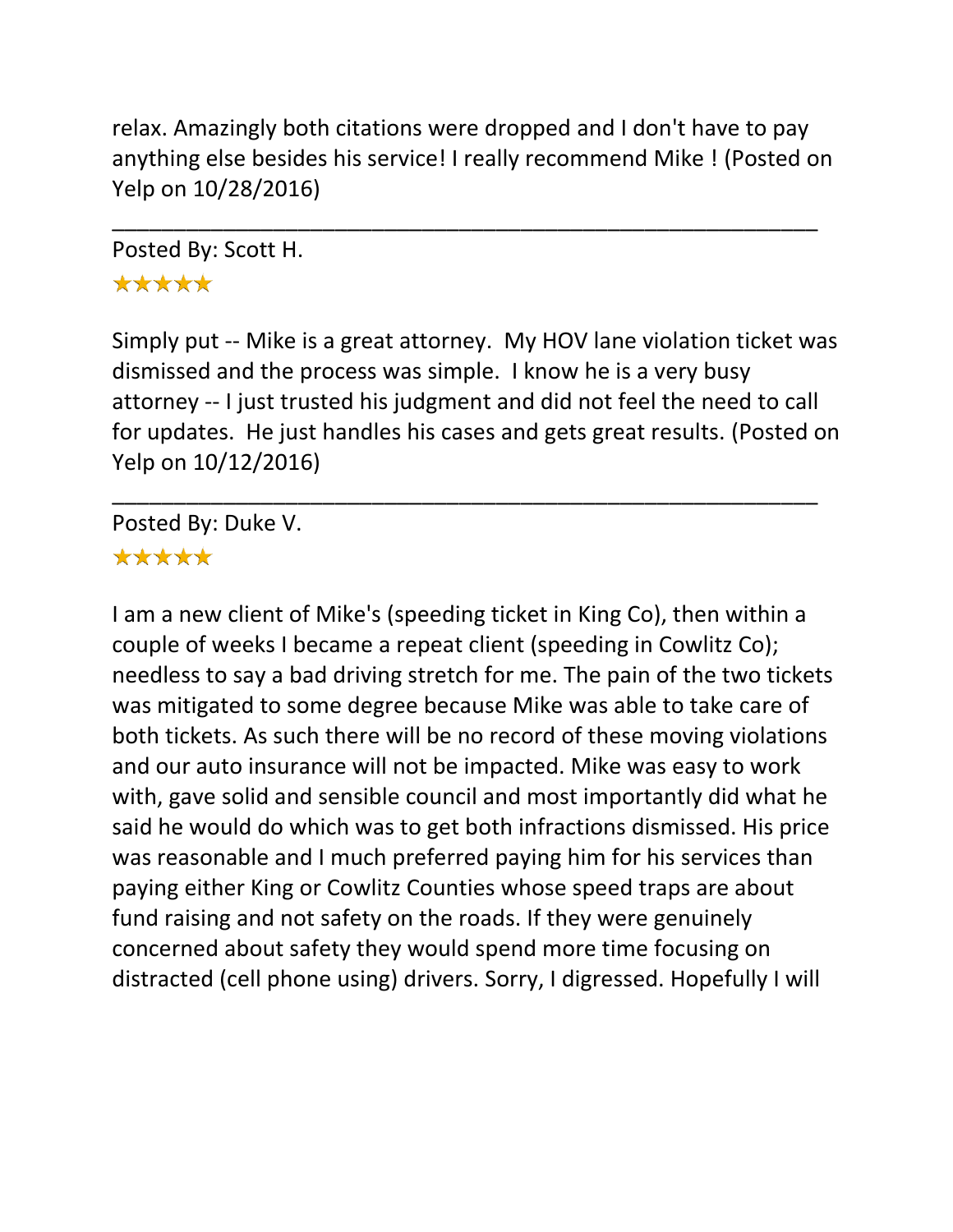not need MIke's services in the near or even distant future, but if I do I will not hesitate to retain him again. (Posted on Yelp on 10/10/2016)

\_\_\_\_\_\_\_\_\_\_\_\_\_\_\_\_\_\_\_\_\_\_\_\_\_\_\_\_\_\_\_\_\_\_\_\_\_\_\_\_\_\_\_\_\_\_\_\_\_\_\_\_\_\_\_\_\_

Posted By: Alex H.

## \*\*\*\*\*

Absolutely EXCEPTIONAL. I've been a client with Mr. Sheehan for the better part of the last decade. He's handled half a dozen cases for me and has always done an amazing job. He's a professional and prompt and will admit when he's over his head. Which I appreciate in a professional. With every single case, mostly speeding, he's handled for me they have either been dismissed or moved to a minor infraction. I've learned things from him and his team's expertise that I would never have guessed. Most recently I had an infraction served to me in a small county in eastern Washington and he did not hesitate to inform me he did not have as much clout there as he did here, and as he would be happy to attempt the dispute for me, but he also referred me to a colleague who could do better. I decided to venture out and hire some one new for the sake of price and made a huge a mistake I'll never make again. I am surprised every time he is honest with me in saying I don't need him in certain cases and just do so and so. He's always taken care of me and I've sent every single one of my friends and family to him in need. He's done right by them as well. I won't ever go anywhere else again. Michael Sheehan is my Attorney. (Posted on Yelp on 9/27/2016)

## Posted By: Walter C. \*\*\*\*\*

Wow, what a breeze working with Michael Sheehan. I literally had to do nothing, and Michael entirely handled my ticket. I didn't expect the process to be so simple on my end. We communicated a bit through email in which he was very professional and knowledgable. He's been

\_\_\_\_\_\_\_\_\_\_\_\_\_\_\_\_\_\_\_\_\_\_\_\_\_\_\_\_\_\_\_\_\_\_\_\_\_\_\_\_\_\_\_\_\_\_\_\_\_\_\_\_\_\_\_\_\_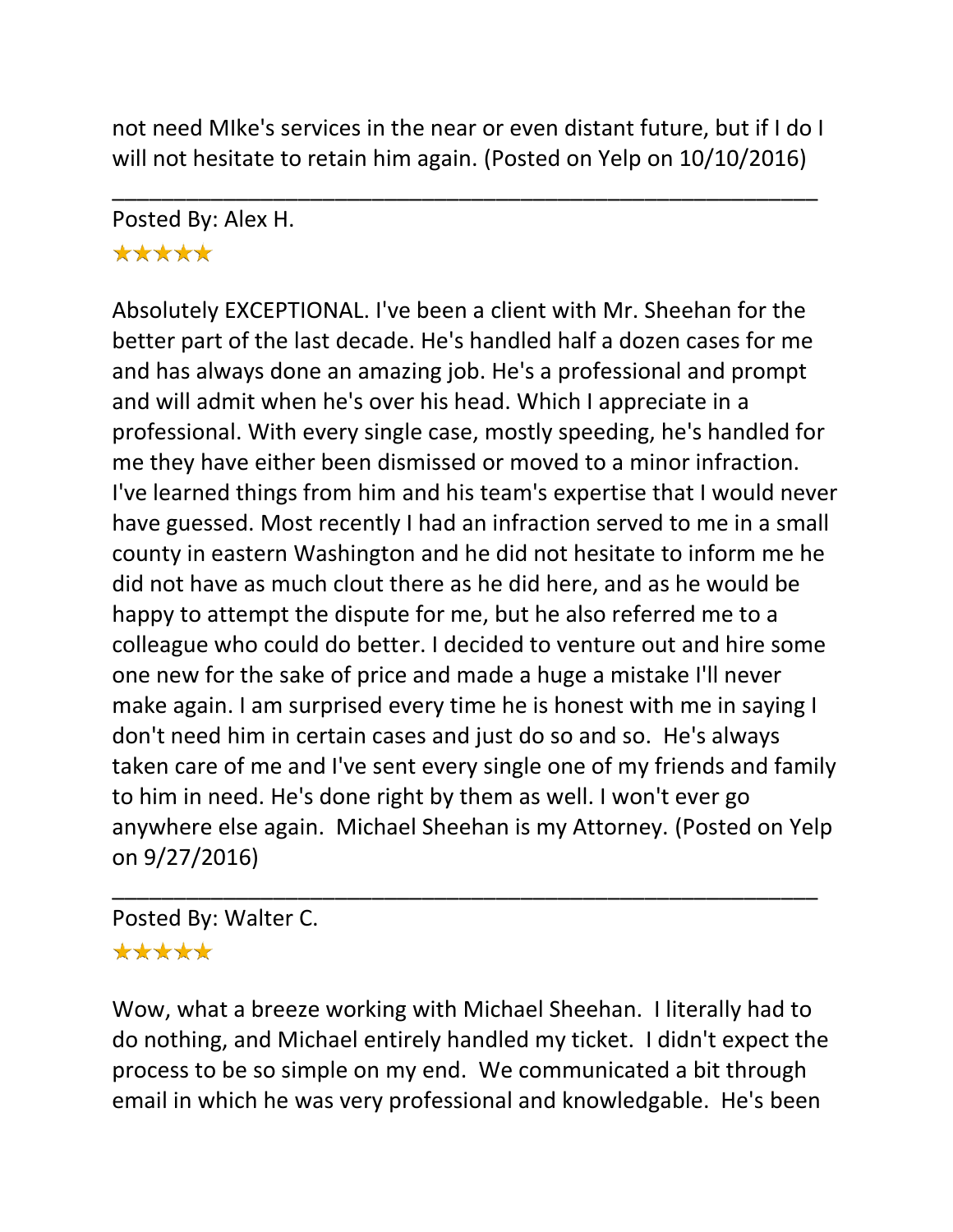practicing in King County for many years so he's very familiar with the local court system. Crossing fingers I won't need a traffic lawyer in the future, but I would definitely use Michael again. (Posted on Yelp on 9/6/2016)

\_\_\_\_\_\_\_\_\_\_\_\_\_\_\_\_\_\_\_\_\_\_\_\_\_\_\_\_\_\_\_\_\_\_\_\_\_\_\_\_\_\_\_\_\_\_\_\_\_\_\_\_\_\_\_\_\_

Posted By: Terry C. \*\*\*\*\*

Once again I have no idea how he does it but he does it time and time again. Mike please don't change a thing. One of these days I would love to thank you for all your hard work on getting all my tickets dismissed in person. Very easy to work with and great prices. Thanks again mike--- Terry 4/10/2014 Previous review -- Once again Mike saved the day and my driving record. would totally suggest him to anybody that receives a ticket. once again thanks Mike (Posted on Yelp on 8/26/2016)

Posted By: Jon P.

## \*\*\*\*\*

I've come to Mike for years for multiple types of tickets. (HOV, Speeding) he's gotten all of them dismissed with no issues. (Posted on Yelp on 7/30/2016)

\_\_\_\_\_\_\_\_\_\_\_\_\_\_\_\_\_\_\_\_\_\_\_\_\_\_\_\_\_\_\_\_\_\_\_\_\_\_\_\_\_\_\_\_\_\_\_\_\_\_\_\_\_\_\_\_\_

\_\_\_\_\_\_\_\_\_\_\_\_\_\_\_\_\_\_\_\_\_\_\_\_\_\_\_\_\_\_\_\_\_\_\_\_\_\_\_\_\_\_\_\_\_\_\_\_\_\_\_\_\_\_\_\_\_

Posted By: Sam \*\*\*\*\*

I was referred to Michael Sheehan by a friend that has used his services multiple times. In the last 16 months, our family has needed his services on three occasions, two resulting in outright dismissals and the third resulting in a moderate penalty (though well-within reason for the speeding infraction) but without receiving points on the license or the information being made available to our insurance carrier. His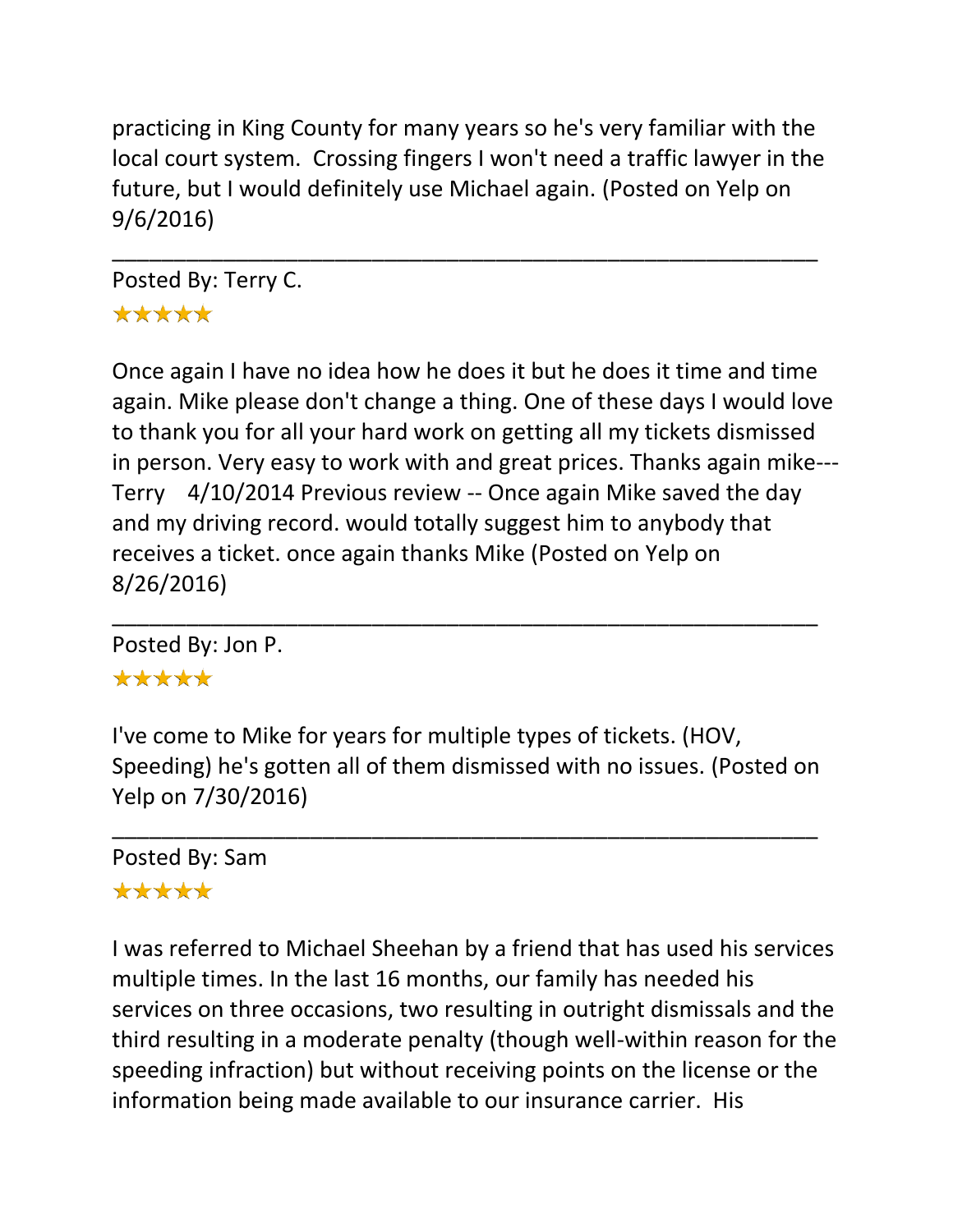communication, in terms of frequency, timeliness, and content, is exemplary. I recommend without hesitation. (Posted on AVVO on 7/25/2016)

\_\_\_\_\_\_\_\_\_\_\_\_\_\_\_\_\_\_\_\_\_\_\_\_\_\_\_\_\_\_\_\_\_\_\_\_\_\_\_\_\_\_\_\_\_\_\_\_\_\_\_\_\_\_\_\_\_

Posted By: Dennis J. \*\*\*\*\*

Michael is fantastic. I have used him for myself and family members many times over the last few years. It is always the same. He asks a few questions, tells us the expectations and then we get a letter in the mail from the court that our case has been dismissed. Beautiful! (Posted on Yelp on 6/1/2016)

\_\_\_\_\_\_\_\_\_\_\_\_\_\_\_\_\_\_\_\_\_\_\_\_\_\_\_\_\_\_\_\_\_\_\_\_\_\_\_\_\_\_\_\_\_\_\_\_\_\_\_\_\_\_\_\_\_

Posted By: Tipur \*\*\*\*\*

He dismissed off my traffic ticket - following too closed. Other lawyers which I consulted were saying about dismissal or amending to non moving ticket. But Mike was very confident for dismissal as he fights for it. Thanks to him for dismissal (Posted on AVVO on 5/26/2016)

\_\_\_\_\_\_\_\_\_\_\_\_\_\_\_\_\_\_\_\_\_\_\_\_\_\_\_\_\_\_\_\_\_\_\_\_\_\_\_\_\_\_\_\_\_\_\_\_\_\_\_\_\_\_\_\_\_

Posted By: Kristen F.

#### \*\*\*\*\*

This guy is awesome. Mike just got a second ticket dismissed for me and I couldn't be happier. I was so stressed out when I got cited about my insurance rate & the idea of coming to court. Talking with Mike immediately calmed my fears. He said he'd take care of everything and that I wouldn't have to appear in court. Sure enough, I just got notified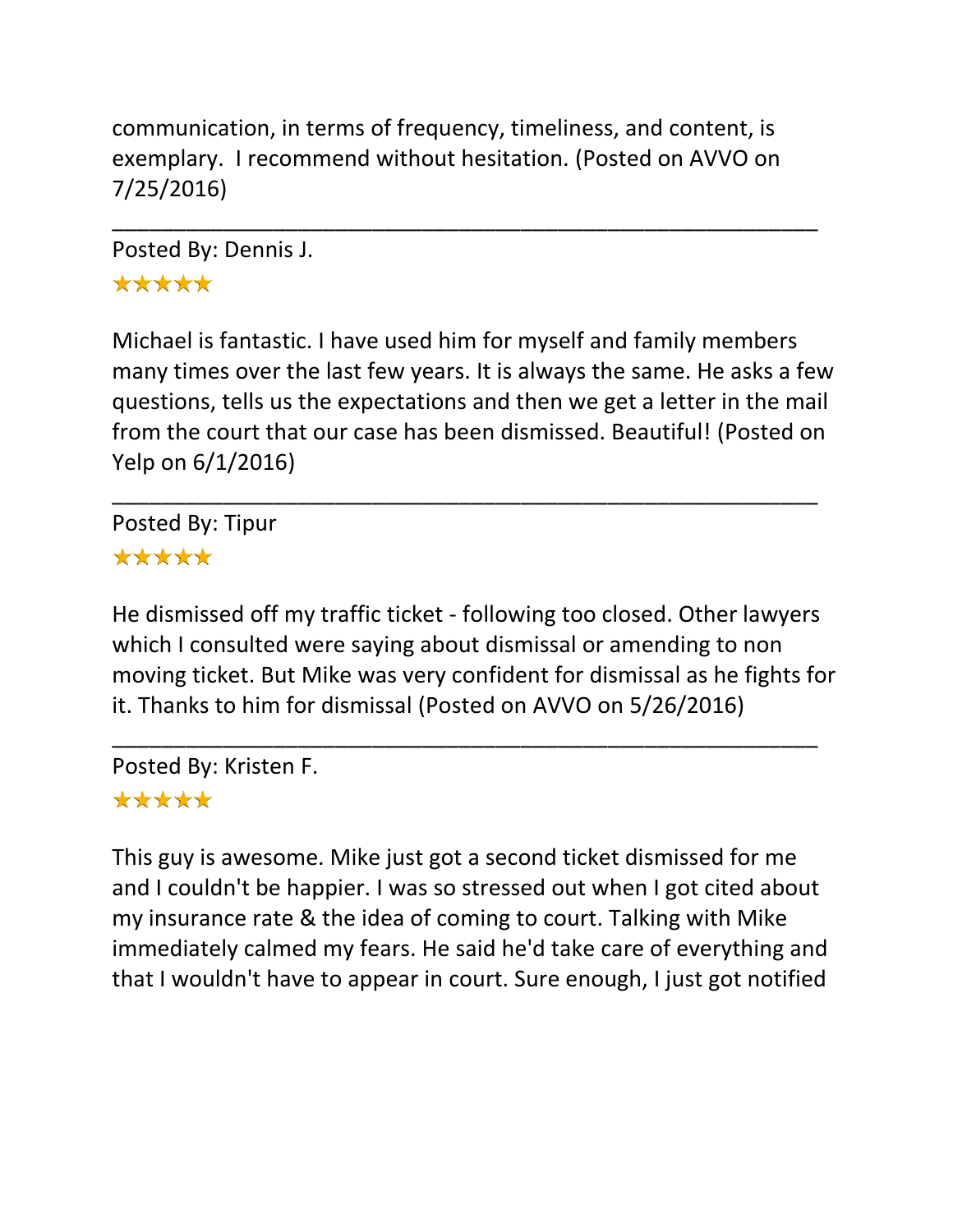by his office the ticket was dismissed. Thanks, Mike, for the peace of mind. (Posted on Yelp on 5/24/2016)

\_\_\_\_\_\_\_\_\_\_\_\_\_\_\_\_\_\_\_\_\_\_\_\_\_\_\_\_\_\_\_\_\_\_\_\_\_\_\_\_\_\_\_\_\_\_\_\_\_\_\_\_\_\_\_\_\_

Posted By: K S. \*\*\*\*\*

I have never used an attorney before but Mr Sheehan was able to get my ticket dismissed, and I greatly appreciated his service and prompt response after the court date. Well worth the fee to have the ticket off my record. (Posted on Yelp on 5/16/2016)

\_\_\_\_\_\_\_\_\_\_\_\_\_\_\_\_\_\_\_\_\_\_\_\_\_\_\_\_\_\_\_\_\_\_\_\_\_\_\_\_\_\_\_\_\_\_\_\_\_\_\_\_\_\_\_\_\_

Posted By: Jason N.

#### \*\*\*\*\*

Mike Sheehan is one of the best traffic attorneys in the state. Period. He's not afraid to go to bat for his clients and fight every ticket as hard as possible in an attempt to get it dismissed. My family and I have used him on many occasions over the last 15 years, and he has ways come through and found a way to keep every ticket off our record. It would be impossible for me to give Mr. Sheehan a higher recommendation. In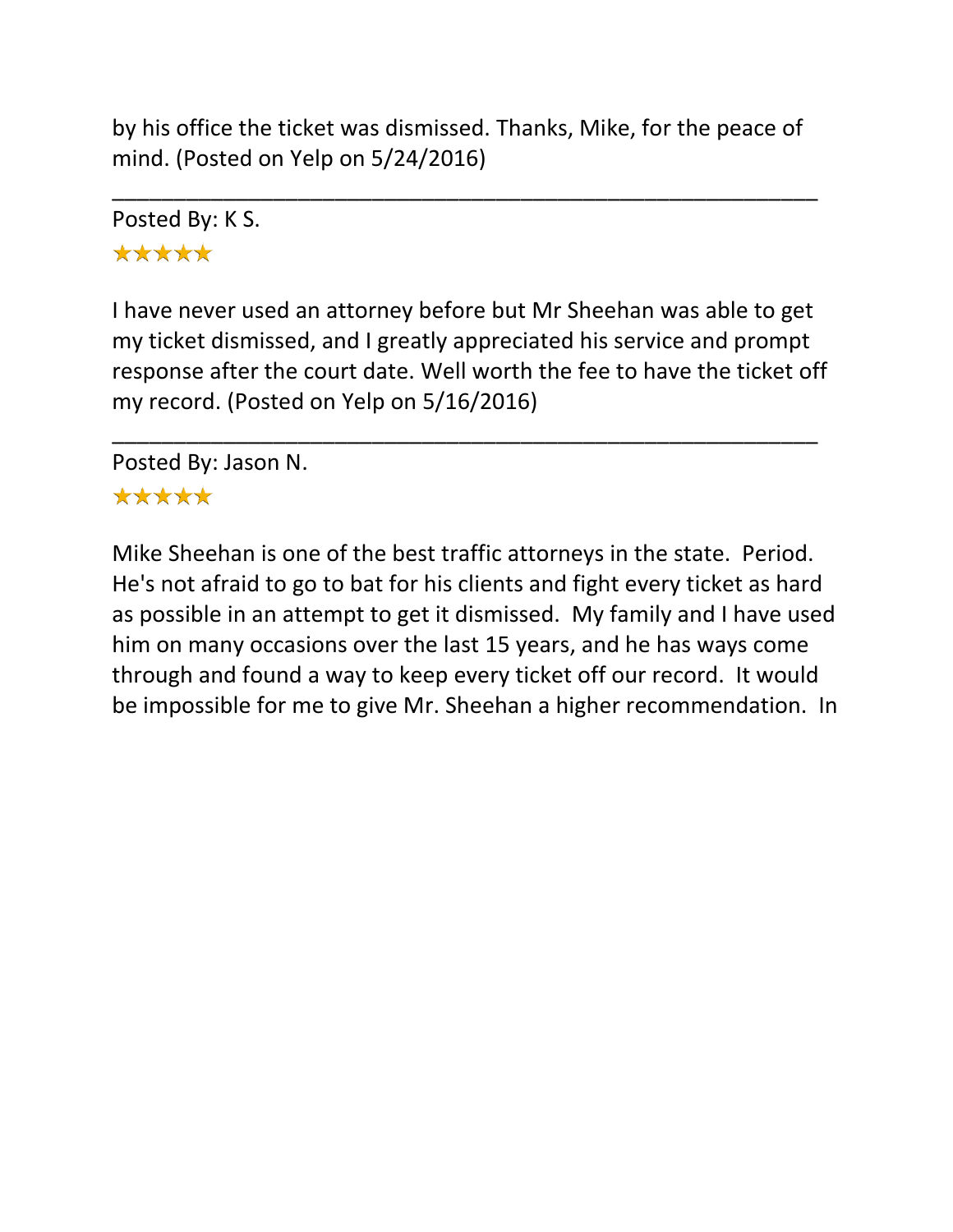my opinion, his skills are really unmatched in this state. (Posted on Yelp on 5/13/2016)

\_\_\_\_\_\_\_\_\_\_\_\_\_\_\_\_\_\_\_\_\_\_\_\_\_\_\_\_\_\_\_\_\_\_\_\_\_\_\_\_\_\_\_\_\_\_\_\_\_\_\_\_\_\_\_\_\_

Posted By: Ronisha S.

\*\*\*\*\*

Called and asked for a phone consultation and he was able to speak with me right away! I really appreciate his help. I only talked to him for a few moments but he sure did help! (Posted on Yelp on 3/9/2016)

\_\_\_\_\_\_\_\_\_\_\_\_\_\_\_\_\_\_\_\_\_\_\_\_\_\_\_\_\_\_\_\_\_\_\_\_\_\_\_\_\_\_\_\_\_\_\_\_\_\_\_\_\_\_\_\_\_

Posted By: anonymous

#### \*\*\*\*\*

Working with Mr. Sheehan is very simple and he is very helpful. He tells you exactly when he can help you and when he can not, he refers you to someone that can. In this case, he appeared in court for a traffic ticket and was able to get the infraction dismissed. Happy clients. (Posted on AVVO on 1/30/2016)

\_\_\_\_\_\_\_\_\_\_\_\_\_\_\_\_\_\_\_\_\_\_\_\_\_\_\_\_\_\_\_\_\_\_\_\_\_\_\_\_\_\_\_\_\_\_\_\_\_\_\_\_\_\_\_\_\_

Posted By: Richard \*\*\*\*\*

# Dear Mr. Sheehan, Thank you so much for your council and for managing this situation to such a great result (flawless driving record restored, no court appearance required). Your professionalism and execution were truly jaw-dropping, and I simply can't adequately express how highly I regard your level of competence. If I ever need legal assistance in the future—for any reason—I will call you for counsel and for referrals. It's a pleasure to have met and dealt with such an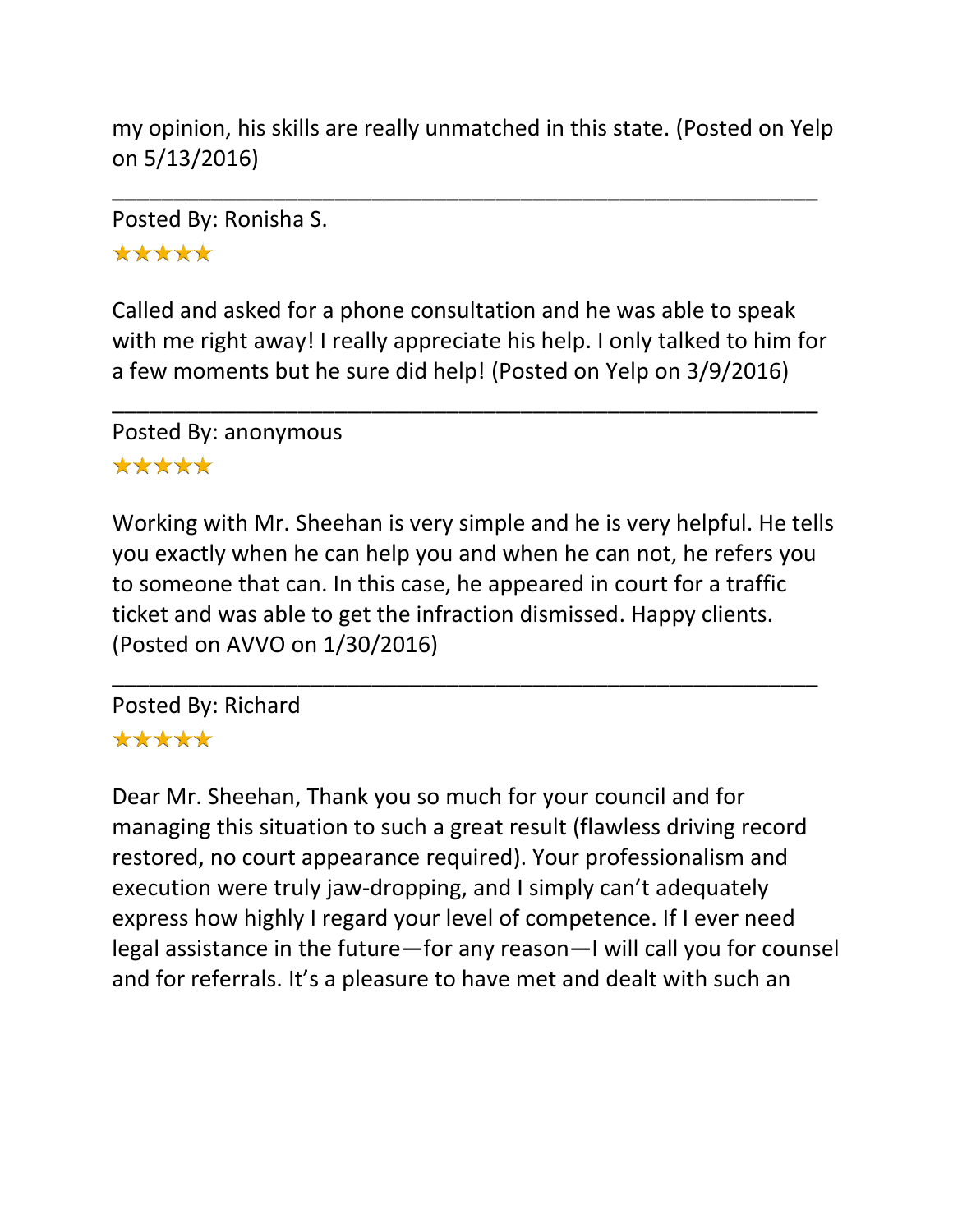honest, stand-up person. Thanks again, and best regards, (Posted on AVVO on 1/21/2016)

\_\_\_\_\_\_\_\_\_\_\_\_\_\_\_\_\_\_\_\_\_\_\_\_\_\_\_\_\_\_\_\_\_\_\_\_\_\_\_\_\_\_\_\_\_\_\_\_\_\_\_\_\_\_\_\_\_

## Posted By: Rick \*\*\*\*\*

This guy is awesome. He's gotten me off a couple of tickets over the years. Communication is prompt and informative, without any B.S. He gave me a complete run down of how the process would go at the outset, talked over likelihood of success, followed up quickly with any questions, and completed by sending a letter informing me the ticket had been dismissed. Hire Michael with confidence. (Posted on AVVO on 1/18/2016)

\_\_\_\_\_\_\_\_\_\_\_\_\_\_\_\_\_\_\_\_\_\_\_\_\_\_\_\_\_\_\_\_\_\_\_\_\_\_\_\_\_\_\_\_\_\_\_\_\_\_\_\_\_\_\_\_\_

Posted By: RaeAnne R.

# \*\*\*\*\*

Michael worked his magic and was able to get my son's speeding ticket dismissed. Michael was able to save me \$\$\$ for potentially increased insurance premiums for my teenage son. Michael was very professional and called me with the great news. I highly recommend his services. I am hoping to not need his services any time soon, but it is nice to know he is there just in case. (Posted on Yelp on 12/11/2015)

\_\_\_\_\_\_\_\_\_\_\_\_\_\_\_\_\_\_\_\_\_\_\_\_\_\_\_\_\_\_\_\_\_\_\_\_\_\_\_\_\_\_\_\_\_\_\_\_\_\_\_\_\_\_\_\_\_

Posted By: Jo Ann

#### \*\*\*\*\*

Michael did exactly as he advertised. When I called to inquire about his services, he listened to how I had come to receive a traffic ticket and said he was confident that he could get the ticket dropped. He was professional, reassuring, and polite during our conversation. When I emailed him with a question prior to my court date, Michael replied the same day with the answer. I did not need to go to the court hearing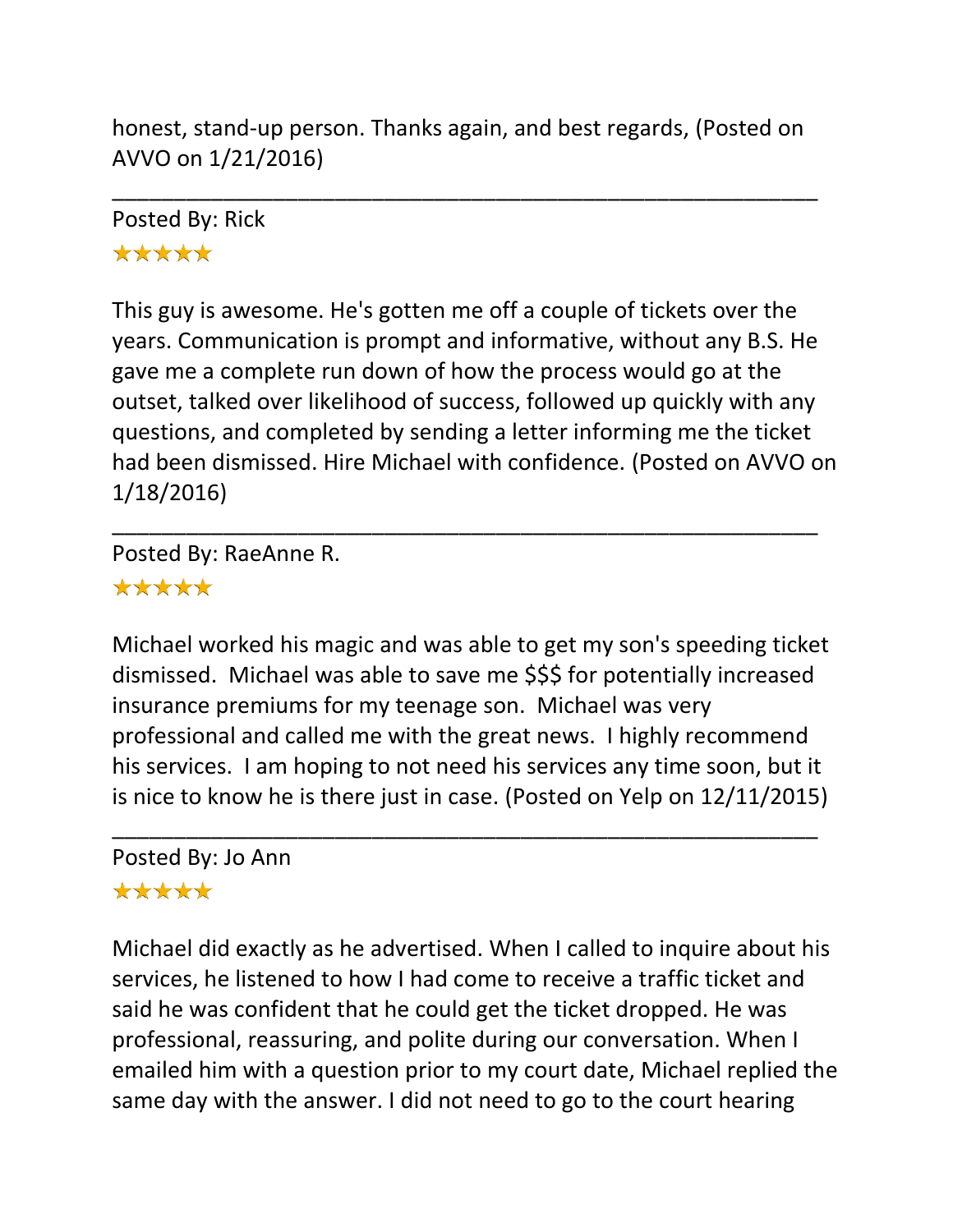since Michael went to represent me. I received a letter from him three days after the hearing reporting that the Court dismissed the infraction and that the ticket will not show on my driving record or be reported to my insurance company. Hiring Michael was well worth the money spent to save me many sleepless nights and hours of research on how to defend myself in court. (Posted on AVVO on 11/19/2015)

\_\_\_\_\_\_\_\_\_\_\_\_\_\_\_\_\_\_\_\_\_\_\_\_\_\_\_\_\_\_\_\_\_\_\_\_\_\_\_\_\_\_\_\_\_\_\_\_\_\_\_\_\_\_\_\_\_

Posted By: Avanessov \*\*\*\*\*

I own and operate a limousine company, getting traffic infractions is an occupational hazard. I have been Mikes client for several years and he has been amazing. Knock on wood he has been able to dismiss every single infraction he has had to handle for me. Very professional, prompt, and good at what he does. There is no doubt that I would look for a different attorney for future infractions, Mike is the way to go. (Posted on AVVO on 11/12/2015)

\_\_\_\_\_\_\_\_\_\_\_\_\_\_\_\_\_\_\_\_\_\_\_\_\_\_\_\_\_\_\_\_\_\_\_\_\_\_\_\_\_\_\_\_\_\_\_\_\_\_\_\_\_\_\_\_\_

Posted By: Roger \*\*\*\*\*

My son was sited for a Improper Lane change in Redmond a couple of months ago. We hired Michael to represent him we spoke directly with Michael, explained what happened, he immediately said, not to worry, I will handle it, and he did, the charges were dismissed, the charges will never appear on his driving record. Thank you so very much Michael.... best regards, R Howe (Posted on AVVO on 10/7/2015)

Posted By: John \*\*\*\*\*

Once again I needed Michael's services to deal with and unplanned encounter with the Washington State Patrol. As before, Michael was

\_\_\_\_\_\_\_\_\_\_\_\_\_\_\_\_\_\_\_\_\_\_\_\_\_\_\_\_\_\_\_\_\_\_\_\_\_\_\_\_\_\_\_\_\_\_\_\_\_\_\_\_\_\_\_\_\_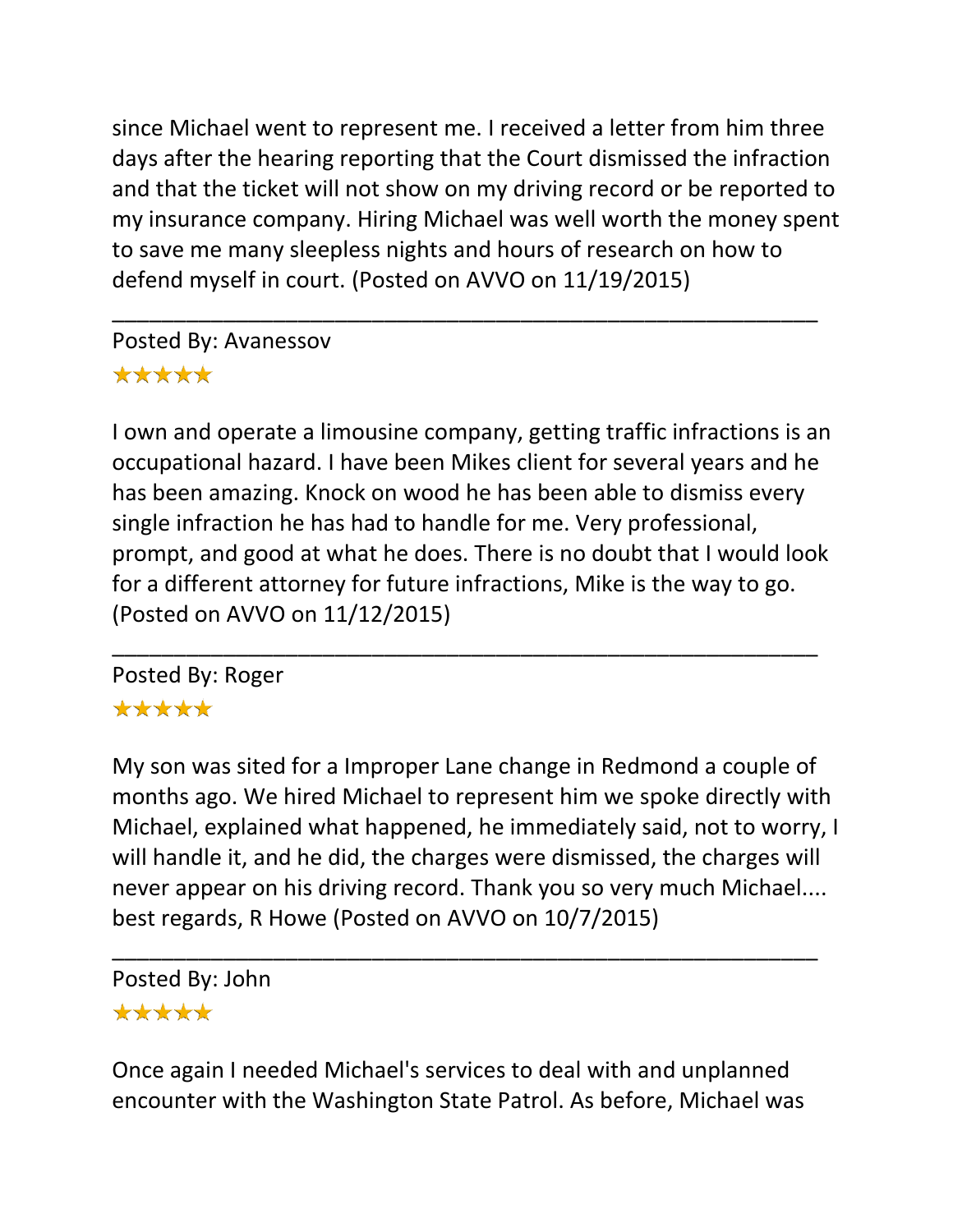thorough, efficient and most importantly effective. I did not have to appear in court yet Michael was able to have the ticket dismissed. Not deferred or negotiated but dismissed. I recommend him often. (Posted on AVVO on 9/27/2015)

\_\_\_\_\_\_\_\_\_\_\_\_\_\_\_\_\_\_\_\_\_\_\_\_\_\_\_\_\_\_\_\_\_\_\_\_\_\_\_\_\_\_\_\_\_\_\_\_\_\_\_\_\_\_\_\_\_

Posted By: Joseph \*\*\*\*\*

Michael Sheehan's legal services in two recent cases have specifically helped in avoiding unwanted "ding's" on my driving record. Courteous and professional are the two words I'd use to describe my experience with Mr. Sheehan. And last but not least, the word "Satisfied". (Posted on AVVO on 9/21/2015)

\_\_\_\_\_\_\_\_\_\_\_\_\_\_\_\_\_\_\_\_\_\_\_\_\_\_\_\_\_\_\_\_\_\_\_\_\_\_\_\_\_\_\_\_\_\_\_\_\_\_\_\_\_\_\_\_\_

Posted By: Charles \*\*\*\*\*

My family has retained his services for more than 10 years, starting with the traffic ticket issue for my teenage daughter. All of cases has been resolved in my satisfaction. I strongly recommend him! (Posted on AVVO on 9/17/2015)

\_\_\_\_\_\_\_\_\_\_\_\_\_\_\_\_\_\_\_\_\_\_\_\_\_\_\_\_\_\_\_\_\_\_\_\_\_\_\_\_\_\_\_\_\_\_\_\_\_\_\_\_\_\_\_\_\_

Posted By: anonymous

# \*\*\*\*\*

Mr. Sheehan dismissed a Failure to Yield infraction issued by a Police Officer who assumed that's what happened even he wasn't at the scene and he refused statements from witnesses at the time. Mr. Sheehan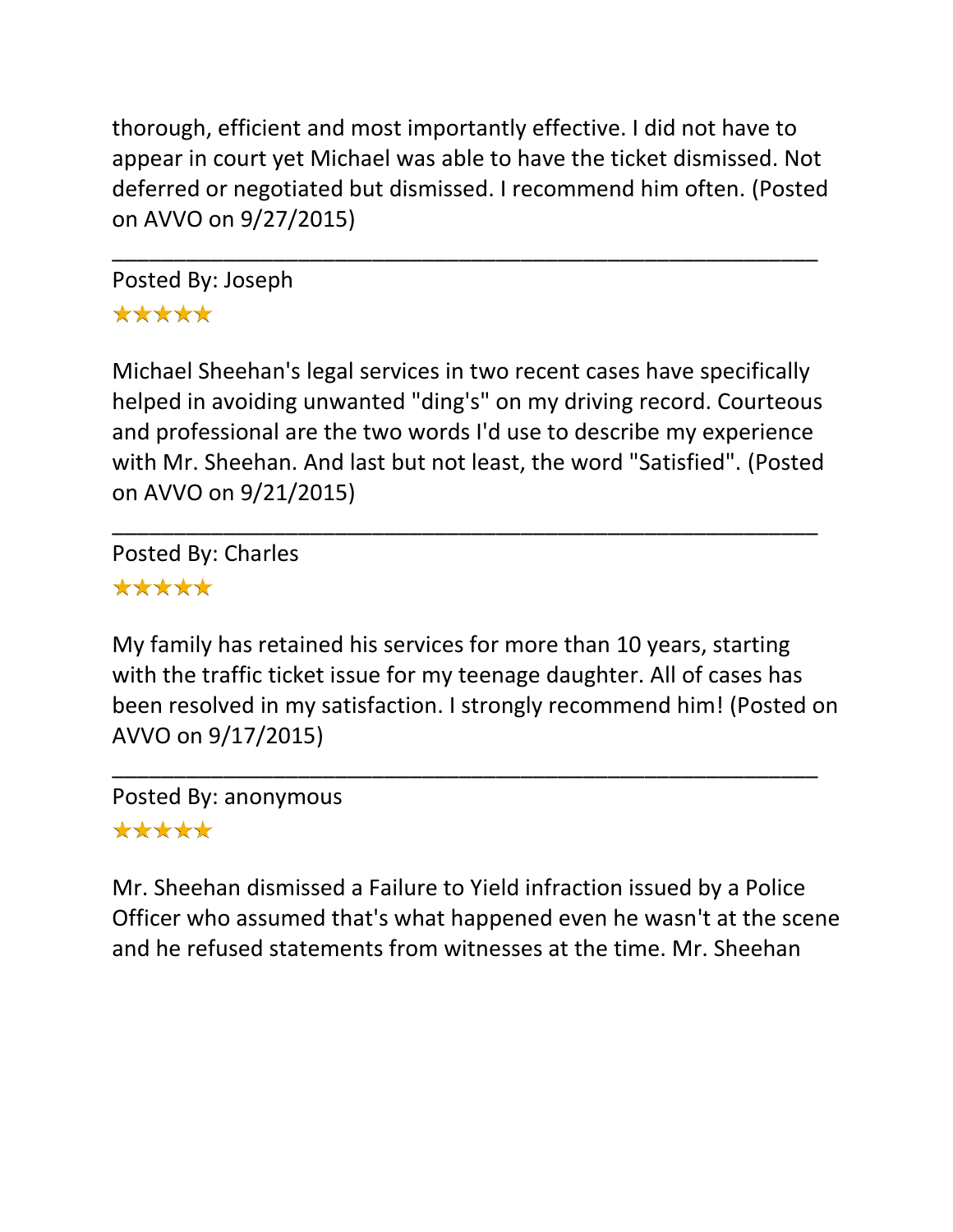handled the case exactly as explained to me, he has my highest recommendations. (Posted on AVVO on 8/19/2015)

\_\_\_\_\_\_\_\_\_\_\_\_\_\_\_\_\_\_\_\_\_\_\_\_\_\_\_\_\_\_\_\_\_\_\_\_\_\_\_\_\_\_\_\_\_\_\_\_\_\_\_\_\_\_\_\_\_

Posted By: Aussie Dog M.

## \*\*\*\*\*

I've only had two tickets in my life, and this most recent one would have raised the cost of my insurance. I didn't want that, so a friend of ours recommended Michael Sheehan to me and I gave him a call. He was very pleasant over the phone, explained to me what I was to expect, and a few months after (yesterday) I received a letter in the mail saying my ticket had been dismissed and it would not appear on my record! YAY! I have never had to call a lawyer before, and I had imagined it would be so much more complicated, but this whole experience has been the complete opposite. No stress, no hassle... Nothing. I would HIGHLY recommend Michael Sheehan to anyone who receives a traffic ticket! Thanks Michael! You're very appreciated! :) (Posted on Yelp on 8/8/2015)

\_\_\_\_\_\_\_\_\_\_\_\_\_\_\_\_\_\_\_\_\_\_\_\_\_\_\_\_\_\_\_\_\_\_\_\_\_\_\_\_\_\_\_\_\_\_\_\_\_\_\_\_\_\_\_\_\_

Posted By: PJ G. \*\*\*\*\*

I was referred to Mike by a friend who has used his services for years. She said he'd never failed her. So far he's helped me and 3 family members get a total of 6 tickets completely dismissed, and is midway through one more, a big one involving a teenaged driver. These have been in different counties and once on the Bangor Naval base. (not sure if that makes it tougher, but I'd imagine..) the fees get bigger as the infraction does, but that's to be expected. I've only had the failed communication issue once, and eventually he did get back to me after several attempts on my part. The other multiple times he was right on it. I can forgive one slow callback when there have been so many other fast replies. Email seems to be a really good way to communicate with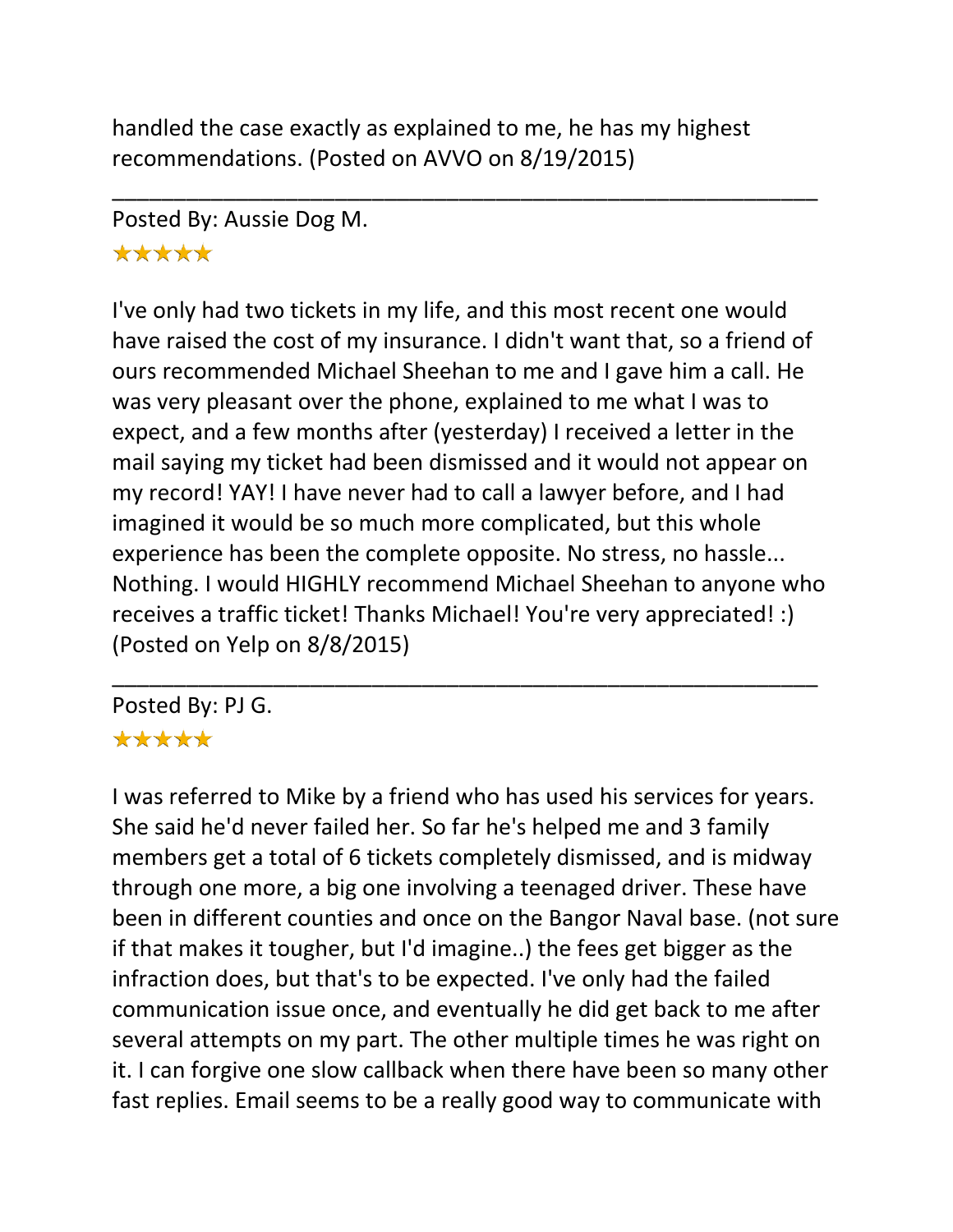him. So, I'd have to say he's done a great job, and have my fingers crossed for the big one in progress. I'll update this after that's done. (Posted on Yelp on 7/20/2015)

\_\_\_\_\_\_\_\_\_\_\_\_\_\_\_\_\_\_\_\_\_\_\_\_\_\_\_\_\_\_\_\_\_\_\_\_\_\_\_\_\_\_\_\_\_\_\_\_\_\_\_\_\_\_\_\_\_

# Posted By: Patrick \*\*\*\*\*

I had never hired a lawyer before for a traffic infraction, but I was involved in a stressful driving accident and received a violation that just added more stress. Michael was super helpful, responsive and handled everything like clockwork on top of making me feel confident about the situation. I didn't have to do a thing. What a relief to get his letter today telling me the infraction was dismissed, great news for my insurance rates and my bank account. THANK YOU MICHAEL!!! (Posted on AVVO on 7/15/2015)

\_\_\_\_\_\_\_\_\_\_\_\_\_\_\_\_\_\_\_\_\_\_\_\_\_\_\_\_\_\_\_\_\_\_\_\_\_\_\_\_\_\_\_\_\_\_\_\_\_\_\_\_\_\_\_\_\_

Posted By: K. B. \*\*\*\*\*

We have engaged Michael Sheehan's services for over 10 years now and have only positive outcomes to report as a result of his expertise. He takes care of every aspect of your case and really you just wait for him to get it sorted out. We give Michael Sheehan our highest endorsement ... and our thanks for such incomparable service. (Posted on Yelp on 6/15/2015)

\_\_\_\_\_\_\_\_\_\_\_\_\_\_\_\_\_\_\_\_\_\_\_\_\_\_\_\_\_\_\_\_\_\_\_\_\_\_\_\_\_\_\_\_\_\_\_\_\_\_\_\_\_\_\_\_\_

Posted By: Michaela L. \*\*\*\*\*

Was referred by a friend and truly wish I would've found him when I got my first speeding ticket. Got my second speeding ticket a year later and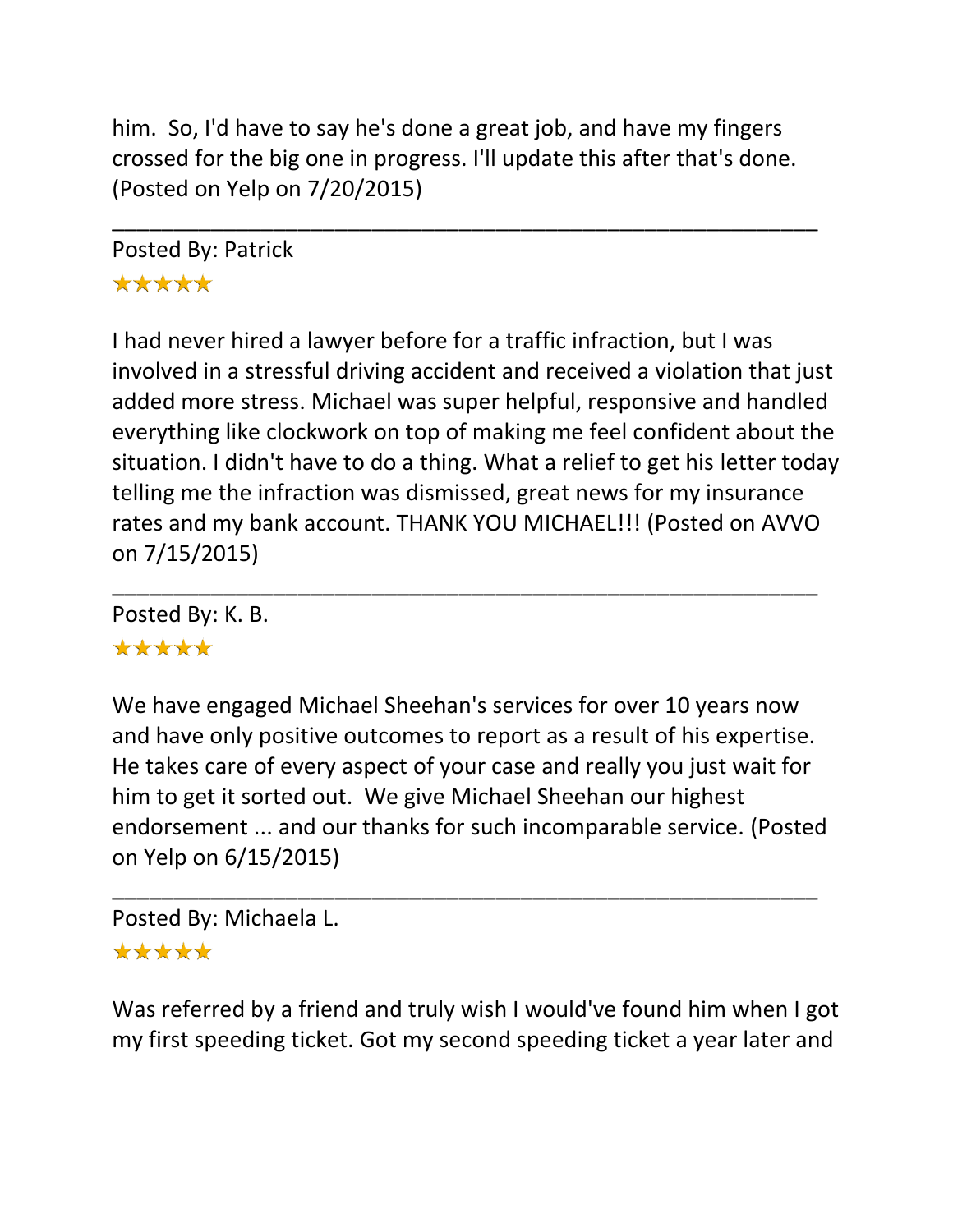barely had to do a thing. I don't know how he does it but he is the best there is! (Posted on Yelp on 4/5/2015)

\_\_\_\_\_\_\_\_\_\_\_\_\_\_\_\_\_\_\_\_\_\_\_\_\_\_\_\_\_\_\_\_\_\_\_\_\_\_\_\_\_\_\_\_\_\_\_\_\_\_\_\_\_\_\_\_\_

Posted By: Winnie L \*\*\*\*\*

Michael is really good in clearing traffic tickets. My wife got 2 tickets last year and he was able to help her clear it without any hassle. Now I have a ticket and my wife told me to ask him to help me. I think Michael can help me clear out the traffic ticket like he did with my wife's ticket. (Posted on Yelp on 3/31/2015)

\_\_\_\_\_\_\_\_\_\_\_\_\_\_\_\_\_\_\_\_\_\_\_\_\_\_\_\_\_\_\_\_\_\_\_\_\_\_\_\_\_\_\_\_\_\_\_\_\_\_\_\_\_\_\_\_\_

#### Posted By: anonymous \*\*\*\*\*

I received a traffic citation for going 39 in a 25 mph zone. I was new to the area (first time driving it and was lost) I was doing an emergency call for a client who was bed bound and her normal nurse never showed. I am positive I was not going this speed as I was in the process of pulling over. The attn. attended my hearing and had charges dismissed. (Posted on AVVO on 3/14/2015)

\_\_\_\_\_\_\_\_\_\_\_\_\_\_\_\_\_\_\_\_\_\_\_\_\_\_\_\_\_\_\_\_\_\_\_\_\_\_\_\_\_\_\_\_\_\_\_\_\_\_\_\_\_\_\_\_\_

Posted By: Isabella

## \*\*\*\*\*

I was extremely hesitant to get a lawyer at all due to finances & lack of knowledge on how it works to hire a lawyer because I've never needed one before. You'll be glad to know that all of my hesitation went out the window when I received the end result of the hearing which was in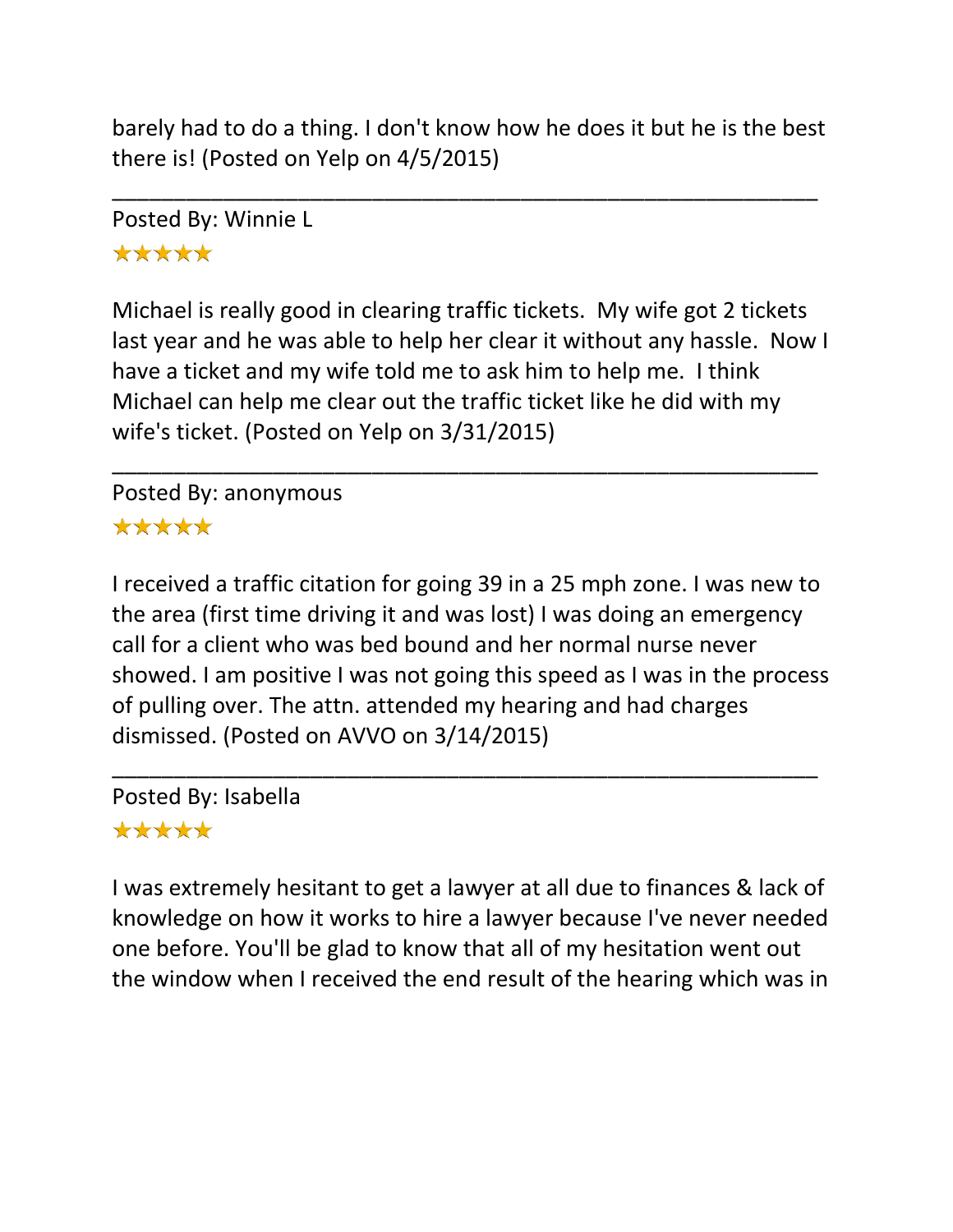my favor. Sheehan is a man of his word & I'm so thankful to have this behind me because of him! (Posted on AVVO on 3/11/2015)

\_\_\_\_\_\_\_\_\_\_\_\_\_\_\_\_\_\_\_\_\_\_\_\_\_\_\_\_\_\_\_\_\_\_\_\_\_\_\_\_\_\_\_\_\_\_\_\_\_\_\_\_\_\_\_\_\_

# Posted By: Jacob Wicklund \*\*\*\*\*

I have hired several times over the years for traffic infractions. His record with me is 16 complete dismissals, 1 mitigation down to a lesser offence, zero convictions. Just send him a check and forget about it. (Posted on AVVO on 3/2/2015)

\_\_\_\_\_\_\_\_\_\_\_\_\_\_\_\_\_\_\_\_\_\_\_\_\_\_\_\_\_\_\_\_\_\_\_\_\_\_\_\_\_\_\_\_\_\_\_\_\_\_\_\_\_\_\_\_\_

Posted By: Tricia

#### \*\*\*\*\*

I was pulled over one evening by "Bellevue's finest" for expired tabs. At the time my car was less than a year old, and I had not received a reminder email or mailer to renew my tabs. Essentially, I completely forgot. My husband and I have used Michael's services before for speeding tickets, and every time, the Courts have dismissed our infractions. We are extremely grateful! Not only did the Court dismiss my tabs being expired, my driving record is also clear, and our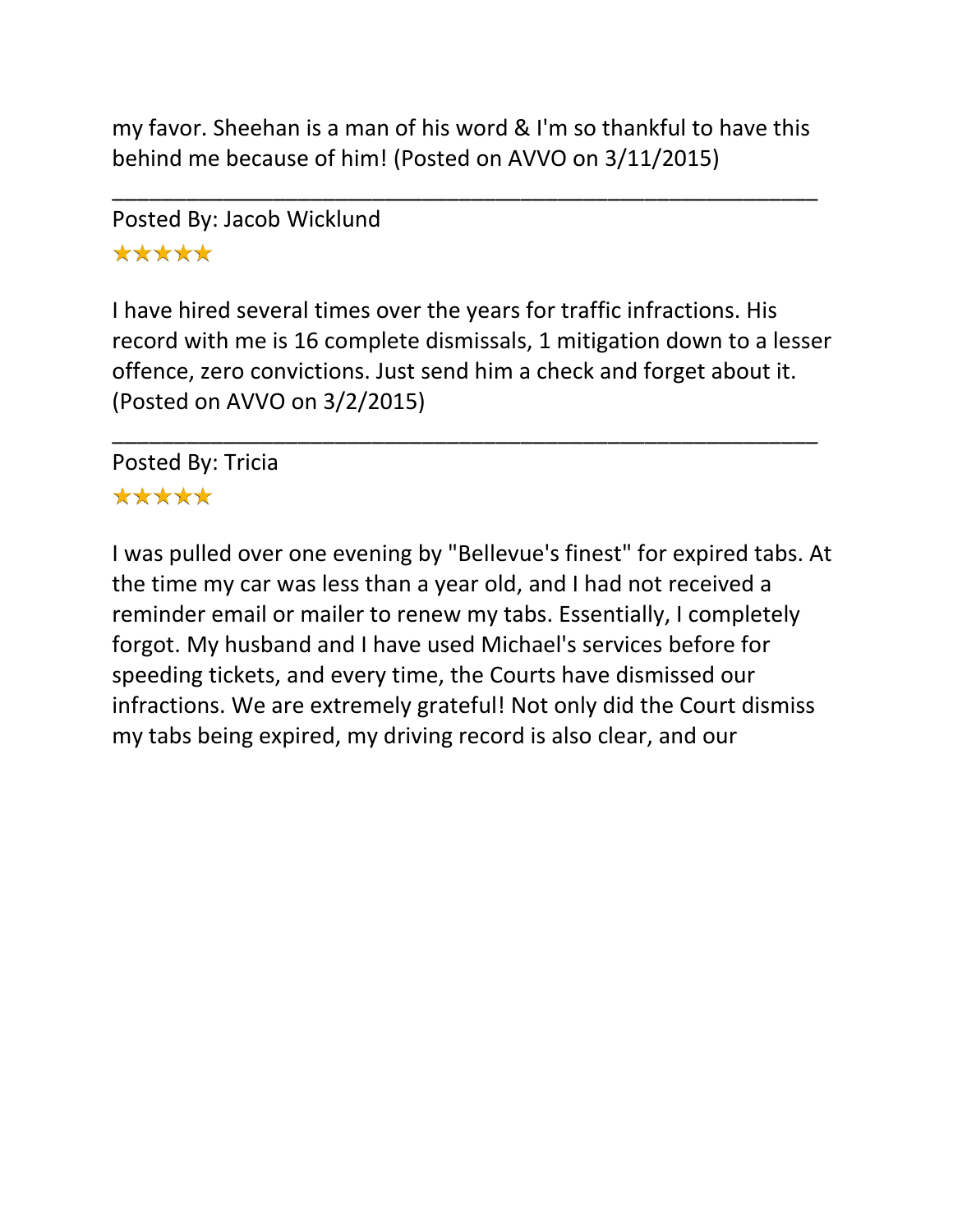insurance company does not know that the infraction occurred. Thank you, Mike! (Posted on AVVO on 2/28/2015)

\_\_\_\_\_\_\_\_\_\_\_\_\_\_\_\_\_\_\_\_\_\_\_\_\_\_\_\_\_\_\_\_\_\_\_\_\_\_\_\_\_\_\_\_\_\_\_\_\_\_\_\_\_\_\_\_\_

Posted By: Kristen M. \*\*\*\*\*

Michael is Great! I would highly recommend his services!!! He is prompt in his communication and clear with setting the expectation. (Posted on Yelp on 2/12/2015)

\_\_\_\_\_\_\_\_\_\_\_\_\_\_\_\_\_\_\_\_\_\_\_\_\_\_\_\_\_\_\_\_\_\_\_\_\_\_\_\_\_\_\_\_\_\_\_\_\_\_\_\_\_\_\_\_\_

Posted By: K A. \*\*\*\*\*

Was referred to Michael Sheehan by a friend and was completely satisfied with his services! (Posted on Yelp on 2/6/2015)

\_\_\_\_\_\_\_\_\_\_\_\_\_\_\_\_\_\_\_\_\_\_\_\_\_\_\_\_\_\_\_\_\_\_\_\_\_\_\_\_\_\_\_\_\_\_\_\_\_\_\_\_\_\_\_\_\_

Posted By: Larry E. \*\*\*\*\*

Highly recommend Michael to resolve traffic infractions. (Posted on Yelp on 1/31/2015)

\_\_\_\_\_\_\_\_\_\_\_\_\_\_\_\_\_\_\_\_\_\_\_\_\_\_\_\_\_\_\_\_\_\_\_\_\_\_\_\_\_\_\_\_\_\_\_\_\_\_\_\_\_\_\_\_\_

Posted By: Catherine G.

#### \*\*\*\*\*

Micheal is the best when it comes to clearing tickets!!! I have been using him for many years and he is so awesome!!! well worth the time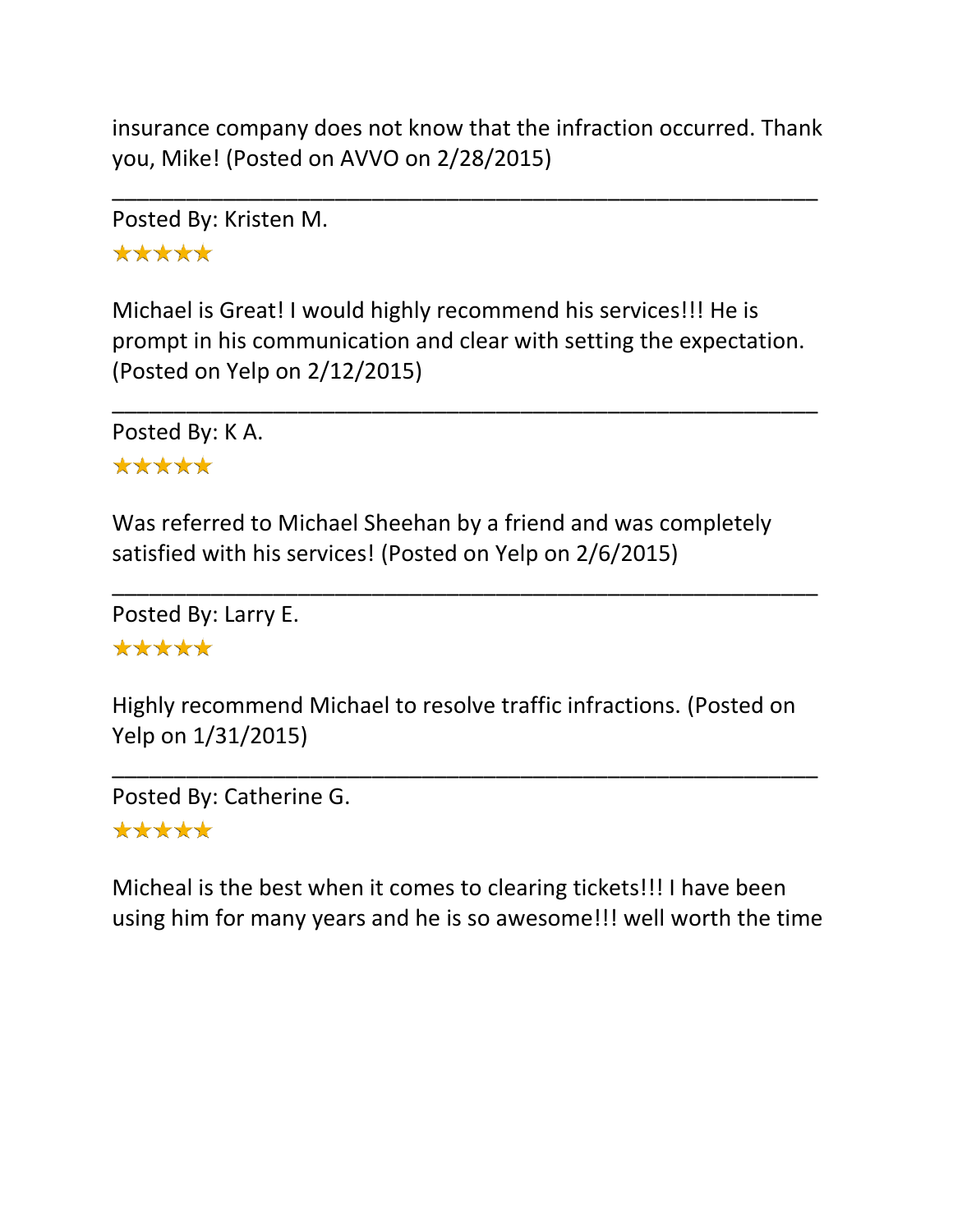and \$\$\$ to have him take care of me and my family!!! Thanks Micheal (Posted on Yelp on 1/21/2015)

\_\_\_\_\_\_\_\_\_\_\_\_\_\_\_\_\_\_\_\_\_\_\_\_\_\_\_\_\_\_\_\_\_\_\_\_\_\_\_\_\_\_\_\_\_\_\_\_\_\_\_\_\_\_\_\_\_

Posted By: M A. \*\*\*\*\*

Short-&-sweet: I got a speeding ticket, asked a friend for a lawyer recco, he turned me on to Michael, I had a 6 minute phone call, sent him his fee, received an update that my case was scheduled for 5 weeks out, then got a letter 4 days after my court date confirming that the infraction was dismissed. You couldn't ask for better, simpler, more professional services rendered than that! (Posted on Yelp on 1/7/2015)

\_\_\_\_\_\_\_\_\_\_\_\_\_\_\_\_\_\_\_\_\_\_\_\_\_\_\_\_\_\_\_\_\_\_\_\_\_\_\_\_\_\_\_\_\_\_\_\_\_\_\_\_\_\_\_\_\_

Posted By: Cindy F.

# \*\*\*\*\*

We got a speeding ticket about one month ago, we looked at Yelp and fund Michael D Sheehan, he did a wonderful job for us. Now our speeding ticket got dismissed, therefore, it will not appear on our record and our insurance company will never know about the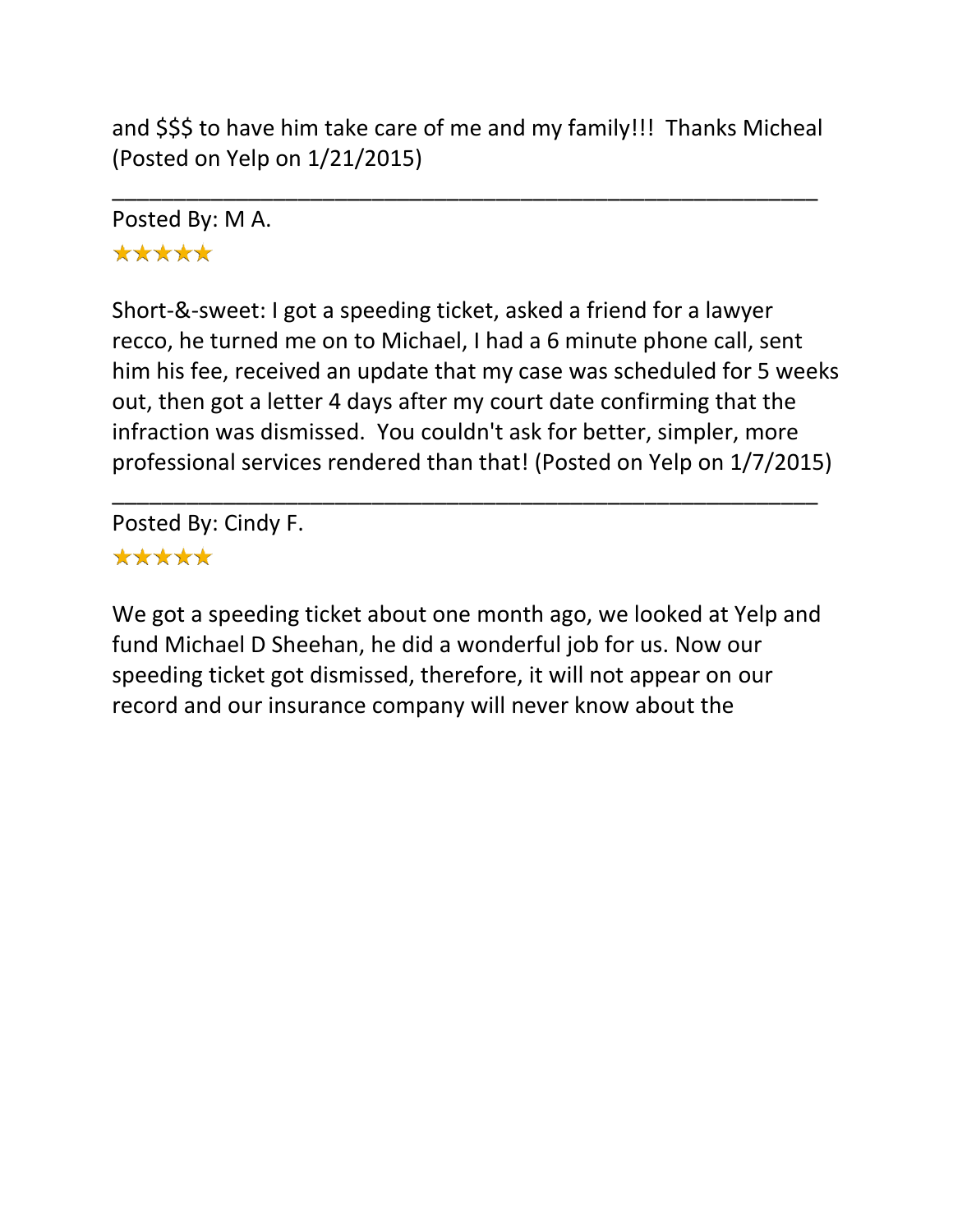infraction. Thanks Michael D Sheehan. He really made our Christmas more happier this year. (Posted on Yelp on 12/21/2014)

\_\_\_\_\_\_\_\_\_\_\_\_\_\_\_\_\_\_\_\_\_\_\_\_\_\_\_\_\_\_\_\_\_\_\_\_\_\_\_\_\_\_\_\_\_\_\_\_\_\_\_\_\_\_\_\_\_

Posted By: Randy S. \*\*\*\*\*

Wow this guy is the real deal saved my 16 sons butt. Hoping I don't have to use him again but I'm not holding my breath wish I would of had Mike around when I was younger (Posted on Yelp on 11/28/2014)

\_\_\_\_\_\_\_\_\_\_\_\_\_\_\_\_\_\_\_\_\_\_\_\_\_\_\_\_\_\_\_\_\_\_\_\_\_\_\_\_\_\_\_\_\_\_\_\_\_\_\_\_\_\_\_\_\_

Posted By: Ro B.

#### \*\*\*\*\*

I highly recommend Michael Sheehan to anyone who gets a speeding ticket. He was courteous, prompt to respond, explained everything in detail, and he is clearly a professional at what he does. I accidentally was speeding late one night on the way home and got a ticket. I hired Michael, he explained the process, and then all I had to do was sit back and wait for the outcome of my case. A number of weeks later I got a letter in the mail saying everything was taken care of and that my ticket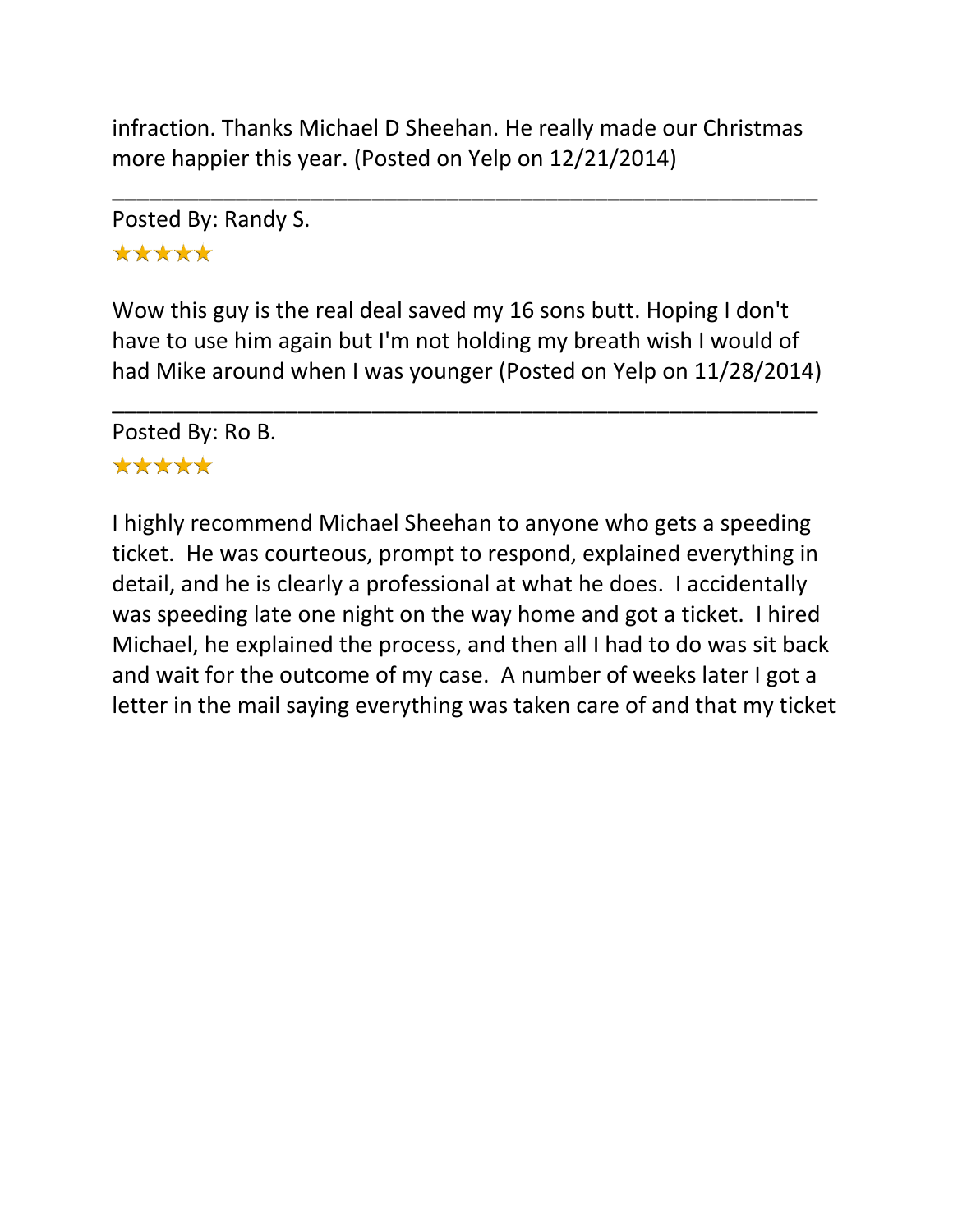was dismissed. Thank you for your service Michael! (Posted on Yelp on 10/25/2014)

\_\_\_\_\_\_\_\_\_\_\_\_\_\_\_\_\_\_\_\_\_\_\_\_\_\_\_\_\_\_\_\_\_\_\_\_\_\_\_\_\_\_\_\_\_\_\_\_\_\_\_\_\_\_\_\_\_

Posted By: Steven Goltapeh \*\*\*\*\*

He has helped get rid of all my tickets! Everything from speeding to a negligent 2. Very thankful. (Posted on Facebook on 10/19/2014)

\_\_\_\_\_\_\_\_\_\_\_\_\_\_\_\_\_\_\_\_\_\_\_\_\_\_\_\_\_\_\_\_\_\_\_\_\_\_\_\_\_\_\_\_\_\_\_\_\_\_\_\_\_\_\_\_\_

Posted By: Benjamin M \*\*\*\*\*

Awesome Lawyer, had him ever since 2006.. He beat all my speeding tickets. I would recommend him to everyone (Posted on Facebook on 10/19/2014)

\_\_\_\_\_\_\_\_\_\_\_\_\_\_\_\_\_\_\_\_\_\_\_\_\_\_\_\_\_\_\_\_\_\_\_\_\_\_\_\_\_\_\_\_\_\_\_\_\_\_\_\_\_\_\_\_\_

Posted By: Jay B.

# \*\*\*\*\*

I found Michael D. Sheehan to not only be and incredibly dedicated attorney but a effective and caring one as well. Mr. Sheehan was able to get a dismissal on my ticket and managed to do so in a timely and professional manner. I will alway make him my first recommendation should a friend or family ever be in need and strongly encourage those of you who are to give his office a call. Thanks Mike. (Posted on Yelp on 10/13/2014)

\_\_\_\_\_\_\_\_\_\_\_\_\_\_\_\_\_\_\_\_\_\_\_\_\_\_\_\_\_\_\_\_\_\_\_\_\_\_\_\_\_\_\_\_\_\_\_\_\_\_\_\_\_\_\_\_\_ Posted By: Brian S.

#### \*\*\*\*\*

I have nothing but 5 stars for attorney Mike Sheehan. Sadly for me, I cannot count how many times I have used him from a speeding ticket to negligent driving, all of which Mike has never let me down. I sent him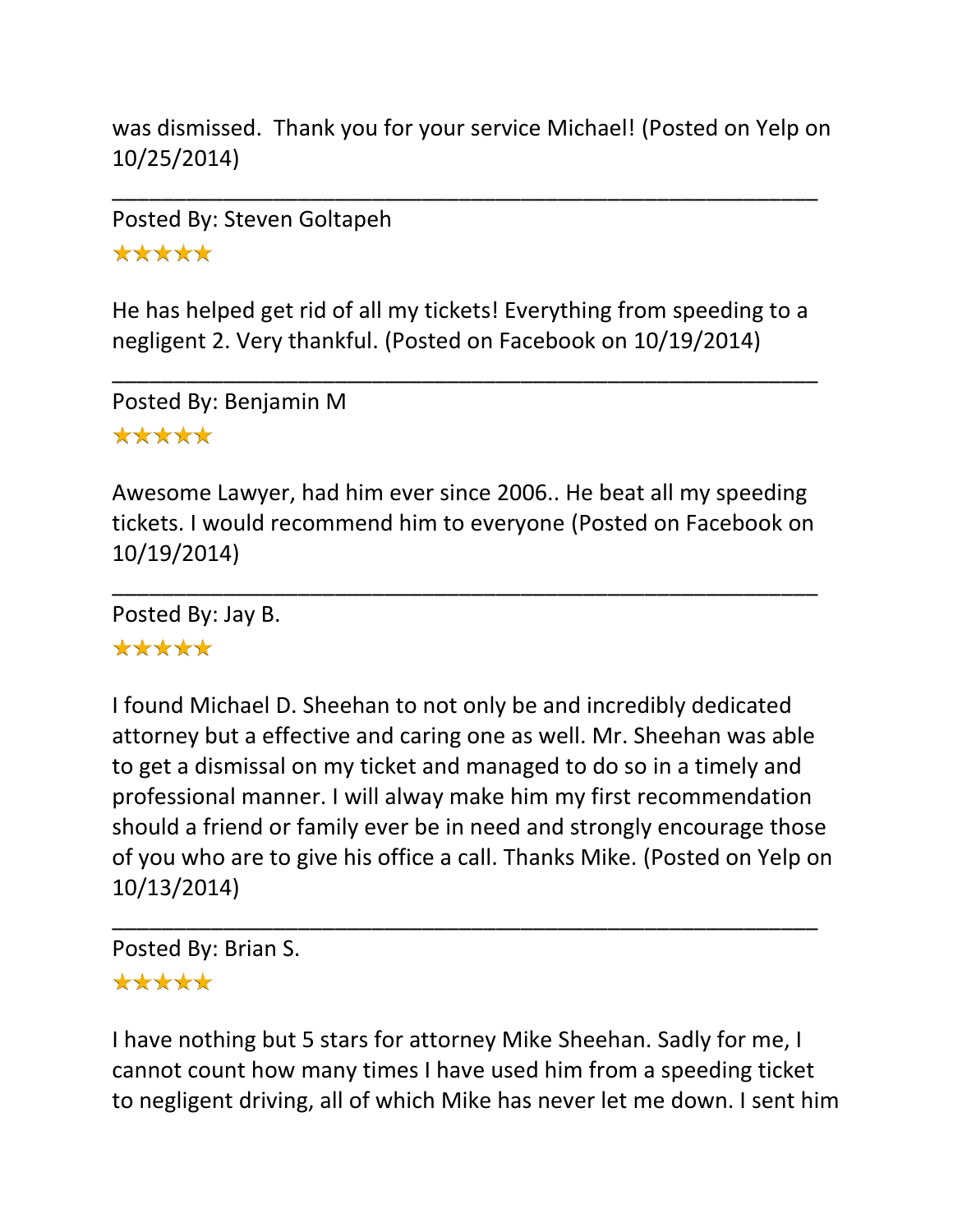my ticket and funds and don't have to worry about a thing from there. I have confidence in his work and would refer him to everyone I know. He has managed to get every ticket dismissed, if you have a traffic infraction, go to someone you can trust to get the job done. Thanks Mike! (Posted on Yelp on 9/26/2014)

\_\_\_\_\_\_\_\_\_\_\_\_\_\_\_\_\_\_\_\_\_\_\_\_\_\_\_\_\_\_\_\_\_\_\_\_\_\_\_\_\_\_\_\_\_\_\_\_\_\_\_\_\_\_\_\_\_

Posted By: Re K. \*\*\*\*\*

One call and done. I was cited in Eastern Washington and I did not have to return and appear. Well worth the money. He was professional and rectified the problem. Thank you! (Posted on Yelp on 9/17/2014)

\_\_\_\_\_\_\_\_\_\_\_\_\_\_\_\_\_\_\_\_\_\_\_\_\_\_\_\_\_\_\_\_\_\_\_\_\_\_\_\_\_\_\_\_\_\_\_\_\_\_\_\_\_\_\_\_\_

Posted By: Lesley B. \*\*\*\*\*

I recently used Michael Sheehan's services for the 2nd time. Both times he was successful in getting my ticket dismissed. His fees were quite reasonable considering I will have no moving violations on my record and save money on car insurance. Worth every penny! (Posted on Yelp on 9/15/2014)

\_\_\_\_\_\_\_\_\_\_\_\_\_\_\_\_\_\_\_\_\_\_\_\_\_\_\_\_\_\_\_\_\_\_\_\_\_\_\_\_\_\_\_\_\_\_\_\_\_\_\_\_\_\_\_\_\_

Posted By: Kristin U.

#### \*\*\*\*\*

Michael is professional and efficient. I sent him a check, and a few months later, I received a notice that my ticket was dismissed. The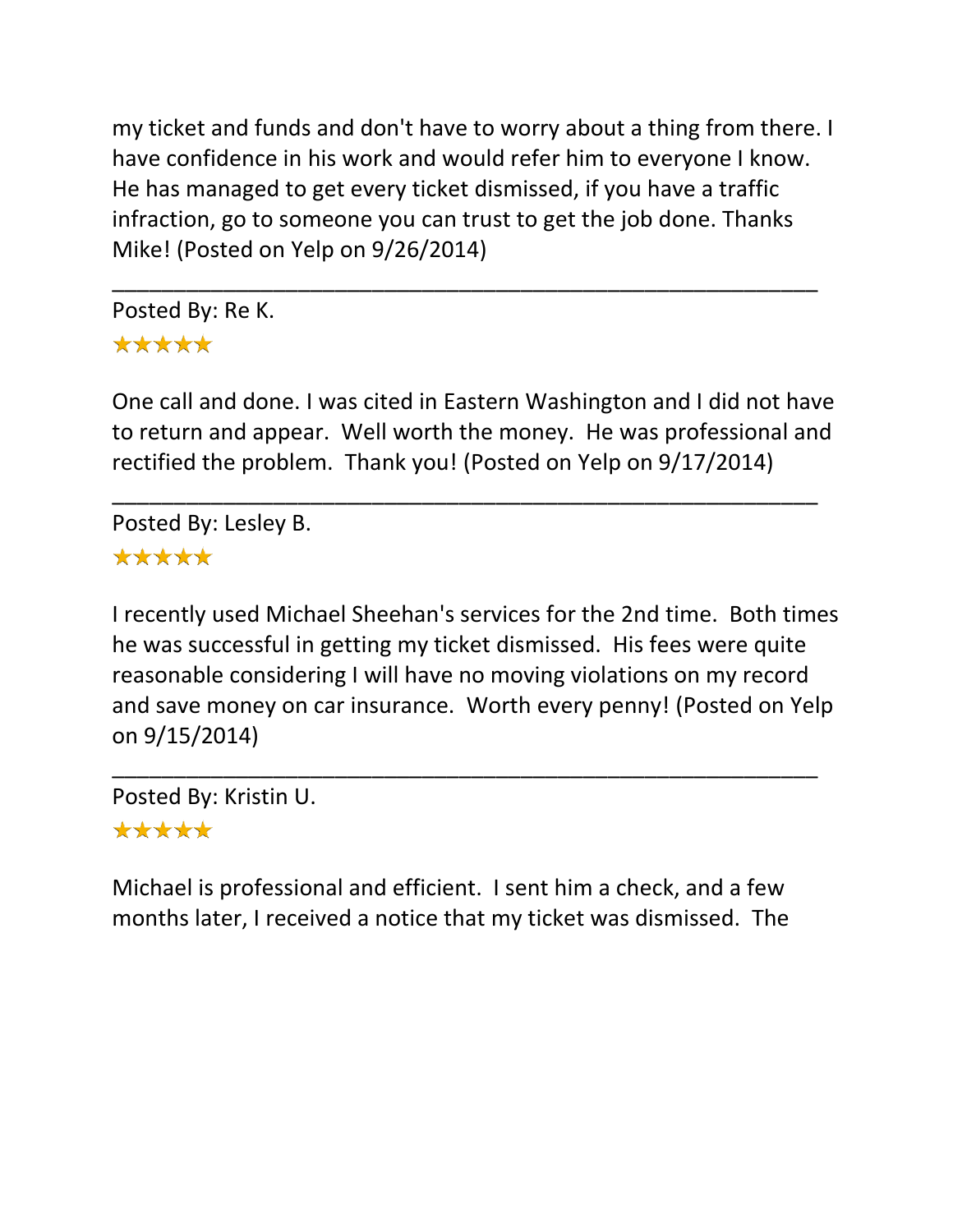price was only little more than what the actual ticket cost, so it was money well spent. (Posted on Yelp on 9/10/2014)

\_\_\_\_\_\_\_\_\_\_\_\_\_\_\_\_\_\_\_\_\_\_\_\_\_\_\_\_\_\_\_\_\_\_\_\_\_\_\_\_\_\_\_\_\_\_\_\_\_\_\_\_\_\_\_\_\_

Posted By: Winnie L \*\*\*\*\*

I was really satisified with Micheal Sheehan handling my case. This is the first time I got a violation ticket and I didn't want to go to court or have a record in my driving record but he handle all these for me without any hasle. In the long run he save me time and I was espcially satisifed that he got me off the violation ticket. (Posted on Yelp on 9/5/2014)

\_\_\_\_\_\_\_\_\_\_\_\_\_\_\_\_\_\_\_\_\_\_\_\_\_\_\_\_\_\_\_\_\_\_\_\_\_\_\_\_\_\_\_\_\_\_\_\_\_\_\_\_\_\_\_\_\_

Posted By: Kyle T. \*\*\*\*\*

I have used Mike sheehan for several tickets. If mike says no problem believe him every ticket I have sent mike he has gotten dismissed. I will referr him to everyone I know (Posted on Yelp on 7/16/2014)

\_\_\_\_\_\_\_\_\_\_\_\_\_\_\_\_\_\_\_\_\_\_\_\_\_\_\_\_\_\_\_\_\_\_\_\_\_\_\_\_\_\_\_\_\_\_\_\_\_\_\_\_\_\_\_\_\_

Posted By: Chris K. \*\*\*\*\*

I was totally impressed by Michael Sheehan's handling of my tickets for a very reasonable price. Most importantly, he was clear, helpful, and efficient in saving me money in the long run, since insurance rate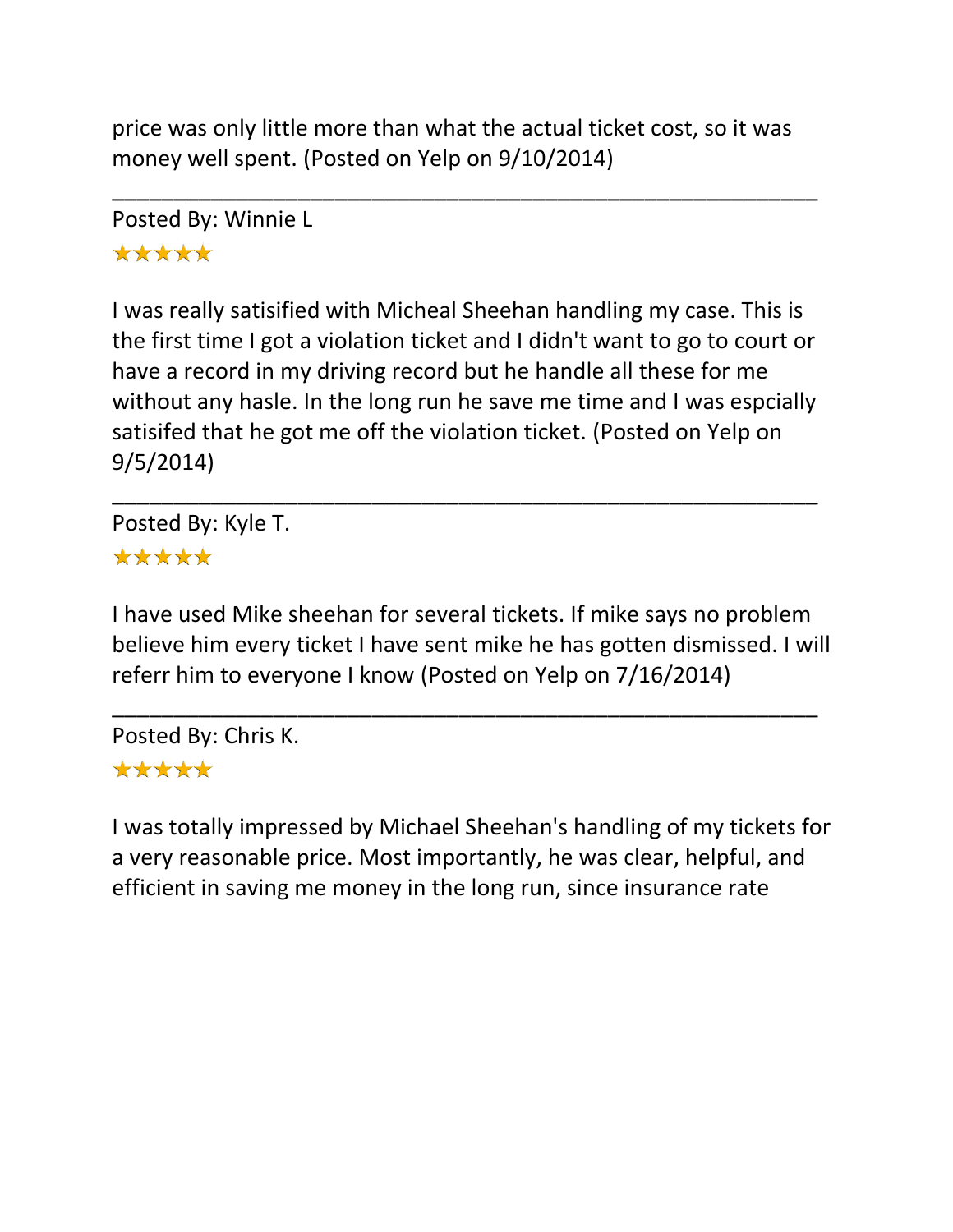increases can cost you a lot of money. He's a total rock star in my humble opinion! (Posted on Yelp on 6/25/2014)

\_\_\_\_\_\_\_\_\_\_\_\_\_\_\_\_\_\_\_\_\_\_\_\_\_\_\_\_\_\_\_\_\_\_\_\_\_\_\_\_\_\_\_\_\_\_\_\_\_\_\_\_\_\_\_\_\_

Posted By: Mo K.

# \*\*\*\*\*

Contacted Michael about a Tacoma speeding ticket, state patrol w/aircraft, and Mike is familiar with Pierce County courts so told me that the infraction had a good chance of being dismissed. It was, I couldn't be happier with the process and result. Mike is familiar and with both King and Pierce counties, so if you have a ticket in the area I recommend you give him a call. He'll at least give you a realistic assessment of your situation. Good luck! (Posted on Yelp on 6/19/2014)

\_\_\_\_\_\_\_\_\_\_\_\_\_\_\_\_\_\_\_\_\_\_\_\_\_\_\_\_\_\_\_\_\_\_\_\_\_\_\_\_\_\_\_\_\_\_\_\_\_\_\_\_\_\_\_\_\_

Posted By: anonymous \*\*\*\*\*

I have 5 vehicles between personal and business. I crashed a car a couple years ago in an awful rainstorm and waited to the last minute so I just paid the ticket. My insurance agent said I should have, could have made it "go away." This time I did not think twice. She recommended Mr. Sheehan and I am glad she did. It gets real costly insuring 5 vehicles with extra points. (Posted on AVVO on 5/20/2014)

\_\_\_\_\_\_\_\_\_\_\_\_\_\_\_\_\_\_\_\_\_\_\_\_\_\_\_\_\_\_\_\_\_\_\_\_\_\_\_\_\_\_\_\_\_\_\_\_\_\_\_\_\_\_\_\_\_

## Posted By: Hegene

# \*\*\*\*\*

Mike helped me to dismiss a speeding ticket I've got in Vancouver, Clark county. He helped me to keep my record not very clean, but not bad. I already had one speeding ticket, and I didn't know that I could be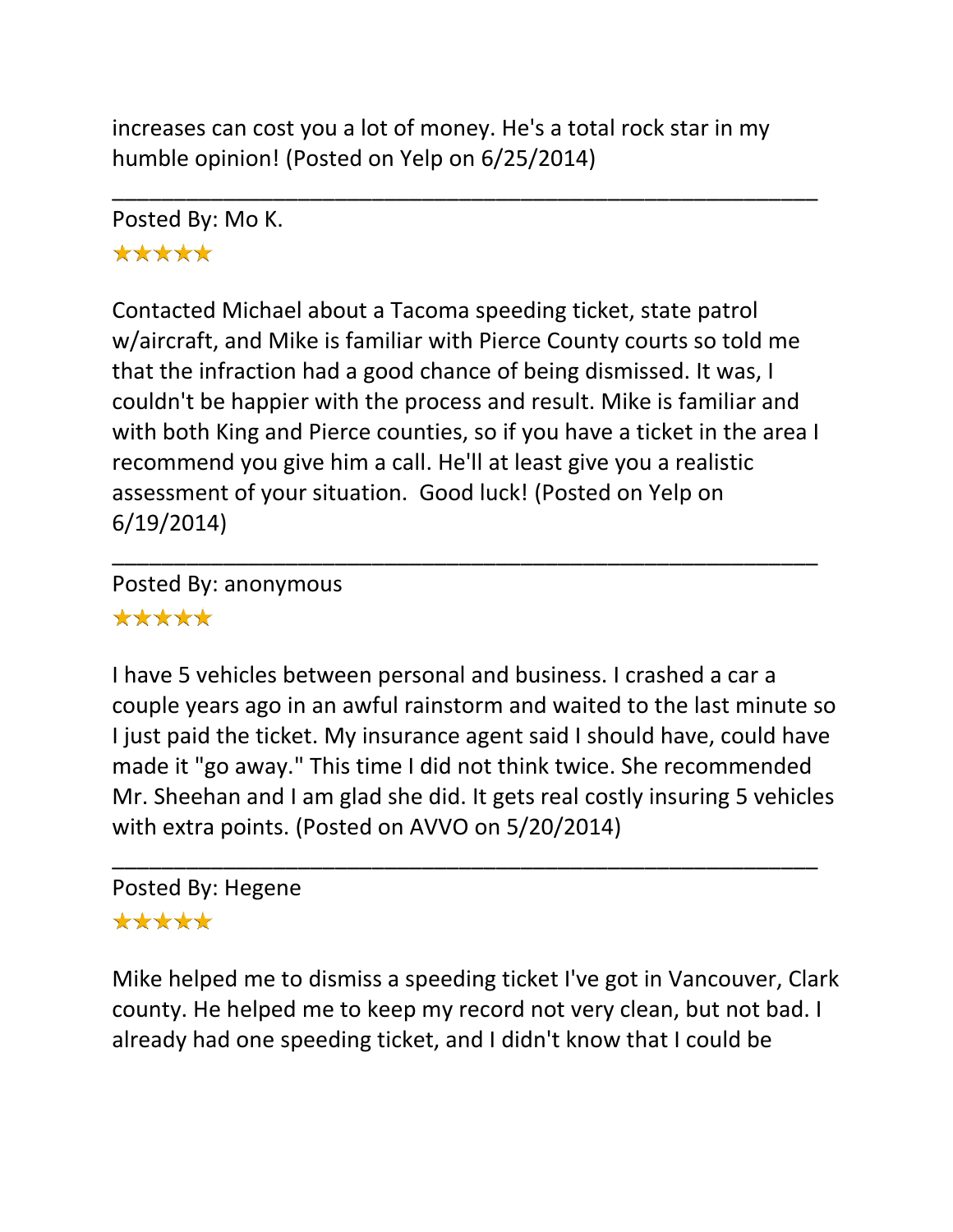helped by a lawyer. I recommend Mike to you! Thank you Mike (Posted on AVVO on 5/11/2014)

\_\_\_\_\_\_\_\_\_\_\_\_\_\_\_\_\_\_\_\_\_\_\_\_\_\_\_\_\_\_\_\_\_\_\_\_\_\_\_\_\_\_\_\_\_\_\_\_\_\_\_\_\_\_\_\_\_

Posted By: David \*\*\*\*\*

I was pulled over for a speeding infraction, the cop said I was going faster than I was and was not being the nicest person. I contacted another lawyer at first, who highly suggested Michael, and I'm glad she did. He took care of everything, I didn't have to show up in court and he got the infraction dismissed. The only thing I had to do was send in the ticket and payment and just wait for Michael to do whatever he does. Then the other day, I received a letter from his office, letting me know that he appeared on my behalf and got my infraction dismissed. Thank you Michael, for everything you did for me. (Posted on AVVO on 5/6/2014)

\_\_\_\_\_\_\_\_\_\_\_\_\_\_\_\_\_\_\_\_\_\_\_\_\_\_\_\_\_\_\_\_\_\_\_\_\_\_\_\_\_\_\_\_\_\_\_\_\_\_\_\_\_\_\_\_\_ Posted By: Tulha \*\*\*\*\*

I got the speeding ticket at a time when I was about to go on vacation. Michael made it really easy and stress free for me to get it dismissed. All I did was send in some information and after getting back from my vacation, I got a letter in the mail saying the ticket had been dismissed! It really was that simple and efficient. (Posted on AVVO on 4/27/2014)

\_\_\_\_\_\_\_\_\_\_\_\_\_\_\_\_\_\_\_\_\_\_\_\_\_\_\_\_\_\_\_\_\_\_\_\_\_\_\_\_\_\_\_\_\_\_\_\_\_\_\_\_\_\_\_\_\_

#### Posted By: J C. \*\*\*\*\*

MIchael Sheehan was able to get my teenage daughter's ticket (74 in a 35) dropped, it will not be on her driving record at all. The cost of his service was cheaper than the fine, not to mention what would have happened with our insurance rates. I will use him for every future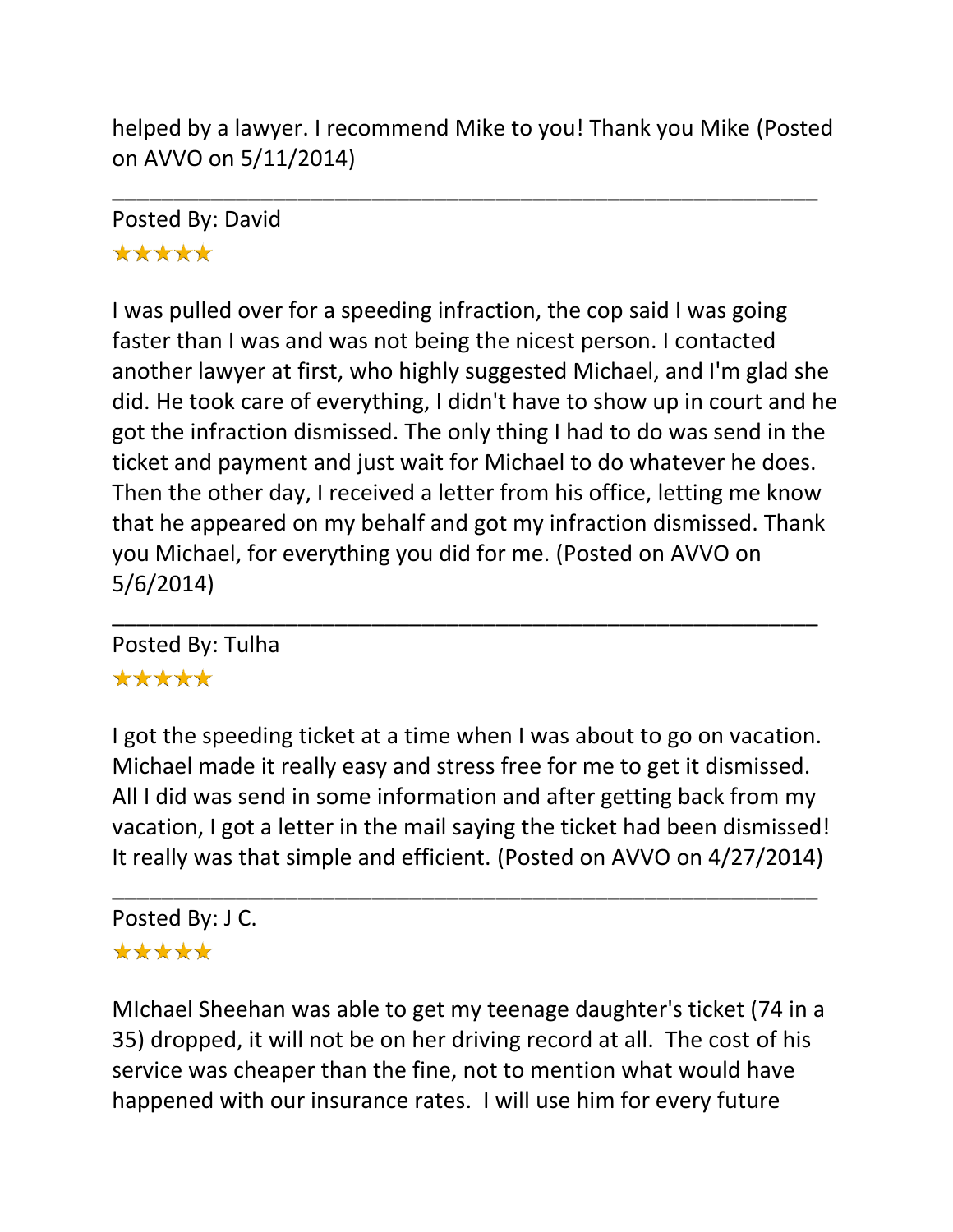ticket (which hopefully isn't many). Thank you Michael! (Posted on Yelp on 4/21/2014)

\_\_\_\_\_\_\_\_\_\_\_\_\_\_\_\_\_\_\_\_\_\_\_\_\_\_\_\_\_\_\_\_\_\_\_\_\_\_\_\_\_\_\_\_\_\_\_\_\_\_\_\_\_\_\_\_\_

Posted By: Tim N. \*\*\*\*\*

Michael Sheehan has always came through for me everytime I have gotten a ticket. I have had nothing but good luck using him as my lawyer. I have used him for years and will use him in the future. Thank you Michael Sheehan you have never let me down!!! (Posted on Yelp on 4/20/2014)

\_\_\_\_\_\_\_\_\_\_\_\_\_\_\_\_\_\_\_\_\_\_\_\_\_\_\_\_\_\_\_\_\_\_\_\_\_\_\_\_\_\_\_\_\_\_\_\_\_\_\_\_\_\_\_\_\_

Posted By: Kali G. \*\*\*\*\*

Thank you Mr. Sheehan for a quick and worry free dismissal of our ticket! My fiancé was pulled over in Lynnwood for speeding and he originally planned on fighting the ticket by himself. After speaking with family and friends, a few recommended we hire a traffic lawyer. We found Michael Sheehan while researching on Google and decided to hire him after seeing the great reviews. It was over before we knew it. We asked the court for a contested hearing, because we ran out of time to send it straight to the law office, and forwarded the information to Mr. Sheehan. We were notified of the court date and just a couple weeks later we received our letter from him that our case had been dismissed. Now we don't have to deal with the stress of going to court or the added insurance costs of just paying the fine. We will never be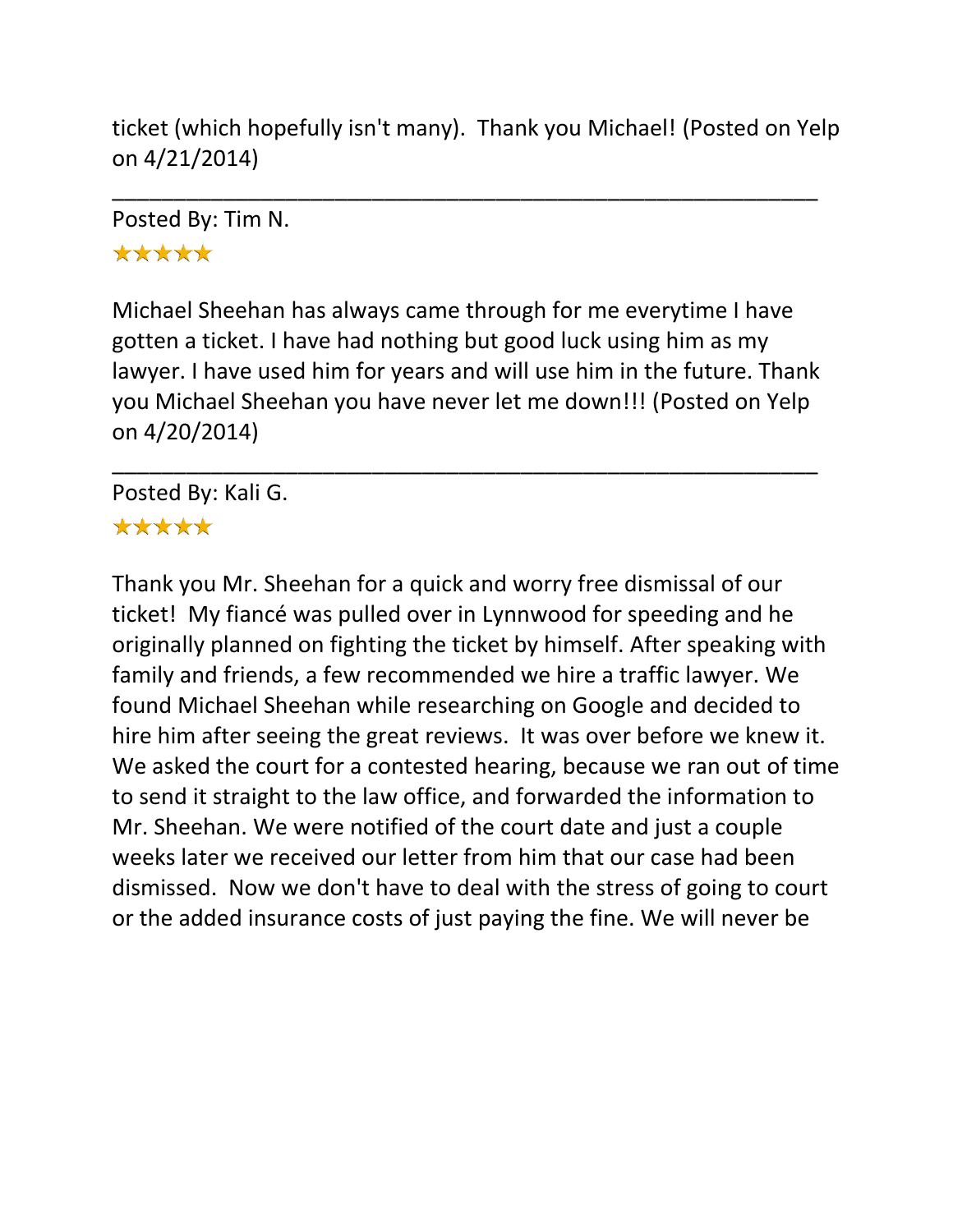paying a ticket without getting in touch with Mr. Sheehan again! Thank you! (Posted on Yelp on 4/11/2014)

\_\_\_\_\_\_\_\_\_\_\_\_\_\_\_\_\_\_\_\_\_\_\_\_\_\_\_\_\_\_\_\_\_\_\_\_\_\_\_\_\_\_\_\_\_\_\_\_\_\_\_\_\_\_\_\_\_

# Posted By: Keith K.

# \*\*\*\*\*

Michael Sheehan's track record of working cases for me is spectacular. There is no other attorney that I would want representing me on matters that he deals with. His pricing is amazingly fair. Once you've handed the issue over to him you can relax knowing that he'll take care of the rest. Be patient though as he'll likely postpone the court date multiple times. Although I've never met him I have worked with him for nearly 10 years and would highly recommend him to everyone based on his fair pricing, excellent record and he just makes it so simple and easy. (Posted on Yelp on 2/20/2014)

\_\_\_\_\_\_\_\_\_\_\_\_\_\_\_\_\_\_\_\_\_\_\_\_\_\_\_\_\_\_\_\_\_\_\_\_\_\_\_\_\_\_\_\_\_\_\_\_\_\_\_\_\_\_\_\_\_

Posted By: Mike J.

## \*\*\*\*\*

I contacted Michael Sheehan to help me with a ticket I received and he got it dismissed. When I called him he was very friendly, knowledgeable and professional. He told me to send the ticket and paperwork and he would get it taken care of. I was a little nervous after a week or so passed and I didn't hear anything about it, so I called and he assured me I could just forget about it and he would take care of it. A few days later I received a letter saying it was dismissed. I also had another friend who had a ticket dismissed through him. I would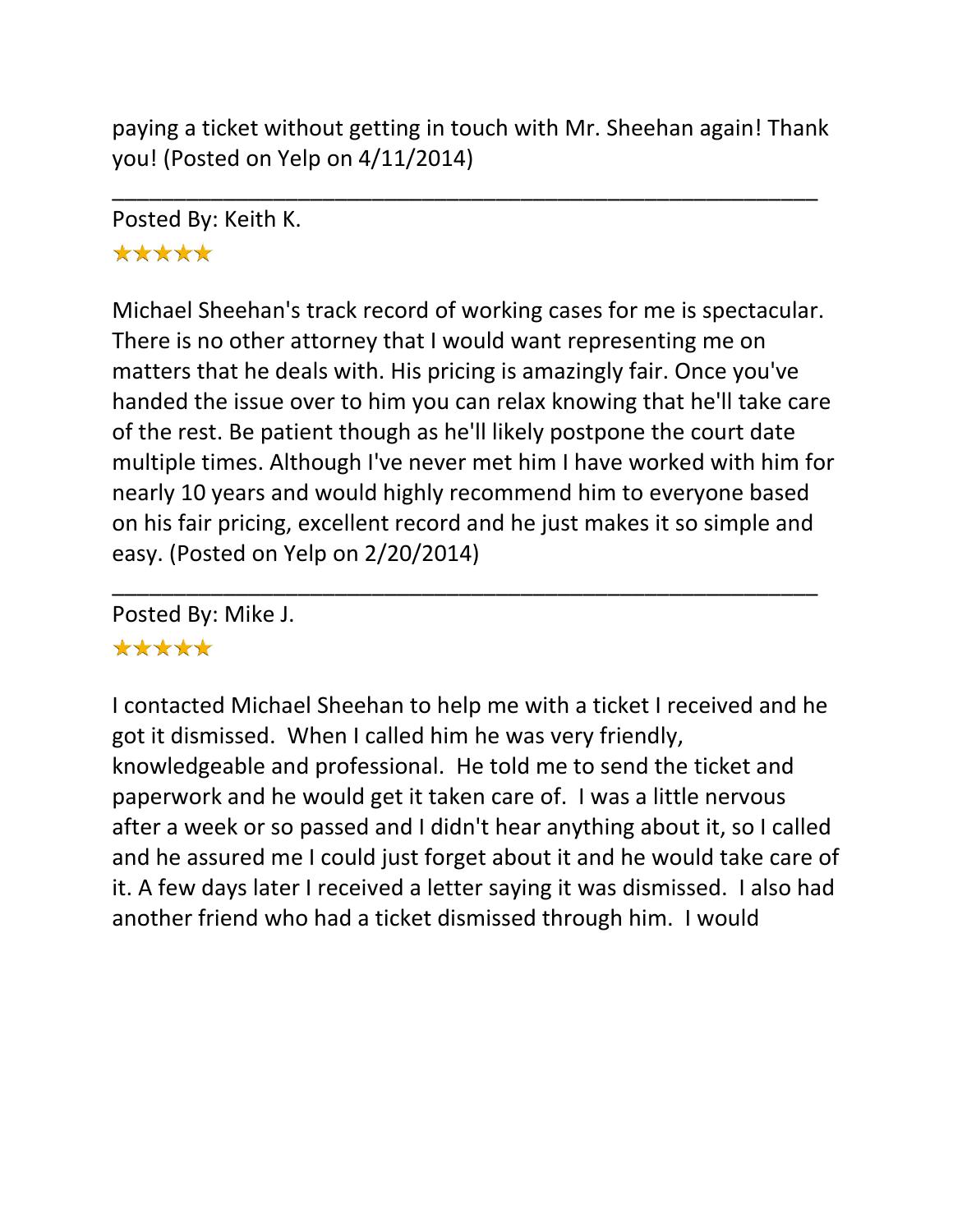definitely recommend his services. Thanks Mike! (Posted on Yelp on 2/16/2014)

\_\_\_\_\_\_\_\_\_\_\_\_\_\_\_\_\_\_\_\_\_\_\_\_\_\_\_\_\_\_\_\_\_\_\_\_\_\_\_\_\_\_\_\_\_\_\_\_\_\_\_\_\_\_\_\_\_

Posted By: Curtis S. \*\*\*\*\*

I have used Michael twice for speeding tickets. One quick phone call and then mail him the ticket and a check, and he took care of everything else. I just received written notification that it was done as dismissed. Michael is awesome. (Posted on Yelp on 2/15/2014)

\_\_\_\_\_\_\_\_\_\_\_\_\_\_\_\_\_\_\_\_\_\_\_\_\_\_\_\_\_\_\_\_\_\_\_\_\_\_\_\_\_\_\_\_\_\_\_\_\_\_\_\_\_\_\_\_\_

Posted By: Nick S.

#### \*\*\*\*\*

Michael Sheehan is excellent attorney .. Every time I get a ticket he take care of it , I been going with Michael since 2003 .... He's awesome (Posted on Yelp on 1/30/2014)

\_\_\_\_\_\_\_\_\_\_\_\_\_\_\_\_\_\_\_\_\_\_\_\_\_\_\_\_\_\_\_\_\_\_\_\_\_\_\_\_\_\_\_\_\_\_\_\_\_\_\_\_\_\_\_\_\_

Posted By: Cory Z. \*\*\*\*\*

Oh man I totally spaced on giving Michael a review when I had him get a ticket dismissed for me a couple years ago. Went to him per my brother's suggestion after I received a speeding ticket. To sum it up, he pretty much took care of everything after a quick phone call and dropping by his office to hand in all of the necessary paperwork. Got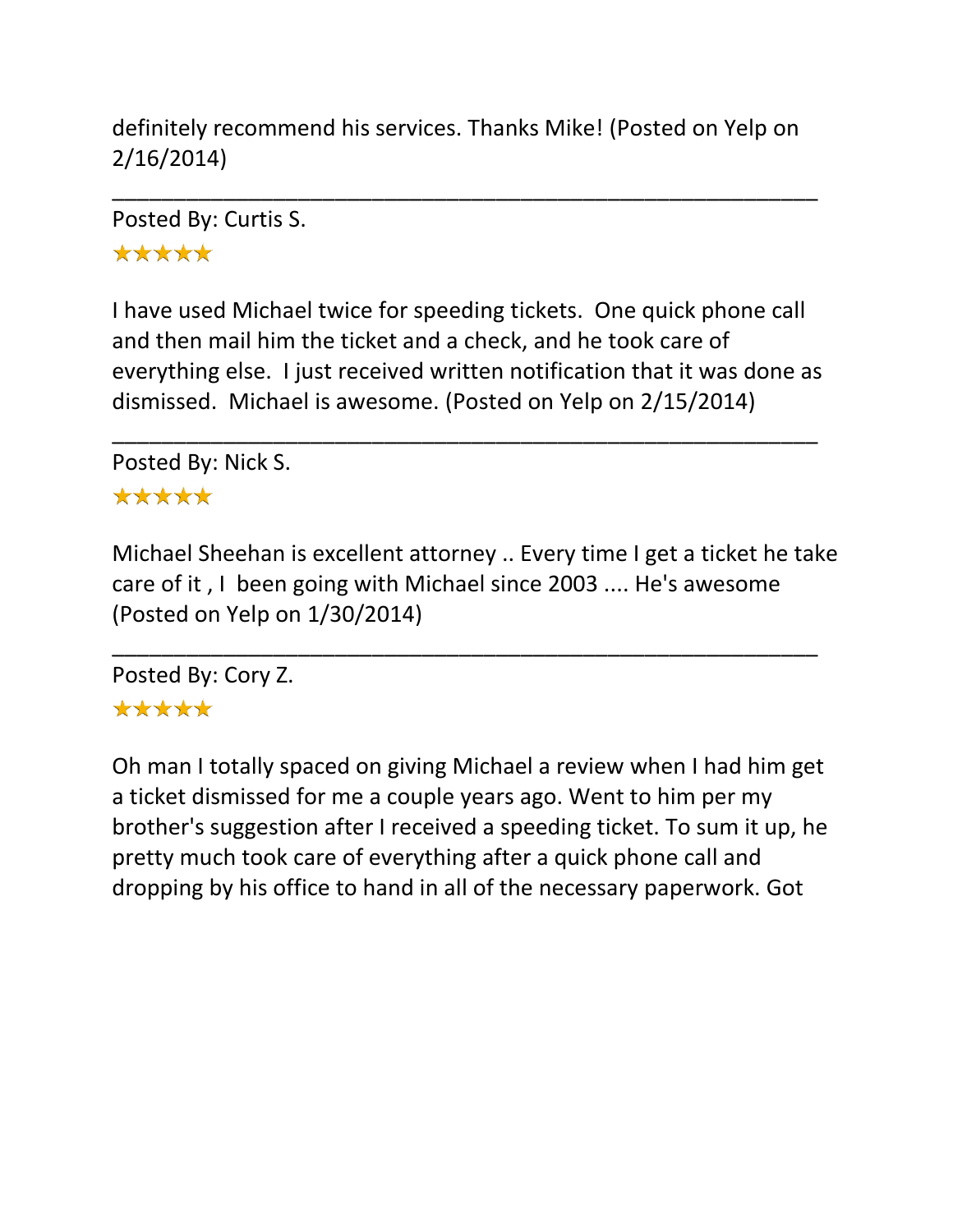my ticket dismissed and that was that! Thanks again Michael! :) (Posted on Yelp on 1/20/2014)

\_\_\_\_\_\_\_\_\_\_\_\_\_\_\_\_\_\_\_\_\_\_\_\_\_\_\_\_\_\_\_\_\_\_\_\_\_\_\_\_\_\_\_\_\_\_\_\_\_\_\_\_\_\_\_\_\_

Posted By: Alina S.

## \*\*\*\*\*

Me and my husband had a couple of speeding tickets, one in Bellevue and one while we were going towards Yakima, in Ellensburg, and we were lucky enough to have found Ms. Sheehan. I got Mr. Sheehan's number from a friend of mine and I can say that he has helped me and my husband keep our driving record clean every time. Mr. Sheehan is prompt, professional and does his job really well. We did not have to worry about anything after we contacted him. He handled the court date, court hearing , and in the end we got a letter saying that the ticket was dismissed and that our record is clean. I would recommend Ms.Sheehan to all my friends and everyone else that is in need of a good traffic infraction lawyer. (Posted on Yelp on 1/9/2014)

Posted By: Geoff B.

## \*\*\*\*\*

Great results. Our family has used him 4 times and so far he is 4 out of 4 in getting the infractions removed. (Posted on Yelp on 1/9/2014)

\_\_\_\_\_\_\_\_\_\_\_\_\_\_\_\_\_\_\_\_\_\_\_\_\_\_\_\_\_\_\_\_\_\_\_\_\_\_\_\_\_\_\_\_\_\_\_\_\_\_\_\_\_\_\_\_\_

\_\_\_\_\_\_\_\_\_\_\_\_\_\_\_\_\_\_\_\_\_\_\_\_\_\_\_\_\_\_\_\_\_\_\_\_\_\_\_\_\_\_\_\_\_\_\_\_\_\_\_\_\_\_\_\_\_

Posted By: Ann T.

#### \*\*\*\*\*

I have had several speeding tickets in the last decade. This is the first time I retained Mr. Sheehan. I contacted him by email and he called me back a short while later on the same day. He answered all my questions and was very professional. It was also clear that he knew well the courts, judges and prosecutors. I was ticketed near Ellensberg on I90 and had a hearing in a few days. He said he would handle it and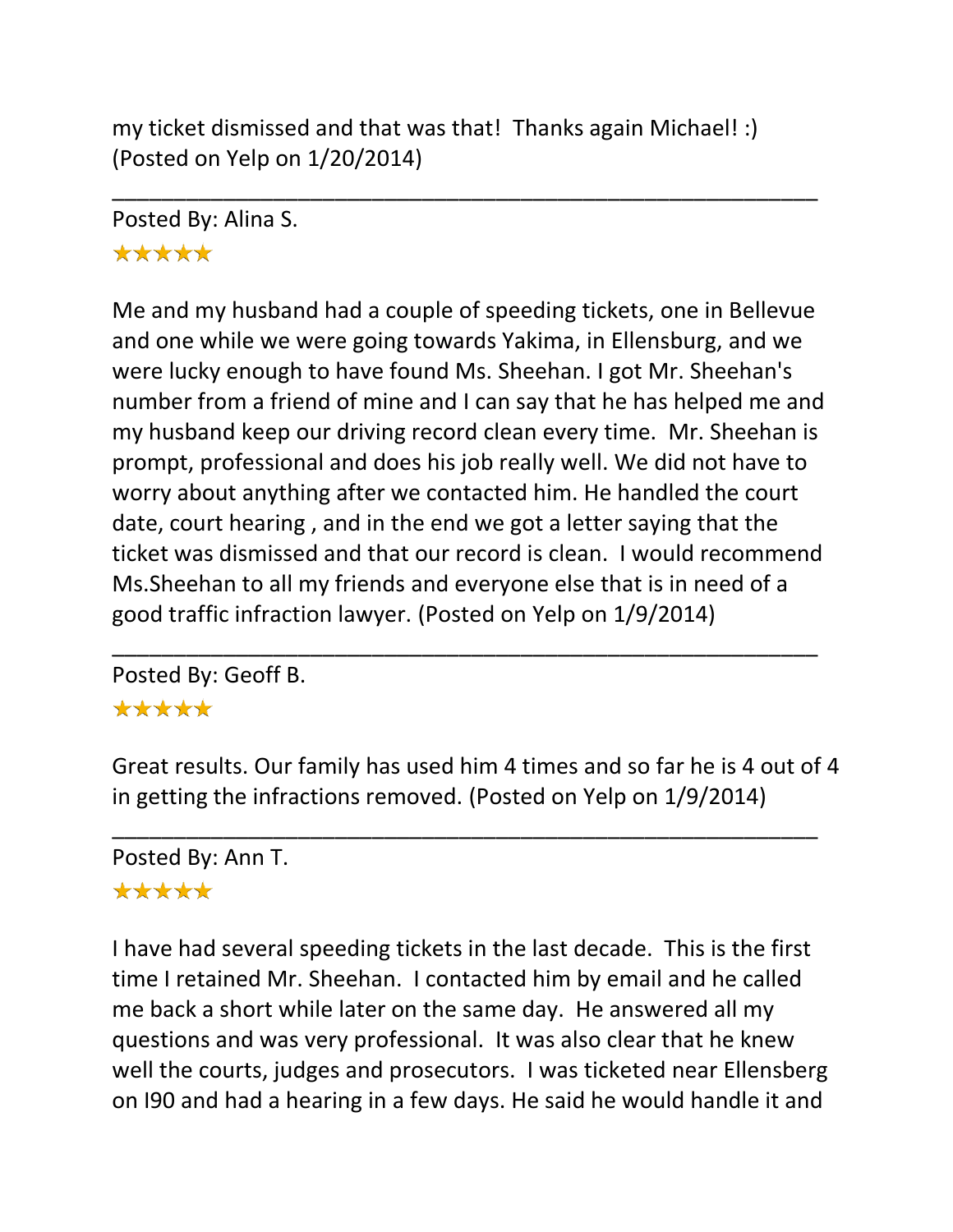he did. He continued that court date. About a month later, I received a letter in the mail saying my ticket had been dismissed. He is the best traffic infraction lawyer I have retained. I am very pleased with the results, of course, but more importantly- I was impressed with his professionalism, knowledge and confident reassuring manner. (Posted on Yelp on 1/2/2014)

\_\_\_\_\_\_\_\_\_\_\_\_\_\_\_\_\_\_\_\_\_\_\_\_\_\_\_\_\_\_\_\_\_\_\_\_\_\_\_\_\_\_\_\_\_\_\_\_\_\_\_\_\_\_\_\_\_

Posted By: Rob A. \*\*\*\*\*

I am an attorney in King County & have referred clients/friends to various traffic infraction lawyers over the years. However, I now only refer people to Mike. This is because he always makes sure his clients get the best possible result. He has the highest of integrity & understands that his clients have trusted him with making sure their car insurance rates are not impacted by their issued tickets. You won't find an infraction attorney that is more respected by judges & prosecutors. He knows everyone & will go to the mat to make sure you don't end up with a committed finding. I can tell you who the good & bad attorneys are in the State & will say without hesitation that you cannot put yourself in a better position than with Mike handling your ticket. I sincerely believe he is the best traffic infraction attorney in the State. (Posted on Yelp on 12/7/2013)

Posted By: Sebastian B.

#### \*\*\*\*\*

I needed a little help with a speeding ticket and a friend of mine who happened to use Michael D Sheehan's services in the past recommended him to me. My problem was resolved and the ticket was dismissed. I recommend Michael D Sheehan to anyone who needs a

\_\_\_\_\_\_\_\_\_\_\_\_\_\_\_\_\_\_\_\_\_\_\_\_\_\_\_\_\_\_\_\_\_\_\_\_\_\_\_\_\_\_\_\_\_\_\_\_\_\_\_\_\_\_\_\_\_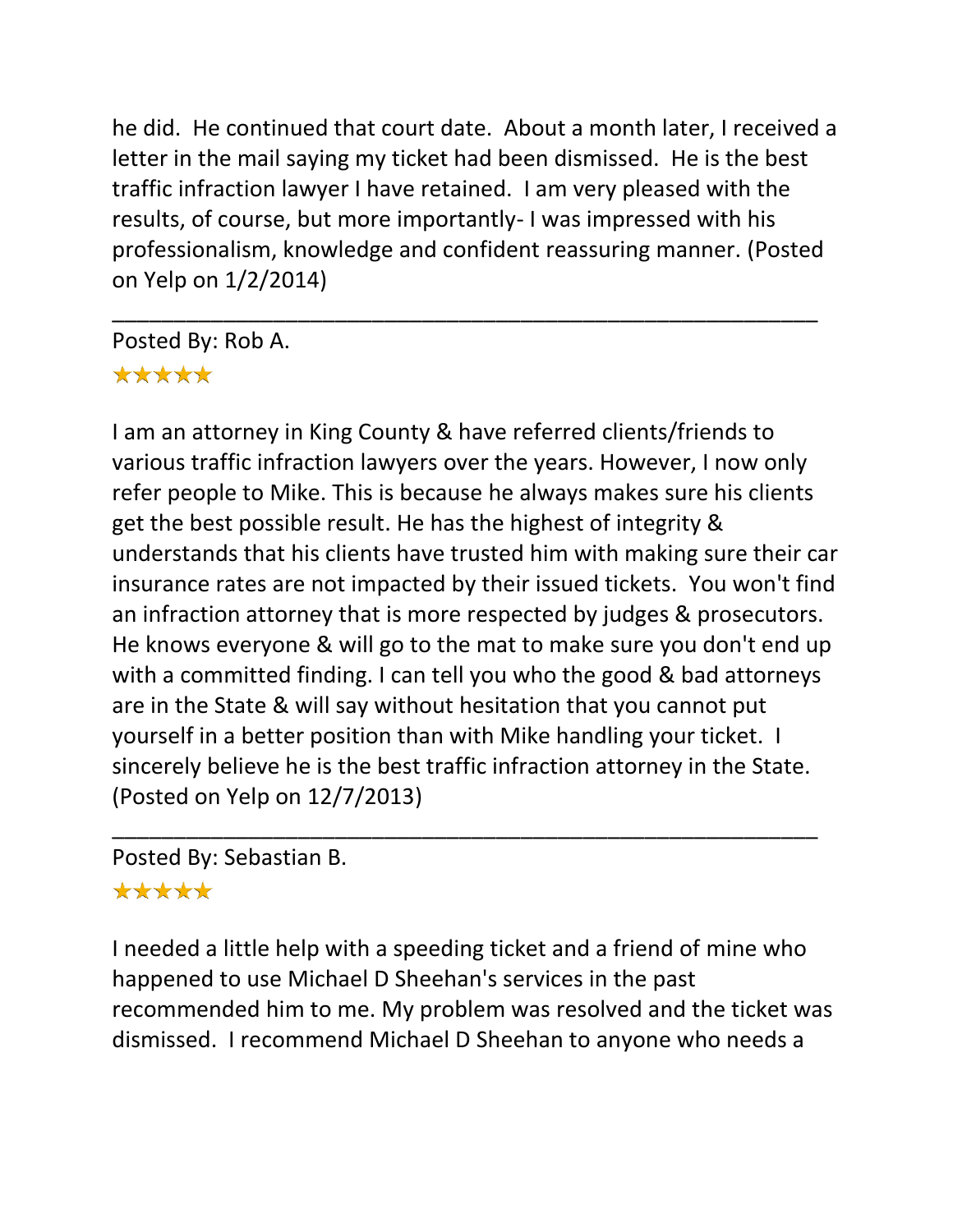little help with his or her driving habits. Thank you again!! (Posted on Yelp on 12/4/2013)

\_\_\_\_\_\_\_\_\_\_\_\_\_\_\_\_\_\_\_\_\_\_\_\_\_\_\_\_\_\_\_\_\_\_\_\_\_\_\_\_\_\_\_\_\_\_\_\_\_\_\_\_\_\_\_\_\_

Posted By: Tony C. \*\*\*\*\*

Michael D. Sheehan was hired to represent our son for a traffic ticket. This is the first time that we have used his service. I don't know how he did it but the ticket was dismissed in court. We are overwhelmed by Michael's service and professionalism. Highly recommend his services. Great job! (Posted on Yelp on 11/29/2013)

\_\_\_\_\_\_\_\_\_\_\_\_\_\_\_\_\_\_\_\_\_\_\_\_\_\_\_\_\_\_\_\_\_\_\_\_\_\_\_\_\_\_\_\_\_\_\_\_\_\_\_\_\_\_\_\_\_

Posted By: Kathleen R. \*\*\*\*\*

I got a speeding ticket back in September. Not wanting to have my parents find out a friend suggested I go talk to Michael. Michael was excellent. The only thing I did was send him a check and my ticket. My court date was November 7th, he wrote a letter the 8th and the very next day I received a letter from him stating that the ticket has been dismissed and it will not appear on my record and insurance will never know of the infraction. I highly recommend Michael to anybody and everybody! It was so stress free and easy! Thank you Michael! (Posted on Yelp on 11/10/2013)

\_\_\_\_\_\_\_\_\_\_\_\_\_\_\_\_\_\_\_\_\_\_\_\_\_\_\_\_\_\_\_\_\_\_\_\_\_\_\_\_\_\_\_\_\_\_\_\_\_\_\_\_\_\_\_\_\_

# Posted By: Jud Carroll

# \*\*\*\*\*

Michael was recommended to my son and I to help facilitate getting him out of a ticket as a result of an accident. Thankfully after hearing the facts Michael followed through on every aspect he described would be the outcome of the case. My son's infraction was dismissed. I would highly recommend seeking counsel from Mike Sheehan to at least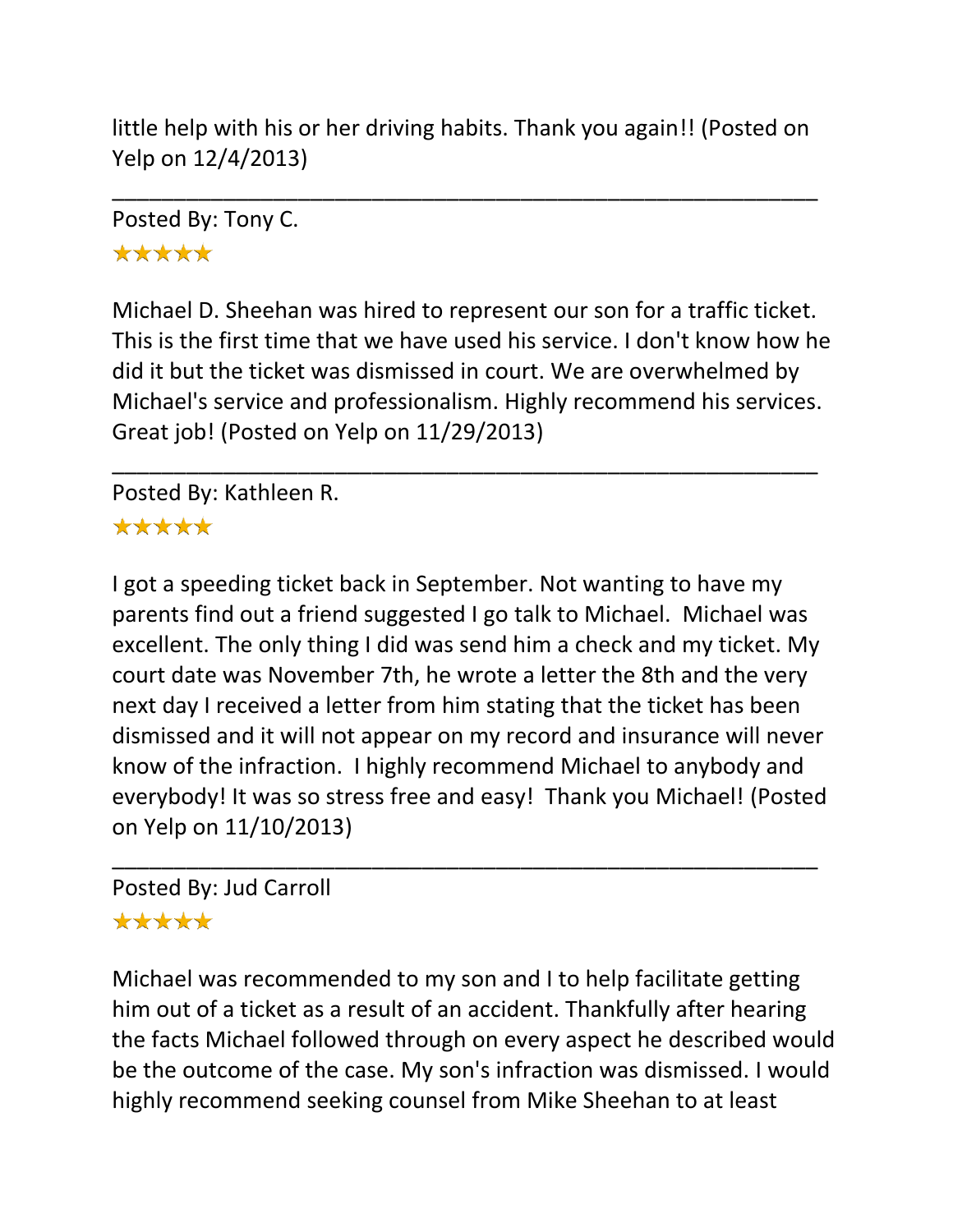determine if you have the ability to get out from under an infraction. He is a straight shooter and follows through to the finish. (Posted on Google on 11/6/2012)

\_\_\_\_\_\_\_\_\_\_\_\_\_\_\_\_\_\_\_\_\_\_\_\_\_\_\_\_\_\_\_\_\_\_\_\_\_\_\_\_\_\_\_\_\_\_\_\_\_\_\_\_\_\_\_\_\_

Posted By: Gina \*\*\*\*\*

I have to admit I was nervous about sending my ticket in the mail and then just waiting it out. Michael had come highly recommended but still.......it's not what I am used to. He did not disappoint me. My speeding ticked was dismissed! I paid about \$140.00 more than the actual ticket itself, however it's not on my driving record! Now my insurance rates won't go up. Totally worth it. Thank you so much!!!! (Posted on AVVO on 11/6/2013)

\_\_\_\_\_\_\_\_\_\_\_\_\_\_\_\_\_\_\_\_\_\_\_\_\_\_\_\_\_\_\_\_\_\_\_\_\_\_\_\_\_\_\_\_\_\_\_\_\_\_\_\_\_\_\_\_\_

Posted By: Ray \*\*\*\*\*

Michael Sheehan was able to get a ticket completely dropped for 43 mph in a 25 mph on a back country road just not paying attention at the time and got nailed. The fine alone was \$195.00, not to mention the insurance rates. When calling Mr. Sheehan he was confident and we went with him and were very pleased with the results. We would use him again in a second and recommend him to others. (Posted on AVVO on 10/25/2013)

\_\_\_\_\_\_\_\_\_\_\_\_\_\_\_\_\_\_\_\_\_\_\_\_\_\_\_\_\_\_\_\_\_\_\_\_\_\_\_\_\_\_\_\_\_\_\_\_\_\_\_\_\_\_\_\_\_

#### Posted By: OB \*\*\*\*\*

I interviewed several attorneys before deciding to work with Michael Sheehan for the first time. He was very confident and optimistic that he could win the case whereas some of the other attorney's I interviewed were not so encouraging. He clearly outlined the process for me and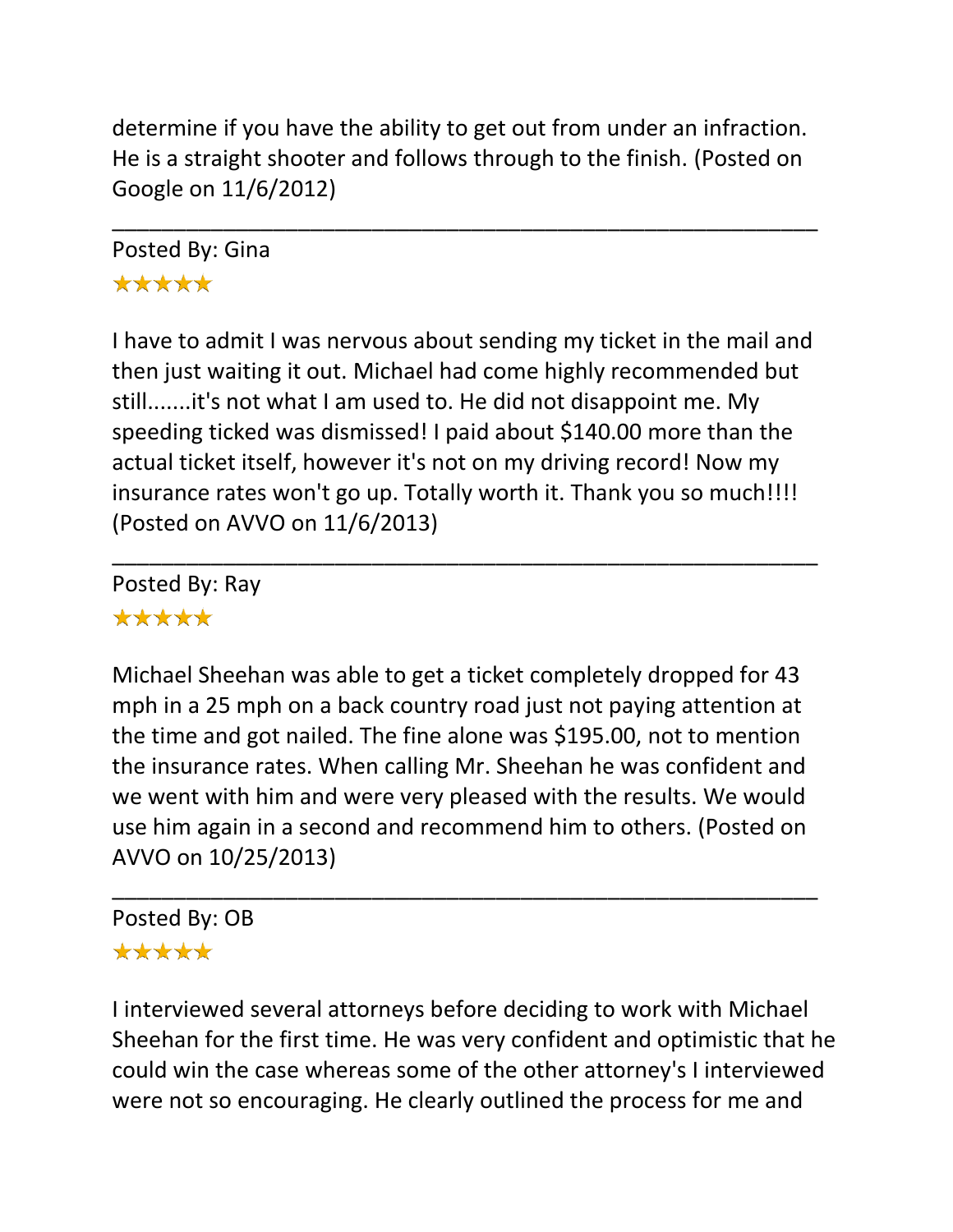told me not to worry; he would handle everything and I could return my focus to my business. He followed through entirely and made this process very easy for me. He also produced the outcome he was confident he could deliver. He'll be the first person I call when hassled with my next infraction. (Posted on AVVO on 10/10/2013)

\_\_\_\_\_\_\_\_\_\_\_\_\_\_\_\_\_\_\_\_\_\_\_\_\_\_\_\_\_\_\_\_\_\_\_\_\_\_\_\_\_\_\_\_\_\_\_\_\_\_\_\_\_\_\_\_\_

Posted By: John B. \*\*\*\*\*

I have used Michael Sheehan for the last 12 years and so have my friends. He does a great job and I trust his experience and expertise. When it comes to choosing someone to help me with tickets, I'll choose trust and experience all day long! (Posted on Yelp on 9/13/2013)

\_\_\_\_\_\_\_\_\_\_\_\_\_\_\_\_\_\_\_\_\_\_\_\_\_\_\_\_\_\_\_\_\_\_\_\_\_\_\_\_\_\_\_\_\_\_\_\_\_\_\_\_\_\_\_\_\_

Posted By: anonymous \*\*\*\*\*

Michael represented our son on two traffic citations that occurred on the same stop. Our son provided Michael with the details. Michael kept us informed as to the case's status and was able to get both infractions dismissed. We have used Michael before, trust his judgement and expertise, and as a result, highly recommend him to anyone looking for fair and competent representation. (Posted on AVVO on 8/10/2013)

\_\_\_\_\_\_\_\_\_\_\_\_\_\_\_\_\_\_\_\_\_\_\_\_\_\_\_\_\_\_\_\_\_\_\_\_\_\_\_\_\_\_\_\_\_\_\_\_\_\_\_\_\_\_\_\_\_

Posted By: anonymous

#### \*\*\*\*\*

My son got a speeding ticket three months after getting his license. Fortunately, a man whom we don't even know that well recommended Michael Sheehan. I knew the ticket could be deferred since it was my son's first ticket, but kids make lots of mistakes, so I thought it was worth the gamble. I was amazed, frankly. I didn't think there was any way that ticket would be dismissed, but it was. I am very, very grateful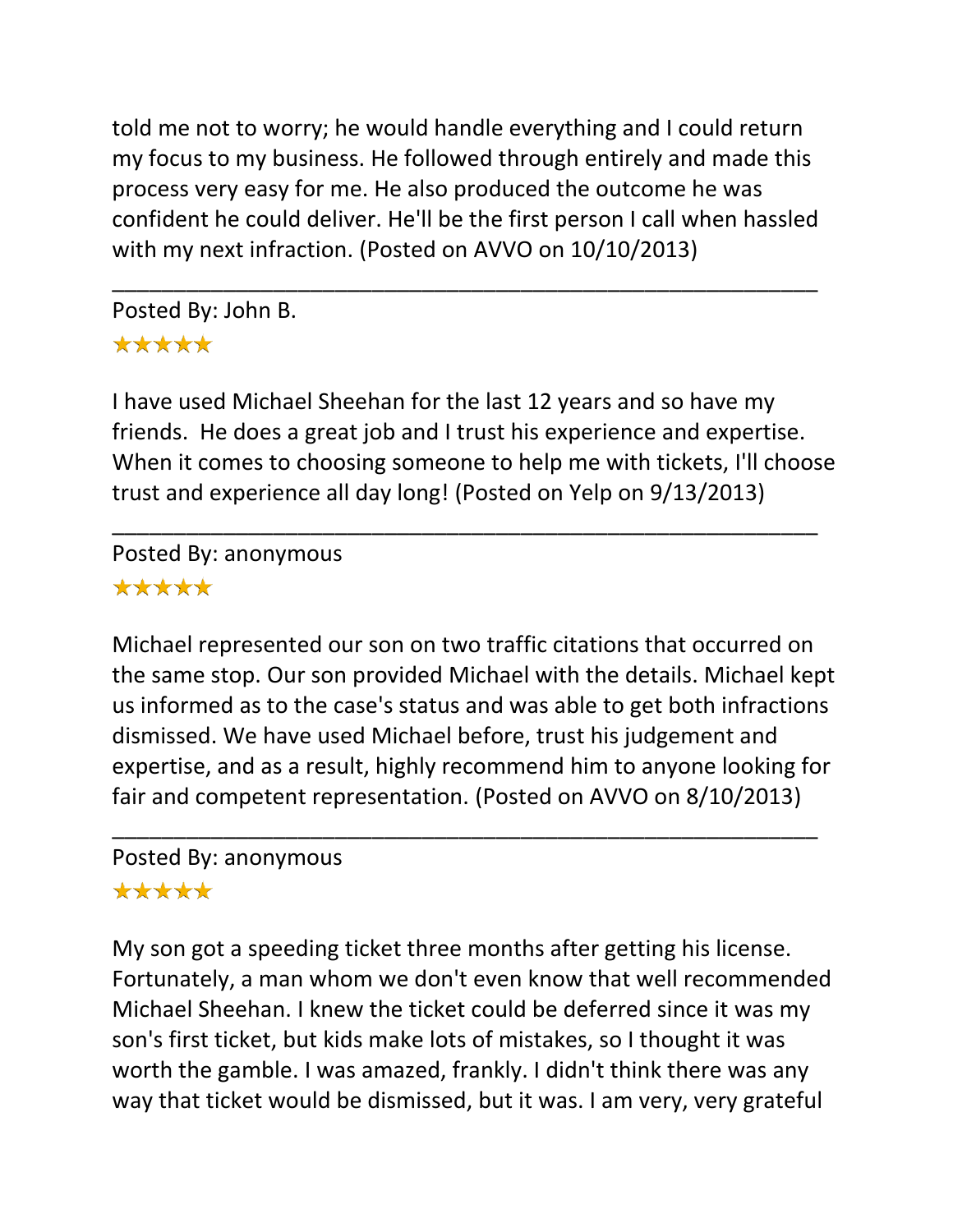and have recommended him to several of my lead-footed coworkers. The best part of all is that my son learned a powerful lesson from getting pulled over, but I didn't have to pay the insurance company for it. . (Posted on AVVO on 7/29/2013)

\_\_\_\_\_\_\_\_\_\_\_\_\_\_\_\_\_\_\_\_\_\_\_\_\_\_\_\_\_\_\_\_\_\_\_\_\_\_\_\_\_\_\_\_\_\_\_\_\_\_\_\_\_\_\_\_\_

Posted By: anonymous \*\*\*\*\*

We hired Mr. Sheehan to represent my daughter for a speeding ticket. His office was easy to work with and they kept me informed the entire time regarding the status of her case. He was able to get her ticket dismissed in a very difficult Court. I am extremely happy with his representation and his professionalism. I would highly recommend Mr. Sheehan. (Posted on AVVO on 7/29/2013)

\_\_\_\_\_\_\_\_\_\_\_\_\_\_\_\_\_\_\_\_\_\_\_\_\_\_\_\_\_\_\_\_\_\_\_\_\_\_\_\_\_\_\_\_\_\_\_\_\_\_\_\_\_\_\_\_\_

Posted By: Collin \*\*\*\*\*

I have used Michael D. Sheehan a dozen times, he has won (had the ticket dismissed which does not show on my record), 10 out of 12 cases....negotiating one of the "lost" ones to a satisfactory resolution.. I would be riding the bus without him... (Posted on AVVO on 7/28/2013)

\_\_\_\_\_\_\_\_\_\_\_\_\_\_\_\_\_\_\_\_\_\_\_\_\_\_\_\_\_\_\_\_\_\_\_\_\_\_\_\_\_\_\_\_\_\_\_\_\_\_\_\_\_\_\_\_\_ Posted By: Don \*\*\*\*\*

Let me start by saying that I have probably written 1 or 2 reviews in my whole life. I was given Mr. Sheehan and 2 other lawyer's names by the partners in my office after I told them about my ticket. I didn't know which one to call so I asked my son-in-law (who is a criminal lawyer in Bellevue). He said that Michael was, hands down, the best ticket guy in the state. Apparently, he sent clients to a few traffic ticket lawyers, but now only refers to Michael. I was pulled over for going 30 over driving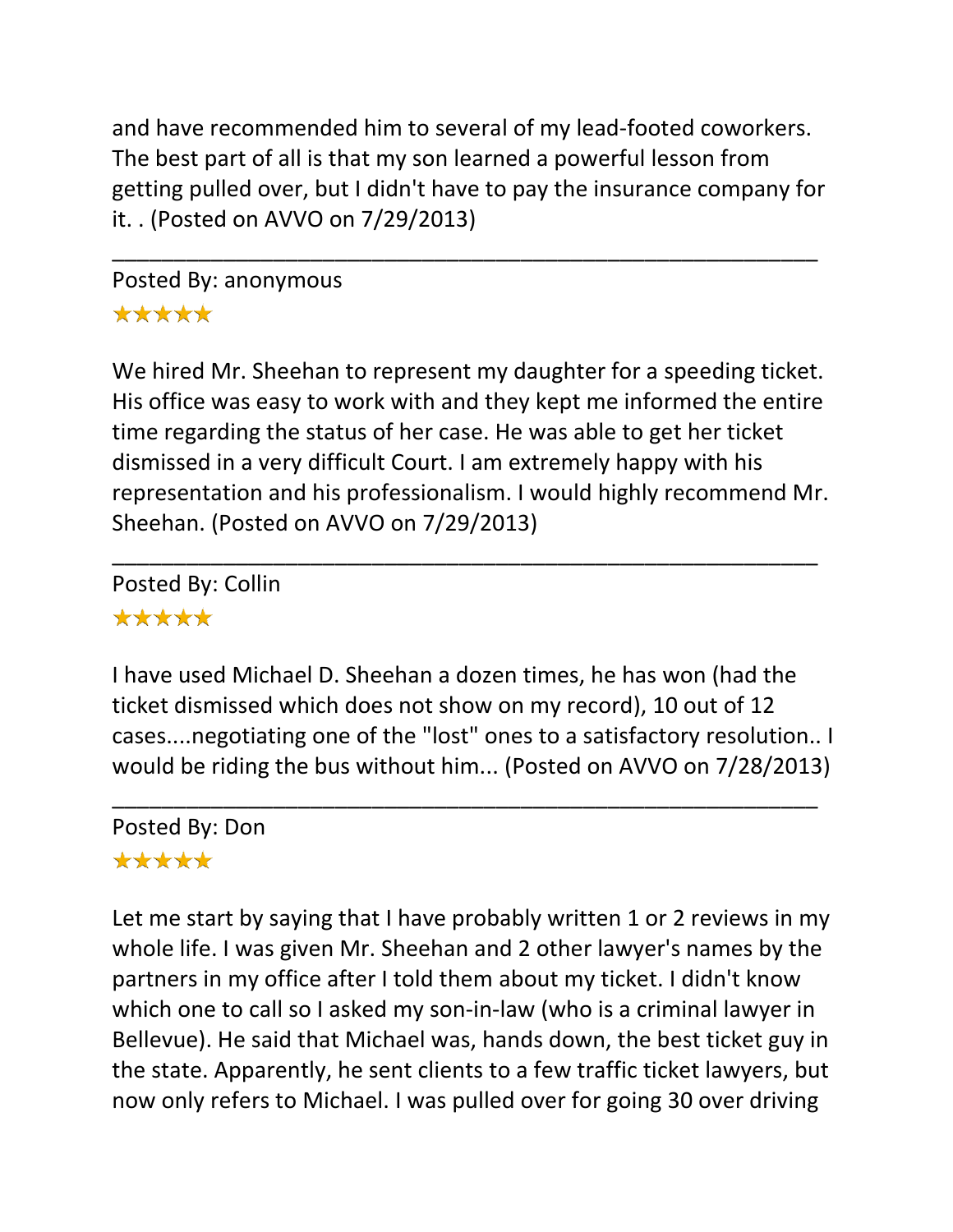to our family's home in Chelan. Everyone told me that I couldn't have picked a worse place to get a speeding ticket. Just a few weeks ago, I received an e-mail from Michael and a letter from his office telling me that my case was completely thrown out. My son-in-law who doesn't give a lot of praise had said Mr. Sheehan was the best, but this was the icing on the cake. If you are looking for the best, this is apparently the guy to call (Posted on AVVO on 7/12/2013)

\_\_\_\_\_\_\_\_\_\_\_\_\_\_\_\_\_\_\_\_\_\_\_\_\_\_\_\_\_\_\_\_\_\_\_\_\_\_\_\_\_\_\_\_\_\_\_\_\_\_\_\_\_\_\_\_\_

Posted By: anonymous \*\*\*\*\*

Mike Sheehan represented me on a 20 over in a school zone (I didn't know I was in one at the time). I was so worried about the impact on my insurance and my driving record, but he immediately put me at ease. I sent him the ticket, a check, and waited to hear the result of my hearing. Turns out he got it completely dismissed! I will definitely be recommending him to friends and family. Thank you, Mr. Sheehan! (Posted on AVVO on 7/9/2013)

\_\_\_\_\_\_\_\_\_\_\_\_\_\_\_\_\_\_\_\_\_\_\_\_\_\_\_\_\_\_\_\_\_\_\_\_\_\_\_\_\_\_\_\_\_\_\_\_\_\_\_\_\_\_\_\_\_

Posted By: Julian \*\*\*\*\*

My offence involved a minor speeding violation in Washington State. Michael dealt with the infraction and delivered a dismissal. This was all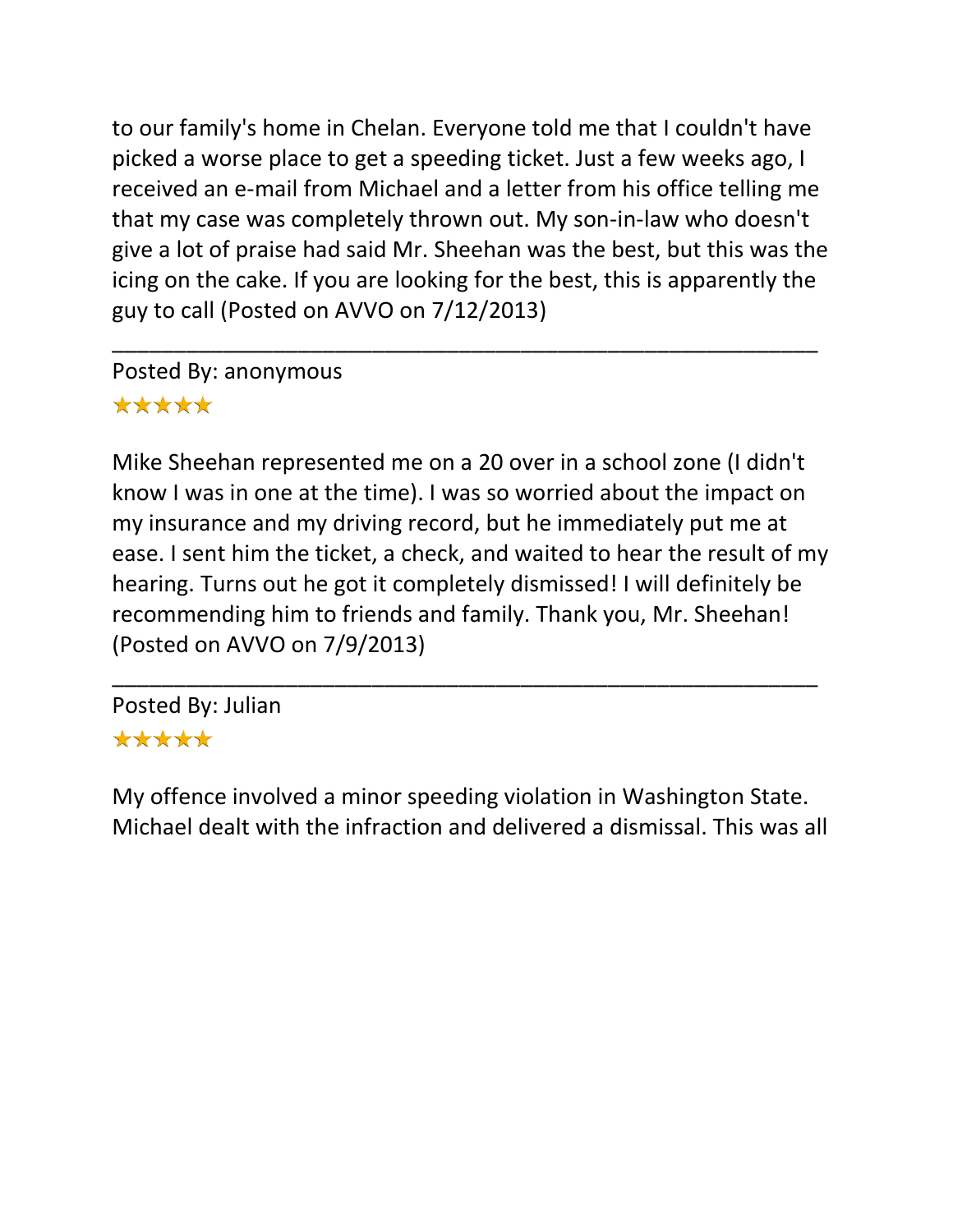handled with minimal involvement on my part. Very pleased. (Posted on AVVO on 6/10/2013)

\_\_\_\_\_\_\_\_\_\_\_\_\_\_\_\_\_\_\_\_\_\_\_\_\_\_\_\_\_\_\_\_\_\_\_\_\_\_\_\_\_\_\_\_\_\_\_\_\_\_\_\_\_\_\_\_\_

Posted By: anonymous \*\*\*\*\*

Mr. Sheehan explained the process to me during our first conversation and it went just as he said it would. The ticket was dismissed and I am very happy with his services. (Posted on AVVO on 6/6/2013)

\_\_\_\_\_\_\_\_\_\_\_\_\_\_\_\_\_\_\_\_\_\_\_\_\_\_\_\_\_\_\_\_\_\_\_\_\_\_\_\_\_\_\_\_\_\_\_\_\_\_\_\_\_\_\_\_\_

Posted By: anonymous \*\*\*\*\*

My previous traffic attorney retired. My son got a speeding ticket and an HOV violation on the same traffic stop. Mike was recommended by a friend and I called him. He advised me he could handle both violations and his fee was reasonable. Both violations were dismissed. Great work!! (Posted on AVVO on 5/21/2013)

\_\_\_\_\_\_\_\_\_\_\_\_\_\_\_\_\_\_\_\_\_\_\_\_\_\_\_\_\_\_\_\_\_\_\_\_\_\_\_\_\_\_\_\_\_\_\_\_\_\_\_\_\_\_\_\_\_

Posted By: Mark \*\*\*\*\*

After receiving multiple tickets I was recommended this lawyer by my brother and have been very satisfied with hiring him. Mr. Sheehan is very straightforward and reliable. So far he has dismissed one of my infractions and is continuing to work on my other ones. I will defiantly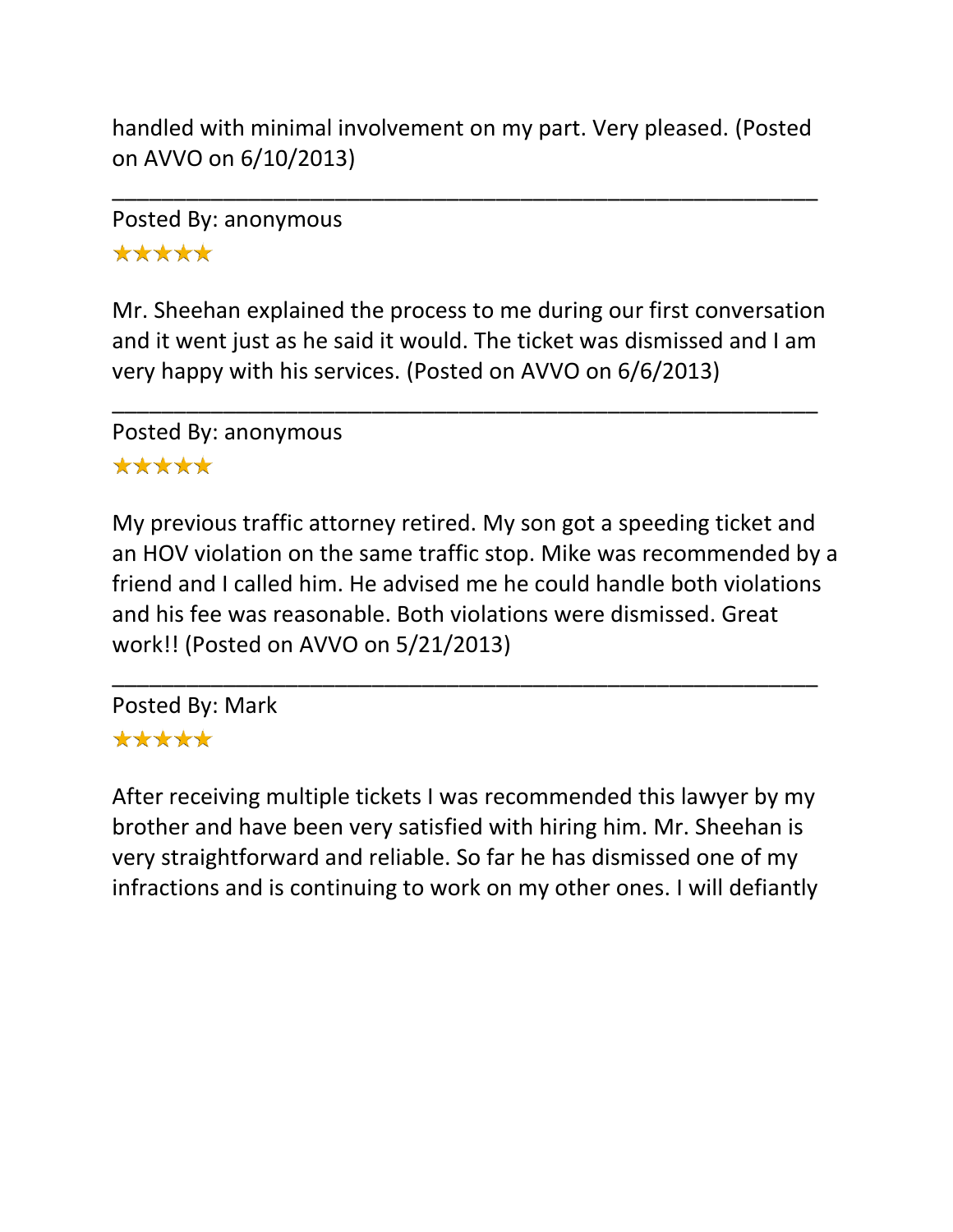be hiring him in the future if I ever need to and will recommend him to my friends and family members (Posted on AVVO on 5/17/2013)

\_\_\_\_\_\_\_\_\_\_\_\_\_\_\_\_\_\_\_\_\_\_\_\_\_\_\_\_\_\_\_\_\_\_\_\_\_\_\_\_\_\_\_\_\_\_\_\_\_\_\_\_\_\_\_\_\_

Posted By: John A. \*\*\*\*\*

Mr. Sheehan was responsive, professional and effective. I have recommended Mr. Sheehan to other clients and they have uniformly indicated their utmost satisfaction with his services. I will definitely hire Mr. Sheehan again. (Posted on AVVO on 5/14/2013)

\_\_\_\_\_\_\_\_\_\_\_\_\_\_\_\_\_\_\_\_\_\_\_\_\_\_\_\_\_\_\_\_\_\_\_\_\_\_\_\_\_\_\_\_\_\_\_\_\_\_\_\_\_\_\_\_\_

Posted By: Dmitry \*\*\*\*\*

# Just received notice that my wife's ticket was also dismissed (see 3-4 reviews down for my previous review from about month ago for my original ticket. Thanks Mike! (Posted on AVVO on 5/7/2013)

\_\_\_\_\_\_\_\_\_\_\_\_\_\_\_\_\_\_\_\_\_\_\_\_\_\_\_\_\_\_\_\_\_\_\_\_\_\_\_\_\_\_\_\_\_\_\_\_\_\_\_\_\_\_\_\_\_ Posted By: Cindy \*\*\*\*\*

Michael Sheehan is the best! He has helped our family for 4 - 5 years and has never disappointed us! He answers his own phone and is very prompt. I don't know how he does it but he has been able to take care of every situation we have had. If it is in a county he can't work in he will recommend someone. He is great! (Posted on AVVO on 5/6/2013)

\_\_\_\_\_\_\_\_\_\_\_\_\_\_\_\_\_\_\_\_\_\_\_\_\_\_\_\_\_\_\_\_\_\_\_\_\_\_\_\_\_\_\_\_\_\_\_\_\_\_\_\_\_\_\_\_\_ Posted By: Zakariah \*\*\*\*\*

I am the administrator for a construction and transportation company doing over \$50 million work each year. Michael was referred to us by our attorney regarding a trucking citation. From the moment I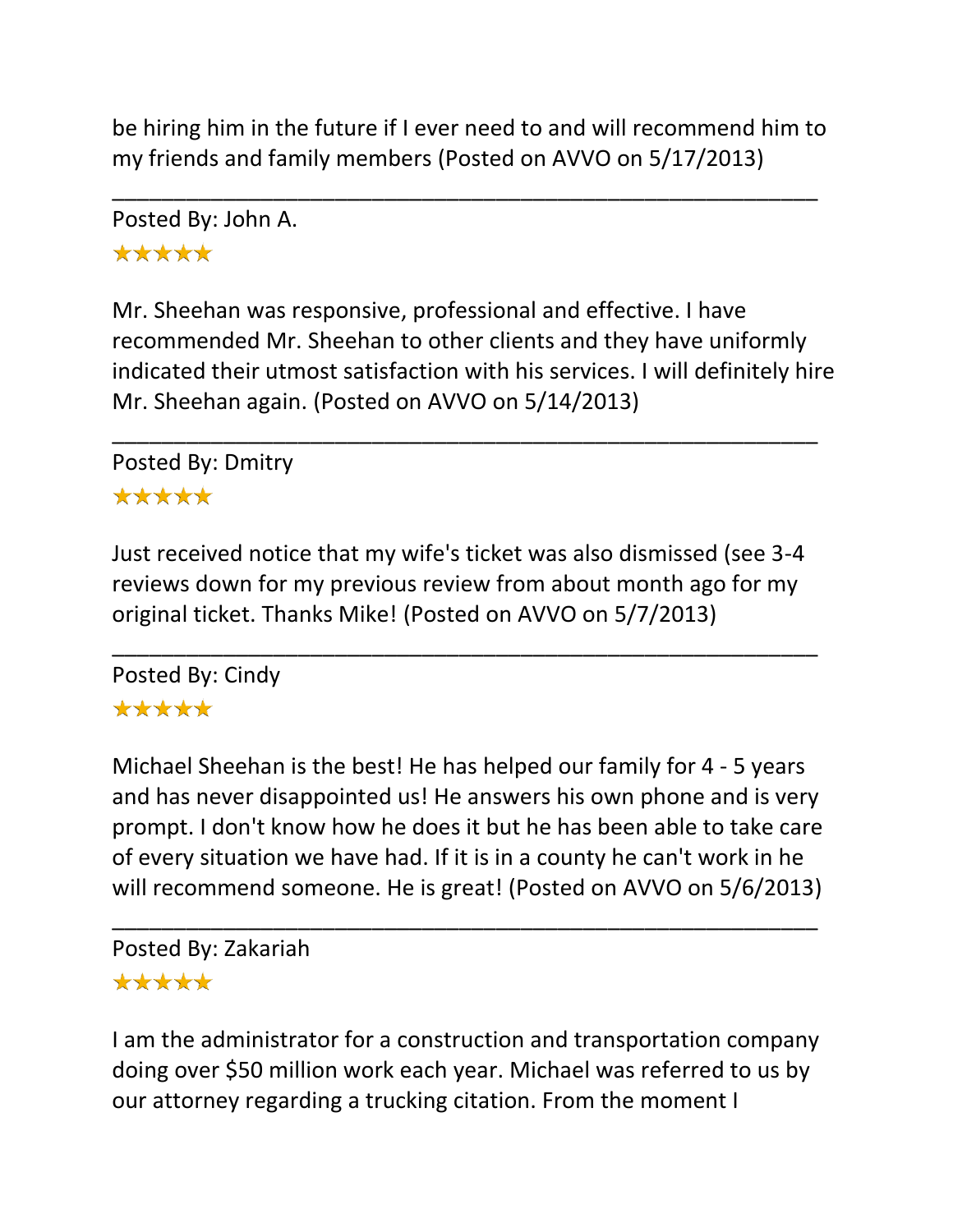contacted Michael's office, he took my call and provided immediate and simple instructions about how to proceed with many helpful options and a very low fee. He handled every detail professionally and exactly as planned. The next thing I knew, I received a letter from Michael stating the Court had dismissed the case. I work with many attorneys on a regular basis and Michael's performance was exemplary. Michael is our attorney for these matters from now on and I highly recommend him for any traffic or transportation issues. (Posted on AVVO on 5/1/2013)

Posted By: Eric

# \*\*\*\*\*

I was issued a "10" over traffic infraction in King County on my way to the airport. I was also in the process of applying for a new job that involved having a good driving record. Michael Sheehan made that ticket go away and kept my driving record clean! I was hired for the new job and everything is going great! Thanks! (Posted on AVVO on 4/26/2013)

\_\_\_\_\_\_\_\_\_\_\_\_\_\_\_\_\_\_\_\_\_\_\_\_\_\_\_\_\_\_\_\_\_\_\_\_\_\_\_\_\_\_\_\_\_\_\_\_\_\_\_\_\_\_\_\_\_

\_\_\_\_\_\_\_\_\_\_\_\_\_\_\_\_\_\_\_\_\_\_\_\_\_\_\_\_\_\_\_\_\_\_\_\_\_\_\_\_\_\_\_\_\_\_\_\_\_\_\_\_\_\_\_\_\_

Posted By: Jorge G. \*\*\*\*\*

He is well worth the hire. I was expecting my ticket to be invisible to my insurance and perhaps pay a fine, but he abolished the ticket all together. He's worth every penny to fight your ticket. I'm extremely content with his business. (Posted on AVVO on 4/21/2013)

\_\_\_\_\_\_\_\_\_\_\_\_\_\_\_\_\_\_\_\_\_\_\_\_\_\_\_\_\_\_\_\_\_\_\_\_\_\_\_\_\_\_\_\_\_\_\_\_\_\_\_\_\_\_\_\_\_

Posted By: Jon \*\*\*\*\*

I hit a speed trap in Bellevue. I hired Mr. Sheehan. He was awesome! He explained the process, and his engagement process (very easy) and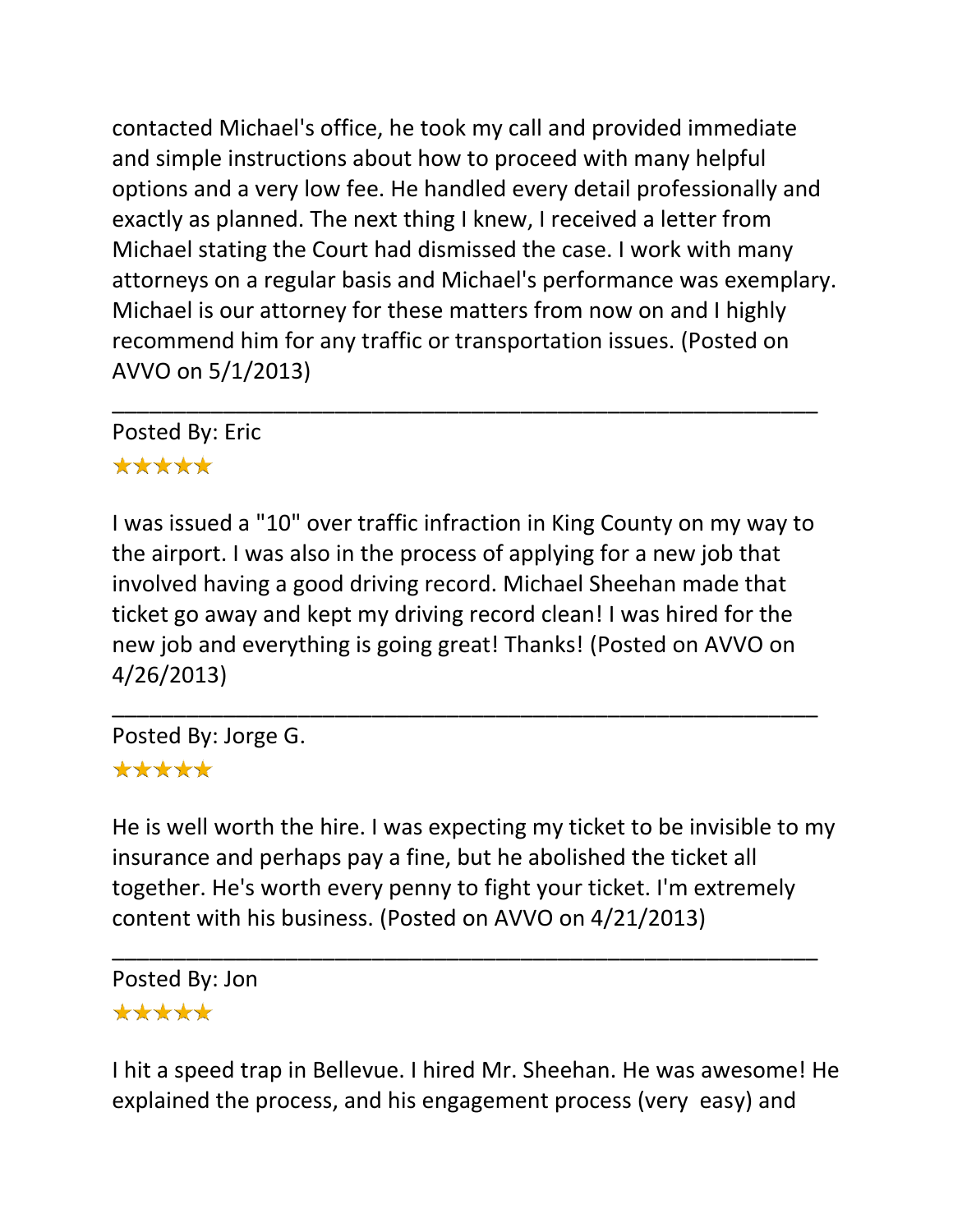took care of everything! I had been sweating bullets, but he took care of it from end to end. I know if I get another ticket I will work with him again! This is the person you want on your team. (Posted on AVVO on 4/21/2013)

\_\_\_\_\_\_\_\_\_\_\_\_\_\_\_\_\_\_\_\_\_\_\_\_\_\_\_\_\_\_\_\_\_\_\_\_\_\_\_\_\_\_\_\_\_\_\_\_\_\_\_\_\_\_\_\_\_

# Posted By: Mark \*\*\*\*\*

I have hired Mike to defend me for more than one traffic infraction, and sent him a number of referrals over the years. He has delivered a terrific result EVERY time. If you have a traffic infraction of any kind, save yourself time and money and just call Mike. (Posted on AVVO on 4/16/2013)

\_\_\_\_\_\_\_\_\_\_\_\_\_\_\_\_\_\_\_\_\_\_\_\_\_\_\_\_\_\_\_\_\_\_\_\_\_\_\_\_\_\_\_\_\_\_\_\_\_\_\_\_\_\_\_\_\_

Posted By: Dmitry \*\*\*\*\*

I have used Mike Sheehan since I've had a driver's license (2003 or so) and started getting tickets , and have never been disappointed with his level of service. Although it's a much more rare occurrence nowadays, I still get tickets once in a while and the last case was just dismissed in March, and meanwhile he's working on a ticket my wife got recently. He is very professional and obviously knows his business (and judges) well. (Posted on AVVO on 4/13/2013)

\_\_\_\_\_\_\_\_\_\_\_\_\_\_\_\_\_\_\_\_\_\_\_\_\_\_\_\_\_\_\_\_\_\_\_\_\_\_\_\_\_\_\_\_\_\_\_\_\_\_\_\_\_\_\_\_\_

# Posted By: ben

# \*\*\*\*\*

Mr. Sheehan did an excellent job with my case. He took time to understand the circumstances surrounding my situation, and was extremely knowledgeable of the district court where my infraction occurred. I talked with several attorneys regarding my situation (the importance of a clean driving record for my employment). Mr. Sheehan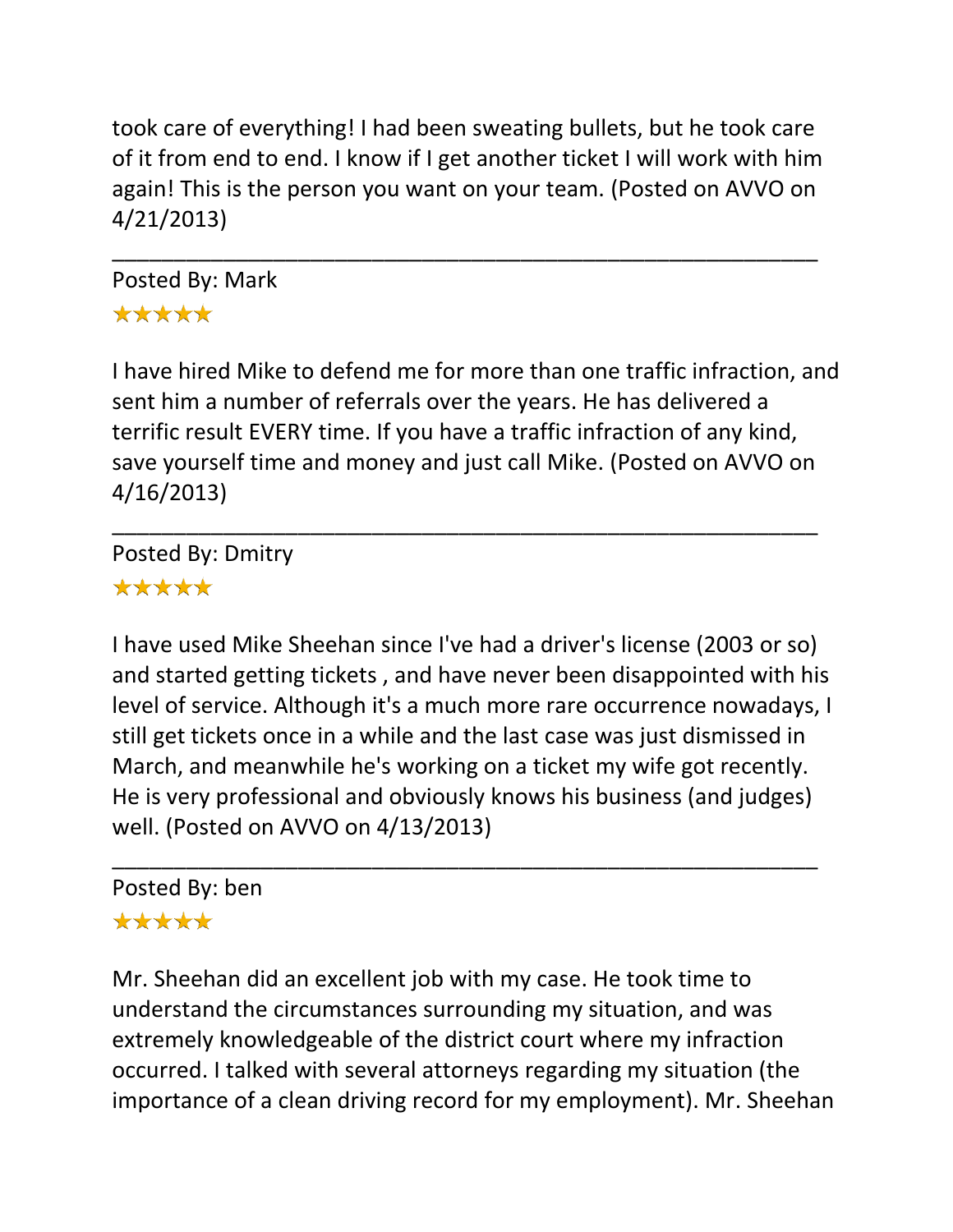stood out by far, and I'm glad I found him. All information required to engage his services was easily available on his website, and his fee was reasonable. He was very responsive to my inquiry. I could not imagine a more positive experience. I recommend Mr. Sheehan without reservation and would refer him to a friend. I hope to not frequently have need of his services, but if the occasion were to arise, I would definitely seek him out again. (Posted on AVVO on 4/13/2013)

\_\_\_\_\_\_\_\_\_\_\_\_\_\_\_\_\_\_\_\_\_\_\_\_\_\_\_\_\_\_\_\_\_\_\_\_\_\_\_\_\_\_\_\_\_\_\_\_\_\_\_\_\_\_\_\_\_

Posted By: Brett \*\*\*\*\*

If I were an attorney I'd want to be Michael Sheehan. He is very sharp, skilled in negotiation, responsive and courteous. My wife and I have utilized his services on several occasions and he has not failed to exceed our expectations in any dealings. And, he has successfully defended us in each instance, which at the end of the day, is why we hired an attorney. I am just thankful Mr. Sheehan is young enough that I don't have to fret the timing of his retirement for (hopefully) many years to come. (Posted on AVVO on 4/10/2013)

\_\_\_\_\_\_\_\_\_\_\_\_\_\_\_\_\_\_\_\_\_\_\_\_\_\_\_\_\_\_\_\_\_\_\_\_\_\_\_\_\_\_\_\_\_\_\_\_\_\_\_\_\_\_\_\_\_

Posted By: anonymous \*\*\*\*\*

Mike was confident and knowledgeable when it came down to the different courthouses. He was thorough in walking me through the process of what would take place and was successful in getting my case dismissed. (Posted on AVVO on 4/1/2013)

\_\_\_\_\_\_\_\_\_\_\_\_\_\_\_\_\_\_\_\_\_\_\_\_\_\_\_\_\_\_\_\_\_\_\_\_\_\_\_\_\_\_\_\_\_\_\_\_\_\_\_\_\_\_\_\_\_

Posted By: Kathryn \*\*\*\*\*

Michael replied quickly to all of our email correspondence. He was professional, helpful and his follow up was fantastic. We would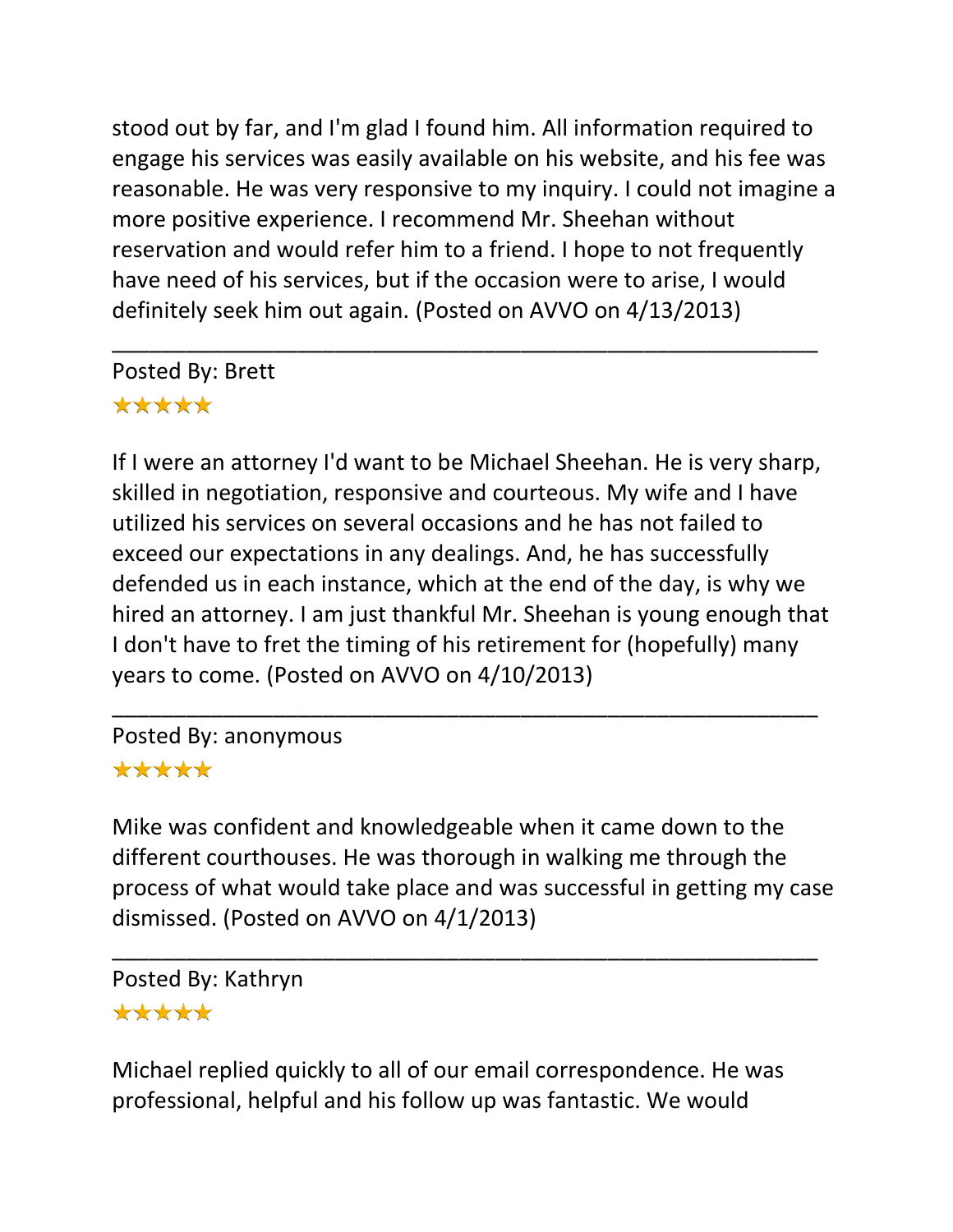definitely recommend anyone to use his services! (Posted on AVVO on 3/10/2013)

\_\_\_\_\_\_\_\_\_\_\_\_\_\_\_\_\_\_\_\_\_\_\_\_\_\_\_\_\_\_\_\_\_\_\_\_\_\_\_\_\_\_\_\_\_\_\_\_\_\_\_\_\_\_\_\_\_

Posted By: Jonathan \*\*\*\*\*

Michael Sheehan came recommended by a highly respected friend. He was immediately responsive to my initial call, responding within minutes. As I explained my situation, he began finishing my sentences. His knowledge on the subject of traffic law is unsurpassed. His guidance helped me avoid a potentially disastrous outcome, as I was originally planning on handling this on my own. Michael saved me lots of time, loads of money, and preserved my driving record. I've saved his number in my phone. You should too. I hope I don't need his services again, but if I find myself in need, his phone will be ringing. (Posted on AVVO on 3/8/2013)

\_\_\_\_\_\_\_\_\_\_\_\_\_\_\_\_\_\_\_\_\_\_\_\_\_\_\_\_\_\_\_\_\_\_\_\_\_\_\_\_\_\_\_\_\_\_\_\_\_\_\_\_\_\_\_\_\_

Posted By: Jimmy

# \*\*\*\*\*

Lawyer Michael Sheehan has fought my traffic tickets and infractions and has gotten them dismissed every time! Tickets ranging from a lowly speeding ticket to multiple infractions, Michael Sheehan has never failed me. I can't recommend him highly enough. If you have a ticket that you don't want on your record, hire Mr. Sheehan. His friendly demeanor, honest answers, and straightforward pricing should get you in the door, but his winning record will keep you coming back! He even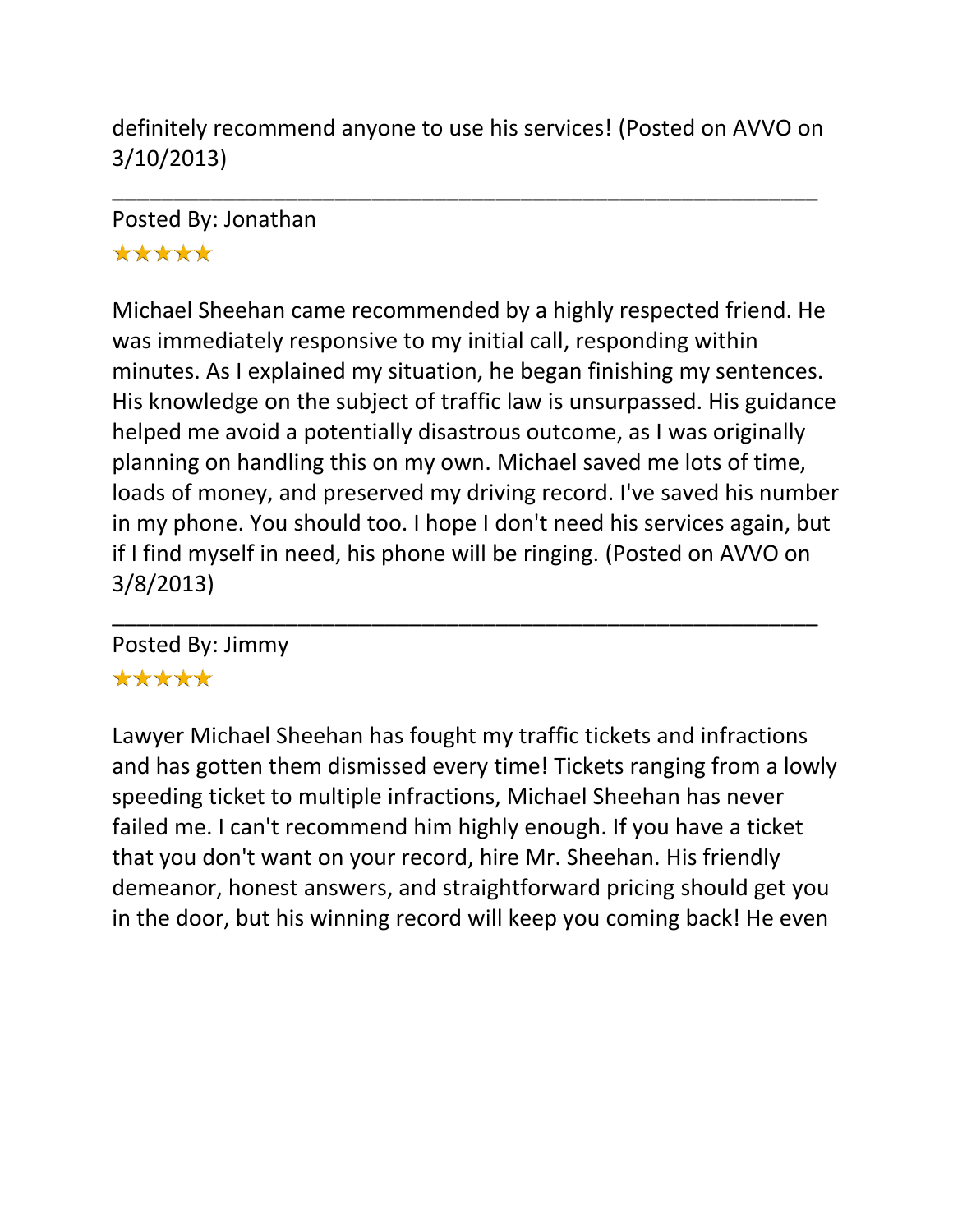remembered me from a previous case from a few years back! Thanks Michael (Posted on AVVO on 3/4/2013)

\_\_\_\_\_\_\_\_\_\_\_\_\_\_\_\_\_\_\_\_\_\_\_\_\_\_\_\_\_\_\_\_\_\_\_\_\_\_\_\_\_\_\_\_\_\_\_\_\_\_\_\_\_\_\_\_\_

Posted By: Jeremy \*\*\*\*\*

He told me would get my ticket dismissed. I wanted to believe him but it sounded "too good to be true". Today, I got a letter in the mail saying that my ticket was, in fact, dismissed. The ticket would not be on my record. And my insurance company would not be aware of the original citation. WOW! I guess I should be lucky to have gotten a ticket in Washington, rather than my home state of Oregon. Highly recommend! (Posted on AVVO on 2/26/2013)

\_\_\_\_\_\_\_\_\_\_\_\_\_\_\_\_\_\_\_\_\_\_\_\_\_\_\_\_\_\_\_\_\_\_\_\_\_\_\_\_\_\_\_\_\_\_\_\_\_\_\_\_\_\_\_\_\_

Posted By: Henry \*\*\*\*\*

I would definitely recommend Michael to anyone with a Traffic Ticket in Washington. 3 Tickets in 3 years, all dismissed. Fabulous Attorney, worth every dime! (Posted on AVVO on 1/8/2013)

\_\_\_\_\_\_\_\_\_\_\_\_\_\_\_\_\_\_\_\_\_\_\_\_\_\_\_\_\_\_\_\_\_\_\_\_\_\_\_\_\_\_\_\_\_\_\_\_\_\_\_\_\_\_\_\_\_

Posted By: Charlene L.

# \*\*\*\*\*

Mr. Sheehan was referred to my by my fiancée, excellent lawyer gets that job done and no new tickets on my license! (Posted on AVVO on 12/30/2012)

\_\_\_\_\_\_\_\_\_\_\_\_\_\_\_\_\_\_\_\_\_\_\_\_\_\_\_\_\_\_\_\_\_\_\_\_\_\_\_\_\_\_\_\_\_\_\_\_\_\_\_\_\_\_\_\_\_

Posted By: Chang \*\*\*\*\*

Michael successfully had the court dismiss a few speeding tickets for my family members. Also, he generously provided professional advice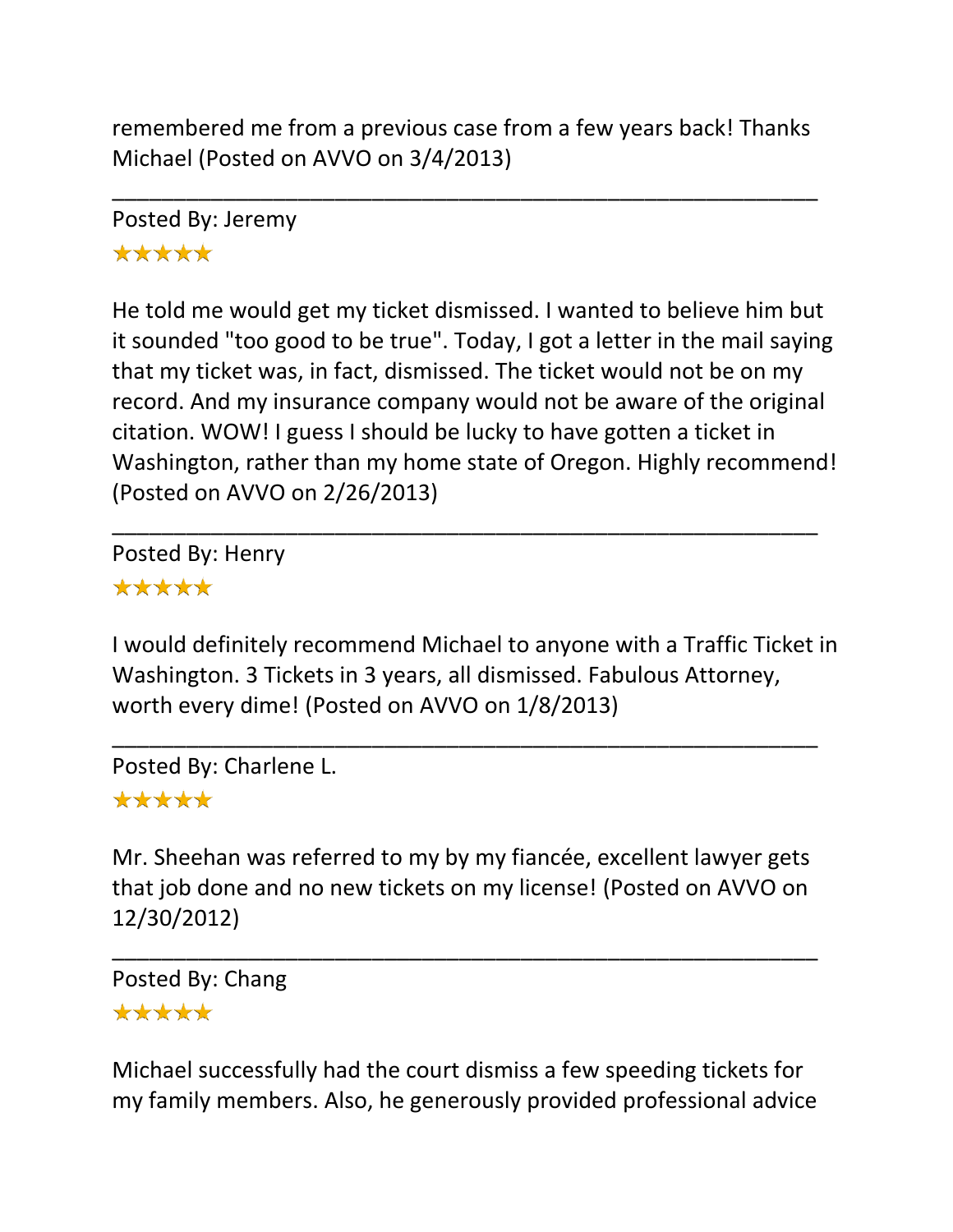on a "circumstance that he couldn't defend "and we were able to have the case resolved. (Posted on AVVO on 12/22/2012)

\_\_\_\_\_\_\_\_\_\_\_\_\_\_\_\_\_\_\_\_\_\_\_\_\_\_\_\_\_\_\_\_\_\_\_\_\_\_\_\_\_\_\_\_\_\_\_\_\_\_\_\_\_\_\_\_\_

Posted By: Gus \*\*\*\*\*

I have been coming to Mike Sheehan for around 12 years or so. I do not what I would have done without him over the years. He is one of the most dependable people, not just lawyer, I know. I send him the ticket and a check and forget about it. He's fragging automatic! I don't know how he does it time and time again and thanks to him, I don't need to know. Got a ticket, DUI, or whatever, stop looking and call Mike Sheehan immediately. (Posted on AVVO on 12/13/2012)

Posted By: Thomas \*\*\*\*\*

Performed exactly as promised. I just sent him my ticket and attorney fee and he took care of the rest. I didn't even need to show up at the court appearance. My traffic ticket was dismissed and will not appear

\_\_\_\_\_\_\_\_\_\_\_\_\_\_\_\_\_\_\_\_\_\_\_\_\_\_\_\_\_\_\_\_\_\_\_\_\_\_\_\_\_\_\_\_\_\_\_\_\_\_\_\_\_\_\_\_\_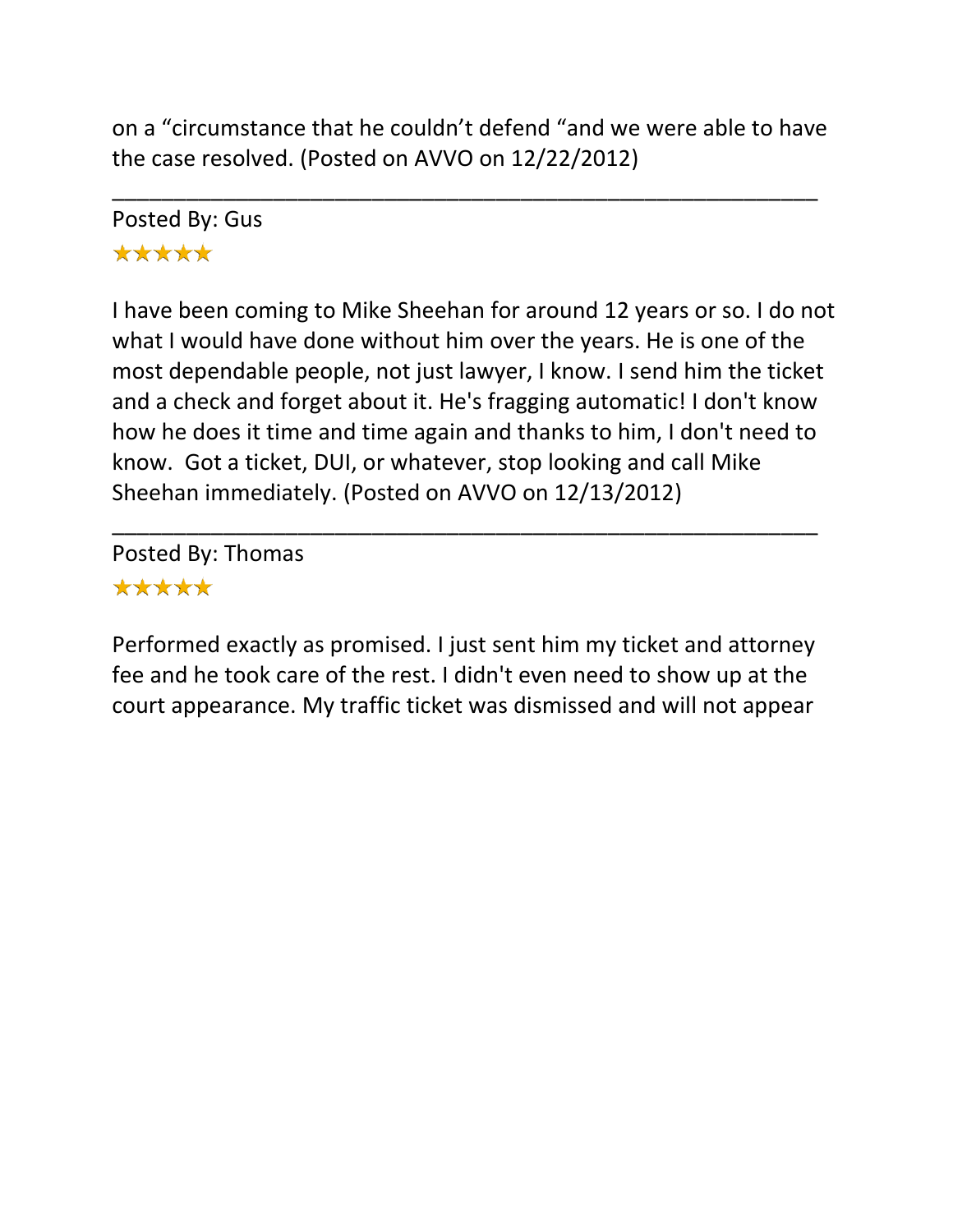on my driving record or increase my insurance rates. (Posted on AVVO on 11/5/2012)

\_\_\_\_\_\_\_\_\_\_\_\_\_\_\_\_\_\_\_\_\_\_\_\_\_\_\_\_\_\_\_\_\_\_\_\_\_\_\_\_\_\_\_\_\_\_\_\_\_\_\_\_\_\_\_\_\_

Posted By: Mr. B \*\*\*\*\*

Michael is very pleasant and professional Was probably the easiest thing I have ever went through and went exactly the way he told me it would. Thank you Michael. (Posted on AVVO on 10/21/2012)

\_\_\_\_\_\_\_\_\_\_\_\_\_\_\_\_\_\_\_\_\_\_\_\_\_\_\_\_\_\_\_\_\_\_\_\_\_\_\_\_\_\_\_\_\_\_\_\_\_\_\_\_\_\_\_\_\_

Posted By: Omega B .

#### \*\*\*\*\*

Got a speeding ticket called him and he said he will dismiss it and like 2 months later he sent me a mail saying that he did. He's a great lawyer. (Posted on AVVO on 10/7/2012)

\_\_\_\_\_\_\_\_\_\_\_\_\_\_\_\_\_\_\_\_\_\_\_\_\_\_\_\_\_\_\_\_\_\_\_\_\_\_\_\_\_\_\_\_\_\_\_\_\_\_\_\_\_\_\_\_\_

Posted By: Gillian

# \*\*\*\*\*

Michael appeared on my behalf to contest a speeding ticket in Bellevue. The court dismissed the infraction so it will NOT appear on my driving record. Michael has represented other members of my family as well as friends. He gets the results we want and we will continue to use his services when needed. (Posted on AVVO on 10/1/2012)

\_\_\_\_\_\_\_\_\_\_\_\_\_\_\_\_\_\_\_\_\_\_\_\_\_\_\_\_\_\_\_\_\_\_\_\_\_\_\_\_\_\_\_\_\_\_\_\_\_\_\_\_\_\_\_\_\_

#### Posted By: Kurt \*\*\*\*\*

Very first ticket of my wife. 28 in a 20 zone. It was her first time driving by that route and she didn't know there is a trap there. I consulted several lawyers, including some very famous, most recommended ones. Some of them have even higher scores than Mike. But none of them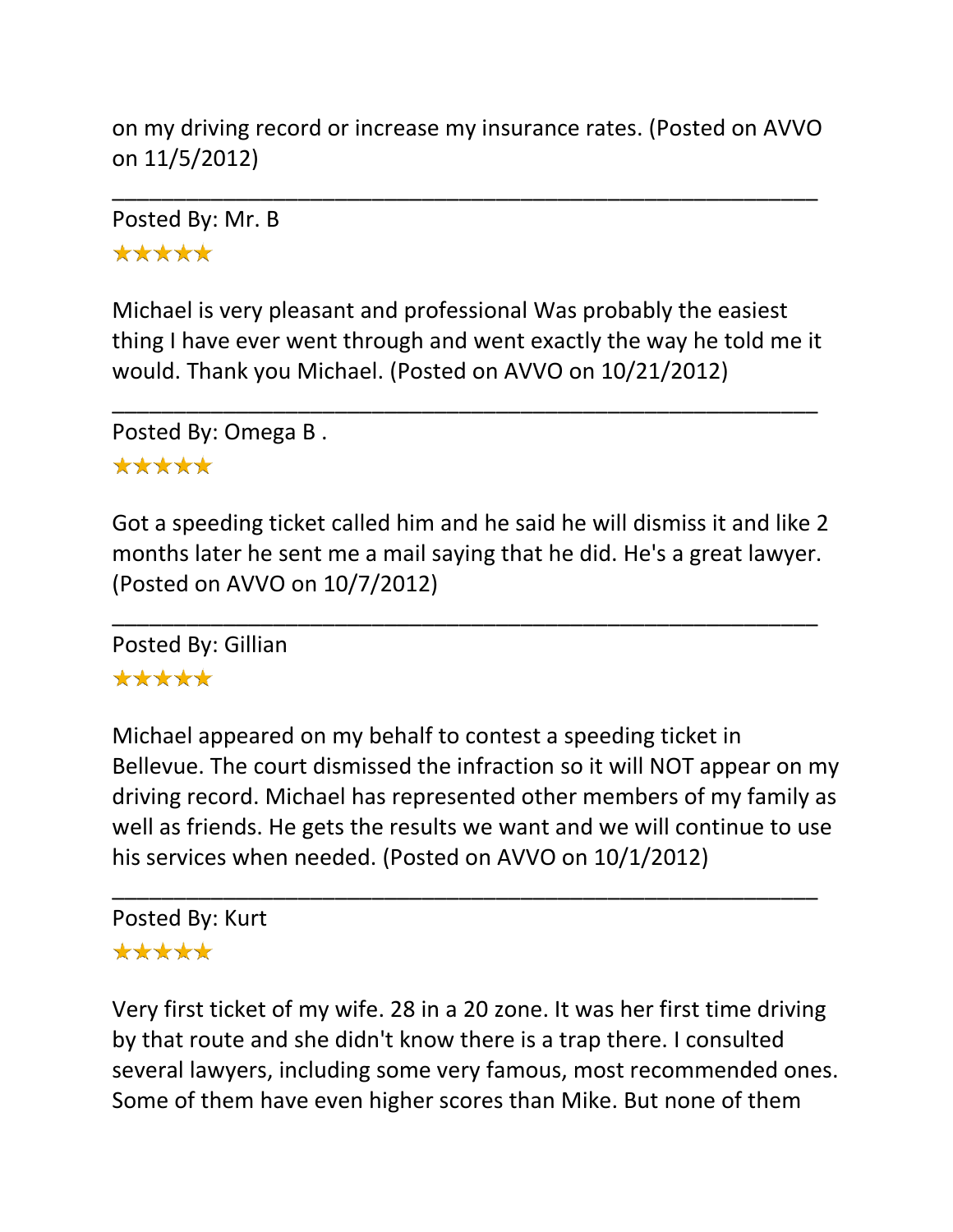gave me the trustworthy feeling. They are either not willing to even talk to me or laying down the worst scenario after reviewing the case just to set my expectations low. Only Mike really spent time to read my police report and told me he feels good about this case and thinks he can get it dismissed. And the result is exactly what he told me. Ticket dismissed. The whole process is very comforting and easy. (Posted on AVVO on 8/8/2012)

Posted By: Sheila \*\*\*\*\*

My daughter got a profound speeding ticket. Mr. Sheehan managed to get it dismissed. As she is 16 years old, we all know what a ticket does to insurance. (Posted on AVVO on 8/1/2012)

\_\_\_\_\_\_\_\_\_\_\_\_\_\_\_\_\_\_\_\_\_\_\_\_\_\_\_\_\_\_\_\_\_\_\_\_\_\_\_\_\_\_\_\_\_\_\_\_\_\_\_\_\_\_\_\_\_

\_\_\_\_\_\_\_\_\_\_\_\_\_\_\_\_\_\_\_\_\_\_\_\_\_\_\_\_\_\_\_\_\_\_\_\_\_\_\_\_\_\_\_\_\_\_\_\_\_\_\_\_\_\_\_\_\_

Posted By: David \*\*\*\*\*

I was referred to Michael by a good friend of mine. I hired him for a speeding ticket that I received back in February and a negligent driving in the 2nd degree ticket in April. He was very professional and prompt in answering my emails. He came through for me on both tickets and got them dismissed. I couldn't ask for a better lawyer. Thanks Michael! (Posted on AVVO on 7/24/2012)

\_\_\_\_\_\_\_\_\_\_\_\_\_\_\_\_\_\_\_\_\_\_\_\_\_\_\_\_\_\_\_\_\_\_\_\_\_\_\_\_\_\_\_\_\_\_\_\_\_\_\_\_\_\_\_\_\_

#### Posted By: anonymous

# \*\*\*\*\*

I hired Mr. Sheehan after receiving a speeding ticket for 75 MPH in a 70 MPH zone in Grant County, WA. Mr. Sheehan was very responsive (replied within an hour during business hours) and answered all my questions. He requested and represented me at a contested hearing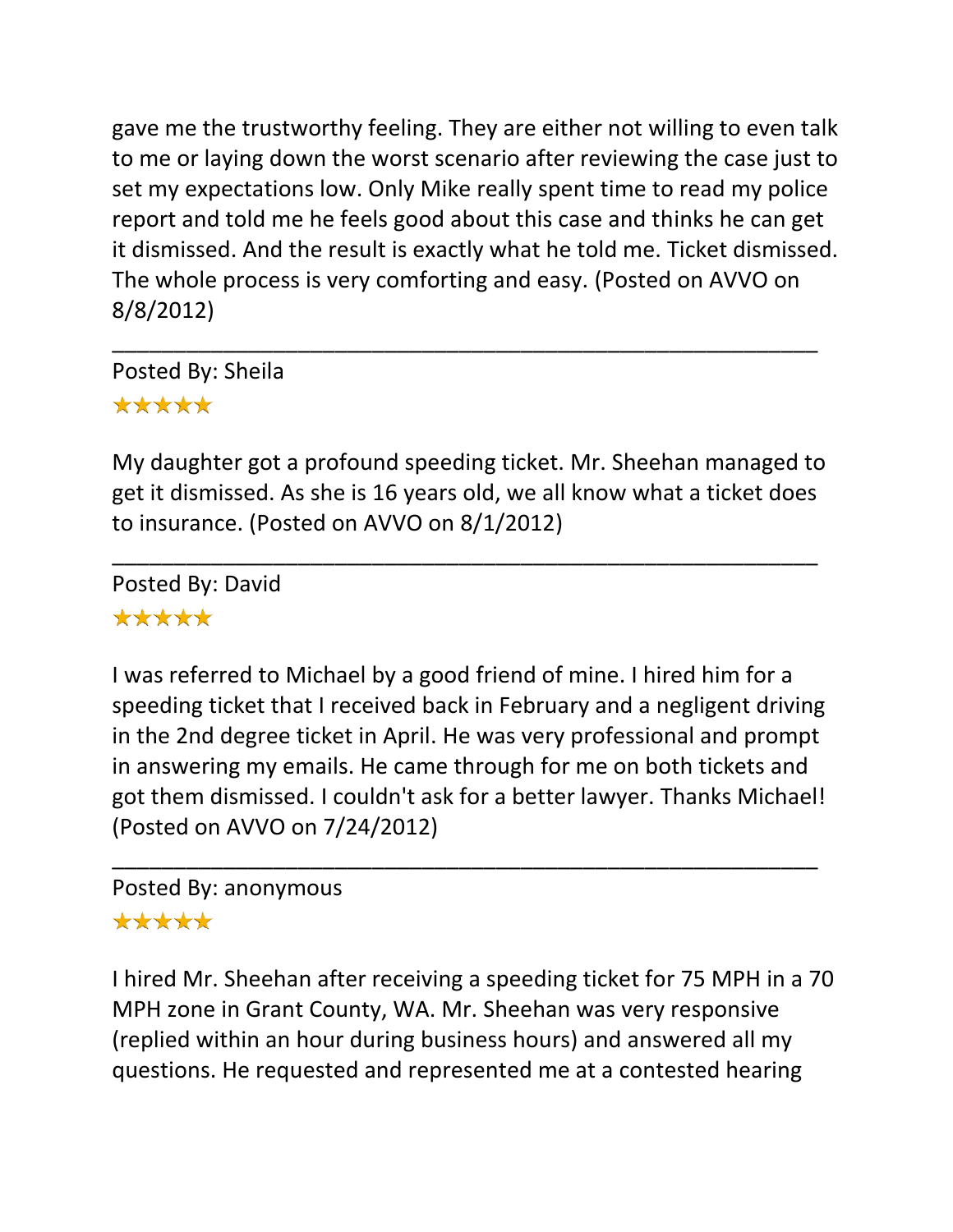and was successful in getting the ticket dismissed. I would not hesitate to hire Mr. Sheehan again. (Posted on AVVO on 7/17/2012)

\_\_\_\_\_\_\_\_\_\_\_\_\_\_\_\_\_\_\_\_\_\_\_\_\_\_\_\_\_\_\_\_\_\_\_\_\_\_\_\_\_\_\_\_\_\_\_\_\_\_\_\_\_\_\_\_\_

\_\_\_\_\_\_\_\_\_\_\_\_\_\_\_\_\_\_\_\_\_\_\_\_\_\_\_\_\_\_\_\_\_\_\_\_\_\_\_\_\_\_\_\_\_\_\_\_\_\_\_\_\_\_\_\_\_

Posted By: Marco \*\*\*\*\*

Did a job, keep me informed and best of all GOT ME OUT OF MY TICKET!!!!!! Thank You (Posted on AVVO on 7/13/2012)

Posted By: anonymous \*\*\*\*\*

I would highly recommend Michael D. Sheehan for any minor traffic infractions. He has helped me twice and I have been extremely pleased. Pleased with both him and his services. (Posted on AVVO on 5/19/2012)

\_\_\_\_\_\_\_\_\_\_\_\_\_\_\_\_\_\_\_\_\_\_\_\_\_\_\_\_\_\_\_\_\_\_\_\_\_\_\_\_\_\_\_\_\_\_\_\_\_\_\_\_\_\_\_\_\_

Posted By: Jason

# \*\*\*\*\*

I had a bad luck spell last summer through winter and got 3 tickets in a short amount of time. 2 of them I probably deserved and Michael got all 3 dismissed!! All I can say is don't give it a second thought, Michael is a MAGICIAN!! Thank you Mike!! (Posted on AVVO on 5/15/2012)

\_\_\_\_\_\_\_\_\_\_\_\_\_\_\_\_\_\_\_\_\_\_\_\_\_\_\_\_\_\_\_\_\_\_\_\_\_\_\_\_\_\_\_\_\_\_\_\_\_\_\_\_\_\_\_\_\_ Posted By: Tom \*\*\*\*\*

Mike has done an excellent job defending traffic infractions for me and a number of my friends and colleagues. In addition to a spectacular track record of success, Mike has been very communicative and helpful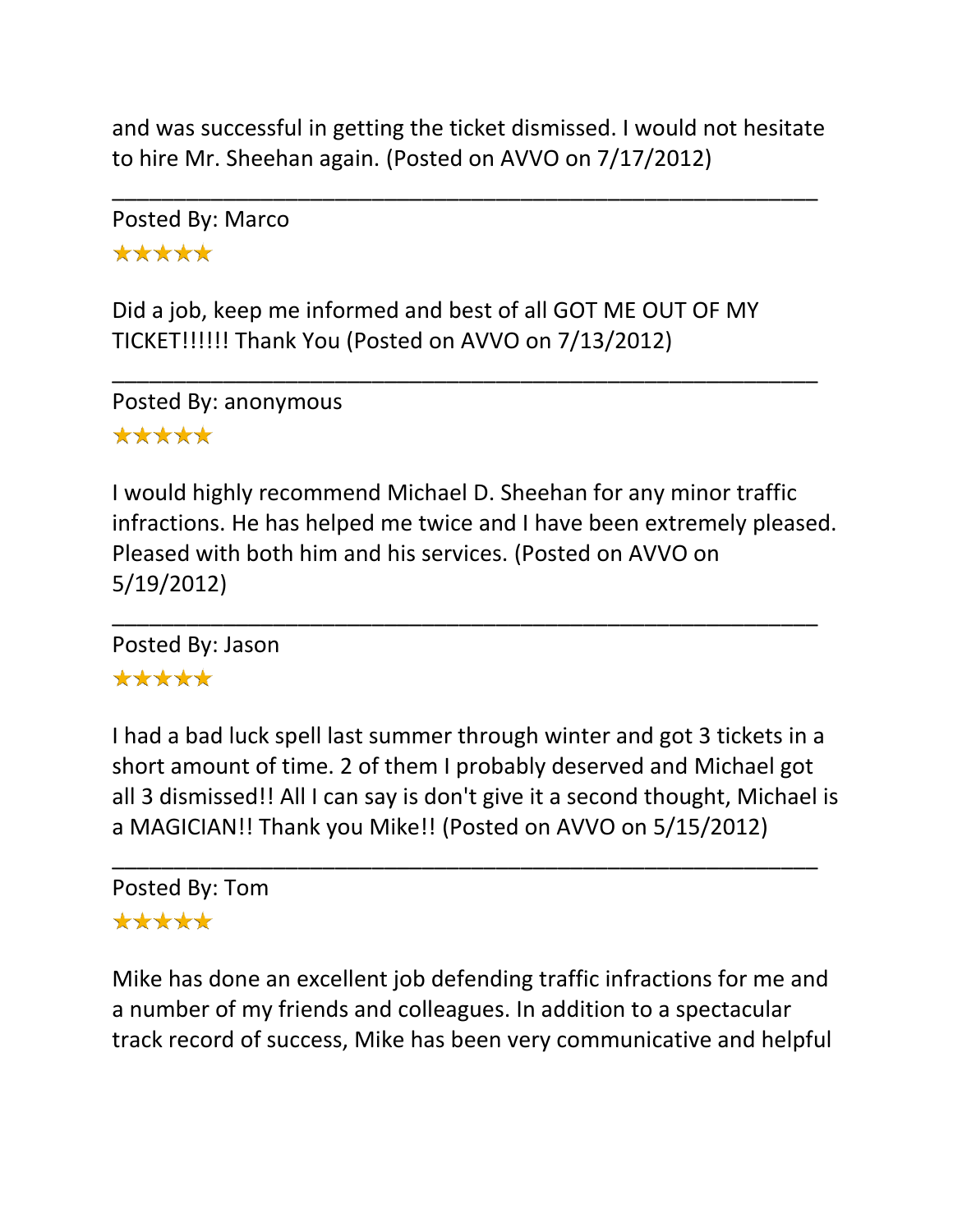in letting folks know what is going on during the process. (Posted on AVVO on 4/11/2012)

\_\_\_\_\_\_\_\_\_\_\_\_\_\_\_\_\_\_\_\_\_\_\_\_\_\_\_\_\_\_\_\_\_\_\_\_\_\_\_\_\_\_\_\_\_\_\_\_\_\_\_\_\_\_\_\_\_

# Posted By: anonymous \*\*\*\*\*

We hired Mr. Sheehan when our 17 year old son received his second ticket in less than 6 months. The first ticket we had deferred so we were very concerned about our insurance rates. Mr. Sheehan went to the court date, our son did not have to be present. Two days after the court date we were thrilled to receive a letter in the mail telling us that the ticket had been dismissed and would not show up on his record! I highly recommend Mr. Sheehan! (Posted on AVVO on 4/11/2012)

\_\_\_\_\_\_\_\_\_\_\_\_\_\_\_\_\_\_\_\_\_\_\_\_\_\_\_\_\_\_\_\_\_\_\_\_\_\_\_\_\_\_\_\_\_\_\_\_\_\_\_\_\_\_\_\_\_

Posted By: Kimberly D \*\*\*\*\*

I could not be more happy with Mr. Sheehan than I am... First, I started off our relationship by accidently sending him a bad check. He called me himself and very kindly let me know what happened. He was so nice about it and allowed me to send a check out to him and correct the error. I felt horrible and sent a valid check that same day. From there, he represented me in a traffic ticket where I was accused of speeding 80 in a 60. I just bought a new sports car and it would have been really bad on my record and I was really concerned. The result was he got the ticket completely dismissed. Dismissed! I am so pleased with his services, the result and working with Mr. Sheehan overall. I HIGHLY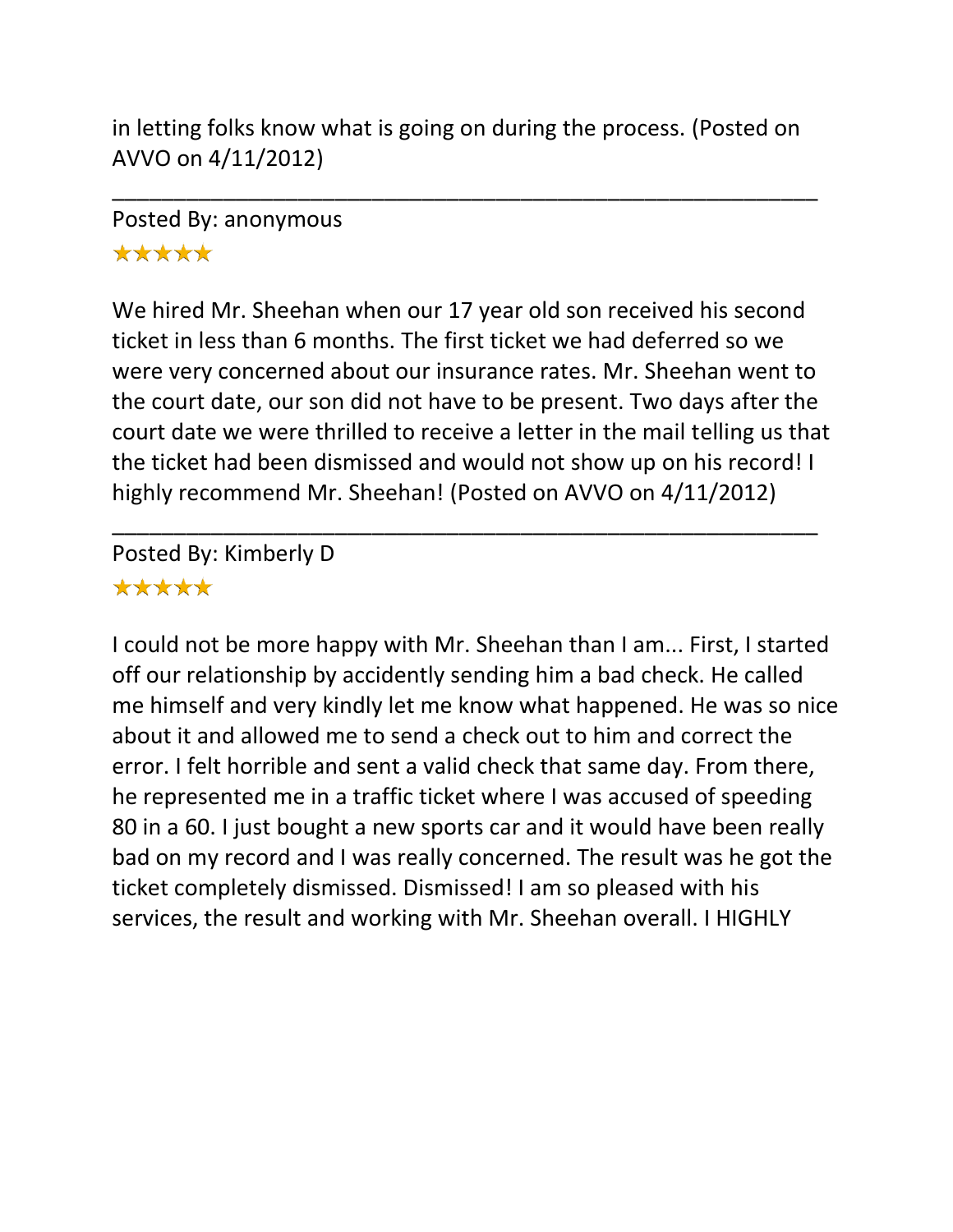recommend Mr. Sheehan to anyone. Thank you so much! Kimberly D. (Posted on AVVO on 3/9/2012)

\_\_\_\_\_\_\_\_\_\_\_\_\_\_\_\_\_\_\_\_\_\_\_\_\_\_\_\_\_\_\_\_\_\_\_\_\_\_\_\_\_\_\_\_\_\_\_\_\_\_\_\_\_\_\_\_\_

Posted By: John \*\*\*\*\*

A multiple violation citation, 150 miles from my home, not a good situation. To make matters worse, I flubbed a timely response to the court. Michael was referred to me by some business associates. We talked on the phone, he explained how he would proceed and his expected outcome. And that is exactly how it went. I did not have to appear in court, all violations were dismissed, confirmation documents received in the mail. Michael is the real deal in his field. A great comfort to have him in my corner. I would recommend him without reservation. (Posted on AVVO on 2/21/2012)

Posted By: Paul \*\*\*\*\*

Quick, efficient service. My cases were resolved more favorably than I could have imagined. Great job, fully satisfied. (Posted on AVVO on 1/30/2012)

\_\_\_\_\_\_\_\_\_\_\_\_\_\_\_\_\_\_\_\_\_\_\_\_\_\_\_\_\_\_\_\_\_\_\_\_\_\_\_\_\_\_\_\_\_\_\_\_\_\_\_\_\_\_\_\_\_

\_\_\_\_\_\_\_\_\_\_\_\_\_\_\_\_\_\_\_\_\_\_\_\_\_\_\_\_\_\_\_\_\_\_\_\_\_\_\_\_\_\_\_\_\_\_\_\_\_\_\_\_\_\_\_\_\_ Posted By: Henry.

#### \*\*\*\*\*

Thank you again Michael! Every time I send Mr. Sheehan a ticket, I get back a letter saying that it has been dismissed. I have a CDL, and can not have tickets on my record. He has saved my license, and my job more than once. If your worried...don't be. If he says he can help you,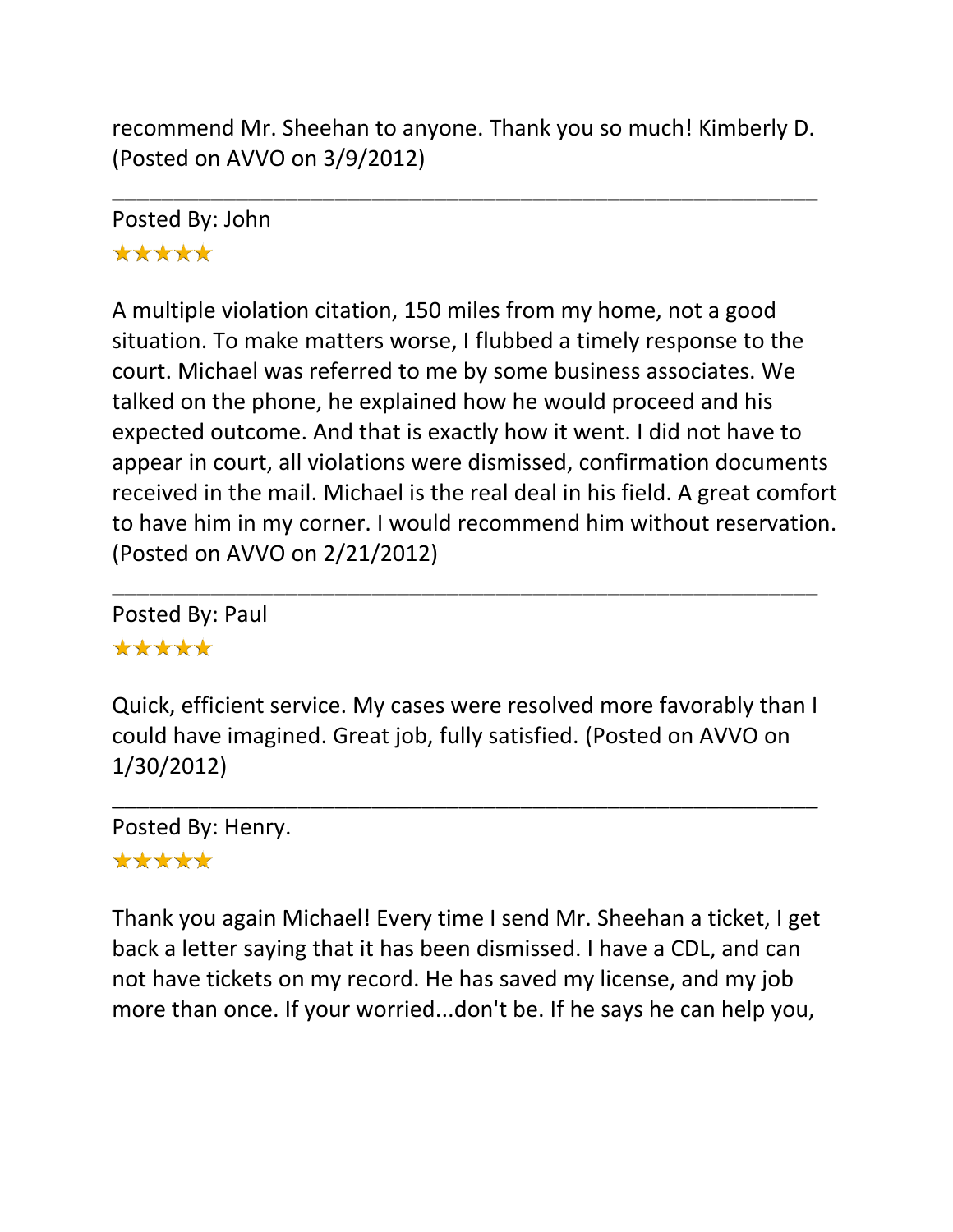he will. Simply send him the ticket and a check, and forget about it! (Posted on AVVO on 1/9/2012)

\_\_\_\_\_\_\_\_\_\_\_\_\_\_\_\_\_\_\_\_\_\_\_\_\_\_\_\_\_\_\_\_\_\_\_\_\_\_\_\_\_\_\_\_\_\_\_\_\_\_\_\_\_\_\_\_\_

Posted By: David \*\*\*\*\*

Mike had gotten a coworker out of a lot of tickets, so when I got one I decided to give Mike a call. I'm not sure what he does, but it was well worth the money. (Posted on AVVO on 11/25/2011)

\_\_\_\_\_\_\_\_\_\_\_\_\_\_\_\_\_\_\_\_\_\_\_\_\_\_\_\_\_\_\_\_\_\_\_\_\_\_\_\_\_\_\_\_\_\_\_\_\_\_\_\_\_\_\_\_\_

Posted By: Emily

### \*\*\*\*\*

I got a speeding ticket on my way to Oregon. I called Michael and he was able to get it dismissed. I didn't have to drive out to court in Longview or do anything except pay Michael and wait patiently. Thank you for your hard work! (Posted on AVVO on 11/16/2011)

\_\_\_\_\_\_\_\_\_\_\_\_\_\_\_\_\_\_\_\_\_\_\_\_\_\_\_\_\_\_\_\_\_\_\_\_\_\_\_\_\_\_\_\_\_\_\_\_\_\_\_\_\_\_\_\_\_ Posted By: John P.

# \*\*\*\*\*

Mr. Sheehan must be the best at what he does, because he just got a giant size speeding infraction completely dropped from my record. The ticket would have cost as much as he charged to make it go away, not to mention the other costs to my reputation and insurance costs that I would have had to pay as I am a C.D.L. truck driver and this ticket could have cost me my job. (Posted on AVVO on 11/9/2011)

\_\_\_\_\_\_\_\_\_\_\_\_\_\_\_\_\_\_\_\_\_\_\_\_\_\_\_\_\_\_\_\_\_\_\_\_\_\_\_\_\_\_\_\_\_\_\_\_\_\_\_\_\_\_\_\_\_

Posted By: Craig \*\*\*\*\*

I have utilized the services of Mr. Sheehan's office several times over the past few years. Michael is responsive, knowledgeable, and most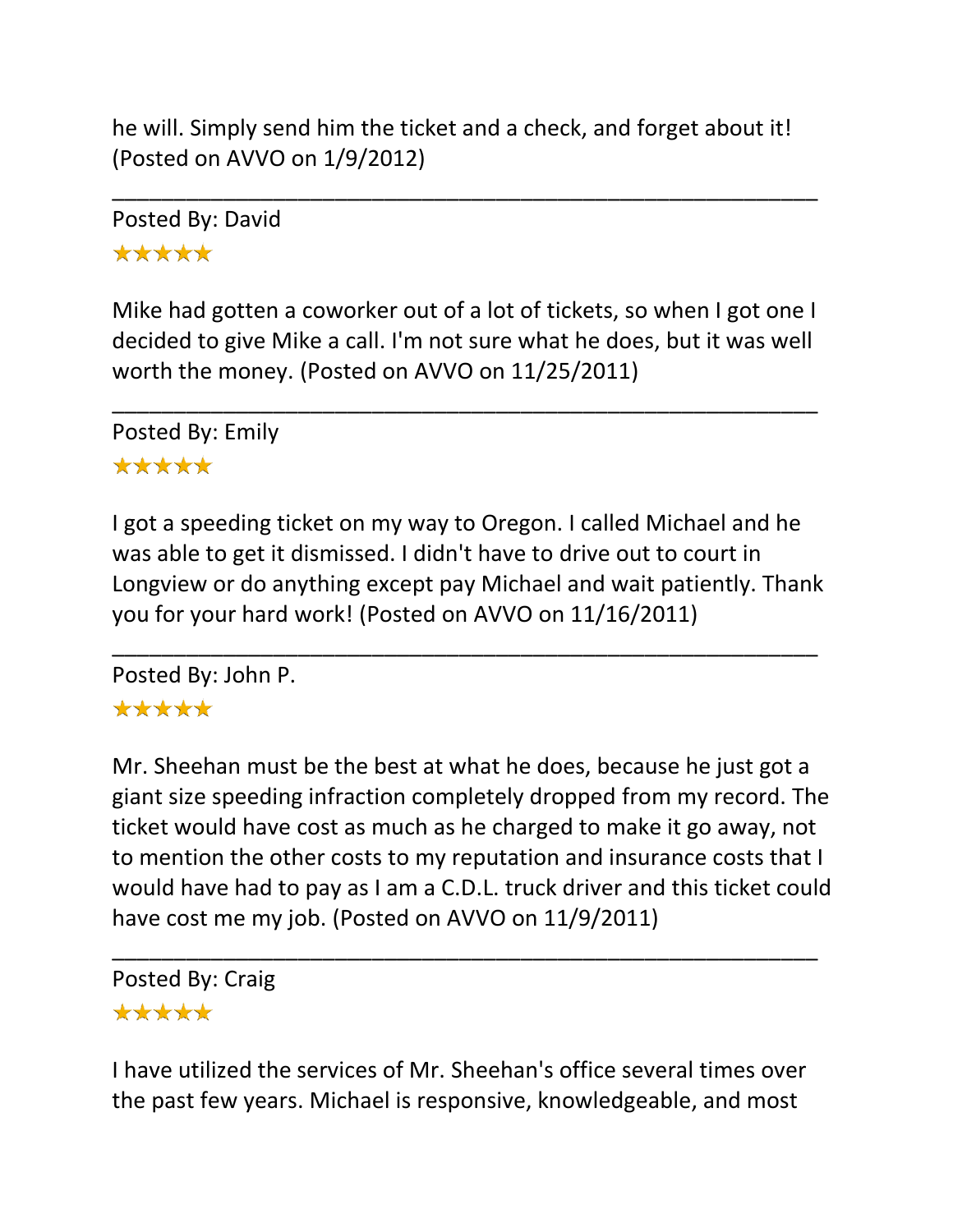importantly effective. Speaking from my own experience, Michael has not let me down yet. The fact that every time I need help with a traffic ticket, I call him without hesitation should speak for itself. Save yourself some time.....If you live in the greater Seattle area and need help with a traffic ticket....call Michael Sheehan! (Posted on AVVO on 10/10/2011)

\_\_\_\_\_\_\_\_\_\_\_\_\_\_\_\_\_\_\_\_\_\_\_\_\_\_\_\_\_\_\_\_\_\_\_\_\_\_\_\_\_\_\_\_\_\_\_\_\_\_\_\_\_\_\_\_\_

Posted By: Laura \*\*\*\*\*

Michael was a referral from another lawyer as my infraction was in Vancouver, WA. Michael was very straight forward, friendly and professional with a great disposition. He told me he would take care of everything and let me know the outcome and did just that. My ticket was dismissed! A great investment and I would highly recommend Michael Sheehan! (Posted on AVVO on 10/3/2011)

\_\_\_\_\_\_\_\_\_\_\_\_\_\_\_\_\_\_\_\_\_\_\_\_\_\_\_\_\_\_\_\_\_\_\_\_\_\_\_\_\_\_\_\_\_\_\_\_\_\_\_\_\_\_\_\_\_

Posted By: anonymous

#### \*\*\*\*\*

Mike has represented me in three cases in the last ten years. The first two were within sixty days of each other and the third just recently. Two were dismissed and the other required a donation to the local DARE program in the amount of the fine. I am completely satisfied with the outcome of each and would recommend Mike to anyone who's looking for representation in these types of cases. (Posted on AVVO on 9/24/2011)

\_\_\_\_\_\_\_\_\_\_\_\_\_\_\_\_\_\_\_\_\_\_\_\_\_\_\_\_\_\_\_\_\_\_\_\_\_\_\_\_\_\_\_\_\_\_\_\_\_\_\_\_\_\_\_\_\_ Posted By: James

#### \*\*\*\*\*

Mike has handled many of my cases. It is great to work with a lawyer who is honest and does what he says. I appreciate character and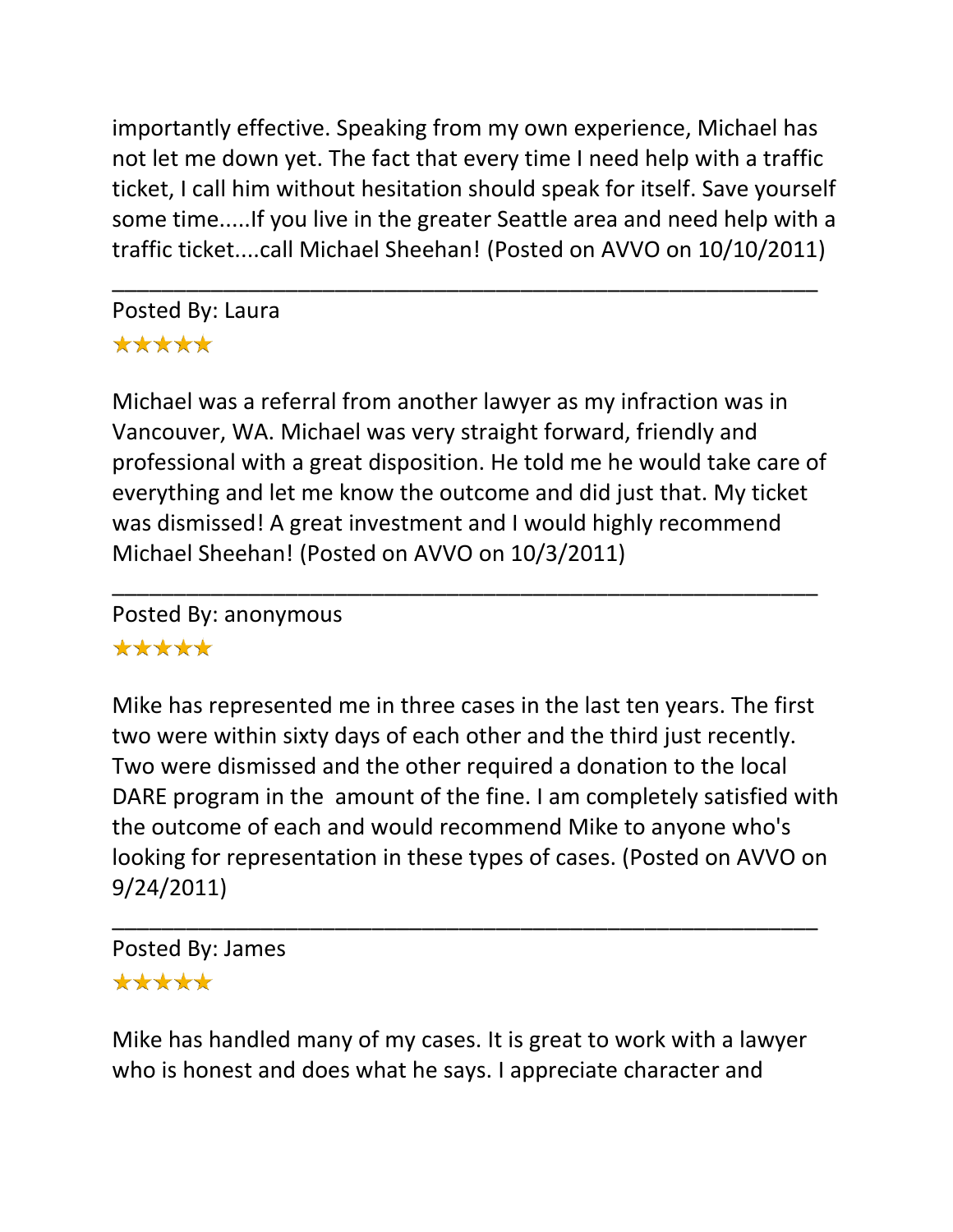integrity. Without hesitation I have recommended him to several friends and family. (Posted on AVVO on 9/6/2011)

\_\_\_\_\_\_\_\_\_\_\_\_\_\_\_\_\_\_\_\_\_\_\_\_\_\_\_\_\_\_\_\_\_\_\_\_\_\_\_\_\_\_\_\_\_\_\_\_\_\_\_\_\_\_\_\_\_

Posted By: Joel \*\*\*\*\*

Great experience. Michael and his staff extremely professional. Michael let me know my options and I am very satisfied and pleased with the result. Thank you Michael! (Posted on AVVO on 8/28/2011)

\_\_\_\_\_\_\_\_\_\_\_\_\_\_\_\_\_\_\_\_\_\_\_\_\_\_\_\_\_\_\_\_\_\_\_\_\_\_\_\_\_\_\_\_\_\_\_\_\_\_\_\_\_\_\_\_\_

Posted By: anonymous

#### \*\*\*\*\*

Mike has done work for my family and me fighting traffic tickets for many years. He has not lost a case so far. He is very thorough and gets the job done. I not only would recommend Mike to other clients, - I HAVE! (Posted on AVVO on 8/22/2011)

\_\_\_\_\_\_\_\_\_\_\_\_\_\_\_\_\_\_\_\_\_\_\_\_\_\_\_\_\_\_\_\_\_\_\_\_\_\_\_\_\_\_\_\_\_\_\_\_\_\_\_\_\_\_\_\_\_

Posted By: Arturo \*\*\*\*\*

Attorney Sheehan is very highly recommended. He dismissed one speeding ticket I had in Cowlitz County. He took care of everything. I didn't even have to go to Court. I didn't even have to go to his office. everything were handled thru the phone, mail and e-mail between him and me. He is the best one that I know for defense against speeding tickets. I will hire him again if I need to. Attorney Sheehan, thank you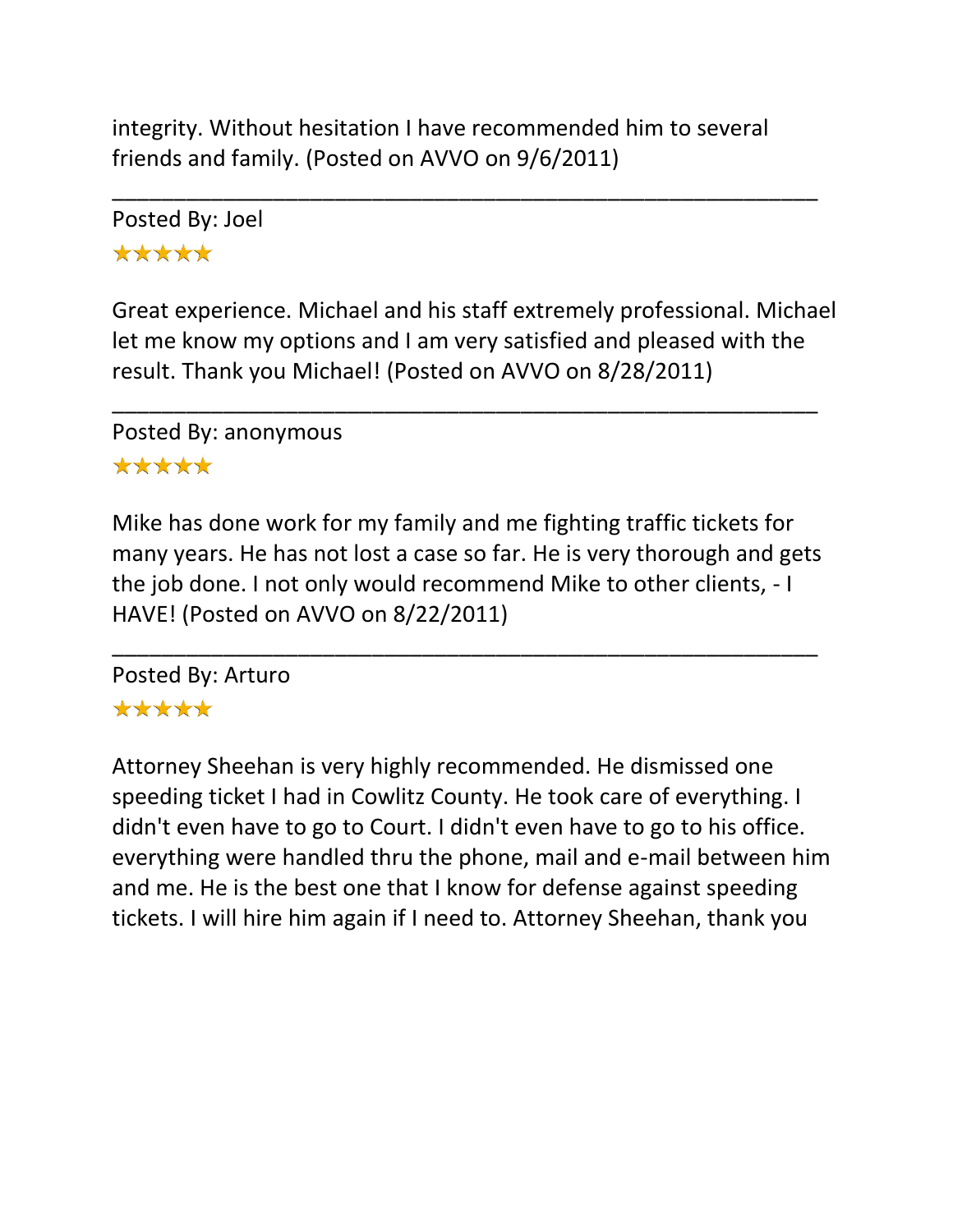very much for your great job regarding my speeding ticket. for it, I'm very grateful. (Posted on AVVO on 8/14/2011)

\_\_\_\_\_\_\_\_\_\_\_\_\_\_\_\_\_\_\_\_\_\_\_\_\_\_\_\_\_\_\_\_\_\_\_\_\_\_\_\_\_\_\_\_\_\_\_\_\_\_\_\_\_\_\_\_\_

Posted By: Max \*\*\*\*\*

I was speeding 12 miles over the speed limit and got caught. Michael took care of the situation very professionally and got the ticket reversed without me even having to show up in court. He sounded very reassuring on the phone and kept me stress-free about the situation. This was my first ticket and hopefully the last, but I would highly recommend Mr. Sheehan to anybody. (Posted on AVVO on 8/11/2011)

\_\_\_\_\_\_\_\_\_\_\_\_\_\_\_\_\_\_\_\_\_\_\_\_\_\_\_\_\_\_\_\_\_\_\_\_\_\_\_\_\_\_\_\_\_\_\_\_\_\_\_\_\_\_\_\_\_

Posted By: Chad \*\*\*\*\*

Michael was a referral from another traffic lawyer who doesn't handle tickets in the jurisdiction where our infraction occurred. Michael was very responsive and answered all of my many questions in timely emails (usually within 12 hours). He told us he would handle everything and there would be no need to show up to our court date. He did just that and the infraction was dismissed. I would highly recommend Michael to anyone looking for a traffic infraction lawyer. (Posted on AVVO on 8/4/2011)

\_\_\_\_\_\_\_\_\_\_\_\_\_\_\_\_\_\_\_\_\_\_\_\_\_\_\_\_\_\_\_\_\_\_\_\_\_\_\_\_\_\_\_\_\_\_\_\_\_\_\_\_\_\_\_\_\_

# Posted By: Jeanne

# \*\*\*\*\*

I heard about Michael D. Sheehan through the salesmen at Burien Toyota. My 17 year old ended up with two tickets (one week apart) on the exact same stretch of road, of course two different types of police gave him the tickets. The guy's at Burien Toyota call what he does "magic", and after getting my teenagers two tickets dismissed, I would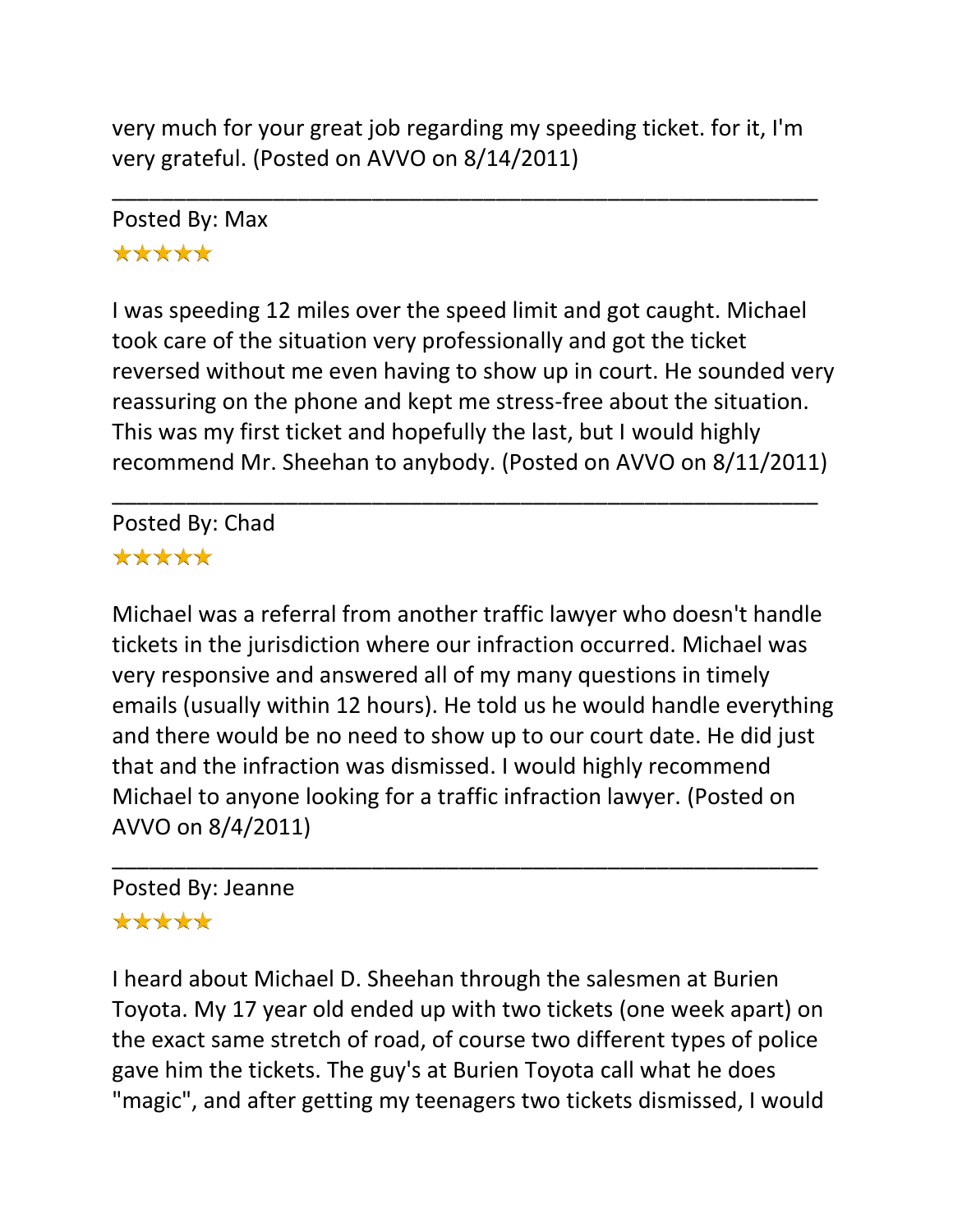have to agree. He is now programmed into my phone, my husbands and both boys as well..I will never just pay a ticket again. (Posted on AVVO on 7/17/2011)

\_\_\_\_\_\_\_\_\_\_\_\_\_\_\_\_\_\_\_\_\_\_\_\_\_\_\_\_\_\_\_\_\_\_\_\_\_\_\_\_\_\_\_\_\_\_\_\_\_\_\_\_\_\_\_\_\_

Posted By: Jinny \*\*\*\*\*

Mr. Sheehan got two tickets dismissed. I just gave him my tickets and he took care of everything else. I can highly recommend him. (Posted on AVVO on 7/3/2011)

\_\_\_\_\_\_\_\_\_\_\_\_\_\_\_\_\_\_\_\_\_\_\_\_\_\_\_\_\_\_\_\_\_\_\_\_\_\_\_\_\_\_\_\_\_\_\_\_\_\_\_\_\_\_\_\_\_

Posted By: anonymous \*\*\*\*\*

I was referred to Mr. Sheehan for a traffic infraction that I received from a Washington State patrolman. The ticket was completely bogus and untrue, but I felt with the way our judicial system works, I wouldn't have a chance at having the judge even hear my side of the actual events. Mr. Sheehan assured me he would take care of my ticket. I was extremely skeptical. Not because of Mr. Sheehan's abilities, but because of my lack in faith of "the system". I received notification via mail that my infraction had been dismissed and would not reflect on my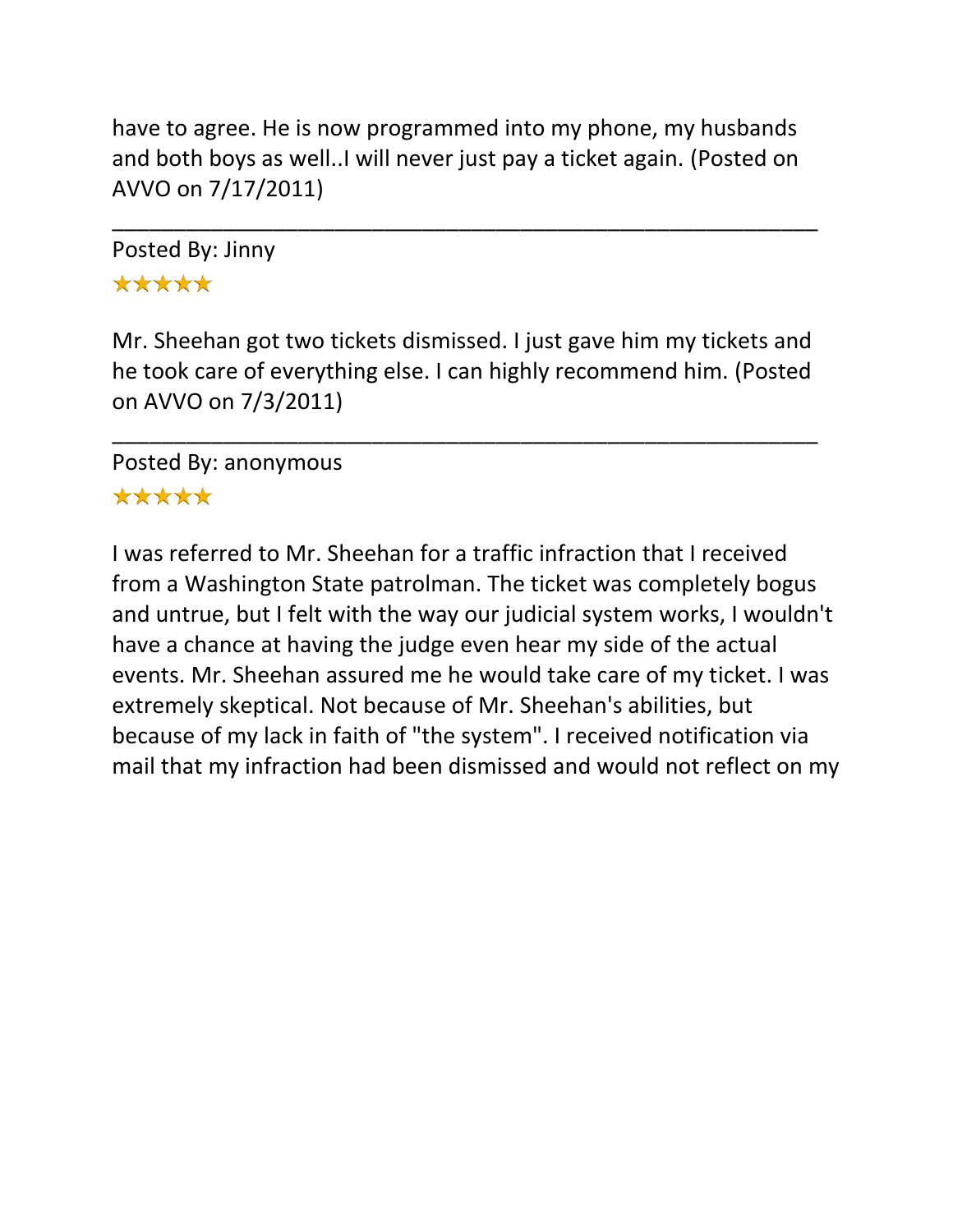insurance or driving record. WOW! Amazing! Thank YOU Mr. Sheehan! You're my new hero! (Posted on AVVO on 6/29/2011)

\_\_\_\_\_\_\_\_\_\_\_\_\_\_\_\_\_\_\_\_\_\_\_\_\_\_\_\_\_\_\_\_\_\_\_\_\_\_\_\_\_\_\_\_\_\_\_\_\_\_\_\_\_\_\_\_\_

Posted By: Alex \*\*\*\*\*

The only lawyer I would trust. He is worth every penny. 4 tickets all disappeared. All in king county. (Posted on AVVO on 6/28/2011)

\_\_\_\_\_\_\_\_\_\_\_\_\_\_\_\_\_\_\_\_\_\_\_\_\_\_\_\_\_\_\_\_\_\_\_\_\_\_\_\_\_\_\_\_\_\_\_\_\_\_\_\_\_\_\_\_\_

Posted By: Lindsay \*\*\*\*\*

I was first referred to Michael by a friend in 2007. I received a double traffic infraction that included speeding and called on Michael to help. Michael was able to achieve results that were far better than I'd hoped for. Since 2007, I have used Michael several different times, all with positive results. I would highly recommend Michael's counsel. I will definitely be using Michael again if the need arises. (Posted on AVVO on 6/7/2011)

\_\_\_\_\_\_\_\_\_\_\_\_\_\_\_\_\_\_\_\_\_\_\_\_\_\_\_\_\_\_\_\_\_\_\_\_\_\_\_\_\_\_\_\_\_\_\_\_\_\_\_\_\_\_\_\_\_

Posted By: Frank \*\*\*\*\*

I was issued a speeding ticket but the posted speed was what I was doing. When I questioned his stop he told me that he had caught me on radar before the posted speed. Mike went to court and the ticket was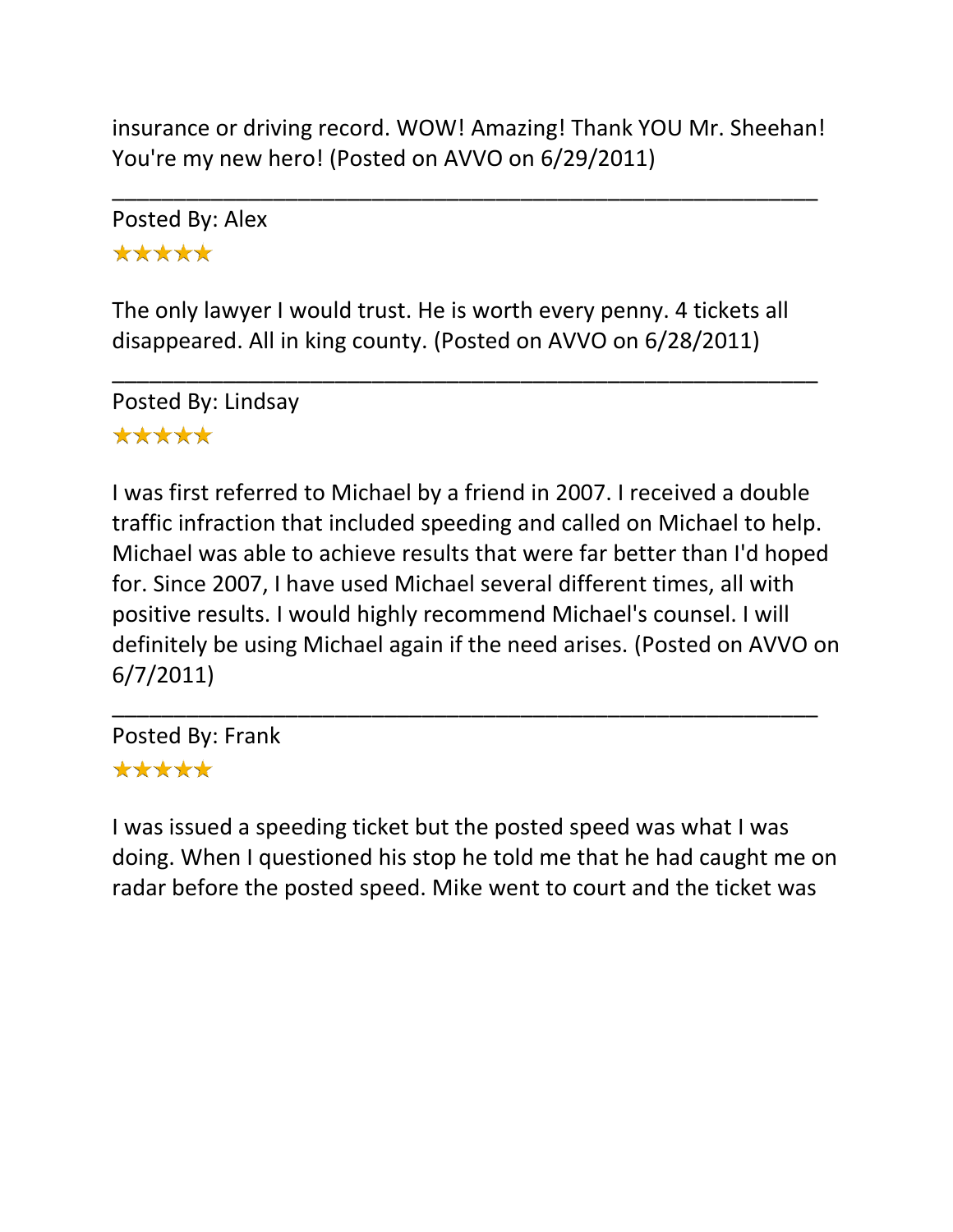removed from my records. I would highly recommend him for similar cases. (Posted on AVVO on 5/25/2011)

\_\_\_\_\_\_\_\_\_\_\_\_\_\_\_\_\_\_\_\_\_\_\_\_\_\_\_\_\_\_\_\_\_\_\_\_\_\_\_\_\_\_\_\_\_\_\_\_\_\_\_\_\_\_\_\_\_

# Posted By: Dan \*\*\*\*\*

I hired Michael after an exhaustive search for the "right" attorney. Michael's rates are more than fair for the service he has provided. Michael was able to have all 3 of my speeding tickets dropped even the 15 and 18 over within an hour of each other!!! I also just received my last and hopefully final letter from Michael stating that my 3rd ticket was also dropped. On the third one, his prices were a bit more but I called him 3 days before trial, he re-arranged his schedule and appeared on my behalf. I don't mind paying for service like this. Michael is currently 3 for 3 with my cases and the State is 0 for 3! Michael is apparently very good at what he does and how he does is...HIGHLY RECOMMENDED! (Posted on AVVO on 5/16/2011)

\_\_\_\_\_\_\_\_\_\_\_\_\_\_\_\_\_\_\_\_\_\_\_\_\_\_\_\_\_\_\_\_\_\_\_\_\_\_\_\_\_\_\_\_\_\_\_\_\_\_\_\_\_\_\_\_\_

# Posted By: anonymous

# \*\*\*\*\*

Mike reassured me that he would handle my tickets and do his best to get them dismissed. As I got 1 ticket during my first 6 months of my license, any other ticket would result in a suspension of my driver's license till 18. In addition, tickets on record, insurance rate going up, etc. I got one ticket for speeding 9 mph over & one for violating teen's driving restrictions. The next thing I knew, my tickets were dismissed within 2 months from the day I got my tickets. I was referred by my dad's friend, and I will DEFINITELY refer Mike to anyone I know that needs it. Hopefully I will never run into any situation ever again of receiving a ticket. However, if it ever happens, I know exactly what to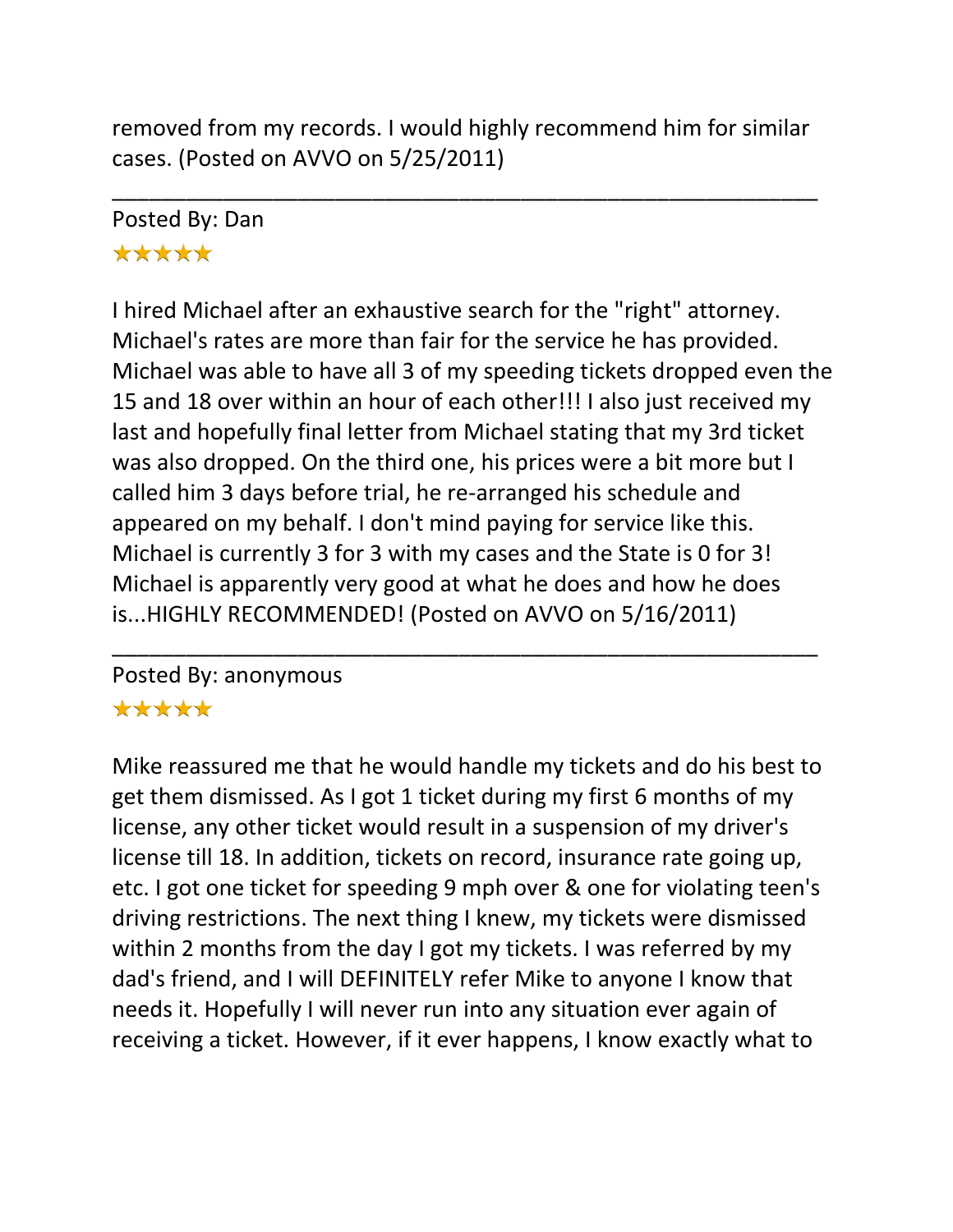do. The smart decision would be to turn to Mike. Could not be happier with the result! (Posted on AVVO on 5/10/2011)

\_\_\_\_\_\_\_\_\_\_\_\_\_\_\_\_\_\_\_\_\_\_\_\_\_\_\_\_\_\_\_\_\_\_\_\_\_\_\_\_\_\_\_\_\_\_\_\_\_\_\_\_\_\_\_\_\_

# Posted By: anonymous \*\*\*\*\*

Michael has been taking care of my family now for three years and has done and excellent job. With Michael's help our auto insurance is still affordable with 2 minor boys driving (Posted on AVVO on 5/3/2011)

\_\_\_\_\_\_\_\_\_\_\_\_\_\_\_\_\_\_\_\_\_\_\_\_\_\_\_\_\_\_\_\_\_\_\_\_\_\_\_\_\_\_\_\_\_\_\_\_\_\_\_\_\_\_\_\_\_

Posted By: paul \*\*\*\*\*

top notch, we are lucky to have him in our area. I am not aware of any other practices that are as extensive and cover as much territory as his does in this one specialized field. (Posted on AVVO on 4/22/2011)

\_\_\_\_\_\_\_\_\_\_\_\_\_\_\_\_\_\_\_\_\_\_\_\_\_\_\_\_\_\_\_\_\_\_\_\_\_\_\_\_\_\_\_\_\_\_\_\_\_\_\_\_\_\_\_\_\_

Posted By: max

# \*\*\*\*\*

I have used Mr. Sheehan's services for over 10 years after my son was referred and started using his representation. The results have always been successful. Since it has been some time ago, I did a web search, found his website, gathered the required information, dropped off the paperwork, gave him permission to do what he needed and never worried about anything. After the court date I told my wife that he'll send us a letter and that no news is good news. However, she emailed Mr. Sheehan and he responded immediately letting her know that my ticket was dismissed. I have referred him to others; I will continue to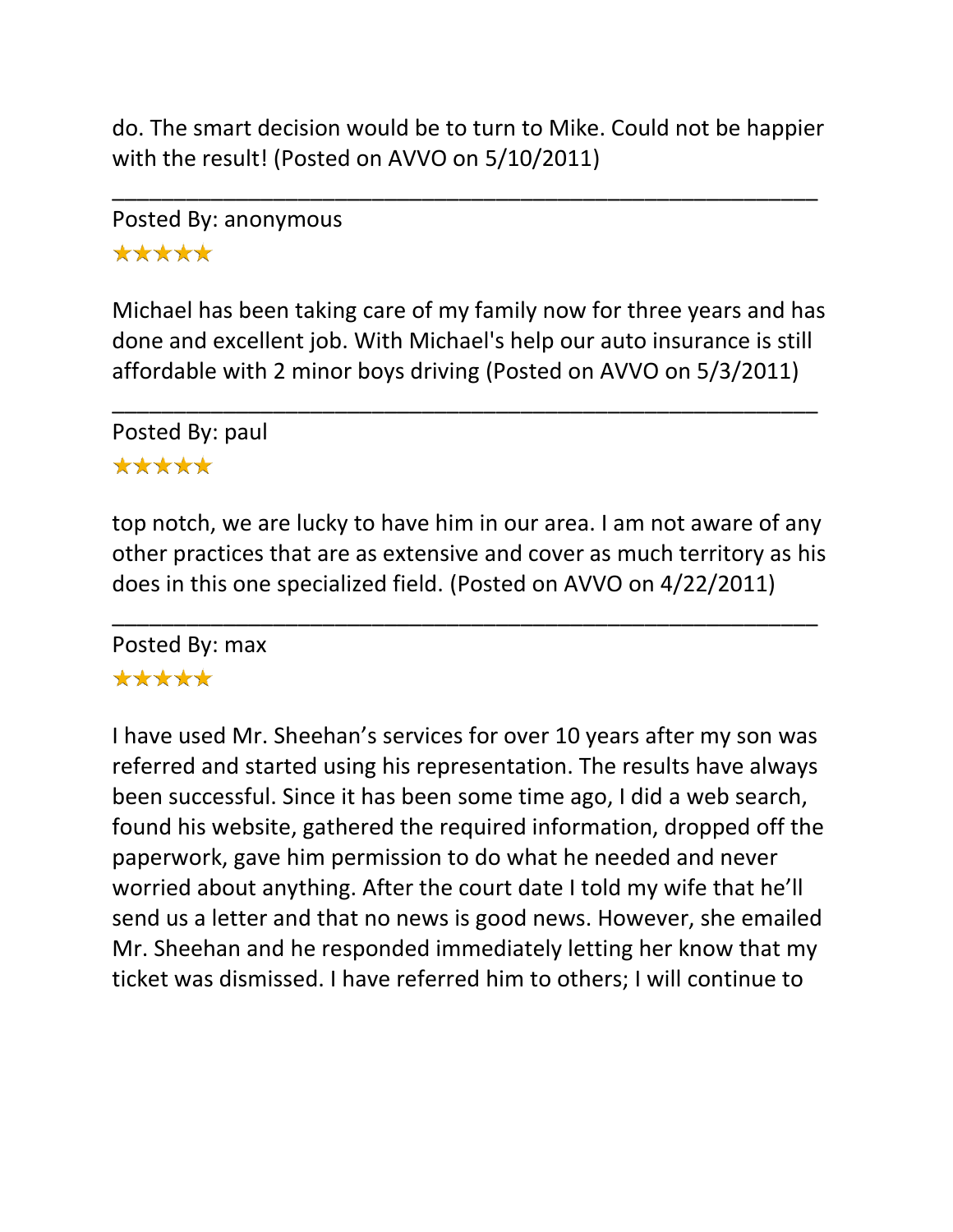refer him and will use his services again if required. (Posted on AVVO on 3/16/2011)

\_\_\_\_\_\_\_\_\_\_\_\_\_\_\_\_\_\_\_\_\_\_\_\_\_\_\_\_\_\_\_\_\_\_\_\_\_\_\_\_\_\_\_\_\_\_\_\_\_\_\_\_\_\_\_\_\_

Posted By: Crystal D.

\*\*\*\*\*

Mike Sheehan is the nicest lawyer and I highly recommend him. He got my boyfriend out of 2 speeding tickets and his friend out of two wreckless driving tickets. So far he is 4 for 4. He's currently working on my pending case. He has a great website for you to fill out a form to send into his office so that he can take on your case. No need to go in person and he will followup with you personally over the phone. His assistant is great and they are prompt in notifying you of pertinent information, estimated time-lines, what to do and what to expect. He takes care of giving a notice to the court for a contested hearing and then he will go to court for you. The \$300 is well worth it. (Posted on Yelp on 2/26/2011)

Posted By: Joseph \*\*\*\*\*

I was referred to Michael Sheehan by a friend and now I would refer him to any of mine. He was dependable, forthright and simply enough knows what he's doing. (Posted on AVVO on 2/10/2011)

\_\_\_\_\_\_\_\_\_\_\_\_\_\_\_\_\_\_\_\_\_\_\_\_\_\_\_\_\_\_\_\_\_\_\_\_\_\_\_\_\_\_\_\_\_\_\_\_\_\_\_\_\_\_\_\_\_

# \_\_\_\_\_\_\_\_\_\_\_\_\_\_\_\_\_\_\_\_\_\_\_\_\_\_\_\_\_\_\_\_\_\_\_\_\_\_\_\_\_\_\_\_\_\_\_\_\_\_\_\_\_\_\_\_\_ Posted By: Chad

# \*\*\*\*\*

Mr. Sheehan has now handled 5 traffic related cases for me and has been 100% successful on each and every one. He keeps me informed of the case, answers any questions I might have, and most important of all, is successful in the court room. I have recommended Mr. Sheehan to many co-workers and friends, all of whom have been equally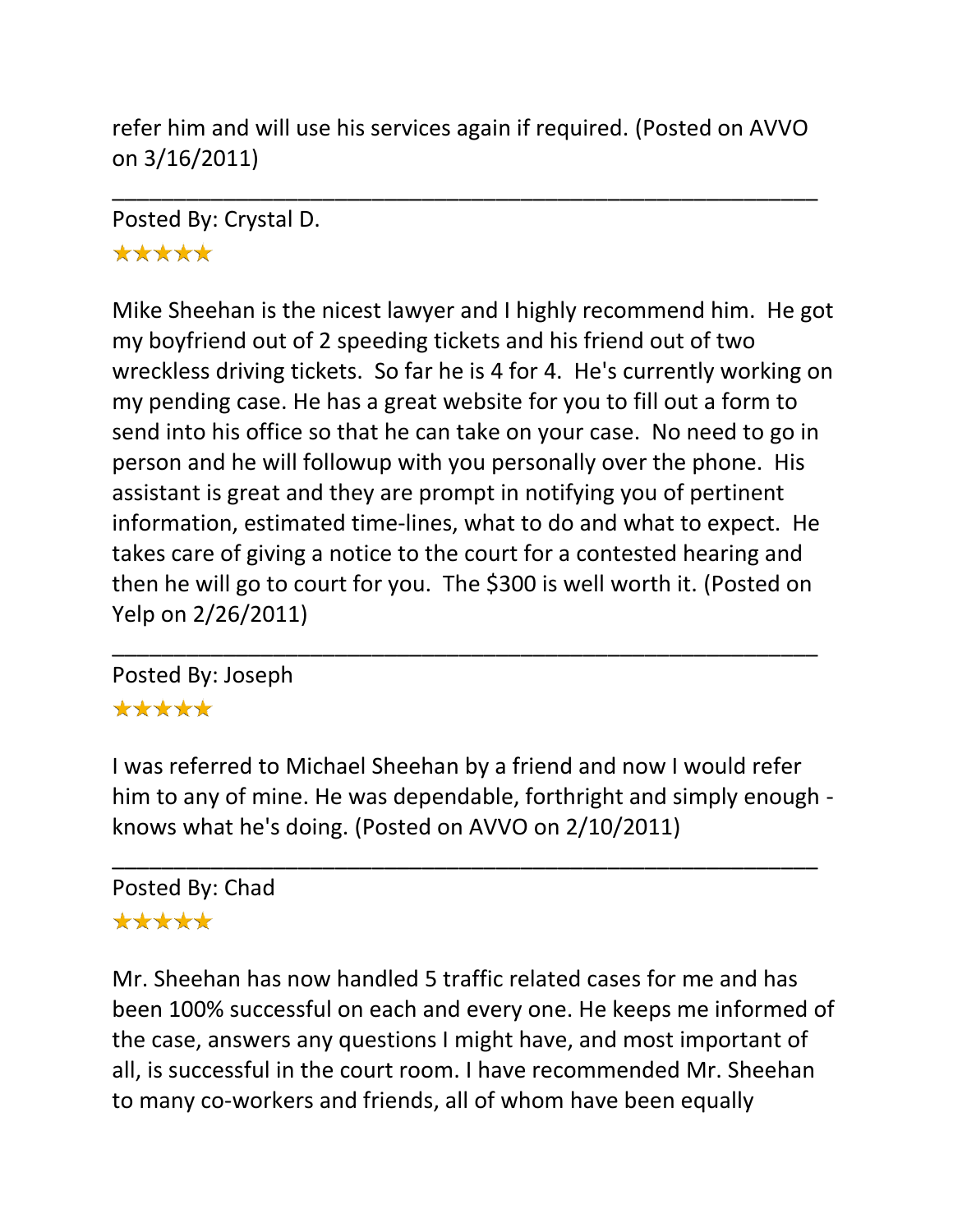satisfied with his work. I definitely plan on using him again in the future! (Posted on AVVO on 2/2/2011)

\_\_\_\_\_\_\_\_\_\_\_\_\_\_\_\_\_\_\_\_\_\_\_\_\_\_\_\_\_\_\_\_\_\_\_\_\_\_\_\_\_\_\_\_\_\_\_\_\_\_\_\_\_\_\_\_\_

Posted By: Brett \*\*\*\*\*

Michael has helped me with a couple of speeding tickets. Not only has Michael been successful with my tickets, I have recommended him to friends as well. Michael is batting 1000 in my circle of friends. I would highly recommend him! (Posted on AVVO on 2/2/2011)

\_\_\_\_\_\_\_\_\_\_\_\_\_\_\_\_\_\_\_\_\_\_\_\_\_\_\_\_\_\_\_\_\_\_\_\_\_\_\_\_\_\_\_\_\_\_\_\_\_\_\_\_\_\_\_\_\_

Posted By: roan \*\*\*\*\*

Mr. Sheehan did an awesome job in get my case dismissed like he said he would. Highly recommend him, just drop off your paperwork sit back n relax because your in good hands. (Posted on AVVO on 2/1/2011)

\_\_\_\_\_\_\_\_\_\_\_\_\_\_\_\_\_\_\_\_\_\_\_\_\_\_\_\_\_\_\_\_\_\_\_\_\_\_\_\_\_\_\_\_\_\_\_\_\_\_\_\_\_\_\_\_\_

Posted By: anonymous \*\*\*\*\*

Michael has successfully defended me. He appeared on my behalf at the Court and pursued an excellent result for me. I am very satisfied with his service and the result. (Posted on AVVO on 1/14/2011)

\_\_\_\_\_\_\_\_\_\_\_\_\_\_\_\_\_\_\_\_\_\_\_\_\_\_\_\_\_\_\_\_\_\_\_\_\_\_\_\_\_\_\_\_\_\_\_\_\_\_\_\_\_\_\_\_\_

Posted By: rick s \*\*\*\*\*

Mike has helped me out on three occasions and is always extremely clear about what he can and cannot do on my behalf. He knows the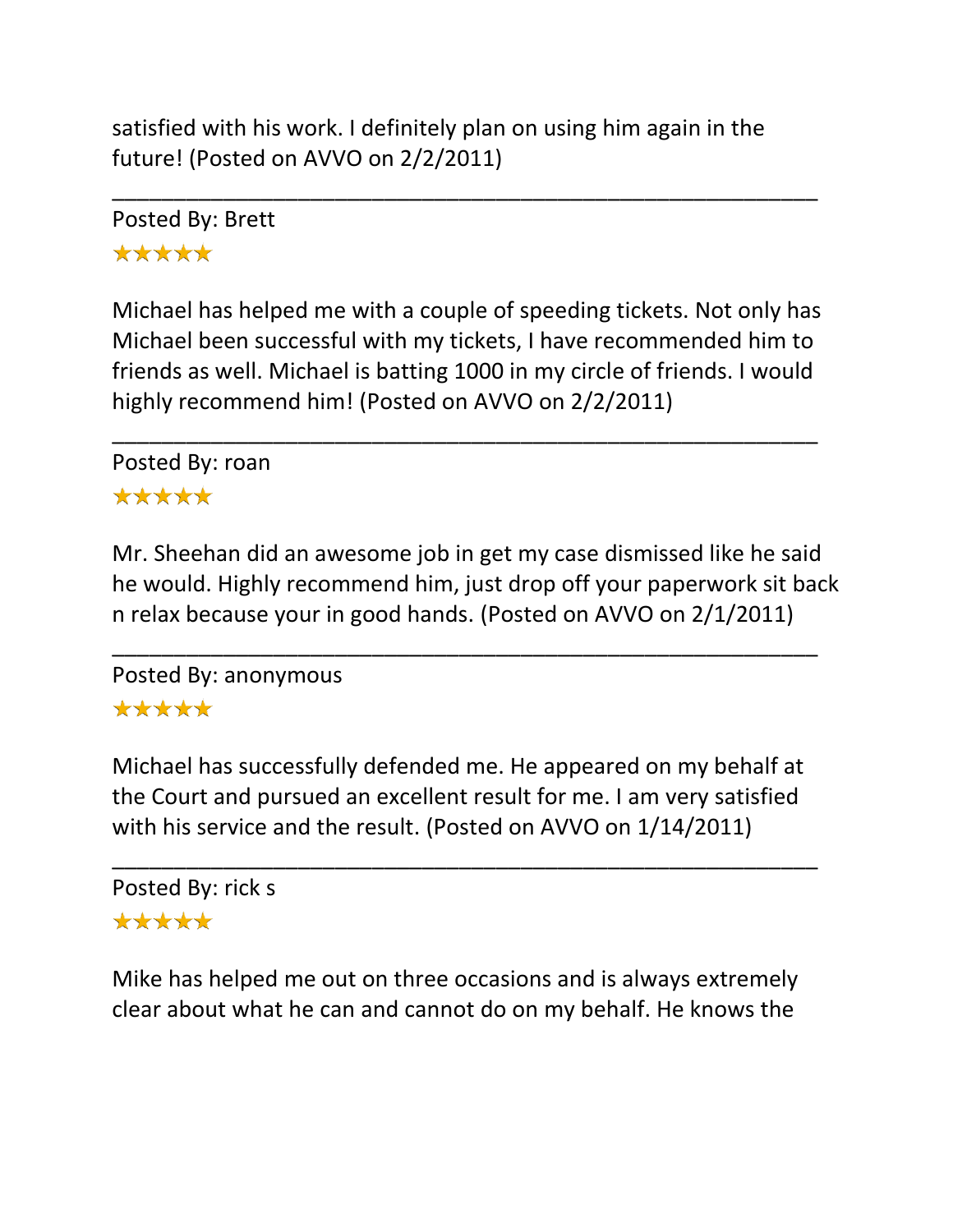system and truly seems to enjoy getting justice for his clients. I cannot say enough good about him. (Posted on AVVO on 12/19/2010)

\_\_\_\_\_\_\_\_\_\_\_\_\_\_\_\_\_\_\_\_\_\_\_\_\_\_\_\_\_\_\_\_\_\_\_\_\_\_\_\_\_\_\_\_\_\_\_\_\_\_\_\_\_\_\_\_\_

Posted By: Eric \*\*\*\*\*

I have used Mr. Sheehan numerous times, all with great success. I would and have recommend him to other people. (Posted on AVVO on 12/13/2010)

\_\_\_\_\_\_\_\_\_\_\_\_\_\_\_\_\_\_\_\_\_\_\_\_\_\_\_\_\_\_\_\_\_\_\_\_\_\_\_\_\_\_\_\_\_\_\_\_\_\_\_\_\_\_\_\_\_

Posted By: David

## \*\*\*\*\*

Very trustworthy and honest. Mike has handled a number of speeding violations for my family and to this point the results have always been positive. Our dealings have always been very professional. I would recommend Mike and his firm to any of my friends, they get the job done!!!!!!! (Posted on AVVO on 11/18/2010)

\_\_\_\_\_\_\_\_\_\_\_\_\_\_\_\_\_\_\_\_\_\_\_\_\_\_\_\_\_\_\_\_\_\_\_\_\_\_\_\_\_\_\_\_\_\_\_\_\_\_\_\_\_\_\_\_\_

Posted By: Taylor \*\*\*\*\*

I've been using Mr. Sheehan practice for traffic infraction for the past two years and each ticket that I have received he has been able to dismiss. I have received eight tickets and counting, I just got a letter from Mr. Sheehan discussing about how he was able to dismiss my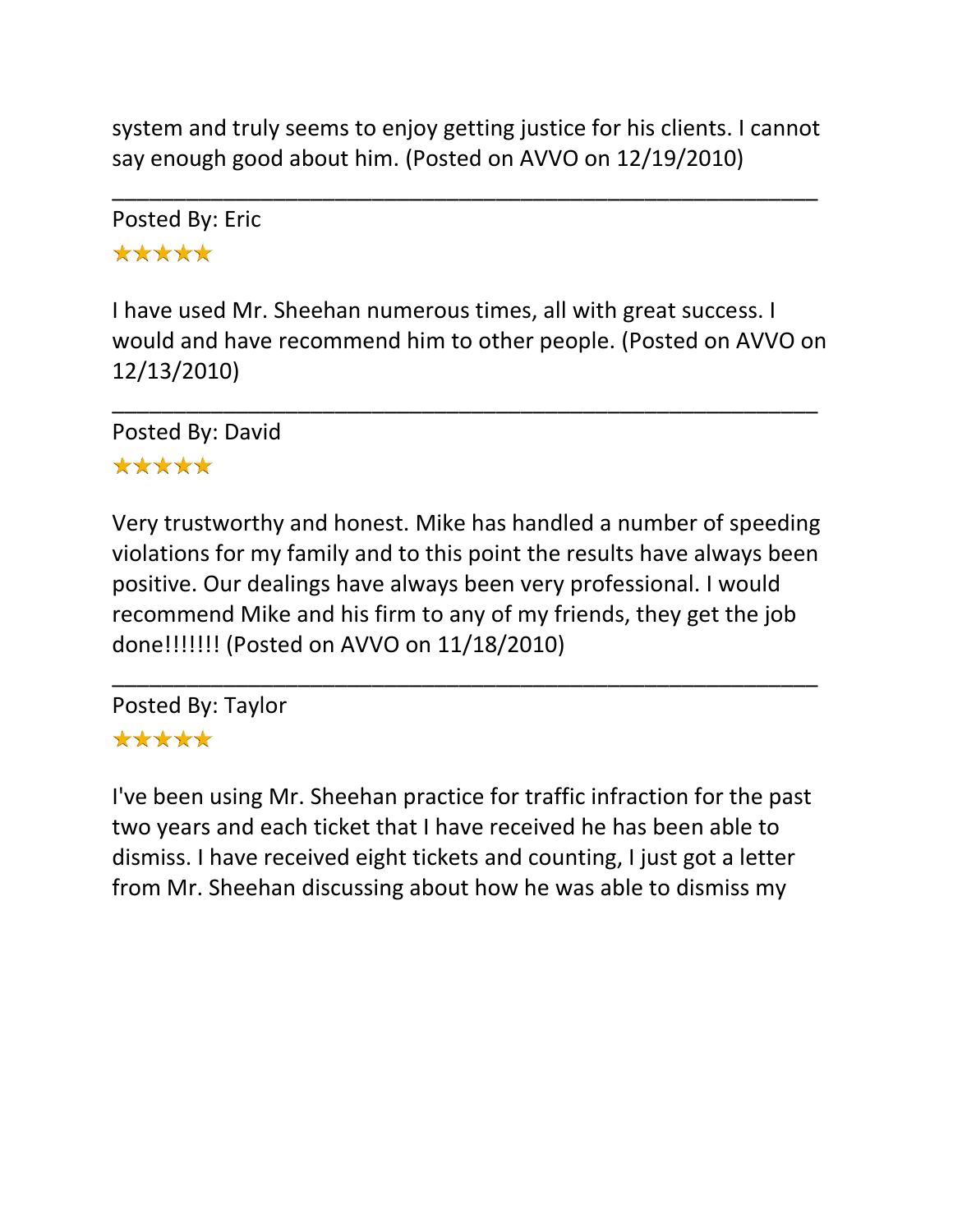recent infraction in Cle Elum. I was going about 80 in a 60mph zone. (Posted on AVVO on 10/14/2010)

\_\_\_\_\_\_\_\_\_\_\_\_\_\_\_\_\_\_\_\_\_\_\_\_\_\_\_\_\_\_\_\_\_\_\_\_\_\_\_\_\_\_\_\_\_\_\_\_\_\_\_\_\_\_\_\_\_

Posted By: Dave Terry \*\*\*\*\*

I have called on Michael on several occasions and I have never been disappointed in the results! I have referred Michael several times and have never heard anything but good opinions. (Posted on AVVO on 8/6/2010)

\_\_\_\_\_\_\_\_\_\_\_\_\_\_\_\_\_\_\_\_\_\_\_\_\_\_\_\_\_\_\_\_\_\_\_\_\_\_\_\_\_\_\_\_\_\_\_\_\_\_\_\_\_\_\_\_\_

#### Posted By: anonymous \*\*\*\*\*

I'm currently employing Mr. Sheehan's firm to contest a traffic ticket. I've called his office a couple of times and always gotten answers to my questions right away. Everyone there comes across as brisk and efficient. I attended my hearing to observe (though I wasn't required to) and the attorney from Mr. Sheehan's firm took me aside to explain my options. There was a minor technical error with my ticket but he didn't feel good about the odds of winning on that basis. He wasn't familiar with the judge presiding (she was pro tem) so he spoke to some other attorneys in the courtroom who were familiar with her and they confirmed his feeling. He also conferred with Mr. Sheehan on the phone. After speaking with me again, he had the ticket set aside for another date when hopefully the situation will be more favorable. Overall I am happy with the way he got the lay of the land, explained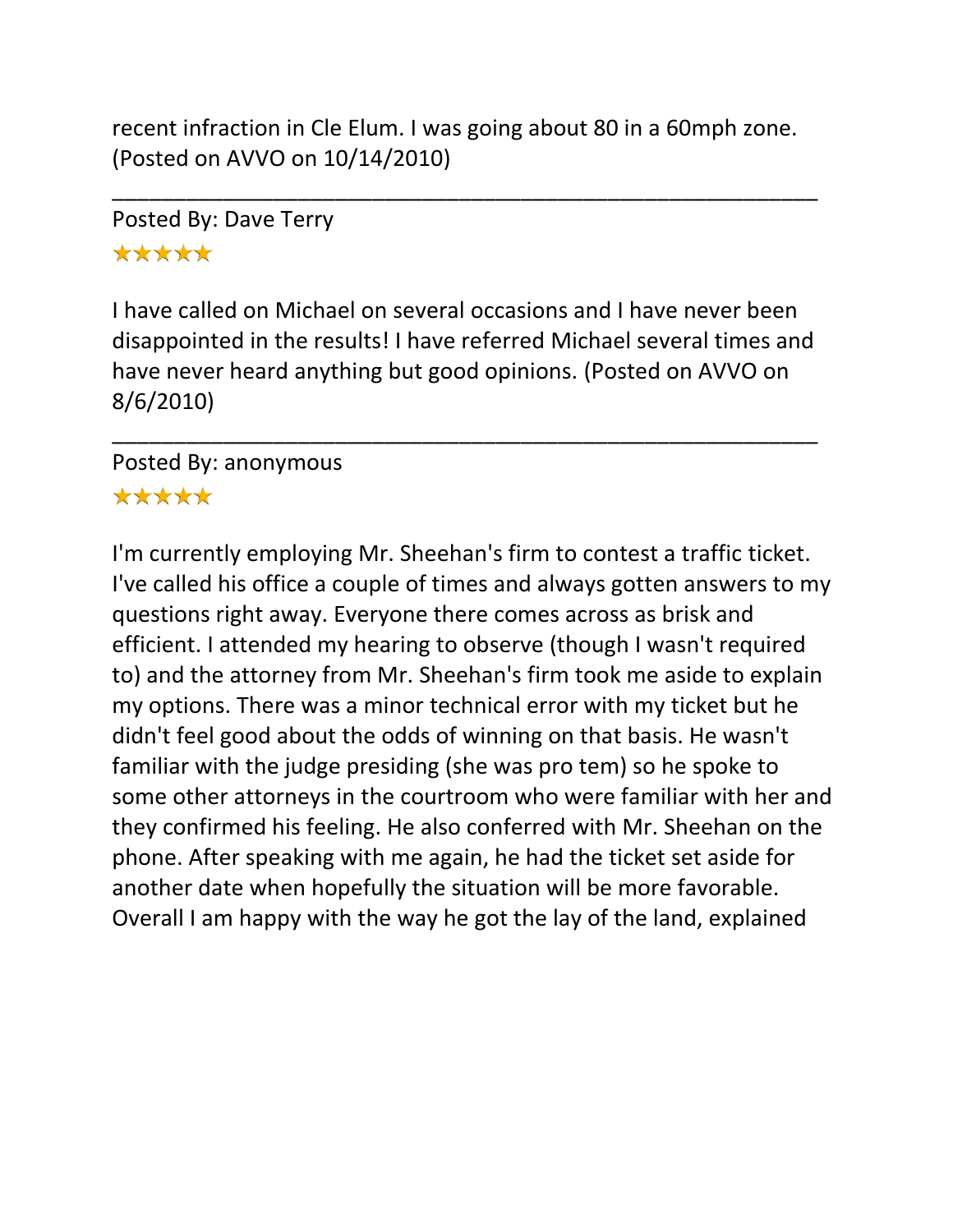my options, and kept them open for me. (Posted on AVVO on 8/6/2010)

Posted By: Ribadu \*\*\*\*\*

Very trustworthy and honest. I thank you for the excellent job you did for me. Thank you for taking the time to drive so far away to defend me, I will surely recommend you, to anybody anytime and any day. (Posted on AVVO on 7/10/2010)

\_\_\_\_\_\_\_\_\_\_\_\_\_\_\_\_\_\_\_\_\_\_\_\_\_\_\_\_\_\_\_\_\_\_\_\_\_\_\_\_\_\_\_\_\_\_\_\_\_\_\_\_\_\_\_\_\_

\_\_\_\_\_\_\_\_\_\_\_\_\_\_\_\_\_\_\_\_\_\_\_\_\_\_\_\_\_\_\_\_\_\_\_\_\_\_\_\_\_\_\_\_\_\_\_\_\_\_\_\_\_\_\_\_\_

Posted By: Jacob

#### \*\*\*\*\*

Mike has handled a number of speeding tickets for me over the years. Only on one occasion was the ticket not dismissed outright WITH prejudice (which means it cannot be tried again), and in that one case I only had to pay a fine, but it didn't go on my record. He is a smart, trustworthy, AWESOME attorney when it comes to handling speeding tickets. (Posted on AVVO on 7/9/2010)

\_\_\_\_\_\_\_\_\_\_\_\_\_\_\_\_\_\_\_\_\_\_\_\_\_\_\_\_\_\_\_\_\_\_\_\_\_\_\_\_\_\_\_\_\_\_\_\_\_\_\_\_\_\_\_\_\_

Posted By: George \*\*\*\*\*

I get the pure pleasure of knowing my ticket will be dismissed as soon as I put it in the mail to Mike. He has done a completely perfect job on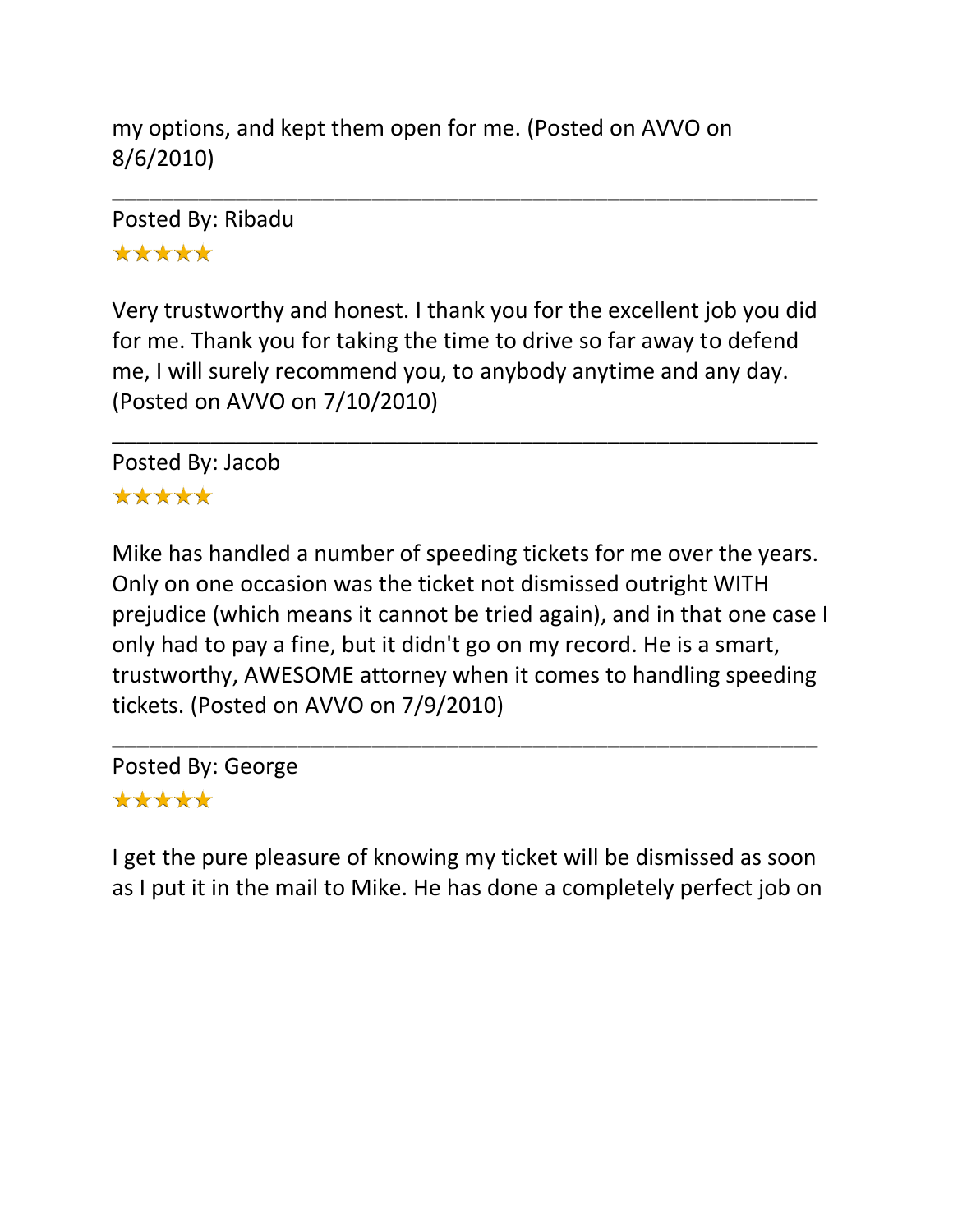every ticket I have handed over to him. He's simply the best! (Posted on AVVO on 7/2/2010)

\_\_\_\_\_\_\_\_\_\_\_\_\_\_\_\_\_\_\_\_\_\_\_\_\_\_\_\_\_\_\_\_\_\_\_\_\_\_\_\_\_\_\_\_\_\_\_\_\_\_\_\_\_\_\_\_\_

# Posted By: Mats \*\*\*\*\*

Not sure how he does it, but Mr. Sheehan has successfully defended me on several occasions. Not only has he been able to keep infractions off my record but he has also saved me the time and the hassle of dealing with it myself. I have never had to show up in court, in fact in a couple of cases he has sent me a letter explaining that the infraction has been dismissed even before I had received a hearing date from the court. I can highly recommend Mr. Sheehan's services. (Posted on AVVO on 7/1/2010)

\_\_\_\_\_\_\_\_\_\_\_\_\_\_\_\_\_\_\_\_\_\_\_\_\_\_\_\_\_\_\_\_\_\_\_\_\_\_\_\_\_\_\_\_\_\_\_\_\_\_\_\_\_\_\_\_\_

Posted By: Brian \*\*\*\*\*

My family and I have used Mr. Sheehan's services related to speeding tickets and other traffic/auto related incidents. I would estimate that we have used his expertise at least 6 times over the past 8 years and have recommended him to numerous friends. I have always received positive feedback from friends who have used Mr. Sheehan's services. We have also been extremely satisfied with his results and have never had to appear personally in court, thus saving us valuable time in our busy schedules. Mr. Sheehan is very pleasant, and courteous on the phone and handles all matters in an extremely efficient and competent manner. He recently was able to get a speeding ticket dismissed and his fee was very reasonable. The cost of the ticket would have been the same as his fee and now I don't have to worry about my insurance rates increasing. Overall I am extremely happy with Mr. Sheehan's services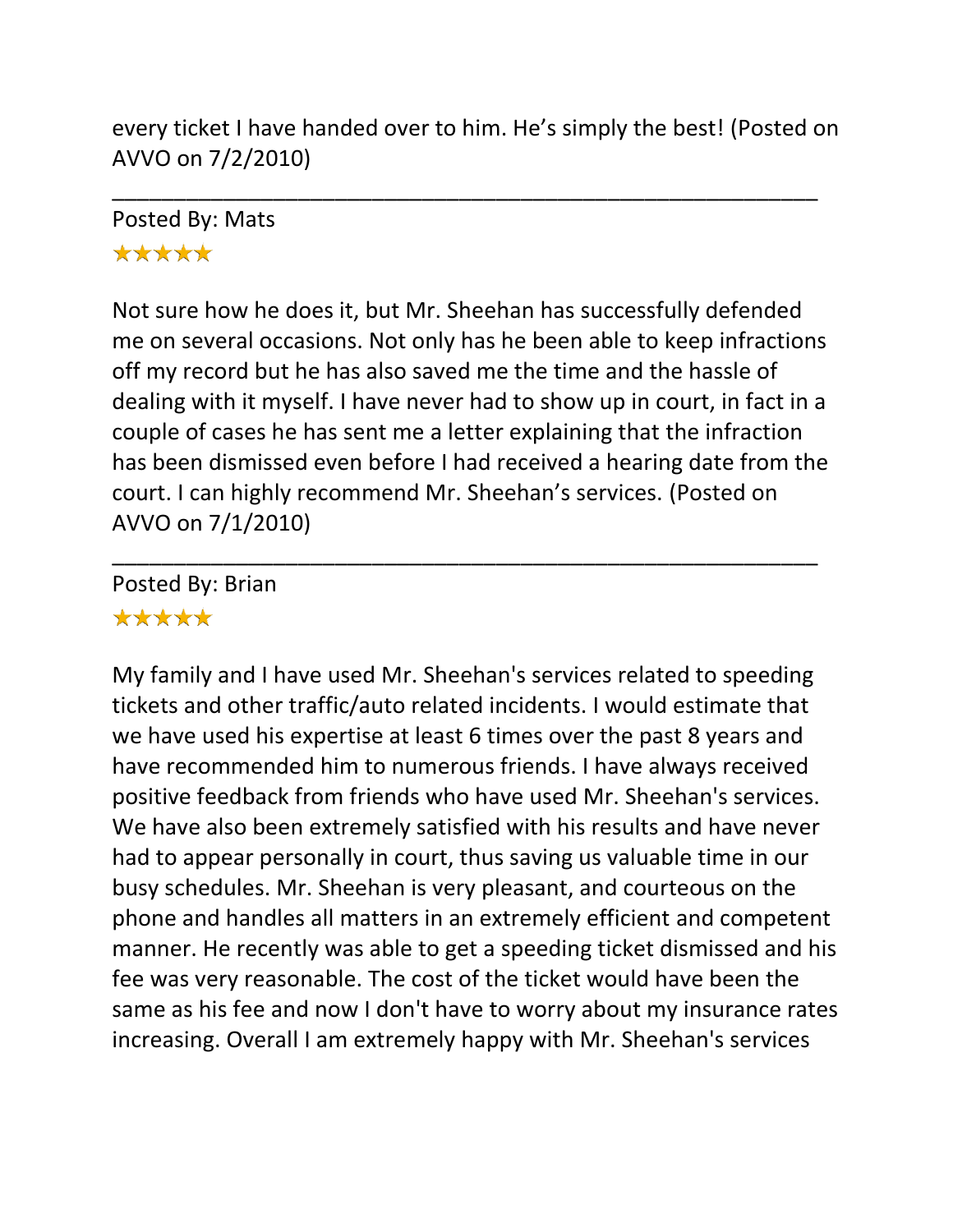and would highly recommend him to anyone who requires this type of service. (Posted on AVVO on 7/1/2010)

\_\_\_\_\_\_\_\_\_\_\_\_\_\_\_\_\_\_\_\_\_\_\_\_\_\_\_\_\_\_\_\_\_\_\_\_\_\_\_\_\_\_\_\_\_\_\_\_\_\_\_\_\_\_\_\_\_

Posted By: Scott \*\*\*\*\*

I have used Mike for years for several traffic infractions. He has won every case. Great service, very professional and perfect outcomes every time. I recommend him without reservation. (Posted on AVVO on 6/30/2010)

\_\_\_\_\_\_\_\_\_\_\_\_\_\_\_\_\_\_\_\_\_\_\_\_\_\_\_\_\_\_\_\_\_\_\_\_\_\_\_\_\_\_\_\_\_\_\_\_\_\_\_\_\_\_\_\_\_

Posted By: Chelsea \*\*\*\*\*

I have used M. Sheehan for several (grin) tickets. So have some friends and family and everyone has been taken care of efficiently and quickly and got it removed from our records. Thanks for doing a great job! (Posted on AVVO on 6/30/2010)

\_\_\_\_\_\_\_\_\_\_\_\_\_\_\_\_\_\_\_\_\_\_\_\_\_\_\_\_\_\_\_\_\_\_\_\_\_\_\_\_\_\_\_\_\_\_\_\_\_\_\_\_\_\_\_\_\_

Posted By: Geoffry \*\*\*\*\*

Michael D. Sheehan represented me for traffic infractions in Grant County Washington. I was not present at the hearing. I was actually in Iowa at the time of the court date. There were 3 separate infractions addressed. Speeding (52 mph in 35 zone), no insurance card in vehicle and studded tires. All three infractions were dismissed. Michael kept me informed during the process and promptly sent the results to me.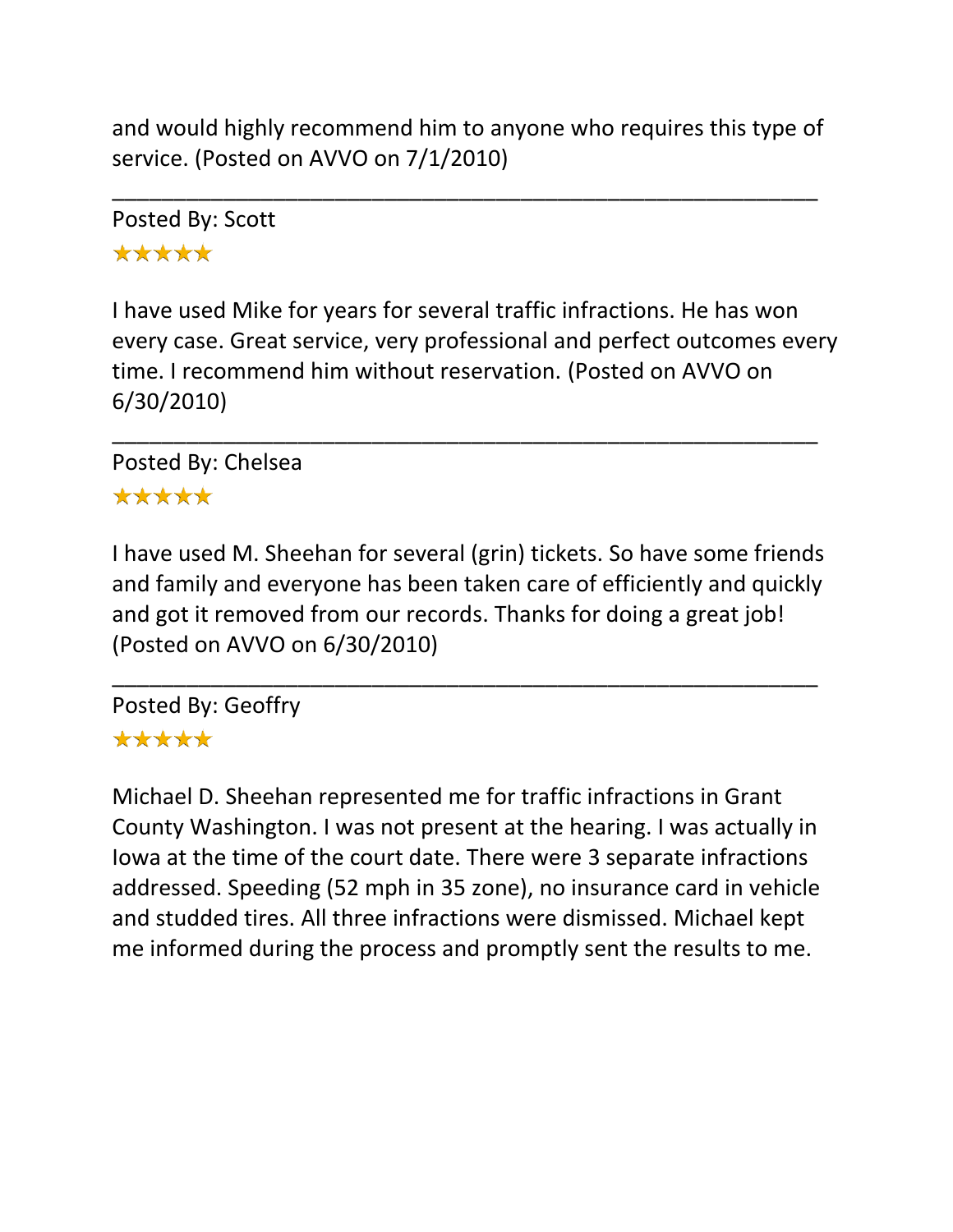Very happy with his service and would use his representation again if necessary. (Posted on AVVO on 6/21/2010)

\_\_\_\_\_\_\_\_\_\_\_\_\_\_\_\_\_\_\_\_\_\_\_\_\_\_\_\_\_\_\_\_\_\_\_\_\_\_\_\_\_\_\_\_\_\_\_\_\_\_\_\_\_\_\_\_\_

Posted By: Ben \*\*\*\*\*

I had never used Michael Sheehan before but got a recommendation from a friend so I thought I would give him a try. I was so used to waiting days to hear from other attorneys but mike would respond to my phone calls and emails himself as well as in a timely manner. he was very professional and explained everything to me. It was so simple and made me feel very good about the process. he got my neg 2 driving ticket off completely! (Posted on AVVO on 6/21/2010)

\_\_\_\_\_\_\_\_\_\_\_\_\_\_\_\_\_\_\_\_\_\_\_\_\_\_\_\_\_\_\_\_\_\_\_\_\_\_\_\_\_\_\_\_\_\_\_\_\_\_\_\_\_\_\_\_\_

Posted By: Jared \*\*\*\*\*

Got a speeding ticket for 15 over as I was driving through Snohomish county, I contacted Mike, mailed him the documentation and 3 months later I get a letter in the mail from Michael saying it was dismissed! What more could you ask for? (Posted on AVVO on 6/19/2010)

\_\_\_\_\_\_\_\_\_\_\_\_\_\_\_\_\_\_\_\_\_\_\_\_\_\_\_\_\_\_\_\_\_\_\_\_\_\_\_\_\_\_\_\_\_\_\_\_\_\_\_\_\_\_\_\_\_ Posted By: Rodger \*\*\*\*\*

I would just like to say that Michael D. Sheehan really helped me out with a little matter, great service and with great, "better then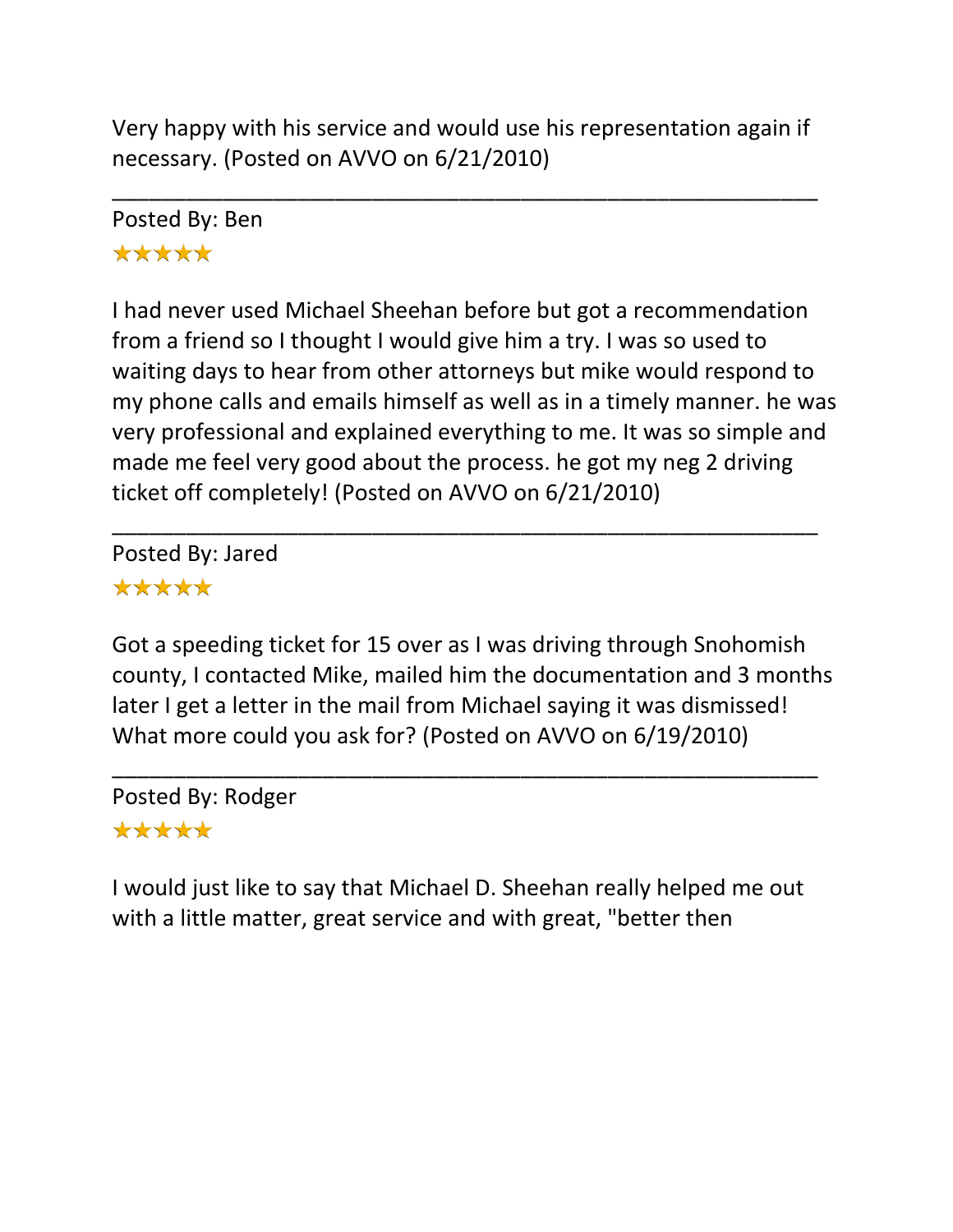expected" results! He did all the work and took care of everything for me, My big Thank you to: Mr. Sheehan (Posted on AVVO on 6/4/2010)

\_\_\_\_\_\_\_\_\_\_\_\_\_\_\_\_\_\_\_\_\_\_\_\_\_\_\_\_\_\_\_\_\_\_\_\_\_\_\_\_\_\_\_\_\_\_\_\_\_\_\_\_\_\_\_\_\_

Posted By: Brandon \*\*\*\*\*

I just got a new Audi S5 in Dec. Since then I have received 5 speeding tickets. All 5 have been dismissed and my insurance has never found out. I recommend him to all friends, family, and anyone who gets a ticket. (Posted on AVVO on 5/27/2010)

\_\_\_\_\_\_\_\_\_\_\_\_\_\_\_\_\_\_\_\_\_\_\_\_\_\_\_\_\_\_\_\_\_\_\_\_\_\_\_\_\_\_\_\_\_\_\_\_\_\_\_\_\_\_\_\_\_

Posted By: Jillian

#### \*\*\*\*\*

Michael has handled all our speeding tickets and has a wonderful success rate. Thanks Michael! (Posted on AVVO on 5/25/2010)

\_\_\_\_\_\_\_\_\_\_\_\_\_\_\_\_\_\_\_\_\_\_\_\_\_\_\_\_\_\_\_\_\_\_\_\_\_\_\_\_\_\_\_\_\_\_\_\_\_\_\_\_\_\_\_\_\_ Posted By: Bill \*\*\*\*\*

Michael Sheehan delivered more than he promised to me. And his fee was so reasonable that I felt obligated to come here and do a good turn by him, thanking him for his great service. Thanks Michael for saving me from an unjust traffic citation! (Posted on AVVO on 5/20/2010)

\_\_\_\_\_\_\_\_\_\_\_\_\_\_\_\_\_\_\_\_\_\_\_\_\_\_\_\_\_\_\_\_\_\_\_\_\_\_\_\_\_\_\_\_\_\_\_\_\_\_\_\_\_\_\_\_\_

# Posted By: Joanne

#### \*\*\*\*\*

I strongly believe in personal feedback when someone goes above and beyond the call of service. Michael Sheehan is one such person, indeed. My story: I was traveling with the flow of traffic northbound on I-5. My small car was behind a sizable SUV and the last vehicle in a rather large group of cars, when I was pulled over by a WSP Motorcycle officer. I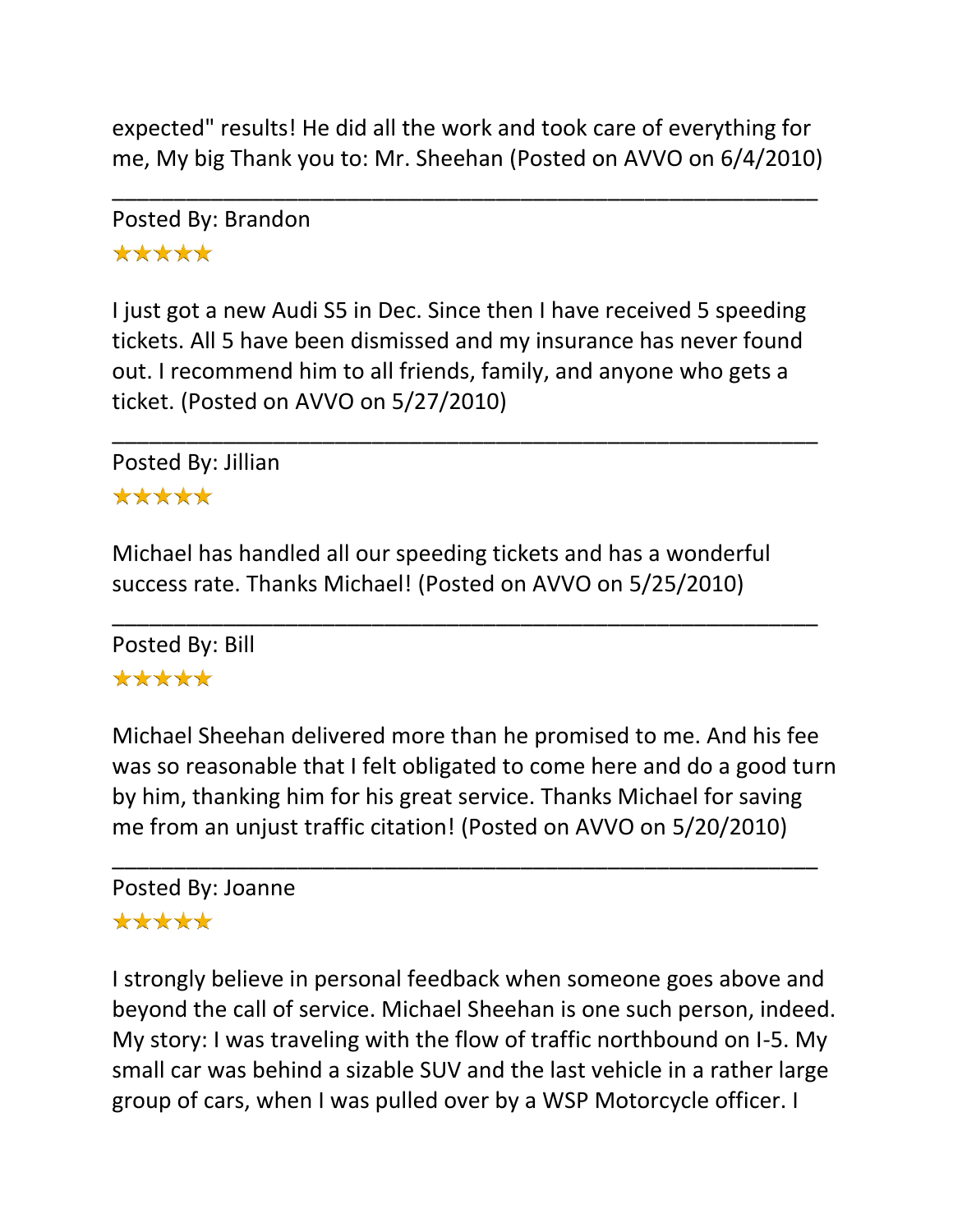waited several minutes for the officer to approach my car while he returned back to the vehicle he had previously pulled over. I had no idea why I was being pulled over, nor was it up for discussion. As well, I did not recognize the speeding ticket the officer handed me (I hadn't received one in nearly thirty-five years). While it was not relevant to my case, I did believe this was the safest traveling speed, and position, for me to travel in as I was returning home from a lengthy chemo therapy appointment for breast cancer. After telling my family the circumstances surrounding this ticket, Michael Sheehan's name was given to me. Within the first minutes of our phone conversation, Mr. Sheehan put my mind to ease and took the burden of this ticket completely off my shoulders, which has been monumental to me on many levels. This was my first opportunity to retain Mr. Sheehan who came through by obtaining a complete dismissal for this ticket from my driving record. Mr. Sheehan is extremely gracious and professional. I would not hesitate recommending him to anyone. And I cannot thank him enough. I wish him, his mother and his family all the very best in the road ahead. (Posted on AVVO on 5/8/2010)

#### Posted By: anonymous

#### \*\*\*\*\*

Very quick response, worked on my case quickly. Aside from not being kept in the loop until the date the ticket was dismissed, I am definitely able to say I am happy with this attorney. I will gladly utilize his services

\_\_\_\_\_\_\_\_\_\_\_\_\_\_\_\_\_\_\_\_\_\_\_\_\_\_\_\_\_\_\_\_\_\_\_\_\_\_\_\_\_\_\_\_\_\_\_\_\_\_\_\_\_\_\_\_\_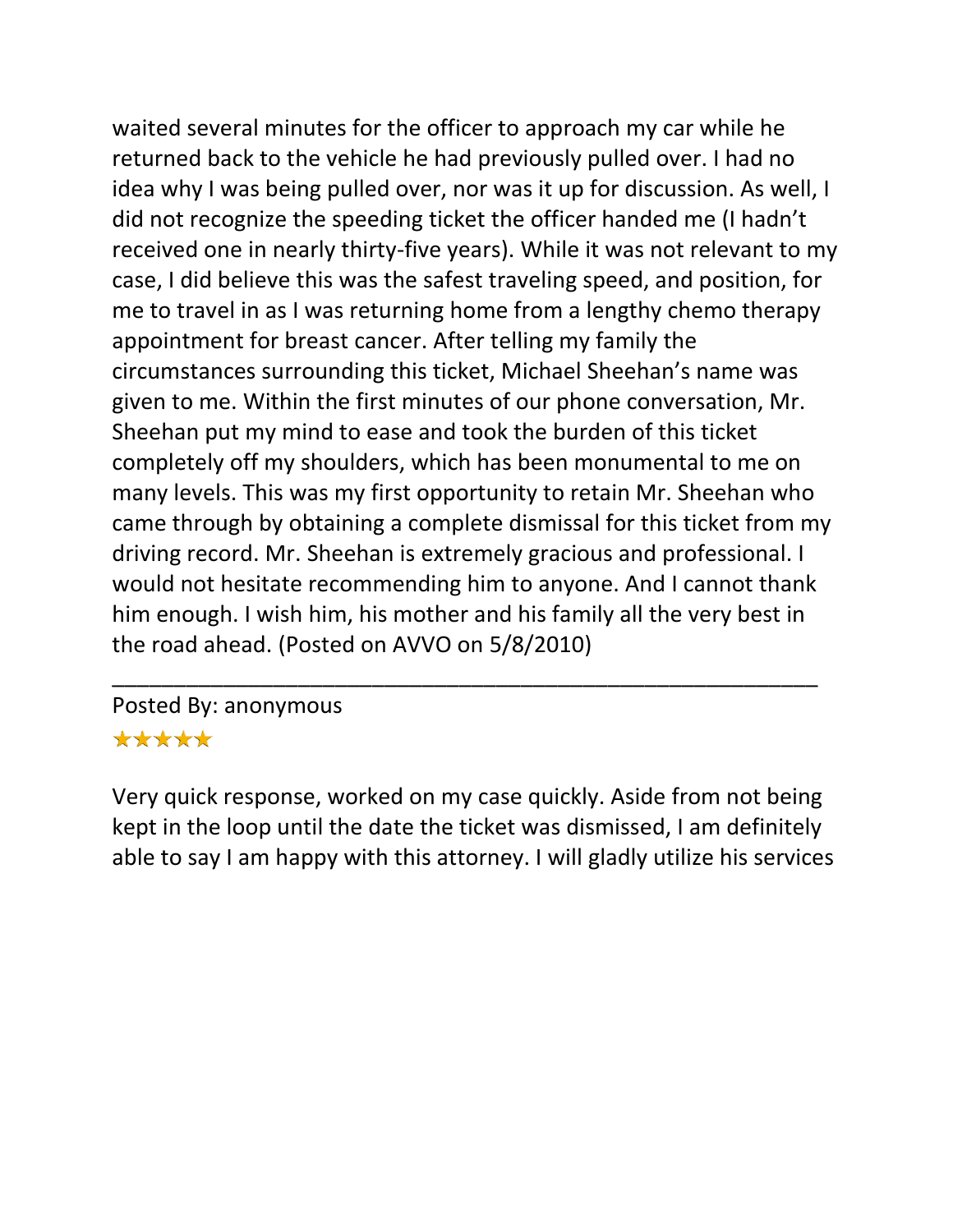again if I ever need to. I'm hoping to not get anymore tickets, but if I do, he's the guy to go to! (Posted on AVVO on 5/1/2010)

\_\_\_\_\_\_\_\_\_\_\_\_\_\_\_\_\_\_\_\_\_\_\_\_\_\_\_\_\_\_\_\_\_\_\_\_\_\_\_\_\_\_\_\_\_\_\_\_\_\_\_\_\_\_\_\_\_

Posted By: Robert \*\*\*\*\*

I have used the services of Michael Sheehan for my past 7 speeding tickets and he has gotten me out of every one. I will always use him for such occasions. (Posted on AVVO on 4/1/2010)

\_\_\_\_\_\_\_\_\_\_\_\_\_\_\_\_\_\_\_\_\_\_\_\_\_\_\_\_\_\_\_\_\_\_\_\_\_\_\_\_\_\_\_\_\_\_\_\_\_\_\_\_\_\_\_\_\_

Posted By: Alan \*\*\*\*\*

My family has used Michael for years and we have referred him to many people with outstanding results. This was my first opportunity to retain him and he came through by obtaining a complete dismissal for a potentially expensive ticket. I would never consider using anyone but Michael Sheehan! Great job! (Posted on AVVO on 3/30/2010)

Posted By: Brian \*\*\*\*\*

Sheehan has gotten me off so many tickets! What a blessing! Thanks, Sheehan! (Posted on AVVO on 3/12/2010)

\_\_\_\_\_\_\_\_\_\_\_\_\_\_\_\_\_\_\_\_\_\_\_\_\_\_\_\_\_\_\_\_\_\_\_\_\_\_\_\_\_\_\_\_\_\_\_\_\_\_\_\_\_\_\_\_\_

\_\_\_\_\_\_\_\_\_\_\_\_\_\_\_\_\_\_\_\_\_\_\_\_\_\_\_\_\_\_\_\_\_\_\_\_\_\_\_\_\_\_\_\_\_\_\_\_\_\_\_\_\_\_\_\_\_

Posted By: Dawn \*\*\*\*\*

I was referred to Michael by a friend. I have never met him, but he has take care of 2 traffic tickets for us. No need to waste time in court. It's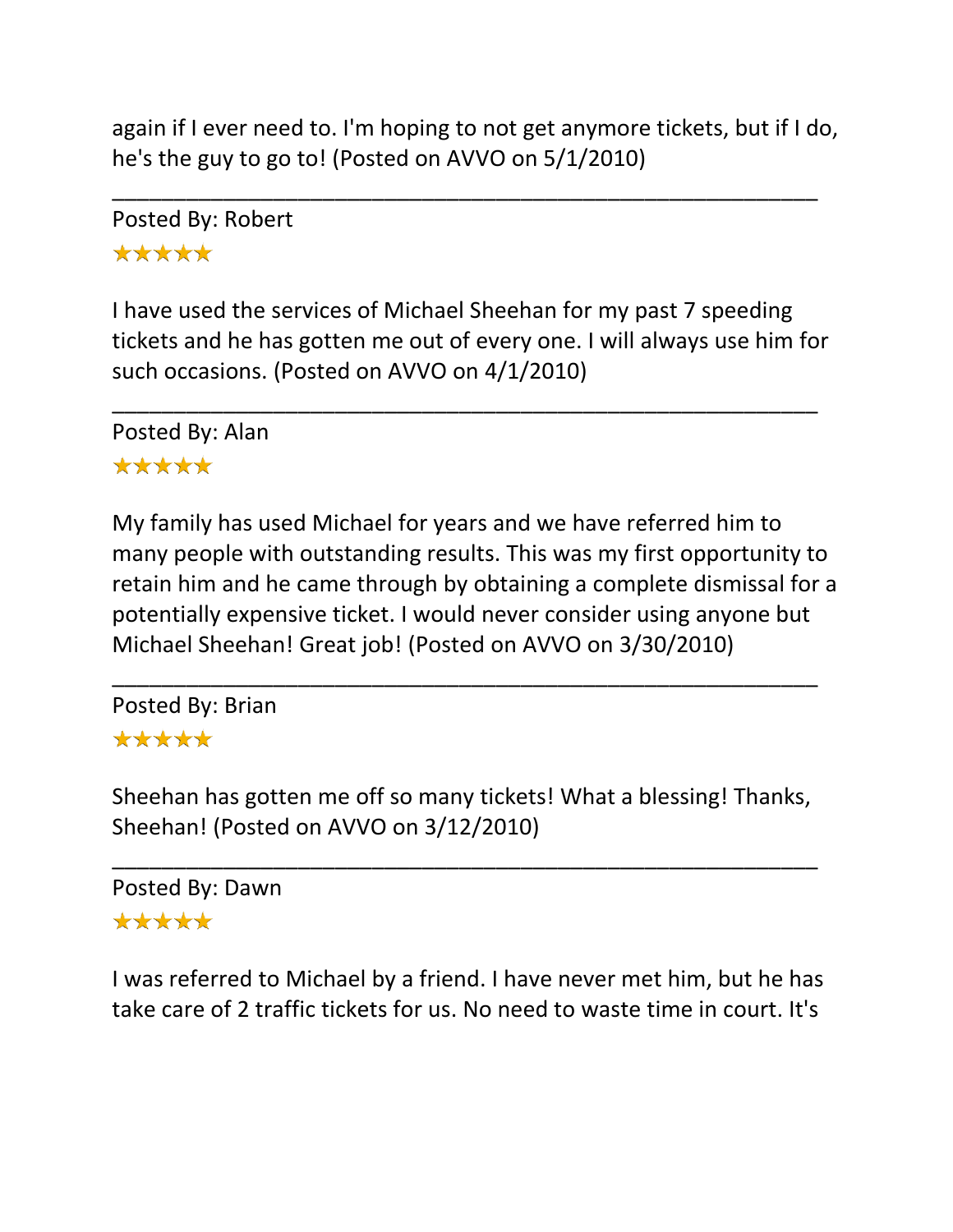as easy as a phone call and your insurance is also protected (Posted on AVVO on 2/18/2010)

\_\_\_\_\_\_\_\_\_\_\_\_\_\_\_\_\_\_\_\_\_\_\_\_\_\_\_\_\_\_\_\_\_\_\_\_\_\_\_\_\_\_\_\_\_\_\_\_\_\_\_\_\_\_\_\_\_

# Posted By: Leanne and Donald \*\*\*\*\*

Michael did an excellent job at taking care of three tickets written by the same WSP, they were proof of insurance, seat belt and a failure to stop for emergency vehicle. There was no reason for this WSP to even stop us, he didn't even tell me why he stopped us in the first place. This officer was out to make some money and I had just changed insurance companies and didn't have my insurance card on me. That's easy to take care of but the "not wearing a seatbelt" was going to be difficult, and then the officer was really angry at me and reprimanding me for not stopping for him immediately. I had stated that I was looking for a safe place to pull over on hwy 2 and didn't see him for a while, my dog was sick, we were taking him to the vet. He got mad for supposedly arguing with him and wrote me a huge ticket of \$1065. for a "failure to yield to emergency vehicle". These 3 bogus tickets would of cost us a lot of money and our insurance would of been canceled. We are in our 50's, responsible and have jobs and insurance. This WSP officer was very rude to us, we felt like he was going to drag us out of our car and go through it for drugs, or something. But we hired Mike Sheehan and he did an incredible job of getting these tickets dismissed and not showing up on our record or insurance so he gets our big thumbs up and we highly recommend him. Also Don was stopped for a speeding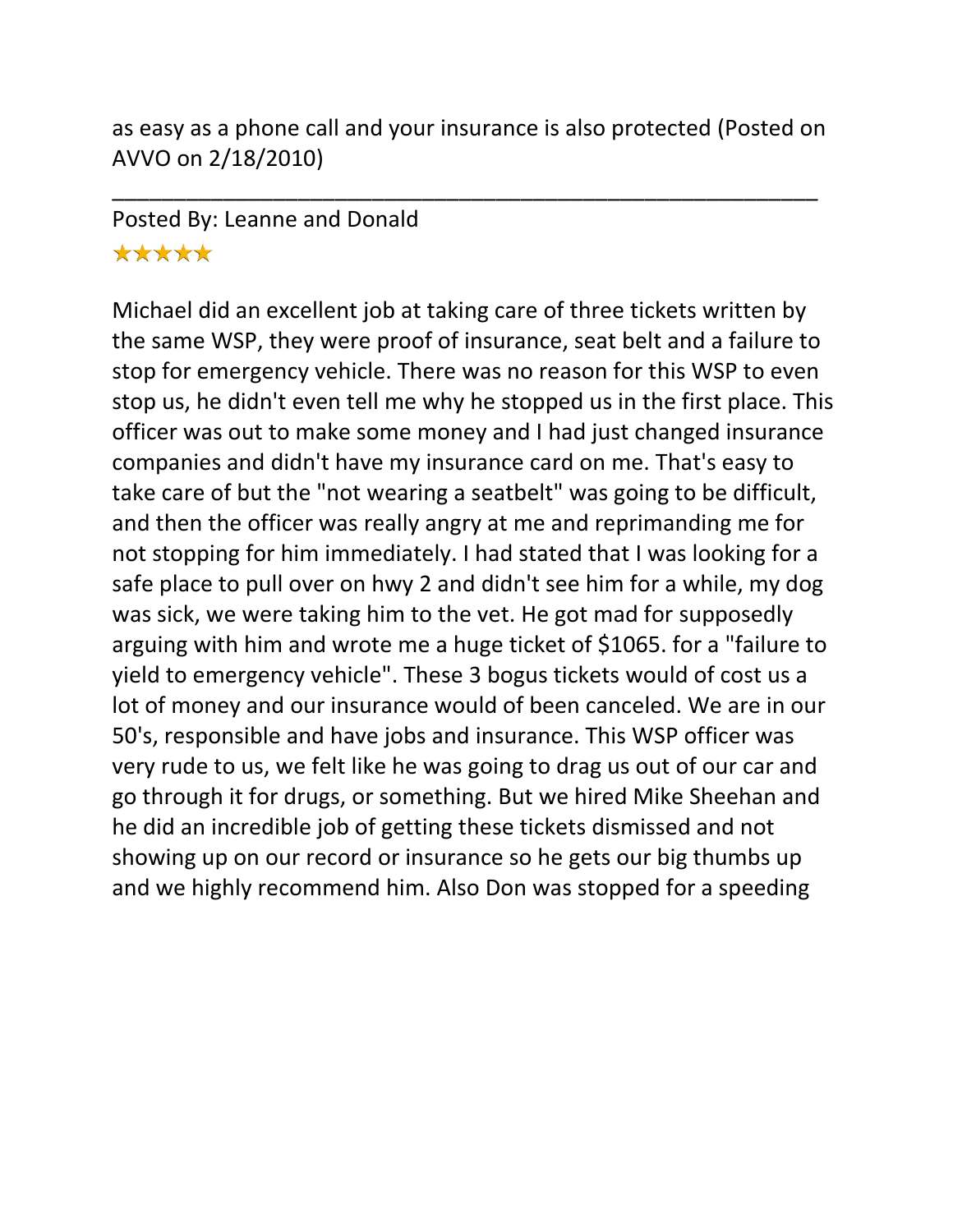ticket several years ago and Mike took care of that ticket as well. So Mike Sheehan does an incredible job. (Posted on AVVO on 2/8/2010)

\_\_\_\_\_\_\_\_\_\_\_\_\_\_\_\_\_\_\_\_\_\_\_\_\_\_\_\_\_\_\_\_\_\_\_\_\_\_\_\_\_\_\_\_\_\_\_\_\_\_\_\_\_\_\_\_\_

# Posted By: anonymous \*\*\*\*\*

I never go on such customer/client feedback or rating sites. This is the first. But here's my true story (and I wasn't paid or anything to share this); I got a speeding infraction and a very high fine. I normally would have never contacted a lawyer but decided to call Michael on a long shot (actually found him by chance on AVVO). I thought I'd give it a shot. I've never hired a lawyer but I didn't want this on my record. So I called him. I sent a couple forms. He contested the ticket for me and the next letter I got was that my ticket was dismissed. I don't know how he did it...it saved my butt though. If you don't want a ticket on your record or for any other reason you need it dismissed, you should contact Mr. Sheehan. It's really worth it. (Posted on AVVO on 2/2/2010)

\_\_\_\_\_\_\_\_\_\_\_\_\_\_\_\_\_\_\_\_\_\_\_\_\_\_\_\_\_\_\_\_\_\_\_\_\_\_\_\_\_\_\_\_\_\_\_\_\_\_\_\_\_\_\_\_\_

Posted By: Teri \*\*\*\*\*

I have appreciated Michael's positive track record in representing us on recent traffic infractions, for myself as well as other family members and friends. Michael has a 100% success rate in managing the court system to dismiss the infraction, having it not appear on our driving record and most important, our insurance. Thank you Michael. We appreciate your consistent professionalism, communications and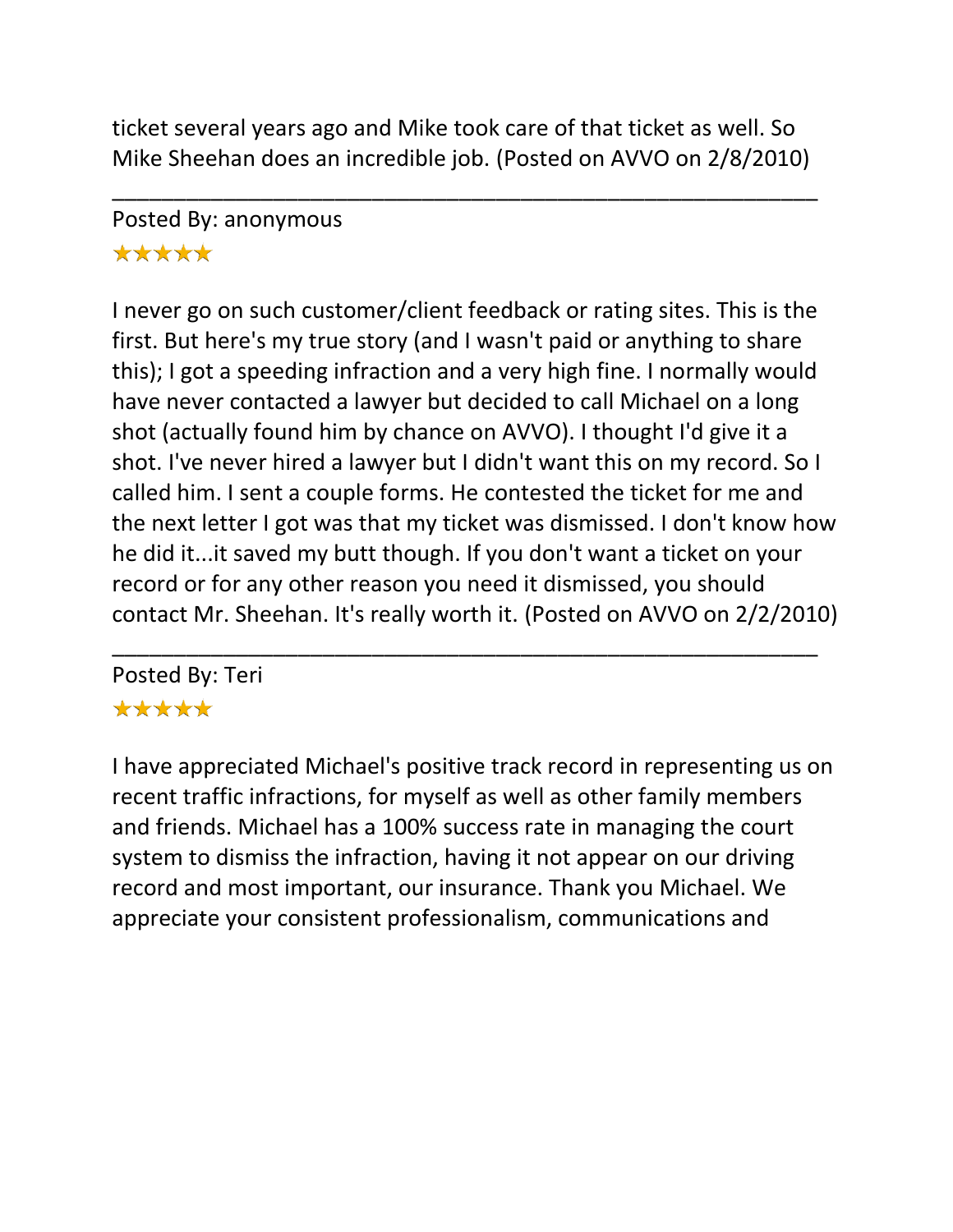positive results we've received in working with you. (Posted on AVVO on 1/3/2010)

\_\_\_\_\_\_\_\_\_\_\_\_\_\_\_\_\_\_\_\_\_\_\_\_\_\_\_\_\_\_\_\_\_\_\_\_\_\_\_\_\_\_\_\_\_\_\_\_\_\_\_\_\_\_\_\_\_

Posted By: Nic \*\*\*\*\*

I have been using Mr. Sheehan since I was 16. My older brother referred me to him and I have never had him loose a case for me. I've probably racked up about 10 or more tickets in the past 4 years and never let down with the price or his work. I continue to refer friends to him and use him for all my traffic tickets. Thanks Mike (Posted on AVVO on 12/18/2009)

\_\_\_\_\_\_\_\_\_\_\_\_\_\_\_\_\_\_\_\_\_\_\_\_\_\_\_\_\_\_\_\_\_\_\_\_\_\_\_\_\_\_\_\_\_\_\_\_\_\_\_\_\_\_\_\_\_

Posted By: Mark \*\*\*\*\*

A friend highly recommended Michael. When I got two tickets in quick succession I contacted him. Mike did a great job, he's quick, efficient and the process is painless. Highly recommended. (Posted on AVVO on 12/17/2009)

\_\_\_\_\_\_\_\_\_\_\_\_\_\_\_\_\_\_\_\_\_\_\_\_\_\_\_\_\_\_\_\_\_\_\_\_\_\_\_\_\_\_\_\_\_\_\_\_\_\_\_\_\_\_\_\_\_

Posted By: A Dude \*\*\*\*\*

As an enthusiast of good roads (of which there are plenty in the PNW) I find on occasion the need for an attorney. Until I started utilizing Mr. Sheehan my results were mixed at best. I can say that each time Mr. Sheehan has utilized his skill and knowledge on my behalf, my cases were won/dismissed. I am of the opinion, after he has represented me a multitude (that's way more than few) of times that he is Fantastic at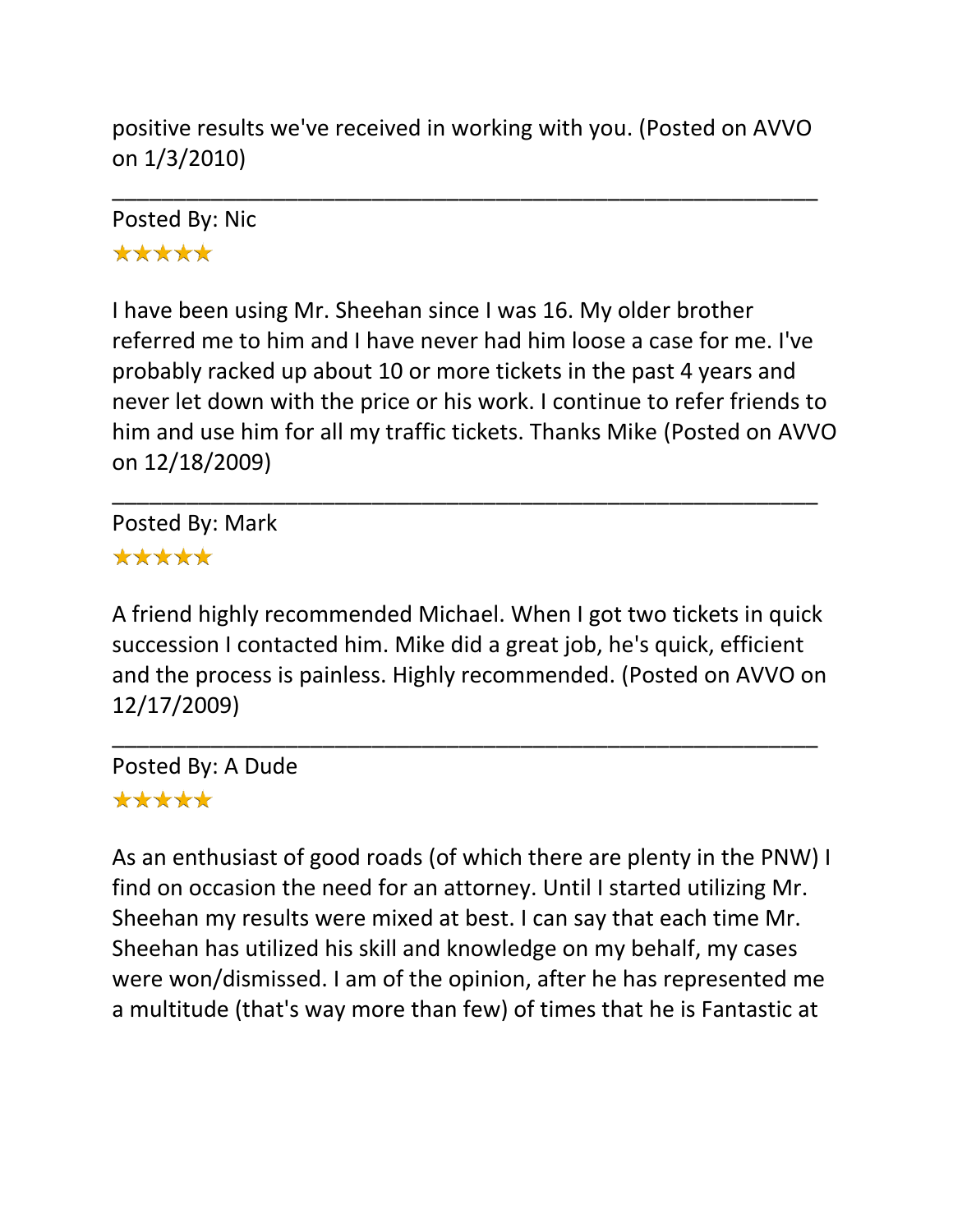what he does! He's done more than right by me, and my driving record and insurance prove it!! (Posted on AVVO on 11/6/2009)

\_\_\_\_\_\_\_\_\_\_\_\_\_\_\_\_\_\_\_\_\_\_\_\_\_\_\_\_\_\_\_\_\_\_\_\_\_\_\_\_\_\_\_\_\_\_\_\_\_\_\_\_\_\_\_\_\_

Posted By: Roman \*\*\*\*\*

What is there to say. Business-like. No hassle. Set expectations up front and carried through at without need for me to spend time on the matter. I'd use him again and recommend him. (Posted on AVVO on 11/3/2009)

\_\_\_\_\_\_\_\_\_\_\_\_\_\_\_\_\_\_\_\_\_\_\_\_\_\_\_\_\_\_\_\_\_\_\_\_\_\_\_\_\_\_\_\_\_\_\_\_\_\_\_\_\_\_\_\_\_

Posted By: Michele \*\*\*\*\*

Mr. Sheehan is very easy to deal with. He is cordial, to the point and does just what He says he'll do. In my case He was able to completely dispatch with a 'speeding while in a school zone' ticket that would have quite possibly have made our insurance rates soar & made my husband and I have to seek separate insurance companies. I would and will refer anyone with citation situation{s} to Mike and do so knowing that they too will be very satisfied with the results of his efforts and experience. I extend my gratitude to the friends who referred me and of course to Mike for yet another job, well done. Do not hesitate to call on Mr. Michael D. Sheehan. (Posted on AVVO on 10/31/2009)

\_\_\_\_\_\_\_\_\_\_\_\_\_\_\_\_\_\_\_\_\_\_\_\_\_\_\_\_\_\_\_\_\_\_\_\_\_\_\_\_\_\_\_\_\_\_\_\_\_\_\_\_\_\_\_\_\_

Posted By: Pascale B.

# \*\*\*\*\*

I sent Michael a copy of a speed ticket I got and asked him to represent me to clear that. I did not even have to make a phone call. I just received a letter indicating that the court dismissed the infraction, my driving record is clear and my insurance company will never know that the infraction was issued in the first place! I knew from the start that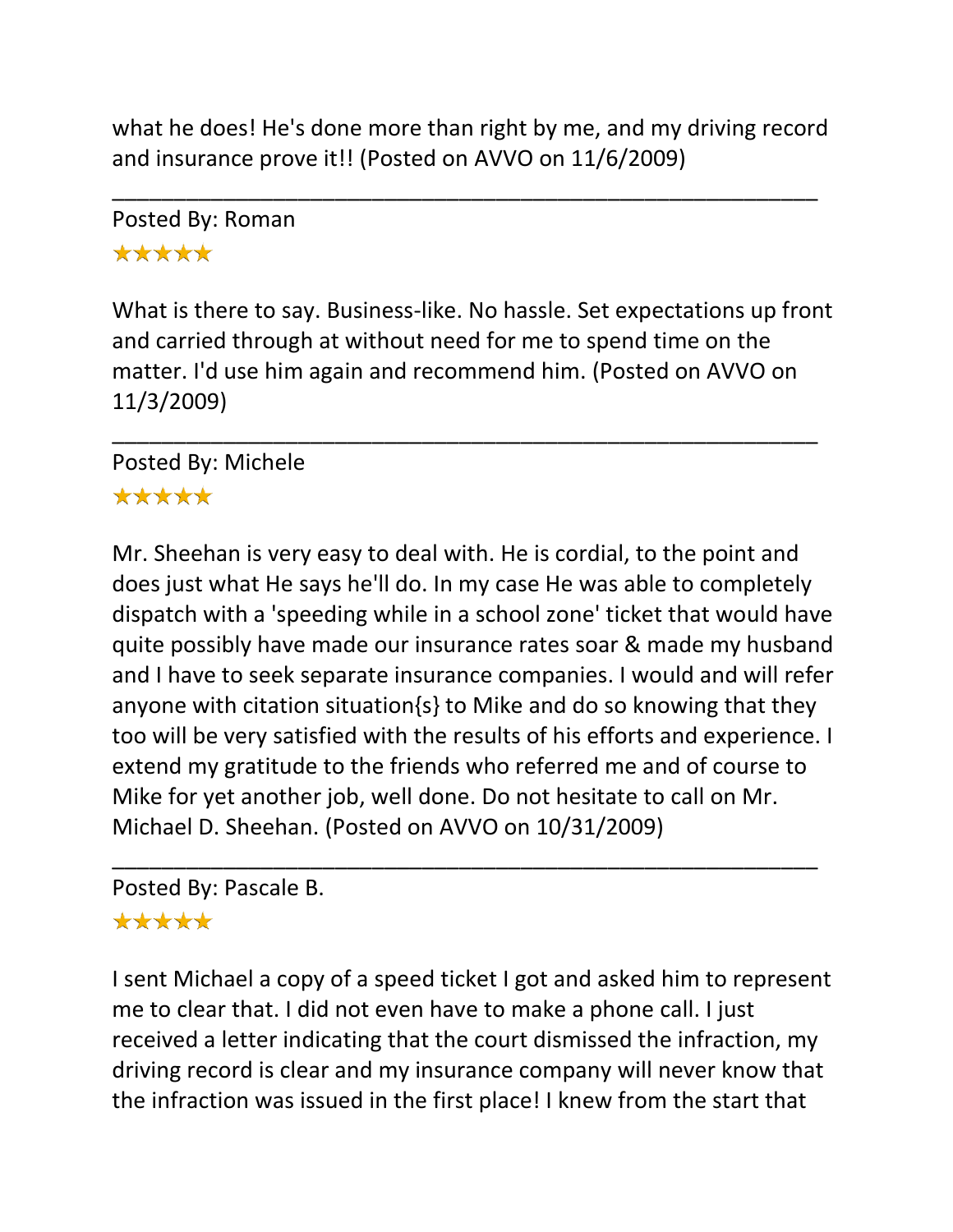this was going to be the result because working with Michael equals peace of mind! (Posted on AVVO on 10/22/2009)

\_\_\_\_\_\_\_\_\_\_\_\_\_\_\_\_\_\_\_\_\_\_\_\_\_\_\_\_\_\_\_\_\_\_\_\_\_\_\_\_\_\_\_\_\_\_\_\_\_\_\_\_\_\_\_\_\_

Posted By: Nhiha \*\*\*\*\*

I was very impressed with Mr. Michael Sheehan. He was able to clear my 2 tickets. I would recommend him to my friends. (Posted on AVVO on 10/13/2009)

\_\_\_\_\_\_\_\_\_\_\_\_\_\_\_\_\_\_\_\_\_\_\_\_\_\_\_\_\_\_\_\_\_\_\_\_\_\_\_\_\_\_\_\_\_\_\_\_\_\_\_\_\_\_\_\_\_

Posted By: anonymous \*\*\*\*\*

Our 16 year old son received 3 infractions all on one ticket. Michael was referred to us by a friend and we are delighted with the outcome.......all dismissed. He was very clear about his expectation......that they would be dismissed, he was very polite, informative, responsive and efficient. Also his rates are very reasonable. My husband then got a speeding ticket, we called Michael and it was dismissed.....best outcome. We will definitely use Michael again and have referred him to all our friends. (Posted on AVVO on 10/6/2009)

Posted By: anonymous

## \*\*\*\*\*

Very honest - set expectation up front and very informative. Will use Michael again, thanks! (Posted on AVVO on 10/1/2009)

\_\_\_\_\_\_\_\_\_\_\_\_\_\_\_\_\_\_\_\_\_\_\_\_\_\_\_\_\_\_\_\_\_\_\_\_\_\_\_\_\_\_\_\_\_\_\_\_\_\_\_\_\_\_\_\_\_

\_\_\_\_\_\_\_\_\_\_\_\_\_\_\_\_\_\_\_\_\_\_\_\_\_\_\_\_\_\_\_\_\_\_\_\_\_\_\_\_\_\_\_\_\_\_\_\_\_\_\_\_\_\_\_\_\_

Posted By: Julie \*\*\*\*\*

Michael represented us in court so we didn't have to go (we live out of town). He kept in touch with us and then sent a letter letting us know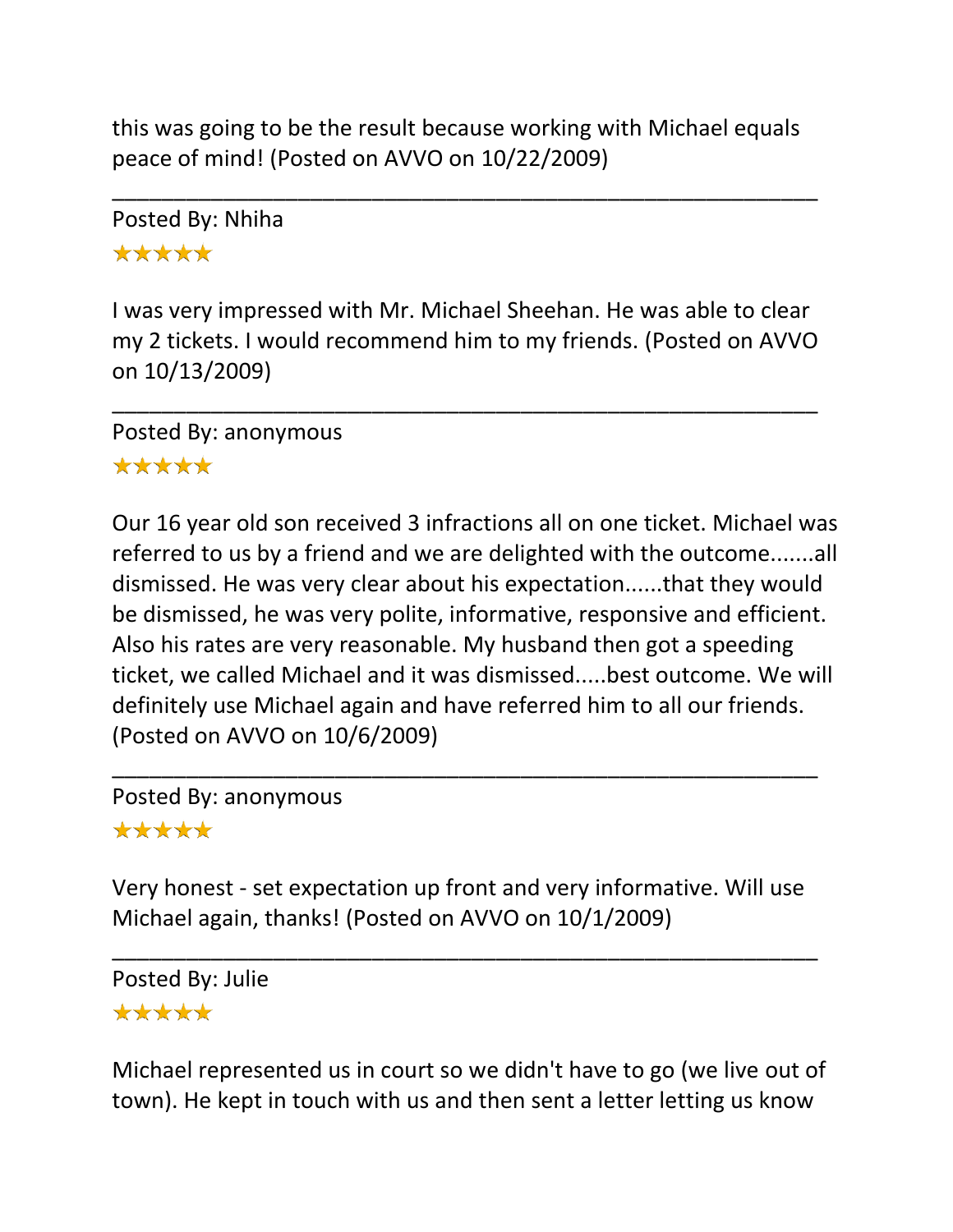that the charges were dismissed!! So neither will appear on my son's driving record and our insurance, which is high enough, won't go up either!! I would definitely recommend Michael to anyone who needs an attorney. He is AWESOME!!!! (Posted on AVVO on 9/19/2009)

\_\_\_\_\_\_\_\_\_\_\_\_\_\_\_\_\_\_\_\_\_\_\_\_\_\_\_\_\_\_\_\_\_\_\_\_\_\_\_\_\_\_\_\_\_\_\_\_\_\_\_\_\_\_\_\_\_

Posted By: Cory \*\*\*\*\*

Age 16, got my license, called Sheehan the next day with a speeding ticket, never used another lawyer but him. He is smart, punctual and just an all around nice guy. never has lost a case for me in the 12 years I have used him. My savior!!! (Posted on AVVO on 9/16/2009)

\_\_\_\_\_\_\_\_\_\_\_\_\_\_\_\_\_\_\_\_\_\_\_\_\_\_\_\_\_\_\_\_\_\_\_\_\_\_\_\_\_\_\_\_\_\_\_\_\_\_\_\_\_\_\_\_\_

Posted By: anonymous \*\*\*\*\*

Michael defended our daughter in court and was able to get the infraction dismissed. This could have raised our insurance, especially with a teenage daughter on our policy. Michael was professional and timely in his help and always returned our calls when we had concerns. Nothing personal, but I hope we never have to deal with Michael again. But, if a situation does come up, I wouldn't think of calling anybody else. (Posted on AVVO on 8/11/2009)

\_\_\_\_\_\_\_\_\_\_\_\_\_\_\_\_\_\_\_\_\_\_\_\_\_\_\_\_\_\_\_\_\_\_\_\_\_\_\_\_\_\_\_\_\_\_\_\_\_\_\_\_\_\_\_\_\_

Posted By: anonymous

## \*\*\*\*\*

I'm an attorney myself. I don't handle speeding tickets, so when I got one that needed to be contested, I am glad I was referred to Michael. I was impressed with his confidence building knowledge and customer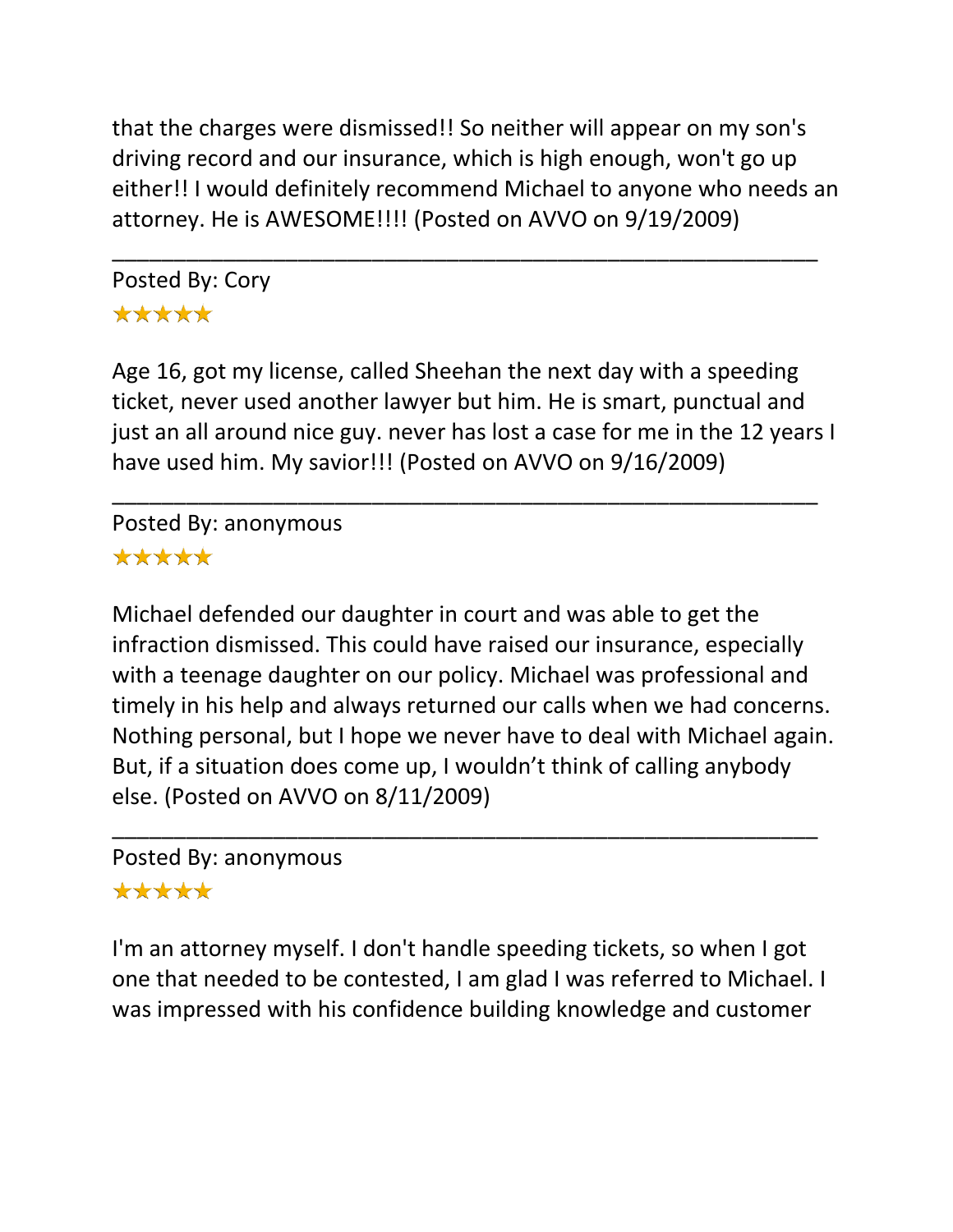service, and thankful for the great result (a dismissal). Thanks, Mike. (Posted on AVVO on 8/4/2009)

\_\_\_\_\_\_\_\_\_\_\_\_\_\_\_\_\_\_\_\_\_\_\_\_\_\_\_\_\_\_\_\_\_\_\_\_\_\_\_\_\_\_\_\_\_\_\_\_\_\_\_\_\_\_\_\_\_

# Posted By: anonymous \*\*\*\*\*

Michael successfully defended my son in court for a speeding ticket and had the ticket dismissed right away. He was professional, responsive and kept us updated at all times. He also handled the case immediately instead of waiting for the scheduled hearing which was two months away. We didn't have to worry about it anymore and it is nice to have the peace of mind instead of waiting months for the final outcome. Michael has relationships with the traffic court judges in the area which is very valuable. This makes a big difference when having him represent you in court. I am strongly recommending Michael and encourage anyone in the state of Washington to work with him for the best possible results to have your infraction dismissed or reduced substantially with minimal impact to you, your family member or friend. I will never work with anyone else, he is my lawyer for life. You can contact me at [phone number removed] if you have any questions or require any further information. Bill White (Posted on AVVO on 7/18/2009)

Posted By: anonymous \*\*\*\*\*

Mike took handled the defense for three traffic violations my two teenage sons received. One was dismissed outright, one was negotiated to a reduced violation that did not impact insurance or points, and one was

\_\_\_\_\_\_\_\_\_\_\_\_\_\_\_\_\_\_\_\_\_\_\_\_\_\_\_\_\_\_\_\_\_\_\_\_\_\_\_\_\_\_\_\_\_\_\_\_\_\_\_\_\_\_\_\_\_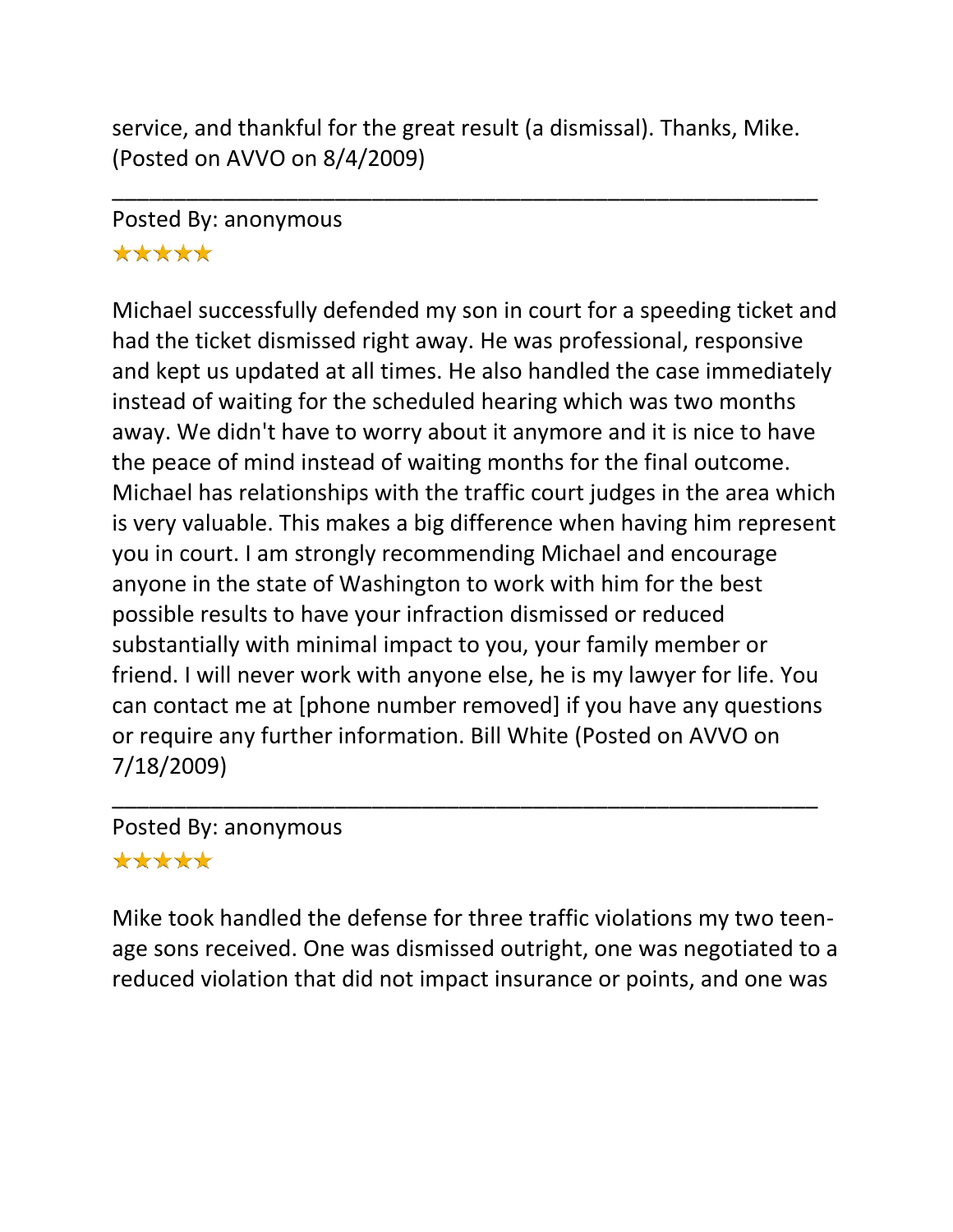negotiated to a less severe penalty. I highly recommend Mike. (Posted on AVVO on 7/16/2009)

\_\_\_\_\_\_\_\_\_\_\_\_\_\_\_\_\_\_\_\_\_\_\_\_\_\_\_\_\_\_\_\_\_\_\_\_\_\_\_\_\_\_\_\_\_\_\_\_\_\_\_\_\_\_\_\_\_

# Posted By: anonymous \*\*\*\*\*

Michael appeared on my behalf for two issues and created a successful outcome. He is always prompt in communication, and more than amicable when dealing with new clients. I will recommend him vociferously to any and all who ask. (Posted on AVVO on 6/29/2009)

\_\_\_\_\_\_\_\_\_\_\_\_\_\_\_\_\_\_\_\_\_\_\_\_\_\_\_\_\_\_\_\_\_\_\_\_\_\_\_\_\_\_\_\_\_\_\_\_\_\_\_\_\_\_\_\_\_

### Posted By: anonymous \*\*\*\*\*

After initial evaluation of the speeding case, Michael's representation was fairly straightforward. The moment he decides to take the case, he is following his own established legal "process" that you basically have to follow and (hopefully) enjoy the ride, which was luckily the case in my situation. The mentally hardest part of that process is that you have to await the court's decision to be mailed by Mike's office, which can take an extra 2-3 days and that increases the overall suspense as to what the final outcome is going to be... Wish he was on some earlier cases that I had... (Posted on AVVO on 6/3/2009)

\_\_\_\_\_\_\_\_\_\_\_\_\_\_\_\_\_\_\_\_\_\_\_\_\_\_\_\_\_\_\_\_\_\_\_\_\_\_\_\_\_\_\_\_\_\_\_\_\_\_\_\_\_\_\_\_\_

#### Posted By: anonymous

## \*\*\*\*\*

After initial evaluation of the case, Michael's representation was fairly straightforward. The moment he decides to take the case, he is following his own established legal "process" that you basically have to follow and (hopefully) enjoy the ride, which was luckily the case in my situation. The mentally hardest part of that process is that you have to await the court's decision to be mailed by Mike's office, which can take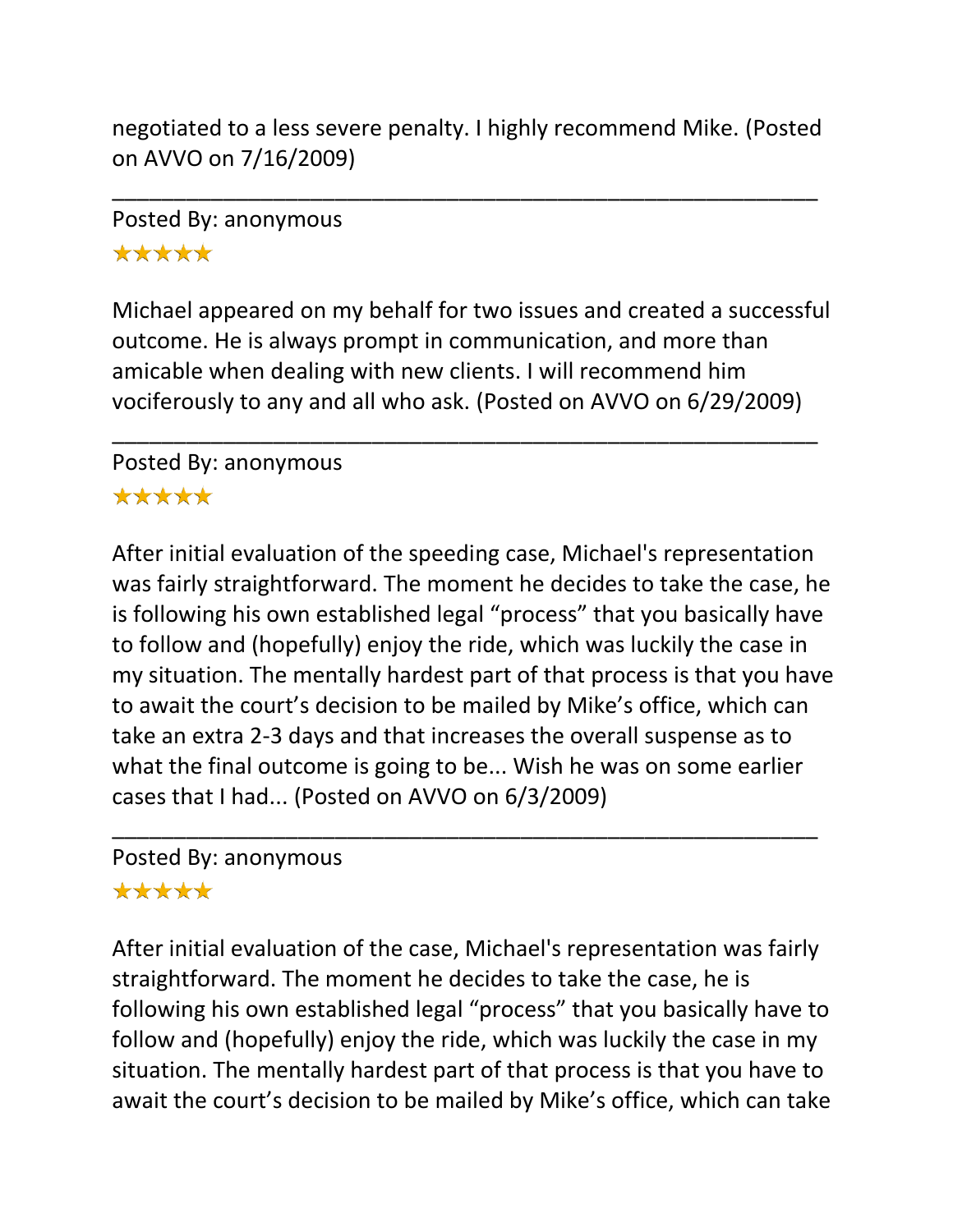an extra 2-3 days and that increases the overall suspense as to what the final outcome is going to be... (Posted on AVVO on 6/2/2009)

\_\_\_\_\_\_\_\_\_\_\_\_\_\_\_\_\_\_\_\_\_\_\_\_\_\_\_\_\_\_\_\_\_\_\_\_\_\_\_\_\_\_\_\_\_\_\_\_\_\_\_\_\_\_\_\_\_

# Posted By: anonymous \*\*\*\*\*

Mike gets the job done. Mike is a great criminal defense attorney who will act as a zealous advocate for your rights and aggressively defend your interests. (Posted on AVVO on 5/29/2009)

\_\_\_\_\_\_\_\_\_\_\_\_\_\_\_\_\_\_\_\_\_\_\_\_\_\_\_\_\_\_\_\_\_\_\_\_\_\_\_\_\_\_\_\_\_\_\_\_\_\_\_\_\_\_\_\_\_

Posted By: anonymous

## \*\*\*\*\*

I had a speeding ticket and I was referred to Michael Sheehan by my friends and it was a breeze working with him. Call him, tell him what happened, fill a for, mail your check and done. Your ticket is gone. I totally recommend him. (Posted on AVVO on 5/29/2009)

\_\_\_\_\_\_\_\_\_\_\_\_\_\_\_\_\_\_\_\_\_\_\_\_\_\_\_\_\_\_\_\_\_\_\_\_\_\_\_\_\_\_\_\_\_\_\_\_\_\_\_\_\_\_\_\_\_

# Posted By: anonymous

## \*\*\*\*\*

I had been hearing about Mike's work and success from a few different co-workers who had used him for about a year and a half before I got my speeding ticket. 2 days after getting the ticket I gave Mike a call. He responded to my voicemail the next day, asked me a few questions and told me with complete confidence that I would not have to worry about it once the ticket and check were in the mail to his office. And he was right. a little over 2 months later, I get a letter in the mail saying the ticket was dismissed! I will definitely be referring people to Mike,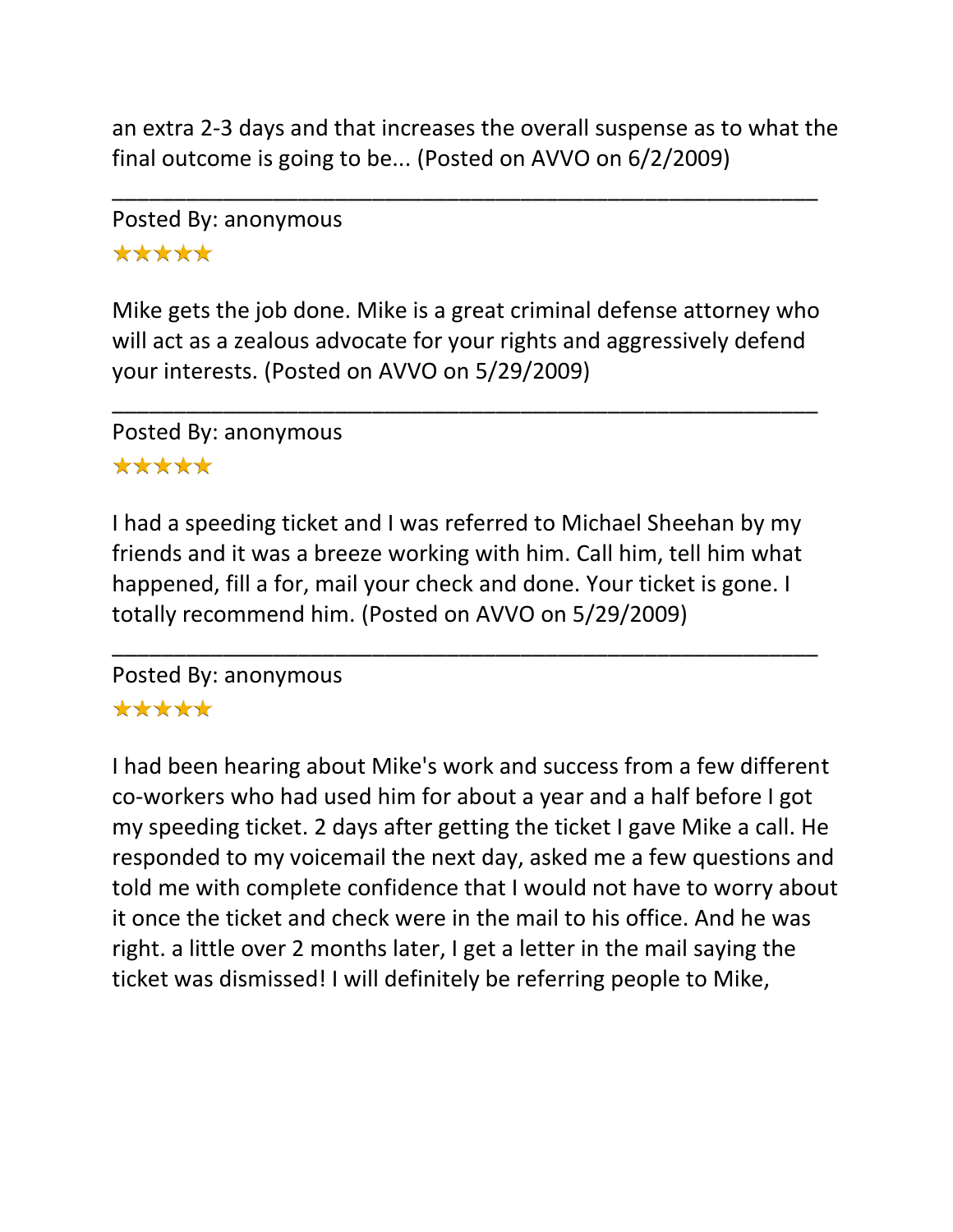though hopefully I won't have to use him again! (Posted on AVVO on 4/27/2009)

\_\_\_\_\_\_\_\_\_\_\_\_\_\_\_\_\_\_\_\_\_\_\_\_\_\_\_\_\_\_\_\_\_\_\_\_\_\_\_\_\_\_\_\_\_\_\_\_\_\_\_\_\_\_\_\_\_

Posted By: anonymous \*\*\*\*\*

Michael helped me to get rid of 2 tickets in 1 hearing. He went with the judge he knew rather than going to the assigned judge, and the continuation of the hearing was an important defense element. At the hearing he managed to dismiss both tickets without my participation at the hearing. (Posted on AVVO on 4/25/2009)

\_\_\_\_\_\_\_\_\_\_\_\_\_\_\_\_\_\_\_\_\_\_\_\_\_\_\_\_\_\_\_\_\_\_\_\_\_\_\_\_\_\_\_\_\_\_\_\_\_\_\_\_\_\_\_\_\_

Posted By: anonymous \*\*\*\*\*

Mistakes happen and guilt is there. Michael D. Sheehan has made me feel comfortable in driving and always made my negative experience in getting a ticket a very positive one. He has managed to take care of a few instances and he is GREAT! Thanks so much. I would highly recommend him to ALL!!! (Posted on AVVO on 4/8/2009)

\_\_\_\_\_\_\_\_\_\_\_\_\_\_\_\_\_\_\_\_\_\_\_\_\_\_\_\_\_\_\_\_\_\_\_\_\_\_\_\_\_\_\_\_\_\_\_\_\_\_\_\_\_\_\_\_\_

Posted By: anonymous \*\*\*\*\*

Mr. Sheehan has been invaluable to our family with keeping our records clean and our insurance down. I will use him whenever I am in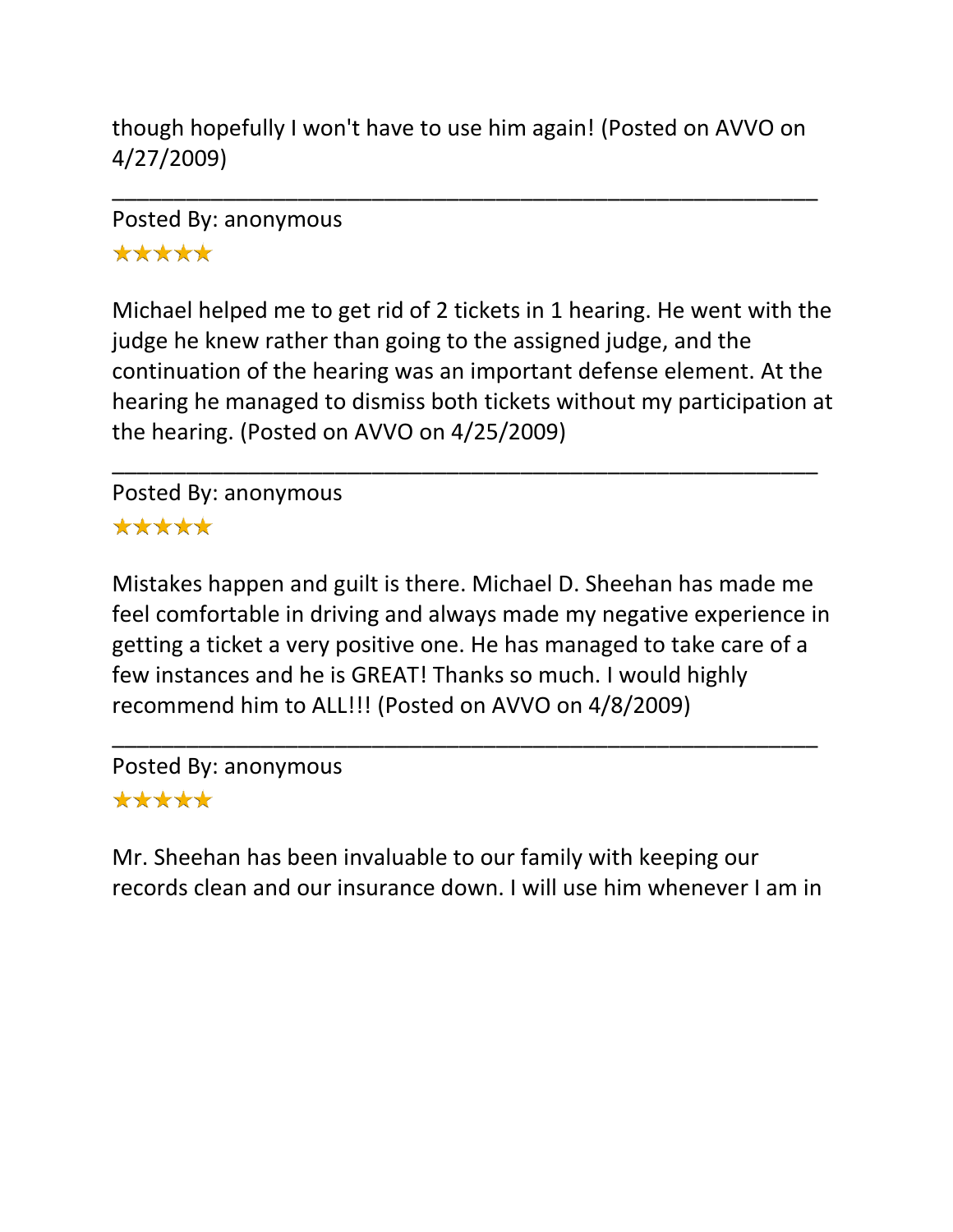the need. I strongly recommend him to everyone. (Posted on AVVO on 3/13/2009)

\_\_\_\_\_\_\_\_\_\_\_\_\_\_\_\_\_\_\_\_\_\_\_\_\_\_\_\_\_\_\_\_\_\_\_\_\_\_\_\_\_\_\_\_\_\_\_\_\_\_\_\_\_\_\_\_\_

\_\_\_\_\_\_\_\_\_\_\_\_\_\_\_\_\_\_\_\_\_\_\_\_\_\_\_\_\_\_\_\_\_\_\_\_\_\_\_\_\_\_\_\_\_\_\_\_\_\_\_\_\_\_\_\_\_

Posted By: anonymous \*\*\*\*\*

I would highly recommend Mr. Sheehan's service if you need a speeding ticket defense. (Posted on AVVO on 3/12/2009)

Posted By: anonymous \*\*\*\*\*

Mr. Sheehan is very professional and acute in handling your situation, I have all the confidence in Mr. Sheehan as a lawyer. 2 speeding tickets in the last 14 months both cases dismissed. (Posted on AVVO on 3/8/2009)

\_\_\_\_\_\_\_\_\_\_\_\_\_\_\_\_\_\_\_\_\_\_\_\_\_\_\_\_\_\_\_\_\_\_\_\_\_\_\_\_\_\_\_\_\_\_\_\_\_\_\_\_\_\_\_\_\_

Posted By: anonymous

# \*\*\*\*\*

Mr. Sheehan is the best thing that ever happened to me with my driving record. Right after turning 17 or 18 years old I got a negligent driving ticket going to my school. Mr. Sheehan was able to get it dismissed immediately. Next it was speeding ticket after speeding ticket. All gone. He never required my presence and always let me know how things went. Mr. Sheehan is the best lawyer because he isn't like the normal lawyer and tells you the truth while talking with him.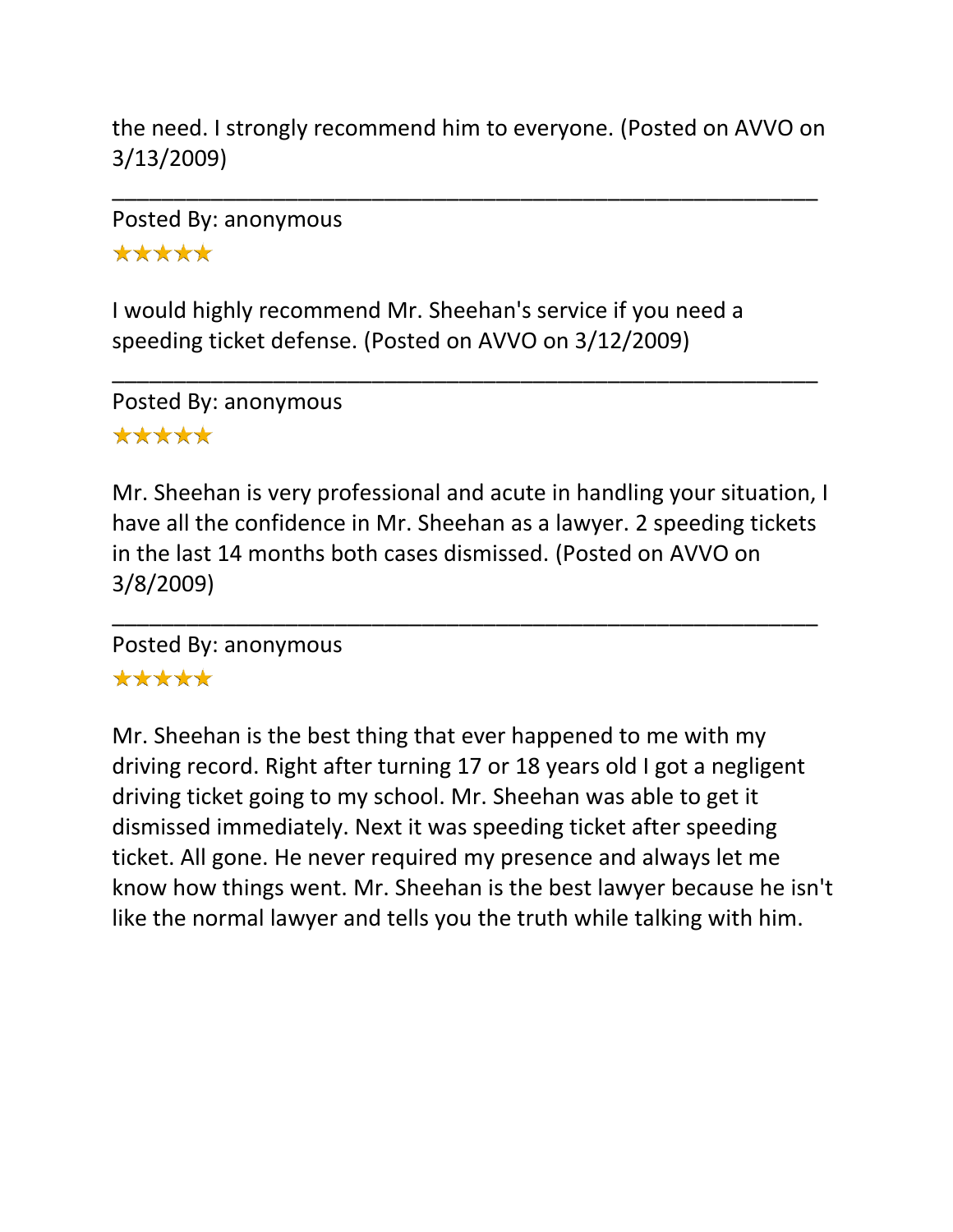Even now I am 21 and still calling him for small things here and there. (Posted on AVVO on 2/24/2009)

\_\_\_\_\_\_\_\_\_\_\_\_\_\_\_\_\_\_\_\_\_\_\_\_\_\_\_\_\_\_\_\_\_\_\_\_\_\_\_\_\_\_\_\_\_\_\_\_\_\_\_\_\_\_\_\_\_

Posted By: anonymous \*\*\*\*\*

Calls you right back if you leave a message and gets results! 2 tickets 2 dismissal's. (Posted on AVVO on 2/18/2009)

\_\_\_\_\_\_\_\_\_\_\_\_\_\_\_\_\_\_\_\_\_\_\_\_\_\_\_\_\_\_\_\_\_\_\_\_\_\_\_\_\_\_\_\_\_\_\_\_\_\_\_\_\_\_\_\_\_

Posted By: anonymous \*\*\*\*\*

Rep Highly recommended. Represented for Negligent Driving with case being dismissed. (Posted on AVVO on 2/7/2009)

\_\_\_\_\_\_\_\_\_\_\_\_\_\_\_\_\_\_\_\_\_\_\_\_\_\_\_\_\_\_\_\_\_\_\_\_\_\_\_\_\_\_\_\_\_\_\_\_\_\_\_\_\_\_\_\_\_

Posted By: anonymous \*\*\*\*\*

Michael has helped our family 2 times successfully. We really appreciate him and would recommend him. (Posted on AVVO on 2/7/2009)

\_\_\_\_\_\_\_\_\_\_\_\_\_\_\_\_\_\_\_\_\_\_\_\_\_\_\_\_\_\_\_\_\_\_\_\_\_\_\_\_\_\_\_\_\_\_\_\_\_\_\_\_\_\_\_\_\_

Posted By: anonymous

\*\*\*\*\*

Very professional and easy to work with. Highly recommend Mike Sheehan. Saved my driving record. (Posted on AVVO on 2/6/2009)

\_\_\_\_\_\_\_\_\_\_\_\_\_\_\_\_\_\_\_\_\_\_\_\_\_\_\_\_\_\_\_\_\_\_\_\_\_\_\_\_\_\_\_\_\_\_\_\_\_\_\_\_\_\_\_\_\_

Posted By: anonymous \*\*\*\*\*

First of all, I want to say Thank you Mr. Sheehan. I had been in an accident and had received an infraction for it, since this is my livelihood,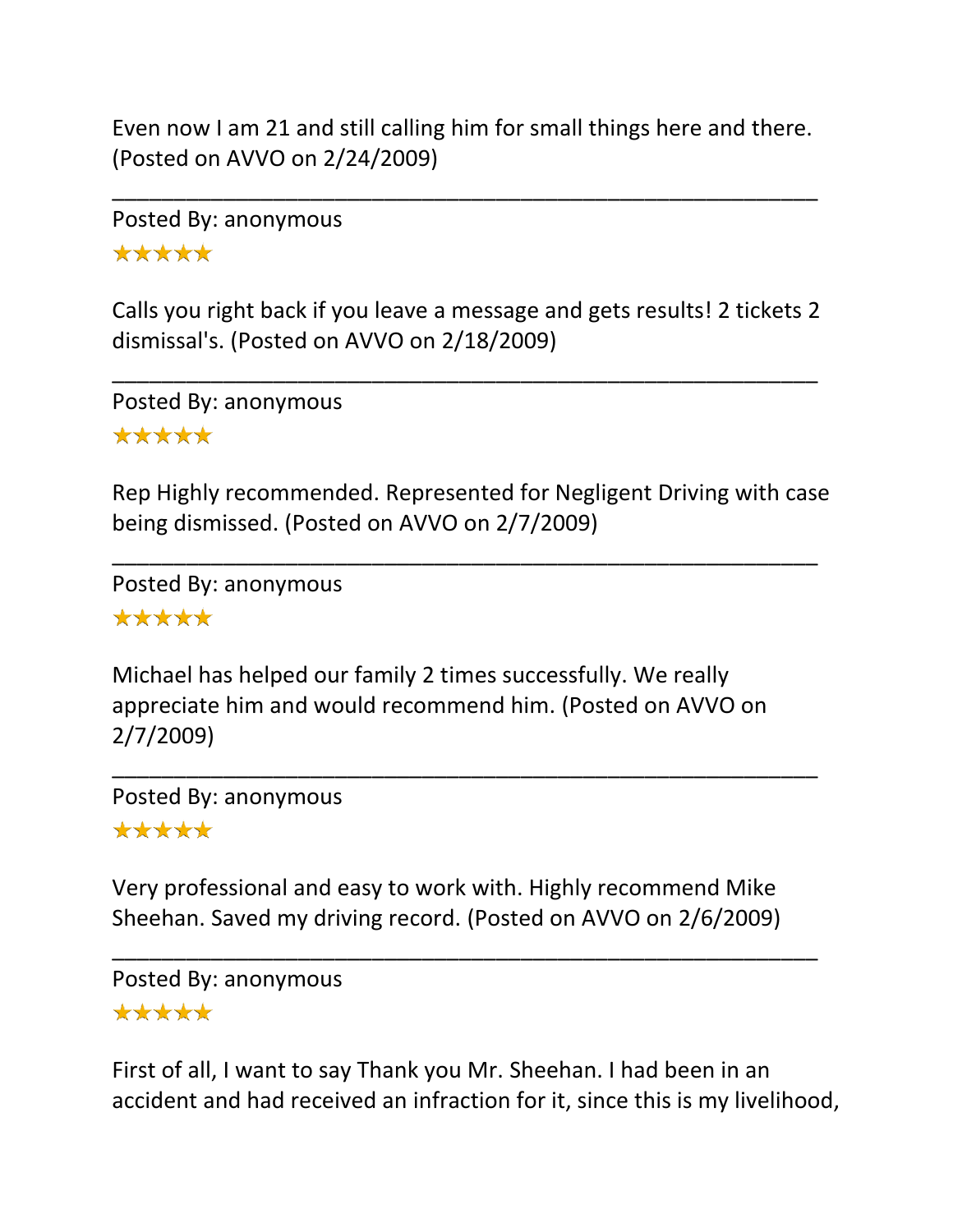I needed to, if at all possible get it off my record. Mr. Sheehan was recommended to me by my brother (he had helped him successfully deal with numerous speeding incidents). Fast forward, he got it completely dismissed. Then I received a speeding ticket for 5 mph over, and once again he was able to get it dismissed. I have the utmost confidence in Mr. Sheehan, and would gladly recommend him to anyone with traffic related issues. Thanks again. (Posted on AVVO on 2/4/2009)

\_\_\_\_\_\_\_\_\_\_\_\_\_\_\_\_\_\_\_\_\_\_\_\_\_\_\_\_\_\_\_\_\_\_\_\_\_\_\_\_\_\_\_\_\_\_\_\_\_\_\_\_\_\_\_\_\_

# Posted By: anonymous \*\*\*\*\*

Michael Sheehan was recommended to me by my son. My son said contact Michael, send him the speeding ticket and his fee; and just wait for your ticket to be dismissed. I was a little skeptical but did just as I was instructed. Ticket was dismissed. Michael is AWESOME!!!!! (Posted on AVVO on 2/2/2009)

\_\_\_\_\_\_\_\_\_\_\_\_\_\_\_\_\_\_\_\_\_\_\_\_\_\_\_\_\_\_\_\_\_\_\_\_\_\_\_\_\_\_\_\_\_\_\_\_\_\_\_\_\_\_\_\_\_

# Posted By: anonymous

## \*\*\*\*\*

Michael Sheehan is amazing. He has a 'can do' , great, and happy attitude, and definitely takes care of business with great aplomb. He calmly lets you know afterwards that it is all handled. Michael has helped me twice, I'm sorry/happy to say. The first time, was an out of town court that mixed up my court date among other things, and Michael had to make more than one trip there, and it probably took most of his day! Which he did with no complaining, or charging me more money. I am STILL so grateful. I keep his cards with me for anyone who might need one. Sometimes those speed traps are just hard to avoid, and can ruin an overall good driving record. Do not hesitate to call on Michael for help with a traffic ticket, if this is something that is not your habit. I think it is scary to be pulled over, and hate those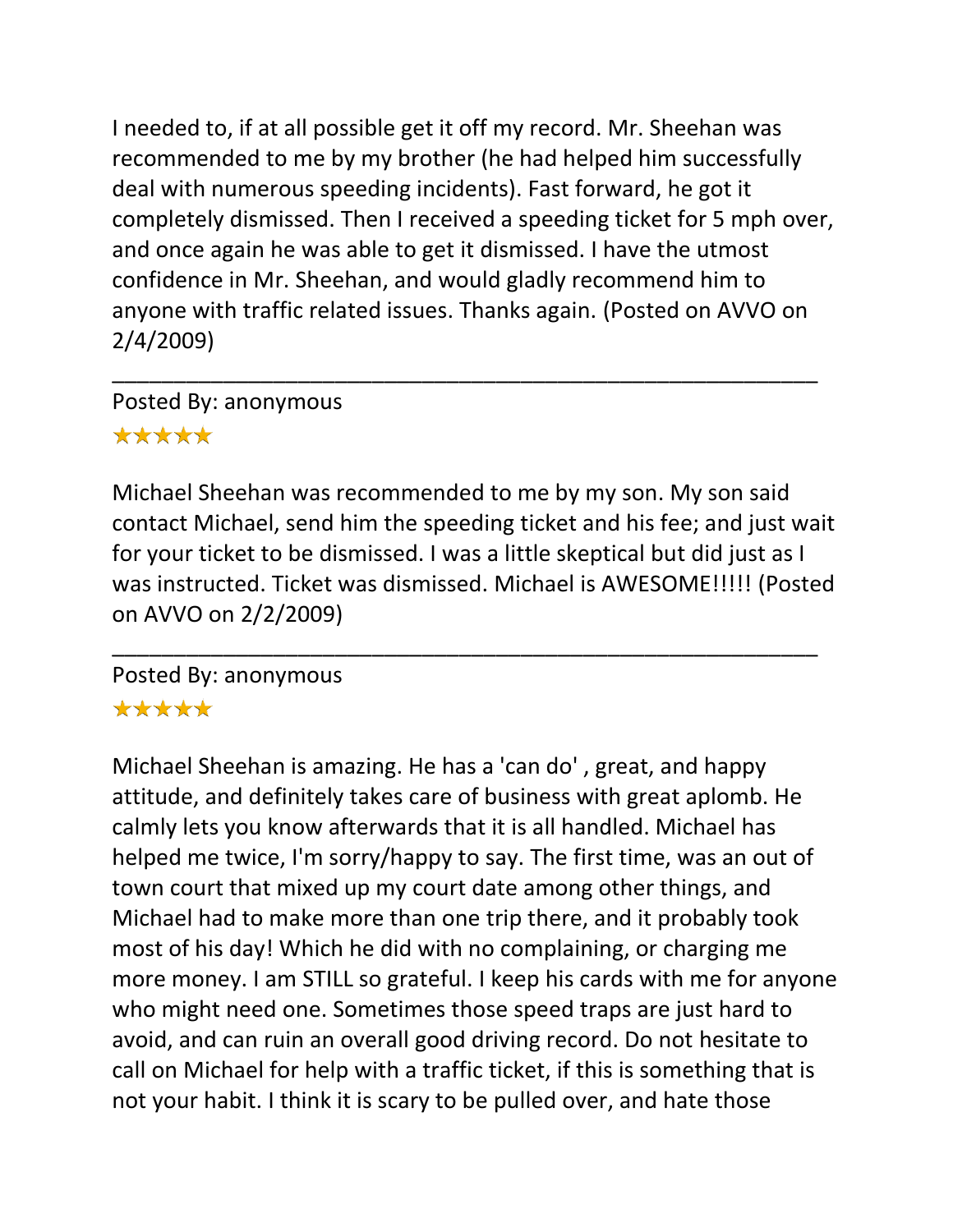notices in the mail. Michael put my mind at ease, and has helped me keep my driving record perfect. Thanks so much to Michael Sheehan !!! (Posted on AVVO on 1/16/2009)

\_\_\_\_\_\_\_\_\_\_\_\_\_\_\_\_\_\_\_\_\_\_\_\_\_\_\_\_\_\_\_\_\_\_\_\_\_\_\_\_\_\_\_\_\_\_\_\_\_\_\_\_\_\_\_\_\_

Posted By: anonymous \*\*\*\*\*

Mr. Sheehan has now gone 3 for 3 for my wife and I. 3 traffic infractions have simply disappeared! If you get a traffic ticket, do not pay the fine. Hiring Mr. Sheehan is an absolute NO BRAINER! Thanks Michael! (Posted on AVVO on 1/13/2009)

\_\_\_\_\_\_\_\_\_\_\_\_\_\_\_\_\_\_\_\_\_\_\_\_\_\_\_\_\_\_\_\_\_\_\_\_\_\_\_\_\_\_\_\_\_\_\_\_\_\_\_\_\_\_\_\_\_

Posted By: anonymous \*\*\*\*\*

Mr. Sheehan has now handled two traffic infractions on my behalf. He came highly recommended from several acquaintances and they could not have been more right. So far my experience with Mr. Sheehan has been perfect, with him reaching quick dismissals on both my cases. Compared to previous attorneys I have dealt with, Mr. Sheehan is much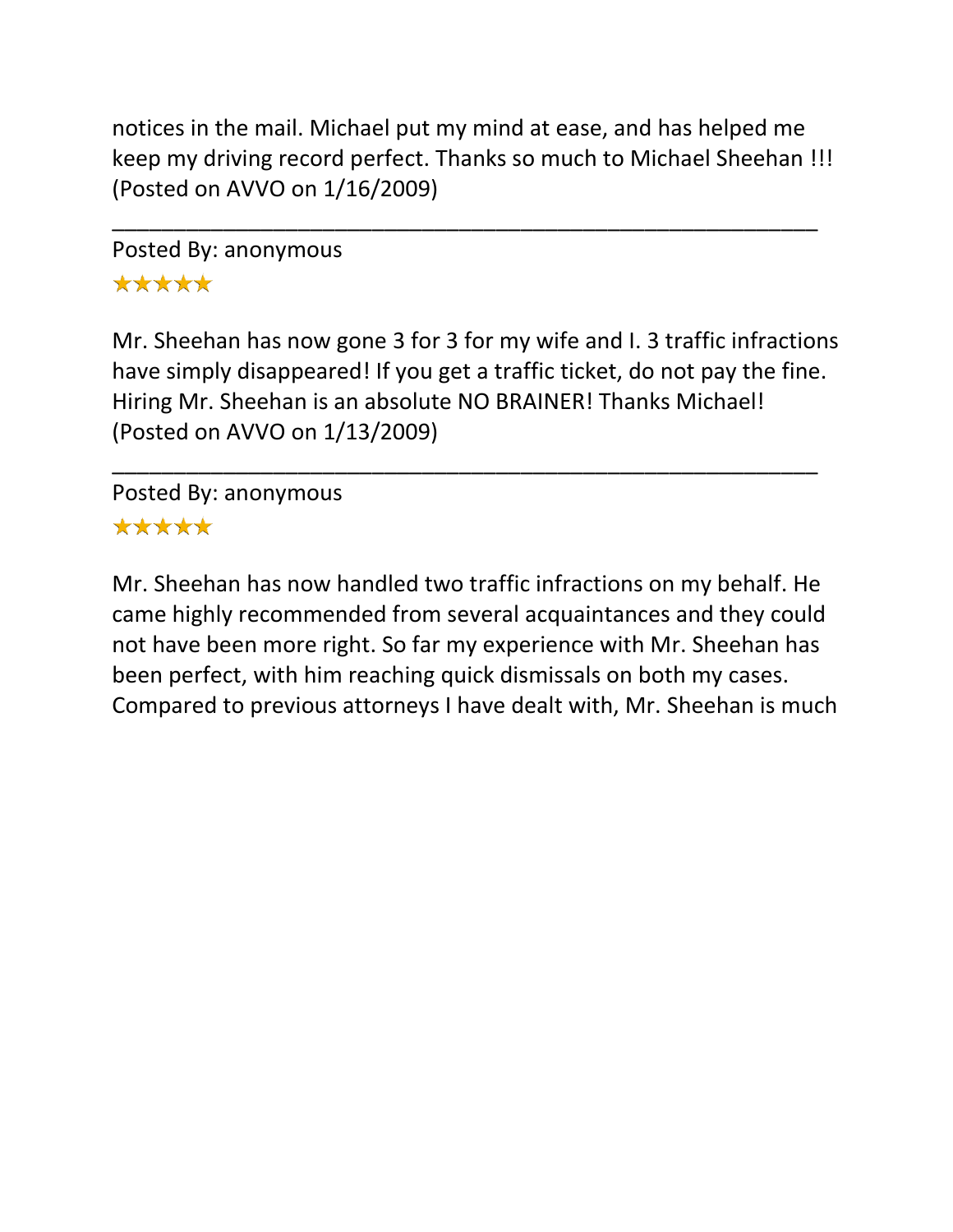more responsive and effective. I look forward to working with him in the future if the need arises. (Posted on AVVO on 12/19/2008)

\_\_\_\_\_\_\_\_\_\_\_\_\_\_\_\_\_\_\_\_\_\_\_\_\_\_\_\_\_\_\_\_\_\_\_\_\_\_\_\_\_\_\_\_\_\_\_\_\_\_\_\_\_\_\_\_\_

Posted By: anonymous \*\*\*\*\*

helped me with many extreme speeding tickets( and one reckless driving ) (Posted on AVVO on 12/1/2008)

\_\_\_\_\_\_\_\_\_\_\_\_\_\_\_\_\_\_\_\_\_\_\_\_\_\_\_\_\_\_\_\_\_\_\_\_\_\_\_\_\_\_\_\_\_\_\_\_\_\_\_\_\_\_\_\_\_

Posted By: anonymous \*\*\*\*\*

Mike has helped me on a couple of occasions and has always been very professional and very diligent. I would highly recommend his services to anyone. (Posted on AVVO on 11/19/2008)

\_\_\_\_\_\_\_\_\_\_\_\_\_\_\_\_\_\_\_\_\_\_\_\_\_\_\_\_\_\_\_\_\_\_\_\_\_\_\_\_\_\_\_\_\_\_\_\_\_\_\_\_\_\_\_\_\_

Posted By: Mark \*\*\*\*\*

Mike provided me with great representation in connection with my speeding ticket, and got a great result. I just sent him the ticked, and then got a letter back from him with simple instructions as to what I had to do to finish the process. It was quick and easy. As a lawyer I also refer clients with similar problems to him, and they have all been very pleased with the outcome. (Posted on AVVO on 11/17/2008)

\_\_\_\_\_\_\_\_\_\_\_\_\_\_\_\_\_\_\_\_\_\_\_\_\_\_\_\_\_\_\_\_\_\_\_\_\_\_\_\_\_\_\_\_\_\_\_\_\_\_\_\_\_\_\_\_\_

## Posted By: anonymous \*\*\*\*\*

Mike Sheehan has handled traffic tickets for myself and my family. In each instance, he has either gotten the ticket dismissed or negotiated a result that kept the ticket off of our insurance record. After I pay his fee, I don't worry about a thing. I've never had to appear in court and